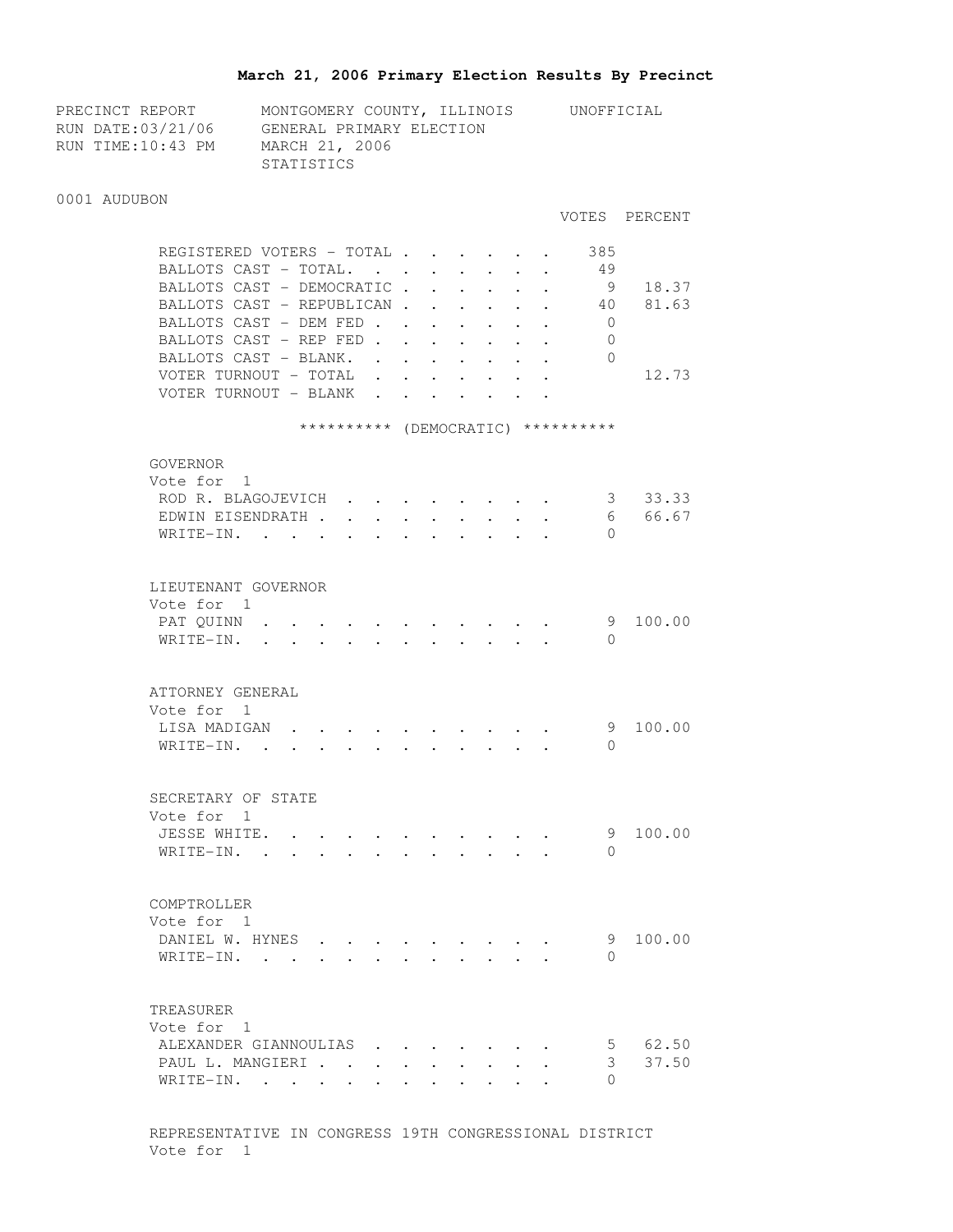| VIC ROBERTS.<br>DANNY L. STOVER<br>WRITE-IN.                                         | $\ddot{\phantom{a}}$ | <b>Contract Contract Contract</b> | $\ddot{\phantom{0}}$ | $\sim$ $\sim$ | $\mathbf{L} = \mathbf{L} \mathbf{L}$<br>$\mathbf{r}$ , $\mathbf{r}$ , $\mathbf{r}$ , $\mathbf{r}$ | $\sim$ $\sim$ $\sim$ $\sim$<br>$\ddot{\phantom{0}}$<br>$\cdot$ $\cdot$ $\cdot$ $\cdot$ | $\cdot$ $\cdot$               | $\sim$                                                                                   | 6<br>3<br>$\Omega$ | 66.67<br>33.33 |
|--------------------------------------------------------------------------------------|----------------------|-----------------------------------|----------------------|---------------|---------------------------------------------------------------------------------------------------|----------------------------------------------------------------------------------------|-------------------------------|------------------------------------------------------------------------------------------|--------------------|----------------|
| STATE CENTRAL COMMITTEEWOMAN 19TH CONGRESSIONAL DISTRICT                             |                      |                                   |                      |               |                                                                                                   |                                                                                        |                               |                                                                                          |                    |                |
| Vote for 1<br>ELLEN SINCLAIR. .<br>WRITE-IN.                                         |                      |                                   |                      |               |                                                                                                   |                                                                                        |                               |                                                                                          | $\mathbf{0}$       | 7 100.00       |
| STATE CENTRAL COMMITTEEMAN 19TH CONGRESSIONAL DISTRICT<br>Vote for 1                 |                      |                                   |                      |               |                                                                                                   |                                                                                        |                               |                                                                                          |                    |                |
| JAY C. HOFFMAN.<br>WRITE-IN.                                                         |                      |                                   |                      |               |                                                                                                   |                                                                                        |                               |                                                                                          | 7<br>$\Omega$      | 100.00         |
| STATE SENATOR 49TH LEGISLATIVE DISTRICT<br>Vote for 1                                |                      |                                   |                      |               |                                                                                                   |                                                                                        |                               |                                                                                          |                    |                |
| DEANNA DEMUZIO.<br>WRITE-IN.                                                         |                      |                                   |                      |               |                                                                                                   | $\mathbf{L}$                                                                           | $\mathbf{L}$                  | $\ddot{\phantom{a}}$                                                                     | $\Omega$           | 9 100.00       |
| REPRESENTATIVE IN THE GENERAL ASSEMBLY<br>98TH REPRESENTATIVE DISTRICT<br>Vote for 1 |                      |                                   |                      |               |                                                                                                   |                                                                                        |                               |                                                                                          |                    |                |
| GARY HANNIG. .<br>$W$ RITE-IN                                                        |                      |                                   |                      |               |                                                                                                   |                                                                                        |                               |                                                                                          | $\Omega$           | 9 100.00       |
| REGIONAL SUPERINTENDENT OF SCHOOLS CHRISTIAN-MONTGOMERY<br>Vote for 1                |                      |                                   |                      |               |                                                                                                   |                                                                                        |                               |                                                                                          |                    |                |
| GREG SPRINGER<br>WRITE-IN.                                                           |                      |                                   |                      |               |                                                                                                   |                                                                                        |                               |                                                                                          | 7<br>$\Omega$      | 100.00         |
| REGIONAL SUPERINTENDENT OF SCHOOLS<br>BOND-EFFINGHAM-FAYETTE                         |                      |                                   |                      |               |                                                                                                   |                                                                                        |                               |                                                                                          |                    |                |
| Vote for 1<br>MARK A. DRONE<br>WRITE-IN.                                             |                      |                                   |                      |               |                                                                                                   |                                                                                        |                               | $\mathbf{r}$ , and $\mathbf{r}$ , and $\mathbf{r}$ , and $\mathbf{r}$ , and $\mathbf{r}$ | $\overline{0}$     | 2 100.00       |
| COUNTY CLERK<br>Vote for 1                                                           |                      |                                   |                      |               |                                                                                                   |                                                                                        |                               |                                                                                          |                    |                |
| NO CANDIDATE FILED<br>WRITE-IN.                                                      |                      |                                   |                      |               |                                                                                                   |                                                                                        |                               |                                                                                          | 0<br>0             |                |
| COUNTY TREASURER<br>Vote for 1                                                       |                      |                                   |                      |               |                                                                                                   |                                                                                        |                               |                                                                                          |                    |                |
| NO CANDIDATE FILED.<br>WRITE-IN.                                                     |                      |                                   |                      |               |                                                                                                   |                                                                                        |                               |                                                                                          | O<br>0             |                |
| COUNTY SHERIFF<br>Vote for 1<br>NO CANDIDATE FILED<br>WRITE-IN.                      |                      |                                   |                      |               |                                                                                                   |                                                                                        | $\mathbf{r}$ and $\mathbf{r}$ |                                                                                          | 0<br>$1 \quad$     | 100.00         |
|                                                                                      |                      |                                   |                      |               |                                                                                                   |                                                                                        |                               |                                                                                          |                    |                |

 COUNTY BOARD MEMBER DISTRICT 2 Vote for 1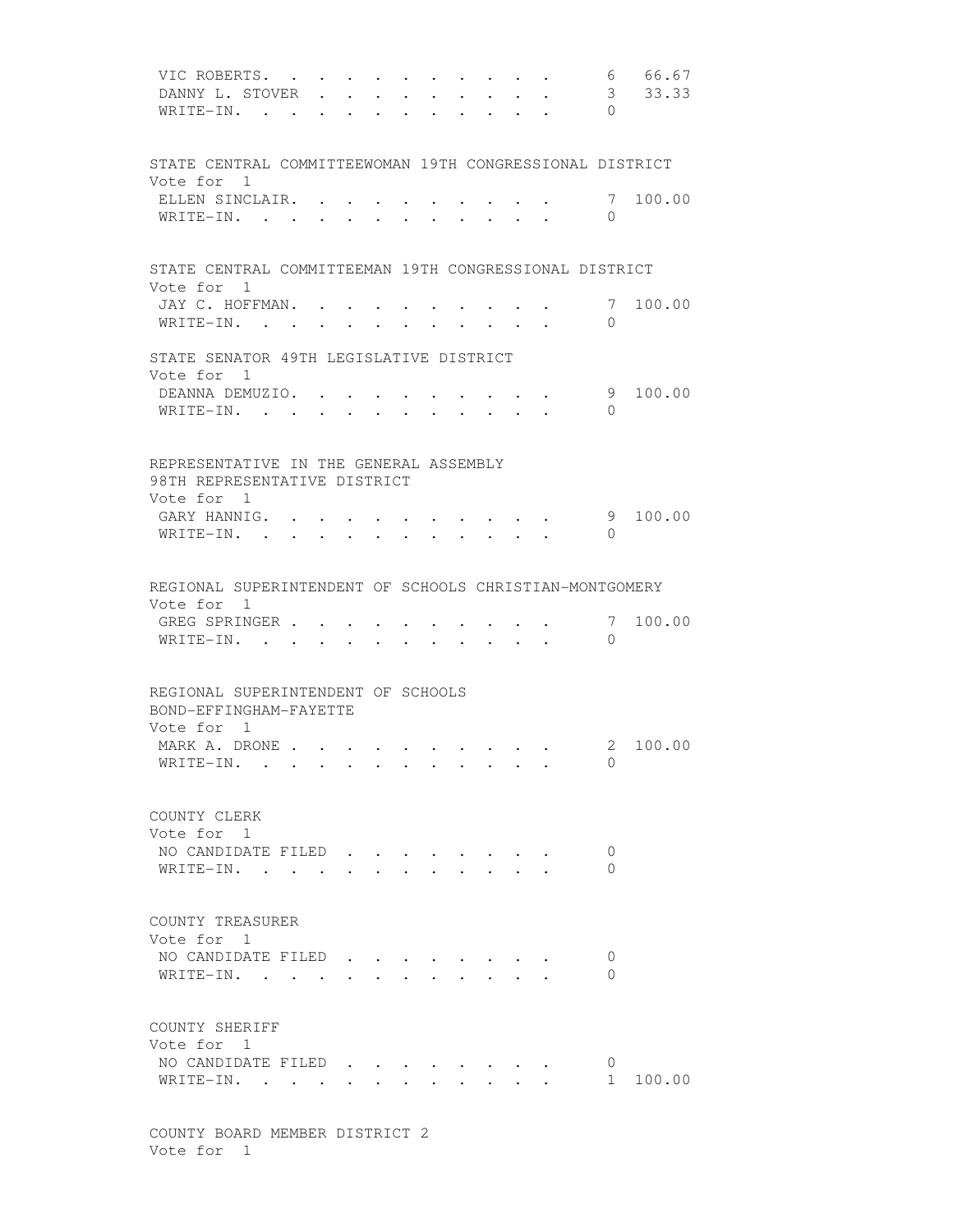| DONALD PETTY<br>WRITE-IN. .                                       |                                                             |                      |                                                             |                      |                                                             |                                                             |                                  |                                                                          | 9<br>$\Omega$                                                            | 100.00                                 |
|-------------------------------------------------------------------|-------------------------------------------------------------|----------------------|-------------------------------------------------------------|----------------------|-------------------------------------------------------------|-------------------------------------------------------------|----------------------------------|--------------------------------------------------------------------------|--------------------------------------------------------------------------|----------------------------------------|
| JUDGE OF THE APPELLATE COURT<br>5TH JUDICIAL DIST. (MAAG VACANCY) |                                                             |                      |                                                             |                      |                                                             |                                                             |                                  |                                                                          |                                                                          |                                        |
| Vote for 1                                                        |                                                             |                      |                                                             |                      |                                                             |                                                             |                                  |                                                                          |                                                                          |                                        |
| BRUCE STEWART                                                     |                                                             |                      |                                                             |                      |                                                             |                                                             |                                  |                                                                          | $\mathbf{z} = \mathbf{z} + \mathbf{z}$ , where $\mathbf{z} = \mathbf{z}$ | 4 50.00                                |
| WILLIAM "BILL" BERRY.                                             |                                                             |                      |                                                             | $\ddot{\phantom{a}}$ | $\ddot{\phantom{0}}$                                        |                                                             |                                  |                                                                          | $4\degree$                                                               | 50.00                                  |
| WRITE-IN.                                                         |                                                             | $\bullet$            | $\ddot{\phantom{a}}$                                        |                      |                                                             |                                                             |                                  |                                                                          | $\Omega$                                                                 |                                        |
| PRECINCT COMMITTEEMAN AUDUBON (Prec-0001)                         |                                                             |                      |                                                             |                      |                                                             |                                                             |                                  |                                                                          |                                                                          |                                        |
| Vote for 1                                                        |                                                             |                      |                                                             |                      |                                                             |                                                             |                                  |                                                                          |                                                                          |                                        |
| NO CANDIDATE FILED                                                |                                                             |                      |                                                             |                      |                                                             |                                                             |                                  |                                                                          | $\mathbf{0}$                                                             |                                        |
| WRITE-IN.                                                         |                                                             |                      |                                                             |                      |                                                             |                                                             |                                  |                                                                          | $\bigcirc$                                                               |                                        |
|                                                                   |                                                             |                      |                                                             |                      |                                                             |                                                             |                                  |                                                                          | ********** (REPUBLICAN) **********                                       |                                        |
| GOVERNOR                                                          |                                                             |                      |                                                             |                      |                                                             |                                                             |                                  |                                                                          |                                                                          |                                        |
| Vote for 1                                                        |                                                             |                      |                                                             |                      |                                                             |                                                             |                                  |                                                                          |                                                                          |                                        |
| JUDY BAAR TOPINKA.                                                |                                                             |                      |                                                             |                      |                                                             |                                                             |                                  |                                                                          |                                                                          | 17 42.50                               |
| BILL BRADY                                                        | $\mathbf{L}$                                                |                      | <b>Service</b> State                                        |                      |                                                             |                                                             |                                  | $\mathbf{r}$ , $\mathbf{r}$ , $\mathbf{r}$ , $\mathbf{r}$ , $\mathbf{r}$ |                                                                          | 11 27.50                               |
| JIM OBERWEIS                                                      |                                                             | $\ddot{\phantom{a}}$ | $\sim$ $\sim$ $\sim$                                        | $\ddot{\phantom{0}}$ | $\ddot{\phantom{0}}$                                        | $\ddot{\phantom{0}}$                                        | $\sim$                           |                                                                          |                                                                          | 8 20.00                                |
| RON GIDWITZ. .                                                    | $\mathbf{r}$ . The set of $\mathbf{r}$                      | $\ddot{\phantom{a}}$ | $\bullet$ .<br><br><br><br><br><br><br><br><br><br><br><br> | $\bullet$            | $\ddot{\phantom{a}}$                                        | $\ddot{\phantom{0}}$                                        | $\ddot{\phantom{a}}$             |                                                                          |                                                                          | 3 7.50<br>$1 \t 2.50$                  |
| ANDY MARTIN. .<br>WRITE-IN. .                                     | $\bullet$ . In the case of the $\sim$                       |                      | $\mathbf{r} = \mathbf{r} + \mathbf{r}$ .                    | $\sim 100$           | $\bullet$ .<br><br><br><br><br><br><br><br><br><br><br><br> | $\sim 100$                                                  | $\bullet$ . The set of $\bullet$ |                                                                          | $\Omega$                                                                 |                                        |
|                                                                   | $\bullet$ .<br><br><br><br><br><br><br><br><br><br><br><br> |                      | <b>All Contracts</b>                                        |                      | $\bullet$ . In the case of the $\sim$                       | $\sim 100$                                                  |                                  |                                                                          |                                                                          |                                        |
| LIEUTENANT GOVERNOR                                               |                                                             |                      |                                                             |                      |                                                             |                                                             |                                  |                                                                          |                                                                          |                                        |
| Vote for 1                                                        |                                                             |                      |                                                             |                      |                                                             |                                                             |                                  |                                                                          |                                                                          |                                        |
| SANDY WEGMAN                                                      |                                                             |                      |                                                             |                      |                                                             |                                                             |                                  |                                                                          |                                                                          | 6 16.22                                |
| JOE BIRKETT. 28 75.68                                             |                                                             |                      |                                                             |                      |                                                             |                                                             |                                  |                                                                          |                                                                          |                                        |
| LAWRENCE L. BRUCKNER.                                             |                                                             | $\ddot{\phantom{0}}$ | $\ddot{\phantom{0}}$                                        |                      | $\cdot$ $\cdot$ $\cdot$                                     | $\sim$                                                      |                                  | $\cdot$ $\cdot$                                                          |                                                                          | 1 2.70                                 |
| STEVEN J. RAUSCHENBERGER .                                        |                                                             |                      |                                                             |                      | $\mathbf{z} = \mathbf{z} + \mathbf{z}$ .                    | $\ddot{\phantom{0}}$                                        | $\bullet$                        |                                                                          |                                                                          | 5.41<br>$2 \left( \frac{1}{2} \right)$ |
| WRITE-IN.                                                         |                                                             |                      |                                                             |                      | $\ddot{\phantom{0}}$                                        | $\bullet$ .<br><br><br><br><br><br><br><br><br><br><br><br> |                                  |                                                                          | $\Omega$                                                                 |                                        |
| ATTORNEY GENERAL                                                  |                                                             |                      |                                                             |                      |                                                             |                                                             |                                  |                                                                          |                                                                          |                                        |
| Vote for 1                                                        |                                                             |                      |                                                             |                      |                                                             |                                                             |                                  |                                                                          |                                                                          |                                        |
| STEWART UMHOLTZ                                                   |                                                             |                      |                                                             |                      |                                                             |                                                             |                                  |                                                                          |                                                                          | 26 100.00                              |
| WRITE-IN.                                                         |                                                             |                      |                                                             |                      |                                                             |                                                             |                                  |                                                                          | $\Omega$                                                                 |                                        |
|                                                                   |                                                             |                      |                                                             |                      |                                                             |                                                             |                                  |                                                                          |                                                                          |                                        |
| SECRETARY OF STATE                                                |                                                             |                      |                                                             |                      |                                                             |                                                             |                                  |                                                                          |                                                                          |                                        |
| Vote for 1                                                        |                                                             |                      |                                                             |                      |                                                             |                                                             |                                  |                                                                          |                                                                          |                                        |
| DAN RUTHERFORD.                                                   |                                                             |                      |                                                             |                      |                                                             |                                                             |                                  |                                                                          | 29                                                                       | 100.00                                 |
| WRITE-IN.                                                         | $\ddot{\phantom{0}}$                                        |                      |                                                             |                      |                                                             |                                                             |                                  |                                                                          | $\Omega$                                                                 |                                        |
| COMPTROLLER                                                       |                                                             |                      |                                                             |                      |                                                             |                                                             |                                  |                                                                          |                                                                          |                                        |
| Vote for 1                                                        |                                                             |                      |                                                             |                      |                                                             |                                                             |                                  |                                                                          |                                                                          |                                        |
| CAROLE PANKAU                                                     |                                                             |                      |                                                             |                      |                                                             |                                                             |                                  |                                                                          | 28                                                                       | 100.00                                 |
| WRITE-IN.                                                         |                                                             |                      |                                                             |                      |                                                             |                                                             |                                  |                                                                          | $\Omega$                                                                 |                                        |
|                                                                   |                                                             |                      |                                                             |                      |                                                             |                                                             |                                  |                                                                          |                                                                          |                                        |
| TREASURER                                                         |                                                             |                      |                                                             |                      |                                                             |                                                             |                                  |                                                                          |                                                                          |                                        |
| Vote for 1                                                        |                                                             |                      |                                                             |                      |                                                             |                                                             |                                  |                                                                          |                                                                          |                                        |
| CHRISTINE RADOGNO.                                                |                                                             |                      |                                                             |                      |                                                             |                                                             |                                  |                                                                          | 28                                                                       | 100.00                                 |
| WRITE-IN.                                                         |                                                             |                      |                                                             |                      |                                                             |                                                             |                                  |                                                                          | $\circ$                                                                  |                                        |
|                                                                   |                                                             |                      |                                                             |                      |                                                             |                                                             |                                  |                                                                          |                                                                          |                                        |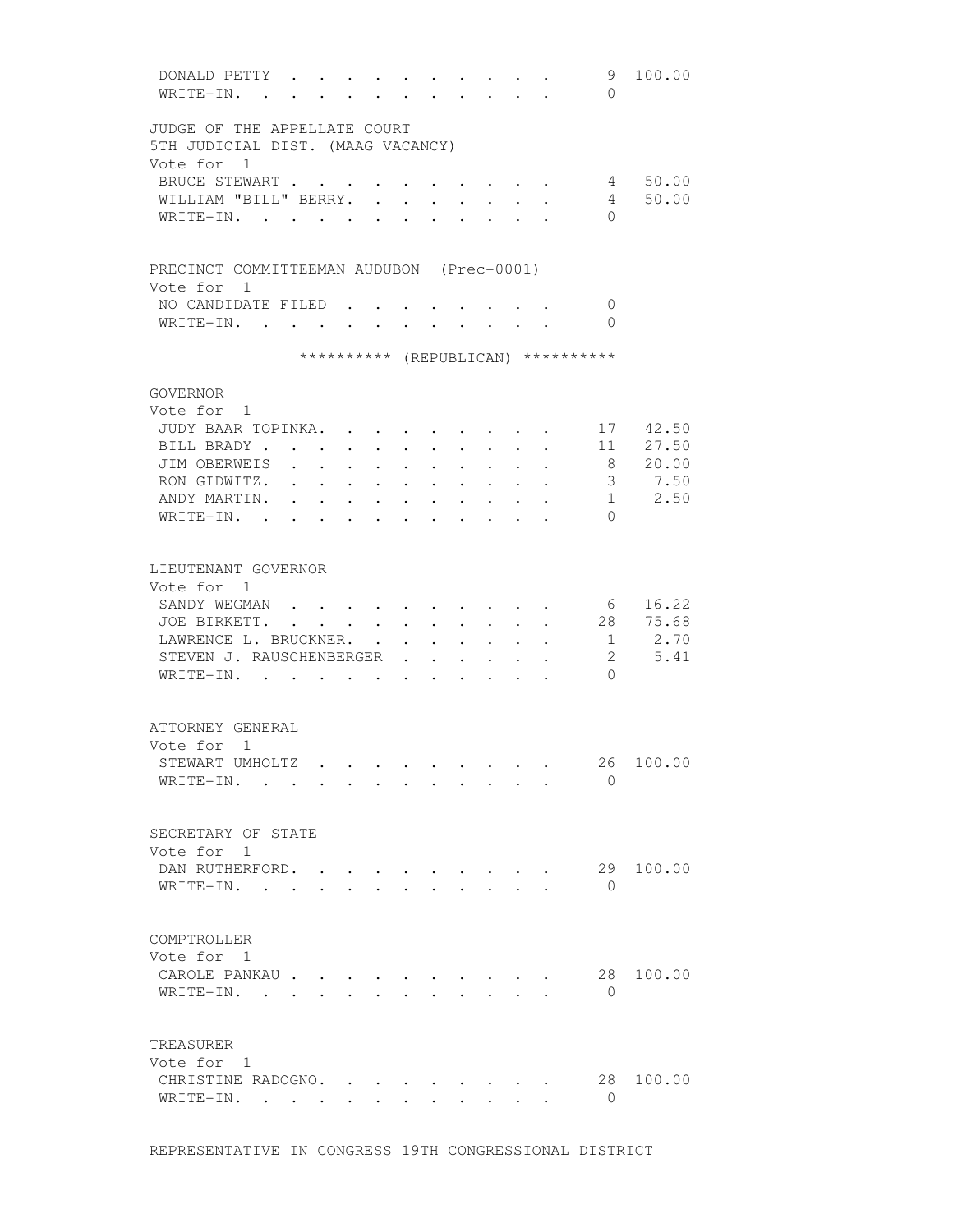| Vote for 1<br>JOHN M. SHIMKUS .<br>WRITE-IN.                                         |        |                      |        |           |                                                                 | $\cdot$ $\cdot$ | 36<br>$\Omega$          | 100.00    |
|--------------------------------------------------------------------------------------|--------|----------------------|--------|-----------|-----------------------------------------------------------------|-----------------|-------------------------|-----------|
| STATE SENATOR 49TH LEGISLATIVE DISTRICT                                              |        |                      |        |           |                                                                 |                 |                         |           |
| Vote for 1<br>JEFF RICHEY.<br>WRITE-IN. .                                            |        |                      |        |           |                                                                 |                 | $\overline{0}$          | 28 100.00 |
|                                                                                      |        |                      |        |           |                                                                 |                 |                         |           |
| REPRESENTATIVE IN THE GENERAL ASSEMBLY<br>98TH REPRESENTATIVE DISTRICT<br>Vote for 1 |        |                      |        |           |                                                                 |                 |                         |           |
| NO CANDIDATE FILED<br>WRITE-IN.                                                      |        |                      |        | $\cdot$ . | $\bullet$ and $\bullet$ and $\bullet$                           | $\cdot$ $\cdot$ | $\mathbf{0}$<br>1       | 100.00    |
| REGIONAL SUPERINTENDENT OF SCHOOLS CHRISTIAN-MONTGOMERY<br>Vote for 1                |        |                      |        |           |                                                                 |                 |                         |           |
| NO CANDIDATE FILED<br>WRITE-IN.                                                      |        | $\mathbf{L}$         | $\sim$ |           | $\ddot{\phantom{0}}$                                            |                 | $\mathbf 0$<br>$\Omega$ |           |
| REGIONAL SUPERINTENDENT OF SCHOOLS<br>BOND-EFFINGHAM-FAYETTE                         |        |                      |        |           |                                                                 |                 |                         |           |
| Vote for 1<br>NO CANDIDATE FILED                                                     |        |                      |        |           |                                                                 |                 | $\mathbf 0$             |           |
| WRITE-IN. .                                                                          | $\sim$ |                      |        |           |                                                                 |                 | 0                       |           |
| COUNTY CLERK<br>Vote for 1<br>SANDY LEITHEISER<br>WRITE-IN. .                        |        |                      |        |           |                                                                 |                 | 38<br>$\bigcirc$        | 100.00    |
| COUNTY TREASURER<br>Vote for 1<br>RONALD D. JENKINS.<br>$WRITE-IN.$ .                |        | $\sim$ $\sim$ $\sim$ |        |           |                                                                 |                 | 39<br>$\overline{0}$    | 100.00    |
| COUNTY SHERIFF<br>Vote for 1<br>JIM VAZZI<br>WRITE-IN.                               | $\sim$ |                      |        |           |                                                                 |                 | $\bigcirc$              | 37 100.00 |
| COUNTY BOARD MEMBER DISTRICT 2<br>Vote for 1                                         |        |                      |        |           |                                                                 |                 |                         |           |
| GENE MILES<br>WRITE-IN.                                                              |        |                      |        |           | $\mathcal{A}=\mathcal{A}=\mathcal{A}=\mathcal{A}=\mathcal{A}$ . |                 | 38<br>$\bigcirc$        | 100.00    |
| JUDGE OF THE APPELLATE COURT<br>5TH JUDICIAL DIST. (MAAG VACANCY)<br>Vote for 1      |        |                      |        |           |                                                                 |                 |                         |           |
| STEPHEN P. MCGLYNN<br>WRITE-IN.                                                      |        |                      |        |           |                                                                 |                 | 26<br>$\circ$           | 100.00    |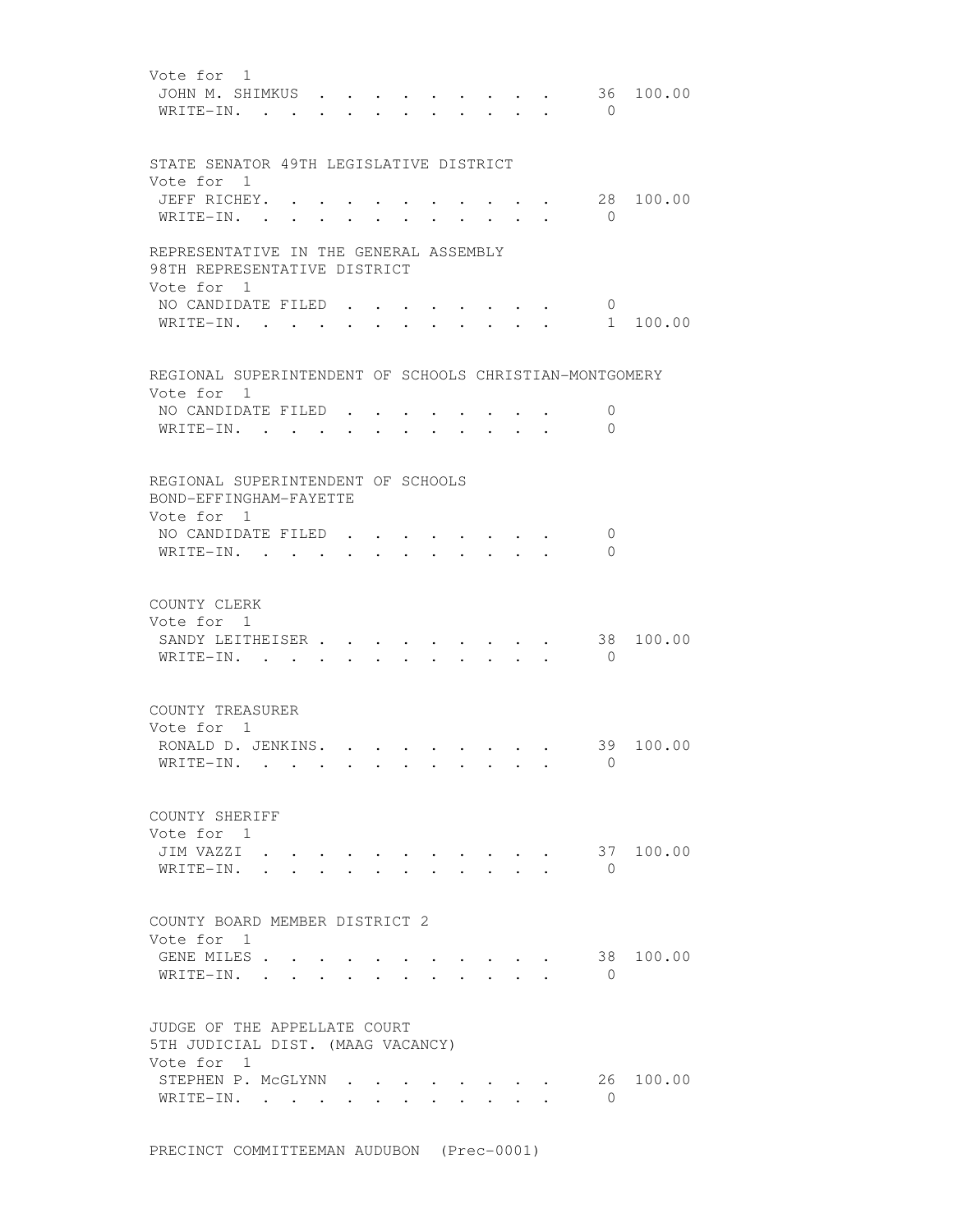| Vote for 1<br>NO CANDIDATE FILED<br>WRITE-IN.                                                                                            |            |  |  |                      |                                         |                         |                                                              | $\mathbf{L}^{\text{max}}$ , and $\mathbf{L}^{\text{max}}$ | $\overline{0}$                     | 2 100.00         |
|------------------------------------------------------------------------------------------------------------------------------------------|------------|--|--|----------------------|-----------------------------------------|-------------------------|--------------------------------------------------------------|-----------------------------------------------------------|------------------------------------|------------------|
| PRECINCT REPORT MONTGOMERY COUNTY, ILLINOIS UNOFFICIAL<br>RUN DATE:03/21/06 GENERAL PRIMARY ELECTION<br>RUN TIME:10:43 PM MARCH 21, 2006 | STATISTICS |  |  |                      |                                         |                         |                                                              |                                                           |                                    |                  |
| 0002 BOIS D'ARC                                                                                                                          |            |  |  |                      |                                         |                         |                                                              |                                                           |                                    | VOTES PERCENT    |
| REGISTERED VOTERS - TOTAL                                                                                                                |            |  |  |                      |                                         |                         |                                                              |                                                           | 677                                |                  |
| BALLOTS CAST - TOTAL.                                                                                                                    |            |  |  | $\ddot{\phantom{0}}$ | $\mathbf{L}^{\text{max}}$               |                         | $\ddot{\phantom{0}}$                                         | $\sim$                                                    | 119                                |                  |
| BALLOTS CAST - DEMOCRATIC                                                                                                                |            |  |  |                      |                                         |                         |                                                              |                                                           |                                    | 65 54.62         |
| BALLOTS CAST - REPUBLICAN                                                                                                                |            |  |  |                      |                                         |                         |                                                              |                                                           |                                    | 54 45.38         |
| BALLOTS CAST - DEM FED                                                                                                                   |            |  |  |                      |                                         |                         |                                                              |                                                           | $\overline{0}$                     |                  |
| BALLOTS CAST - REP FED                                                                                                                   |            |  |  |                      |                                         |                         |                                                              |                                                           | $\overline{0}$                     |                  |
| BALLOTS CAST - BLANK. .                                                                                                                  |            |  |  |                      | $\cdot$ $\cdot$ $\cdot$ $\cdot$ $\cdot$ |                         |                                                              |                                                           | $\overline{0}$                     |                  |
| VOTER TURNOUT - TOTAL .                                                                                                                  |            |  |  |                      |                                         |                         |                                                              |                                                           |                                    | 17.58            |
| VOTER TURNOUT - BLANK                                                                                                                    |            |  |  |                      |                                         |                         |                                                              |                                                           |                                    |                  |
|                                                                                                                                          |            |  |  |                      |                                         |                         |                                                              |                                                           | ********** (DEMOCRATIC) ********** |                  |
| GOVERNOR                                                                                                                                 |            |  |  |                      |                                         |                         |                                                              |                                                           |                                    |                  |
| Vote for 1                                                                                                                               |            |  |  |                      |                                         |                         |                                                              |                                                           |                                    |                  |
| ROD R. BLAGOJEVICH                                                                                                                       |            |  |  |                      |                                         |                         |                                                              |                                                           |                                    | 30 46.88         |
| EDWIN EISENDRATH                                                                                                                         |            |  |  |                      |                                         |                         |                                                              |                                                           |                                    | $\cdot$ 33 51.56 |
| WRITE-IN.                                                                                                                                |            |  |  |                      |                                         |                         |                                                              |                                                           |                                    | $1 \t 1.56$      |
|                                                                                                                                          |            |  |  |                      |                                         |                         |                                                              |                                                           |                                    |                  |
| LIEUTENANT GOVERNOR                                                                                                                      |            |  |  |                      |                                         |                         |                                                              |                                                           |                                    |                  |
| Vote for 1                                                                                                                               |            |  |  |                      |                                         |                         |                                                              |                                                           |                                    |                  |
| PAT QUINN                                                                                                                                |            |  |  |                      |                                         |                         |                                                              |                                                           |                                    | 60 100.00        |
| WRITE-IN.                                                                                                                                |            |  |  |                      |                                         |                         |                                                              |                                                           | $\bigcirc$                         |                  |
|                                                                                                                                          |            |  |  |                      |                                         |                         |                                                              |                                                           |                                    |                  |
| ATTORNEY GENERAL                                                                                                                         |            |  |  |                      |                                         |                         |                                                              |                                                           |                                    |                  |
| Vote for 1                                                                                                                               |            |  |  |                      |                                         |                         |                                                              |                                                           |                                    |                  |
| LISA MADIGAN                                                                                                                             |            |  |  |                      |                                         |                         |                                                              |                                                           |                                    | 63 100.00        |
| WRITE-IN.                                                                                                                                |            |  |  |                      |                                         |                         |                                                              |                                                           | $\Omega$                           |                  |
|                                                                                                                                          |            |  |  |                      |                                         |                         |                                                              |                                                           |                                    |                  |
|                                                                                                                                          |            |  |  |                      |                                         |                         |                                                              |                                                           |                                    |                  |
| SECRETARY OF STATE                                                                                                                       |            |  |  |                      |                                         |                         |                                                              |                                                           |                                    |                  |
| Vote for 1                                                                                                                               |            |  |  |                      |                                         |                         |                                                              |                                                           |                                    |                  |
| JESSE WHITE.                                                                                                                             |            |  |  |                      |                                         |                         |                                                              |                                                           |                                    | 62 100.00        |
| WRITE-IN. .                                                                                                                              |            |  |  |                      |                                         |                         |                                                              |                                                           | $\Omega$                           |                  |
|                                                                                                                                          |            |  |  |                      |                                         |                         |                                                              |                                                           |                                    |                  |
| COMPTROLLER                                                                                                                              |            |  |  |                      |                                         |                         |                                                              |                                                           |                                    |                  |
| Vote for 1                                                                                                                               |            |  |  |                      |                                         |                         |                                                              |                                                           |                                    |                  |
| DANIEL W. HYNES                                                                                                                          |            |  |  |                      |                                         |                         |                                                              |                                                           | 61                                 | 100.00           |
| WRITE-IN.                                                                                                                                |            |  |  |                      | $\cdot$ $\cdot$ $\cdot$ $\cdot$ $\cdot$ |                         |                                                              |                                                           | $\Omega$                           |                  |
|                                                                                                                                          |            |  |  |                      |                                         |                         |                                                              |                                                           |                                    |                  |
| TREASURER                                                                                                                                |            |  |  |                      |                                         |                         |                                                              |                                                           |                                    |                  |
| Vote for 1                                                                                                                               |            |  |  |                      |                                         |                         |                                                              |                                                           |                                    |                  |
| ALEXANDER GIANNOULIAS                                                                                                                    |            |  |  |                      |                                         | $\cdot$ $\cdot$ $\cdot$ |                                                              |                                                           |                                    | 28 45.90         |
| PAUL L. MANGIERI                                                                                                                         |            |  |  |                      |                                         |                         | $\mathbf{L} = \mathbf{L} \mathbf{L} + \mathbf{L} \mathbf{L}$ |                                                           | 33                                 | 54.10            |
| WRITE-IN.                                                                                                                                |            |  |  |                      |                                         |                         |                                                              |                                                           | $\bigcap$                          |                  |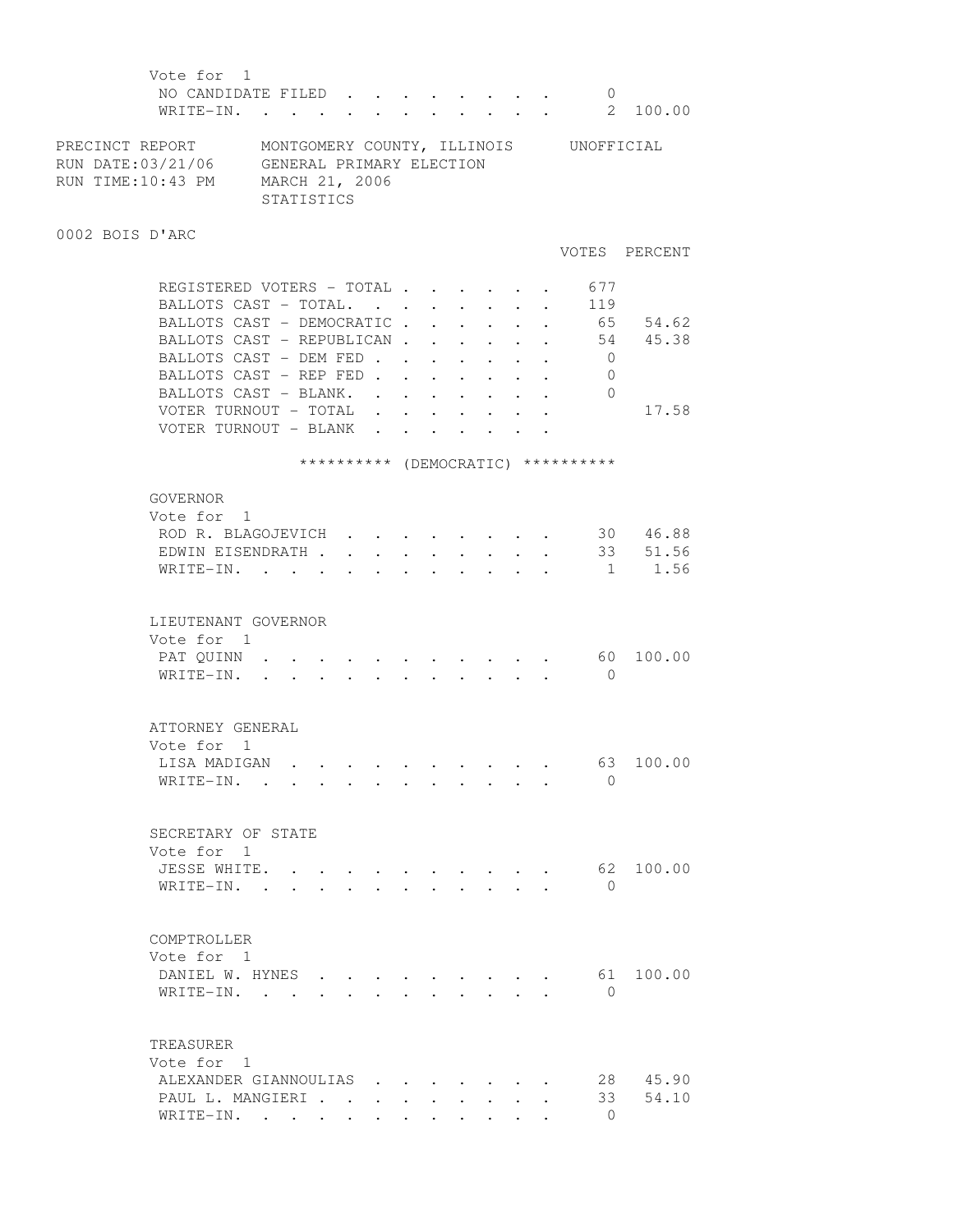REPRESENTATIVE IN CONGRESS 19TH CONGRESSIONAL DISTRICT Vote for 1 VIC ROBERTS. . . . . . . . . . . 40 67.80 DANNY L. STOVER . . . . . . . . . 19 32.20 WRITE-IN. . . . . . . . . . . 0 STATE CENTRAL COMMITTEEWOMAN 19TH CONGRESSIONAL DISTRICT Vote for 1 ELLEN SINCLAIR. . . . . . . . . . . 57 100.00 WRITE-IN. . . . . . . . . . . 0 STATE CENTRAL COMMITTEEMAN 19TH CONGRESSIONAL DISTRICT Vote for 1 JAY C. HOFFMAN. . . . . . . . . . 59 100.00 WRITE-IN. . . . . . . . . . . . 0 STATE SENATOR 49TH LEGISLATIVE DISTRICT Vote for 1 DEANNA DEMUZIO. . . . . . . . . . 61 100.00 WRITE-IN. . . . . . . . . . . 0 REPRESENTATIVE IN THE GENERAL ASSEMBLY 98TH REPRESENTATIVE DISTRICT Vote for 1 GARY HANNIG. . . . . . . . . . . 60 100.00 WRITE-IN. . . . . . . . . . . . 0 REGIONAL SUPERINTENDENT OF SCHOOLS CHRISTIAN-MONTGOMERY Vote for 1 GREG SPRINGER . . . . . . . . . . . 59 100.00 WRITE-IN. . . . . . . . . . . 0 REGIONAL SUPERINTENDENT OF SCHOOLS CALHOUN-GREENE-JERSEY-MACOUPIN Vote for 1 LARRY PFEIFFER. . . . . . . . . . 0 WRITE-IN. . . . . . . . . . . . 0 REGIONAL SUPERINTENDENT OF SCHOOLS SANGAMON Vote for 1 NO CANDIDATE FILED . . . . . . . . 0 WRITE-IN. . . . . . . . . . . . 0 COUNTY CLERK Vote for 1 NO CANDIDATE FILED . . . . . . . . 0 WRITE-IN. . . . . . . . . . . 0 COUNTY TREASURER Vote for 1 NO CANDIDATE FILED . . . . . . . . 0 WRITE-IN. . . . . . . . . . . 0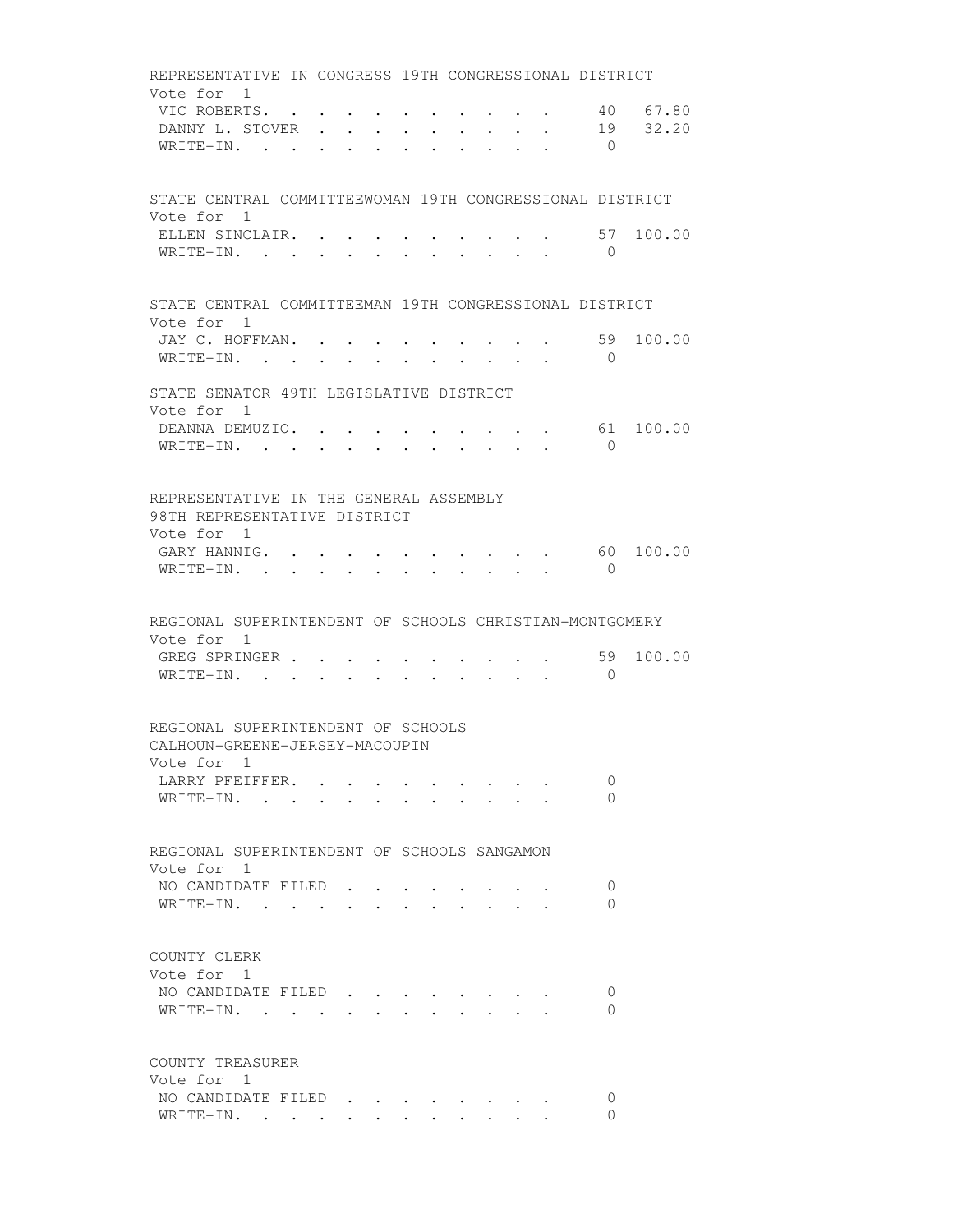| COUNTY SHERIFF                                                                                                                                                                                                                                                               |  |
|------------------------------------------------------------------------------------------------------------------------------------------------------------------------------------------------------------------------------------------------------------------------------|--|
| Vote for 1                                                                                                                                                                                                                                                                   |  |
| NO CANDIDATE FILED.<br>$\mathbf{0}$                                                                                                                                                                                                                                          |  |
| WRITE-IN.<br>1 100.00<br>$\mathbf{r}$ and $\mathbf{r}$ and $\mathbf{r}$                                                                                                                                                                                                      |  |
|                                                                                                                                                                                                                                                                              |  |
|                                                                                                                                                                                                                                                                              |  |
| COUNTY BOARD MEMBER DISTRICT 1<br>Vote for 2                                                                                                                                                                                                                                 |  |
| DALE OGDEN                                                                                                                                                                                                                                                                   |  |
| 44 42.31<br>DAVID G. HEATON.<br>57.69                                                                                                                                                                                                                                        |  |
| 60 -<br>WRITE-IN. .<br>$\bigcirc$                                                                                                                                                                                                                                            |  |
|                                                                                                                                                                                                                                                                              |  |
| JUDGE OF THE APPELLATE COURT                                                                                                                                                                                                                                                 |  |
| 5TH JUDICIAL DIST. (MAAG VACANCY)                                                                                                                                                                                                                                            |  |
| Vote for 1                                                                                                                                                                                                                                                                   |  |
| 25 46.30<br>BRUCE STEWART                                                                                                                                                                                                                                                    |  |
| 29<br>53.70<br>WILLIAM "BILL" BERRY.                                                                                                                                                                                                                                         |  |
| WRITE-IN.<br>$\bigcirc$<br><b>Contract Contract</b>                                                                                                                                                                                                                          |  |
|                                                                                                                                                                                                                                                                              |  |
|                                                                                                                                                                                                                                                                              |  |
| PRECINCT COMMITTEEMAN BOIS D'ARC (Prec-0002)                                                                                                                                                                                                                                 |  |
| Vote for 1                                                                                                                                                                                                                                                                   |  |
| 100.00<br>RITA M. DURSTON.<br>58                                                                                                                                                                                                                                             |  |
| WRITE-IN.<br>$\Omega$<br>$\cdot$ $\cdot$ $\cdot$ $\cdot$ $\cdot$ $\cdot$<br>$\bullet$ . The set of $\bullet$<br>$\bullet$ .<br><br><br><br><br><br><br><br><br><br><br><br>                                                                                                  |  |
|                                                                                                                                                                                                                                                                              |  |
| ********** (REPUBLICAN) **********                                                                                                                                                                                                                                           |  |
| GOVERNOR                                                                                                                                                                                                                                                                     |  |
| Vote for 1                                                                                                                                                                                                                                                                   |  |
| 28 51.85<br>JUDY BAAR TOPINKA.                                                                                                                                                                                                                                               |  |
| 27.78<br>BILL BRADY<br>15<br>$\cdot$ $\cdot$ $\cdot$<br>$\sim$                                                                                                                                                                                                               |  |
| $\mathbf{L} = \mathbf{L} \mathbf{L}$<br>$\ddot{\phantom{0}}$<br>$\ddot{\phantom{a}}$<br>12.96<br>JIM OBERWEIS<br>7<br>$\sim$ $\sim$ $\sim$                                                                                                                                   |  |
| $\ddot{\phantom{0}}$<br>$\ddot{\phantom{0}}$<br>$\ddot{\phantom{a}}$<br>7.41<br>RON GIDWITZ.<br>4                                                                                                                                                                            |  |
| <b>Contractor</b><br>$\bullet$ .<br><br><br><br><br><br><br><br><br><br><br><br><br>$\bullet$<br>$\ddot{\phantom{0}}$<br>$\bullet$ .<br><br><br><br><br><br><br><br><br><br><br><br><br><br>$\bullet$<br>$\bullet$<br>$\ddot{\phantom{0}}$<br>ANDY MARTIN.<br>$\overline{0}$ |  |
| $\ddot{\phantom{0}}$<br>$\bullet$ .<br><br><br><br><br><br><br><br><br><br><br><br><br>$\bullet$<br>$\bullet$<br>$\bullet$<br>$\bullet$<br>$\Omega$<br>WRITE-IN.<br>$\sim$                                                                                                   |  |
| $\ddot{\phantom{a}}$<br>$\bullet$ .<br><br><br><br><br><br><br><br><br><br><br><br><br>$\ddot{\phantom{a}}$<br>$\ddot{\phantom{a}}$                                                                                                                                          |  |
|                                                                                                                                                                                                                                                                              |  |
| LIEUTENANT GOVERNOR                                                                                                                                                                                                                                                          |  |
| Vote for 1                                                                                                                                                                                                                                                                   |  |
| 8 15.38<br>SANDY WEGMAN                                                                                                                                                                                                                                                      |  |
| 30 57.69<br>JOE BIRKETT.                                                                                                                                                                                                                                                     |  |
| 2 3.85<br>LAWRENCE L. BRUCKNER.                                                                                                                                                                                                                                              |  |
| 12 23.08<br>STEVEN J. RAUSCHENBERGER                                                                                                                                                                                                                                         |  |
| WRITE-IN.<br>$\Omega$                                                                                                                                                                                                                                                        |  |
|                                                                                                                                                                                                                                                                              |  |
|                                                                                                                                                                                                                                                                              |  |
| ATTORNEY GENERAL                                                                                                                                                                                                                                                             |  |
| Vote for 1                                                                                                                                                                                                                                                                   |  |
| 46 100.00<br>STEWART UMHOLTZ                                                                                                                                                                                                                                                 |  |
| WRITE-IN.<br>$\Omega$                                                                                                                                                                                                                                                        |  |
|                                                                                                                                                                                                                                                                              |  |
| SECRETARY OF STATE                                                                                                                                                                                                                                                           |  |
|                                                                                                                                                                                                                                                                              |  |
| Vote for 1<br>DAN RUTHERFORD.<br>47<br>100.00                                                                                                                                                                                                                                |  |
|                                                                                                                                                                                                                                                                              |  |
| WRITE-IN.<br>$\overline{0}$<br>$\mathbf{r}$ $\mathbf{r}$<br>$\cdot$ $\cdot$ $\cdot$<br>$\sim$<br><b>College</b><br>$\mathbf{r}$ $\mathbf{r}$                                                                                                                                 |  |
|                                                                                                                                                                                                                                                                              |  |
| COMPTROLLER                                                                                                                                                                                                                                                                  |  |
| Vote for 1                                                                                                                                                                                                                                                                   |  |
| 100.00<br>CAROLE PANKAU<br>46                                                                                                                                                                                                                                                |  |
| WRITE-IN.<br>$\Omega$                                                                                                                                                                                                                                                        |  |
|                                                                                                                                                                                                                                                                              |  |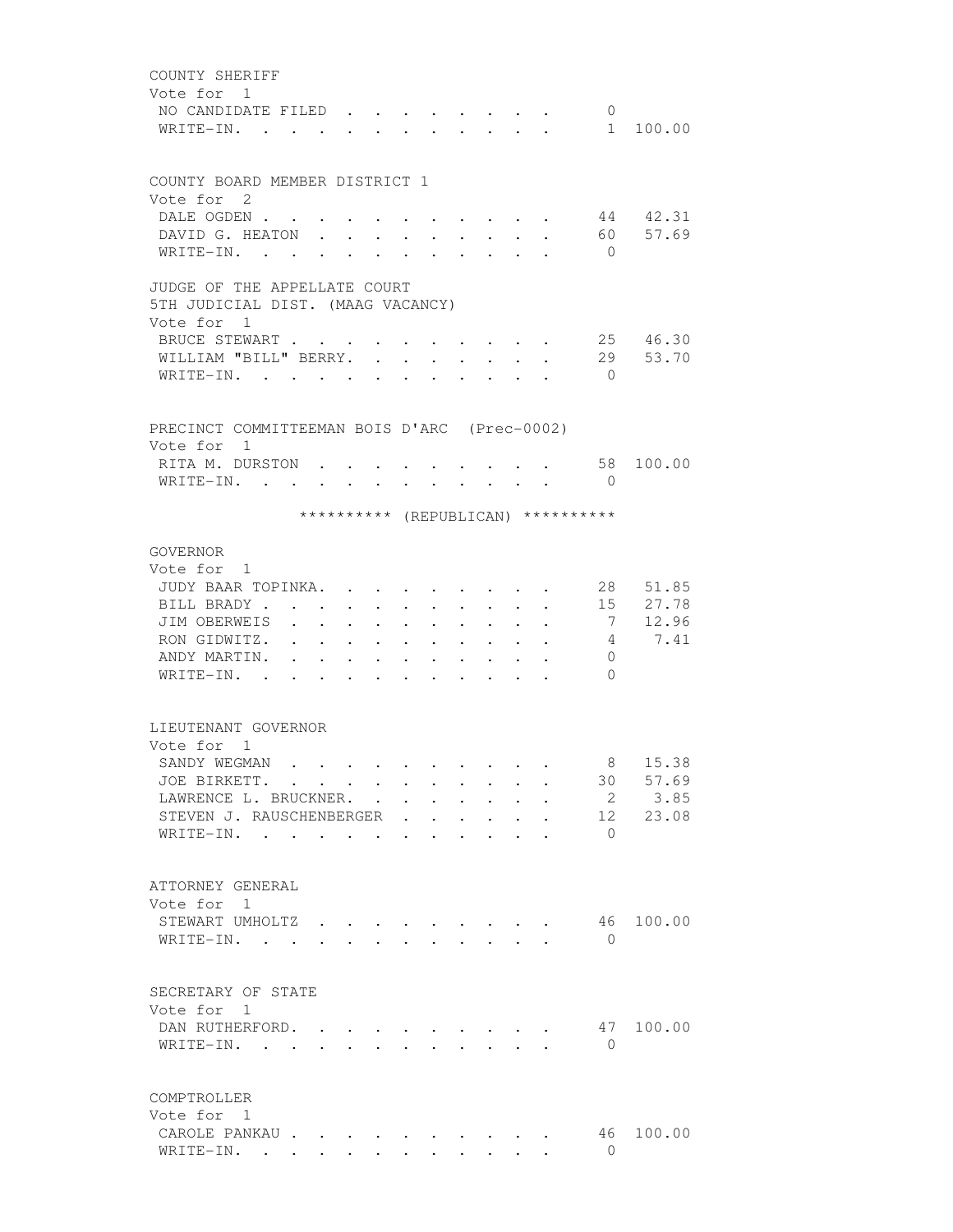TREASURER Vote for 1 CHRISTINE RADOGNO. . . . . . . . . 44 100.00 WRITE-IN. . . . . . . . . . . . 0 REPRESENTATIVE IN CONGRESS 19TH CONGRESSIONAL DISTRICT Vote for 1 JOHN M. SHIMKUS . . . . . . . . . . 52 98.11 WRITE-IN. . . . . . . . . . . . 1 1.89 STATE SENATOR 49TH LEGISLATIVE DISTRICT Vote for 1 JEFF RICHEY. . . . . . . . . . . 48 100.00 WRITE-IN. . . . . . . . . . . . 0 REPRESENTATIVE IN THE GENERAL ASSEMBLY 98TH REPRESENTATIVE DISTRICT Vote for 1 NO CANDIDATE FILED . . . . . . . . 0 WRITE-IN. . . . . . . . . . . . 0 REGIONAL SUPERINTENDENT OF SCHOOLS CHRISTIAN-MONTGOMERY Vote for 1 NO CANDIDATE FILED . . . . . . . . 0 WRITE-IN. . . . . . . . . . . . 0 REGIONAL SUPERINTENDENT OF SCHOOLS CALHOUN-GREENE-JERSEY-MACOUPIN Vote for 1 NO CANDIDATE FILED . . . . . . . . 0 WRITE-IN. . . . . . . . . . . . 0 REGIONAL SUPERINTENDENT OF SCHOOLS SANGAMON Vote for 1 HELEN TOLAN. . . . . . . . . . . 5 100.00 WRITE-IN. . . . . . . . . . . 0 COUNTY CLERK Vote for 1 SANDY LEITHEISER . . . . . . . . . 54 100.00 WRITE-IN. . . . . . . . . . . . 0 COUNTY TREASURER Vote for 1 RONALD D. JENKINS. . . . . . . . . 52 100.00 WRITE-IN. . . . . . . . . . . . 0 COUNTY SHERIFF Vote for 1 JIM VAZZI . . . . . . . . . . . 48 97.96 WRITE-IN. . . . . . . . . . . . 1 2.04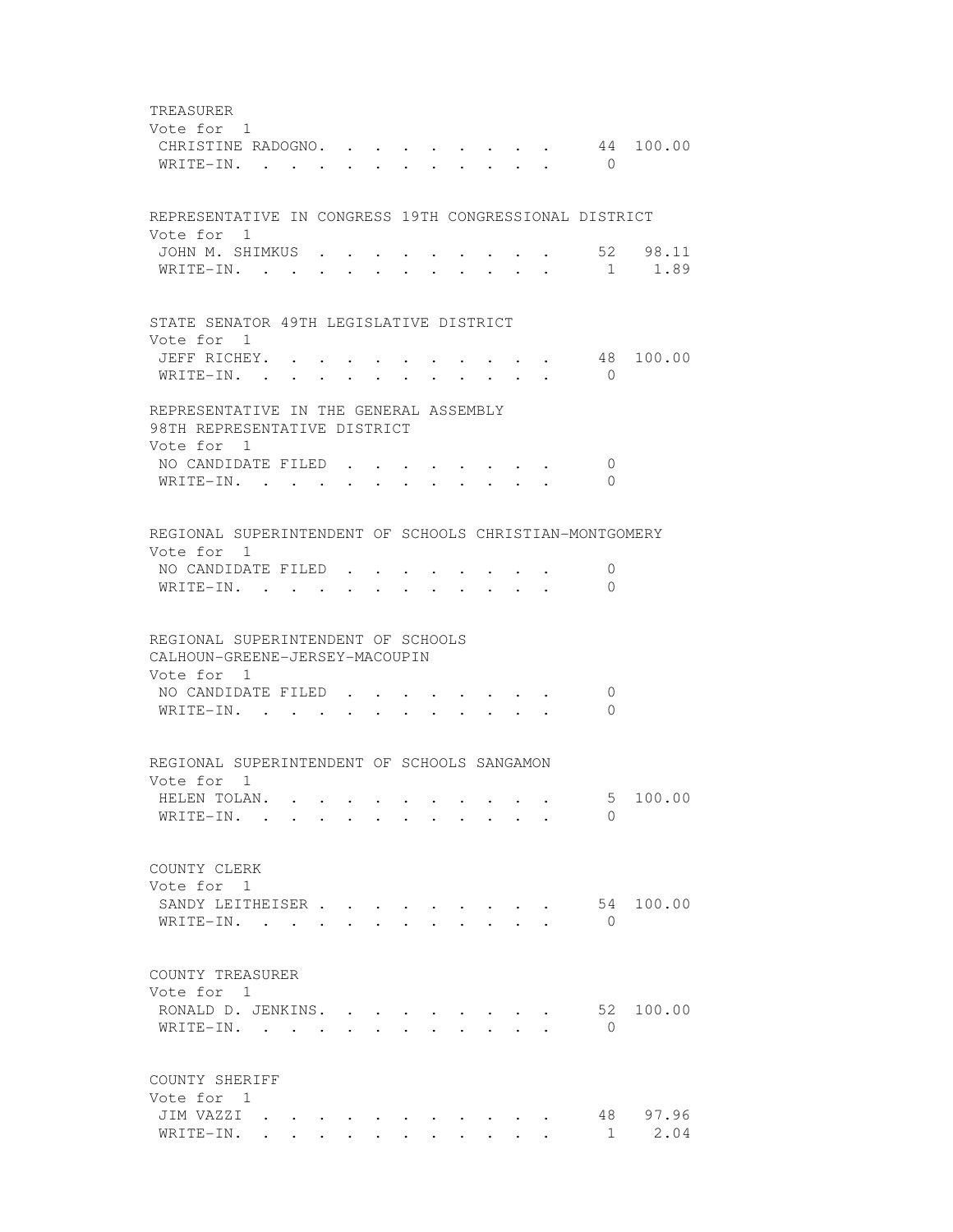COUNTY BOARD MEMBER DISTRICT 1 Vote for 2 CONNIE TAYLOR BECK . . . . . . . . 47 100.00 WRITE-IN. . . . . . . . . . . . 0 JUDGE OF THE APPELLATE COURT 5TH JUDICIAL DIST. (MAAG VACANCY) Vote for 1 STEPHEN P. MCGLYNN . . . . . . . . 45 100.00 WRITE-IN. . . . . . . . . . . 0 PRECINCT COMMITTEEMAN BOIS D'ARC (Prec-0002) Vote for 1 JIM ALLEN . . . . . . . . . . . 48 100.00 WRITE-IN. . . . . . . . . . . . 0 PRECINCT REPORT MONTGOMERY COUNTY, ILLINOIS UNOFFICIAL RUN DATE:03/21/06 GENERAL PRIMARY ELECTION GENERAL PRIMARY ELECTION RUN TIME:10:43 PM MARCH 21, 2006 STATISTICS 0003 BUTLER GROVE VOTES PERCENT REGISTERED VOTERS - TOTAL . . . . . . 520 BALLOTS CAST - TOTAL. . . . . . . . 90 BALLOTS CAST - DEMOCRATIC . . . . . . 50 55.56 BALLOTS CAST - REPUBLICAN . . . . . . 40 44.44 BALLOTS CAST - DEM FED . . . . . . . 0 BALLOTS CAST - REP FED . . . . . . . 0 BALLOTS CAST - BLANK. . . . . . . . 0 VOTER TURNOUT - TOTAL . . . . . . . 17.31 VOTER TURNOUT - BLANK . . . \*\*\*\*\*\*\*\*\*\* (DEMOCRATIC) \*\*\*\*\*\*\*\*\*\* GOVERNOR Vote for 1 ROD R. BLAGOJEVICH . . . . . . . . 25 54.35 EDWIN EISENDRATH . . . . . . . . . 21 45.65 WRITE-IN. . . . . . . . . . . . 0 LIEUTENANT GOVERNOR Vote for 1 PAT QUINN . . . . . . . . . . . 38 97.44 WRITE-IN. . . . . . . . . . . . 1 2.56 ATTORNEY GENERAL Vote for 1 LISA MADIGAN . . . . . . . . . . 42 100.00 WRITE-IN. . . . . . . . . . . 0 SECRETARY OF STATE Vote for 1 JESSE WHITE. . . . . . . . . . . 42 100.00 WRITE-IN. . . . . . . . . . . . 0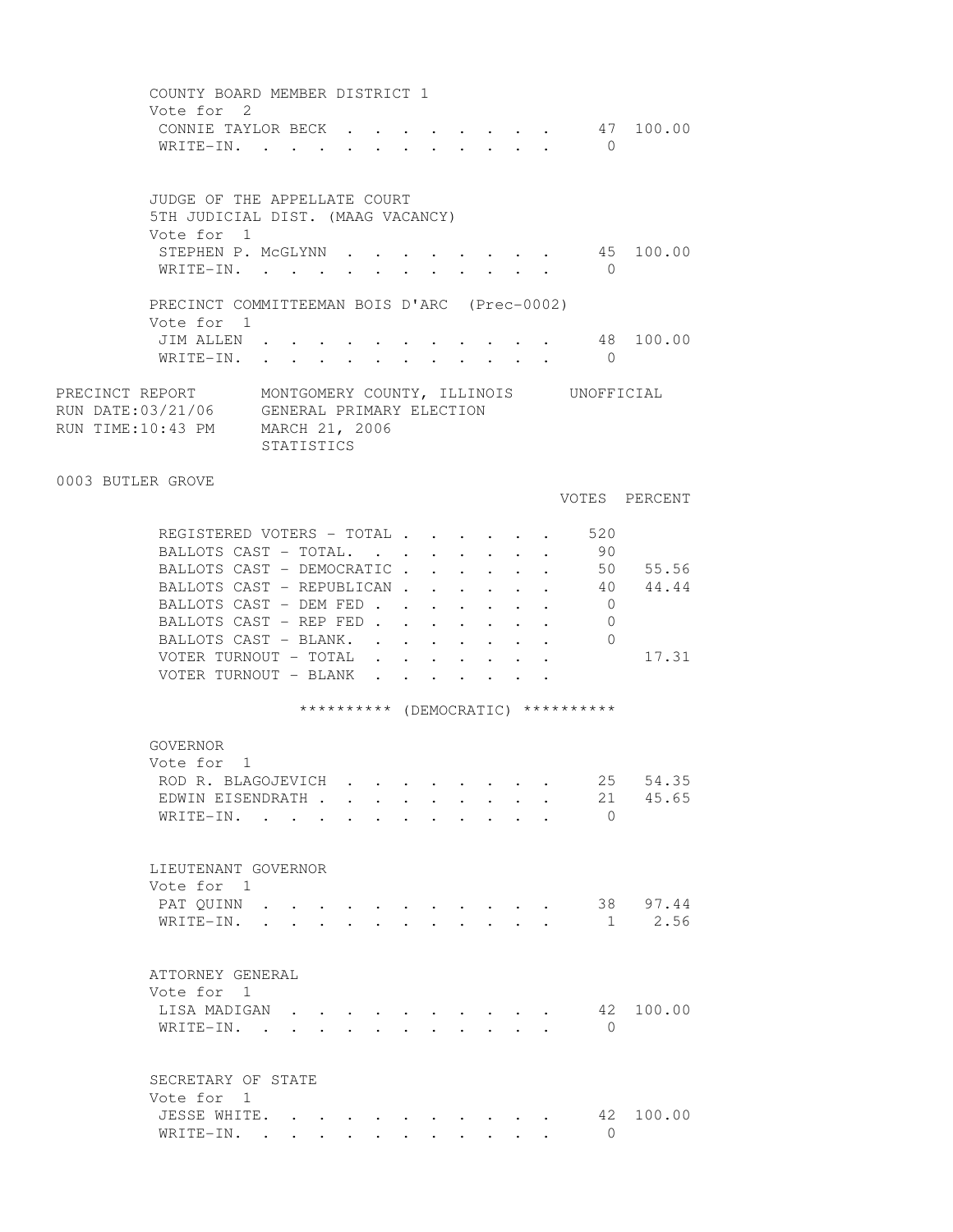COMPTROLLER Vote for 1 DANIEL W. HYNES . . . . . . . . . 39 100.00 WRITE-IN. . . . . . . . . . . 0 TREASURER Vote for 1 ALEXANDER GIANNOULIAS . . . . . . . 14 32.56 PAUL L. MANGIERI . . . . . . . . . 29 67.44 WRITE-IN. . . . . . . . . . . . 0 REPRESENTATIVE IN CONGRESS 19TH CONGRESSIONAL DISTRICT Vote for 1 VIC ROBERTS. . . . . . . . . . . 17 44.74 DANNY L. STOVER . . . . . . . . . 21 55.26 WRITE-IN. . . . . . . . . . . . 0 STATE CENTRAL COMMITTEEWOMAN 19TH CONGRESSIONAL DISTRICT Vote for 1 ELLEN SINCLAIR. . . . . . . . . . . 37 100.00 WRITE-IN. . . . . . . . . . . 0 STATE CENTRAL COMMITTEEMAN 19TH CONGRESSIONAL DISTRICT Vote for 1 JAY C. HOFFMAN. . . . . . . . . . . 39 100.00 WRITE-IN. . . . . . . . . . . . 0 STATE SENATOR 49TH LEGISLATIVE DISTRICT Vote for 1 DEANNA DEMUZIO. . . . . . . . . . 43 100.00 WRITE-IN. . . . . . . . . . . 0 REPRESENTATIVE IN THE GENERAL ASSEMBLY 98TH REPRESENTATIVE DISTRICT Vote for 1 GARY HANNIG. . . . . . . . . . . 41 100.00 WRITE-IN. . . . . . . . . . . . 0 REGIONAL SUPERINTENDENT OF SCHOOLS CHRISTIAN-MONTGOMERY Vote for 1 GREG SPRINGER . . . . . . . . . . 42 100.00<br>WRITE-IN WRITE-IN. . . . . . . . . . . . 0 COUNTY CLERK Vote for 1 NO CANDIDATE FILED . . . . . . . . 0 WRITE-IN. . . . . . . . . . . 0 COUNTY TREASURER Vote for 1 NO CANDIDATE FILED . . . . . . . . 0 WRITE-IN. . . . . . . . . . . 0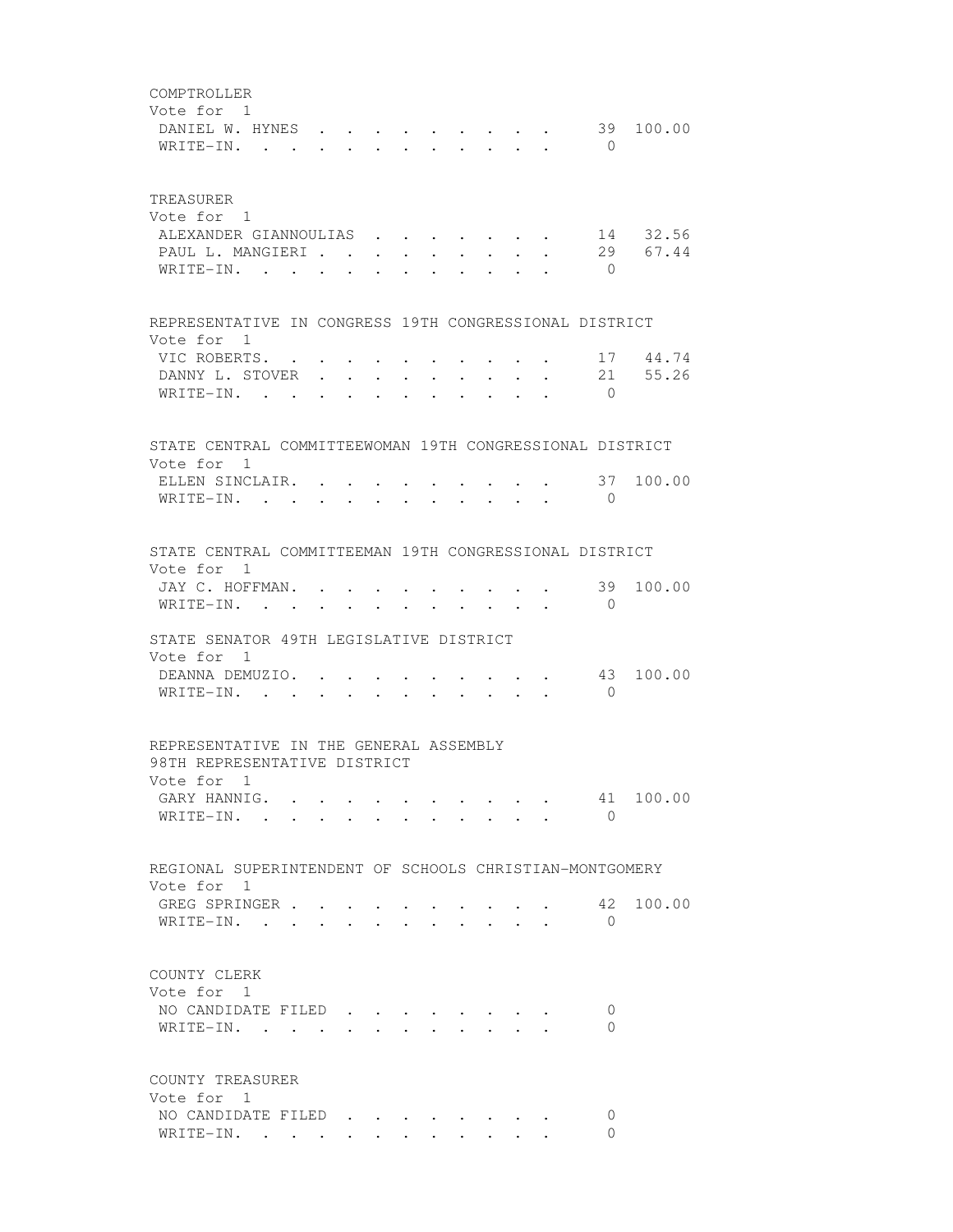| COUNTY SHERIFF<br>Vote for 1                                 |                                                           |                                        |                                                                          |                                                             |                            |                                   |                                |                      |                                       |                |                   |
|--------------------------------------------------------------|-----------------------------------------------------------|----------------------------------------|--------------------------------------------------------------------------|-------------------------------------------------------------|----------------------------|-----------------------------------|--------------------------------|----------------------|---------------------------------------|----------------|-------------------|
| NO CANDIDATE FILED.<br>WRITE-IN. .                           |                                                           |                                        |                                                                          |                                                             |                            |                                   |                                |                      |                                       | 0<br>0         |                   |
| COUNTY BOARD MEMBER DISTRICT 1                               |                                                           |                                        |                                                                          |                                                             |                            |                                   |                                |                      |                                       |                |                   |
| Vote for 2<br>DALE OGDEN                                     |                                                           |                                        |                                                                          |                                                             |                            |                                   |                                |                      | $\bullet$ . In the case of the $\sim$ |                | 29 58.00          |
| DAVID G. HEATON .<br>WRITE-IN.                               |                                                           | $\ddot{\phantom{0}}$                   | $\bullet$ .<br><br><br><br><br><br><br><br><br><br><br><br><br>$\bullet$ | $\ddot{\phantom{0}}$<br>$\ddot{\phantom{a}}$                | $\bullet$                  |                                   |                                |                      |                                       | $\bigcirc$     | 21 42.00          |
| COUNTY BOARD MEMBER DISTRICT 6                               |                                                           |                                        |                                                                          |                                                             |                            |                                   |                                |                      |                                       |                |                   |
| Vote for 2<br>JOHN A. DOWNS.                                 |                                                           |                                        |                                                                          |                                                             |                            |                                   |                                |                      |                                       |                | 9 52.94           |
| RONALD E. DEABENDERFER<br>WRITE-IN.                          |                                                           |                                        |                                                                          | $\bullet$ .<br><br><br><br><br><br><br><br><br><br><br><br> | $\ddot{\phantom{a}}$       | <b>Contract Contract Contract</b> | $\ddot{\phantom{0}}$<br>$\sim$ | $\cdot$              |                                       | $\Omega$       | 8 47.06           |
| JUDGE OF THE APPELLATE COURT                                 |                                                           |                                        |                                                                          |                                                             |                            |                                   |                                |                      |                                       |                |                   |
| 5TH JUDICIAL DIST. (MAAG VACANCY)                            |                                                           |                                        |                                                                          |                                                             |                            |                                   |                                |                      |                                       |                |                   |
| Vote for 1<br>BRUCE STEWART                                  |                                                           |                                        | $\sim$                                                                   | $\sim$                                                      |                            |                                   |                                |                      |                                       |                | 22 61.11          |
| WILLIAM "BILL" BERRY.                                        |                                                           |                                        |                                                                          |                                                             | $\mathcal{L}^{\text{max}}$ | $\ddot{\phantom{0}}$              | $\mathbf{L}$                   | $\mathbf{L}$         | $\ddot{\phantom{a}}$                  |                | 14 38.89          |
| WRITE-IN.                                                    |                                                           |                                        |                                                                          | $\mathbf{L} = \mathbf{L} \mathbf{L}$                        | $\ddot{\phantom{a}}$       |                                   |                                |                      |                                       | $\bigcirc$     |                   |
| PRECINCT COMMITTEEMAN BUTLER GROVE (Prec-0003)<br>Vote for 1 |                                                           |                                        |                                                                          |                                                             |                            |                                   |                                |                      |                                       |                |                   |
| GREG SPRINGER<br>WRITE-IN. .                                 |                                                           |                                        |                                                                          |                                                             |                            |                                   |                                |                      |                                       | 1              | 38 97.44<br>2.56  |
|                                                              |                                                           |                                        |                                                                          |                                                             |                            |                                   |                                |                      | ********** (REPUBLICAN) **********    |                |                   |
| GOVERNOR<br>Vote for 1                                       |                                                           |                                        |                                                                          |                                                             |                            |                                   |                                |                      |                                       |                |                   |
| JUDY BAAR TOPINKA.                                           |                                                           |                                        |                                                                          |                                                             |                            |                                   |                                |                      |                                       |                | 17 42.50          |
| BILL BRADY.<br>JIM OBERWEIS                                  | $\sim$<br>$\ddot{\phantom{a}}$                            |                                        |                                                                          |                                                             |                            |                                   |                                |                      |                                       | 5 <sup>5</sup> | 16 40.00<br>12.50 |
| RON GIDWITZ.                                                 | $\ddot{\phantom{a}}$<br><b>Contract Contract Contract</b> |                                        |                                                                          |                                                             |                            |                                   |                                |                      |                                       | $\overline{2}$ | 5.00              |
| ANDY MARTIN.                                                 |                                                           |                                        |                                                                          |                                                             |                            |                                   |                                |                      |                                       | 0              |                   |
| WRITE-IN.                                                    | $\sim$                                                    | $\mathbf{L}$                           | $\sim$                                                                   | $\sim$ $\sim$                                               |                            | $\mathbf{r} = \mathbf{r}$         | $\sim$                         | $\cdot$ $\cdot$      |                                       | $\Omega$       |                   |
| LIEUTENANT GOVERNOR<br>Vote for 1                            |                                                           |                                        |                                                                          |                                                             |                            |                                   |                                |                      |                                       |                |                   |
| SANDY WEGMAN                                                 |                                                           |                                        |                                                                          |                                                             |                            |                                   |                                |                      |                                       | 11             | 30.56             |
| JOE BIRKETT. .                                               |                                                           | $\mathbf{r} = \mathbf{r} + \mathbf{r}$ |                                                                          |                                                             |                            |                                   |                                |                      |                                       | 15             | 41.67             |
| LAWRENCE L. BRUCKNER.                                        |                                                           |                                        |                                                                          | $\mathbf{L}^{\text{max}}$                                   | $\ddot{\phantom{0}}$       | $\ddot{\phantom{0}}$              |                                |                      |                                       | 3 <sup>7</sup> | 8.33              |
| STEVEN J. RAUSCHENBERGER<br>WRITE-IN.                        |                                                           |                                        |                                                                          |                                                             | $\mathbf{r} = \mathbf{r}$  | $\ddot{\phantom{0}}$              | $\sim$<br>$\ddot{\phantom{0}}$ | $\ddot{\phantom{0}}$ |                                       | 7<br>$\Omega$  | 19.44             |
| ATTORNEY GENERAL<br>Vote for 1                               |                                                           |                                        |                                                                          |                                                             |                            |                                   |                                |                      |                                       |                |                   |
| STEWART UMHOLTZ                                              |                                                           |                                        |                                                                          |                                                             |                            |                                   |                                |                      |                                       |                | 34 100.00         |
| WRITE-IN.                                                    |                                                           |                                        |                                                                          |                                                             |                            |                                   |                                |                      |                                       | $\overline{0}$ |                   |

 SECRETARY OF STATE Vote for 1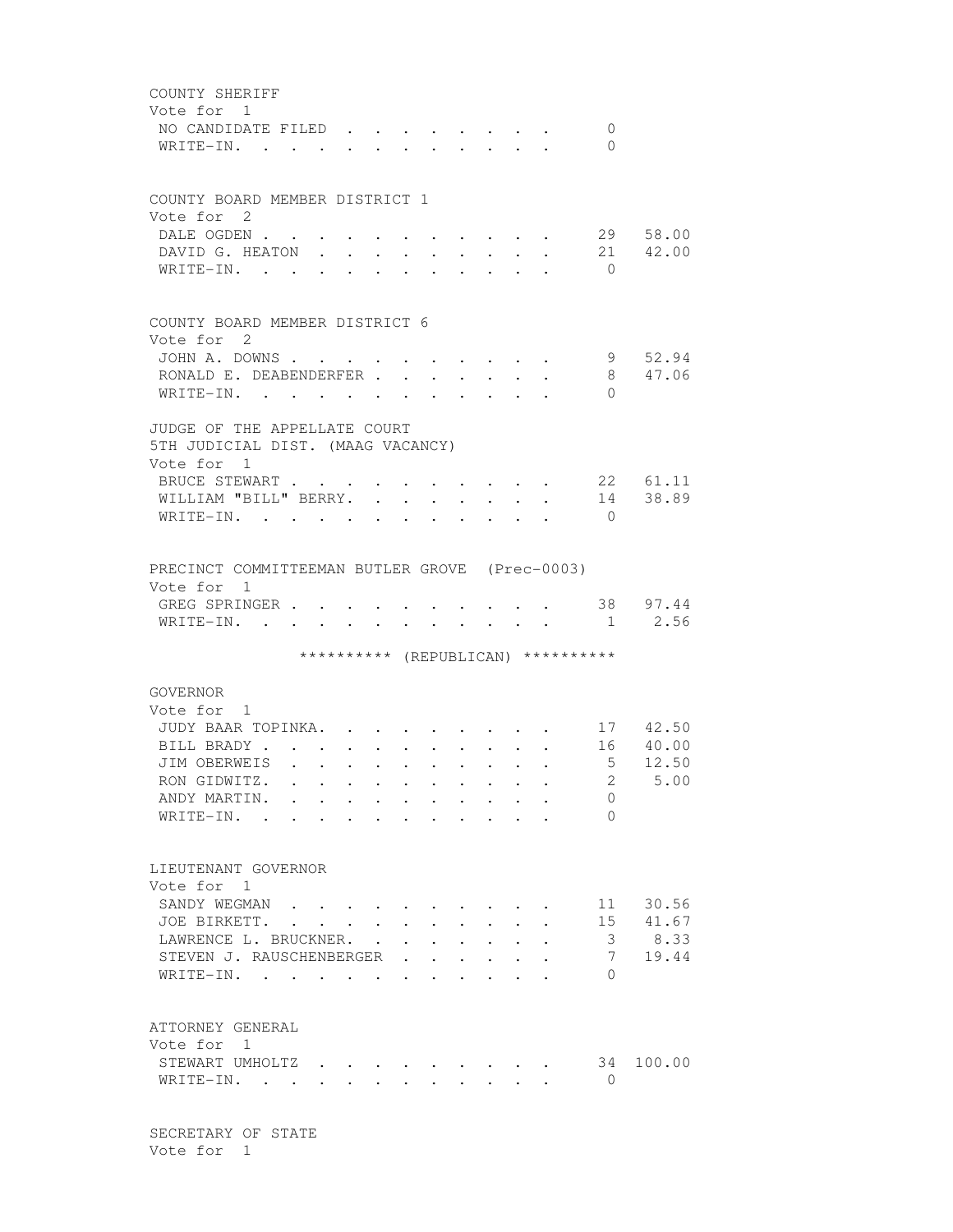| DAN RUTHERFORD. .<br>WRITE-IN. .                        |  |                                          | $\bullet$ . |                         |               |                                                                       |                                            | 35<br>$\bigcirc$ | 100.00    |
|---------------------------------------------------------|--|------------------------------------------|-------------|-------------------------|---------------|-----------------------------------------------------------------------|--------------------------------------------|------------------|-----------|
|                                                         |  |                                          |             |                         |               |                                                                       |                                            |                  |           |
| COMPTROLLER                                             |  |                                          |             |                         |               |                                                                       |                                            |                  |           |
| Vote for 1                                              |  |                                          |             |                         |               |                                                                       |                                            |                  |           |
| CAROLE PANKAU                                           |  |                                          |             |                         |               |                                                                       |                                            | 33               | 100.00    |
| WRITE-IN.                                               |  | $\ddot{\phantom{0}}$                     |             |                         |               |                                                                       |                                            | $\bigcirc$       |           |
|                                                         |  |                                          |             |                         |               |                                                                       |                                            |                  |           |
| TREASURER<br>Vote for 1                                 |  |                                          |             |                         |               |                                                                       |                                            |                  |           |
| CHRISTINE RADOGNO.                                      |  |                                          |             |                         |               |                                                                       |                                            |                  | 32 100.00 |
| WRITE-IN.                                               |  | $\sim$ $\sim$                            | $\sim$      | $\sim$                  |               | $\sim$ $\sim$ $\sim$                                                  | $\mathbf{r}$ , $\mathbf{r}$ , $\mathbf{r}$ | $\bigcirc$       |           |
|                                                         |  |                                          |             |                         |               |                                                                       |                                            |                  |           |
| REPRESENTATIVE IN CONGRESS 19TH CONGRESSIONAL DISTRICT  |  |                                          |             |                         |               |                                                                       |                                            |                  |           |
| Vote for 1                                              |  |                                          |             |                         |               |                                                                       |                                            |                  |           |
| JOHN M. SHIMKUS .                                       |  |                                          |             |                         |               |                                                                       |                                            | 37               | 100.00    |
| WRITE-IN. .                                             |  |                                          |             |                         |               |                                                                       |                                            | $\overline{0}$   |           |
|                                                         |  |                                          |             |                         |               |                                                                       |                                            |                  |           |
| STATE SENATOR 49TH LEGISLATIVE DISTRICT                 |  |                                          |             |                         |               |                                                                       |                                            |                  |           |
| Vote for 1                                              |  |                                          |             |                         |               |                                                                       |                                            |                  |           |
| JEFF RICHEY. .                                          |  |                                          |             |                         |               |                                                                       |                                            | 35               | 100.00    |
| WRITE-IN.                                               |  | $\mathbf{r} = \mathbf{r} + \mathbf{r}$ . |             |                         |               | $\mathbf{r}$ , and $\mathbf{r}$ , and $\mathbf{r}$ , and $\mathbf{r}$ |                                            | $\Omega$         |           |
| REPRESENTATIVE IN THE GENERAL ASSEMBLY                  |  |                                          |             |                         |               |                                                                       |                                            |                  |           |
| 98TH REPRESENTATIVE DISTRICT                            |  |                                          |             |                         |               |                                                                       |                                            |                  |           |
| Vote for 1                                              |  |                                          |             |                         |               |                                                                       |                                            |                  |           |
| NO CANDIDATE FILED.                                     |  |                                          |             |                         |               |                                                                       |                                            | $\overline{0}$   |           |
| $WRITE-IN.$                                             |  |                                          |             |                         | $\sim$ $\sim$ |                                                                       |                                            | $\Omega$         |           |
|                                                         |  |                                          |             |                         |               |                                                                       |                                            |                  |           |
| REGIONAL SUPERINTENDENT OF SCHOOLS CHRISTIAN-MONTGOMERY |  |                                          |             |                         |               |                                                                       |                                            |                  |           |
| Vote for 1                                              |  |                                          |             |                         |               |                                                                       |                                            |                  |           |
| NO CANDIDATE FILED                                      |  |                                          |             |                         |               |                                                                       |                                            | 0                |           |
| WRITE-IN. .                                             |  |                                          |             |                         |               |                                                                       |                                            | 1                | 100.00    |
|                                                         |  |                                          |             |                         |               |                                                                       |                                            |                  |           |
| COUNTY CLERK                                            |  |                                          |             |                         |               |                                                                       |                                            |                  |           |
| Vote for 1                                              |  |                                          |             |                         |               |                                                                       |                                            |                  |           |
| SANDY LEITHEISER                                        |  |                                          |             |                         |               |                                                                       |                                            | 39               | 100.00    |
| WRITE-IN.                                               |  | $\ddot{\phantom{0}}$                     |             | $\cdot$ $\cdot$ $\cdot$ |               |                                                                       |                                            | $\bigcirc$       |           |
|                                                         |  |                                          |             |                         |               |                                                                       |                                            |                  |           |
| COUNTY TREASURER                                        |  |                                          |             |                         |               |                                                                       |                                            |                  |           |
| Vote for 1                                              |  |                                          |             |                         |               |                                                                       |                                            |                  |           |
| RONALD D. JENKINS.                                      |  |                                          |             |                         |               |                                                                       |                                            | 38               | 100.00    |
| WRITE-IN.                                               |  |                                          |             |                         |               |                                                                       |                                            | $\Omega$         |           |
|                                                         |  |                                          |             |                         |               |                                                                       |                                            |                  |           |
| COUNTY SHERIFF                                          |  |                                          |             |                         |               |                                                                       |                                            |                  |           |
| Vote for 1                                              |  |                                          |             |                         |               |                                                                       |                                            |                  |           |
| JIM VAZZI                                               |  |                                          |             |                         |               |                                                                       |                                            | 34<br>$\bigcirc$ | 100.00    |
| WRITE-IN.                                               |  |                                          |             |                         |               |                                                                       |                                            |                  |           |
|                                                         |  |                                          |             |                         |               |                                                                       |                                            |                  |           |
| COUNTY BOARD MEMBER DISTRICT 1<br>Vote for 2            |  |                                          |             |                         |               |                                                                       |                                            |                  |           |
| CONNIE TAYLOR BECK                                      |  |                                          |             |                         |               |                                                                       |                                            | 21               | 100.00    |
| WRITE-IN.                                               |  |                                          |             |                         |               |                                                                       |                                            | $\Omega$         |           |
|                                                         |  |                                          |             |                         |               |                                                                       |                                            |                  |           |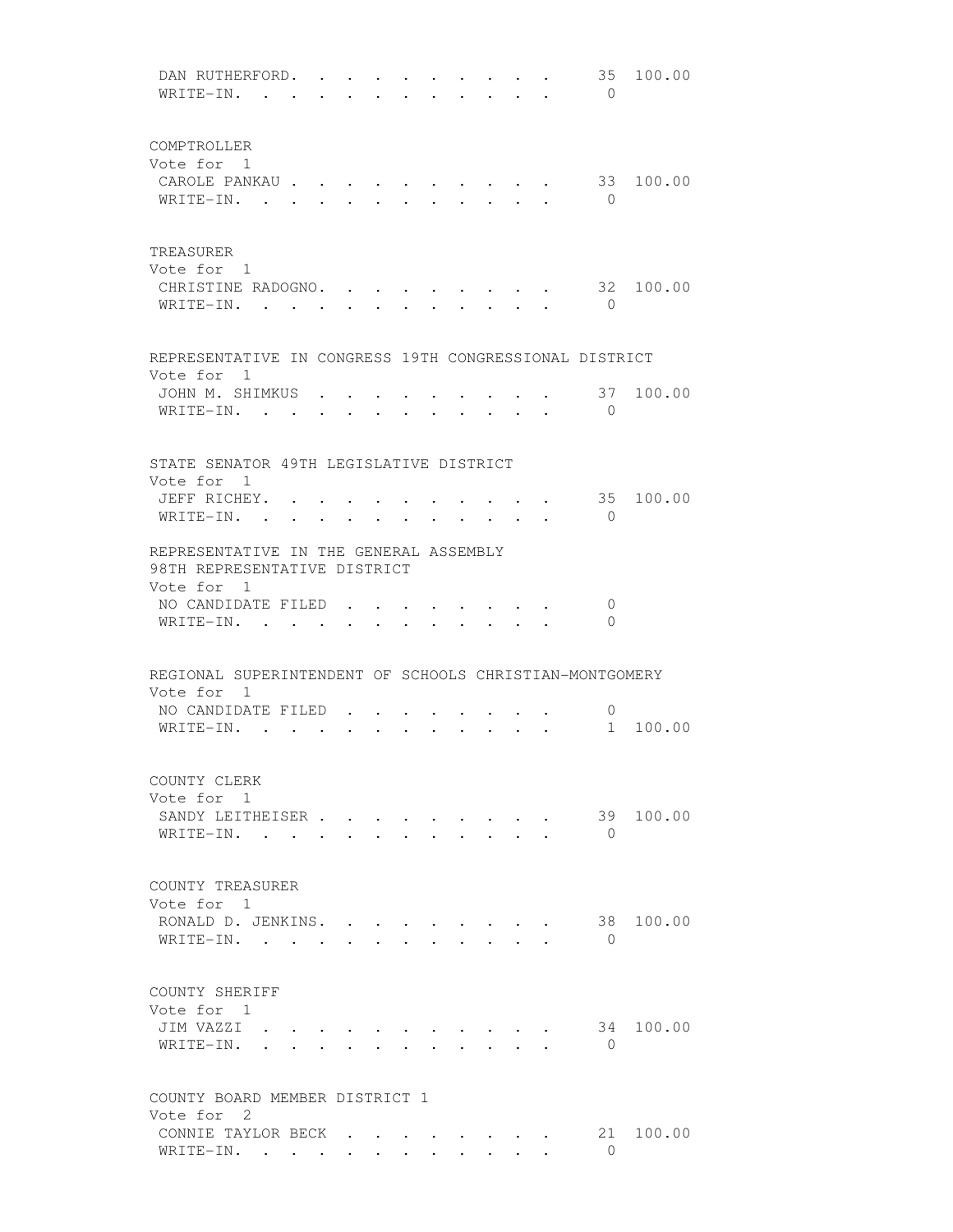COUNTY BOARD MEMBER DISTRICT 6 Vote for 2 JOHN C. VAN GIESEN II . . . . . . . 10 100.00 WRITE-IN. . . . . . . . . . . . 0 JUDGE OF THE APPELLATE COURT 5TH JUDICIAL DIST. (MAAG VACANCY) Vote for 1 STEPHEN P. MCGLYNN . . . . . . . . 28 100.00 WRITE-IN. . . . . . . . . . . . 0 PRECINCT COMMITTEEMAN BUTLER GROVE (Prec-0003) Vote for 1 MARY C. FUCHS . . . . . . . . . . . 34 100.00 WRITE-IN. . . . . . . . . . . 0 PRECINCT REPORT MONTGOMERY COUNTY, ILLINOIS UNOFFICIAL RUN DATE:03/21/06 GENERAL PRIMARY ELECTION RUN TIME:10:43 PM MARCH 21, 2006 STATISTICS 0004 EAST FORK 1 VOTES PERCENT REGISTERED VOTERS - TOTAL . . . . . . 419 BALLOTS CAST - TOTAL. . . . . . . . 57 BALLOTS CAST - DEMOCRATIC . . . . . 28 49.12 BALLOTS CAST - REPUBLICAN . . . . . 29 50.88 BALLOTS CAST - DEM FED . . . . . . 0 BALLOTS CAST - REP FED . . . . . . . 0 BALLOTS CAST - BLANK. . . . . . . . 0 VOTER TURNOUT - TOTAL . . . . . . . 13.60 VOTER TURNOUT - BLANK . . . \*\*\*\*\*\*\*\*\*\* (DEMOCRATIC) \*\*\*\*\*\*\*\*\*\* GOVERNOR Vote for 1 ROD R. BLAGOJEVICH . . . . . . . . 21 80.77 EDWIN EISENDRATH . . . . . . . . . 5 19.23 WRITE-IN. . . . . . . . . . . 0 LIEUTENANT GOVERNOR Vote for 1 PAT QUINN . . . . . . . . . . . . 24 100.00 WRITE-IN. . . . . . . . . . . . 0 ATTORNEY GENERAL Vote for 1 LISA MADIGAN . . . . . . . . . . 25 100.00 WRITE-IN. . . . . . . . . . . 0 SECRETARY OF STATE Vote for 1 JESSE WHITE. . . . . . . . . . . 24 100.00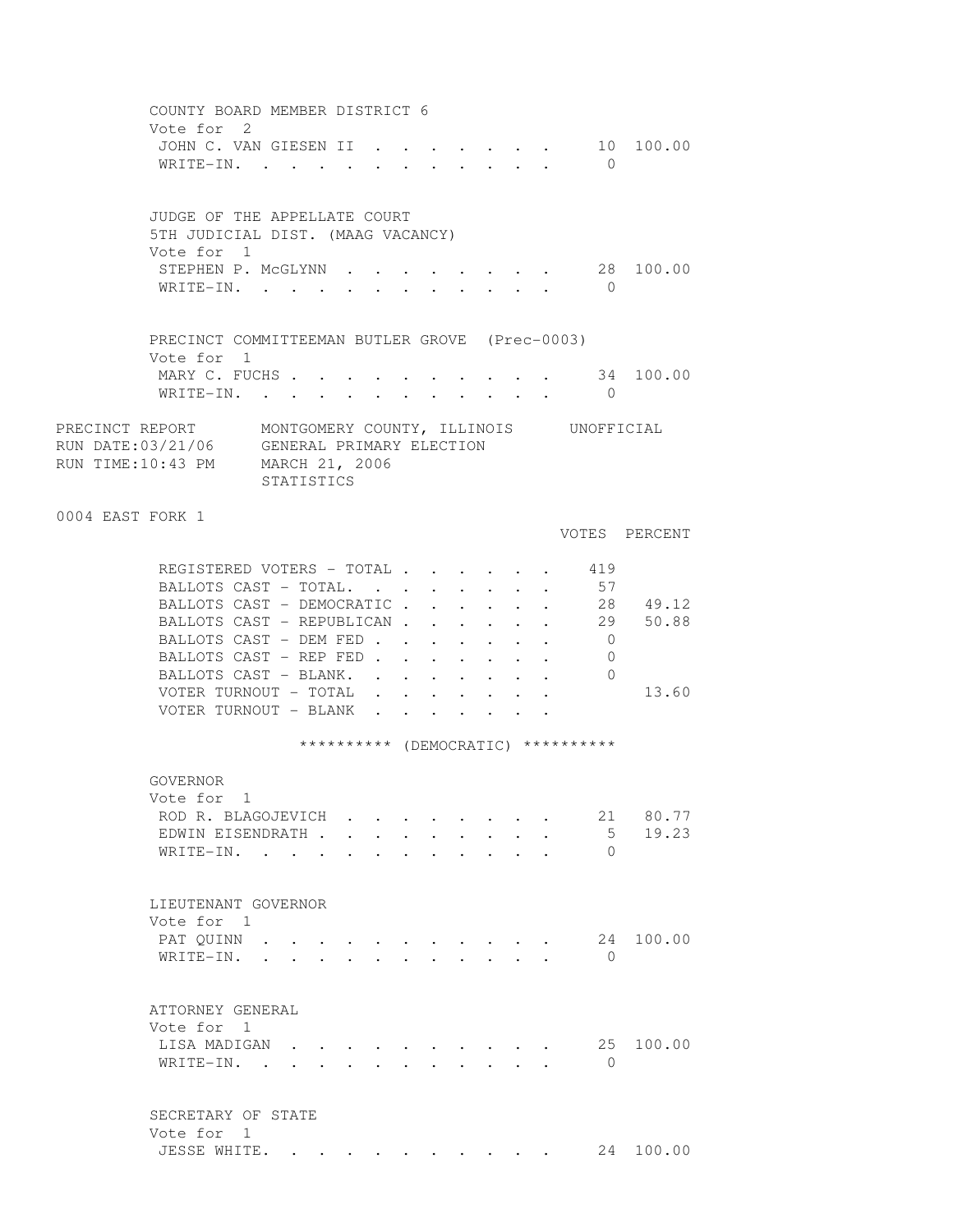WRITE-IN. . . . . . . . . . . . 0 COMPTROLLER Vote for 1 DANIEL W. HYNES . . . . . . . . . 24 100.00 WRITE-IN. . . . . . . . . . . . 0 TREASURER Vote for 1 ALEXANDER GIANNOULIAS . . . . . . 13 54.17 PAUL L. MANGIERI . . . . . . . . . 11 45.83 WRITE-IN. . . . . . . . . . . . 0 REPRESENTATIVE IN CONGRESS 17TH CONGRESSIONAL DISTRICT Vote for 1 LANE A. EVANS . . . . . . . . . . 24 100.00<br>WRITE-IN WRITE-IN. . . . . . . . . . . . 0 STATE CENTRAL COMMITTEEWOMAN 17TH CONGRESSIONAL DISTRICT Vote for 1 MARY BOLAND. . . . . . . . . . . 23 100.00 WRITE-IN. . . . . . . . . . . 0 STATE CENTRAL COMMITTEEMAN 17TH CONGRESSIONAL DISTRICT Vote for 1 DON JOHNSTON . . . . . . . . . . . 17 68.00 TOM BENSON . . . . . . . . . . . . 8 32.00 WRITE-IN. . . . . . . . . . . 0 STATE SENATOR 49TH LEGISLATIVE DISTRICT Vote for 1 DEANNA DEMUZIO. . . . . . . . . . 23 100.00 WRITE-IN. . . . . . . . . . . . 0 REPRESENTATIVE IN THE GENERAL ASSEMBLY 98TH REPRESENTATIVE DISTRICT Vote for 1 GARY HANNIG. . . . . . . . . . . . 23 100.00 WRITE-IN. . . . . . . . . . . 0 REGIONAL SUPERINTENDENT OF SCHOOLS CHRISTIAN-MONTGOMERY Vote for 1 GREG SPRINGER . . . . . . . . . . 25 100.00 WRITE-IN. . . . . . . . . . . 0 COUNTY CLERK Vote for 1 NO CANDIDATE FILED . . . . . . . . 0  $\texttt{WRITE-IN.}$  . . . . . . . . . . 0 COUNTY TREASURER Vote for 1 NO CANDIDATE FILED . . . . . . . . 0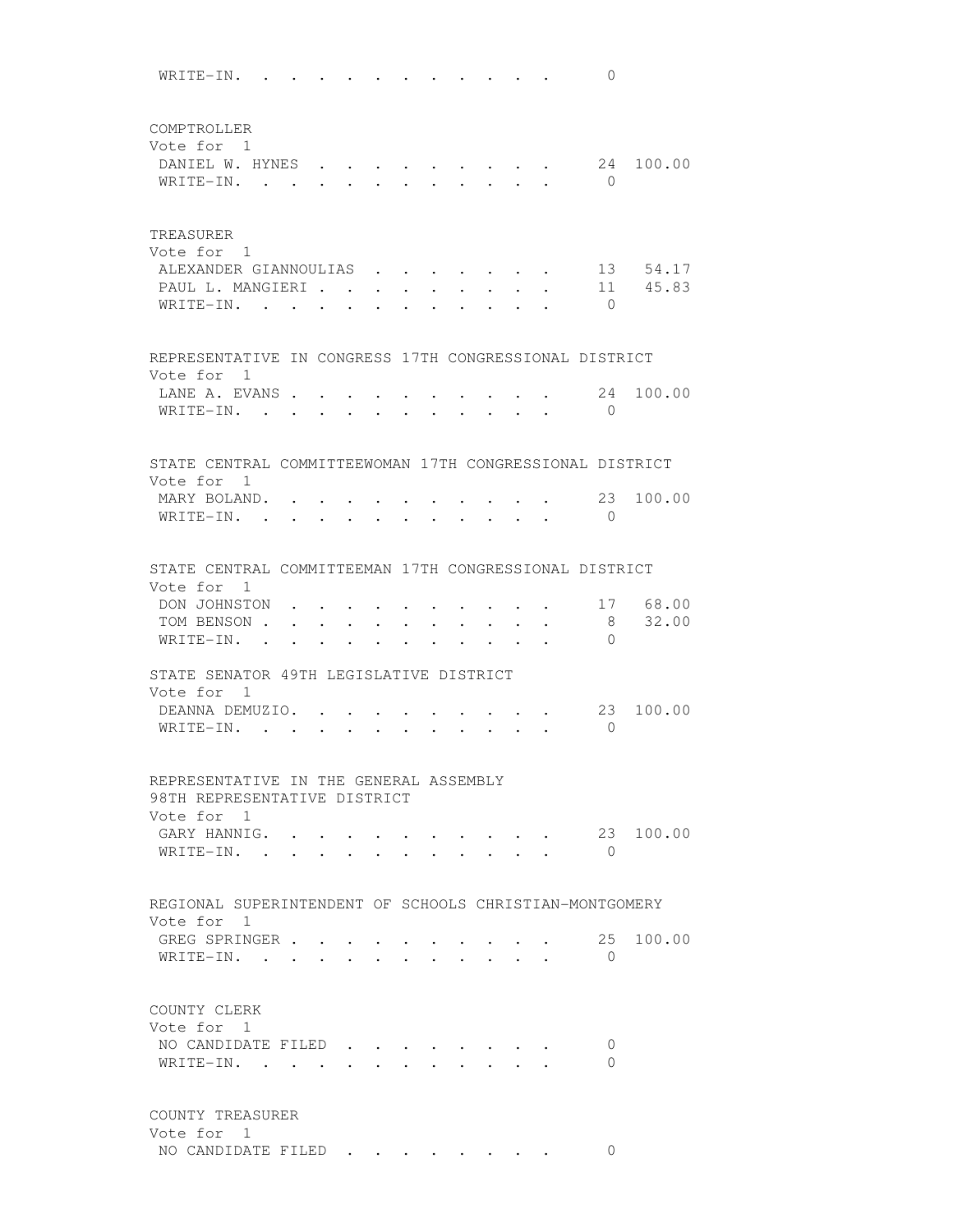WRITE-IN. . . . . . . . . . . . 0 COUNTY SHERIFF Vote for 1 NO CANDIDATE FILED . . . . . . . . 0 WRITE-IN. . . . . . . . . . . . 0 COUNTY BOARD MEMBER DISTRICT 4 Vote for 1 TERRY E. BONE . . . . . . . . . . 26 100.00 WRITE-IN. . . . . . . . . . . . 0 JUDGE OF THE APPELLATE COURT 5TH JUDICIAL DIST. (MAAG VACANCY) Vote for 1 BRUCE STEWART . . . . . . . . . . 16 72.73 WILLIAM "BILL" BERRY. . . . . . . . 6 27.27 WRITE-IN. . . . . . . . . . . . 0 PRECINCT COMMITTEEMAN EAST FORK 1 (Prec-0004) Vote for 1 LIBBY CHUMLEY . . . . . . . . . . 21 100.00 WRITE-IN. . . . . . . . . . . 0 \*\*\*\*\*\*\*\*\*\* (REPUBLICAN) \*\*\*\*\*\*\*\*\*\* GOVERNOR Vote for 1 JUDY BAAR TOPINKA. . . . . . . . . 10 34.48 BILL BRADY . . . . . . . . . . . 9 31.03 JIM OBERWEIS . . . . . . . . . . 10 34.48 RON GIDWITZ. . . . . . . . . . . 0 ANDY MARTIN. . . . . . . . . . . 0 WRITE-IN. . . . . . . . . . . . 0 LIEUTENANT GOVERNOR Vote for 1 SANDY WEGMAN . . . . . . . . . . 9 33.33 JOE BIRKETT. . . . . . . . . . . 11 40.74 LAWRENCE L. BRUCKNER. . . . . . . . 1 3.70 STEVEN J. RAUSCHENBERGER . . . . . . 6 22.22 WRITE-IN. . . . . . . . . . . 0 ATTORNEY GENERAL Vote for 1 STEWART UMHOLTZ . . . . . . . . . 17 100.00 WRITE-IN. . . . . . . . . . . 0 SECRETARY OF STATE Vote for 1 DAN RUTHERFORD. . . . . . . . . 23 100.00 WRITE-IN. . . . . . . . . . . 0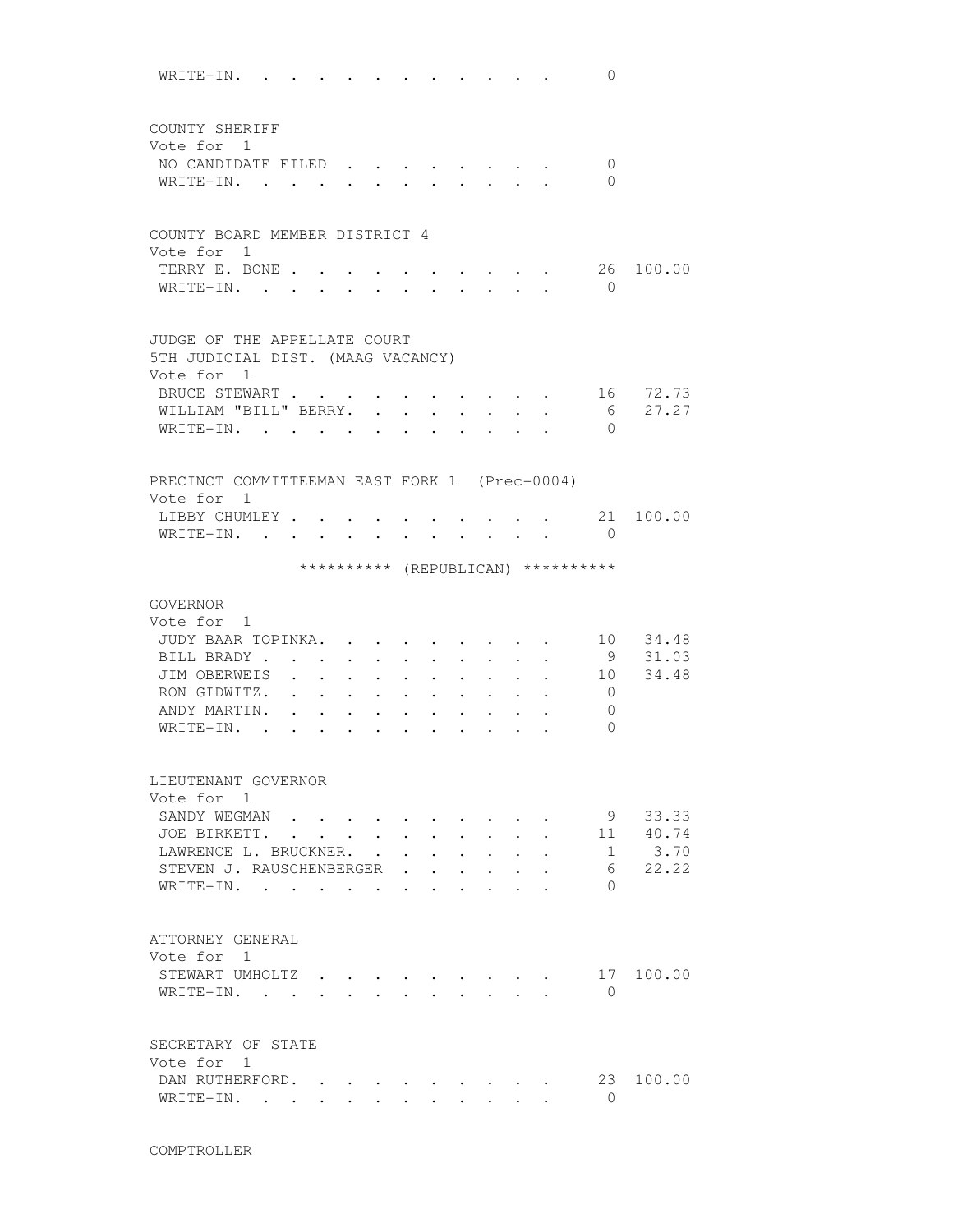| Vote for 1<br>CAROLE PANKAU<br>WRITE-IN.                                                                                | $\sim$ |                                                                                                                           | $\bullet$ .<br>$\sim$                   | $\sim$ $\sim$                             |                                  | <b>Service Contract Contract</b><br>$\mathbf{r}$ and $\mathbf{r}$ |                                                             | $\bullet$ $\bullet$ $\bullet$ | $\mathbf{r}$ , $\mathbf{r}$ , $\mathbf{r}$           | 18<br>$\bigcirc$    | 100.00                                   |
|-------------------------------------------------------------------------------------------------------------------------|--------|---------------------------------------------------------------------------------------------------------------------------|-----------------------------------------|-------------------------------------------|----------------------------------|-------------------------------------------------------------------|-------------------------------------------------------------|-------------------------------|------------------------------------------------------|---------------------|------------------------------------------|
| TREASURER<br>Vote for 1<br>CHRISTINE RADOGNO. .<br>WRITE-IN.                                                            |        |                                                                                                                           | $\cdot$ $\cdot$                         |                                           |                                  |                                                                   |                                                             |                               |                                                      | $\overline{0}$      | 18 100.00                                |
| REPRESENTATIVE IN CONGRESS 17TH CONGRESSIONAL DISTRICT<br>Vote for 1                                                    |        |                                                                                                                           |                                         |                                           |                                  |                                                                   |                                                             |                               |                                                      |                     |                                          |
| JIM MOWEN<br>BRIAN S. GILLILAND<br>ANDREA ZINGA<br>WRITE-IN.                                                            |        | $\bullet$                                                                                                                 | $\cdot$ $\cdot$ $\cdot$ $\cdot$ $\cdot$ | $\bullet$ , and $\bullet$ , and $\bullet$ | $\bullet$ . The set of $\bullet$ | $\bullet$ .<br><br><br><br><br><br><br><br><br><br><br><br>       | $\bullet$ .<br><br><br><br><br><br><br><br><br><br><br><br> |                               |                                                      | 6<br>$\Omega$       | $\cdot$ , . 12 50.00<br>6 25.00<br>25.00 |
| STATE SENATOR 49TH LEGISLATIVE DISTRICT<br>Vote for 1                                                                   |        |                                                                                                                           |                                         |                                           |                                  |                                                                   |                                                             |                               |                                                      |                     |                                          |
| JEFF RICHEY.<br>WRITE-IN.                                                                                               |        |                                                                                                                           |                                         |                                           |                                  |                                                                   |                                                             |                               | the contract of the contract of the contract of<br>. | 22<br>$\bigcirc$    | 100.00                                   |
| REPRESENTATIVE IN THE GENERAL ASSEMBLY<br>98TH REPRESENTATIVE DISTRICT<br>Vote for 1<br>NO CANDIDATE FILED<br>WRITE-IN. |        |                                                                                                                           |                                         |                                           |                                  |                                                                   |                                                             |                               |                                                      | 0<br>$\Omega$       |                                          |
| REGIONAL SUPERINTENDENT OF SCHOOLS CHRISTIAN-MONTGOMERY                                                                 |        |                                                                                                                           |                                         |                                           |                                  |                                                                   |                                                             |                               |                                                      |                     |                                          |
| Vote for 1<br>NO CANDIDATE FILED.<br>WRITE-IN.                                                                          |        |                                                                                                                           | $\ddot{\phantom{0}}$                    |                                           |                                  |                                                                   |                                                             |                               |                                                      | 0<br>$\overline{0}$ |                                          |
| COUNTY CLERK<br>Vote for 1<br>SANDY LEITHEISER<br>WRITE-IN.                                                             |        |                                                                                                                           |                                         |                                           |                                  |                                                                   |                                                             |                               |                                                      | $\Omega$            | 27 100.00                                |
| COUNTY TREASURER<br>Vote for 1<br>RONALD D. JENKINS.<br>WRITE-IN.                                                       |        | $\mathbf{r}$ , $\mathbf{r}$ , $\mathbf{r}$ , $\mathbf{r}$ , $\mathbf{r}$                                                  |                                         |                                           |                                  |                                                                   |                                                             |                               |                                                      | 29<br>$\bigcirc$    | 100.00                                   |
| COUNTY SHERIFF<br>Vote for 1<br>JIM VAZZI<br>WRITE-IN.                                                                  |        | $\begin{array}{cccccccccccccc} \bullet & \bullet & \bullet & \bullet & \bullet & \bullet & \bullet & \bullet \end{array}$ |                                         |                                           |                                  |                                                                   |                                                             |                               |                                                      | $\overline{0}$      | 27 100.00                                |
| COUNTY BOARD MEMBER DISTRICT 4<br>Vote for 1                                                                            |        |                                                                                                                           |                                         |                                           |                                  |                                                                   |                                                             |                               |                                                      |                     |                                          |
| NO CANDIDATE FILED<br>WRITE-IN.                                                                                         |        |                                                                                                                           |                                         |                                           |                                  |                                                                   |                                                             |                               |                                                      | 0<br>$1 \quad$      | 100.00                                   |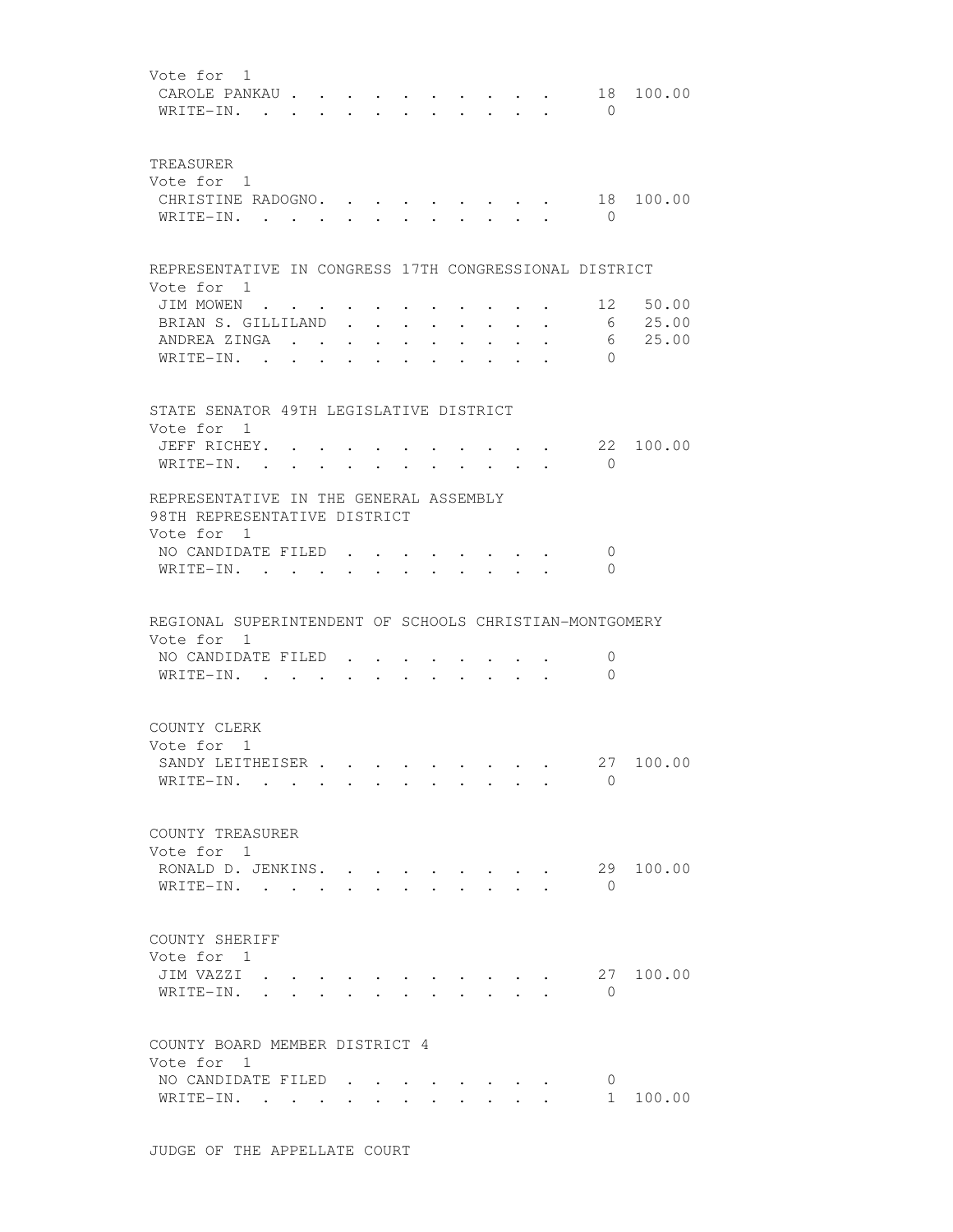| 5TH JUDICIAL DIST. (MAAG VACANCY)                                                                                                                                                                                                                          |        |  |  |                                          |              |                                 |        |                                    |               |
|------------------------------------------------------------------------------------------------------------------------------------------------------------------------------------------------------------------------------------------------------------|--------|--|--|------------------------------------------|--------------|---------------------------------|--------|------------------------------------|---------------|
| Vote for 1<br>STEPHEN P. MCGLYNN<br>WRITE-IN.                                                                                                                                                                                                              |        |  |  |                                          |              |                                 |        | $\bigcirc$                         | 17 100.00     |
|                                                                                                                                                                                                                                                            |        |  |  |                                          |              |                                 |        |                                    |               |
| PRECINCT COMMITTEEMAN EAST FORK 1 (Prec-0004)<br>Vote for 1                                                                                                                                                                                                |        |  |  |                                          |              |                                 |        |                                    |               |
| JIMMY RICKE. 21 87.50<br>WRITE-IN.                                                                                                                                                                                                                         |        |  |  |                                          |              |                                 |        |                                    | 3 12.50       |
| PRECINCT REPORT     MONTGOMERY COUNTY, ILLINOIS     UNOFFICIAL<br>RUN DATE:03/21/06    GENERAL PRIMARY ELECTION<br>RUN TIME:10:43 PM    MARCH 21, 2006<br>STATISTICS                                                                                       |        |  |  |                                          |              |                                 |        |                                    |               |
| 0005 EAST FORK 2                                                                                                                                                                                                                                           |        |  |  |                                          |              |                                 |        |                                    | VOTES PERCENT |
| REGISTERED VOTERS - TOTAL                                                                                                                                                                                                                                  |        |  |  |                                          |              |                                 |        | 133                                |               |
| BALLOTS CAST - TOTAL.                                                                                                                                                                                                                                      |        |  |  |                                          |              |                                 |        | 23                                 |               |
| BALLOTS CAST - DEMOCRATIC.                                                                                                                                                                                                                                 |        |  |  | $\mathbf{z} = \mathbf{z} + \mathbf{z}$ . | $\sim$       |                                 |        |                                    | 7 30.43       |
| BALLOTS CAST - REPUBLICAN<br>BALLOTS CAST - DEM FED                                                                                                                                                                                                        |        |  |  |                                          | $\bullet$ .  |                                 | $\sim$ |                                    | 16 69.57      |
| BALLOTS CAST - REP FED                                                                                                                                                                                                                                     |        |  |  |                                          | $\mathbf{L}$ |                                 |        | $\overline{0}$<br>$\overline{0}$   |               |
| BALLOTS CAST - BLANK.                                                                                                                                                                                                                                      |        |  |  |                                          |              |                                 |        | $\overline{0}$                     |               |
| VOTER TURNOUT - TOTAL                                                                                                                                                                                                                                      |        |  |  |                                          |              |                                 |        |                                    | 17.29         |
| VOTER TURNOUT - BLANK                                                                                                                                                                                                                                      |        |  |  |                                          |              |                                 |        |                                    |               |
|                                                                                                                                                                                                                                                            |        |  |  |                                          |              |                                 |        | ********** (DEMOCRATIC) ********** |               |
| GOVERNOR                                                                                                                                                                                                                                                   |        |  |  |                                          |              |                                 |        |                                    |               |
| Vote for 1                                                                                                                                                                                                                                                 |        |  |  |                                          |              |                                 |        |                                    |               |
| ROD R. BLAGOJEVICH 5 71.43                                                                                                                                                                                                                                 |        |  |  |                                          |              |                                 |        |                                    |               |
| EDWIN EISENDRATH                                                                                                                                                                                                                                           |        |  |  |                                          |              |                                 |        | 2                                  | 28.57         |
| WRITE-IN.                                                                                                                                                                                                                                                  |        |  |  |                                          |              |                                 |        | $\Omega$                           |               |
| LIEUTENANT GOVERNOR                                                                                                                                                                                                                                        |        |  |  |                                          |              |                                 |        |                                    |               |
| Vote for 1<br>PAT QUINN                                                                                                                                                                                                                                    |        |  |  |                                          |              |                                 |        | 7                                  | 100.00        |
| WRITE-IN.<br>$\mathbf{r}$ and $\mathbf{r}$                                                                                                                                                                                                                 | $\sim$ |  |  |                                          |              |                                 |        | $\Omega$                           |               |
|                                                                                                                                                                                                                                                            |        |  |  |                                          |              |                                 |        |                                    |               |
| ATTORNEY GENERAL                                                                                                                                                                                                                                           |        |  |  |                                          |              |                                 |        |                                    |               |
| Vote for 1                                                                                                                                                                                                                                                 |        |  |  |                                          |              |                                 |        |                                    |               |
| LISA MADIGAN<br>WRITE-IN. .                                                                                                                                                                                                                                |        |  |  |                                          |              |                                 |        | 7<br>$\Omega$                      | 100.00        |
|                                                                                                                                                                                                                                                            |        |  |  |                                          |              |                                 |        |                                    |               |
| SECRETARY OF STATE                                                                                                                                                                                                                                         |        |  |  |                                          |              |                                 |        |                                    |               |
| Vote for<br>$\mathbf{1}$                                                                                                                                                                                                                                   |        |  |  |                                          |              |                                 |        |                                    |               |
| JESSE WHITE.<br>WRITE-IN.<br>. The contract of the contract of the contract of the contract of the contract of the contract of the contract of the contract of the contract of the contract of the contract of the contract of the contract of the contrac |        |  |  |                                          |              | $\cdot$ $\cdot$ $\cdot$ $\cdot$ |        | 6<br>$\Omega$                      | 100.00        |
|                                                                                                                                                                                                                                                            |        |  |  |                                          |              |                                 |        |                                    |               |
| COMPTROLLER                                                                                                                                                                                                                                                |        |  |  |                                          |              |                                 |        |                                    |               |
| Vote for 1<br>DANIEL W. HYNES                                                                                                                                                                                                                              |        |  |  |                                          |              |                                 |        | 7                                  | 100.00        |
| WRITE-IN.                                                                                                                                                                                                                                                  |        |  |  |                                          |              |                                 |        | $\Omega$                           |               |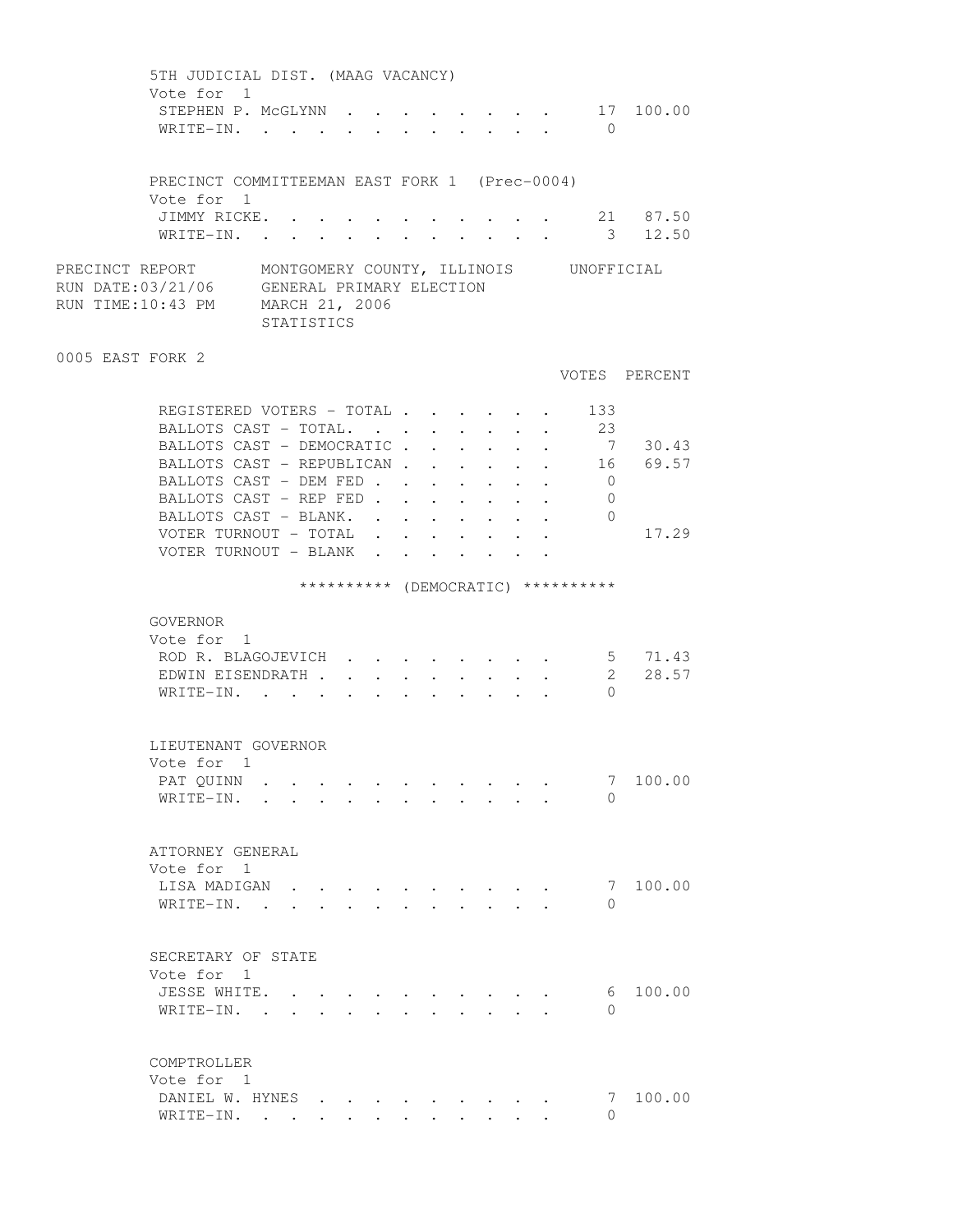| TREASURER                                                                                                             |                                                                                                                 |  |                         |  |  |                                                                          |               |         |
|-----------------------------------------------------------------------------------------------------------------------|-----------------------------------------------------------------------------------------------------------------|--|-------------------------|--|--|--------------------------------------------------------------------------|---------------|---------|
| Vote for 1                                                                                                            |                                                                                                                 |  |                         |  |  |                                                                          |               |         |
| ALEXANDER GIANNOULIAS                                                                                                 |                                                                                                                 |  |                         |  |  | $\sim$                                                                   |               | 2 33.33 |
| PAUL L. MANGIERI.                                                                                                     |                                                                                                                 |  |                         |  |  |                                                                          |               | 4 66.67 |
| WRITE-IN.                                                                                                             |                                                                                                                 |  |                         |  |  |                                                                          | $\Omega$      |         |
|                                                                                                                       |                                                                                                                 |  |                         |  |  |                                                                          |               |         |
| REPRESENTATIVE IN CONGRESS 17TH CONGRESSIONAL DISTRICT                                                                |                                                                                                                 |  |                         |  |  |                                                                          |               |         |
| Vote for 1                                                                                                            |                                                                                                                 |  |                         |  |  |                                                                          |               |         |
| LANE A. EVANS                                                                                                         |                                                                                                                 |  |                         |  |  |                                                                          | 7             | 100.00  |
| WRITE-IN.                                                                                                             |                                                                                                                 |  |                         |  |  |                                                                          | $\Omega$      |         |
|                                                                                                                       |                                                                                                                 |  |                         |  |  |                                                                          |               |         |
| STATE CENTRAL COMMITTEEWOMAN 17TH CONGRESSIONAL DISTRICT                                                              |                                                                                                                 |  |                         |  |  |                                                                          |               |         |
| Vote for 1                                                                                                            |                                                                                                                 |  |                         |  |  |                                                                          |               |         |
| MARY BOLAND. .                                                                                                        |                                                                                                                 |  |                         |  |  |                                                                          | 7             | 100.00  |
| WRITE-IN.                                                                                                             |                                                                                                                 |  |                         |  |  |                                                                          | $\Omega$      |         |
|                                                                                                                       |                                                                                                                 |  |                         |  |  |                                                                          |               |         |
| STATE CENTRAL COMMITTEEMAN 17TH CONGRESSIONAL DISTRICT<br>Vote for 1                                                  |                                                                                                                 |  |                         |  |  |                                                                          |               |         |
| DON JOHNSTON                                                                                                          |                                                                                                                 |  | $\cdot$ $\cdot$ $\cdot$ |  |  | $\mathbf{a}$ , $\mathbf{a}$ , $\mathbf{a}$ , $\mathbf{a}$ , $\mathbf{a}$ |               | 3 42.86 |
| TOM BENSON                                                                                                            |                                                                                                                 |  |                         |  |  |                                                                          |               | 4 57.14 |
| WRITE-IN.                                                                                                             |                                                                                                                 |  |                         |  |  |                                                                          | $\Omega$      |         |
| $\overline{\phantom{a}}$                                                                                              | the contract of the contract of the contract of the contract of the contract of the contract of the contract of |  |                         |  |  |                                                                          |               |         |
| STATE SENATOR 49TH LEGISLATIVE DISTRICT                                                                               |                                                                                                                 |  |                         |  |  |                                                                          |               |         |
| Vote for 1                                                                                                            |                                                                                                                 |  |                         |  |  |                                                                          |               |         |
| DEANNA DEMUZIO.                                                                                                       |                                                                                                                 |  |                         |  |  |                                                                          | 7             | 100.00  |
| WRITE-IN. .                                                                                                           |                                                                                                                 |  |                         |  |  |                                                                          | $\Omega$      |         |
| REPRESENTATIVE IN THE GENERAL ASSEMBLY<br>98TH REPRESENTATIVE DISTRICT<br>Vote for 1<br>GARY HANNIG. .<br>WRITE-IN. . |                                                                                                                 |  |                         |  |  |                                                                          | 7<br>$\Omega$ | 100.00  |
|                                                                                                                       |                                                                                                                 |  |                         |  |  |                                                                          |               |         |
| REGIONAL SUPERINTENDENT OF SCHOOLS CHRISTIAN-MONTGOMERY                                                               |                                                                                                                 |  |                         |  |  |                                                                          |               |         |
| Vote for 1                                                                                                            |                                                                                                                 |  |                         |  |  |                                                                          |               |         |
| GREG SPRINGER                                                                                                         |                                                                                                                 |  |                         |  |  |                                                                          | 7             | 100.00  |
| WRITE-IN.                                                                                                             |                                                                                                                 |  |                         |  |  |                                                                          | 0             |         |
|                                                                                                                       |                                                                                                                 |  |                         |  |  |                                                                          |               |         |
| COUNTY CLERK                                                                                                          |                                                                                                                 |  |                         |  |  |                                                                          |               |         |
| Vote for 1                                                                                                            |                                                                                                                 |  |                         |  |  |                                                                          |               |         |
| NO CANDIDATE FILED                                                                                                    |                                                                                                                 |  |                         |  |  |                                                                          | 0             |         |
| WRITE-IN.                                                                                                             |                                                                                                                 |  |                         |  |  |                                                                          | $\Omega$      |         |
|                                                                                                                       |                                                                                                                 |  |                         |  |  |                                                                          |               |         |
| COUNTY TREASURER                                                                                                      |                                                                                                                 |  |                         |  |  |                                                                          |               |         |
| Vote for 1                                                                                                            |                                                                                                                 |  |                         |  |  |                                                                          |               |         |
| NO CANDIDATE FILED                                                                                                    |                                                                                                                 |  |                         |  |  |                                                                          | 0             |         |
| WRITE-IN.                                                                                                             |                                                                                                                 |  |                         |  |  |                                                                          | 0             |         |
|                                                                                                                       |                                                                                                                 |  |                         |  |  |                                                                          |               |         |
| COUNTY SHERIFF<br>Vote for 1                                                                                          |                                                                                                                 |  |                         |  |  |                                                                          |               |         |
| NO CANDIDATE FILED                                                                                                    |                                                                                                                 |  |                         |  |  |                                                                          | 0             |         |
| WRITE-IN.                                                                                                             |                                                                                                                 |  |                         |  |  |                                                                          | 0             |         |
|                                                                                                                       |                                                                                                                 |  |                         |  |  |                                                                          |               |         |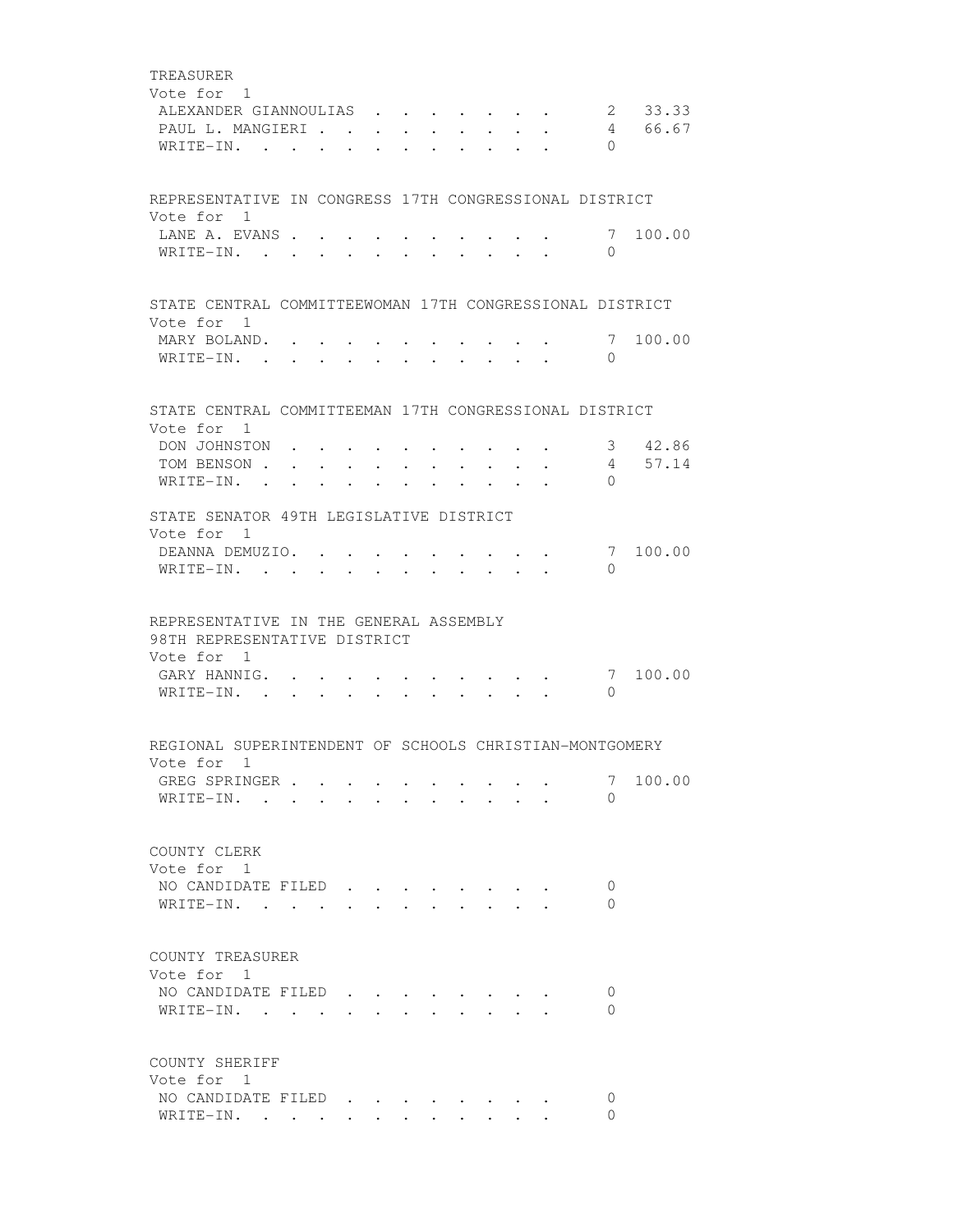| COUNTY BOARD MEMBER DISTRICT 4                                                                                                                                                                     |             |
|----------------------------------------------------------------------------------------------------------------------------------------------------------------------------------------------------|-------------|
| Vote for 1                                                                                                                                                                                         |             |
| TERRY E. BONE<br>$\mathbf{r}$ , and $\mathbf{r}$ , and $\mathbf{r}$ , and $\mathbf{r}$                                                                                                             | 5 100.00    |
| $\Omega$<br>WRITE-IN.<br>$\mathbf{r}$ , $\mathbf{r}$ , $\mathbf{r}$ , $\mathbf{r}$<br>$\sim$<br>$\ddot{\phantom{a}}$                                                                               |             |
|                                                                                                                                                                                                    |             |
|                                                                                                                                                                                                    |             |
| JUDGE OF THE APPELLATE COURT<br>5TH JUDICIAL DIST. (MAAG VACANCY)                                                                                                                                  |             |
|                                                                                                                                                                                                    |             |
| Vote for 1                                                                                                                                                                                         |             |
| BRUCE STEWART<br>$\mathbf{L} = \mathbf{L} \mathbf{L}$                                                                                                                                              | 5 83.33     |
| WILLIAM "BILL" BERRY.<br>1<br>$\ddot{\phantom{0}}$<br>$\sim$<br>$\ddot{\phantom{0}}$                                                                                                               | 16.67       |
| WRITE-IN.<br>$\Omega$                                                                                                                                                                              |             |
|                                                                                                                                                                                                    |             |
| PRECINCT COMMITTEEMAN EAST FORK 2 (Prec-0005)                                                                                                                                                      |             |
| Vote for 1                                                                                                                                                                                         |             |
| NO CANDIDATE FILED.<br>$\mathbf{0}$                                                                                                                                                                |             |
| WRITE-IN.<br>$\Omega$                                                                                                                                                                              |             |
|                                                                                                                                                                                                    |             |
| ********** (REPUBLICAN) **********                                                                                                                                                                 |             |
| GOVERNOR                                                                                                                                                                                           |             |
| Vote for 1                                                                                                                                                                                         |             |
| JUDY BAAR TOPINKA.                                                                                                                                                                                 | 9 56.25     |
| BILL BRADY<br>$\bullet$ .<br>$\bullet$ . $\bullet$<br>$\bullet$ .<br><br><br><br><br><br><br><br><br><br><br><br><br>$\bullet$ . The set of $\bullet$                                              | 2 12.50     |
| JIM OBERWEIS.<br>$\sim$ $\sim$<br>$\sim$ 100 $\pm$<br>$\ddot{\phantom{0}}$<br>$\ddot{\phantom{0}}$<br>$\ddot{\phantom{a}}$<br>$\ddot{\phantom{a}}$<br>$\ddot{\phantom{a}}$<br>$\ddot{\phantom{0}}$ | 2 12.50     |
| RON GIDWITZ.<br>$\sim$<br>$\ddot{\phantom{a}}$                                                                                                                                                     | 1 6.25      |
| $2^{\circ}$<br>ANDY MARTIN.                                                                                                                                                                        | 12.50       |
| $W$ RITE-IN<br>$\bigcap$                                                                                                                                                                           |             |
|                                                                                                                                                                                                    |             |
|                                                                                                                                                                                                    |             |
| LIEUTENANT GOVERNOR                                                                                                                                                                                |             |
| Vote for 1                                                                                                                                                                                         |             |
| SANDY WEGMAN                                                                                                                                                                                       | 5 35.71     |
| JOE BIRKETT. .<br>$\cdot$ $\cdot$ $\cdot$ $\cdot$ $\cdot$                                                                                                                                          | 7 50.00     |
| LAWRENCE L. BRUCKNER.                                                                                                                                                                              | $1 \t 7.14$ |
| STEVEN J. RAUSCHENBERGER<br>1<br>$\overline{a}$                                                                                                                                                    | 7.14        |
| WRITE-IN.<br>0                                                                                                                                                                                     |             |
|                                                                                                                                                                                                    |             |
|                                                                                                                                                                                                    |             |
| ATTORNEY GENERAL                                                                                                                                                                                   |             |
| Vote for 1                                                                                                                                                                                         |             |
| 12<br>STEWART UMHOLTZ                                                                                                                                                                              | 100.00      |
| WRITE-IN.<br>$\Omega$                                                                                                                                                                              |             |
|                                                                                                                                                                                                    |             |
| SECRETARY OF STATE                                                                                                                                                                                 |             |
| Vote for 1                                                                                                                                                                                         |             |
| DAN RUTHERFORD.                                                                                                                                                                                    | 13 100.00   |
| WRITE-IN.<br>$\bigcirc$<br>$\mathbf{r} = \mathbf{r}$ , $\mathbf{r} = \mathbf{r}$                                                                                                                   |             |
|                                                                                                                                                                                                    |             |
|                                                                                                                                                                                                    |             |
| COMPTROLLER                                                                                                                                                                                        |             |
| Vote for 1                                                                                                                                                                                         |             |
| CAROLE PANKAU<br>12                                                                                                                                                                                | 100.00      |
| $\overline{0}$<br>WRITE-IN. .                                                                                                                                                                      |             |
|                                                                                                                                                                                                    |             |
|                                                                                                                                                                                                    |             |
| TREASURER<br>Vote for 1                                                                                                                                                                            |             |
| CHRISTINE RADOGNO.<br>12                                                                                                                                                                           | 100.00      |
| $\Omega$                                                                                                                                                                                           |             |
| WRITE-IN.                                                                                                                                                                                          |             |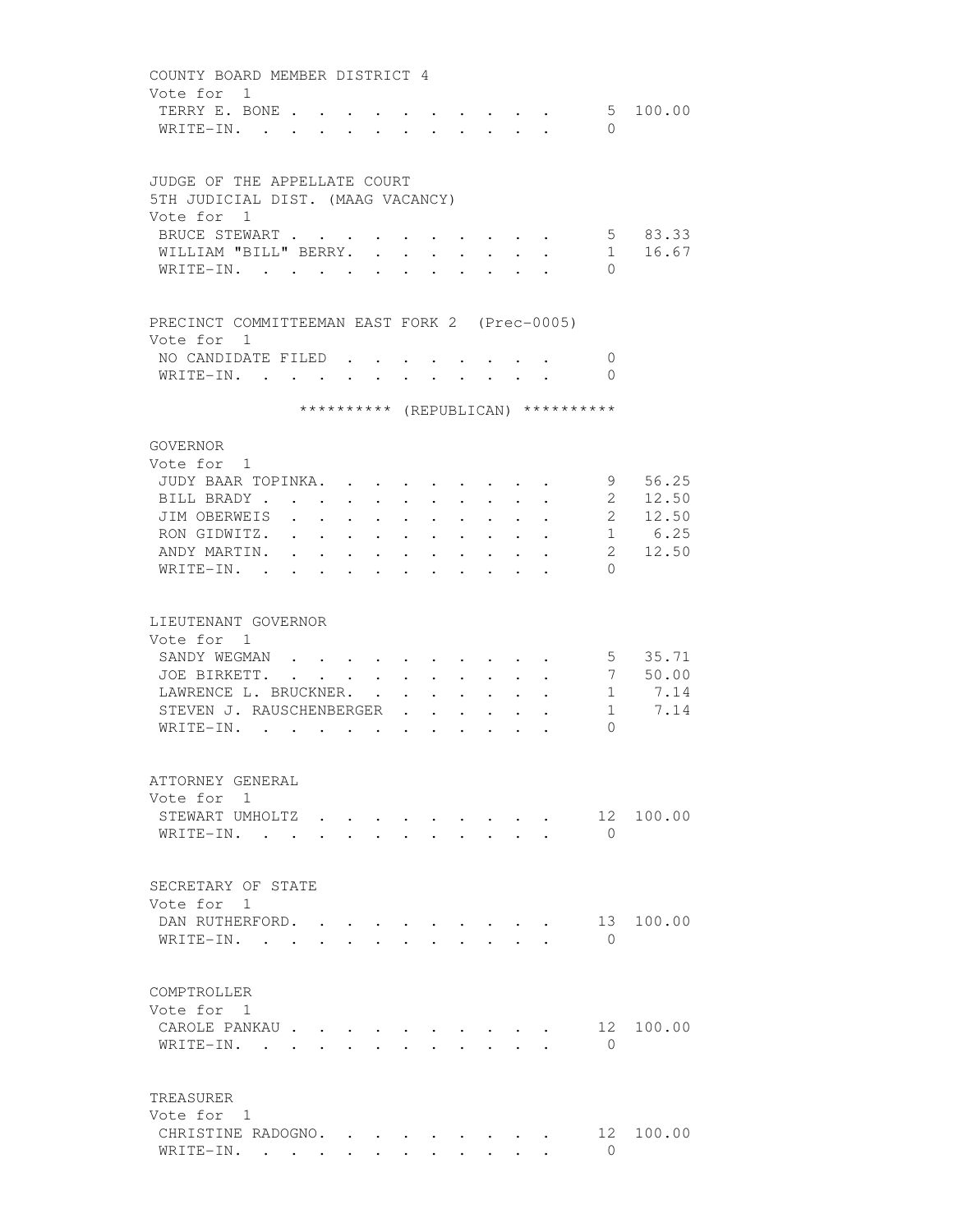REPRESENTATIVE IN CONGRESS 17TH CONGRESSIONAL DISTRICT Vote for 1 JIM MOWEN . . . . . . . . . . . . 1 7.69<br>BRIAN S. GILLILAND . . . . . . . . 7 53.85 BRIAN S. GILLILAND . . . . . . . . 7 ANDREA ZINGA . . . . . . . . . . . 5 38.46 WRITE-IN. . . . . . . . . . . 0 STATE SENATOR 49TH LEGISLATIVE DISTRICT Vote for 1 JEFF RICHEY. . . . . . . . . . . 12 100.00 WRITE-IN. . . . . . . . . . . . 0 REPRESENTATIVE IN THE GENERAL ASSEMBLY 98TH REPRESENTATIVE DISTRICT Vote for 1 NO CANDIDATE FILED . . . . . . . . 0 WRITE-IN. . . . . . . . . . . . 0 REGIONAL SUPERINTENDENT OF SCHOOLS CHRISTIAN-MONTGOMERY Vote for 1 NO CANDIDATE FILED . . . . . . . . 0 WRITE-IN. . . . . . . . . . . 0 COUNTY CLERK Vote for 1 SANDY LEITHEISER . . . . . . . . . 16 100.00 WRITE-IN. . . . . . . . . . . . 0 COUNTY TREASURER Vote for 1 RONALD D. JENKINS. . . . . . . . . 16 100.00 WRITE-IN. . . . . . . . . . . 0 COUNTY SHERIFF Vote for 1 JIM VAZZI . . . . . . . . . . . 13 100.00 WRITE-IN. . . . . . . . . . . 0 COUNTY BOARD MEMBER DISTRICT 4 Vote for 1 NO CANDIDATE FILED . . . . . . . . 0 WRITE-IN. . . . . . . . . . . . 0 JUDGE OF THE APPELLATE COURT 5TH JUDICIAL DIST. (MAAG VACANCY) Vote for 1 STEPHEN P. MCGLYNN . . . . . . . . . 9 100.00 WRITE-IN. . . . . . . . . . . 0 PRECINCT COMMITTEEMAN EAST FORK 2 (Prec-0005) Vote for 1 NO CANDIDATE FILED . . . . . . . . 0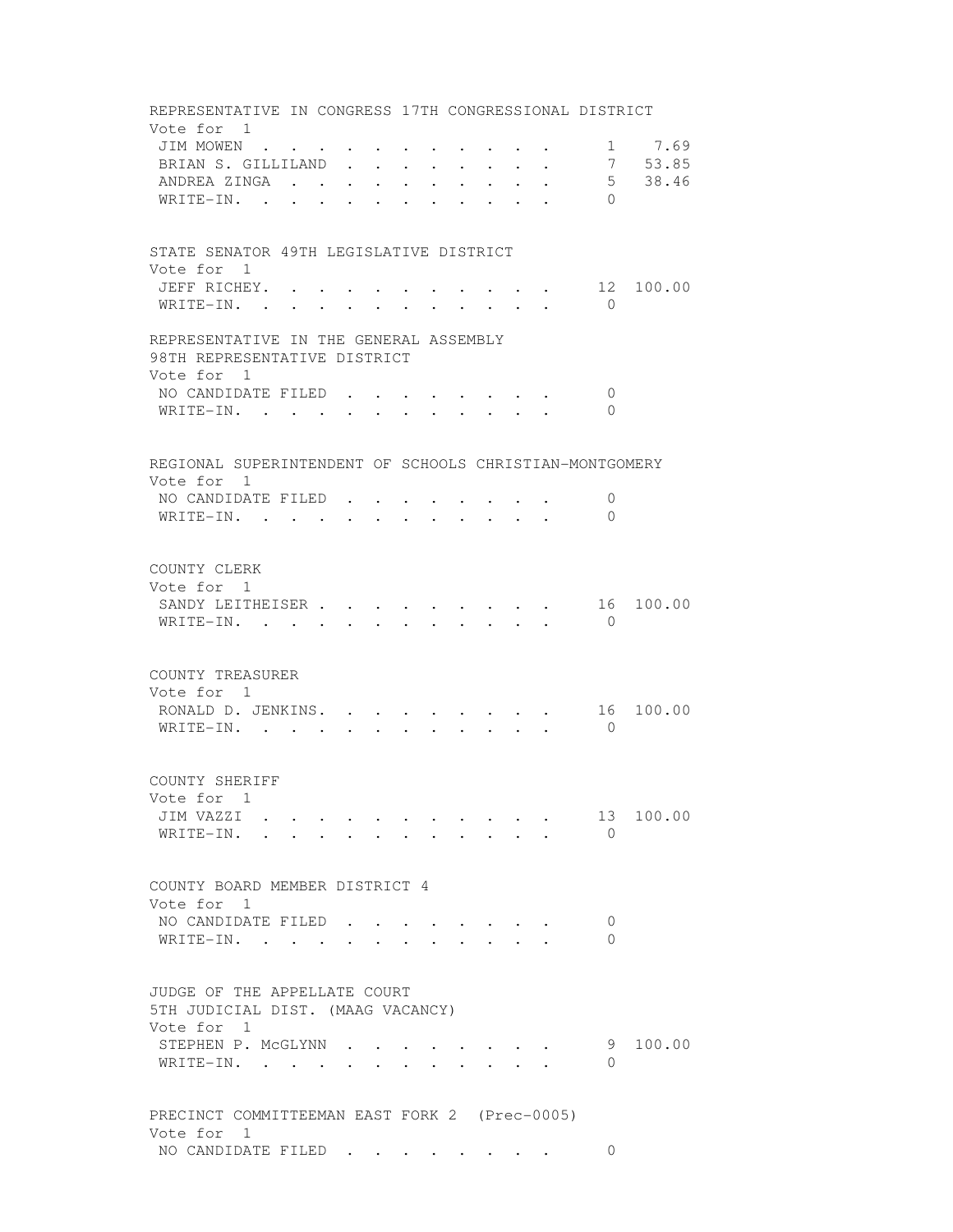WRITE-IN. . . . . . . . . . . . 2 100.00 PRECINCT REPORT MONTGOMERY COUNTY, ILLINOIS UNOFFICIAL RUN DATE:03/21/06 GENERAL PRIMARY ELECTION RUN TIME:10:43 PM MARCH 21, 2006 STATISTICS 0006 EAST FORK 3 VOTES PERCENT REGISTERED VOTERS - TOTAL . . . . . . 610 BALLOTS CAST - TOTAL. . . . . . . 91 BALLOTS CAST - DEMOCRATIC . . . . . . 56 61.54 BALLOTS CAST - REPUBLICAN . . . . . . 35 38.46 BALLOTS CAST - DEM FED . . . . . . . 0 BALLOTS CAST - REP FED . . . . . . . 0 BALLOTS CAST - BLANK. . . . . . . . 0 VOTER TURNOUT - TOTAL . . . . . . . 14.92 VOTER TURNOUT - BLANK . . \*\*\*\*\*\*\*\*\*\* (DEMOCRATIC) \*\*\*\*\*\*\*\*\*\* GOVERNOR Vote for 1 ROD R. BLAGOJEVICH . . . . . . . . 34 73.91 EDWIN EISENDRATH . . . . . . . . . 11 23.91 WRITE-IN. . . . . . . . . . . . 1 2.17 LIEUTENANT GOVERNOR Vote for 1<br>PAT QUINN . PAT QUINN . . . . . . . . . . . 48 100.00 WRITE-IN. . . . . . . . . . . . 0 ATTORNEY GENERAL Vote for 1 LISA MADIGAN . . . . . . . . . . 51 100.00 WRITE-IN. . . . . . . . . . . 0 SECRETARY OF STATE Vote for 1 JESSE WHITE. . . . . . . . . . . 54 100.00 WRITE-IN. . . . . . . . . . . 0 COMPTROLLER Vote for 1 DANIEL W. HYNES . . . . . . . . . 53 100.00 WRITE-IN. . . . . . . . . . . . 0 TREASURER Vote for 1 ALEXANDER GIANNOULIAS . . . . . . . 11 22.92 PAUL L. MANGIERI . . . . . . . . . 37 77.08 WRITE-IN. . . . . . . . . . . 0

> REPRESENTATIVE IN CONGRESS 17TH CONGRESSIONAL DISTRICT Vote for 1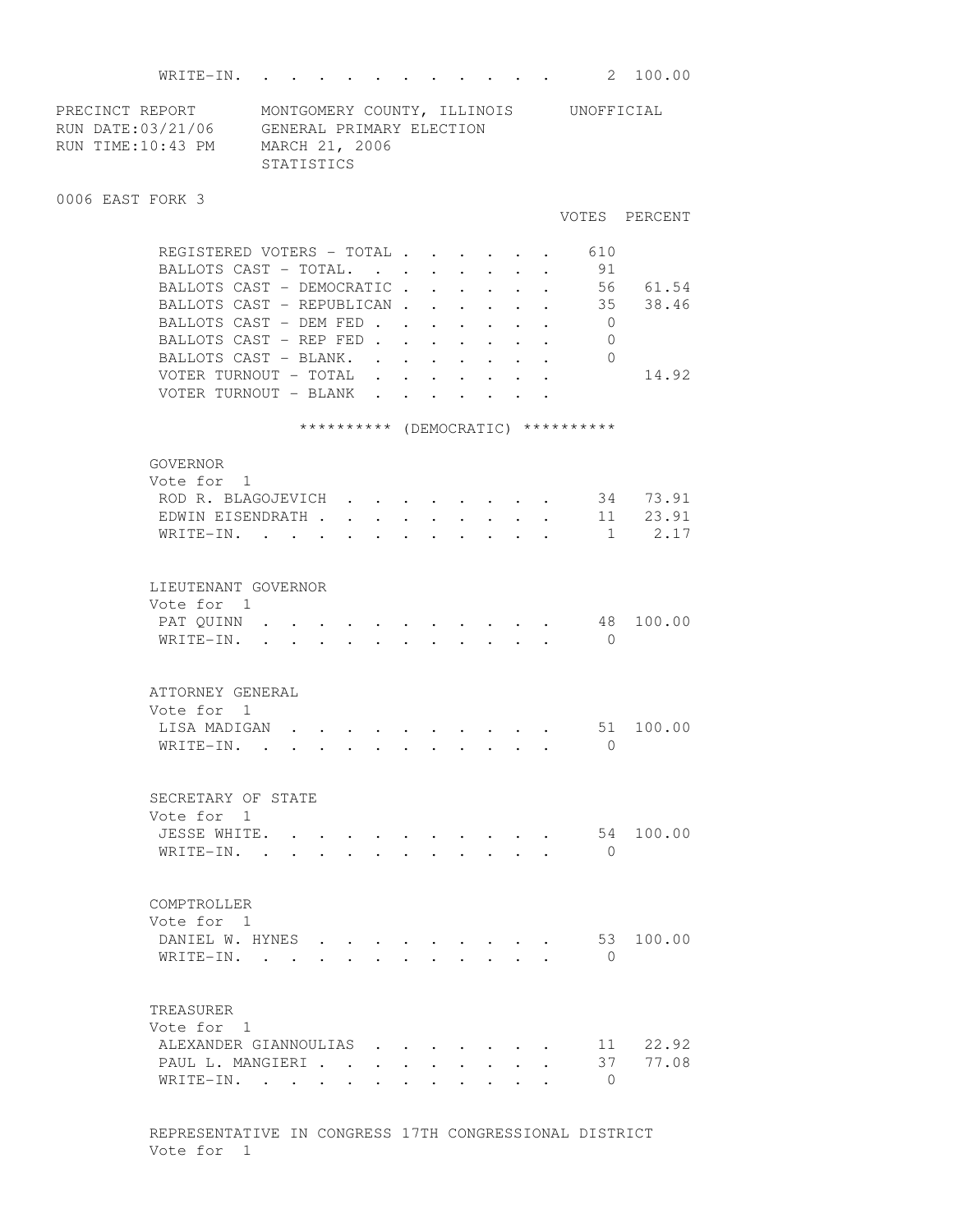| LANE A. EVANS.<br>WRITE-IN.                                                          |           |                                                                                                                                                                                                                                    |                                      |                                 |        |                                                           | 49<br>$\bigcirc$        | 100.00            |
|--------------------------------------------------------------------------------------|-----------|------------------------------------------------------------------------------------------------------------------------------------------------------------------------------------------------------------------------------------|--------------------------------------|---------------------------------|--------|-----------------------------------------------------------|-------------------------|-------------------|
| STATE CENTRAL COMMITTEEWOMAN 17TH CONGRESSIONAL DISTRICT<br>Vote for 1               |           |                                                                                                                                                                                                                                    |                                      |                                 |        |                                                           |                         |                   |
| MARY BOLAND.<br>WRITE-IN.                                                            |           |                                                                                                                                                                                                                                    |                                      |                                 |        |                                                           | 48<br>$\overline{0}$    | 100.00            |
| STATE CENTRAL COMMITTEEMAN 17TH CONGRESSIONAL DISTRICT                               |           |                                                                                                                                                                                                                                    |                                      |                                 |        |                                                           |                         |                   |
| Vote for 1<br>DON JOHNSTON<br>TOM BENSON.<br>WRITE-IN. .                             |           | the contract of the contract of the contract of the contract of the contract of the contract of the contract of<br>the contract of the contract of the contract of the contract of the contract of the contract of the contract of |                                      |                                 |        | $\mathbf{L}^{\text{max}}$ , and $\mathbf{L}^{\text{max}}$ | 26<br>$\bigcirc$        | 55.32<br>21 44.68 |
| STATE SENATOR 49TH LEGISLATIVE DISTRICT<br>Vote for 1                                |           |                                                                                                                                                                                                                                    |                                      |                                 |        |                                                           |                         |                   |
| DEANNA DEMUZIO. .<br>WRITE-IN.                                                       | $\sim$    |                                                                                                                                                                                                                                    |                                      |                                 | $\sim$ | $\sim$                                                    | 55<br>$\Omega$          | 100.00            |
| REPRESENTATIVE IN THE GENERAL ASSEMBLY<br>98TH REPRESENTATIVE DISTRICT<br>Vote for 1 |           |                                                                                                                                                                                                                                    |                                      |                                 |        |                                                           |                         |                   |
| GARY HANNIG.<br>WRITE-IN.                                                            |           |                                                                                                                                                                                                                                    |                                      |                                 |        |                                                           | 2                       | 53 96.36<br>3.64  |
| REGIONAL SUPERINTENDENT OF SCHOOLS CHRISTIAN-MONTGOMERY                              |           |                                                                                                                                                                                                                                    |                                      |                                 |        |                                                           |                         |                   |
| Vote for 1<br>GREG SPRINGER<br>WRITE-IN. .                                           |           | $\cdot$ , , , , , , ,                                                                                                                                                                                                              |                                      |                                 |        |                                                           | 51<br>$\bigcirc$        | 100.00            |
| COUNTY CLERK<br>Vote for 1<br>NO CANDIDATE FILED.                                    |           |                                                                                                                                                                                                                                    |                                      |                                 |        |                                                           | $\overline{0}$          |                   |
| WRITE-IN.                                                                            | $\bullet$ |                                                                                                                                                                                                                                    | $\mathbf{L} = \mathbf{L} \mathbf{L}$ | $\cdot$ $\cdot$ $\cdot$ $\cdot$ |        | $\mathbf{r}$ , $\mathbf{r}$ , $\mathbf{r}$ , $\mathbf{r}$ | 1                       | 100.00            |
| COUNTY TREASURER<br>Vote for 1                                                       |           |                                                                                                                                                                                                                                    |                                      |                                 |        |                                                           |                         |                   |
| NO CANDIDATE FILED<br>WRITE-IN. .                                                    |           |                                                                                                                                                                                                                                    |                                      |                                 |        |                                                           | $\mathbf 0$<br>$\Omega$ |                   |
| COUNTY SHERIFF<br>Vote for 1                                                         |           |                                                                                                                                                                                                                                    |                                      |                                 |        |                                                           |                         |                   |
| NO CANDIDATE FILED<br>WRITE-IN.                                                      |           |                                                                                                                                                                                                                                    |                                      |                                 |        |                                                           | 0<br>$1 \quad$          | 100.00            |
| COUNTY BOARD MEMBER DISTRICT 3<br>Vote for 2                                         |           |                                                                                                                                                                                                                                    |                                      |                                 |        |                                                           |                         |                   |
| GEORGE L. BLANKENSHIP                                                                |           |                                                                                                                                                                                                                                    |                                      |                                 |        |                                                           |                         | 40 54.05          |
| BONNIE L. BRANUM<br>WRITE-IN.                                                        |           |                                                                                                                                                                                                                                    |                                      |                                 |        |                                                           | $\overline{0}$          | 34 45.95          |

 JUDGE OF THE APPELLATE COURT 5TH JUDICIAL DIST. (MAAG VACANCY)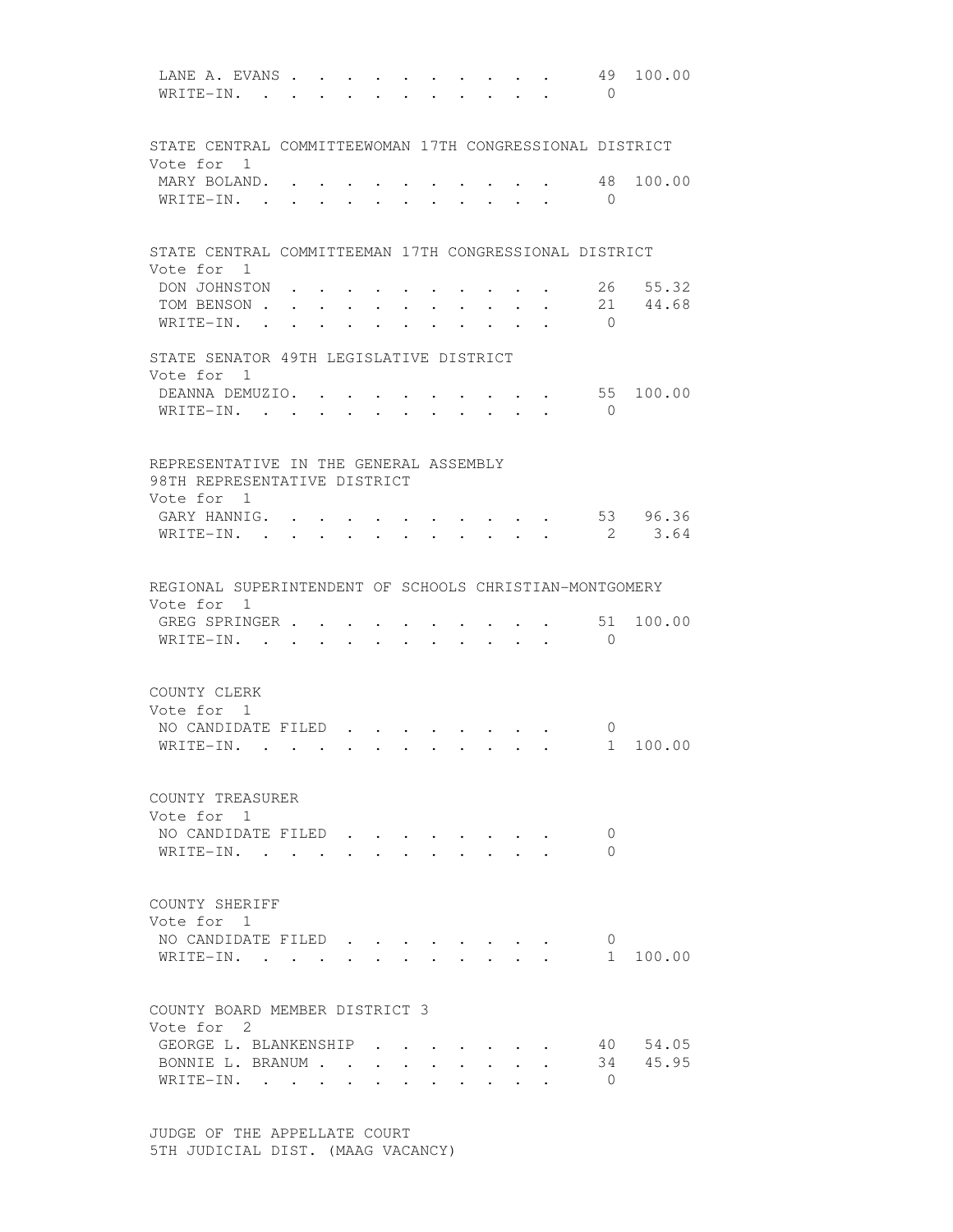| Vote for 1                | BRUCE STEWART<br>WILLIAM "BILL" BERRY.<br>WRITE-IN. .                                                                  | $\mathbf{L}$                                          |                      | $\bullet$ .<br>$\sim$<br>$\mathbf{r}$                                                       | $\ddot{\phantom{a}}$                                        | $\ddot{\phantom{0}}$                                        |                          | $\ddot{\phantom{a}}$ |                                                                                               | 32<br>13<br>$\overline{0}$                                           | 71.11<br>28.89                  |
|---------------------------|------------------------------------------------------------------------------------------------------------------------|-------------------------------------------------------|----------------------|---------------------------------------------------------------------------------------------|-------------------------------------------------------------|-------------------------------------------------------------|--------------------------|----------------------|-----------------------------------------------------------------------------------------------|----------------------------------------------------------------------|---------------------------------|
| Vote for 1<br>WRITE-IN.   | PRECINCT COMMITTEEMAN EAST FORK 3 (Prec-0006)<br>STEVEN WHITE .<br>$\sim$ $\sim$                                       | $\ddot{\phantom{a}}$<br>$\ddot{\phantom{a}}$          | $\ddot{\phantom{0}}$ | $\sim$ $\sim$                                                                               |                                                             | $\bullet$                                                   | <b>Contract Contract</b> |                      | $\ddot{\phantom{0}}$                                                                          | 1                                                                    | 51 98.08<br>1.92                |
|                           |                                                                                                                        |                                                       |                      |                                                                                             |                                                             |                                                             |                          |                      |                                                                                               | ********** (REPUBLICAN) **********                                   |                                 |
| GOVERNOR<br>Vote for 1    | JUDY BAAR TOPINKA.<br>BILL BRADY.<br>$\sim$<br>JIM OBERWEIS<br>RON GIDWITZ.<br>ANDY MARTIN.<br>$W$ RITE-IN.            | $\bullet$<br>$\sim$ 100 $\pm$<br>$\ddot{\phantom{a}}$ | $\ddot{\phantom{0}}$ | $\sim 100$<br>$\bullet$ .<br><br><br><br><br><br><br><br><br><br><br><br><br>$\sim 10^{-1}$ | $\ddot{\phantom{0}}$                                        | $\ddot{\phantom{0}}$                                        |                          |                      |                                                                                               | 23<br>6<br>$2^{\circ}$<br>$\overline{4}$<br>$\mathbf{0}$<br>$\Omega$ | 65.71<br>17.14<br>5.71<br>11.43 |
| Vote for 1<br>WRITE-IN.   | LIEUTENANT GOVERNOR<br>SANDY WEGMAN<br>JOE BIRKETT.<br>LAWRENCE L. BRUCKNER.<br>STEVEN J. RAUSCHENBERGER               |                                                       | $\sim$ $\sim$ $\sim$ | $\ddot{\phantom{0}}$<br>$\sim$<br>$\ddot{\phantom{0}}$                                      | $\ddot{\phantom{a}}$<br>$\ddot{\phantom{0}}$                | $\ddot{\phantom{0}}$                                        | $\ddot{\phantom{0}}$     | $\ddot{\phantom{0}}$ | $\bullet$ . In the case of the $\sim$<br>$\bullet$ . In the case of the $\sim$<br>$\bullet$ . | 10<br>17<br>1<br>6<br>$\Omega$                                       | 29.41<br>50.00<br>2.94<br>17.65 |
| Vote for 1                | ATTORNEY GENERAL<br>STEWART UMHOLTZ<br>WRITE-IN.                                                                       |                                                       |                      |                                                                                             |                                                             |                                                             |                          |                      |                                                                                               | 26<br>$\bigcirc$                                                     | 100.00                          |
|                           | SECRETARY OF STATE<br>Vote for 1<br>DAN RUTHERFORD.<br>WRITE-IN.                                                       |                                                       |                      |                                                                                             |                                                             |                                                             |                          |                      |                                                                                               | 25<br>$\bigcirc$                                                     | 100.00                          |
| COMPTROLLER<br>Vote for 1 | CAROLE PANKAU<br>$W$ RITE-IN                                                                                           |                                                       |                      |                                                                                             |                                                             | $\cdot$ $\cdot$ $\cdot$ $\cdot$ $\cdot$                     |                          |                      |                                                                                               | 24<br>$\Omega$                                                       | 100.00                          |
| TREASURER<br>Vote for 1   | CHRISTINE RADOGNO.<br>WRITE-IN.                                                                                        |                                                       |                      |                                                                                             |                                                             |                                                             |                          |                      |                                                                                               | 25<br>0                                                              | 100.00                          |
| Vote for 1                | REPRESENTATIVE IN CONGRESS 17TH CONGRESSIONAL DISTRICT<br>JIM MOWEN<br>BRIAN S. GILLILAND<br>ANDREA ZINGA<br>WRITE-IN. |                                                       |                      |                                                                                             | $\bullet$ .<br><br><br><br><br><br><br><br><br><br><br><br> | $\bullet$ .<br><br><br><br><br><br><br><br><br><br><br><br> | $\sim$ 100 $\mu$         | $\ddot{\phantom{0}}$ |                                                                                               | 8<br>10<br>7<br>0                                                    | 32.00<br>40.00<br>28.00         |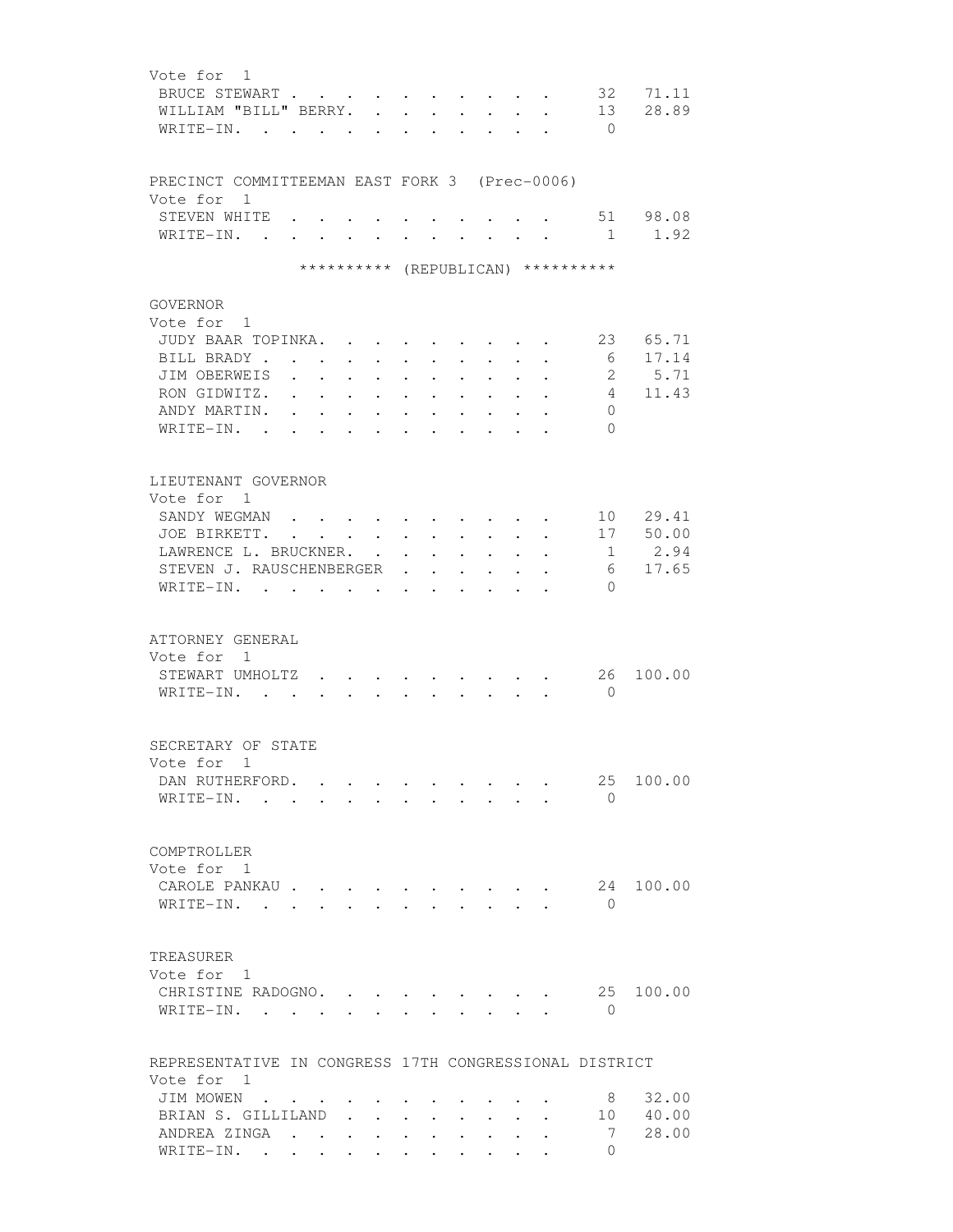STATE SENATOR 49TH LEGISLATIVE DISTRICT Vote for 1 JEFF RICHEY. . . . . . . . . . . 26 100.00 WRITE-IN. . . . . . . . . . . . 0 REPRESENTATIVE IN THE GENERAL ASSEMBLY 98TH REPRESENTATIVE DISTRICT Vote for 1 NO CANDIDATE FILED . . . . . . . . 0 WRITE-IN. . . . . . . . . . . 0 REGIONAL SUPERINTENDENT OF SCHOOLS CHRISTIAN-MONTGOMERY Vote for 1 NO CANDIDATE FILED . . . . . . . . 0 WRITE-IN. . . . . . . . . . . . 0 COUNTY CLERK Vote for 1 SANDY LEITHEISER . . . . . . . . . 33 100.00 WRITE-IN. . . . . . . . . . . . 0 COUNTY TREASURER Vote for 1 RONALD D. JENKINS. . . . . . . . . 32 100.00 WRITE-IN. . . . . . . . . . . 0 COUNTY SHERIFF Vote for 1 JIM VAZZI . . . . . . . . . . . 28 100.00 WRITE-IN. . . . . . . . . . . 0 COUNTY BOARD MEMBER DISTRICT 3 Vote for 2 BILL REDMAN. . . . . . . . . . . 29 96.67 WRITE-IN. . . . . . . . . . . . 1 3.33 JUDGE OF THE APPELLATE COURT 5TH JUDICIAL DIST. (MAAG VACANCY) Vote for 1 STEPHEN P. MCGLYNN . . . . . . . . 23 100.00 WRITE-IN. . . . . . . . . . . . 0 PRECINCT COMMITTEEMAN EAST FORK 3 (Prec-0006) Vote for 1 NO CANDIDATE FILED . . . . . . . . 0 WRITE-IN. . . . . . . . . . . 0 PRECINCT REPORT MONTGOMERY COUNTY, ILLINOIS UNOFFICIAL RUN DATE:03/21/06 GENERAL PRIMARY ELECTION RUN TIME:10:43 PM MARCH 21, 2006 STATISTICS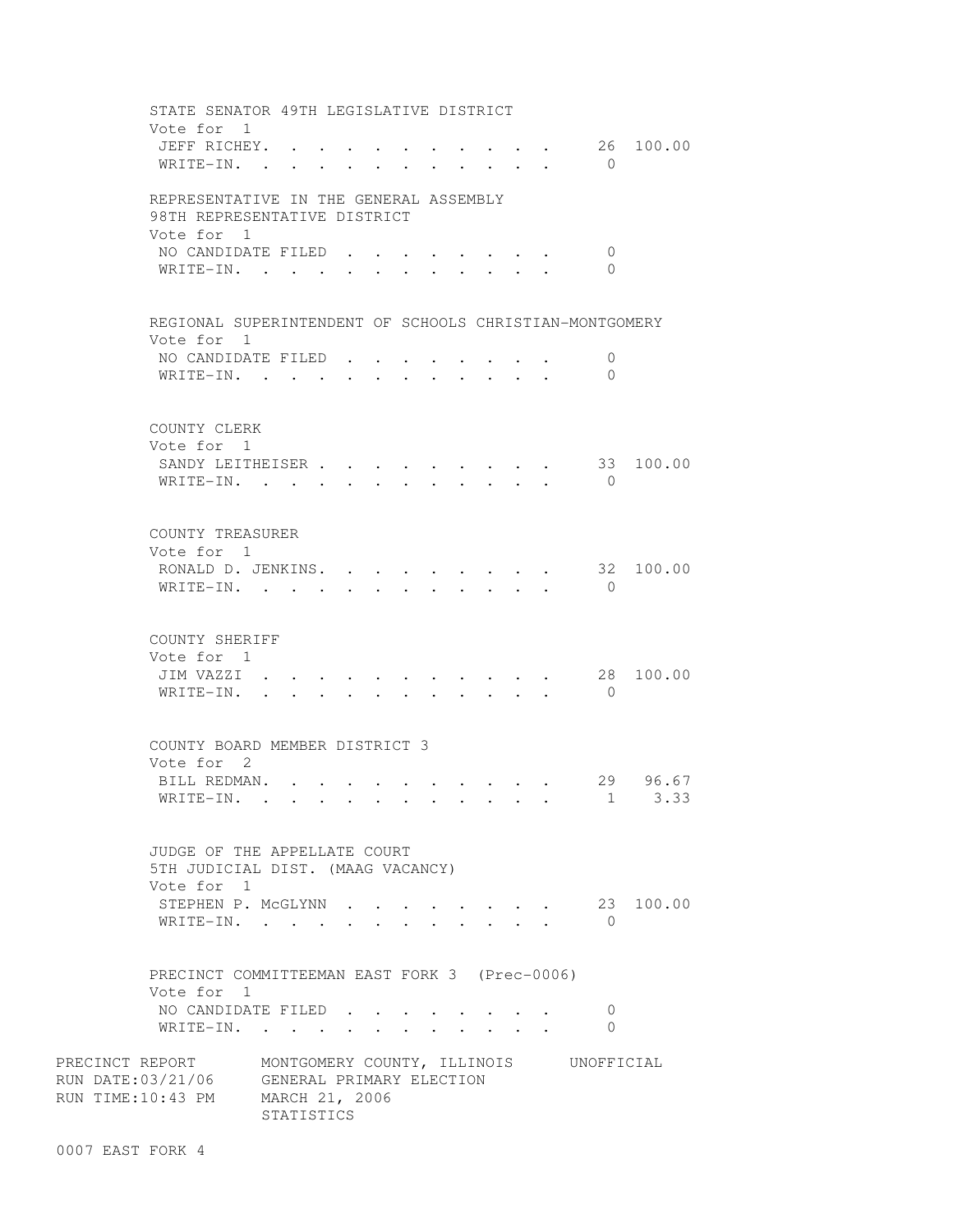| REGISTERED VOTERS - TOTAL<br>BALLOTS CAST - TOTAL.<br>BALLOTS CAST - DEMOCRATIC<br>BALLOTS CAST - REPUBLICAN.<br>BALLOTS CAST - DEM FED.<br>BALLOTS CAST - REP FED.<br>BALLOTS CAST - BLANK.<br>VOTER TURNOUT - TOTAL<br>VOTER TURNOUT - BLANK |                                    | $\ddot{\phantom{1}}$<br>$\ddot{\phantom{a}}$                          | $\ddot{\phantom{a}}$<br>$\ddot{\phantom{a}}$                                                             | $\mathbf{r}$ and $\mathbf{r}$<br>$\ddot{\phantom{0}}$<br>$\ddot{\phantom{0}}$<br>$\ddot{\phantom{0}}$<br>$\ddot{\phantom{0}}$ | $\sim$<br>$\ddot{\phantom{0}}$<br>$\sim$<br>$\ddot{\phantom{a}}$ | 242<br>36<br>19<br>17<br>$\overline{0}$<br>$\mathbf{0}$<br>$\Omega$ | 52.78<br>47.22<br>14.88 |
|------------------------------------------------------------------------------------------------------------------------------------------------------------------------------------------------------------------------------------------------|------------------------------------|-----------------------------------------------------------------------|----------------------------------------------------------------------------------------------------------|-------------------------------------------------------------------------------------------------------------------------------|------------------------------------------------------------------|---------------------------------------------------------------------|-------------------------|
|                                                                                                                                                                                                                                                | ********** (DEMOCRATIC) ********** |                                                                       |                                                                                                          |                                                                                                                               |                                                                  |                                                                     |                         |
| <b>GOVERNOR</b><br>Vote for 1<br>ROD R. BLAGOJEVICH<br>EDWIN EISENDRATH.<br>WRITE-IN. .                                                                                                                                                        |                                    | <b>Contract Contract Contract</b><br>$\bullet$ . The set of $\bullet$ |                                                                                                          |                                                                                                                               |                                                                  | 6<br>$\mathbf{0}$                                                   | 13 68.42<br>31.58       |
| LIEUTENANT GOVERNOR                                                                                                                                                                                                                            |                                    |                                                                       |                                                                                                          |                                                                                                                               |                                                                  |                                                                     |                         |
| Vote for 1<br>PAT QUINN<br>WRITE-IN.<br>$\ddot{\phantom{a}}$                                                                                                                                                                                   | $\bullet$ . The set of $\bullet$   | $\bullet$ . The set of $\bullet$                                      | $\ddot{\phantom{0}}$                                                                                     | $\bullet$ . In the set of the $\bullet$                                                                                       | $\ddot{\phantom{0}}$                                             | 18<br>$\bigcirc$                                                    | 100.00                  |
| ATTORNEY GENERAL<br>Vote for 1<br>LISA MADIGAN<br>WRITE-IN. .                                                                                                                                                                                  | $\mathbf{r} = \mathbf{r}$          | $\sim$ $\sim$ $\sim$                                                  |                                                                                                          |                                                                                                                               | $\cdot$ $\cdot$ $\cdot$ $\cdot$ $\cdot$<br>$\sim$                | 19<br>$\Omega$                                                      | 100.00                  |
| SECRETARY OF STATE<br>Vote for 1<br>JESSE WHITE.<br>WRITE-IN.<br>$\mathbf{r}$                                                                                                                                                                  |                                    |                                                                       |                                                                                                          |                                                                                                                               |                                                                  | 18<br>$\Omega$                                                      | 100.00                  |
| COMPTROLLER<br>Vote for 1<br>DANIEL W. HYNES<br>WRITE-IN.                                                                                                                                                                                      |                                    | $\sim$                                                                | $\mathbf{r}$ , and $\mathbf{r}$ , and $\mathbf{r}$ , and $\mathbf{r}$<br>$\cdot$ $\cdot$ $\cdot$ $\cdot$ |                                                                                                                               |                                                                  | 17<br>$\Omega$                                                      | 100.00                  |
| TREASURER<br>Vote for 1<br>ALEXANDER GIANNOULIAS<br>PAUL L. MANGIERI.<br>WRITE-IN.                                                                                                                                                             |                                    |                                                                       |                                                                                                          |                                                                                                                               |                                                                  | $\bigcirc$                                                          | 6 35.29<br>11 64.71     |
| REPRESENTATIVE IN CONGRESS 17TH CONGRESSIONAL DISTRICT                                                                                                                                                                                         |                                    |                                                                       |                                                                                                          |                                                                                                                               |                                                                  |                                                                     |                         |
| Vote for 1<br>LANE A. EVANS.<br>WRITE-IN. .                                                                                                                                                                                                    | $\mathbf{L}$                       |                                                                       |                                                                                                          |                                                                                                                               |                                                                  | 17<br>$\mathbf{0}$                                                  | 100.00                  |
| STATE CENTRAL COMMITTEEWOMAN 17TH CONGRESSIONAL DISTRICT                                                                                                                                                                                       |                                    |                                                                       |                                                                                                          |                                                                                                                               |                                                                  |                                                                     |                         |
| Vote for 1<br>MARY BOLAND.<br>WRITE-IN.                                                                                                                                                                                                        |                                    |                                                                       |                                                                                                          |                                                                                                                               |                                                                  | 16<br>$\Omega$                                                      | 100.00                  |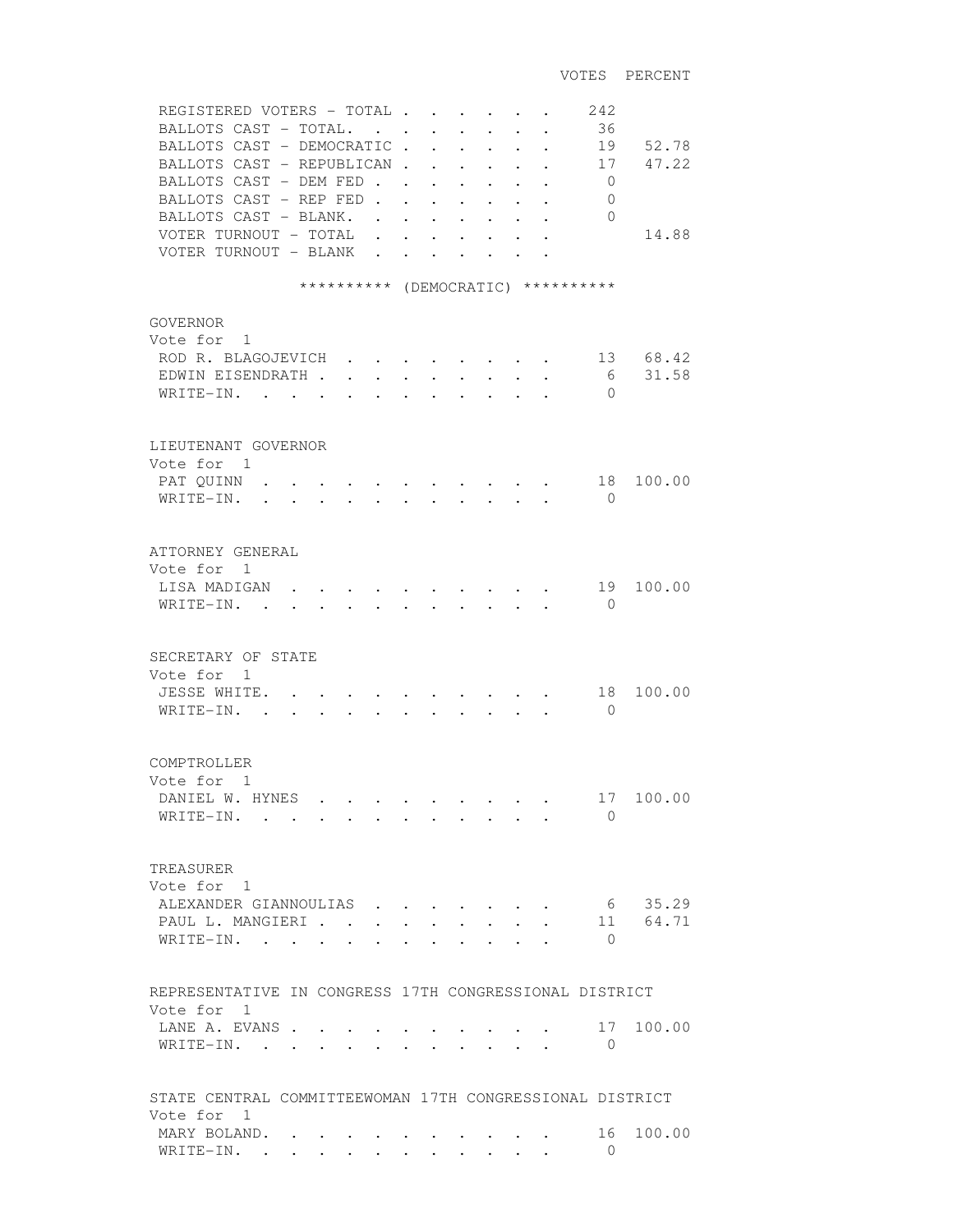STATE CENTRAL COMMITTEEMAN 17TH CONGRESSIONAL DISTRICT Vote for 1 DON JOHNSTON . . . . . . . . . . . 8 44.44<br>TOM BENSON . . . . . . . . . . . 10 55.56 TOM BENSON . . . . . . . . . . . . 10 55.56 WRITE-IN. . . . . . . . . . . . 0 STATE SENATOR 49TH LEGISLATIVE DISTRICT Vote for 1 DEANNA DEMUZIO. . . . . . . . . . 18 100.00 WRITE-IN. . . . . . . . . . . 0 REPRESENTATIVE IN THE GENERAL ASSEMBLY 98TH REPRESENTATIVE DISTRICT Vote for 1 GARY HANNIG. . . . . . . . . . . 19 100.00 WRITE-IN. . . . . . . . . . . . 0 REGIONAL SUPERINTENDENT OF SCHOOLS CHRISTIAN-MONTGOMERY Vote for 1 GREG SPRINGER . . . . . . . . . . 17 100.00 WRITE-IN. . . . . . . . . . . 0 COUNTY CLERK Vote for 1 NO CANDIDATE FILED . . . . . . . . 0 WRITE-IN. . . . . . . . . . . . 0 COUNTY TREASURER Vote for 1 NO CANDIDATE FILED . . . . . . . . 0 WRITE-IN. . . . . . . . . . . 0 COUNTY SHERIFF Vote for 1 NO CANDIDATE FILED . . . . . . . . 0 WRITE-IN. . . . . . . . . . . 0 COUNTY BOARD MEMBER DISTRICT 4 Vote for 1 TERRY E. BONE . . . . . . . . . . 19 100.00 WRITE-IN. . . . . . . . . . . 0 JUDGE OF THE APPELLATE COURT 5TH JUDICIAL DIST. (MAAG VACANCY) Vote for 1 BRUCE STEWART . . . . . . . . . . . 10 52.63 WILLIAM "BILL" BERRY. . . . . . . . 9 47.37 WRITE-IN. . . . . . . . . . . 0 PRECINCT COMMITTEEMAN EAST FORK 4 (Prec-0007) Vote for 1 STEPHEN VOYLES. . . . . . . . . . 19 100.00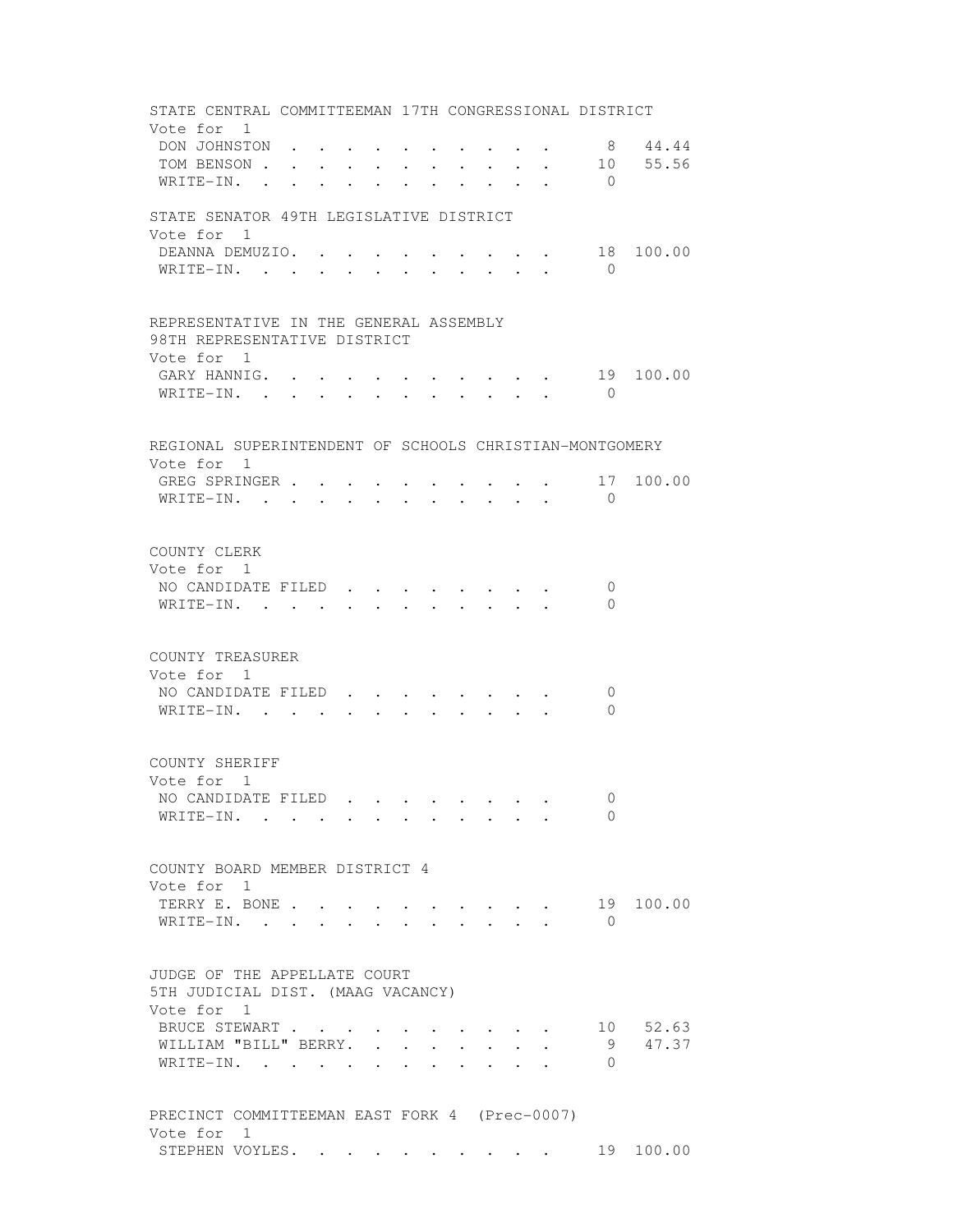WRITE-IN. . . . . . . . . . . . 0

# \*\*\*\*\*\*\*\*\*\* (REPUBLICAN) \*\*\*\*\*\*\*\*\*\*

| GOVERNOR<br>Vote for 1<br>JUDY BAAR TOPINKA.<br>BILL BRADY<br>JIM OBERWEIS<br>RON GIDWITZ.<br>ANDY MARTIN.<br>WRITE-IN.<br>$\sim$ |                                                           | $\bullet$ .<br><br><br><br><br><br><br><br><br><br><br><br> | $\mathbf{L}$<br>$\ddot{\phantom{0}}$<br>$\ddot{\phantom{0}}$ | $\ddot{\phantom{0}}$<br>$\ddot{\phantom{0}}$<br>$\ddot{\phantom{a}}$ | $\sim$<br>$\ddot{\phantom{0}}$    | $\bullet$            | $\cdot$ $\cdot$ $\cdot$<br>$\ddot{\phantom{0}}$ | $\mathbf{L}$                                 | $\bullet$                            |                                                                       | 12<br>4<br>$\mathbf{1}$<br>$\Omega$<br>$\mathbf{0}$<br>$\Omega$ | 70.59<br>23.53<br>5.88    |
|-----------------------------------------------------------------------------------------------------------------------------------|-----------------------------------------------------------|-------------------------------------------------------------|--------------------------------------------------------------|----------------------------------------------------------------------|-----------------------------------|----------------------|-------------------------------------------------|----------------------------------------------|--------------------------------------|-----------------------------------------------------------------------|-----------------------------------------------------------------|---------------------------|
| LIEUTENANT GOVERNOR<br>Vote for 1                                                                                                 |                                                           |                                                             |                                                              |                                                                      |                                   |                      |                                                 |                                              |                                      |                                                                       |                                                                 |                           |
| SANDY WEGMAN.                                                                                                                     |                                                           |                                                             |                                                              |                                                                      |                                   |                      |                                                 |                                              |                                      |                                                                       |                                                                 | 1 6.67                    |
| JOE BIRKETT.<br>LAWRENCE L. BRUCKNER.                                                                                             | $\mathbf{r}$ , $\mathbf{r}$ , $\mathbf{r}$ , $\mathbf{r}$ |                                                             |                                                              |                                                                      |                                   |                      |                                                 | $\ddot{\phantom{0}}$                         | $\sim$                               | $\sim$                                                                | $\mathbf{0}$                                                    | 13 86.67                  |
| STEVEN J. RAUSCHENBERGER                                                                                                          |                                                           |                                                             |                                                              | $\sim$                                                               | $\bullet$<br>$\bullet$            | $\ddot{\phantom{a}}$ | $\ddot{\phantom{0}}$<br>$\ddot{\phantom{a}}$    | $\ddot{\phantom{0}}$<br>$\ddot{\phantom{0}}$ | $\ddot{\phantom{0}}$                 | $\ddot{\phantom{0}}$                                                  |                                                                 | 6.67<br>$1 \qquad \qquad$ |
| WRITE-IN.                                                                                                                         |                                                           |                                                             |                                                              |                                                                      |                                   | $\ddot{\phantom{a}}$ |                                                 | $\ddot{\phantom{a}}$                         |                                      |                                                                       | $\Omega$                                                        |                           |
|                                                                                                                                   |                                                           |                                                             |                                                              |                                                                      |                                   |                      |                                                 |                                              |                                      |                                                                       |                                                                 |                           |
| ATTORNEY GENERAL                                                                                                                  |                                                           |                                                             |                                                              |                                                                      |                                   |                      |                                                 |                                              |                                      |                                                                       |                                                                 |                           |
| Vote for 1                                                                                                                        |                                                           |                                                             |                                                              |                                                                      |                                   |                      |                                                 |                                              |                                      |                                                                       |                                                                 |                           |
| STEWART UMHOLTZ                                                                                                                   |                                                           |                                                             |                                                              |                                                                      | <b>Contract Contract Contract</b> |                      | $\sim$ $\sim$ $\sim$ $\sim$ $\sim$              |                                              |                                      |                                                                       | 12                                                              | 100.00                    |
| WRITE-IN.                                                                                                                         |                                                           |                                                             |                                                              |                                                                      | $\cdot$ $\cdot$ $\cdot$           |                      | $\cdot$ $\cdot$ $\cdot$ $\cdot$ $\cdot$ $\cdot$ |                                              |                                      |                                                                       | $\Omega$                                                        |                           |
|                                                                                                                                   |                                                           |                                                             |                                                              |                                                                      |                                   |                      |                                                 |                                              |                                      |                                                                       |                                                                 |                           |
| SECRETARY OF STATE                                                                                                                |                                                           |                                                             |                                                              |                                                                      |                                   |                      |                                                 |                                              |                                      |                                                                       |                                                                 |                           |
| Vote for 1                                                                                                                        |                                                           |                                                             |                                                              |                                                                      |                                   |                      |                                                 |                                              |                                      |                                                                       |                                                                 |                           |
| DAN RUTHERFORD.                                                                                                                   |                                                           | $\sim$                                                      |                                                              |                                                                      |                                   |                      |                                                 |                                              |                                      |                                                                       | 12                                                              | 100.00                    |
| WRITE-IN. .                                                                                                                       |                                                           |                                                             |                                                              |                                                                      |                                   |                      |                                                 |                                              |                                      |                                                                       | $\Omega$                                                        |                           |
|                                                                                                                                   |                                                           |                                                             |                                                              |                                                                      |                                   |                      |                                                 |                                              |                                      |                                                                       |                                                                 |                           |
| COMPTROLLER                                                                                                                       |                                                           |                                                             |                                                              |                                                                      |                                   |                      |                                                 |                                              |                                      |                                                                       |                                                                 |                           |
| Vote for 1                                                                                                                        |                                                           |                                                             |                                                              |                                                                      |                                   |                      |                                                 |                                              |                                      |                                                                       |                                                                 |                           |
| CAROLE PANKAU.                                                                                                                    |                                                           |                                                             |                                                              |                                                                      |                                   |                      |                                                 |                                              |                                      |                                                                       | 10                                                              | 100.00                    |
| WRITE-IN.<br>$\ddot{\phantom{a}}$                                                                                                 | $\ddot{\phantom{0}}$                                      |                                                             |                                                              |                                                                      |                                   |                      |                                                 |                                              |                                      |                                                                       | $\Omega$                                                        |                           |
|                                                                                                                                   |                                                           |                                                             |                                                              |                                                                      |                                   |                      |                                                 |                                              |                                      |                                                                       |                                                                 |                           |
| TREASURER                                                                                                                         |                                                           |                                                             |                                                              |                                                                      |                                   |                      |                                                 |                                              |                                      |                                                                       |                                                                 |                           |
| Vote for 1                                                                                                                        |                                                           |                                                             |                                                              |                                                                      |                                   |                      |                                                 |                                              |                                      |                                                                       |                                                                 |                           |
| CHRISTINE RADOGNO. .                                                                                                              |                                                           |                                                             |                                                              |                                                                      |                                   |                      |                                                 |                                              |                                      |                                                                       | 11<br>$\bigcirc$                                                | 100.00                    |
| WRITE-IN.                                                                                                                         |                                                           |                                                             |                                                              |                                                                      |                                   |                      |                                                 |                                              |                                      |                                                                       |                                                                 |                           |
|                                                                                                                                   |                                                           |                                                             |                                                              |                                                                      |                                   |                      |                                                 |                                              |                                      |                                                                       |                                                                 |                           |
| REPRESENTATIVE IN CONGRESS 17TH CONGRESSIONAL DISTRICT                                                                            |                                                           |                                                             |                                                              |                                                                      |                                   |                      |                                                 |                                              |                                      |                                                                       |                                                                 |                           |
| Vote for 1                                                                                                                        |                                                           |                                                             |                                                              |                                                                      |                                   |                      |                                                 |                                              |                                      |                                                                       |                                                                 |                           |
| JIM MOWEN<br>BRIAN S. GILLILAND                                                                                                   |                                                           |                                                             | $\bullet$ .<br><br><br><br><br><br><br>$\mathbf{L}$          |                                                                      |                                   |                      |                                                 |                                              |                                      |                                                                       | 4<br>$4\phantom{0}$                                             | 40.00<br>40.00            |
| ANDREA ZINGA                                                                                                                      |                                                           |                                                             | $\mathbf{L}$                                                 | $\ddot{\phantom{0}}$                                                 |                                   |                      | $\ddot{\phantom{0}}$                            |                                              |                                      | $\mathbf{r}$ , and $\mathbf{r}$ , and $\mathbf{r}$ , and $\mathbf{r}$ | $\mathbf{2}$                                                    | 20.00                     |
| WRITE-IN.                                                                                                                         |                                                           |                                                             |                                                              |                                                                      |                                   |                      |                                                 |                                              |                                      |                                                                       | $\Omega$                                                        |                           |
|                                                                                                                                   |                                                           |                                                             |                                                              |                                                                      |                                   |                      |                                                 |                                              |                                      |                                                                       |                                                                 |                           |
|                                                                                                                                   |                                                           |                                                             |                                                              |                                                                      |                                   |                      |                                                 |                                              |                                      |                                                                       |                                                                 |                           |
| STATE SENATOR 49TH LEGISLATIVE DISTRICT<br>Vote for 1                                                                             |                                                           |                                                             |                                                              |                                                                      |                                   |                      |                                                 |                                              |                                      |                                                                       |                                                                 |                           |
| JEFF RICHEY. .                                                                                                                    |                                                           |                                                             |                                                              |                                                                      |                                   |                      |                                                 |                                              |                                      | $\cdot$ $\cdot$ $\cdot$ $\cdot$ $\cdot$                               |                                                                 | 12 100.00                 |
| WRITE-IN. .                                                                                                                       | $\cdot$                                                   |                                                             |                                                              |                                                                      |                                   |                      |                                                 |                                              | $\mathbf{L} = \mathbf{L} \mathbf{L}$ | $\mathbf{L}^{\text{max}}$                                             | $\Omega$                                                        |                           |
|                                                                                                                                   |                                                           |                                                             |                                                              |                                                                      |                                   |                      |                                                 |                                              |                                      |                                                                       |                                                                 |                           |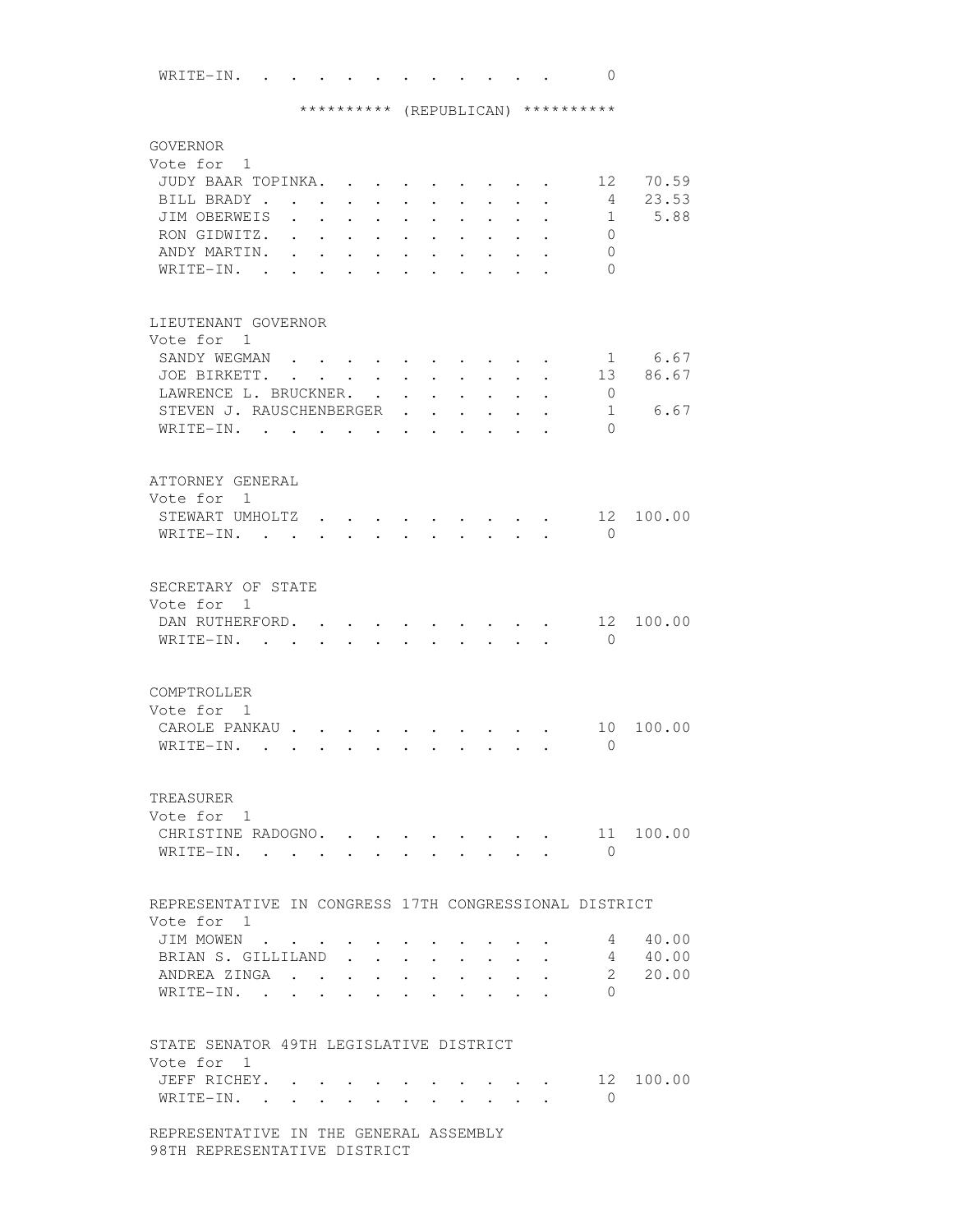| Vote for 1<br>NO CANDIDATE FILED.<br>WRITE-IN.                                                                                                                                     |                                   |                                                   |  | $\mathcal{L}^{\text{max}}$       |                                                                                                                                                                                                                                                                                                                                                                                                                                                                                                              |                 | 0<br>$\Omega$                                 |               |
|------------------------------------------------------------------------------------------------------------------------------------------------------------------------------------|-----------------------------------|---------------------------------------------------|--|----------------------------------|--------------------------------------------------------------------------------------------------------------------------------------------------------------------------------------------------------------------------------------------------------------------------------------------------------------------------------------------------------------------------------------------------------------------------------------------------------------------------------------------------------------|-----------------|-----------------------------------------------|---------------|
| REGIONAL SUPERINTENDENT OF SCHOOLS CHRISTIAN-MONTGOMERY                                                                                                                            |                                   |                                                   |  |                                  |                                                                                                                                                                                                                                                                                                                                                                                                                                                                                                              |                 |                                               |               |
| Vote for 1<br>NO CANDIDATE FILED.<br>WRITE-IN.                                                                                                                                     |                                   |                                                   |  |                                  |                                                                                                                                                                                                                                                                                                                                                                                                                                                                                                              |                 | 0<br>$\mathbf{0}$                             |               |
| COUNTY CLERK<br>Vote for 1<br>SANDY LEITHEISER<br>WRITE-IN. .                                                                                                                      | <b>Contract Contract Contract</b> |                                                   |  | $\bullet$ . The set of $\bullet$ | $\bullet$ . The set of $\bullet$                                                                                                                                                                                                                                                                                                                                                                                                                                                                             |                 | 17<br>$\overline{0}$                          | 100.00        |
| COUNTY TREASURER<br>Vote for 1<br>RONALD D. JENKINS.<br>WRITE-IN.                                                                                                                  |                                   | $\mathbf{L}^{\text{max}}$<br>$\ddot{\phantom{0}}$ |  |                                  |                                                                                                                                                                                                                                                                                                                                                                                                                                                                                                              |                 | 17<br>$\Omega$                                | 100.00        |
| COUNTY SHERIFF<br>Vote for 1<br>JIM VAZZI .<br>WRITE-IN.                                                                                                                           |                                   |                                                   |  |                                  |                                                                                                                                                                                                                                                                                                                                                                                                                                                                                                              |                 | 0                                             | 16 100.00     |
| COUNTY BOARD MEMBER DISTRICT 4<br>Vote for 1<br>NO CANDIDATE FILED.<br>WRITE-IN. .                                                                                                 |                                   |                                                   |  | $\bullet$ .                      | $\cdot$ $\cdot$ $\cdot$                                                                                                                                                                                                                                                                                                                                                                                                                                                                                      |                 | 0<br>$\Omega$                                 |               |
| JUDGE OF THE APPELLATE COURT<br>5TH JUDICIAL DIST. (MAAG VACANCY)<br>Vote for 1                                                                                                    |                                   |                                                   |  |                                  |                                                                                                                                                                                                                                                                                                                                                                                                                                                                                                              |                 |                                               |               |
| STEPHEN P. MCGLYNN<br>WRITE-IN. .                                                                                                                                                  |                                   |                                                   |  |                                  |                                                                                                                                                                                                                                                                                                                                                                                                                                                                                                              |                 | 10<br>$\bigcirc$                              | 100.00        |
| PRECINCT COMMITTEEMAN EAST FORK 4 (Prec-0007)<br>Vote for 1                                                                                                                        |                                   |                                                   |  |                                  |                                                                                                                                                                                                                                                                                                                                                                                                                                                                                                              |                 |                                               |               |
| DEAN FULLER.<br>WRITE-IN.                                                                                                                                                          |                                   |                                                   |  |                                  | $\mathbf{r} = \mathbf{r} \times \mathbf{r} \times \mathbf{r} \times \mathbf{r} \times \mathbf{r} \times \mathbf{r} \times \mathbf{r} \times \mathbf{r} \times \mathbf{r} \times \mathbf{r} \times \mathbf{r} \times \mathbf{r} \times \mathbf{r} \times \mathbf{r} \times \mathbf{r} \times \mathbf{r} \times \mathbf{r} \times \mathbf{r} \times \mathbf{r} \times \mathbf{r} \times \mathbf{r} \times \mathbf{r} \times \mathbf{r} \times \mathbf{r} \times \mathbf{r} \times \mathbf{r} \times \mathbf{r$ | $\cdot$ $\cdot$ | $\bigcirc$                                    | 16 100.00     |
| PRECINCT REPORT MONTGOMERY COUNTY, ILLINOIS UNOFFICIAL<br>RUN DATE:03/21/06 GENERAL PRIMARY ELECTION<br>RUN TIME:10:43 PM MARCH 21, 2006                                           | STATISTICS                        |                                                   |  |                                  |                                                                                                                                                                                                                                                                                                                                                                                                                                                                                                              |                 |                                               |               |
| 0008 FILLMORE                                                                                                                                                                      |                                   |                                                   |  |                                  |                                                                                                                                                                                                                                                                                                                                                                                                                                                                                                              |                 |                                               | VOTES PERCENT |
| REGISTERED VOTERS - TOTAL<br>BALLOTS CAST - TOTAL.<br>BALLOTS CAST - DEMOCRATIC 38 48.10<br>BALLOTS CAST - REPUBLICAN 41 51.90<br>BALLOTS CAST - DEM FED<br>BALLOTS CAST - REP FED |                                   |                                                   |  |                                  |                                                                                                                                                                                                                                                                                                                                                                                                                                                                                                              |                 | 447<br>79<br>$\overline{0}$<br>$\overline{0}$ |               |

BALLOTS CAST - BLANK. . . . . . . 0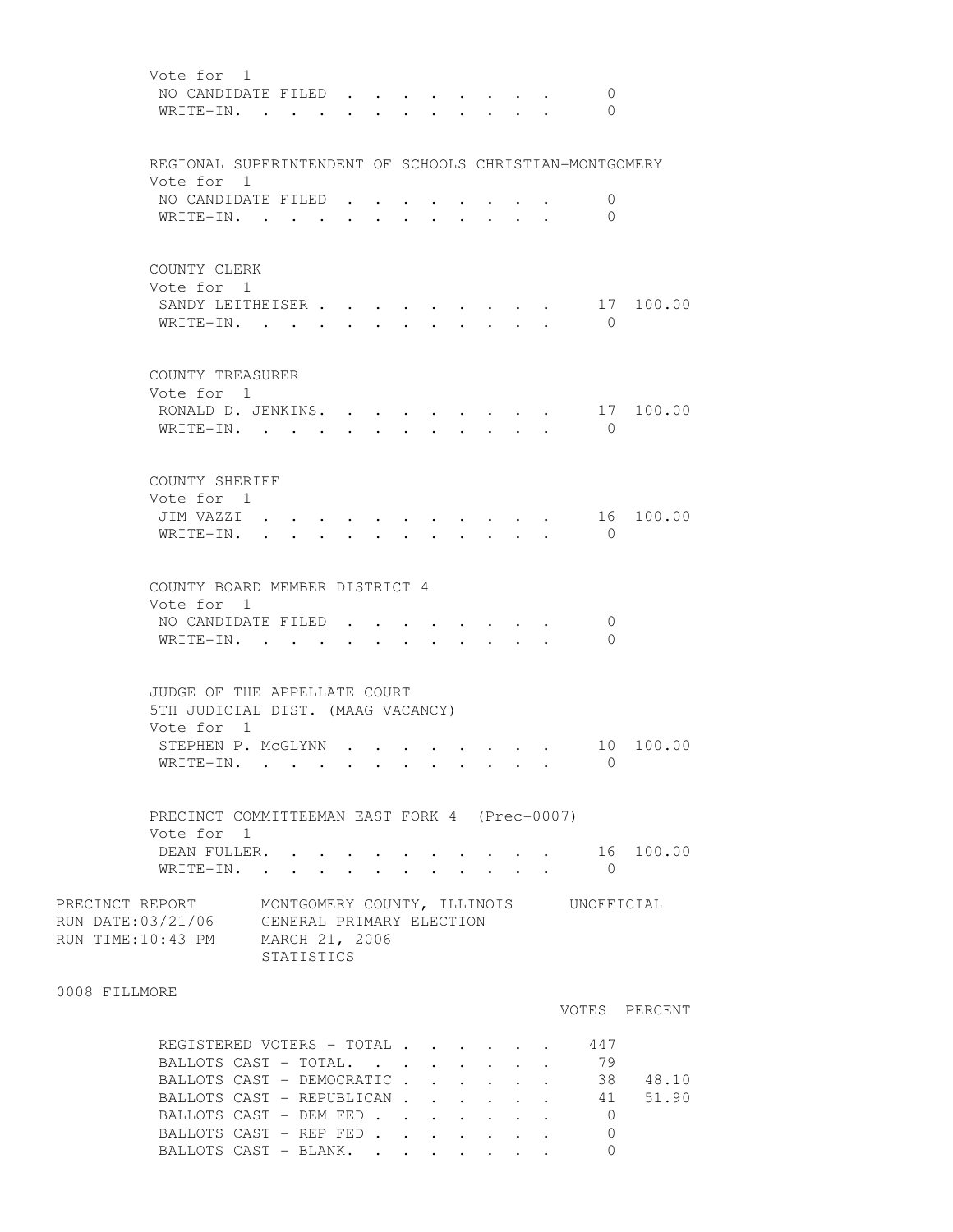VOTER TURNOUT - TOTAL . . . . . . . 17.67 VOTER TURNOUT - BLANK . . . . . . \*\*\*\*\*\*\*\*\*\* (DEMOCRATIC) \*\*\*\*\*\*\*\*\*\* GOVERNOR Vote for 1 ROD R. BLAGOJEVICH . . . . . . . . 24 68.57 EDWIN EISENDRATH . . . . . . . . . 11 31.43 WRITE-IN. . . . . . . . . . . . 0 LIEUTENANT GOVERNOR Vote for 1 PAT QUINN . . . . . . . . . . . . 33 100.00 WRITE-IN. . . . . . . . . . . . 0 ATTORNEY GENERAL Vote for 1 LISA MADIGAN  $\cdots$  . . . . . . . . 34 100.00 WRITE-IN. . . . . . . . . . . . 0 SECRETARY OF STATE Vote for 1 JESSE WHITE. . . . . . . . . . . 36 100.00 WRITE-IN. . . . . . . . . . . . 0 COMPTROLLER Vote for 1 DANIEL W. HYNES . . . . . . . . . . 34 100.00 WRITE-IN. . . . . . . . . . . . 0 TREASURER Vote for 1 ALEXANDER GIANNOULIAS . . . . . . . 13 39.39 PAUL L. MANGIERI . . . . . . . . . 20 60.61 WRITE-IN. . . . . . . . . . . . 0 REPRESENTATIVE IN CONGRESS 17TH CONGRESSIONAL DISTRICT Vote for 1 LANE A. EVANS . . . . . . . . . . 34 100.00 WRITE-IN. . . . . . . . . . . 0 STATE CENTRAL COMMITTEEWOMAN 17TH CONGRESSIONAL DISTRICT Vote for 1 MARY BOLAND. . . . . . . . . . . 33 100.00 WRITE-IN. . . . . . . . . . . 0 STATE CENTRAL COMMITTEEMAN 17TH CONGRESSIONAL DISTRICT Vote for 1 DON JOHNSTON . . . . . . . . . . 23 74.19 TOM BENSON . . . . . . . . . . . 8 25.81<br>WRITE-IN . . . . . . . . . . . 0 WRITE-IN. . . . . . . . . . .

STATE SENATOR 49TH LEGISLATIVE DISTRICT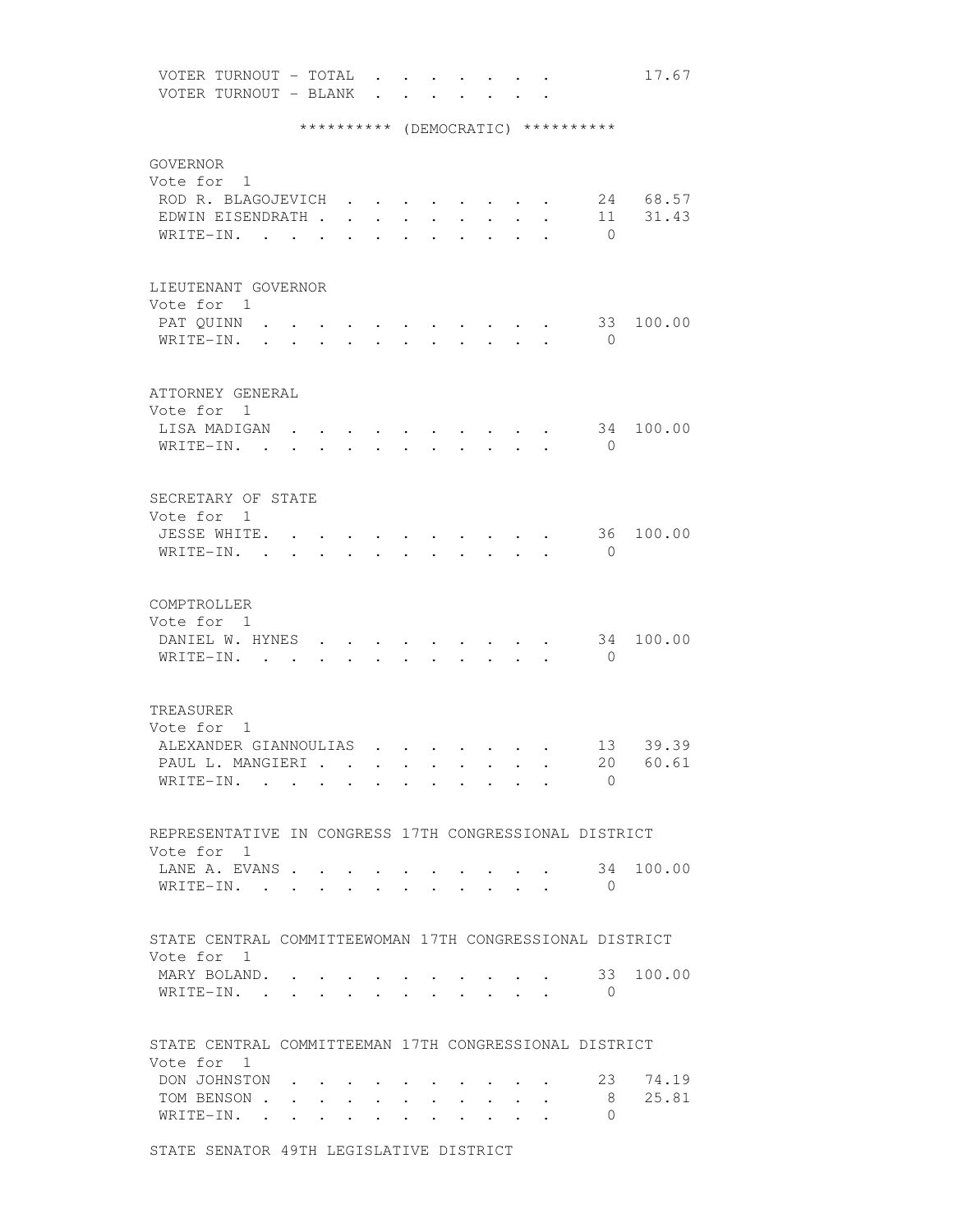| Vote for 1<br>35<br>DEANNA DEMUZIO.<br>WRITE-IN.<br>$\bigcirc$<br>$\mathbf{r} = \mathbf{r}$<br>$\sim$                                                                | 100.00            |
|----------------------------------------------------------------------------------------------------------------------------------------------------------------------|-------------------|
| REPRESENTATIVE IN THE GENERAL ASSEMBLY<br>98TH REPRESENTATIVE DISTRICT<br>Vote for 1<br>GARY HANNIG.                                                                 | 35 100.00         |
| $W$ RITE-IN<br>$\bigcirc$                                                                                                                                            |                   |
| REGIONAL SUPERINTENDENT OF SCHOOLS CHRISTIAN-MONTGOMERY<br>Vote for 1                                                                                                |                   |
| GREG SPRINGER .<br>33<br>WRITE-IN.<br>$\bigcirc$                                                                                                                     | 100.00            |
| REGIONAL SUPERINTENDENT OF SCHOOLS<br>BOND-EFFINGHAM-FAYETTE<br>Vote for 1                                                                                           |                   |
| MARK A. DRONE<br>0<br>$\mathbf{r}$ , and $\mathbf{r}$ , and $\mathbf{r}$<br>WRITE-IN.<br>$\Omega$<br>$\cdot$ $\cdot$ $\cdot$ $\cdot$ $\cdot$ $\cdot$ $\cdot$ $\cdot$ |                   |
| COUNTY CLERK<br>Vote for 1<br>NO CANDIDATE FILED<br>0<br>WRITE-IN.<br>$\Omega$<br>$\sim$                                                                             |                   |
| COUNTY TREASURER<br>Vote for 1<br>NO CANDIDATE FILED<br>$\mathbf 0$<br>$WRITE-IN.$ .<br>$1 \quad$                                                                    | 100.00            |
| COUNTY SHERIFF<br>Vote for 1<br>NO CANDIDATE FILED<br>0<br>$\Omega$<br>WRITE-IN.                                                                                     |                   |
| COUNTY BOARD MEMBER DISTRICT 3<br>Vote for 2                                                                                                                         |                   |
| GEORGE L. BLANKENSHIP<br>BONNIE L. BRANUM<br>30<br>WRITE-IN.<br>$\Omega$<br>$\sim$<br>$\mathbf{r} = \mathbf{r}$<br>$\sim$ $\sim$<br>$\ddot{\phantom{a}}$             | 22 42.31<br>57.69 |
| JUDGE OF THE APPELLATE COURT<br>5TH JUDICIAL DIST. (MAAG VACANCY)<br>Vote for 1                                                                                      |                   |
| BRUCE STEWART<br>WILLIAM "BILL" BERRY.<br>11<br>$\ddot{\phantom{a}}$<br>$\overline{a}$<br>WRITE-IN. .<br>$\overline{0}$                                              | 19 63.33<br>36.67 |
| PRECINCT COMMITTEEMAN FILLMORE (Prec-0008)<br>Vote for 1<br>JAMES M. EVANS.<br>34<br>$\Omega$<br>WRITE-IN.                                                           | 100.00            |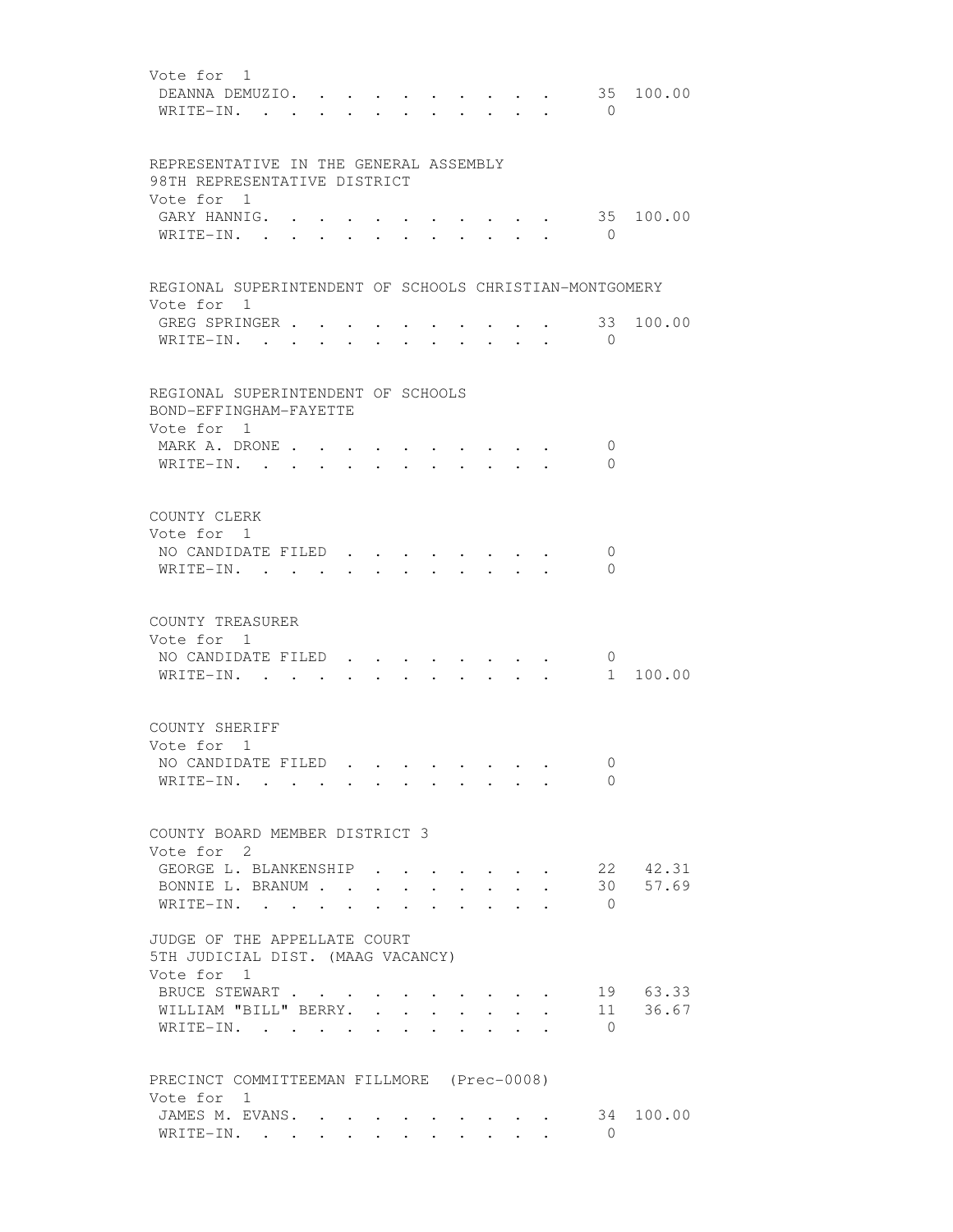# \*\*\*\*\*\*\*\*\*\* (REPUBLICAN) \*\*\*\*\*\*\*\*\*\*

| GOVERNOR<br>Vote for 1                                                                                                                                                                                                                                                                                                                                                                                                                    |  |
|-------------------------------------------------------------------------------------------------------------------------------------------------------------------------------------------------------------------------------------------------------------------------------------------------------------------------------------------------------------------------------------------------------------------------------------------|--|
| 22<br>53.66<br>JUDY BAAR TOPINKA.                                                                                                                                                                                                                                                                                                                                                                                                         |  |
| 9.76<br>BILL BRADY<br>$\mathbf{r} = \mathbf{r} + \mathbf{r}$ .                                                                                                                                                                                                                                                                                                                                                                            |  |
| 24.39<br>JIM OBERWEIS<br>10                                                                                                                                                                                                                                                                                                                                                                                                               |  |
| 12.20<br>$5^{\circ}$<br>RON GIDWITZ.<br>$\ddot{\phantom{0}}$<br>$\sim$<br>$\ddot{\phantom{0}}$<br>$\ddot{\phantom{a}}$<br>$\ddot{\phantom{0}}$<br>$\ddot{\phantom{0}}$<br>$\bullet$                                                                                                                                                                                                                                                       |  |
| ANDY MARTIN.<br>$\Omega$<br>$\sim$<br>$\ddot{\phantom{0}}$<br>$\ddot{\phantom{0}}$<br>$\ddot{\phantom{0}}$<br>$\ddot{\phantom{0}}$<br>$\ddot{\phantom{0}}$                                                                                                                                                                                                                                                                                |  |
| $\Omega$<br>WRITE-IN. .<br>$\sim$<br>$\ddot{\phantom{a}}$<br>$\ddot{\phantom{a}}$<br>$\ddot{\phantom{0}}$<br>$\ddot{\phantom{a}}$<br>$\ddot{\phantom{a}}$<br>$\ddot{\phantom{a}}$<br>$\ddot{\phantom{a}}$                                                                                                                                                                                                                                 |  |
|                                                                                                                                                                                                                                                                                                                                                                                                                                           |  |
| LIEUTENANT GOVERNOR                                                                                                                                                                                                                                                                                                                                                                                                                       |  |
| Vote for 1                                                                                                                                                                                                                                                                                                                                                                                                                                |  |
| SANDY WEGMAN<br>10 27.03                                                                                                                                                                                                                                                                                                                                                                                                                  |  |
| 48.65<br>JOE BIRKETT.<br>18<br>$\sim$<br>$\ddot{\phantom{0}}$<br>$\ddot{\phantom{0}}$<br>$\ddot{\phantom{0}}$<br>$\sim$                                                                                                                                                                                                                                                                                                                   |  |
| LAWRENCE L. BRUCKNER.<br>2<br>5.41<br>$\ddot{\phantom{0}}$<br>$\ddot{\phantom{0}}$<br>$\ddot{\phantom{0}}$                                                                                                                                                                                                                                                                                                                                |  |
| 18.92<br>$7\overline{ }$<br>STEVEN J. RAUSCHENBERGER<br>$\ddot{\phantom{0}}$<br>$\sim$<br>$\ddot{\phantom{0}}$                                                                                                                                                                                                                                                                                                                            |  |
| WRITE-IN.<br>$\Omega$<br>$\sim$<br>$\ddot{\phantom{a}}$<br>$\sim$                                                                                                                                                                                                                                                                                                                                                                         |  |
| ATTORNEY GENERAL                                                                                                                                                                                                                                                                                                                                                                                                                          |  |
| Vote for 1                                                                                                                                                                                                                                                                                                                                                                                                                                |  |
| STEWART UMHOLTZ.<br>34 100.00<br>$\bigcirc$                                                                                                                                                                                                                                                                                                                                                                                               |  |
| WRITE-IN. .                                                                                                                                                                                                                                                                                                                                                                                                                               |  |
| SECRETARY OF STATE                                                                                                                                                                                                                                                                                                                                                                                                                        |  |
| Vote for 1                                                                                                                                                                                                                                                                                                                                                                                                                                |  |
| $\cdot \cdot \cdot \cdot \cdot 32$<br>100.00<br>DAN RUTHERFORD.<br>$\bullet$ .<br><br><br><br><br><br><br><br><br><br><br><br><br>                                                                                                                                                                                                                                                                                                        |  |
| WRITE-IN.<br>$\bigcirc$<br>$\cdot$ $\cdot$ $\cdot$ $\cdot$ $\cdot$ $\cdot$<br>$\cdot$ $\cdot$ $\cdot$<br>$\bullet$ . The set of $\bullet$                                                                                                                                                                                                                                                                                                 |  |
|                                                                                                                                                                                                                                                                                                                                                                                                                                           |  |
| COMPTROLLER                                                                                                                                                                                                                                                                                                                                                                                                                               |  |
| Vote for 1                                                                                                                                                                                                                                                                                                                                                                                                                                |  |
| 32<br>100.00<br>CAROLE PANKAU<br>$\cdot$ $\cdot$ $\cdot$ $\cdot$ $\cdot$ $\cdot$                                                                                                                                                                                                                                                                                                                                                          |  |
| WRITE-IN.<br>$\overline{0}$<br>$\mathbf{r} = \mathbf{r}$<br>$\ddot{\phantom{a}}$<br>$\sim$ $\sim$                                                                                                                                                                                                                                                                                                                                         |  |
| TREASURER                                                                                                                                                                                                                                                                                                                                                                                                                                 |  |
| Vote for 1                                                                                                                                                                                                                                                                                                                                                                                                                                |  |
| CHRISTINE RADOGNO.<br>32 100.00                                                                                                                                                                                                                                                                                                                                                                                                           |  |
| $\mathbf{0}$<br>WRITE-IN.                                                                                                                                                                                                                                                                                                                                                                                                                 |  |
|                                                                                                                                                                                                                                                                                                                                                                                                                                           |  |
| REPRESENTATIVE IN CONGRESS 17TH CONGRESSIONAL DISTRICT                                                                                                                                                                                                                                                                                                                                                                                    |  |
| Vote for 1                                                                                                                                                                                                                                                                                                                                                                                                                                |  |
| 10 29.41<br>JIM MOWEN                                                                                                                                                                                                                                                                                                                                                                                                                     |  |
| 38.24<br>BRIAN S. GILLILAND<br>13<br>$\mathbf{z} = \mathbf{z} + \mathbf{z}$ . The $\mathbf{z}$                                                                                                                                                                                                                                                                                                                                            |  |
| 32.35<br>ANDREA ZINGA<br>11<br>$\mathbf{L}$ and $\mathbf{L}$<br>$\bullet$ .<br><br><br><br><br><br><br><br><br><br><br><br><br>$\ddot{\phantom{0}}$<br>$\bullet$ .<br><br><br><br><br><br><br><br><br><br><br><br><br>$\bullet$ . The set of $\bullet$                                                                                                                                                                                    |  |
| $\Omega$<br>WRITE-IN. .                                                                                                                                                                                                                                                                                                                                                                                                                   |  |
|                                                                                                                                                                                                                                                                                                                                                                                                                                           |  |
| STATE SENATOR 49TH LEGISLATIVE DISTRICT<br>Vote for 1                                                                                                                                                                                                                                                                                                                                                                                     |  |
| 100.00                                                                                                                                                                                                                                                                                                                                                                                                                                    |  |
| . 35<br>JEFF RICHEY.<br>$\Omega$                                                                                                                                                                                                                                                                                                                                                                                                          |  |
| WRITE-IN.<br>$\mathbf{r} = \mathbf{r} + \mathbf{r} + \mathbf{r} + \mathbf{r} + \mathbf{r} + \mathbf{r} + \mathbf{r} + \mathbf{r} + \mathbf{r} + \mathbf{r} + \mathbf{r} + \mathbf{r} + \mathbf{r} + \mathbf{r} + \mathbf{r} + \mathbf{r} + \mathbf{r} + \mathbf{r} + \mathbf{r} + \mathbf{r} + \mathbf{r} + \mathbf{r} + \mathbf{r} + \mathbf{r} + \mathbf{r} + \mathbf{r} + \mathbf{r} + \mathbf{r} + \mathbf{r} + \mathbf{r} + \mathbf$ |  |
| REPRESENTATIVE IN THE GENERAL ASSEMBLY<br>98TH REPRESENTATIVE DISTRICT                                                                                                                                                                                                                                                                                                                                                                    |  |
| Vote for 1                                                                                                                                                                                                                                                                                                                                                                                                                                |  |
| NO CANDIDATE FILED<br>$\Omega$                                                                                                                                                                                                                                                                                                                                                                                                            |  |
|                                                                                                                                                                                                                                                                                                                                                                                                                                           |  |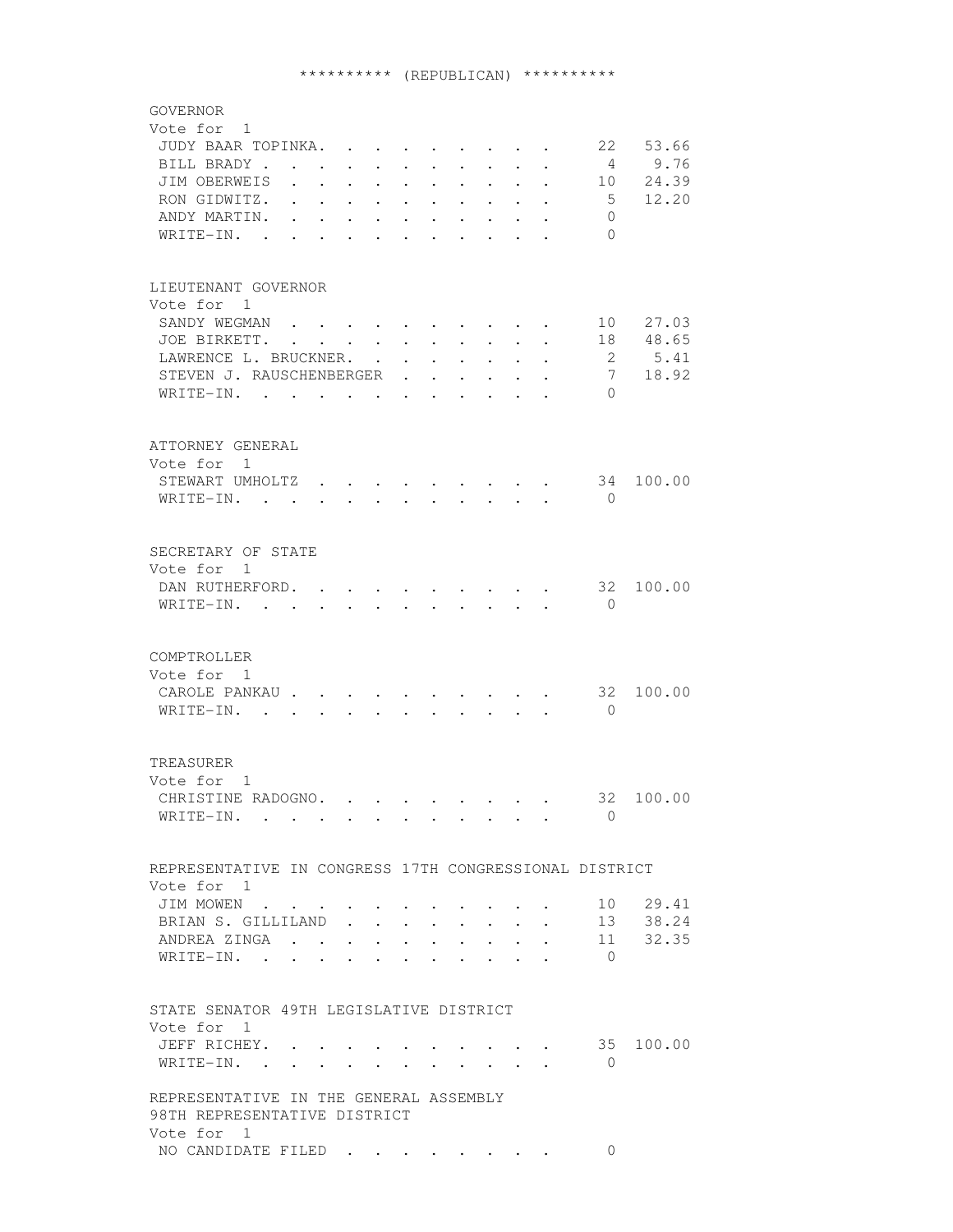WRITE-IN. . . . . . . . . . . . 0 REGIONAL SUPERINTENDENT OF SCHOOLS CHRISTIAN-MONTGOMERY Vote for 1 NO CANDIDATE FILED . . . . . . . . 0 WRITE-IN. . . . . . . . . . . 0 REGIONAL SUPERINTENDENT OF SCHOOLS BOND-EFFINGHAM-FAYETTE Vote for 1 NO CANDIDATE FILED . . . . . . . . 0 WRITE-IN. . . . . . . . . . . 0 COUNTY CLERK Vote for 1 SANDY LEITHEISER . . . . . . . . . 40 100.00 WRITE-IN. . . . . . . . . . . . 0 COUNTY TREASURER Vote for 1 RONALD D. JENKINS. . . . . . . . . 38 100.00 WRITE-IN. . . . . . . . . . . 0 COUNTY SHERIFF Vote for 1 JIM VAZZI . . . . . . . . . . . 33 100.00 WRITE-IN. . . . . . . . . . . . 0 COUNTY BOARD MEMBER DISTRICT 3 Vote for 2 BILL REDMAN. . . . . . . . . . . 33 97.06 WRITE-IN. . . . . . . . . . . . 1 2.94 JUDGE OF THE APPELLATE COURT 5TH JUDICIAL DIST. (MAAG VACANCY) Vote for 1 STEPHEN P. McGLYNN . . . . . . . . 29 100.00 WRITE-IN. . . . . . . . . . . . 0 PRECINCT COMMITTEEMAN FILLMORE (Prec-0008) Vote for 1 NO CANDIDATE FILED . . . . . . . . 0 WRITE-IN. . . . . . . . . . . . 1 100.00 PRECINCT REPORT MONTGOMERY COUNTY, ILLINOIS UNOFFICIAL PRECINCT REPORT MONTGOMERY COUNTY, ILLING<br>RUN DATE:03/21/06 GENERAL PRIMARY ELECTION RUN TIME:10:43 PM MARCH 21, 2006 STATISTICS 0009 GRISHAM 1 VOTES PERCENT

REGISTERED VOTERS - TOTAL . . . . . . 246 BALLOTS CAST - TOTAL. . . . . . . . 35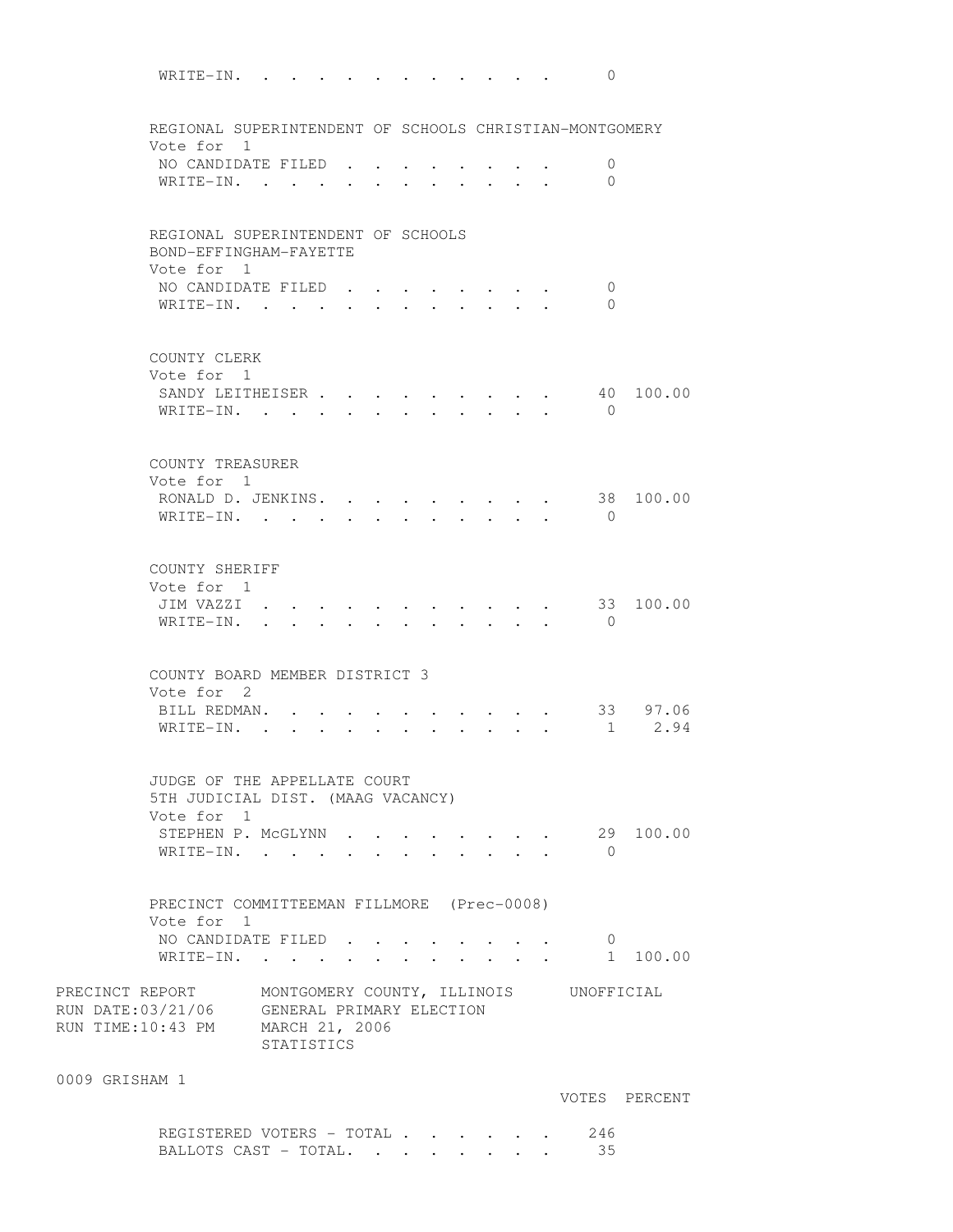| BALLOTS CAST - DEMOCRATIC                                      |                                                                     | $\ddot{\phantom{0}}$                                                     |                                                                | 18             | 51.43     |
|----------------------------------------------------------------|---------------------------------------------------------------------|--------------------------------------------------------------------------|----------------------------------------------------------------|----------------|-----------|
| BALLOTS CAST - REPUBLICAN.                                     | $\sim 100$                                                          | $\ddot{\phantom{0}}$<br>$\ddot{\phantom{0}}$                             | $\ddot{\phantom{a}}$<br>$\sim$                                 | 17             | 48.57     |
| BALLOTS CAST - DEM FED                                         |                                                                     | $\cdot$ $\cdot$ $\cdot$                                                  | $\mathbf{r}$                                                   | $\overline{0}$ |           |
| BALLOTS CAST - REP FED.                                        | $\mathbf{L}$                                                        | $\cdot$ $\cdot$                                                          | $\ddot{\phantom{0}}$<br>$\bullet$                              | 0              |           |
| BALLOTS CAST - BLANK. .                                        |                                                                     |                                                                          | $\ddot{\phantom{0}}$<br>$\mathbf{r} = \mathbf{r} + \mathbf{r}$ | $\bigcirc$     |           |
| VOTER TURNOUT - TOTAL .                                        | $\bullet$ .<br><br><br><br><br><br><br><br><br><br><br><br>         | $\mathbf{r} = \mathbf{r} + \mathbf{r}$ , where $\mathbf{r} = \mathbf{r}$ | $\bullet$ $\bullet$                                            |                | 14.23     |
| VOTER TURNOUT - BLANK                                          |                                                                     | $\mathbf{r} = \mathbf{r} + \mathbf{r}$                                   |                                                                |                |           |
| ********** (DEMOCRATIC) **********                             |                                                                     |                                                                          |                                                                |                |           |
|                                                                |                                                                     |                                                                          |                                                                |                |           |
| GOVERNOR                                                       |                                                                     |                                                                          |                                                                |                |           |
| Vote for 1                                                     |                                                                     |                                                                          |                                                                |                |           |
| ROD R. BLAGOJEVICH<br>$\cdot$ $\cdot$ $\cdot$ $\cdot$          |                                                                     |                                                                          |                                                                |                | 15 88.24  |
| EDWIN EISENDRATH                                               |                                                                     |                                                                          |                                                                | $\mathbf{2}$   | 11.76     |
| WRITE-IN.                                                      |                                                                     |                                                                          | $\sim$ 100 $\sim$                                              | $\Omega$       |           |
|                                                                |                                                                     |                                                                          |                                                                |                |           |
| LIEUTENANT GOVERNOR                                            |                                                                     |                                                                          |                                                                |                |           |
| Vote for 1                                                     |                                                                     |                                                                          |                                                                |                |           |
| PAT QUINN                                                      |                                                                     |                                                                          |                                                                | 15             | 100.00    |
| WRITE-IN.<br>$\mathbf{r}$ $\mathbf{r}$<br>$\ddot{\phantom{a}}$ | $\sim$ $\sim$ $\sim$                                                | $\mathbf{r} = \mathbf{r}$                                                | $\mathbf{A}$                                                   | $\bigcirc$     |           |
|                                                                |                                                                     |                                                                          |                                                                |                |           |
|                                                                |                                                                     |                                                                          |                                                                |                |           |
| ATTORNEY GENERAL                                               |                                                                     |                                                                          |                                                                |                |           |
| Vote for 1                                                     |                                                                     |                                                                          |                                                                |                |           |
| LISA MADIGAN                                                   |                                                                     |                                                                          |                                                                |                | 17 100.00 |
| $W$ RITE-IN                                                    |                                                                     |                                                                          |                                                                | $\mathbf{0}$   |           |
|                                                                |                                                                     |                                                                          |                                                                |                |           |
| SECRETARY OF STATE                                             |                                                                     |                                                                          |                                                                |                |           |
| Vote for 1                                                     |                                                                     |                                                                          |                                                                |                |           |
| JESSE WHITE.                                                   |                                                                     |                                                                          |                                                                | 18             | 100.00    |
| WRITE-IN. .                                                    |                                                                     |                                                                          |                                                                | $\bigcirc$     |           |
|                                                                |                                                                     |                                                                          |                                                                |                |           |
|                                                                |                                                                     |                                                                          |                                                                |                |           |
| COMPTROLLER                                                    |                                                                     |                                                                          |                                                                |                |           |
| Vote for 1                                                     |                                                                     |                                                                          |                                                                |                |           |
| DANIEL W. HYNES                                                |                                                                     |                                                                          |                                                                | 16             | 100.00    |
| WRITE-IN.                                                      | $\mathbf{r} = \mathbf{r}$                                           |                                                                          | $\cdot$ $\cdot$ $\cdot$ $\cdot$ $\cdot$ $\cdot$                | $\Omega$       |           |
|                                                                |                                                                     |                                                                          |                                                                |                |           |
| TREASURER                                                      |                                                                     |                                                                          |                                                                |                |           |
| Vote for 1                                                     |                                                                     |                                                                          |                                                                |                |           |
| ALEXANDER GIANNOULIAS                                          |                                                                     |                                                                          |                                                                | 4              | 25.00     |
| PAUL L. MANGIERI                                               | $\ddot{\phantom{a}}$                                                |                                                                          |                                                                | 12             | 75.00     |
| WRITE-IN.                                                      |                                                                     |                                                                          |                                                                | $\Omega$       |           |
|                                                                |                                                                     |                                                                          |                                                                |                |           |
|                                                                |                                                                     |                                                                          |                                                                |                |           |
| REPRESENTATIVE IN CONGRESS 17TH CONGRESSIONAL DISTRICT         |                                                                     |                                                                          |                                                                |                |           |
| Vote for 1                                                     |                                                                     |                                                                          |                                                                |                |           |
| LANE A. EVANS                                                  |                                                                     |                                                                          |                                                                | 14             | 100.00    |
| WRITE-IN.                                                      | $\bullet$ .<br><br><br><br><br><br><br><br><br><br><br><br><br><br> |                                                                          |                                                                | $\Omega$       |           |
|                                                                |                                                                     |                                                                          |                                                                |                |           |
| STATE CENTRAL COMMITTEEWOMAN 17TH CONGRESSIONAL DISTRICT       |                                                                     |                                                                          |                                                                |                |           |
| Vote for 1                                                     |                                                                     |                                                                          |                                                                |                |           |
| MARY BOLAND.                                                   |                                                                     |                                                                          |                                                                | 14             | 100.00    |
| WRITE-IN.                                                      |                                                                     |                                                                          |                                                                | $\bigcirc$     |           |
|                                                                |                                                                     |                                                                          |                                                                |                |           |
|                                                                |                                                                     |                                                                          |                                                                |                |           |
| STATE CENTRAL COMMITTEEMAN 17TH CONGRESSIONAL DISTRICT         |                                                                     |                                                                          |                                                                |                |           |
| Vote for 1                                                     |                                                                     |                                                                          |                                                                |                |           |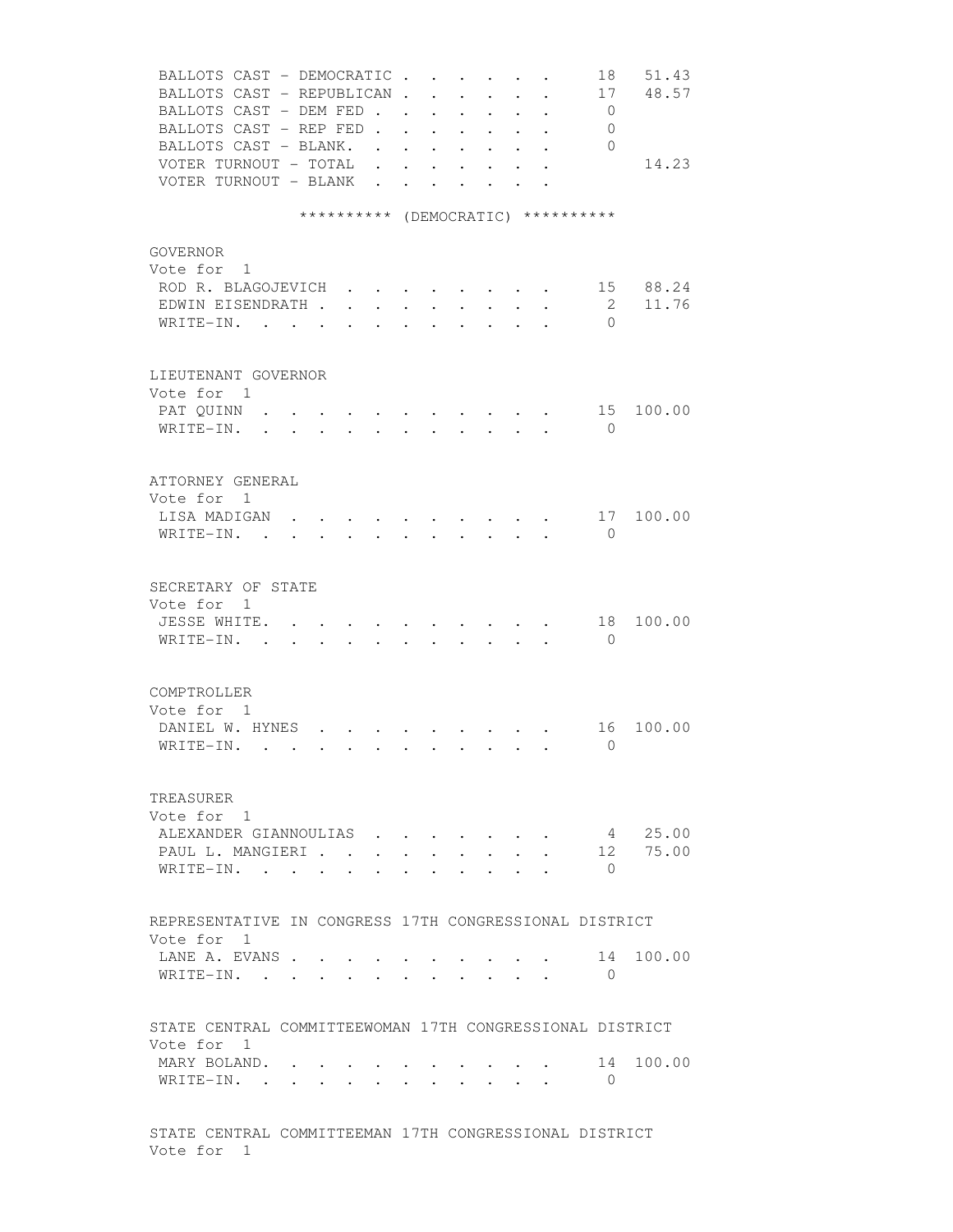| DON JOHNSTON<br>TOM BENSON .<br>WRITE-IN. .                           | $\mathbf{r}$ . The set of $\mathbf{r}$ | $\ddot{\phantom{0}}$ | $\sim$ | $\mathbf{L}$ | $\bullet$ . In the set of $\bullet$<br>$\ddot{\phantom{0}}$ | $\mathbf{L}^{\text{max}}$       | $\sim$<br>$\cdot$ $\cdot$<br>$\mathbf{r} = \mathbf{r} \cdot \mathbf{r}$ , $\mathbf{r} = \mathbf{r} \cdot \mathbf{r}$ | 10<br>$\overline{\mathbf{3}}$<br>$\Omega$ | 76.92<br>23.08 |
|-----------------------------------------------------------------------|----------------------------------------|----------------------|--------|--------------|-------------------------------------------------------------|---------------------------------|----------------------------------------------------------------------------------------------------------------------|-------------------------------------------|----------------|
|                                                                       |                                        |                      |        |              |                                                             |                                 |                                                                                                                      |                                           |                |
| STATE SENATOR 49TH LEGISLATIVE DISTRICT                               |                                        |                      |        |              |                                                             |                                 |                                                                                                                      |                                           |                |
| Vote for 1<br>DEANNA DEMUZIO. .                                       |                                        |                      |        |              |                                                             |                                 |                                                                                                                      |                                           | 17 100.00      |
| WRITE-IN. .                                                           |                                        |                      |        |              |                                                             |                                 |                                                                                                                      | $\overline{0}$                            |                |
| REPRESENTATIVE IN THE GENERAL ASSEMBLY                                |                                        |                      |        |              |                                                             |                                 |                                                                                                                      |                                           |                |
| 98TH REPRESENTATIVE DISTRICT<br>Vote for 1                            |                                        |                      |        |              |                                                             |                                 |                                                                                                                      |                                           |                |
| GARY HANNIG.<br>WRITE-IN.                                             |                                        |                      |        |              |                                                             | $\cdot$ $\cdot$ $\cdot$ $\cdot$ | $\cdot$ $\cdot$                                                                                                      | 17<br>$\bigcirc$                          | 100.00         |
| REGIONAL SUPERINTENDENT OF SCHOOLS CHRISTIAN-MONTGOMERY<br>Vote for 1 |                                        |                      |        |              |                                                             |                                 |                                                                                                                      |                                           |                |
| GREG SPRINGER                                                         |                                        |                      |        |              |                                                             |                                 |                                                                                                                      | 17                                        | 100.00         |
| WRITE-IN.                                                             |                                        |                      |        |              |                                                             |                                 | $\mathbf{r}$ , $\mathbf{r}$ , $\mathbf{r}$ , $\mathbf{r}$ , $\mathbf{r}$                                             | $\Omega$                                  |                |
| REGIONAL SUPERINTENDENT OF SCHOOLS<br>BOND-EFFINGHAM-FAYETTE          |                                        |                      |        |              |                                                             |                                 |                                                                                                                      |                                           |                |
| Vote for 1<br>MARK A. DRONE                                           |                                        |                      |        |              |                                                             |                                 |                                                                                                                      | 0                                         |                |
| WRITE-IN. .                                                           |                                        |                      |        |              |                                                             |                                 |                                                                                                                      | $\Omega$                                  |                |
| COUNTY CLERK<br>Vote for 1                                            |                                        |                      |        |              |                                                             |                                 |                                                                                                                      |                                           |                |
| NO CANDIDATE FILED<br>WRITE-IN. .                                     |                                        |                      |        |              |                                                             |                                 |                                                                                                                      | 0                                         | 1 100.00       |
| COUNTY TREASURER<br>Vote for 1                                        |                                        |                      |        |              |                                                             |                                 |                                                                                                                      |                                           |                |
| NO CANDIDATE FILED                                                    |                                        |                      |        |              |                                                             |                                 |                                                                                                                      | $\mathbf{0}$                              |                |
| WRITE-IN.                                                             |                                        |                      |        |              |                                                             |                                 |                                                                                                                      |                                           | 1 100.00       |
| COUNTY SHERIFF<br>Vote for 1                                          |                                        |                      |        |              |                                                             |                                 |                                                                                                                      |                                           |                |
| NO CANDIDATE FILED<br>WRITE-IN.                                       |                                        |                      |        |              |                                                             |                                 | $\sim$                                                                                                               | $\overline{0}$                            | 1 100.00       |
| COUNTY BOARD MEMBER DISTRICT 4                                        |                                        |                      |        |              |                                                             |                                 |                                                                                                                      |                                           |                |
| Vote for 1<br>TERRY E. BONE                                           |                                        |                      |        |              |                                                             |                                 |                                                                                                                      |                                           | 14 100.00      |
| WRITE-IN.                                                             |                                        |                      |        |              |                                                             |                                 |                                                                                                                      | $\Omega$                                  |                |
| JUDGE OF THE APPELLATE COURT<br>5TH JUDICIAL DIST. (MAAG VACANCY)     |                                        |                      |        |              |                                                             |                                 |                                                                                                                      |                                           |                |
| Vote for 1<br>BRUCE STEWART                                           |                                        |                      |        |              |                                                             |                                 |                                                                                                                      | 8                                         | 57.14          |
| WILLIAM "BILL" BERRY.                                                 |                                        |                      |        |              |                                                             |                                 |                                                                                                                      |                                           | 6 42.86        |
| WRITE-IN.                                                             |                                        |                      |        |              |                                                             |                                 |                                                                                                                      | 0                                         |                |

PRECINCT COMMITTEEMAN GRISHAM 1 (Prec-0009)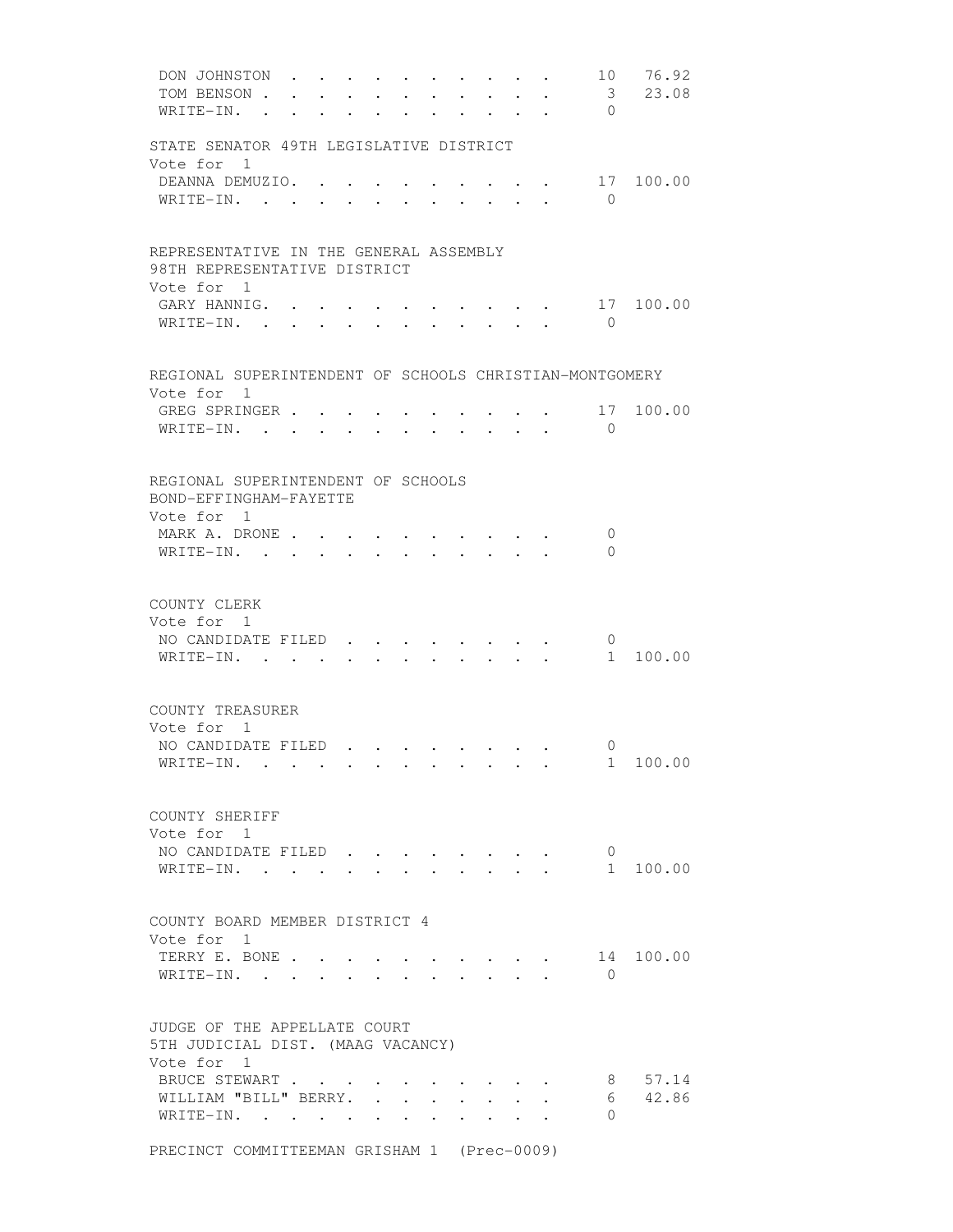| Vote for 1                  |  |  |  |  |  |  |
|-----------------------------|--|--|--|--|--|--|
| S. L. "STAN" CASEY 15 93.75 |  |  |  |  |  |  |
| WRITE-IN. 1 6.25            |  |  |  |  |  |  |

# \*\*\*\*\*\*\*\*\*\* (REPUBLICAN) \*\*\*\*\*\*\*\*\*\*

| <b>GOVERNOR</b><br>Vote for 1<br>JUDY BAAR TOPINKA.<br>BILL BRADY.<br>JIM OBERWEIS<br>RON GIDWITZ.<br>ANDY MARTIN.<br>$WRITE-IN.$ .    | $\sim$<br>$\ddot{\phantom{a}}$     | $\ddot{\phantom{0}}$ | $\ddot{\phantom{a}}$<br>$\ddot{\phantom{a}}$                    | $\ddot{\phantom{0}}$ |                                                                                                    |                      |               | 5<br>4<br>5<br>3 <sup>7</sup><br>$\circ$<br>$\Omega$ | 29.41<br>23.53<br>29.41<br>17.65  |
|----------------------------------------------------------------------------------------------------------------------------------------|------------------------------------|----------------------|-----------------------------------------------------------------|----------------------|----------------------------------------------------------------------------------------------------|----------------------|---------------|------------------------------------------------------|-----------------------------------|
| LIEUTENANT GOVERNOR<br>Vote for 1<br>SANDY WEGMAN.<br>JOE BIRKETT.<br>LAWRENCE L. BRUCKNER.<br>STEVEN J. RAUSCHENBERGER<br>WRITE-IN. . | $\sim$ $\sim$ $\sim$ $\sim$ $\sim$ | $\sim$               | $\sim 10^{-11}$<br>$\ddot{\phantom{0}}$<br>$\ddot{\phantom{a}}$ |                      | $\ddot{\phantom{0}}$                                                                               | $\ddot{\phantom{a}}$ |               | $1 \quad$<br>$4\overline{ }$<br>4<br>$\Omega$        | 6.67<br>6 40.00<br>26.67<br>26.67 |
| ATTORNEY GENERAL<br>Vote for 1<br>STEWART UMHOLTZ<br>WRITE-IN.                                                                         |                                    |                      |                                                                 |                      |                                                                                                    |                      |               | 13<br>$\bigcirc$                                     | 100.00                            |
| SECRETARY OF STATE<br>Vote for 1<br>DAN RUTHERFORD. .<br>WRITE-IN.                                                                     |                                    | $\mathbf{r}$         |                                                                 |                      |                                                                                                    |                      | $\sim$ $\sim$ | 1                                                    | 13 92.86<br>7.14                  |
| COMPTROLLER<br>Vote for 1<br>CAROLE PANKAU .<br>WRITE-IN.                                                                              |                                    |                      |                                                                 |                      |                                                                                                    |                      |               | 13<br>$\Omega$                                       | 100.00                            |
| TREASURER<br>Vote for 1<br>CHRISTINE RADOGNO.<br>WRITE-IN.                                                                             |                                    |                      |                                                                 |                      | $\cdot$ $\cdot$ $\cdot$ $\cdot$ $\cdot$ $\cdot$<br>$\cdot$ $\cdot$ $\cdot$ $\cdot$ $\cdot$ $\cdot$ |                      |               | 13<br>$\bigcirc$                                     | 100.00                            |
| REPRESENTATIVE IN CONGRESS 17TH CONGRESSIONAL DISTRICT                                                                                 |                                    |                      |                                                                 |                      |                                                                                                    |                      |               |                                                      |                                   |
| Vote for 1<br>JIM MOWEN<br>BRIAN S. GILLILAND<br>ANDREA ZINGA<br>WRITE-IN.                                                             |                                    |                      |                                                                 |                      |                                                                                                    |                      |               | 5<br>2<br>$4 \quad$<br>$\Omega$                      | 45.45<br>18.18<br>36.36           |
| STATE SENATOR 49TH LEGISLATIVE DISTRICT<br>Vote for 1<br>JEFF RICHEY.<br>WRITE-IN.                                                     |                                    |                      |                                                                 |                      |                                                                                                    |                      |               | $\Omega$                                             | 13 100.00                         |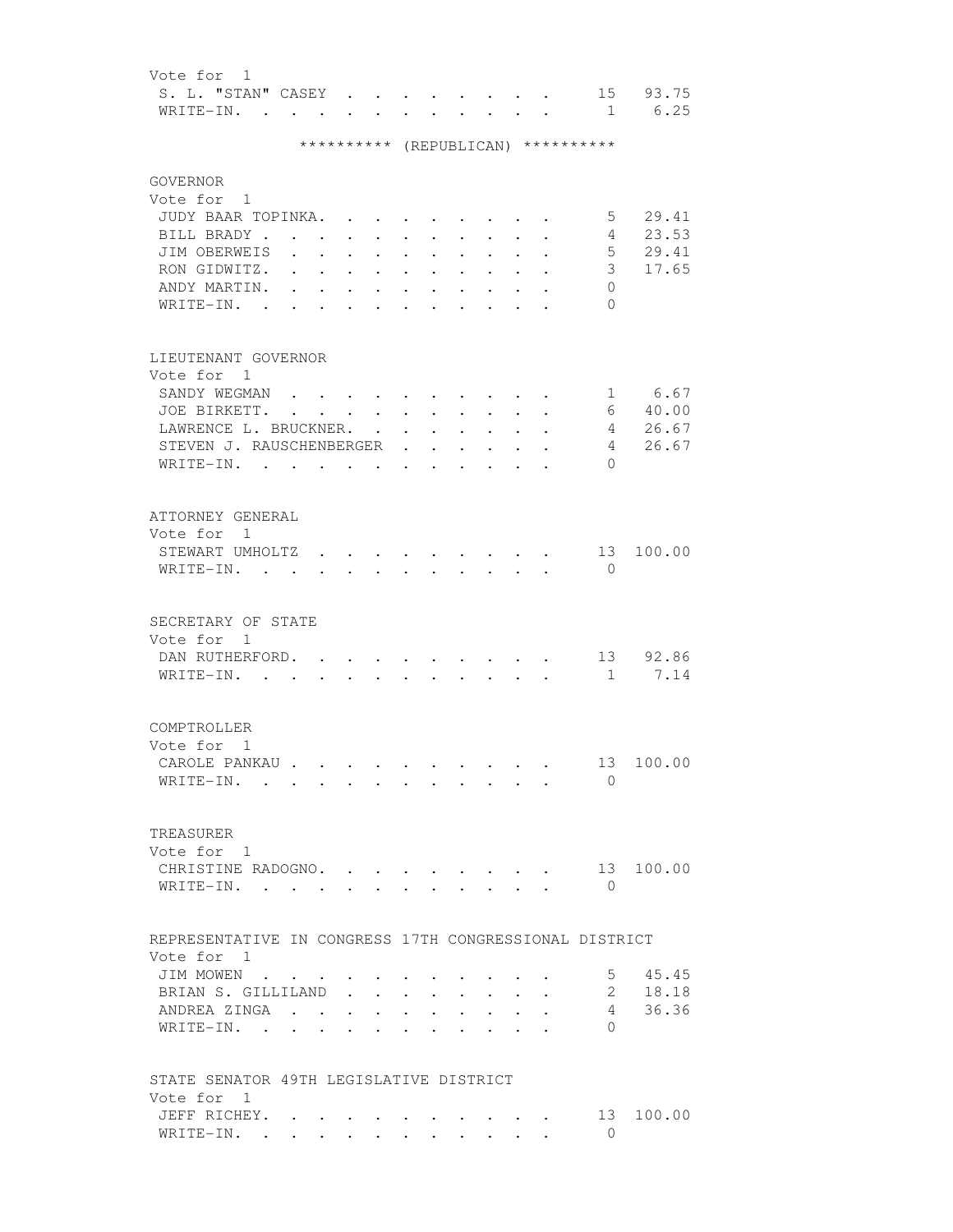| REPRESENTATIVE IN THE GENERAL ASSEMBLY<br>98TH REPRESENTATIVE DISTRICT                                                    |                      |            |                      |  |              |                                                            |              |                                |                |                         |
|---------------------------------------------------------------------------------------------------------------------------|----------------------|------------|----------------------|--|--------------|------------------------------------------------------------|--------------|--------------------------------|----------------|-------------------------|
| Vote for 1<br>NO CANDIDATE FILED.<br>WRITE-IN.                                                                            |                      |            | $\ddot{\phantom{a}}$ |  | $\mathbf{L}$ | $\mathbf{L}$ , $\mathbf{L}$ , $\mathbf{L}$<br>$\mathbf{L}$ |              |                                | $\circ$        | 1 100.00                |
| REGIONAL SUPERINTENDENT OF SCHOOLS CHRISTIAN-MONTGOMERY<br>Vote for 1                                                     |                      |            |                      |  |              |                                                            |              |                                |                |                         |
| NO CANDIDATE FILED.<br>WRITE-IN.                                                                                          |                      |            |                      |  |              |                                                            |              |                                | $\overline{0}$ | 1 100.00                |
| REGIONAL SUPERINTENDENT OF SCHOOLS<br>BOND-EFFINGHAM-FAYETTE                                                              |                      |            |                      |  |              |                                                            |              |                                |                |                         |
| Vote for 1<br>NO CANDIDATE FILED<br>WRITE-IN.                                                                             |                      |            |                      |  |              |                                                            |              |                                | 0<br>$\Omega$  |                         |
| COUNTY CLERK<br>Vote for 1                                                                                                |                      |            |                      |  |              |                                                            |              |                                |                |                         |
| SANDY LEITHEISER<br>WRITE-IN.                                                                                             |                      |            |                      |  |              | $\cdot$ $\cdot$ $\cdot$ $\cdot$ $\cdot$                    |              |                                |                | 14 93.33<br>1 6.67      |
| COUNTY TREASURER<br>Vote for 1<br>RONALD D. JENKINS. .                                                                    |                      |            |                      |  |              |                                                            |              |                                |                | 15 93.75                |
| WRITE-IN. .                                                                                                               |                      | $\sim$     |                      |  |              |                                                            |              |                                | 1              | 6.25                    |
| COUNTY SHERIFF<br>Vote for 1<br>JIM VAZZI .<br>WRITE-IN.                                                                  | $\ddot{\phantom{0}}$ |            |                      |  |              |                                                            |              |                                |                | 11 91.67<br>$1 \t 8.33$ |
| COUNTY BOARD MEMBER DISTRICT 4<br>Vote for 1                                                                              |                      |            |                      |  |              |                                                            |              |                                |                |                         |
| NO CANDIDATE FILED<br>WRITE-IN.                                                                                           |                      |            |                      |  |              |                                                            |              |                                | $\overline{0}$ | 1 100.00                |
| JUDGE OF THE APPELLATE COURT<br>5TH JUDICIAL DIST. (MAAG VACANCY)<br>Vote for 1                                           |                      |            |                      |  |              |                                                            |              |                                |                |                         |
| STEPHEN P. MCGLYNN<br>WRITE-IN.                                                                                           |                      |            |                      |  |              |                                                            | $\mathbf{L}$ | $\sim$<br>$\ddot{\phantom{0}}$ | $\bigcap$      | 12 100.00               |
| PRECINCT COMMITTEEMAN GRISHAM 1 (Prec-0009)<br>Vote for 1                                                                 |                      |            |                      |  |              |                                                            |              |                                |                |                         |
| NO CANDIDATE FILED<br>WRITE-IN.                                                                                           |                      |            |                      |  |              |                                                            |              |                                | $\mathbf{0}$   | 1 100.00                |
| PRECINCT REPORT MONTGOMERY COUNTY, ILLINOIS UNOFFICIAL<br>RUN DATE:03/21/06 GENERAL PRIMARY ELECTION<br>RUN TIME:10:43 PM | MARCH 21, 2006       | STATISTICS |                      |  |              |                                                            |              |                                |                |                         |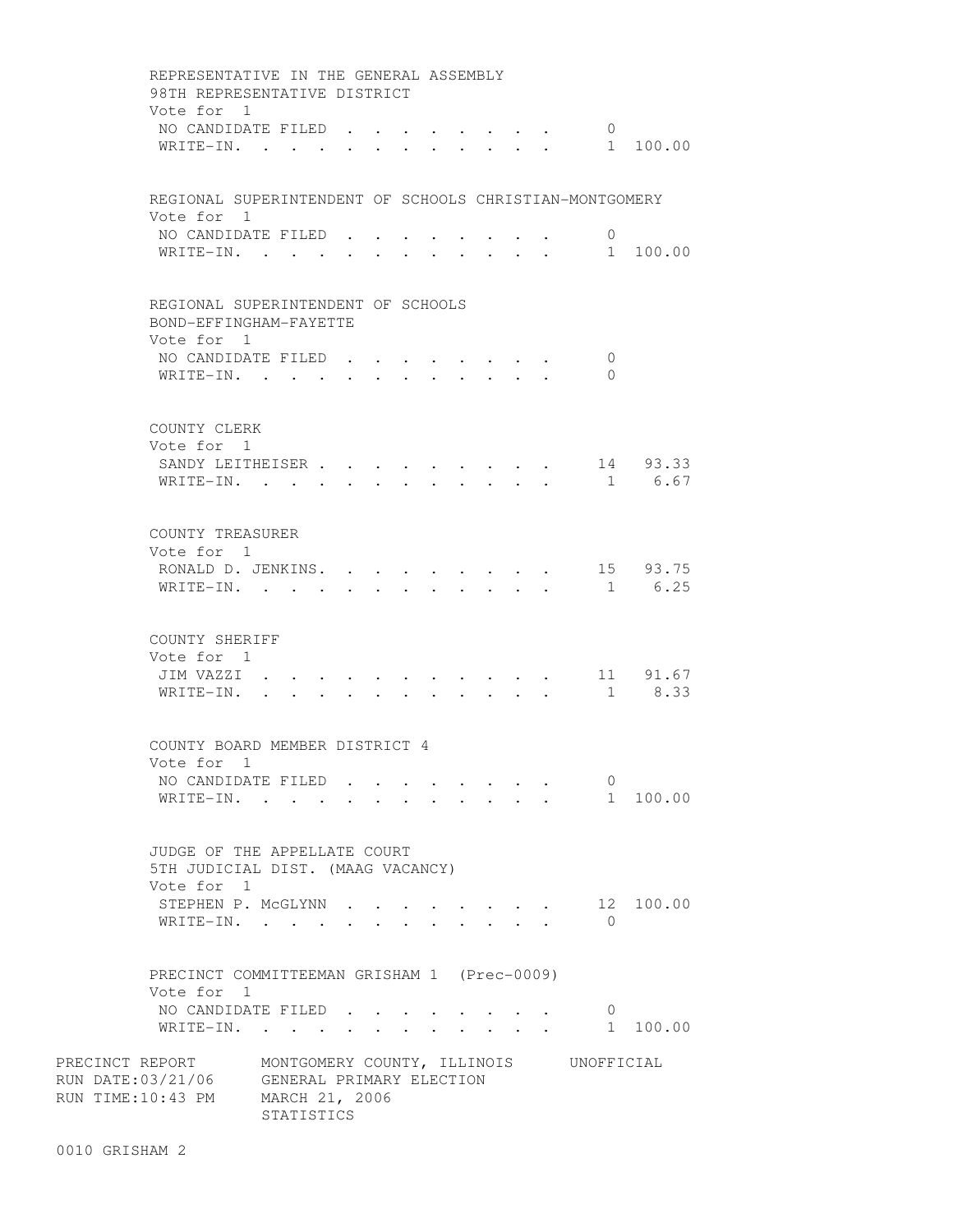| REGISTERED VOTERS - TOTAL<br>BALLOTS CAST - TOTAL.<br>BALLOTS CAST - DEMOCRATIC<br>BALLOTS CAST - REPUBLICAN.<br>BALLOTS CAST - DEM FED<br>BALLOTS CAST - REP FED.<br>BALLOTS CAST - BLANK.<br>VOTER TURNOUT - TOTAL<br>VOTER TURNOUT - BLANK | $\mathbf{r}$<br>$\ddot{\phantom{a}}$ |                                       | $\ddot{\phantom{0}}$<br>$\ddot{\phantom{0}}$<br>$\ddot{\phantom{0}}$<br>$\ddot{\phantom{0}}$ | $\ddot{\phantom{a}}$ | 189<br>29<br>15<br>14<br>$\mathbf{0}$<br>0<br>$\Omega$ | 51.72<br>48.28<br>15.34 |
|-----------------------------------------------------------------------------------------------------------------------------------------------------------------------------------------------------------------------------------------------|--------------------------------------|---------------------------------------|----------------------------------------------------------------------------------------------|----------------------|--------------------------------------------------------|-------------------------|
| ********** (DEMOCRATIC) **********                                                                                                                                                                                                            |                                      |                                       |                                                                                              |                      |                                                        |                         |
| <b>GOVERNOR</b><br>Vote for 1<br>ROD R. BLAGOJEVICH<br>EDWIN EISENDRATH.<br>WRITE-IN.                                                                                                                                                         |                                      |                                       |                                                                                              |                      | $5 -$<br>9<br>$\Omega$                                 | 35.71<br>64.29          |
| LIEUTENANT GOVERNOR                                                                                                                                                                                                                           |                                      |                                       |                                                                                              |                      |                                                        |                         |
| Vote for 1<br>PAT QUINN<br>WRITE-IN.<br>$\mathbf{r} = \mathbf{r} - \mathbf{r}$ , and $\mathbf{r} = \mathbf{r} - \mathbf{r}$ , and $\mathbf{r} = \mathbf{r} - \mathbf{r}$                                                                      |                                      |                                       |                                                                                              |                      | 13<br>$\bigcirc$                                       | 100.00                  |
| ATTORNEY GENERAL<br>Vote for 1<br>LISA MADIGAN<br>$W$ RITE-IN                                                                                                                                                                                 |                                      |                                       |                                                                                              |                      | 13<br>$\Omega$                                         | 100.00                  |
| SECRETARY OF STATE<br>Vote for 1<br>JESSE WHITE. .<br>WRITE-IN.<br>$\sim$ $\sim$<br>$\bullet$ .<br><br><br><br><br><br><br><br><br><br><br><br>                                                                                               |                                      |                                       |                                                                                              |                      | 13<br>$\Omega$                                         | 100.00                  |
| COMPTROLLER<br>Vote for 1<br>DANIEL W. HYNES<br>WRITE-IN.                                                                                                                                                                                     |                                      |                                       |                                                                                              |                      | 13<br>$\Omega$                                         | 100.00                  |
| TREASURER<br>Vote for 1<br>ALEXANDER GIANNOULIAS<br>PAUL L. MANGIERI<br>WRITE-IN.<br>$\mathbf{r}$<br>$\overline{a}$                                                                                                                           | $\sim 100$ km s $^{-1}$              | $\sim$ $\sim$<br>$\ddot{\phantom{a}}$ | $\ddot{\phantom{a}}$                                                                         |                      | 3 <sup>7</sup><br>9<br>$\Omega$                        | 25.00<br>75.00          |
| REPRESENTATIVE IN CONGRESS 17TH CONGRESSIONAL DISTRICT                                                                                                                                                                                        |                                      |                                       |                                                                                              |                      |                                                        |                         |
| Vote for 1<br>LANE A. EVANS<br>WRITE-IN. .                                                                                                                                                                                                    |                                      |                                       |                                                                                              |                      | 13<br>$\mathbf{0}$                                     | 100.00                  |
| STATE CENTRAL COMMITTEEWOMAN 17TH CONGRESSIONAL DISTRICT                                                                                                                                                                                      |                                      |                                       |                                                                                              |                      |                                                        |                         |
| Vote for 1<br>MARY BOLAND.<br>WRITE-IN.                                                                                                                                                                                                       |                                      |                                       |                                                                                              |                      | 11<br>$\Omega$                                         | 100.00                  |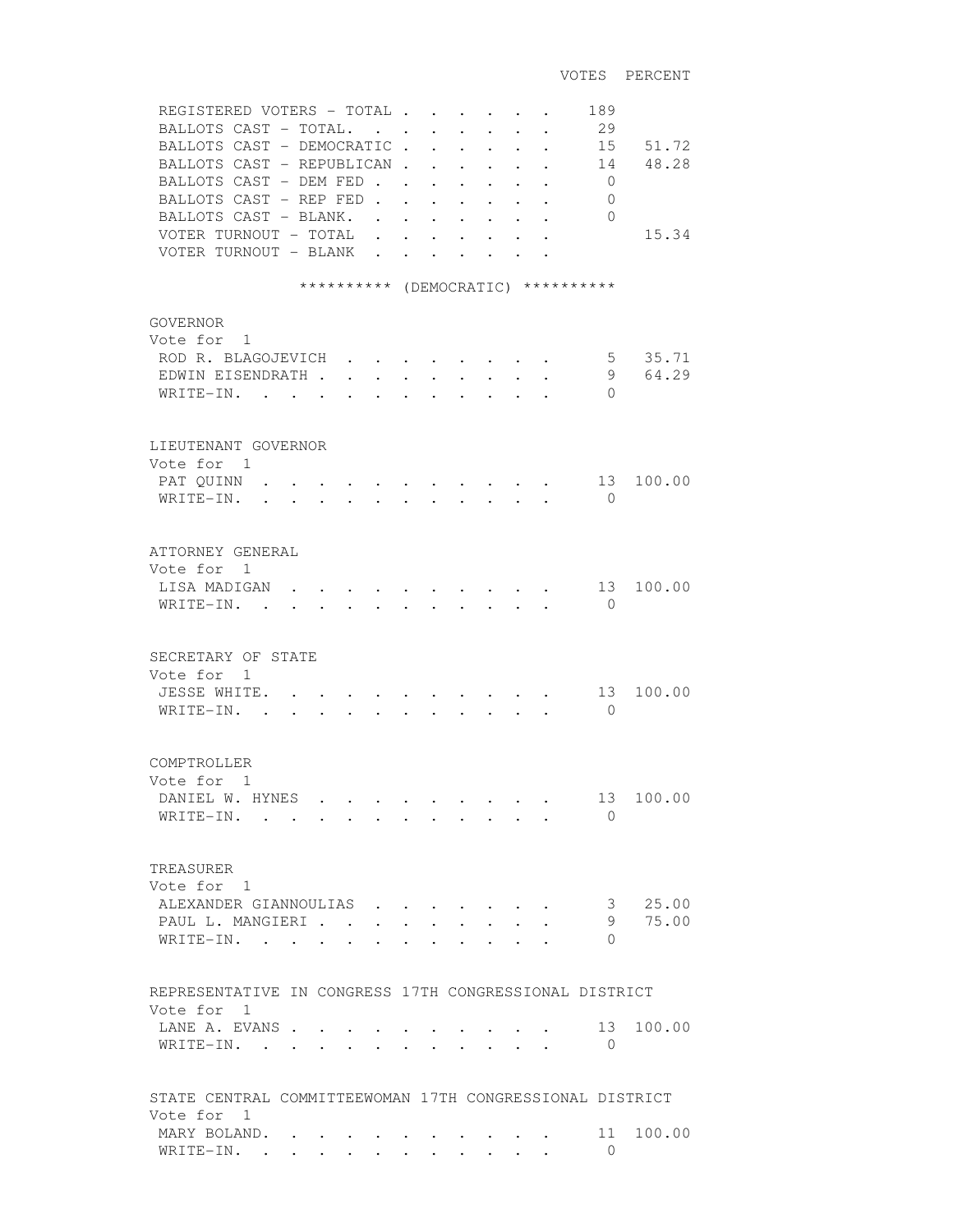| STATE CENTRAL COMMITTEEMAN 17TH CONGRESSIONAL DISTRICT                               |  |        |                      |  |                                                 |                                                                                                         |                |           |
|--------------------------------------------------------------------------------------|--|--------|----------------------|--|-------------------------------------------------|---------------------------------------------------------------------------------------------------------|----------------|-----------|
| Vote for 1                                                                           |  |        |                      |  |                                                 |                                                                                                         |                |           |
| DON JOHNSTON                                                                         |  |        |                      |  |                                                 |                                                                                                         |                | 6 54.55   |
| TOM BENSON                                                                           |  |        |                      |  |                                                 |                                                                                                         |                | 5, 45, 45 |
| $WRITE-IN.$ .                                                                        |  |        |                      |  | $\cdot$ $\cdot$ $\cdot$ $\cdot$ $\cdot$ $\cdot$ |                                                                                                         | $\Omega$       |           |
| STATE SENATOR 49TH LEGISLATIVE DISTRICT<br>Vote for 1                                |  |        |                      |  |                                                 |                                                                                                         |                |           |
| DEANNA DEMUZIO. .                                                                    |  |        |                      |  |                                                 |                                                                                                         |                | 14 100.00 |
| WRITE-IN.                                                                            |  |        |                      |  |                                                 |                                                                                                         | $\overline{0}$ |           |
|                                                                                      |  |        |                      |  |                                                 |                                                                                                         |                |           |
| REPRESENTATIVE IN THE GENERAL ASSEMBLY<br>98TH REPRESENTATIVE DISTRICT<br>Vote for 1 |  |        |                      |  |                                                 |                                                                                                         |                |           |
| GARY HANNIG. 10                                                                      |  |        |                      |  |                                                 |                                                                                                         |                | 100.00    |
| WRITE-IN.                                                                            |  |        |                      |  |                                                 |                                                                                                         | $\overline{0}$ |           |
|                                                                                      |  |        |                      |  |                                                 |                                                                                                         |                |           |
| REGIONAL SUPERINTENDENT OF SCHOOLS CHRISTIAN-MONTGOMERY                              |  |        |                      |  |                                                 |                                                                                                         |                |           |
| Vote for 1                                                                           |  |        |                      |  |                                                 |                                                                                                         |                |           |
| GREG SPRINGER                                                                        |  |        |                      |  |                                                 | $\mathbf{r} = \mathbf{r} + \mathbf{r} + \mathbf{r} + \mathbf{r} + \mathbf{r} + \mathbf{r} + \mathbf{r}$ |                | 14 100.00 |
| WRITE-IN.                                                                            |  |        |                      |  |                                                 | $\mathbf{r}$ , and $\mathbf{r}$ , and $\mathbf{r}$ , and $\mathbf{r}$                                   | $\Omega$       |           |
|                                                                                      |  |        |                      |  |                                                 |                                                                                                         |                |           |
| COUNTY CLERK                                                                         |  |        |                      |  |                                                 |                                                                                                         |                |           |
| Vote for 1                                                                           |  |        |                      |  |                                                 |                                                                                                         |                |           |
| NO CANDIDATE FILED.                                                                  |  |        |                      |  |                                                 |                                                                                                         | $\mathbf 0$    |           |
| WRITE-IN.                                                                            |  |        |                      |  |                                                 |                                                                                                         | $\Omega$       |           |
|                                                                                      |  |        |                      |  |                                                 |                                                                                                         |                |           |
| COUNTY TREASURER                                                                     |  |        |                      |  |                                                 |                                                                                                         |                |           |
| Vote for 1                                                                           |  |        |                      |  |                                                 |                                                                                                         |                |           |
| NO CANDIDATE FILED                                                                   |  |        |                      |  |                                                 |                                                                                                         | 0              |           |
| WRITE-IN.                                                                            |  |        |                      |  |                                                 |                                                                                                         | $\Omega$       |           |
|                                                                                      |  |        |                      |  |                                                 |                                                                                                         |                |           |
| COUNTY SHERIFF                                                                       |  |        |                      |  |                                                 |                                                                                                         |                |           |
| Vote for 1                                                                           |  |        |                      |  |                                                 |                                                                                                         |                |           |
| NO CANDIDATE FILED                                                                   |  |        |                      |  |                                                 |                                                                                                         | $\Omega$       |           |
| WRITE-IN.                                                                            |  |        |                      |  |                                                 |                                                                                                         | $\Omega$       |           |
|                                                                                      |  |        |                      |  |                                                 |                                                                                                         |                |           |
| COUNTY BOARD MEMBER DISTRICT 4<br>Vote for 1                                         |  |        |                      |  |                                                 |                                                                                                         |                |           |
| TERRY E. BONE                                                                        |  |        |                      |  |                                                 |                                                                                                         |                | 10 100.00 |
| WRITE-IN. .                                                                          |  |        |                      |  |                                                 |                                                                                                         | $\Omega$       |           |
|                                                                                      |  |        |                      |  |                                                 |                                                                                                         |                |           |
| JUDGE OF THE APPELLATE COURT<br>5TH JUDICIAL DIST. (MAAG VACANCY)<br>Vote for 1      |  |        |                      |  |                                                 |                                                                                                         |                |           |
| BRUCE STEWART                                                                        |  |        | $\bullet$            |  |                                                 |                                                                                                         | 3              | 27.27     |
| WILLIAM "BILL" BERRY.                                                                |  |        | $\ddot{\phantom{0}}$ |  |                                                 |                                                                                                         | 8              | 72.73     |
| WRITE-IN. .                                                                          |  | $\sim$ |                      |  |                                                 |                                                                                                         | $\Omega$       |           |
|                                                                                      |  |        |                      |  |                                                 |                                                                                                         |                |           |
| PRECINCT COMMITTEEMAN GRISHAM 2 (Prec-0010)                                          |  |        |                      |  |                                                 |                                                                                                         |                |           |
| Vote for 1<br>SAM ELIZONDO 14 100.00                                                 |  |        |                      |  |                                                 |                                                                                                         |                |           |
|                                                                                      |  |        |                      |  |                                                 |                                                                                                         |                |           |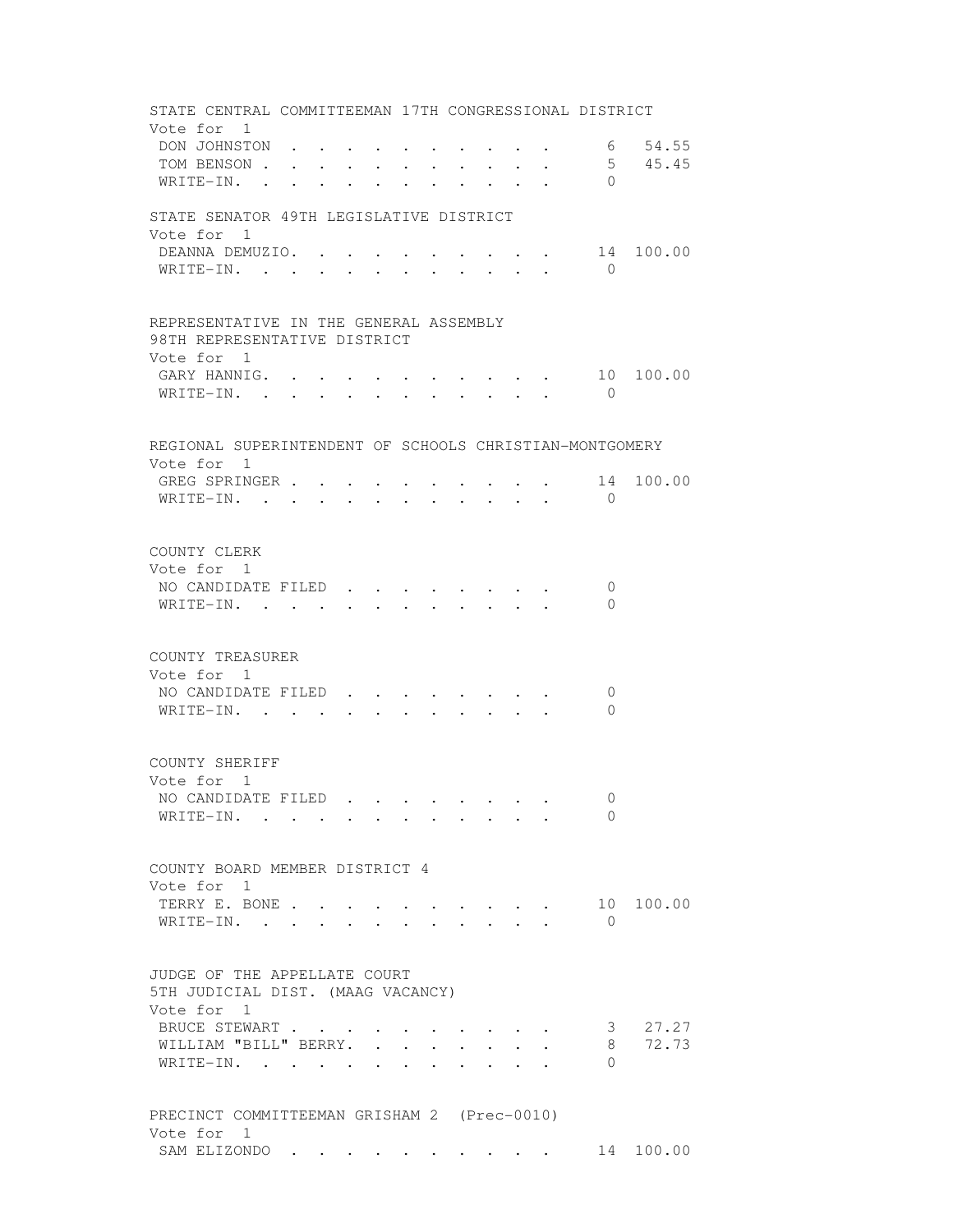WRITE-IN. . . . . . . . . . . . 0

## \*\*\*\*\*\*\*\*\*\* (REPUBLICAN) \*\*\*\*\*\*\*\*\*\*

| GOVERNOR<br>Vote for 1<br>JUDY BAAR TOPINKA.<br>BILL BRADY<br>JIM OBERWEIS<br>RON GIDWITZ.<br>ANDY MARTIN.<br>WRITE-IN.<br>$\sim$ | $\bullet$ .<br><br><br><br><br><br><br><br><br><br><br><br> | $\ddot{\phantom{0}}$<br>$\ddot{\phantom{0}}$<br>$\bullet$ . The set of $\bullet$ | $\ddot{\phantom{0}}$<br>$\ddot{\phantom{0}}$ | $\cdot$ $\cdot$ $\cdot$<br>$\ddot{\phantom{0}}$<br>$\bullet$ .<br><br><br><br><br><br><br><br><br><br><br><br> | $\ddot{\phantom{a}}$ | $\mathbf{L} = \mathbf{L}$<br>$\bullet$<br>$\ddot{\phantom{0}}$                                                               | $\mathbf{r}$<br>$\bullet$                    | $\bullet$            |                      | 7<br>0<br>6<br>$\mathbf{1}$<br>$\Omega$<br>$\Omega$ | 50.00<br>42.86<br>7.14  |
|-----------------------------------------------------------------------------------------------------------------------------------|-------------------------------------------------------------|----------------------------------------------------------------------------------|----------------------------------------------|----------------------------------------------------------------------------------------------------------------|----------------------|------------------------------------------------------------------------------------------------------------------------------|----------------------------------------------|----------------------|----------------------|-----------------------------------------------------|-------------------------|
| LIEUTENANT GOVERNOR<br>Vote for 1<br>SANDY WEGMAN.<br>JOE BIRKETT.<br>LAWRENCE L. BRUCKNER.                                       | $\mathbf{r}$ , $\mathbf{r}$ , $\mathbf{r}$ , $\mathbf{r}$   | and the state of the state of the                                                | $\sim$                                       | $\bullet$                                                                                                      | $\ddot{\phantom{0}}$ | $\ddot{\phantom{a}}$                                                                                                         | $\ddot{\phantom{0}}$<br>$\ddot{\phantom{0}}$ | $\ddot{\phantom{0}}$ | $\ddot{\phantom{0}}$ | 4<br>$2^{\circ}$<br>6                               | 28.57<br>14.29<br>42.86 |
| STEVEN J. RAUSCHENBERGER<br>WRITE-IN.                                                                                             |                                                             |                                                                                  |                                              | $\bullet$<br>$\bullet$                                                                                         | $\ddot{\phantom{a}}$ | $\ddot{\phantom{0}}$                                                                                                         | $\ddot{\phantom{a}}$<br>$\ddot{\phantom{a}}$ |                      |                      | $2^{\circ}$<br>$\Omega$                             | 14.29                   |
| ATTORNEY GENERAL<br>Vote for 1<br>STEWART UMHOLTZ<br>WRITE-IN.                                                                    |                                                             |                                                                                  |                                              | $\sim$ $\sim$<br>$\cdot$ $\cdot$ $\cdot$                                                                       |                      | $\sim$ $\sim$ $\sim$ $\sim$ $\sim$ $\sim$ $\sim$<br>$\mathbf{r}$ , $\mathbf{r}$ , $\mathbf{r}$ , $\mathbf{r}$ , $\mathbf{r}$ |                                              |                      |                      | 13<br>$\bigcirc$                                    | 100.00                  |
| SECRETARY OF STATE<br>Vote for 1<br>DAN RUTHERFORD.<br>WRITE-IN. .                                                                | $\sim$                                                      |                                                                                  |                                              |                                                                                                                |                      |                                                                                                                              |                                              |                      |                      | 13<br>$\Omega$                                      | 100.00                  |
| COMPTROLLER<br>Vote for 1<br>CAROLE PANKAU.<br>WRITE-IN.<br>$\ddot{\phantom{a}}$                                                  | $\ddot{\phantom{0}}$                                        |                                                                                  |                                              |                                                                                                                |                      |                                                                                                                              |                                              |                      |                      | 13<br>$\Omega$                                      | 100.00                  |
| TREASURER<br>Vote for 1<br>CHRISTINE RADOGNO. .<br>WRITE-IN.                                                                      |                                                             |                                                                                  |                                              | $\mathbf{r}$ , and $\mathbf{r}$ , and $\mathbf{r}$ , and $\mathbf{r}$                                          |                      |                                                                                                                              |                                              |                      |                      | 13<br>$\bigcirc$                                    | 100.00                  |
| REPRESENTATIVE IN CONGRESS 17TH CONGRESSIONAL DISTRICT<br>Vote for 1                                                              |                                                             |                                                                                  |                                              |                                                                                                                |                      |                                                                                                                              |                                              |                      |                      |                                                     |                         |
| JIM MOWEN<br>BRIAN S. GILLILAND<br>ANDREA ZINGA<br>WRITE-IN.                                                                      |                                                             | $\sim$                                                                           | $\ddot{\phantom{0}}$                         | $\mathbf{r}$ , and $\mathbf{r}$ , and $\mathbf{r}$ , and $\mathbf{r}$                                          |                      | $\ddot{\phantom{0}}$                                                                                                         |                                              |                      | $\ddot{\phantom{0}}$ | $\mathbf{0}$<br>6<br>$\Omega$                       | $5 \t 45.45$<br>54.55   |
| STATE SENATOR 49TH LEGISLATIVE DISTRICT<br>Vote for 1<br>JEFF RICHEY. .<br>WRITE-IN. .                                            | $\bullet$                                                   |                                                                                  |                                              |                                                                                                                |                      |                                                                                                                              |                                              |                      |                      | $\bigcirc$                                          | 13 100.00               |
| REPRESENTATIVE IN THE GENERAL ASSEMBLY<br>98TH REPRESENTATIVE DISTRICT                                                            |                                                             |                                                                                  |                                              |                                                                                                                |                      |                                                                                                                              |                                              |                      |                      |                                                     |                         |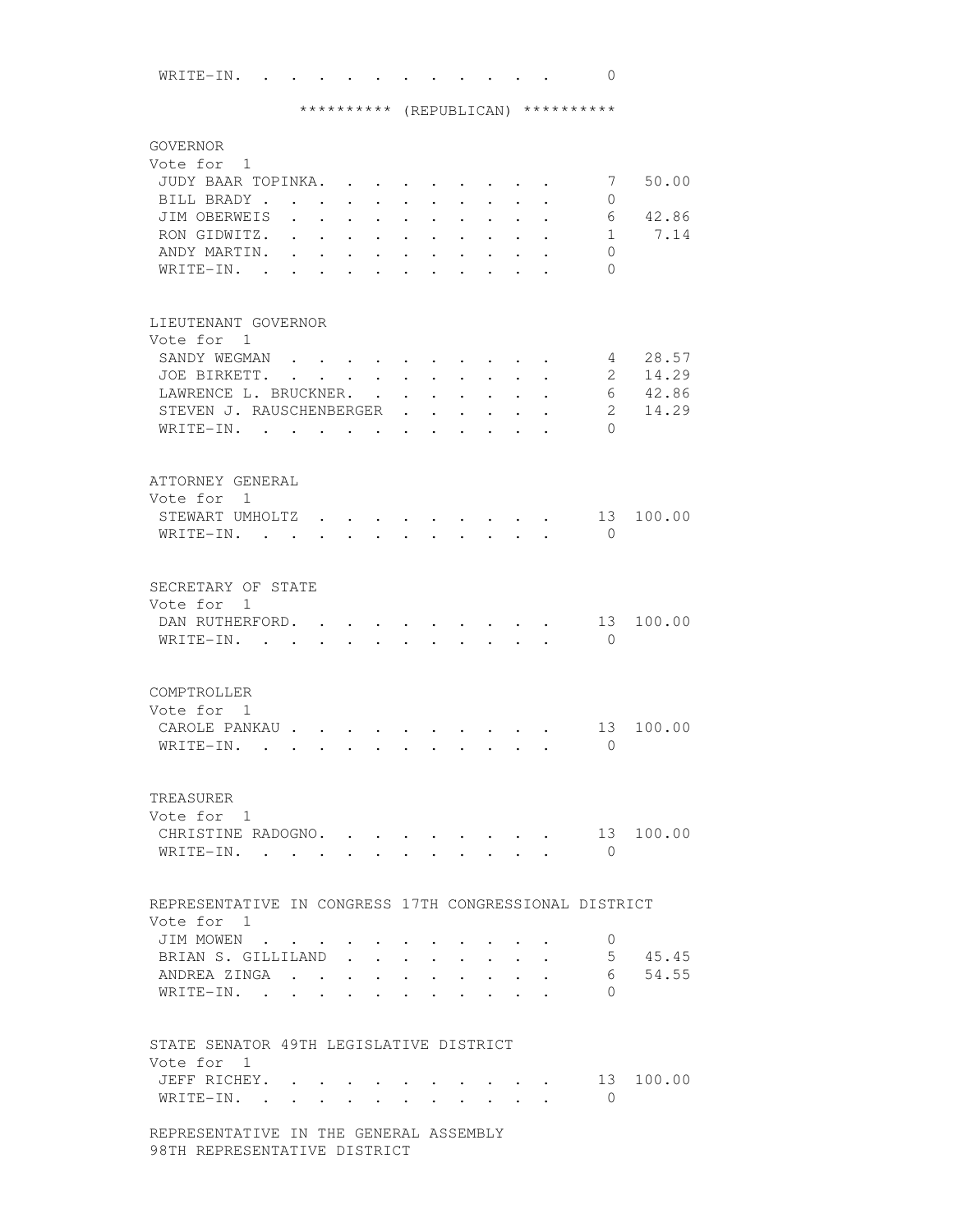| Vote for 1<br>NO CANDIDATE FILED.<br>WRITE-IN.                                                                                                                                     |                                   |                           |  | $\mathcal{L}^{\text{max}}$       |                                         |  | 0<br>$\Omega$                                 |               |
|------------------------------------------------------------------------------------------------------------------------------------------------------------------------------------|-----------------------------------|---------------------------|--|----------------------------------|-----------------------------------------|--|-----------------------------------------------|---------------|
| REGIONAL SUPERINTENDENT OF SCHOOLS CHRISTIAN-MONTGOMERY                                                                                                                            |                                   |                           |  |                                  |                                         |  |                                               |               |
| Vote for 1<br>NO CANDIDATE FILED.<br>WRITE-IN.                                                                                                                                     |                                   |                           |  |                                  |                                         |  | 0<br>$\overline{0}$                           |               |
| COUNTY CLERK<br>Vote for 1<br>SANDY LEITHEISER<br>WRITE-IN. .                                                                                                                      | <b>Contract Contract Contract</b> |                           |  | $\bullet$ . The set of $\bullet$ | $\bullet$ . The set of $\bullet$        |  | 13<br>$\bigcirc$                              | 100.00        |
| COUNTY TREASURER<br>Vote for 1<br>RONALD D. JENKINS.<br>WRITE-IN.                                                                                                                  | $\ddot{\phantom{0}}$              | $\mathbf{L}^{\text{max}}$ |  |                                  |                                         |  | 12<br>$\bigcirc$                              | 100.00        |
| COUNTY SHERIFF<br>Vote for 1<br>JIM VAZZI .<br>WRITE-IN.                                                                                                                           |                                   |                           |  |                                  |                                         |  | $\overline{0}$                                | 12 100.00     |
| COUNTY BOARD MEMBER DISTRICT 4<br>Vote for 1<br>NO CANDIDATE FILED.<br>WRITE-IN. .                                                                                                 |                                   |                           |  |                                  | $\cdot$ $\cdot$ $\cdot$ $\cdot$ $\cdot$ |  | $\mathbf 0$<br>$\Omega$                       |               |
| JUDGE OF THE APPELLATE COURT<br>5TH JUDICIAL DIST. (MAAG VACANCY)<br>Vote for 1                                                                                                    |                                   |                           |  |                                  |                                         |  |                                               |               |
| STEPHEN P. MCGLYNN<br>WRITE-IN. .                                                                                                                                                  |                                   |                           |  |                                  |                                         |  | $\bigcirc$                                    | 12 100.00     |
| PRECINCT COMMITTEEMAN GRISHAM 2 (Prec-0010)<br>Vote for 1                                                                                                                          |                                   |                           |  |                                  |                                         |  |                                               |               |
| PATRICK BOEHLER 12 100.00<br>WRITE-IN.                                                                                                                                             |                                   |                           |  |                                  | $\cdot$ $\cdot$ $\cdot$                 |  | $\bigcirc$                                    |               |
| PRECINCT REPORT MONTGOMERY COUNTY, ILLINOIS UNOFFICIAL<br>RUN DATE:03/21/06 GENERAL PRIMARY ELECTION<br>RUN TIME:10:43 PM MARCH 21, 2006                                           | STATISTICS                        |                           |  |                                  |                                         |  |                                               |               |
| 0011 HARVEL                                                                                                                                                                        |                                   |                           |  |                                  |                                         |  |                                               | VOTES PERCENT |
| REGISTERED VOTERS - TOTAL<br>BALLOTS CAST - TOTAL.<br>BALLOTS CAST - DEMOCRATIC 15 46.88<br>BALLOTS CAST - REPUBLICAN 17 53.13<br>BALLOTS CAST - DEM FED<br>BALLOTS CAST - REP FED |                                   |                           |  |                                  |                                         |  | 153<br>32<br>$\overline{0}$<br>$\overline{0}$ |               |

BALLOTS CAST - BLANK. . . . . . . 0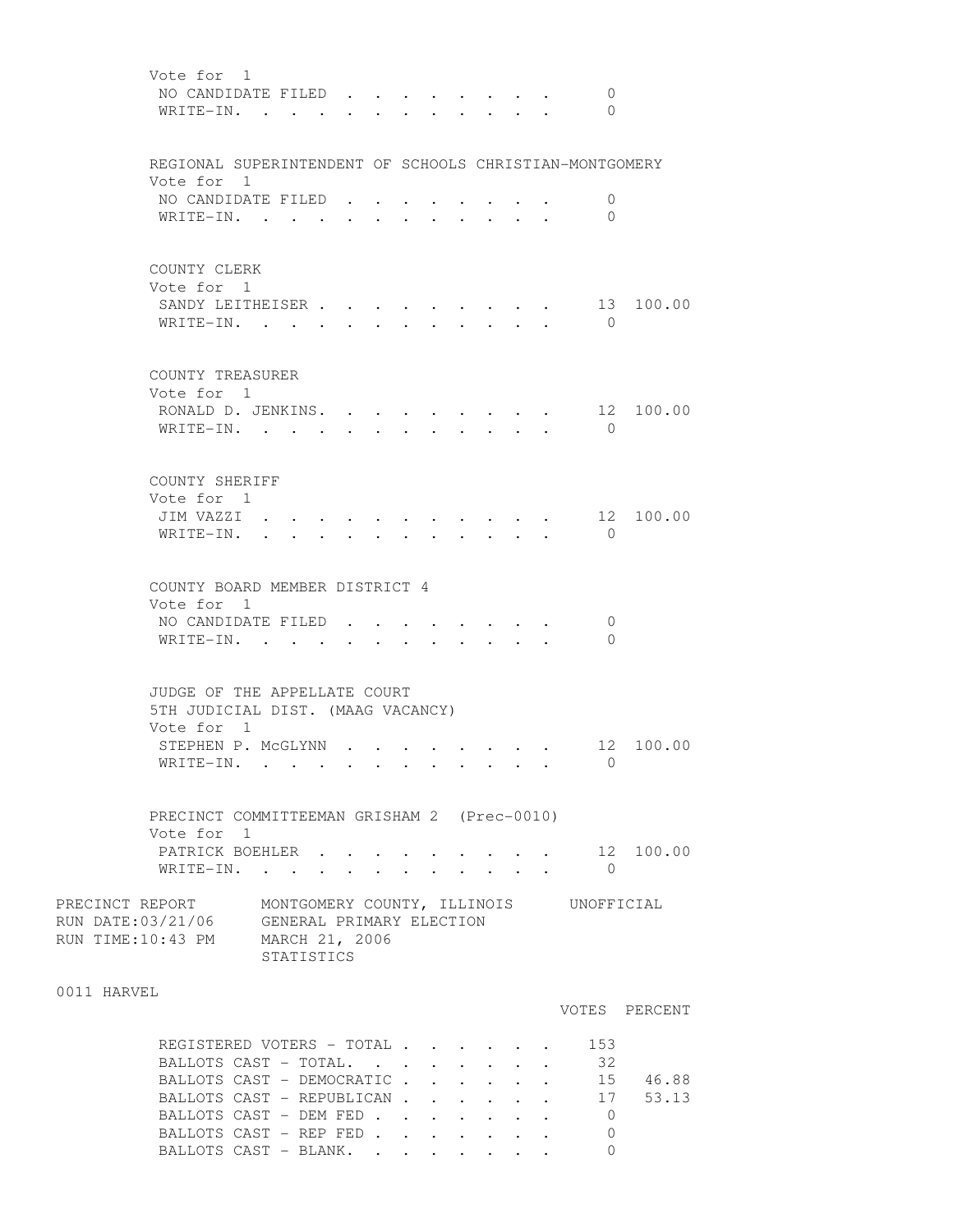VOTER TURNOUT - TOTAL . . . . . . . 20.92 VOTER TURNOUT - BLANK . . . . . . \*\*\*\*\*\*\*\*\*\* (DEMOCRATIC) \*\*\*\*\*\*\*\*\*\* GOVERNOR Vote for 1 ROD R. BLAGOJEVICH . . . . . . . . 10 66.67 EDWIN EISENDRATH . . . . . . . . . . 5 33.33<br>WRITE-IN. . . . . . . . . . . . 0 WRITE-IN. . . . . . . . . . . . LIEUTENANT GOVERNOR Vote for 1 PAT QUINN . . . . . . . . . . . . 13 100.00 WRITE-IN. . . . . . . . . . . 0 ATTORNEY GENERAL Vote for 1 LISA MADIGAN . . . . . . . . . 13 100.00 WRITE-IN. . . . . . . . . . . 0 SECRETARY OF STATE Vote for 1 JESSE WHITE. . . . . . . . . . . 14 100.00 WRITE-IN. . . . . . . . . . . . 0 COMPTROLLER Vote for 1<br>DANIEL W. HYNES . . . .  $\cdots$  . . . . 14 100.00 WRITE-IN. . . . . . . . . . . 0 TREASURER Vote for 1 ALEXANDER GIANNOULIAS . . . . . . . 4 28.57 PAUL L. MANGIERI . . . . . . . . . 10 71.43 WRITE-IN. . . . . . . . . . . 0 REPRESENTATIVE IN CONGRESS 19TH CONGRESSIONAL DISTRICT Vote for 1 VIC ROBERTS. . . . . . . . . . . 4 30.77 DANNY L. STOVER . . . . . . . . . 9 69.23 WRITE-IN. . . . . . . . . . . . 0 STATE CENTRAL COMMITTEEWOMAN 19TH CONGRESSIONAL DISTRICT Vote for 1 ELLEN SINCLAIR. . . . . . . . . . 11 100.00 WRITE-IN. . . . . . . . . . . . 0 STATE CENTRAL COMMITTEEMAN 19TH CONGRESSIONAL DISTRICT Vote for 1 JAY C. HOFFMAN. . . . . . . . . . 11 100.00 WRITE-IN. . . . . . . . . . . . 0

STATE SENATOR 49TH LEGISLATIVE DISTRICT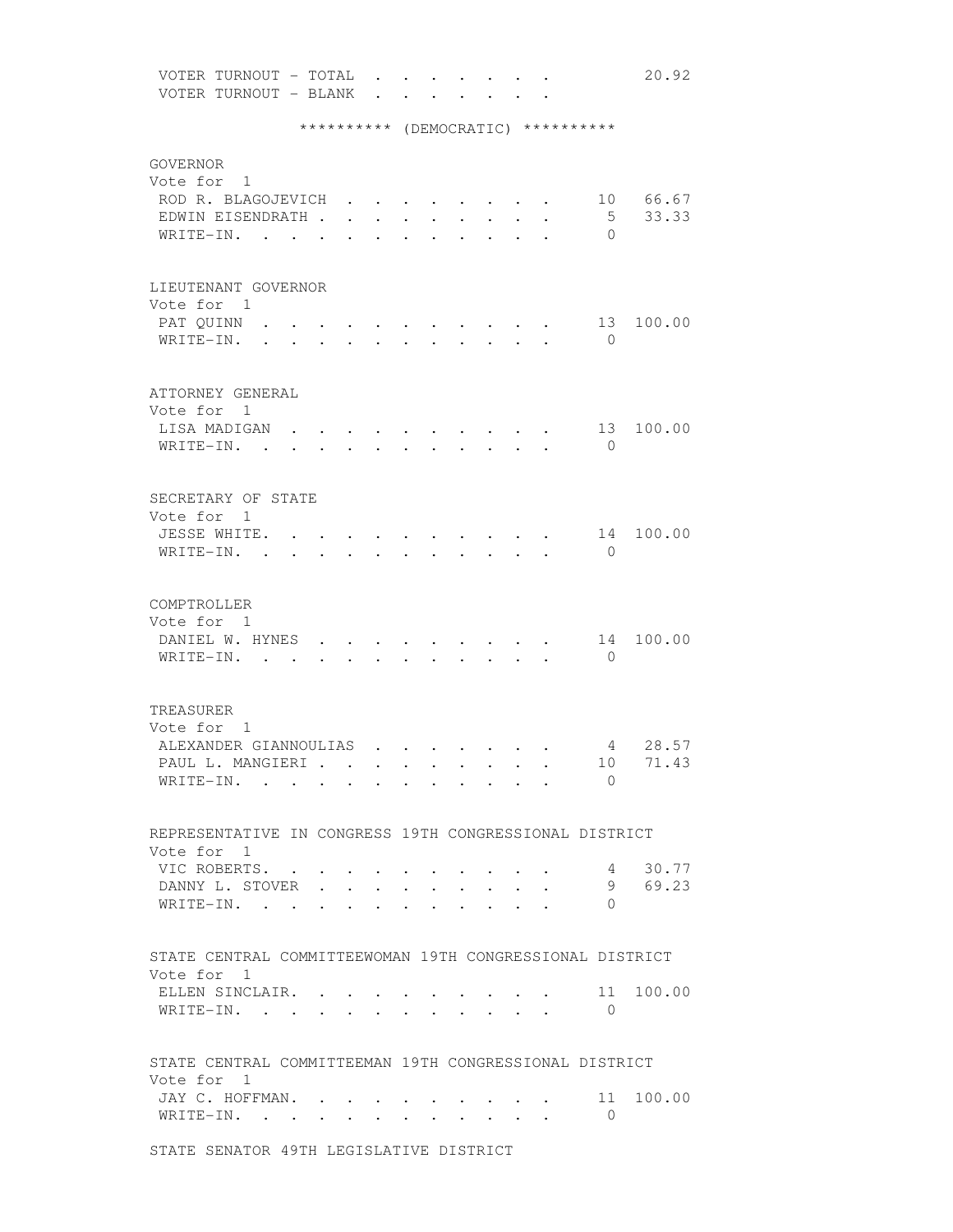| Vote for 1<br>DEANNA DEMUZIO. .<br>$\bigcirc$<br>WRITE-IN. .<br>$\ddot{\phantom{a}}$                               | 15 100.00                   |
|--------------------------------------------------------------------------------------------------------------------|-----------------------------|
| REPRESENTATIVE IN THE GENERAL ASSEMBLY<br>98TH REPRESENTATIVE DISTRICT<br>Vote for 1                               |                             |
| GARY HANNIG. .<br>$W$ RITE-IN                                                                                      | 14 100.00<br>$\overline{0}$ |
| REGIONAL SUPERINTENDENT OF SCHOOLS CHRISTIAN-MONTGOMERY<br>Vote for 1                                              |                             |
| GREG SPRINGER<br>$\bigcirc$<br>WRITE-IN.                                                                           | 13<br>100.00                |
| COUNTY CLERK<br>Vote for 1<br>NO CANDIDATE FILED<br>WRITE-IN.                                                      | 0<br>$\Omega$               |
| COUNTY TREASURER<br>Vote for 1<br>NO CANDIDATE FILED<br>WRITE-IN. .                                                | $\mathbf 0$<br>0            |
|                                                                                                                    |                             |
| COUNTY SHERIFF<br>Vote for 1<br>NO CANDIDATE FILED<br>WRITE-IN. .                                                  | 0<br>$\Omega$               |
| COUNTY BOARD MEMBER DISTRICT 1                                                                                     |                             |
| Vote for 2                                                                                                         |                             |
| DALE OGDEN                                                                                                         | 11 57.89                    |
| DAVID G. HEATON<br>WRITE-IN.                                                                                       | 8 42.11<br>$\Omega$         |
| JUDGE OF THE APPELLATE COURT<br>5TH JUDICIAL DIST. (MAAG VACANCY)                                                  |                             |
| Vote for 1                                                                                                         |                             |
| BRUCE STEWART                                                                                                      | 6 50.00                     |
| WILLIAM "BILL" BERRY.<br>$\mathbf{L}$ and $\mathbf{L}$<br>$\mathbf{r} = \mathbf{r}$<br>$\overline{a}$<br>WRITE-IN. | 50.00<br>6<br>$\Omega$      |
| PRECINCT COMMITTEEMAN HARVEL (Prec-0011)<br>Vote for 1                                                             |                             |
| NO CANDIDATE FILED.                                                                                                | 0                           |
| WRITE-IN.<br>$\bullet$<br>$\cdot$                                                                                  | $\Omega$                    |
| ********** (REPUBLICAN) **********                                                                                 |                             |
| GOVERNOR                                                                                                           |                             |
| Vote for 1                                                                                                         |                             |
| JUDY BAAR TOPINKA.                                                                                                 | 6 35.29                     |
| BILL BRADY                                                                                                         | 52.94<br>9                  |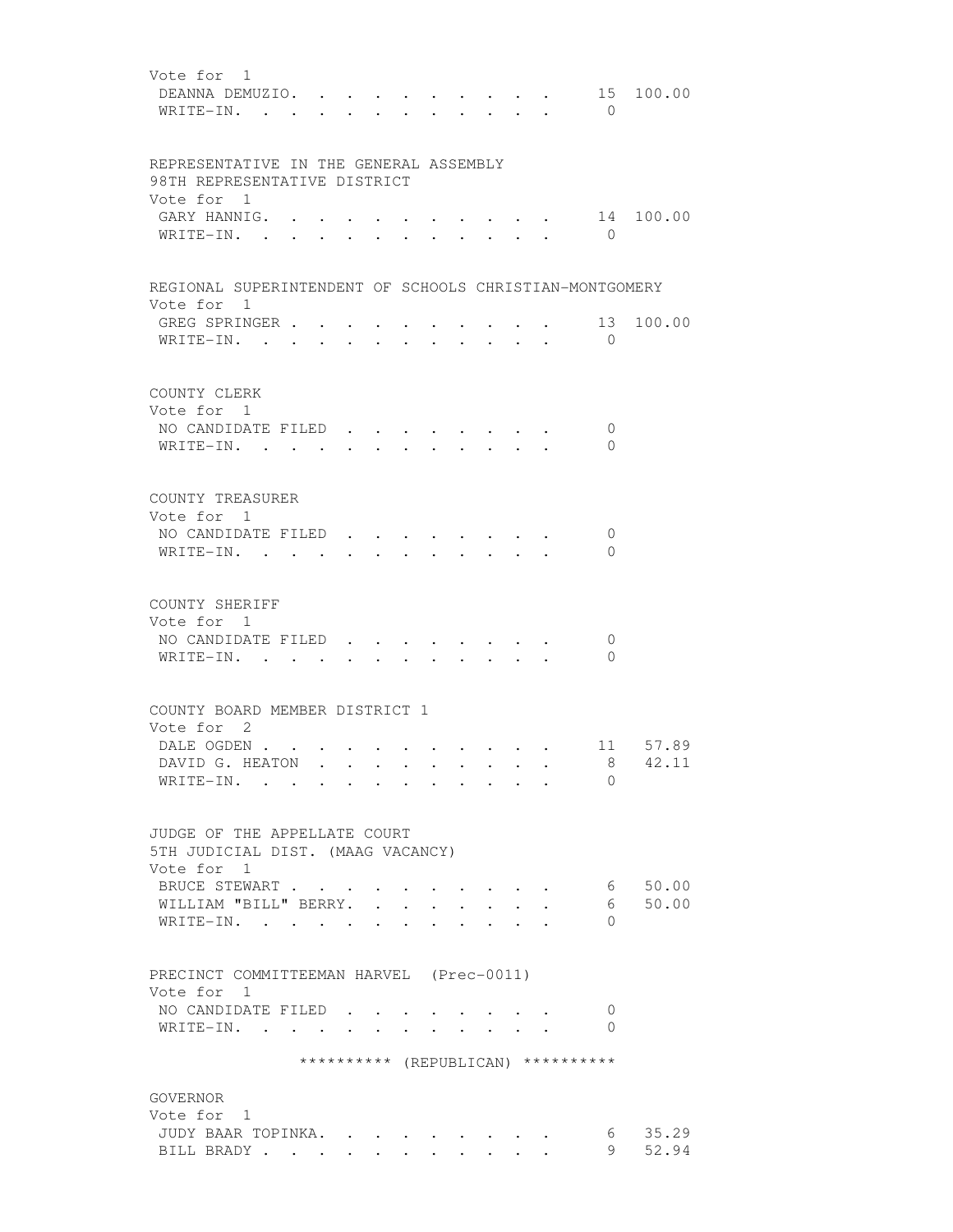| JIM OBERWEIS<br>RON GIDWITZ.<br>ANDY MARTIN.                           |                | $\ddot{\phantom{a}}$ | $\ddot{\phantom{0}}$<br>$\ddot{\phantom{0}}$ |                 |                      | $\ddot{\phantom{0}}$                              | $\bullet$ .          |                               |                      |                                 | 2<br>$\mathbf{0}$<br>$\overline{0}$ | 11.76         |
|------------------------------------------------------------------------|----------------|----------------------|----------------------------------------------|-----------------|----------------------|---------------------------------------------------|----------------------|-------------------------------|----------------------|---------------------------------|-------------------------------------|---------------|
| WRITE-IN. .                                                            | $\overline{a}$ | $\ddot{\phantom{a}}$ | $\ddot{\phantom{a}}$                         | $\sim$          | $\ddot{\phantom{a}}$ | $\ddot{\phantom{a}}$                              | $\ddot{\phantom{a}}$ | $\sim$                        |                      |                                 | $\bigcirc$                          |               |
| LIEUTENANT GOVERNOR<br>Vote for 1                                      |                |                      |                                              |                 |                      |                                                   |                      |                               |                      |                                 |                                     |               |
| SANDY WEGMAN<br>JOE BIRKETT.                                           |                |                      |                                              |                 | $\ddot{\phantom{a}}$ | $\ddot{\phantom{0}}$                              |                      |                               |                      |                                 | 1<br>12                             | 6.67<br>80.00 |
| LAWRENCE L. BRUCKNER. .<br>STEVEN J. RAUSCHENBERGER                    |                |                      |                                              |                 | $\ddot{\phantom{0}}$ | $\ddot{\phantom{0}}$<br>$\mathbf{r} = \mathbf{r}$ | $\ddot{\phantom{0}}$ |                               | $\ddot{\phantom{0}}$ |                                 | $\overline{0}$<br>$\mathbf{2}$      | 13.33         |
| WRITE-IN.                                                              |                |                      |                                              |                 |                      | $\ddot{\phantom{a}}$                              | $\ddot{\phantom{0}}$ | $\ddot{\phantom{0}}$          |                      |                                 | $\Omega$                            |               |
| ATTORNEY GENERAL<br>Vote for 1                                         |                |                      |                                              |                 |                      |                                                   |                      |                               |                      |                                 |                                     |               |
| STEWART UMHOLTZ.                                                       |                |                      |                                              |                 |                      |                                                   |                      |                               |                      |                                 | 12                                  | 100.00        |
| WRITE-IN.                                                              |                |                      |                                              |                 |                      |                                                   |                      |                               |                      |                                 | $\bigcirc$                          |               |
| SECRETARY OF STATE                                                     |                |                      |                                              |                 |                      |                                                   |                      |                               |                      |                                 |                                     |               |
| Vote for 1<br>DAN RUTHERFORD. 12                                       |                |                      |                                              |                 |                      |                                                   |                      |                               |                      |                                 |                                     | 100.00        |
| WRITE-IN.                                                              |                |                      |                                              |                 |                      |                                                   |                      |                               |                      |                                 | $\bigcirc$                          |               |
| COMPTROLLER                                                            |                |                      |                                              |                 |                      |                                                   |                      |                               |                      |                                 |                                     |               |
| Vote for 1<br>CAROLE PANKAU                                            |                |                      |                                              |                 |                      |                                                   |                      |                               |                      |                                 | 12                                  | 100.00        |
| WRITE-IN.                                                              |                | $\mathbf{r}$         |                                              |                 |                      | $\sim$                                            | $\sim$               | $\mathbf{L}$                  |                      |                                 | $\bigcirc$                          |               |
| TREASURER                                                              |                |                      |                                              |                 |                      |                                                   |                      |                               |                      |                                 |                                     |               |
| Vote for 1<br>CHRISTINE RADOGNO.                                       |                |                      |                                              |                 |                      |                                                   |                      |                               |                      |                                 |                                     | 14 100.00     |
| WRITE-IN.                                                              |                |                      |                                              |                 |                      |                                                   |                      |                               |                      |                                 | $\bigcirc$                          |               |
| REPRESENTATIVE IN CONGRESS 19TH CONGRESSIONAL DISTRICT                 |                |                      |                                              |                 |                      |                                                   |                      |                               |                      |                                 |                                     |               |
| Vote for 1<br>JOHN M. SHIMKUS                                          |                |                      |                                              |                 |                      |                                                   |                      |                               |                      |                                 | 17                                  | 100.00        |
| WRITE-IN.                                                              |                |                      |                                              |                 |                      |                                                   |                      |                               |                      |                                 | $\overline{0}$                      |               |
| STATE SENATOR 49TH LEGISLATIVE DISTRICT                                |                |                      |                                              |                 |                      |                                                   |                      |                               |                      |                                 |                                     |               |
| Vote for 1<br>JEFF RICHEY.                                             |                |                      |                                              |                 |                      |                                                   |                      |                               |                      | $\cdot$ $\cdot$ $\cdot$ $\cdot$ |                                     | 16 100.00     |
| WRITE-IN.                                                              |                |                      |                                              | $\sim 10^{-11}$ |                      |                                                   |                      | $\mathbf{r}$ and $\mathbf{r}$ |                      |                                 | $\Omega$                            |               |
| REPRESENTATIVE IN THE GENERAL ASSEMBLY<br>98TH REPRESENTATIVE DISTRICT |                |                      |                                              |                 |                      |                                                   |                      |                               |                      |                                 |                                     |               |
| Vote for 1<br>NO CANDIDATE FILED                                       |                |                      |                                              |                 |                      |                                                   |                      |                               |                      |                                 | 0                                   |               |
| WRITE-IN.                                                              |                |                      |                                              |                 |                      |                                                   |                      |                               |                      |                                 | 0                                   |               |
| REGIONAL SUPERINTENDENT OF SCHOOLS CHRISTIAN-MONTGOMERY                |                |                      |                                              |                 |                      |                                                   |                      |                               |                      |                                 |                                     |               |
| Vote for 1<br>NO CANDIDATE FILED                                       |                |                      |                                              |                 |                      |                                                   |                      |                               |                      |                                 | 0                                   |               |
| WRITE-IN.                                                              |                |                      |                                              |                 |                      |                                                   |                      |                               |                      |                                 | 0                                   |               |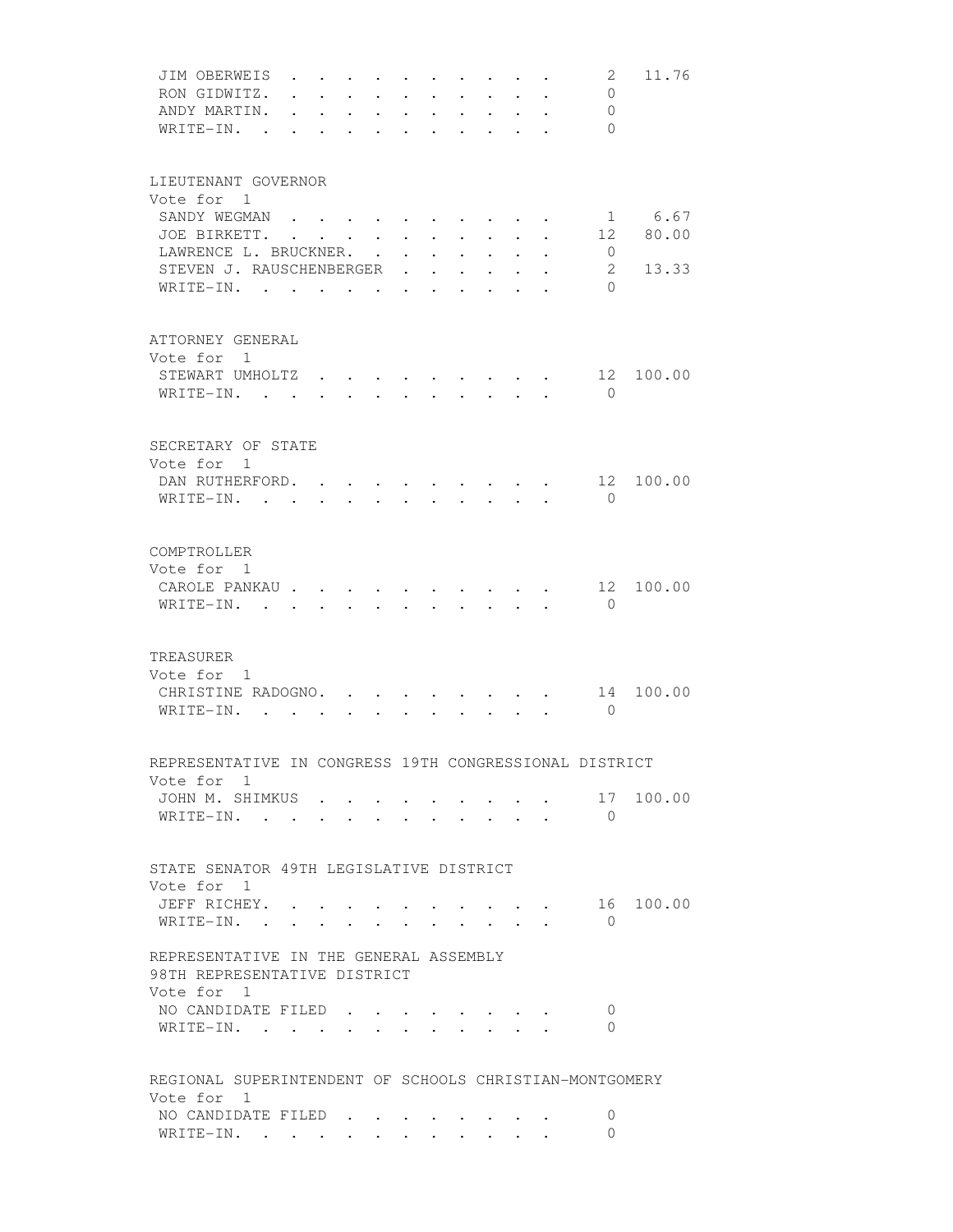| COUNTY CLERK<br>Vote for 1<br>SANDY LEITHEISER<br>WRITE-IN.                                                                                                                                                                                                |                      |        |                                                                                                  | $\ddot{\phantom{0}}$ | $\cdot$ $\cdot$ $\cdot$ $\cdot$ $\cdot$ $\cdot$                                           |                                         | $\overline{0}$                                                                    | $\cdot \cdot \cdot \cdot \cdot \cdot 17$ 100.00           |
|------------------------------------------------------------------------------------------------------------------------------------------------------------------------------------------------------------------------------------------------------------|----------------------|--------|--------------------------------------------------------------------------------------------------|----------------------|-------------------------------------------------------------------------------------------|-----------------------------------------|-----------------------------------------------------------------------------------|-----------------------------------------------------------|
| COUNTY TREASURER<br>Vote for 1<br>RONALD D. JENKINS.<br>WRITE-IN.                                                                                                                                                                                          |                      |        |                                                                                                  |                      |                                                                                           | $\cdot$ $\cdot$ $\cdot$ $\cdot$ $\cdot$ | $\bigcirc$                                                                        | 17 100.00                                                 |
| COUNTY SHERIFF<br>Vote for 1<br>JIM VAZZI .<br>WRITE-IN.                                                                                                                                                                                                   | $\ddot{\phantom{a}}$ |        |                                                                                                  |                      |                                                                                           |                                         | $\bigcirc$                                                                        | 16 100.00                                                 |
| COUNTY BOARD MEMBER DISTRICT 1<br>Vote for 2                                                                                                                                                                                                               |                      |        |                                                                                                  |                      |                                                                                           |                                         |                                                                                   |                                                           |
| CONNIE TAYLOR BECK<br>WRITE-IN.                                                                                                                                                                                                                            |                      |        |                                                                                                  |                      | $\cdot$ $\cdot$ $\cdot$ $\cdot$ $\cdot$ $\cdot$                                           |                                         | $\overline{0}$                                                                    | $\cdot$ $\cdot$ $\cdot$ $\cdot$ $\cdot$ $\cdot$ 13 100.00 |
| JUDGE OF THE APPELLATE COURT<br>5TH JUDICIAL DIST. (MAAG VACANCY)<br>Vote for 1<br>STEPHEN P. MCGLYNN<br>WRITE-IN.                                                                                                                                         |                      |        |                                                                                                  |                      |                                                                                           | $\cdot$ $\cdot$ $\cdot$ $\cdot$ $\cdot$ | $\Omega$                                                                          | 12 100.00                                                 |
| PRECINCT COMMITTEEMAN HARVEL (Prec-0011)<br>Vote for 1<br>NO CANDIDATE FILED.<br>WRITE-IN.                                                                                                                                                                 |                      |        |                                                                                                  |                      |                                                                                           |                                         | 0<br>$\overline{0}$                                                               |                                                           |
| PRECINCT REPORT MONTGOMERY COUNTY, ILLINOIS UNOFFICIAL<br>RUN DATE: 03/21/06 GENERAL PRIMARY ELECTION<br>RUN TIME:10:43 PM MARCH 21, 2006                                                                                                                  | STATISTICS           |        |                                                                                                  |                      |                                                                                           |                                         |                                                                                   |                                                           |
| 0012 HILLSBORO 1                                                                                                                                                                                                                                           |                      |        |                                                                                                  |                      |                                                                                           |                                         |                                                                                   | VOTES PERCENT                                             |
| REGISTERED VOTERS - TOTAL<br>BALLOTS CAST - TOTAL.<br>BALLOTS CAST - DEMOCRATIC.<br>BALLOTS CAST - REPUBLICAN.<br>BALLOTS CAST - DEM FED<br>BALLOTS CAST - REP FED.<br>BALLOTS CAST - BLANK.<br>VOTER TURNOUT - TOTAL<br>VOTER TURNOUT - BLANK<br>GOVERNOR |                      |        | $\mathbf{r}$ , $\mathbf{r}$ , $\mathbf{r}$ , $\mathbf{r}$ , $\mathbf{r}$<br>$\ddot{\phantom{a}}$ |                      | $\cdot$ $\cdot$ $\cdot$ $\cdot$ $\cdot$<br><b>Contract Contract Contract</b><br>$\bullet$ |                                         | 462<br>67<br>30<br>34<br>3<br>0<br>$\Omega$<br>********** (DEMOCRATIC) ********** | 44.78<br>50.75<br>4.48<br>14.50                           |
| Vote for 1<br>ROD R. BLAGOJEVICH<br>EDWIN EISENDRATH.<br>WRITE-IN.                                                                                                                                                                                         |                      | $\sim$ | $\sim$                                                                                           |                      |                                                                                           |                                         | 18<br>10<br>$\bigcirc$                                                            | 64.29<br>35.71                                            |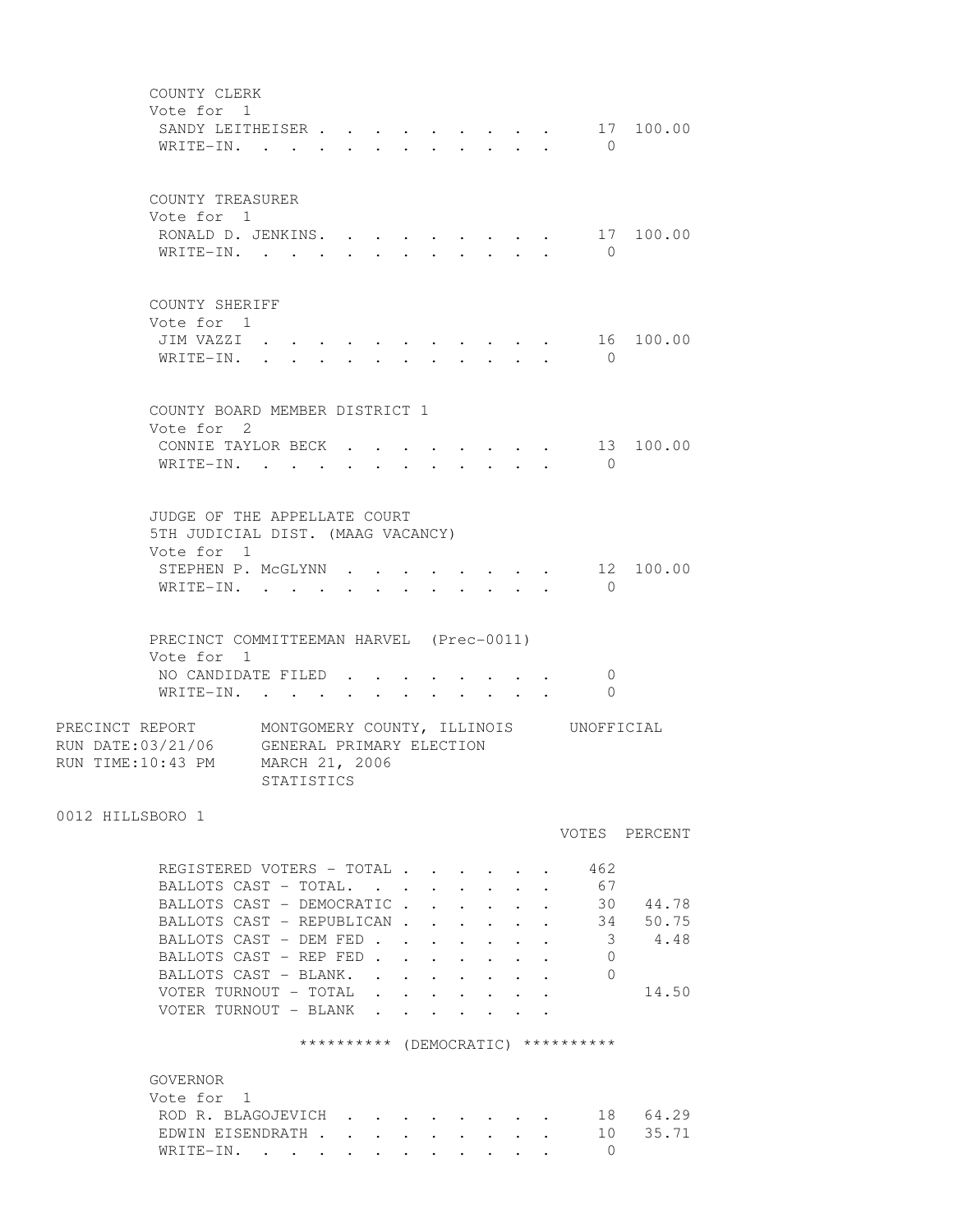|           | LIEUTENANT GOVERNOR<br>Vote for 1<br>PAT OUINN<br>WRITE-IN.            |        |                                      |  | $\bullet$ . The set of $\bullet$ |                                                              | $\cdot$ , , , , , , , , ,<br>$\cdot$ $\cdot$ $\cdot$ $\cdot$ $\cdot$     |                      |              | $\bigcirc$           | 26 100.00        |
|-----------|------------------------------------------------------------------------|--------|--------------------------------------|--|----------------------------------|--------------------------------------------------------------|--------------------------------------------------------------------------|----------------------|--------------|----------------------|------------------|
|           | ATTORNEY GENERAL<br>Vote for 1<br>LISA MADIGAN<br>WRITE-IN.            |        |                                      |  |                                  |                                                              |                                                                          |                      |              | 28<br>$\bigcirc$     | 100.00           |
|           | SECRETARY OF STATE<br>Vote for 1                                       |        |                                      |  |                                  |                                                              |                                                                          |                      |              |                      |                  |
|           | JESSE WHITE. .<br>WRITE-IN. .                                          |        |                                      |  |                                  |                                                              |                                                                          |                      |              | 28<br>$\bigcirc$     | 100.00           |
|           | COMPTROLLER<br>Vote for 1                                              |        |                                      |  |                                  |                                                              |                                                                          |                      |              |                      |                  |
|           | DANIEL W. HYNES<br>WRITE-IN.                                           |        |                                      |  |                                  |                                                              | $\cdot$ $\cdot$ $\cdot$ $\cdot$ $\cdot$ $\cdot$ $\cdot$                  |                      |              | $\mathbf{0}$         | 27 100.00        |
| TREASURER | Vote for 1                                                             |        |                                      |  |                                  |                                                              |                                                                          |                      |              |                      |                  |
|           | ALEXANDER GIANNOULIAS<br>PAUL L. MANGIERI<br>WRITE-IN.                 |        |                                      |  | $\ddot{\phantom{a}}$             | $\mathbf{a}$ , and $\mathbf{a}$ , and $\mathbf{a}$<br>$\sim$ |                                                                          |                      |              | 18<br>$\bigcirc$     | 8 30.77<br>69.23 |
|           | REPRESENTATIVE IN CONGRESS 17TH CONGRESSIONAL DISTRICT<br>Vote for 1   |        |                                      |  |                                  |                                                              |                                                                          |                      |              |                      |                  |
|           | LANE A. EVANS<br>WRITE-IN. .                                           |        |                                      |  |                                  |                                                              |                                                                          |                      |              | 30<br>$\overline{0}$ | 100.00           |
|           | STATE CENTRAL COMMITTEEWOMAN 17TH CONGRESSIONAL DISTRICT<br>Vote for 1 |        |                                      |  |                                  |                                                              |                                                                          |                      |              |                      |                  |
|           | MARY BOLAND.<br>WRITE-IN.                                              |        |                                      |  |                                  |                                                              |                                                                          |                      |              | $\Omega$             | 26 100.00        |
|           | STATE CENTRAL COMMITTEEMAN 17TH CONGRESSIONAL DISTRICT<br>Vote for 1   |        |                                      |  |                                  |                                                              |                                                                          |                      |              |                      |                  |
|           | DON JOHNSTON                                                           |        |                                      |  |                                  |                                                              |                                                                          |                      |              |                      | 11 45.83         |
|           | TOM BENSON .<br>WRITE-IN.                                              |        | $\mathbf{L} = \mathbf{L} \mathbf{L}$ |  |                                  |                                                              | $\mathbf{r}$ , $\mathbf{r}$ , $\mathbf{r}$ , $\mathbf{r}$ , $\mathbf{r}$ | $\sim$ $\sim$ $\sim$ | $\mathbf{r}$ | 13<br>$\overline{0}$ | 54.17            |
|           | STATE SENATOR 49TH LEGISLATIVE DISTRICT                                |        |                                      |  |                                  |                                                              |                                                                          |                      |              |                      |                  |
|           | Vote for 1                                                             |        |                                      |  |                                  |                                                              |                                                                          |                      |              |                      |                  |
|           | DEANNA DEMUZIO. .<br>WRITE-IN. .                                       | $\sim$ |                                      |  |                                  |                                                              |                                                                          |                      |              | $\Omega$             | 28 100.00        |
|           | REPRESENTATIVE IN THE GENERAL ASSEMBLY<br>98TH REPRESENTATIVE DISTRICT |        |                                      |  |                                  |                                                              |                                                                          |                      |              |                      |                  |
|           | Vote for 1                                                             |        |                                      |  |                                  |                                                              |                                                                          |                      |              |                      |                  |
|           | GARY HANNIG.<br>WRITE-IN.                                              |        |                                      |  |                                  |                                                              |                                                                          |                      |              | 26<br>$\Omega$       | 100.00           |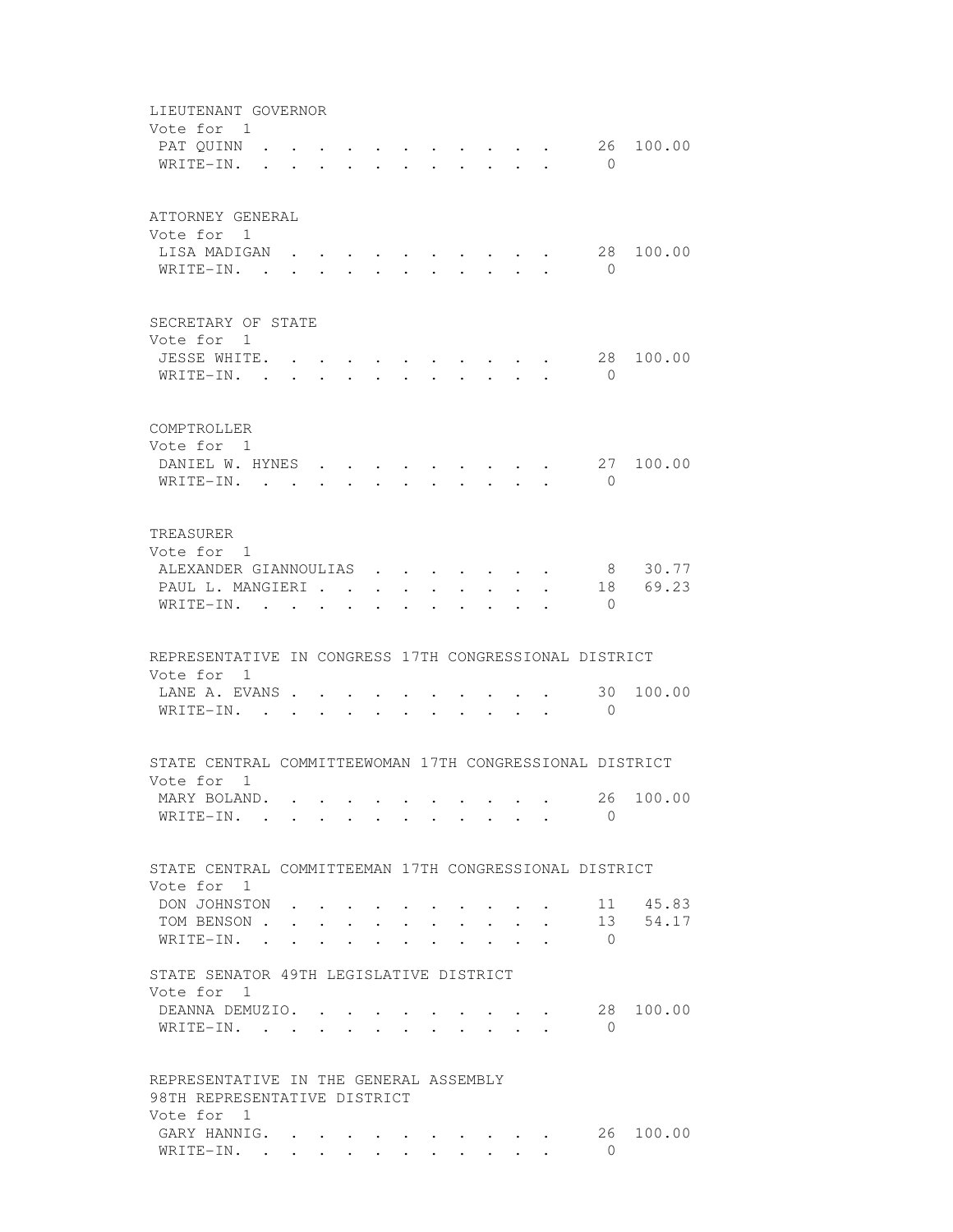| REGIONAL SUPERINTENDENT OF SCHOOLS CHRISTIAN-MONTGOMERY |                                            |                               |                                                                 |                      |                                                |                                  |                                                             |                                                                       |                                          |                      |                                    |          |
|---------------------------------------------------------|--------------------------------------------|-------------------------------|-----------------------------------------------------------------|----------------------|------------------------------------------------|----------------------------------|-------------------------------------------------------------|-----------------------------------------------------------------------|------------------------------------------|----------------------|------------------------------------|----------|
| Vote for 1<br>GREG SPRINGER<br>WRITE-IN.                |                                            |                               |                                                                 |                      |                                                |                                  |                                                             | $\mathbf{r}$ , and $\mathbf{r}$ , and $\mathbf{r}$ , and $\mathbf{r}$ |                                          |                      | 26<br>$\Omega$                     | 100.00   |
|                                                         |                                            |                               |                                                                 |                      |                                                |                                  |                                                             |                                                                       |                                          |                      |                                    |          |
| COUNTY CLERK                                            |                                            |                               |                                                                 |                      |                                                |                                  |                                                             |                                                                       |                                          |                      |                                    |          |
| Vote for 1                                              |                                            |                               |                                                                 |                      |                                                |                                  |                                                             |                                                                       |                                          |                      |                                    |          |
| NO CANDIDATE FILED<br>WRITE-IN.                         |                                            |                               | $\sim$                                                          |                      |                                                |                                  |                                                             |                                                                       |                                          |                      | $\mathbf 0$<br>$\overline{2}$      | 100.00   |
|                                                         |                                            |                               |                                                                 |                      |                                                |                                  |                                                             |                                                                       |                                          |                      |                                    |          |
| COUNTY TREASURER                                        |                                            |                               |                                                                 |                      |                                                |                                  |                                                             |                                                                       |                                          |                      |                                    |          |
| Vote for 1                                              |                                            |                               |                                                                 |                      |                                                |                                  |                                                             |                                                                       |                                          |                      |                                    |          |
| NO CANDIDATE FILED.                                     |                                            |                               |                                                                 |                      |                                                |                                  |                                                             |                                                                       |                                          |                      | $\overline{0}$                     |          |
| WRITE-IN.                                               |                                            |                               |                                                                 |                      |                                                |                                  |                                                             |                                                                       |                                          |                      | $2^{\circ}$                        | 100.00   |
|                                                         |                                            |                               |                                                                 |                      |                                                |                                  |                                                             |                                                                       |                                          |                      |                                    |          |
| COUNTY SHERIFF<br>Vote for 1                            |                                            |                               |                                                                 |                      |                                                |                                  |                                                             |                                                                       |                                          |                      |                                    |          |
| NO CANDIDATE FILED                                      |                                            |                               |                                                                 |                      |                                                |                                  |                                                             |                                                                       |                                          |                      | $\circ$                            |          |
| WRITE-IN.                                               |                                            |                               |                                                                 |                      |                                                |                                  |                                                             |                                                                       |                                          |                      |                                    | 1 100.00 |
|                                                         |                                            |                               |                                                                 |                      |                                                |                                  |                                                             |                                                                       |                                          |                      |                                    |          |
| COUNTY BOARD MEMBER DISTRICT 6                          |                                            |                               |                                                                 |                      |                                                |                                  |                                                             |                                                                       |                                          |                      |                                    |          |
| Vote for 2                                              |                                            |                               |                                                                 |                      |                                                |                                  |                                                             |                                                                       |                                          |                      |                                    |          |
| JOHN A. DOWNS                                           |                                            |                               |                                                                 |                      |                                                |                                  | $\mathbf{r} = \mathbf{r}$                                   |                                                                       | $\mathbf{r} = \mathbf{r} + \mathbf{r}$ . | $\ddot{\phantom{0}}$ |                                    | 24 54.55 |
| RONALD E. DEABENDERFER.                                 |                                            |                               |                                                                 |                      |                                                |                                  |                                                             | $\sim$                                                                |                                          |                      | 20                                 | 45.45    |
| WRITE-IN.                                               |                                            | <b>Sales Controller State</b> |                                                                 | $\sim$               |                                                |                                  | $\sim$                                                      | $\sim$                                                                |                                          |                      | $\bigcirc$                         |          |
| JUDGE OF THE APPELLATE COURT                            |                                            |                               |                                                                 |                      |                                                |                                  |                                                             |                                                                       |                                          |                      |                                    |          |
| 5TH JUDICIAL DIST. (MAAG VACANCY)<br>Vote for 1         |                                            |                               |                                                                 |                      |                                                |                                  |                                                             |                                                                       |                                          |                      |                                    |          |
| BRUCE STEWART                                           |                                            |                               |                                                                 |                      |                                                |                                  | $\cdot$ $\cdot$ $\cdot$                                     |                                                                       |                                          |                      |                                    | 12 48.00 |
| WILLIAM "BILL" BERRY.                                   |                                            |                               |                                                                 | $\sim$               | $\sim$                                         |                                  | $\ddot{\phantom{0}}$                                        |                                                                       |                                          |                      | 13                                 | 52.00    |
| WRITE-IN. .                                             |                                            |                               |                                                                 |                      |                                                |                                  |                                                             |                                                                       |                                          |                      | $\bigcirc$                         |          |
| PRECINCT COMMITTEEMAN HILLSBORO 1 (Prec-0012)           |                                            |                               |                                                                 |                      |                                                |                                  |                                                             |                                                                       |                                          |                      |                                    |          |
| Vote for 1                                              |                                            |                               |                                                                 |                      |                                                |                                  |                                                             |                                                                       |                                          |                      |                                    |          |
| TIMOTHY L. FOGLE                                        |                                            |                               |                                                                 |                      |                                                |                                  |                                                             |                                                                       |                                          |                      | 25                                 | 100.00   |
| WRITE-IN.                                               |                                            |                               |                                                                 |                      |                                                |                                  |                                                             |                                                                       |                                          |                      | $\bigcirc$                         |          |
|                                                         |                                            |                               |                                                                 |                      |                                                |                                  |                                                             |                                                                       |                                          |                      | ********** (REPUBLICAN) ********** |          |
| GOVERNOR                                                |                                            |                               |                                                                 |                      |                                                |                                  |                                                             |                                                                       |                                          |                      |                                    |          |
| Vote for 1                                              |                                            |                               |                                                                 |                      |                                                |                                  |                                                             |                                                                       |                                          |                      |                                    |          |
| JUDY BAAR TOPINKA.                                      |                                            |                               |                                                                 |                      |                                                |                                  |                                                             |                                                                       |                                          |                      | 17                                 | 50.00    |
| BILL BRADY.                                             | <b>Contract Contract Contract Contract</b> |                               | $\bullet$ .<br><br><br><br><br><br><br><br><br><br><br><br><br> |                      | $\mathbf{A}$ and $\mathbf{A}$ and $\mathbf{A}$ | $\bullet$ . The set of $\bullet$ | $\bullet$ .<br><br><br><br><br><br><br><br><br><br><br><br> |                                                                       |                                          |                      | 9                                  | 26.47    |
| JIM OBERWEIS .                                          |                                            | $\ddot{\phantom{a}}$          | $\ddot{\phantom{0}}$                                            | $\bullet$            | $\ddot{\phantom{a}}$                           |                                  |                                                             |                                                                       |                                          |                      | 7                                  | 20.59    |
| RON GIDWITZ.                                            |                                            | $\bullet$                     | $\bullet$ .                                                     | $\sim$ $\sim$ $\sim$ |                                                | $\bullet$                        |                                                             |                                                                       |                                          |                      | 1                                  | 2.94     |
| ANDY MARTIN.<br>WRITE-IN. .                             |                                            |                               | $\ddot{\phantom{a}}$                                            |                      |                                                |                                  |                                                             |                                                                       |                                          |                      | 0<br>$\Omega$                      |          |
|                                                         |                                            |                               |                                                                 |                      |                                                |                                  |                                                             |                                                                       |                                          |                      |                                    |          |
| LIEUTENANT GOVERNOR                                     |                                            |                               |                                                                 |                      |                                                |                                  |                                                             |                                                                       |                                          |                      |                                    |          |
| Vote for 1                                              |                                            |                               |                                                                 |                      |                                                |                                  |                                                             |                                                                       |                                          |                      |                                    |          |
| SANDY WEGMAN                                            |                                            |                               |                                                                 |                      |                                                |                                  |                                                             |                                                                       |                                          |                      | 6                                  | 21.43    |
| JOE BIRKETT.                                            | $\sim$ $\sim$ $\sim$                       | $\cdot$ $\cdot$ $\cdot$       |                                                                 |                      |                                                |                                  |                                                             | $\mathbf{L}$ and $\mathbf{L}$                                         |                                          |                      | 16                                 | 57.14    |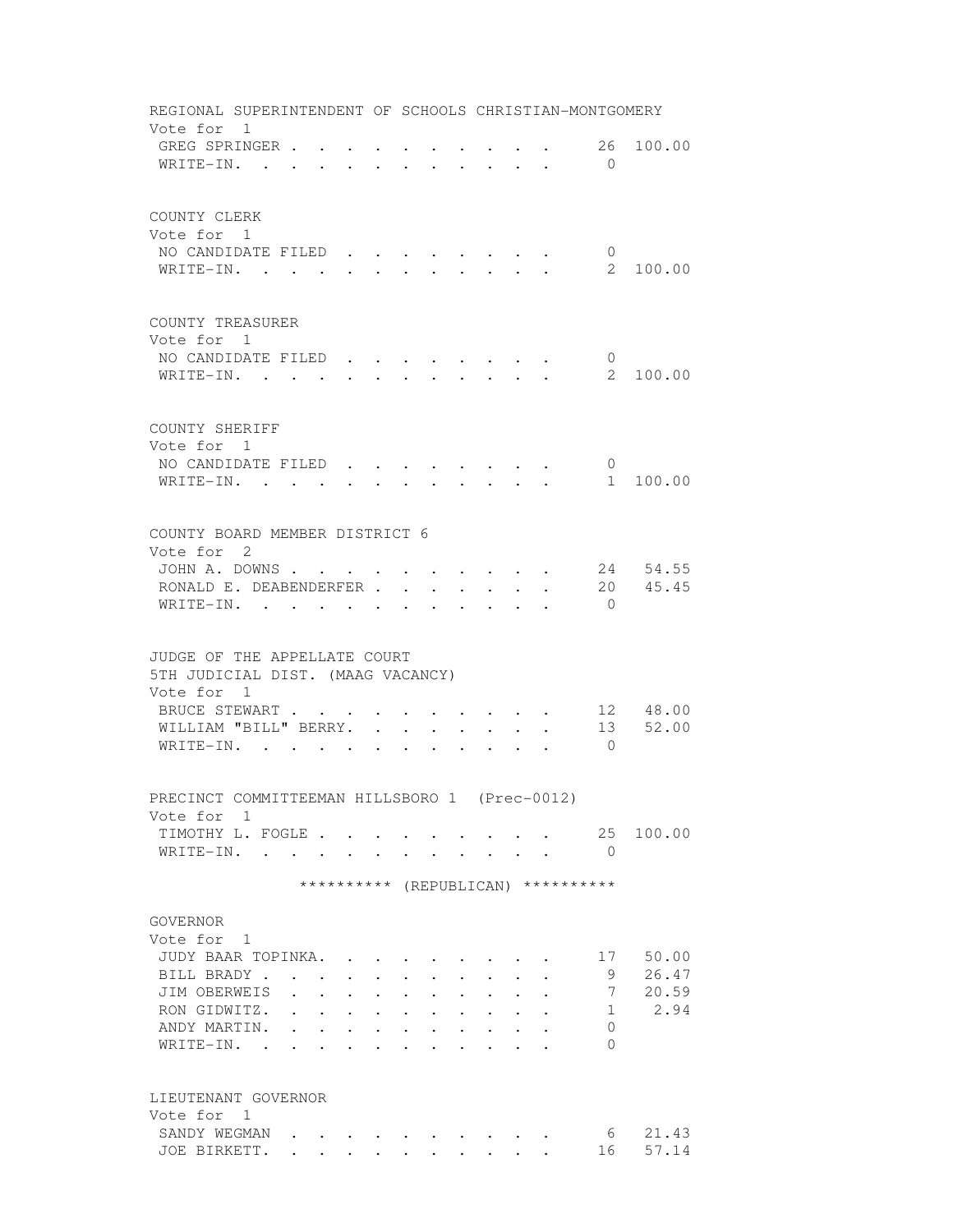| LAWRENCE L. BRUCKNER.<br>STEVEN J. RAUSCHENBERGER<br>WRITE-IN.         | $\bullet$            | $\sim$ $\sim$                    |                      | $\mathbf{L}$                             |                                                             | $\mathbf{L} = \mathbf{L} \mathbf{L}$<br>$\bullet$ . The set of $\bullet$ | $\bullet$ . The set of $\bullet$                   |                      | $\bullet$                 | 3 <sup>7</sup>           | 10.71<br>2 7.14<br>$1 \t3.57$ |
|------------------------------------------------------------------------|----------------------|----------------------------------|----------------------|------------------------------------------|-------------------------------------------------------------|--------------------------------------------------------------------------|----------------------------------------------------|----------------------|---------------------------|--------------------------|-------------------------------|
|                                                                        |                      |                                  |                      |                                          |                                                             |                                                                          |                                                    |                      |                           |                          |                               |
| ATTORNEY GENERAL<br>Vote for 1                                         |                      |                                  |                      |                                          |                                                             |                                                                          |                                                    |                      |                           |                          |                               |
| STEWART UMHOLTZ<br>WRITE-IN.                                           |                      |                                  |                      | $\mathbf{r}$ $\mathbf{r}$                |                                                             |                                                                          | $\cdot$ $\cdot$ $\cdot$ $\cdot$ $\cdot$ $\cdot$    |                      | $\cdot$ , , , , , , , , , | 25<br>$\bigcirc$         | 100.00                        |
| SECRETARY OF STATE                                                     |                      |                                  |                      |                                          |                                                             |                                                                          |                                                    |                      |                           |                          |                               |
| Vote for 1<br>DAN RUTHERFORD. .<br>WRITE-IN.                           |                      |                                  |                      |                                          |                                                             |                                                                          |                                                    |                      |                           | 26<br>$\overline{0}$     | 100.00                        |
| COMPTROLLER<br>Vote for 1                                              |                      |                                  |                      |                                          |                                                             |                                                                          |                                                    |                      |                           |                          |                               |
| CAROLE PANKAU<br>WRITE-IN. .                                           |                      |                                  |                      |                                          |                                                             |                                                                          |                                                    |                      |                           | 24<br>$\bigcirc$         | 100.00                        |
| TREASURER<br>Vote for 1                                                |                      |                                  |                      |                                          |                                                             |                                                                          |                                                    |                      |                           |                          |                               |
| CHRISTINE RADOGNO.<br>WRITE-IN.                                        |                      |                                  |                      | $\mathbf{z} = \mathbf{z} + \mathbf{z}$ . |                                                             |                                                                          | $\mathbf{r}$ , and $\mathbf{r}$ , and $\mathbf{r}$ |                      |                           | 26<br>$\Omega$           | 100.00                        |
| REPRESENTATIVE IN CONGRESS 17TH CONGRESSIONAL DISTRICT                 |                      |                                  |                      |                                          |                                                             |                                                                          |                                                    |                      |                           |                          |                               |
| Vote for 1<br>JIM MOWEN                                                |                      |                                  |                      |                                          |                                                             |                                                                          |                                                    |                      |                           |                          | 12 48.00                      |
| BRIAN S. GILLILAND                                                     |                      | $\ddot{\phantom{0}}$             | $\ddot{\phantom{0}}$ |                                          | $\ddot{\phantom{0}}$                                        | $\bullet$                                                                | $\ddot{\phantom{0}}$                               | $\bullet$ .          |                           | 6                        | 24.00                         |
| ANDREA ZINGA                                                           |                      | $\bullet$ . The set of $\bullet$ |                      | <b>All Contracts</b>                     | $\bullet$ .<br><br><br><br><br><br><br><br><br><br><br><br> | $\bullet$ . The set of $\bullet$                                         | $\ddot{\phantom{0}}$                               | $\ddot{\phantom{0}}$ |                           | 7                        | 28.00                         |
| WRITE-IN.                                                              |                      |                                  |                      |                                          |                                                             |                                                                          |                                                    |                      |                           | $\Omega$                 |                               |
| STATE SENATOR 49TH LEGISLATIVE DISTRICT                                |                      |                                  |                      |                                          |                                                             |                                                                          |                                                    |                      |                           |                          |                               |
| Vote for 1<br>JEFF RICHEY.                                             |                      |                                  |                      |                                          |                                                             |                                                                          |                                                    |                      |                           |                          | 24 100.00                     |
| WRITE-IN.                                                              |                      |                                  |                      |                                          |                                                             |                                                                          |                                                    |                      |                           | $\Omega$                 |                               |
| REPRESENTATIVE IN THE GENERAL ASSEMBLY<br>98TH REPRESENTATIVE DISTRICT |                      |                                  |                      |                                          |                                                             |                                                                          |                                                    |                      |                           |                          |                               |
| Vote for 1<br>NO CANDIDATE FILED                                       |                      |                                  |                      |                                          |                                                             |                                                                          |                                                    |                      |                           | 0                        |                               |
| WRITE-IN.                                                              |                      |                                  | <b>All Contracts</b> |                                          |                                                             |                                                                          |                                                    |                      |                           | $\Omega$                 |                               |
| REGIONAL SUPERINTENDENT OF SCHOOLS CHRISTIAN-MONTGOMERY                |                      |                                  |                      |                                          |                                                             |                                                                          |                                                    |                      |                           |                          |                               |
| Vote for 1                                                             |                      |                                  |                      |                                          |                                                             |                                                                          |                                                    |                      |                           |                          |                               |
| NO CANDIDATE FILED.<br>WRITE-IN.                                       |                      |                                  |                      |                                          |                                                             |                                                                          |                                                    |                      |                           | $\mathbf{0}$<br>$\Omega$ |                               |
| COUNTY CLERK                                                           |                      |                                  |                      |                                          |                                                             |                                                                          |                                                    |                      |                           |                          |                               |
| Vote for 1<br>SANDY LEITHEISER<br>WRITE-IN.                            | $\ddot{\phantom{0}}$ | $\ddot{\phantom{0}}$             |                      |                                          |                                                             |                                                                          |                                                    |                      |                           | $\Omega$                 | 33 100.00                     |
|                                                                        |                      |                                  |                      |                                          |                                                             |                                                                          |                                                    |                      |                           |                          |                               |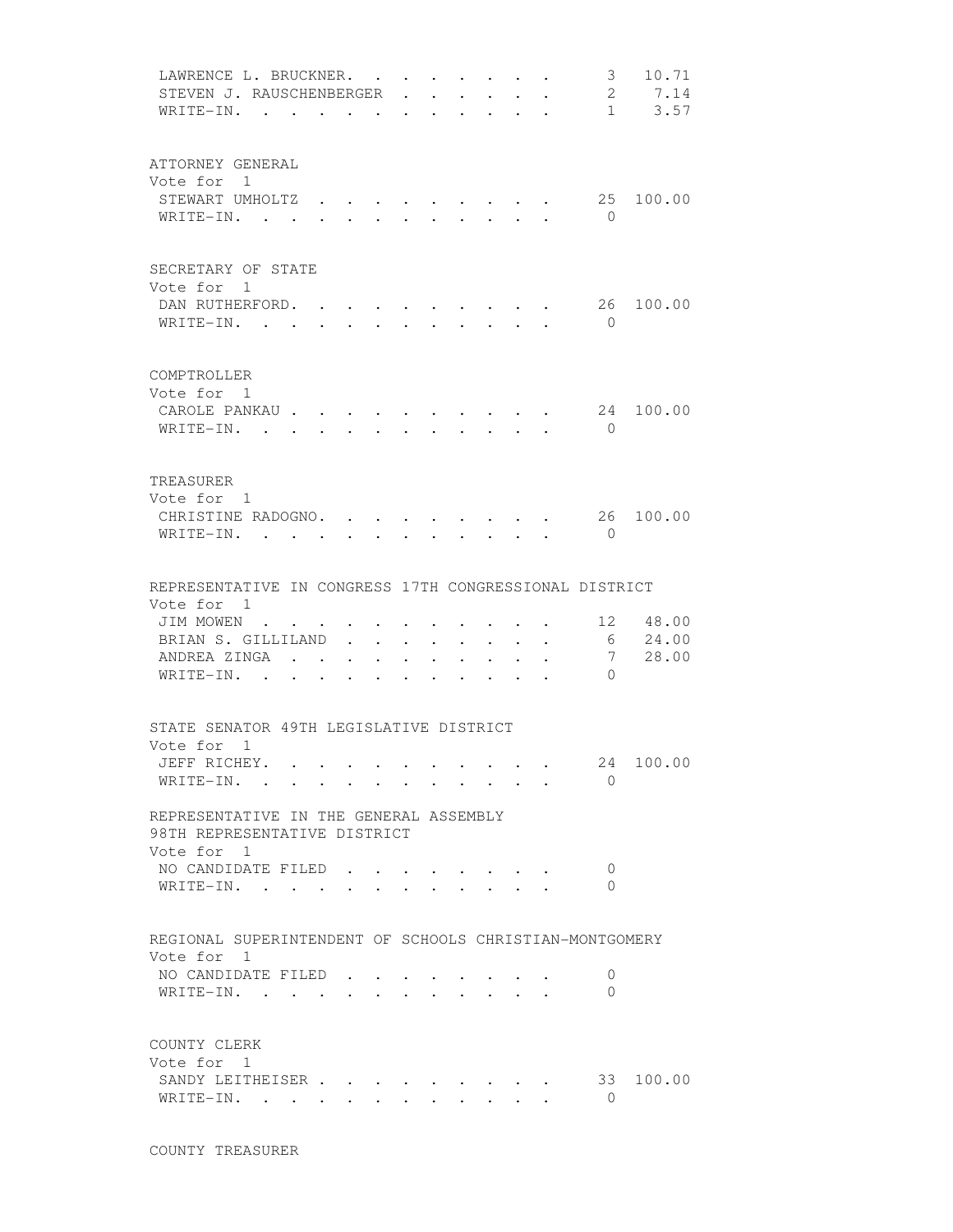Vote for 1 RONALD D. JENKINS. . . . . . . . . 32 100.00 WRITE-IN. . . . . . . . . . . . 0 COUNTY SHERIFF Vote for 1 JIM VAZZI . . . . . . . . . . . 31 100.00 WRITE-IN. . . . . . . . . . . 0 COUNTY BOARD MEMBER DISTRICT 6 Vote for 2 JOHN C. VAN GIESEN II . . . . . . . 24 100.00 WRITE-IN. . . . . . . . . . . 0 JUDGE OF THE APPELLATE COURT 5TH JUDICIAL DIST. (MAAG VACANCY) Vote for 1 STEPHEN P. McGLYNN  $\cdot \cdot \cdot \cdot \cdot \cdot \cdot \cdot \cdot$  24 100.00 WRITE-IN. . . . . . . . . . . 0 PRECINCT COMMITTEEMAN HILLSBORO 1 (Prec-0012) Vote for 1 NO CANDIDATE FILED . . . . . . . . 0 WRITE-IN. . . . . . . . . . . . 1 100.00 PRECINCT REPORT MONTGOMERY COUNTY, ILLINOIS UNOFFICIAL RUN DATE:03/21/06 GENERAL PRIMARY ELECTION RUN TIME:10:43 PM MARCH 21, 2006 STATISTICS 0013 HILLSBORO 2 VOTES PERCENT REGISTERED VOTERS - TOTAL . . . . . . 362 BALLOTS CAST - TOTAL. . . . . . . . 64 BALLOTS CAST - DEMOCRATIC . . . . . . 25 39.06 BALLOTS CAST - REPUBLICAN . . . . . . 39 60.94<br>BALLOTS CAST - DEM FED . . . . . . . 0 BALLOTS CAST - DEM FED . . . . . . . BALLOTS CAST - REP FED . . . . . . . 0 BALLOTS CAST - BLANK. . . . . . . . 0 VOTER TURNOUT - TOTAL . . . . . . . 17.68 VOTER TURNOUT - BLANK . . \*\*\*\*\*\*\*\*\*\* (DEMOCRATIC) \*\*\*\*\*\*\*\*\*\* GOVERNOR Vote for 1 ROD R. BLAGOJEVICH . . . . . . . . 10 43.48 EDWIN EISENDRATH . . . . . . . . . 13 56.52 WRITE-IN. . . . . . . . . . . . 0 LIEUTENANT GOVERNOR Vote for 1 PAT QUINN . . . . . . . . . . . 22 100.00 WRITE-IN. . . . . . . . . . . . 0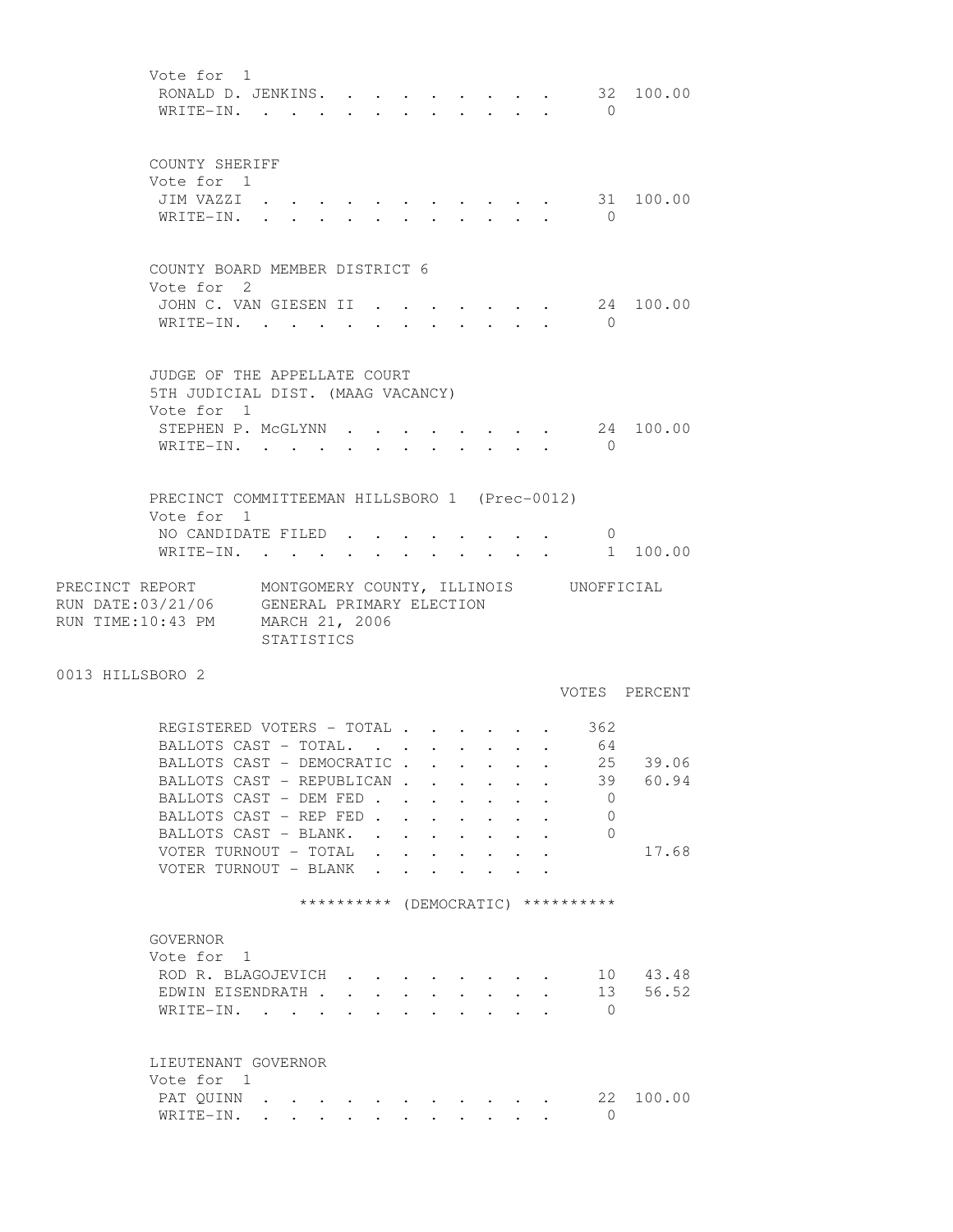| ATTORNEY GENERAL<br>Vote for 1                                                       |                      |                      |        |                                 |                                                 |                                 |                                         |                      |                         |
|--------------------------------------------------------------------------------------|----------------------|----------------------|--------|---------------------------------|-------------------------------------------------|---------------------------------|-----------------------------------------|----------------------|-------------------------|
| LISA MADIGAN<br>WRITE-IN. .                                                          |                      |                      |        |                                 |                                                 |                                 |                                         | $\bigcirc$           | 23 100.00               |
| SECRETARY OF STATE<br>Vote for 1                                                     |                      |                      |        |                                 |                                                 |                                 |                                         |                      |                         |
| JESSE WHITE. .                                                                       |                      |                      |        |                                 |                                                 |                                 |                                         | 25                   | 100.00                  |
| WRITE-IN. .                                                                          | $\ddot{\phantom{0}}$ |                      |        |                                 |                                                 |                                 |                                         | $\bigcirc$           |                         |
| COMPTROLLER<br>Vote for 1                                                            |                      |                      |        |                                 |                                                 |                                 |                                         |                      |                         |
| DANIEL W. HYNES<br>WRITE-IN.                                                         |                      |                      |        |                                 | $\cdot$ $\cdot$ $\cdot$ $\cdot$ $\cdot$ $\cdot$ |                                 |                                         | 21<br>$\overline{0}$ | 100.00                  |
| TREASURER<br>Vote for 1                                                              |                      |                      |        |                                 |                                                 |                                 |                                         |                      |                         |
| ALEXANDER GIANNOULIAS                                                                |                      |                      |        |                                 | $\mathbf{r}$ , and $\mathbf{r}$                 |                                 |                                         |                      | 4 22.22                 |
| PAUL L. MANGIERI                                                                     |                      |                      |        |                                 |                                                 |                                 | $\sim$                                  | $\bigcap$            | 14 77.78                |
| WRITE-IN.                                                                            |                      | $\ddot{\phantom{a}}$ |        |                                 |                                                 |                                 |                                         |                      |                         |
| REPRESENTATIVE IN CONGRESS 17TH CONGRESSIONAL DISTRICT<br>Vote for 1                 |                      |                      |        |                                 |                                                 |                                 |                                         |                      |                         |
| LANE A. EVANS<br>WRITE-IN. .                                                         |                      |                      |        |                                 |                                                 |                                 |                                         | $\mathbf{0}$         | 20 100.00               |
| STATE CENTRAL COMMITTEEWOMAN 17TH CONGRESSIONAL DISTRICT                             |                      |                      |        |                                 |                                                 |                                 |                                         |                      |                         |
| Vote for 1<br>MARY BOLAND.<br>WRITE-IN. .                                            |                      |                      | $\sim$ | $\cdot$ $\cdot$ $\cdot$ $\cdot$ |                                                 |                                 | $\cdot$ $\cdot$ $\cdot$ $\cdot$ $\cdot$ | 18<br>$\bigcirc$     | 100.00                  |
| STATE CENTRAL COMMITTEEMAN 17TH CONGRESSIONAL DISTRICT                               |                      |                      |        |                                 |                                                 |                                 |                                         |                      |                         |
| Vote for 1<br>DON JOHNSTON                                                           |                      |                      |        |                                 |                                                 |                                 |                                         |                      | 13 65.00                |
| TOM BENSON                                                                           |                      |                      |        |                                 |                                                 |                                 |                                         | 7                    | 35.00                   |
| WRITE-IN.                                                                            |                      |                      |        |                                 |                                                 |                                 |                                         | $\Omega$             |                         |
| STATE SENATOR 49TH LEGISLATIVE DISTRICT<br>Vote for 1                                |                      |                      |        |                                 |                                                 |                                 |                                         |                      |                         |
| DEANNA DEMUZIO.<br>WRITE-IN.                                                         |                      |                      |        |                                 |                                                 |                                 |                                         |                      | 23 95.83<br>$1 \t 4.17$ |
| REPRESENTATIVE IN THE GENERAL ASSEMBLY<br>98TH REPRESENTATIVE DISTRICT<br>Vote for 1 |                      |                      |        |                                 |                                                 |                                 |                                         |                      |                         |
| GARY HANNIG.<br>WRITE-IN.                                                            |                      |                      |        |                                 |                                                 |                                 |                                         | 21<br>$\mathbf{0}$   | 100.00                  |
| REGIONAL SUPERINTENDENT OF SCHOOLS CHRISTIAN-MONTGOMERY                              |                      |                      |        |                                 |                                                 |                                 |                                         |                      |                         |
| Vote for 1<br>GREG SPRINGER<br>WRITE-IN.                                             |                      |                      |        |                                 |                                                 | $\cdot$ $\cdot$ $\cdot$ $\cdot$ |                                         | 23<br>$\overline{0}$ | 100.00                  |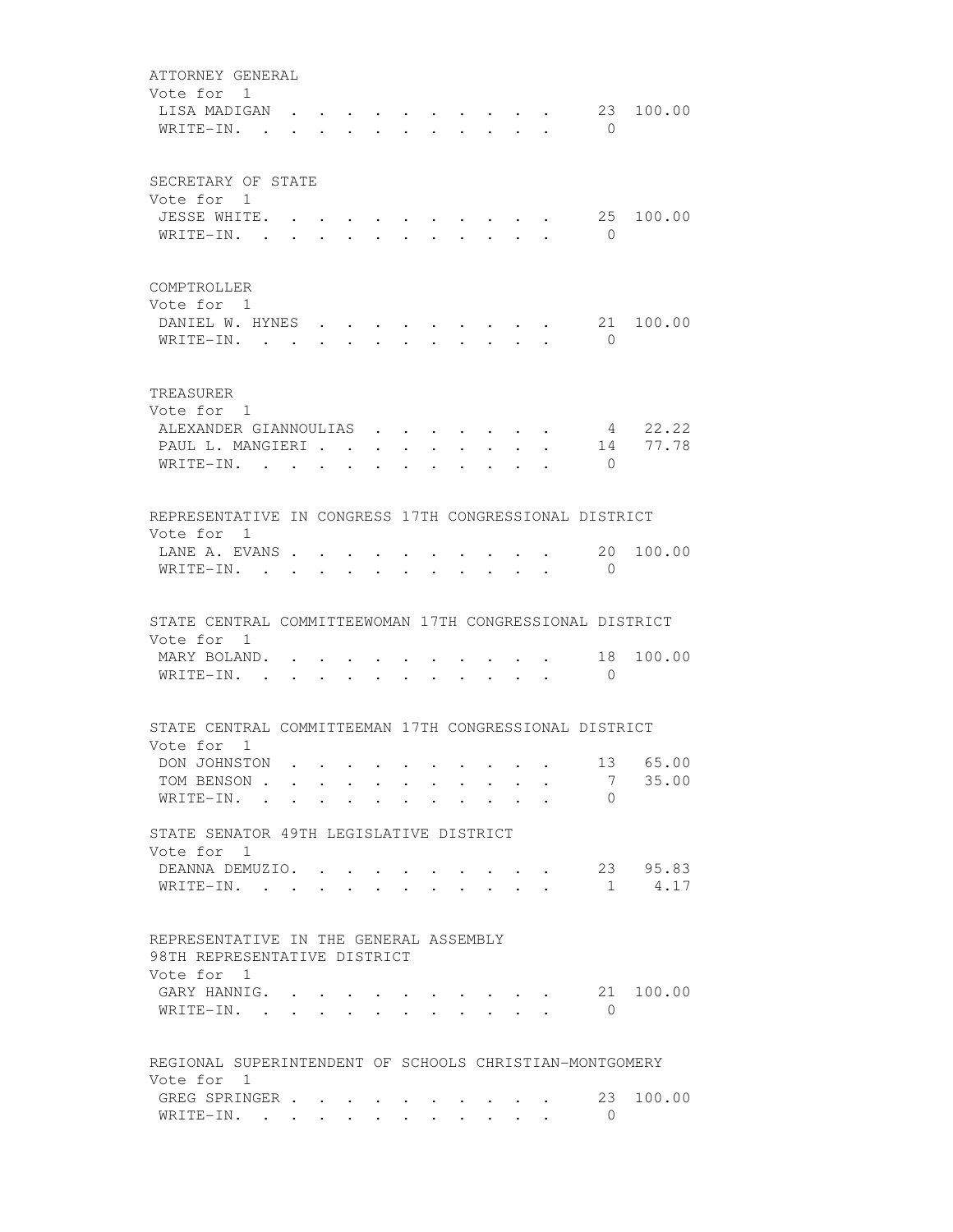| COUNTY CLERK<br>Vote for 1<br>NO CANDIDATE FILED<br>WRITE-IN.                               |                                                                          |                                                                          |               | $\cdot$ $\cdot$ $\cdot$ $\cdot$ |                                  |                                                             |                                                             |                               |                                          | $\mathbf{0}$<br>$\Omega$           |           |
|---------------------------------------------------------------------------------------------|--------------------------------------------------------------------------|--------------------------------------------------------------------------|---------------|---------------------------------|----------------------------------|-------------------------------------------------------------|-------------------------------------------------------------|-------------------------------|------------------------------------------|------------------------------------|-----------|
| COUNTY TREASURER<br>Vote for 1                                                              |                                                                          |                                                                          |               |                                 |                                  |                                                             |                                                             |                               |                                          |                                    |           |
| NO CANDIDATE FILED<br>WRITE-IN.                                                             |                                                                          |                                                                          |               |                                 |                                  |                                                             |                                                             |                               |                                          | 0<br>$\Omega$                      |           |
| COUNTY SHERIFF<br>Vote for 1                                                                |                                                                          |                                                                          |               |                                 |                                  |                                                             |                                                             |                               |                                          |                                    |           |
| NO CANDIDATE FILED.<br>WRITE-IN.                                                            |                                                                          |                                                                          |               |                                 |                                  |                                                             |                                                             |                               |                                          | 0<br>$\Omega$                      |           |
| COUNTY BOARD MEMBER DISTRICT 6<br>Vote for 2                                                |                                                                          |                                                                          |               |                                 |                                  |                                                             |                                                             |                               |                                          |                                    |           |
| JOHN A. DOWNS                                                                               |                                                                          |                                                                          |               |                                 |                                  |                                                             |                                                             |                               |                                          |                                    | 19 52.78  |
| RONALD E. DEABENDERFER                                                                      |                                                                          |                                                                          |               |                                 | $\ddot{\phantom{0}}$             | $\ddot{\phantom{0}}$                                        |                                                             |                               |                                          |                                    | 15 41.67  |
| $WRITE-IN.$ .                                                                               |                                                                          |                                                                          |               |                                 |                                  |                                                             |                                                             |                               |                                          |                                    | 2 5.56    |
| JUDGE OF THE APPELLATE COURT<br>5TH JUDICIAL DIST. (MAAG VACANCY)<br>Vote for 1             |                                                                          |                                                                          |               |                                 |                                  |                                                             |                                                             |                               |                                          |                                    | 11 55.00  |
| BRUCE STEWART                                                                               |                                                                          |                                                                          |               |                                 |                                  | <b>Contract Contract Contract</b>                           |                                                             |                               | $\mathbf{r} = \mathbf{r} + \mathbf{r}$ . |                                    | 9 45.00   |
| WILLIAM "BILL" BERRY.<br>WRITE-IN.                                                          |                                                                          |                                                                          |               |                                 | $\bullet$                        |                                                             |                                                             |                               |                                          | $\Omega$                           |           |
| PRECINCT COMMITTEEMAN HILLSBORO 2 (Prec-0013)<br>Vote for 1<br>AMY J. STEWART.<br>WRITE-IN. |                                                                          | $\bullet$ $\bullet$ $\bullet$ $\bullet$ $\bullet$ $\bullet$ $\bullet$    |               | $\cdot$ $\cdot$ $\cdot$ $\cdot$ |                                  |                                                             | $\sim$ $\sim$ $\sim$ $\sim$ $\sim$ $\sim$                   |                               |                                          | 22<br>$\overline{0}$               | 100.00    |
|                                                                                             |                                                                          |                                                                          |               |                                 |                                  |                                                             |                                                             |                               |                                          | ********** (REPUBLICAN) ********** |           |
| GOVERNOR<br>Vote for 1                                                                      |                                                                          |                                                                          |               |                                 |                                  |                                                             |                                                             |                               |                                          |                                    |           |
| JUDY BAAR TOPINKA. .                                                                        |                                                                          |                                                                          |               |                                 |                                  |                                                             |                                                             |                               |                                          | 13                                 | 33.33     |
| BILL BRADY.                                                                                 | $\sim$ $\sim$ $\sim$<br>$\ddot{\phantom{0}}$                             | $\mathbf{L}$                                                             |               | $\mathbf{r} = \mathbf{r}$       |                                  | $\mathbf{L} = \mathbf{L}$                                   |                                                             | $\mathbf{L} = \mathbf{L}$     | $\overline{a}$                           | 21                                 | 53.85     |
| JIM OBERWEIS                                                                                | <b>Contractor</b>                                                        | $\sim$                                                                   |               | $\mathbf{r} = \mathbf{r}$       |                                  | $\cdot$ $\cdot$                                             |                                                             | $\mathbf{r}$ and $\mathbf{r}$ |                                          | 4                                  | 10.26     |
| RON GIDWITZ.                                                                                |                                                                          | $\mathbf{r}$ , $\mathbf{r}$ , $\mathbf{r}$ , $\mathbf{r}$ , $\mathbf{r}$ |               |                                 |                                  | $\mathbf{r}$ and $\mathbf{r}$                               | $\ddot{\phantom{0}}$                                        | $\ddot{\phantom{0}}$          |                                          | 1                                  | 2.56      |
| ANDY MARTIN.                                                                                |                                                                          | $\mathbf{L}^{\text{max}}$ , and $\mathbf{L}^{\text{max}}$                | $\sim 100$    | $\ddot{\phantom{0}}$            | $\bullet$ . The set of $\bullet$ | $\bullet$ .<br><br><br><br><br><br><br><br><br><br><br><br> | $\bullet$ .<br><br><br><br><br><br><br><br><br><br><br><br> | $\bullet$                     |                                          | $\Omega$                           |           |
| WRITE-IN.<br>$\sim$                                                                         |                                                                          | $\ddot{\phantom{0}}$                                                     |               |                                 |                                  | $\bullet$                                                   | $\bullet$ .<br><br><br><br><br><br><br><br><br><br><br><br> |                               |                                          | $\Omega$                           |           |
| LIEUTENANT GOVERNOR                                                                         |                                                                          |                                                                          |               |                                 |                                  |                                                             |                                                             |                               |                                          |                                    |           |
| Vote for 1<br>SANDY WEGMAN                                                                  |                                                                          |                                                                          |               |                                 |                                  |                                                             |                                                             |                               |                                          | 6                                  | 17.14     |
| JOE BIRKETT.                                                                                | $\mathbf{r}$ , $\mathbf{r}$ , $\mathbf{r}$ , $\mathbf{r}$ , $\mathbf{r}$ |                                                                          |               |                                 |                                  | $\mathbf{r} = \mathbf{r}$                                   | $\sim$                                                      | $\mathbf{L}$                  |                                          | 19                                 | 54.29     |
| LAWRENCE L. BRUCKNER.                                                                       |                                                                          |                                                                          | $\sim$ $\sim$ | $\ddot{\phantom{0}}$            |                                  | $\cdot$ $\cdot$ $\cdot$                                     |                                                             | $\cdot$ $\cdot$ $\cdot$       | $\ddot{\phantom{a}}$                     | $\mathbf{1}$                       | 2.86      |
| STEVEN J. RAUSCHENBERGER                                                                    |                                                                          |                                                                          |               | $\ddot{\phantom{a}}$            | $\ddot{\phantom{0}}$             | $\ddot{\phantom{0}}$                                        | $\ddot{\phantom{0}}$                                        | $\ddot{\phantom{0}}$          |                                          | 9                                  | 25.71     |
| WRITE-IN.                                                                                   |                                                                          |                                                                          |               |                                 | $\ddot{\phantom{a}}$             | $\bullet$                                                   | $\ddot{\phantom{a}}$                                        |                               |                                          | $\bigcap$                          |           |
| ATTORNEY GENERAL<br>Vote for 1                                                              |                                                                          |                                                                          |               |                                 |                                  |                                                             |                                                             |                               |                                          |                                    |           |
|                                                                                             | STEWART UMHOLTZ.                                                         |                                                                          |               | $\sim$ $\sim$ $\sim$ $\sim$     |                                  |                                                             |                                                             |                               |                                          |                                    | 29 100.00 |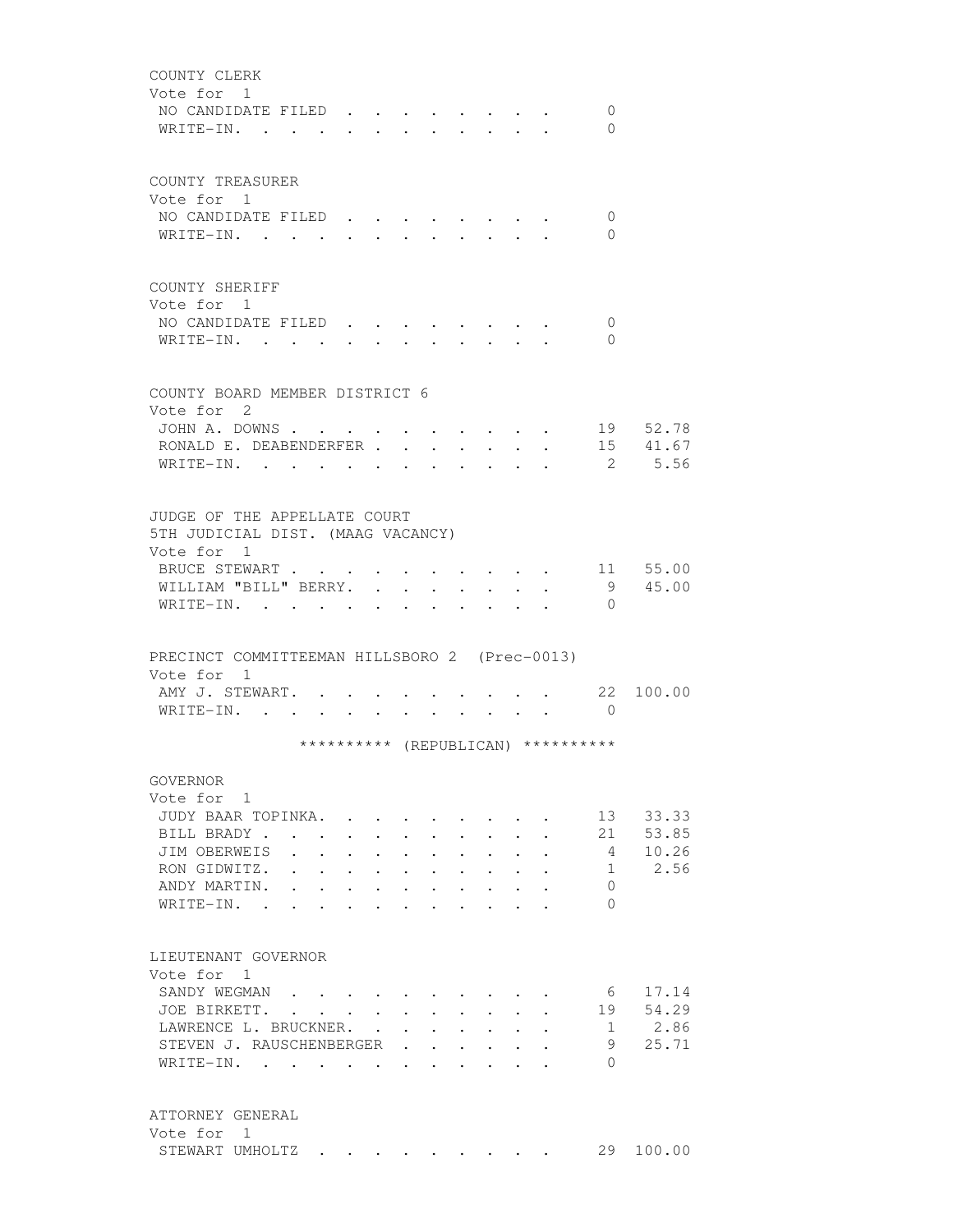WRITE-IN. . . . . . . . . . . . 0 SECRETARY OF STATE Vote for 1 DAN RUTHERFORD. . . . . . . . . . 31 100.00 WRITE-IN. . . . . . . . . . . . 0 COMPTROLLER Vote for 1 CAROLE PANKAU . . . . . . . . . . 26 100.00 WRITE-IN. . . . . . . . . . . 0 TREASURER Vote for 1 CHRISTINE RADOGNO. . . . . . . . . 28 100.00 WRITE-IN. . . . . . . . . . . 0 REPRESENTATIVE IN CONGRESS 17TH CONGRESSIONAL DISTRICT Vote for 1 JIM MOWEN . . . . . . . . . . . . 13 41.94 BRIAN S. GILLILAND . . . . . . . . 7 22.58 ANDREA ZINGA . . . . . . . . . . 11 35.48 WRITE-IN. . . . . . . . . . . 0 STATE SENATOR 49TH LEGISLATIVE DISTRICT Vote for 1<br>JEFF RICHEY. . . . . .  $\cdot$  . . . . . 30 100.00 WRITE-IN. . . . . . . . . . . 0 REPRESENTATIVE IN THE GENERAL ASSEMBLY 98TH REPRESENTATIVE DISTRICT Vote for 1 NO CANDIDATE FILED . . . . . . . . 0 WRITE-IN. . . . . . . . . . . . 0 REGIONAL SUPERINTENDENT OF SCHOOLS CHRISTIAN-MONTGOMERY Vote for 1 NO CANDIDATE FILED . . . . . . . 0 WRITE-IN. . . . . . . . . . . . 0 COUNTY CLERK Vote for 1 SANDY LEITHEISER . . . . . . . . . 34 100.00 WRITE-IN. . . . . . . . . . . 0 COUNTY TREASURER Vote for 1 RONALD D. JENKINS. . . . . . . . . 34 100.00 WRITE-IN. . . . . . . . . . . 0 COUNTY SHERIFF Vote for 1 JIM VAZZI . . . . . . . . . . . 35 100.00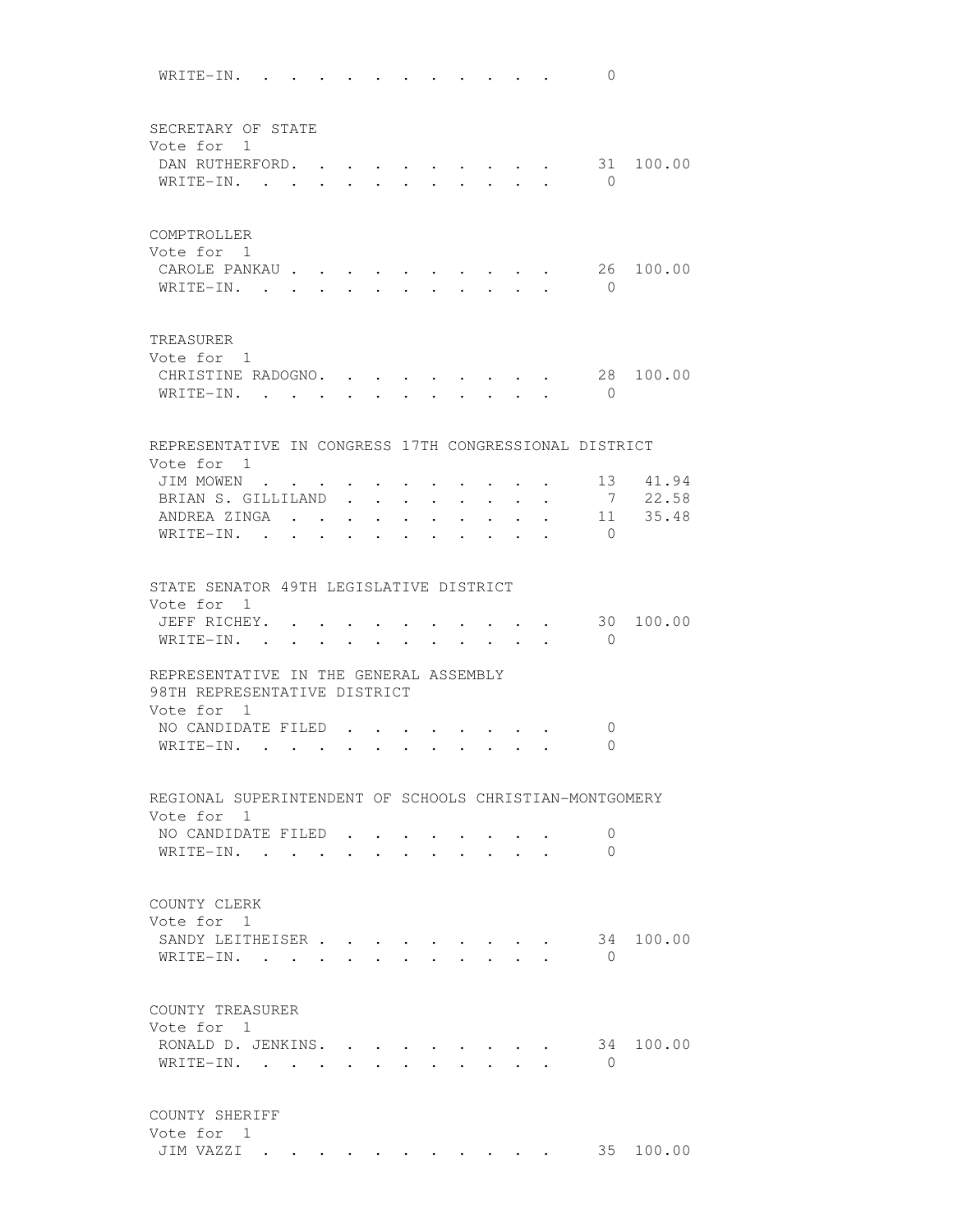WRITE-IN. . . . . . . . . . . . 0 COUNTY BOARD MEMBER DISTRICT 6 Vote for 2 JOHN C. VAN GIESEN II . . . . . . . 27 100.00 WRITE-IN. . . . . . . . . . . 0 JUDGE OF THE APPELLATE COURT 5TH JUDICIAL DIST. (MAAG VACANCY) Vote for 1 STEPHEN P. MCGLYNN . . . . . . . . 22 100.00 WRITE-IN. . . . . . . . . . . . 0 PRECINCT COMMITTEEMAN HILLSBORO 2 (Prec-0013) Vote for 1 DARYL HODGES . . . . . . . . . . 33 100.00 WRITE-IN. . . . . . . . . . . . 0 PRECINCT REPORT MONTGOMERY COUNTY, ILLINOIS UNOFFICIAL RUN DATE:03/21/06 GENERAL PRIMARY ELECTION RUN TIME:10:43 PM MARCH 21, 2006 STATISTICS 0014 HILLSBORO 3 VOTES PERCENT REGISTERED VOTERS - TOTAL . . . . . 702 BALLOTS CAST - TOTAL. . . . . . . . 127 BALLOTS CAST - DEMOCRATIC . . . . . . 64 50.39 BALLOTS CAST - REPUBLICAN . . . . . . 63 49.61 BALLOTS CAST - DEM FED . . . . . . . 0 BALLOTS CAST - REP FED . . . . . . . 0 BALLOTS CAST - BLANK. . . . . . . . 0 VOTER TURNOUT - TOTAL . . . . . . . . 18.09 VOTER TURNOUT - BLANK . . . . . . \*\*\*\*\*\*\*\*\*\* (DEMOCRATIC) \*\*\*\*\*\*\*\*\*\* GOVERNOR Vote for 1 ROD R. BLAGOJEVICH . . . . . . . . 43 70.49<br>EDWIN EISENDRATH . . . . . . . . . 18 29.51 EDWIN EISENDRATH . . . . . . . . . WRITE-IN. . . . . . . . . . . 0 LIEUTENANT GOVERNOR Vote for 1 PAT QUINN . . . . . . . . . . . . 58 100.00 WRITE-IN. . . . . . . . . . . . 0 ATTORNEY GENERAL Vote for 1 LISA MADIGAN . . . . . . . . . . 60 100.00  $\texttt{WRITE-IN.}$  . . . . . . . . . . 0 SECRETARY OF STATE

Vote for 1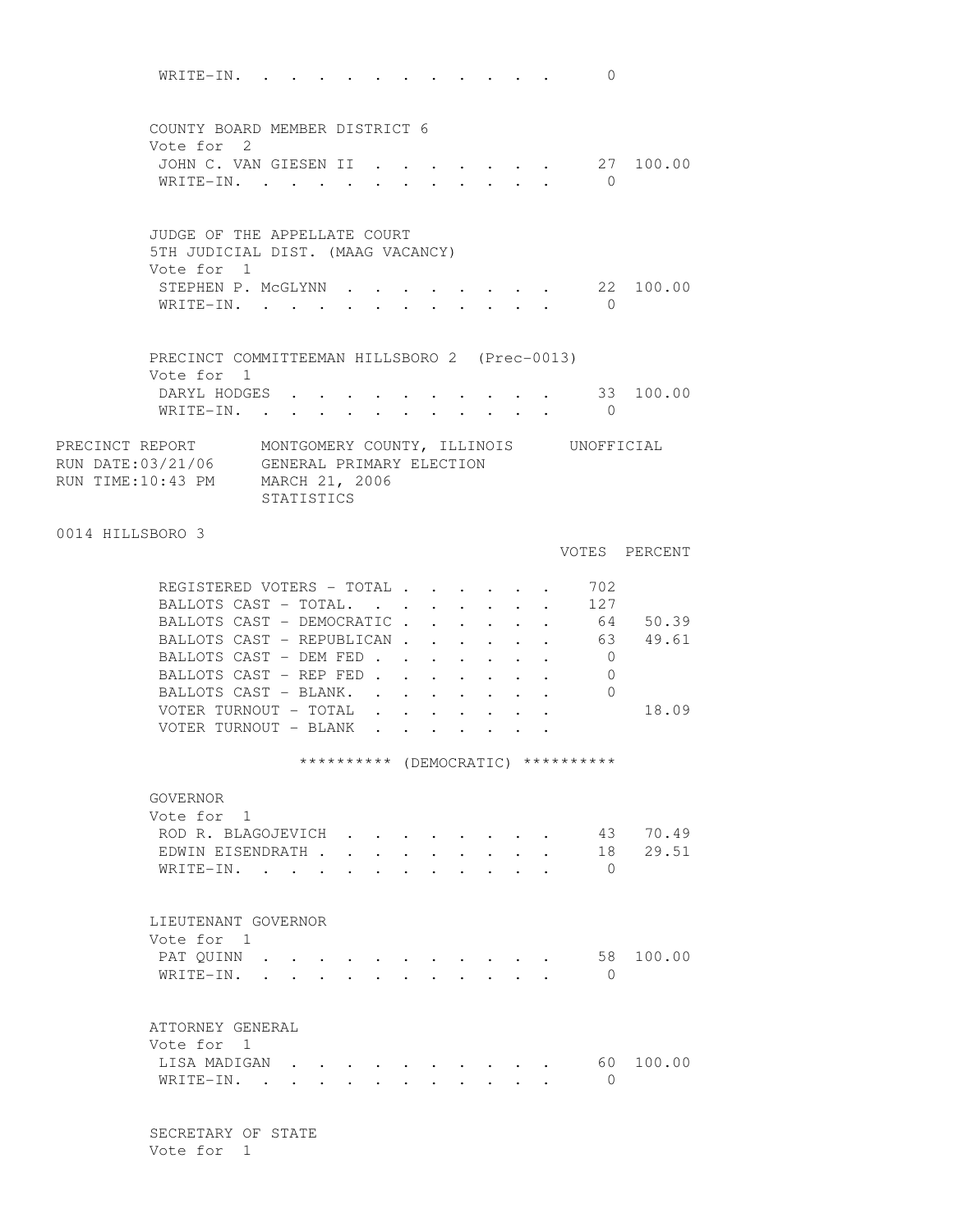JESSE WHITE. . . . . . . . . . . 60 100.00 WRITE-IN. . . . . . . . . . . . 0 COMPTROLLER Vote for 1 DANIEL W. HYNES . . . . . . . . . 57 100.00 WRITE-IN. . . . . . . . . . . 0 TREASURER Vote for 1 ALEXANDER GIANNOULIAS . . . . . . . 14 25.45 PAUL L. MANGIERI . . . . . . . . . 41 74.55 WRITE-IN. . . . . . . . . . . . 0 REPRESENTATIVE IN CONGRESS 17TH CONGRESSIONAL DISTRICT Vote for 1 LANE A. EVANS . . . . . . . . . . . 56 100.00 WRITE-IN. . . . . . . . . . . . 0 STATE CENTRAL COMMITTEEWOMAN 17TH CONGRESSIONAL DISTRICT Vote for 1 MARY BOLAND. . . . . . . . . . . 55 100.00 WRITE-IN. . . . . . . . . . . . 0 STATE CENTRAL COMMITTEEMAN 17TH CONGRESSIONAL DISTRICT Vote for 1 DON JOHNSTON . . . . . . . . . . 26 53.06 TOM BENSON . . . . . . . . . . . 23 46.94 WRITE-IN. . . . . . . . . . . 0 STATE SENATOR 49TH LEGISLATIVE DISTRICT Vote for 1 DEANNA DEMUZIO. . . . . . . . . . . 60 100.00 WRITE-IN. . . . . . . . . . . 0 REPRESENTATIVE IN THE GENERAL ASSEMBLY 98TH REPRESENTATIVE DISTRICT Vote for 1 GARY HANNIG. . . . . . . . . . . . 60 100.00 WRITE-IN. . . . . . . . . . . 0 REGIONAL SUPERINTENDENT OF SCHOOLS CHRISTIAN-MONTGOMERY Vote for 1 GREG SPRINGER . . . . . . . . . . . 54 98.18<br>WRITE-IN. . . . . . . . . . . . 1 1.82 WRITE-IN. . . . . . . . . . . . COUNTY CLERK Vote for 1 NO CANDIDATE FILED . . . . . . . 0 WRITE-IN. . . . . . . . . . . . . . . 1 100.00

 COUNTY TREASURER Vote for 1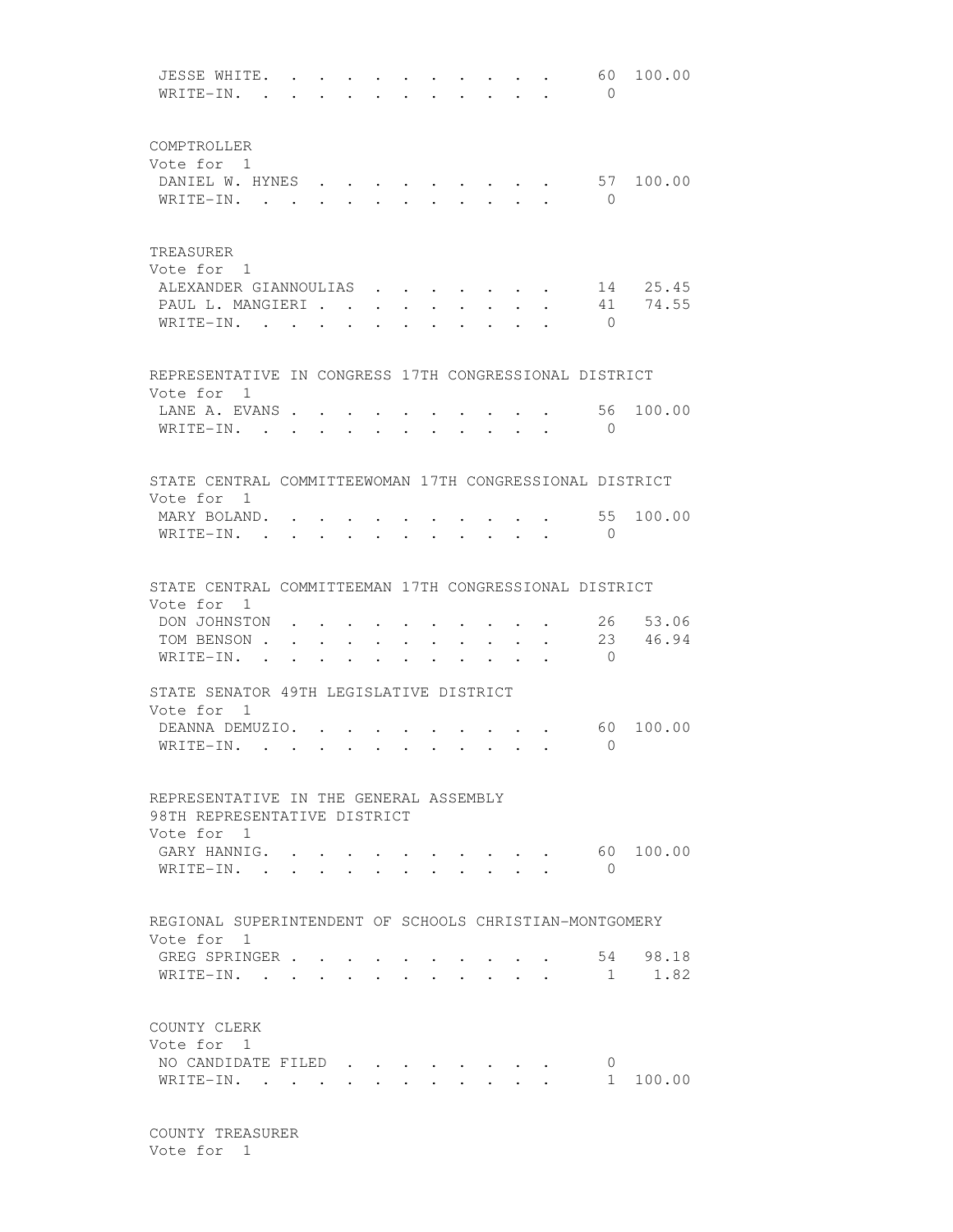| NO CANDIDATE FILED.<br>0<br>$W$ RITE-IN.<br>1 100.00                                                                                         |  |
|----------------------------------------------------------------------------------------------------------------------------------------------|--|
|                                                                                                                                              |  |
| COUNTY SHERIFF                                                                                                                               |  |
| Vote for 1                                                                                                                                   |  |
| NO CANDIDATE FILED<br>0                                                                                                                      |  |
| $W$ RITE-IN<br>$\Omega$<br>and the contract of the                                                                                           |  |
|                                                                                                                                              |  |
| COUNTY BOARD MEMBER DISTRICT 6                                                                                                               |  |
| Vote for 2                                                                                                                                   |  |
| 53 50.48<br>JOHN A. DOWNS<br>and the state of the state of the state of the state of the state of the state of the state of the state of the |  |
| RONALD E. DEABENDERFER.<br>52 49.52<br>$\mathbf{L}$<br>$\mathbf{r} = \mathbf{r}$<br>$\ddot{\phantom{0}}$                                     |  |
| WRITE-IN.<br>$\bigcirc$<br>$\ddot{\phantom{0}}$<br>$\ddot{\phantom{a}}$<br>$\ddot{\phantom{0}}$<br>$\bullet$                                 |  |
|                                                                                                                                              |  |
| JUDGE OF THE APPELLATE COURT                                                                                                                 |  |
| 5TH JUDICIAL DIST. (MAAG VACANCY)                                                                                                            |  |
| Vote for 1                                                                                                                                   |  |
| BRUCE STEWART<br>37 68.52<br>$\ddot{\phantom{a}}$<br>$\sim$ $\sim$                                                                           |  |
| 17 31.48<br>WILLIAM "BILL" BERRY.<br>$\ddot{\phantom{0}}$<br>$\cdot$ $\cdot$<br>$\ddot{\phantom{a}}$<br>$\mathbf{L}$                         |  |
| WRITE-IN.<br>$\bigcirc$<br><b>Contract Contract</b>                                                                                          |  |
|                                                                                                                                              |  |
| PRECINCT COMMITTEEMAN HILLSBORO 3 (Prec-0014)                                                                                                |  |
| Vote for 1                                                                                                                                   |  |
| 53 98.15<br>GEOFF SPRINGER.                                                                                                                  |  |
| 1.85<br>WRITE-IN. .<br>1                                                                                                                     |  |
| ********** (REPUBLICAN) **********                                                                                                           |  |
|                                                                                                                                              |  |
| GOVERNOR                                                                                                                                     |  |
| Vote for 1                                                                                                                                   |  |
| 27 43.55<br>JUDY BAAR TOPINKA.                                                                                                               |  |
| 41.94<br>26<br>BILL BRADY.                                                                                                                   |  |
| 12.90<br>JIM OBERWEIS<br>8                                                                                                                   |  |
| $1 \t 1.61$<br>RON GIDWITZ.                                                                                                                  |  |
| ANDY MARTIN.<br>$\Omega$<br>$\cdot$<br>$\cdot$<br>$\ddot{\phantom{0}}$<br>$\ddot{\phantom{a}}$<br>$\ddot{\phantom{a}}$                       |  |
| WRITE-IN.<br>$\Omega$<br>the contract of the contract of the                                                                                 |  |
|                                                                                                                                              |  |
| LIEUTENANT GOVERNOR                                                                                                                          |  |
| Vote for 1                                                                                                                                   |  |
| 11 20.00<br>SANDY WEGMAN<br>$\cdot$ $\cdot$ $\cdot$ $\cdot$ $\cdot$                                                                          |  |
| 67.27<br>JOE BIRKETT.<br>37<br>$\mathbf{L}$<br>$\mathbf{L}^{\text{max}}$<br>$\ddot{\phantom{0}}$<br>$\ddot{\phantom{0}}$                     |  |
| 7.27<br>LAWRENCE L. BRUCKNER.<br>4<br>$\sim$ $\sim$<br>$\mathbf{L}$<br>$\ddot{\phantom{0}}$<br>$\sim$                                        |  |
| 3, 5.45<br>STEVEN J. RAUSCHENBERGER                                                                                                          |  |
| WRITE-IN.<br>$\Omega$                                                                                                                        |  |
|                                                                                                                                              |  |
| ATTORNEY GENERAL                                                                                                                             |  |
| Vote for 1                                                                                                                                   |  |
| 50 100.00<br>STEWART UMHOLTZ .                                                                                                               |  |
| WRITE-IN.<br>$\Omega$                                                                                                                        |  |
|                                                                                                                                              |  |
| SECRETARY OF STATE                                                                                                                           |  |
| Vote for 1                                                                                                                                   |  |
| DAN RUTHERFORD.<br>51<br>100.00                                                                                                              |  |
| $\Omega$<br>WRITE-IN.                                                                                                                        |  |
|                                                                                                                                              |  |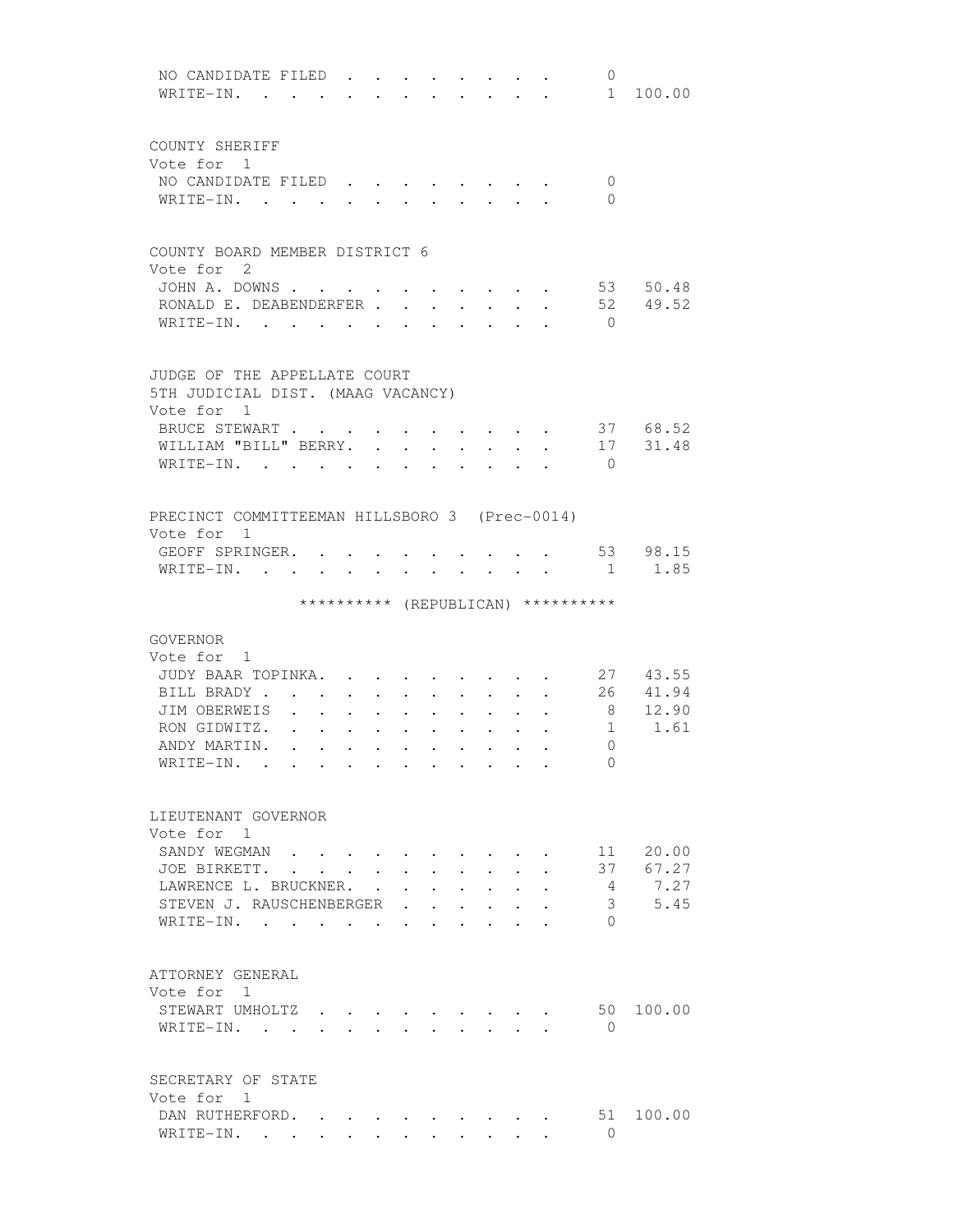| COMPTROLLER<br>Vote for 1<br>CAROLE PANKAU<br>WRITE-IN.                                                                 |                      |                                                             |                                                                                                                                                                                                                                |                                                             |                                          |                                                 |                                                           | $\mathbf{r}$ , and $\mathbf{r}$ , and $\mathbf{r}$ , and $\mathbf{r}$ | $\bigcirc$                                                       | 52 100.00                     |
|-------------------------------------------------------------------------------------------------------------------------|----------------------|-------------------------------------------------------------|--------------------------------------------------------------------------------------------------------------------------------------------------------------------------------------------------------------------------------|-------------------------------------------------------------|------------------------------------------|-------------------------------------------------|-----------------------------------------------------------|-----------------------------------------------------------------------|------------------------------------------------------------------|-------------------------------|
| TREASURER<br>Vote for 1<br>CHRISTINE RADOGNO. .<br>WRITE-IN.                                                            | $\sim$               |                                                             |                                                                                                                                                                                                                                |                                                             |                                          |                                                 |                                                           |                                                                       | $\bigcirc$                                                       | 51 100.00                     |
| REPRESENTATIVE IN CONGRESS 17TH CONGRESSIONAL DISTRICT<br>Vote for 1                                                    |                      |                                                             |                                                                                                                                                                                                                                |                                                             |                                          |                                                 |                                                           |                                                                       |                                                                  |                               |
| JIM MOWEN<br>BRIAN S. GILLILAND<br>ANDREA ZINGA<br>WRITE-IN. .                                                          | $\ddot{\phantom{0}}$ | $\bullet$ .<br><br><br><br><br><br><br><br><br><br><br><br> | $\bullet$ .                                                                                                                                                                                                                    | <b>Service Control</b>                                      | $\bullet$ . In the case of the $\bullet$ |                                                 |                                                           | $\bullet$                                                             | 20<br>$\bigcirc$                                                 | 42.55<br>12 25.53<br>15 31.91 |
| STATE SENATOR 49TH LEGISLATIVE DISTRICT                                                                                 |                      |                                                             |                                                                                                                                                                                                                                |                                                             |                                          |                                                 |                                                           |                                                                       |                                                                  |                               |
| Vote for 1<br>JEFF RICHEY.<br>WRITE-IN.                                                                                 |                      |                                                             |                                                                                                                                                                                                                                |                                                             |                                          |                                                 |                                                           |                                                                       | $\cdot$ $\cdot$ $\cdot$ $\cdot$ $\cdot$ $\cdot$ 53<br>$\bigcirc$ | 100.00                        |
| REPRESENTATIVE IN THE GENERAL ASSEMBLY<br>98TH REPRESENTATIVE DISTRICT<br>Vote for 1<br>NO CANDIDATE FILED<br>WRITE-IN. |                      |                                                             | $\sim$                                                                                                                                                                                                                         | $\bullet$ . The set of $\bullet$                            | $\cdot$ $\cdot$                          |                                                 | $\mathbf{r}$ , $\mathbf{r}$ , $\mathbf{r}$ , $\mathbf{r}$ |                                                                       | 0<br>$\Omega$                                                    |                               |
| REGIONAL SUPERINTENDENT OF SCHOOLS CHRISTIAN-MONTGOMERY                                                                 |                      |                                                             |                                                                                                                                                                                                                                |                                                             |                                          |                                                 |                                                           |                                                                       |                                                                  |                               |
| Vote for 1<br>NO CANDIDATE FILED<br>WRITE-IN. .                                                                         |                      |                                                             |                                                                                                                                                                                                                                |                                                             |                                          |                                                 |                                                           |                                                                       | $\mathbf 0$<br>$\Omega$                                          |                               |
| COUNTY CLERK<br>Vote for 1<br>SANDY LEITHEISER<br>$W$ RITE-IN                                                           |                      |                                                             | $\sim$ 100 $\sim$                                                                                                                                                                                                              | $\bullet$ .<br><br><br><br><br><br><br><br><br><br><br><br> |                                          | $\cdot$ $\cdot$ $\cdot$ $\cdot$ $\cdot$ $\cdot$ |                                                           |                                                                       | 63<br>$\Omega$                                                   | 100.00                        |
| COUNTY TREASURER<br>Vote for 1<br>RONALD D. JENKINS.<br>WRITE-IN.                                                       |                      |                                                             |                                                                                                                                                                                                                                |                                                             |                                          | $\sim$                                          |                                                           |                                                                       | 57<br>$\Omega$                                                   | 100.00                        |
| COUNTY SHERIFF<br>Vote for 1<br>JIM VAZZI .<br>WRITE-IN.                                                                | $\ddot{\phantom{a}}$ |                                                             |                                                                                                                                                                                                                                |                                                             |                                          |                                                 |                                                           |                                                                       | $\mathbf{0}$                                                     | 60 100.00                     |
| COUNTY BOARD MEMBER DISTRICT 6<br>Vote for 2                                                                            |                      |                                                             |                                                                                                                                                                                                                                |                                                             |                                          |                                                 |                                                           |                                                                       |                                                                  |                               |
| JOHN C. VAN GIESEN II<br>WRITE-IN.                                                                                      |                      |                                                             | in the contract of the contract of the contract of the contract of the contract of the contract of the contract of the contract of the contract of the contract of the contract of the contract of the contract of the contrac |                                                             | $\cdot$ $\cdot$ $\cdot$                  | $\sim$                                          |                                                           |                                                                       | 53<br>$\Omega$                                                   | 100.00                        |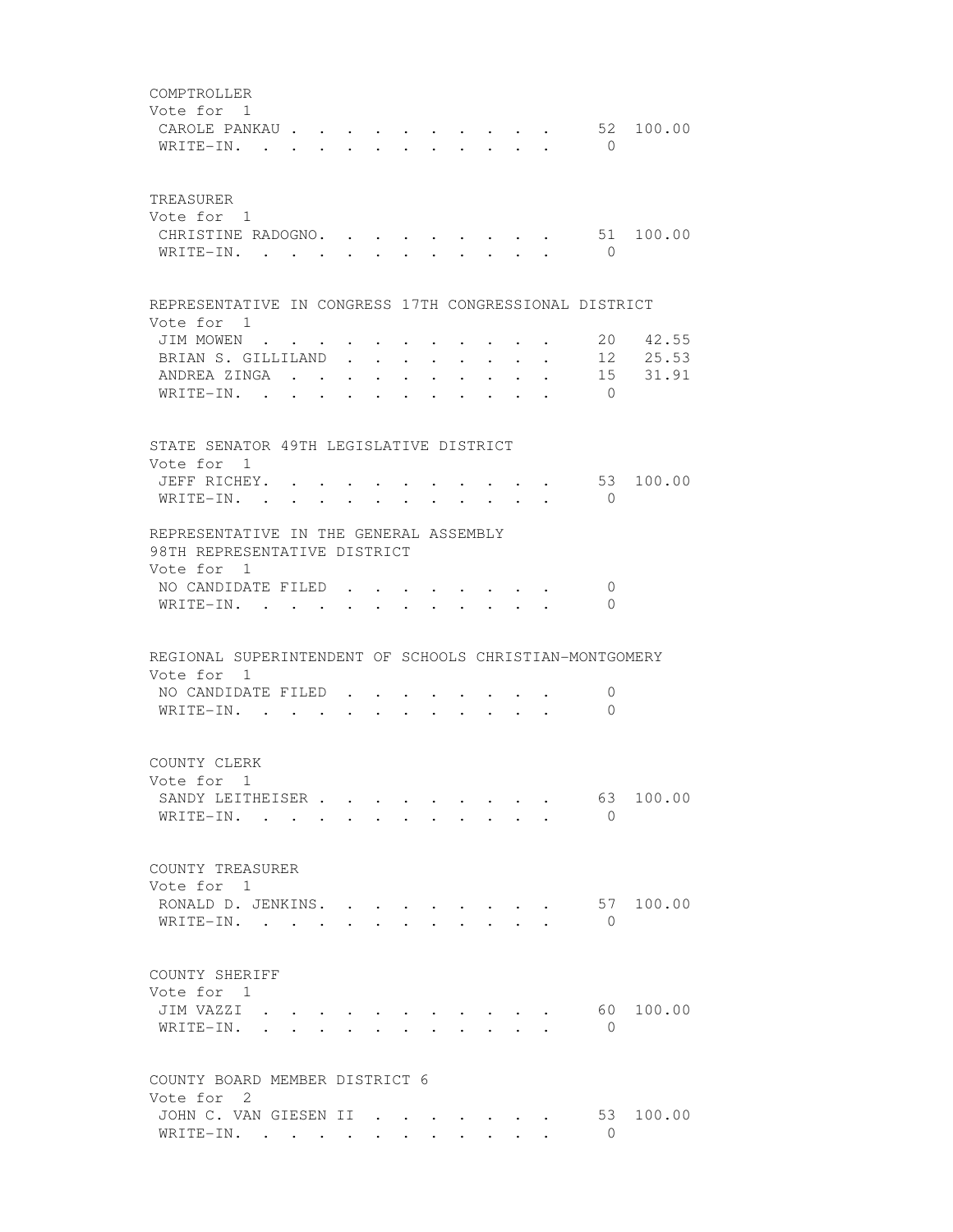JUDGE OF THE APPELLATE COURT 5TH JUDICIAL DIST. (MAAG VACANCY) Vote for 1 STEPHEN P. MCGLYNN . . . . . . . . 47 100.00 WRITE-IN. . . . . . . . . . . 0 PRECINCT COMMITTEEMAN HILLSBORO 3 (Prec-0014) Vote for 1 L.R. "DICK" JAMES. . . . . . . . . 56 100.00 WRITE-IN. . . . . . . . . . . 0 PRECINCT REPORT MONTGOMERY COUNTY, ILLINOIS UNOFFICIAL RUN DATE:03/21/06 GENERAL PRIMARY ELECTION RUN TIME:10:43 PM MARCH 21, 2006 STATISTICS 0015 HILLSBORO 4 VOTES PERCENT REGISTERED VOTERS - TOTAL . . . . . . 366 BALLOTS CAST - TOTAL. . . . . . . . 37 BALLOTS CAST - DEMOCRATIC . . . . . . 16 43.24 BALLOTS CAST - REPUBLICAN . . . . . 21 56.76 BALLOTS CAST - DEM FED . . . . . . . 0 BALLOTS CAST - REP FED . . . . . . . 0 BALLOTS CAST - BLANK. . . . . . . . 1 2.70 VOTER TURNOUT - TOTAL . . . . . . . 10.11 VOTER TURNOUT - BLANK . . . . . . . . . . 27 \*\*\*\*\*\*\*\*\*\*\* (DEMOCRATIC) \*\*\*\*\*\*\*\*\*\* GOVERNOR Vote for 1 ROD R. BLAGOJEVICH  $\cdots$  . . . . . . 11 73.33 EDWIN EISENDRATH . . . . . . . . . 4 26.67<br>WRITE-IN. . . . . . . . . . . . 0 WRITE-IN. . . . . . . . . . . . LIEUTENANT GOVERNOR Vote for 1 PAT QUINN . . . . . . . . . . . . 16 100.00 WRITE-IN. . . . . . . . . . . 0 ATTORNEY GENERAL Vote for 1 LISA MADIGAN . . . . . . . . . . 16 100.00 WRITE-IN. . . . . . . . . . . . 0 SECRETARY OF STATE Vote for 1 JESSE WHITE. . . . . . . . . . . 16 100.00 WRITE-IN. . . . . . . . . . . 0 COMPTROLLER Vote for 1 DANIEL W. HYNES . . . . . . . . . 16 100.00<br>WRITE-IN WRITE-IN. . . . . . . . . . . . 0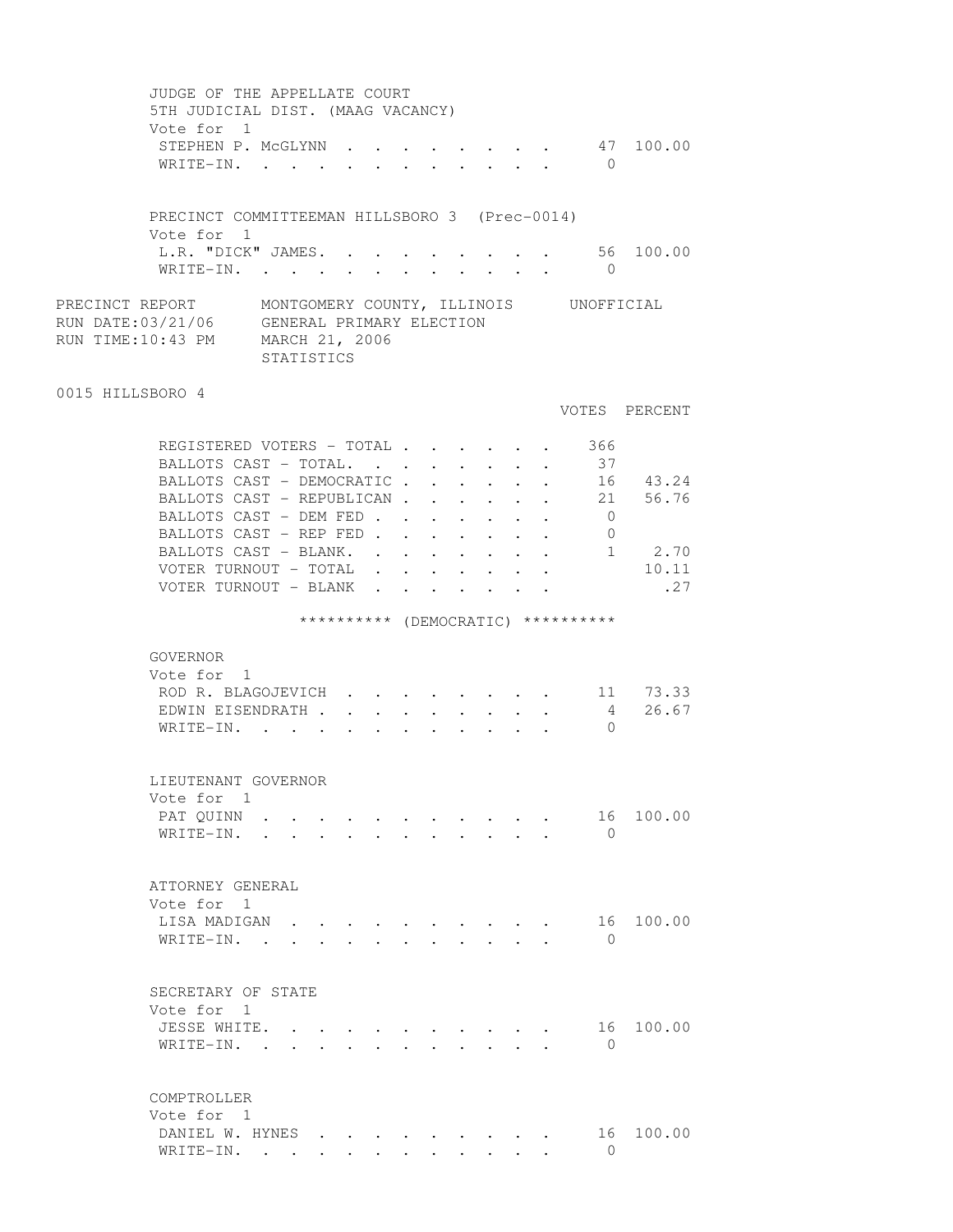TREASURER Vote for 1 ALEXANDER GIANNOULIAS . . . . . . . 10 71.43 PAUL L. MANGIERI . . . . . . . . . 4 28.57 WRITE-IN. . . . . . . . . . . . 0 REPRESENTATIVE IN CONGRESS 17TH CONGRESSIONAL DISTRICT Vote for 1 LANE A. EVANS . . . . . . . . . . . 16 100.00 WRITE-IN. . . . . . . . . . . 0 STATE CENTRAL COMMITTEEWOMAN 17TH CONGRESSIONAL DISTRICT Vote for 1 MARY BOLAND. . . . . . . . . . . 14 100.00 WRITE-IN. . . . . . . . . . . . 0 STATE CENTRAL COMMITTEEMAN 17TH CONGRESSIONAL DISTRICT Vote for 1 DON JOHNSTON . . . . . . . . . . 12 80.00 TOM BENSON . . . . . . . . . . . . 3 20.00 WRITE-IN. . . . . . . . . . . 0 STATE SENATOR 49TH LEGISLATIVE DISTRICT Vote for 1 DEANNA DEMUZIO. . . . . . . . . . 16 100.00 WRITE-IN. . . . . . . . . . . 0 REPRESENTATIVE IN THE GENERAL ASSEMBLY 98TH REPRESENTATIVE DISTRICT Vote for 1 GARY HANNIG. . . . . . . . . . . 16 100.00 WRITE-IN. . . . . . . . . . . . 0 REGIONAL SUPERINTENDENT OF SCHOOLS CHRISTIAN-MONTGOMERY Vote for 1 GREG SPRINGER . . . . . . . . . . 16 100.00 WRITE-IN. . . . . . . . . . . 0 COUNTY CLERK Vote for 1 NO CANDIDATE FILED . . . . . . . . 0 WRITE-IN. . . . . . . . . . . . 0 COUNTY TREASURER Vote for 1 NO CANDIDATE FILED . . . . . . . . 0 WRITE-IN. . . . . . . . . . . 0 COUNTY SHERIFF Vote for 1 NO CANDIDATE FILED . . . . . . . . 0 WRITE-IN. . . . . . . . . . . . 0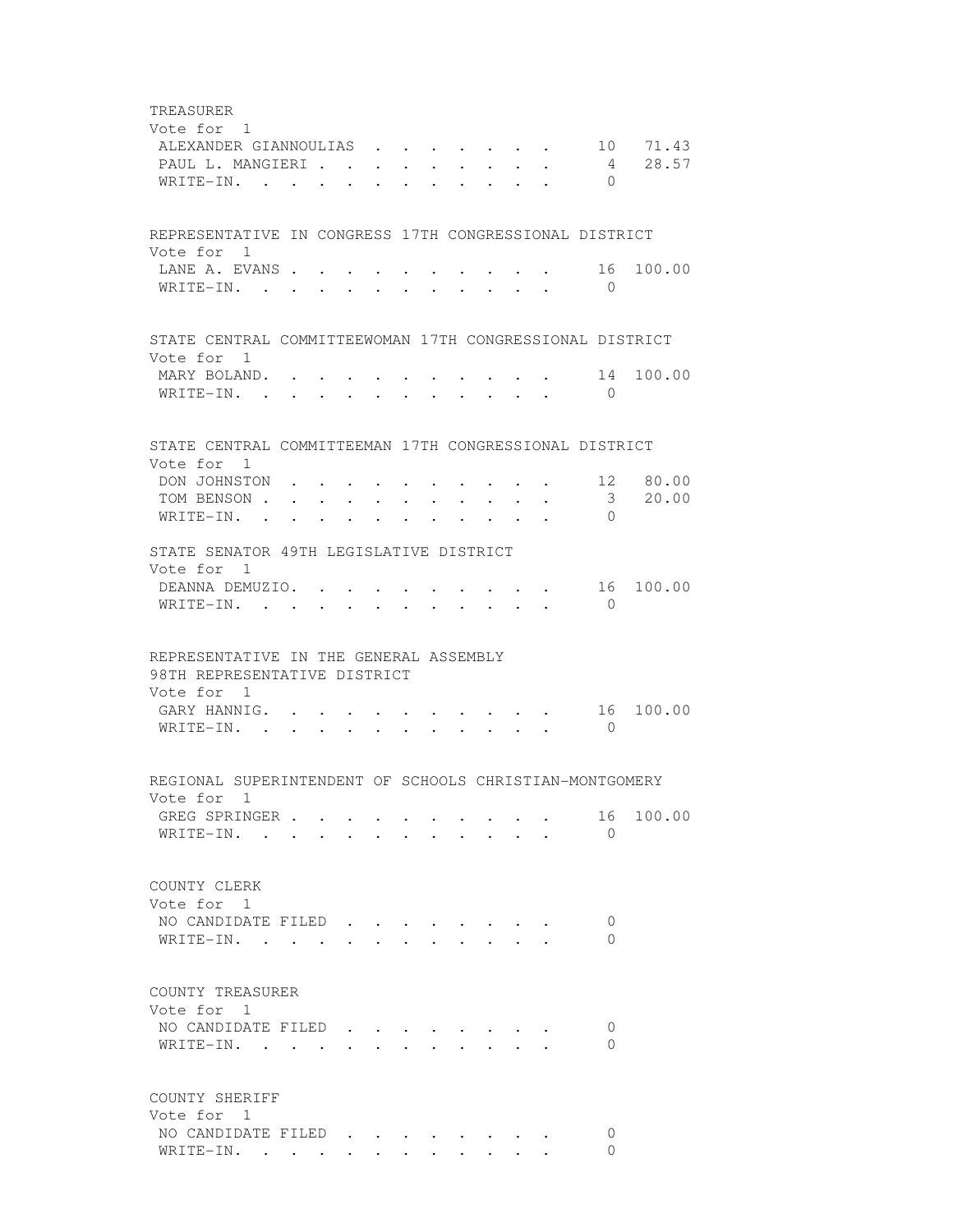| COUNTY BOARD MEMBER DISTRICT 6                |                      |                                                                          |                                                                                                                                                     |                      |                                                |               |                      |                           |                                    |             |
|-----------------------------------------------|----------------------|--------------------------------------------------------------------------|-----------------------------------------------------------------------------------------------------------------------------------------------------|----------------------|------------------------------------------------|---------------|----------------------|---------------------------|------------------------------------|-------------|
| Vote for 2                                    |                      |                                                                          |                                                                                                                                                     |                      |                                                |               |                      |                           |                                    |             |
| JOHN A. DOWNS                                 |                      |                                                                          | $\mathbf{r} = \mathbf{r} + \mathbf{r} + \mathbf{r}$ .                                                                                               |                      |                                                |               |                      |                           |                                    | 13 52.00    |
| RONALD E. DEABENDERFER                        |                      |                                                                          |                                                                                                                                                     |                      |                                                |               | <b>Service</b> State | $\sim$                    |                                    | 12 48.00    |
| WRITE-IN.                                     |                      |                                                                          |                                                                                                                                                     |                      |                                                | $\sim$ $\sim$ |                      | $\mathbf{L} = \mathbf{L}$ | $\bigcirc$                         |             |
|                                               |                      |                                                                          |                                                                                                                                                     |                      |                                                |               |                      |                           |                                    |             |
|                                               |                      |                                                                          |                                                                                                                                                     |                      |                                                |               |                      |                           |                                    |             |
| JUDGE OF THE APPELLATE COURT                  |                      |                                                                          |                                                                                                                                                     |                      |                                                |               |                      |                           |                                    |             |
| 5TH JUDICIAL DIST. (MAAG VACANCY)             |                      |                                                                          |                                                                                                                                                     |                      |                                                |               |                      |                           |                                    |             |
| Vote for 1                                    |                      |                                                                          |                                                                                                                                                     |                      |                                                |               |                      |                           |                                    |             |
| BRUCE STEWART                                 |                      |                                                                          | $\cdot$ $\cdot$ $\cdot$                                                                                                                             |                      |                                                |               |                      |                           |                                    | 9 56.25     |
| WILLIAM "BILL" BERRY.                         |                      |                                                                          | $\sim$<br>$\mathbf{r}$                                                                                                                              |                      |                                                |               |                      |                           | 7                                  | 43.75       |
| WRITE-IN.                                     |                      |                                                                          |                                                                                                                                                     |                      |                                                |               |                      |                           | $\Omega$                           |             |
|                                               |                      |                                                                          |                                                                                                                                                     |                      |                                                |               |                      |                           |                                    |             |
| PRECINCT COMMITTEEMAN HILLSBORO 4 (Prec-0015) |                      |                                                                          |                                                                                                                                                     |                      |                                                |               |                      |                           |                                    |             |
| Vote for 1                                    |                      |                                                                          |                                                                                                                                                     |                      |                                                |               |                      |                           |                                    |             |
| SHANE HUBER.                                  |                      |                                                                          |                                                                                                                                                     |                      |                                                |               |                      |                           |                                    | . 15 100.00 |
| WRITE-IN. .                                   |                      |                                                                          | $\mathbf{r} = \mathbf{r} \times \mathbf{r}$ , where $\mathbf{r} = \mathbf{r} \times \mathbf{r}$ , where $\mathbf{r} = \mathbf{r} \times \mathbf{r}$ |                      |                                                |               |                      |                           | $\bigcirc$                         |             |
|                                               |                      |                                                                          |                                                                                                                                                     |                      |                                                |               |                      |                           |                                    |             |
|                                               |                      |                                                                          |                                                                                                                                                     |                      |                                                |               |                      |                           | ********** (REPUBLICAN) ********** |             |
|                                               |                      |                                                                          |                                                                                                                                                     |                      |                                                |               |                      |                           |                                    |             |
| GOVERNOR                                      |                      |                                                                          |                                                                                                                                                     |                      |                                                |               |                      |                           |                                    |             |
| Vote for 1                                    |                      |                                                                          |                                                                                                                                                     |                      |                                                |               |                      |                           |                                    |             |
| JUDY BAAR TOPINKA.                            |                      |                                                                          | $\mathbf{a}$ , and $\mathbf{a}$ , and $\mathbf{a}$                                                                                                  |                      |                                                |               |                      |                           |                                    | . 12 60.00  |
| BILL BRADY                                    | $\sim$ $\sim$        |                                                                          |                                                                                                                                                     |                      |                                                |               |                      | $\mathbf{L}^{\text{max}}$ | 3 <sup>7</sup>                     | 15.00       |
| JIM OBERWEIS .                                | $\sim$ $\sim$        | $\ddot{\phantom{0}}$                                                     | $\ddot{\phantom{0}}$<br>$\ddot{\phantom{a}}$                                                                                                        | $\ddot{\phantom{0}}$ |                                                |               |                      | $\ddot{\phantom{0}}$      | 3 <sup>7</sup>                     | 15.00       |
| RON GIDWITZ.                                  | $\ddot{\phantom{0}}$ | $\ddot{\phantom{0}}$                                                     | $\sim$<br>$\bullet$                                                                                                                                 |                      |                                                |               |                      |                           | $2^{\circ}$                        | 10.00       |
| ANDY MARTIN.                                  |                      |                                                                          |                                                                                                                                                     |                      |                                                |               |                      |                           | $\circ$                            |             |
| WRITE-IN. .                                   |                      |                                                                          |                                                                                                                                                     |                      |                                                |               |                      |                           | $\Omega$                           |             |
|                                               |                      |                                                                          |                                                                                                                                                     |                      |                                                |               |                      |                           |                                    |             |
| LIEUTENANT GOVERNOR                           |                      |                                                                          |                                                                                                                                                     |                      |                                                |               |                      |                           |                                    |             |
| Vote for 1                                    |                      |                                                                          |                                                                                                                                                     |                      |                                                |               |                      |                           |                                    |             |
| SANDY WEGMAN                                  |                      |                                                                          |                                                                                                                                                     |                      |                                                |               |                      |                           |                                    | 4 21.05     |
| JOE BIRKETT. .                                |                      | $\mathbf{r} = \mathbf{r} + \mathbf{r}$ , where $\mathbf{r} = \mathbf{r}$ |                                                                                                                                                     |                      |                                                |               |                      |                           | 11                                 | 57.89       |
| LAWRENCE L. BRUCKNER.                         |                      |                                                                          |                                                                                                                                                     |                      |                                                |               |                      |                           | $\overline{0}$                     |             |
| STEVEN J. RAUSCHENBERGER                      |                      |                                                                          | $\mathbf{r}$                                                                                                                                        |                      |                                                |               |                      |                           | 4                                  | 21.05       |
| WRITE-IN.                                     | $\ddot{\phantom{a}}$ | <b>Contract Contract Contract</b>                                        |                                                                                                                                                     |                      |                                                |               |                      |                           | $\Omega$                           |             |
|                                               |                      |                                                                          |                                                                                                                                                     |                      |                                                |               |                      |                           |                                    |             |
|                                               |                      |                                                                          |                                                                                                                                                     |                      |                                                |               |                      |                           |                                    |             |
| ATTORNEY GENERAL                              |                      |                                                                          |                                                                                                                                                     |                      |                                                |               |                      |                           |                                    |             |
| Vote for 1                                    |                      |                                                                          |                                                                                                                                                     |                      |                                                |               |                      |                           |                                    |             |
| STEWART UMHOLTZ                               |                      |                                                                          |                                                                                                                                                     |                      |                                                |               |                      |                           | 15                                 | 100.00      |
| WRITE-IN.                                     |                      |                                                                          |                                                                                                                                                     |                      |                                                |               |                      |                           | $\Omega$                           |             |
|                                               |                      |                                                                          |                                                                                                                                                     |                      |                                                |               |                      |                           |                                    |             |
| SECRETARY OF STATE                            |                      |                                                                          |                                                                                                                                                     |                      |                                                |               |                      |                           |                                    |             |
| Vote for 1                                    |                      |                                                                          |                                                                                                                                                     |                      |                                                |               |                      |                           |                                    |             |
| DAN RUTHERFORD.                               |                      |                                                                          |                                                                                                                                                     |                      |                                                |               |                      |                           |                                    | 17 100.00   |
|                                               |                      |                                                                          |                                                                                                                                                     |                      |                                                |               |                      |                           | $\Omega$                           |             |
| WRITE-IN.                                     |                      |                                                                          |                                                                                                                                                     |                      | $\mathbf{r}$ and $\mathbf{r}$ and $\mathbf{r}$ |               |                      |                           |                                    |             |
|                                               |                      |                                                                          |                                                                                                                                                     |                      |                                                |               |                      |                           |                                    |             |
| COMPTROLLER                                   |                      |                                                                          |                                                                                                                                                     |                      |                                                |               |                      |                           |                                    |             |
| Vote for 1                                    |                      |                                                                          |                                                                                                                                                     |                      |                                                |               |                      |                           |                                    |             |
| CAROLE PANKAU                                 |                      |                                                                          |                                                                                                                                                     |                      |                                                |               |                      |                           | 15                                 | 100.00      |
| WRITE-IN. .                                   | $\sim$               |                                                                          |                                                                                                                                                     |                      |                                                |               |                      |                           | $\Omega$                           |             |
|                                               |                      |                                                                          |                                                                                                                                                     |                      |                                                |               |                      |                           |                                    |             |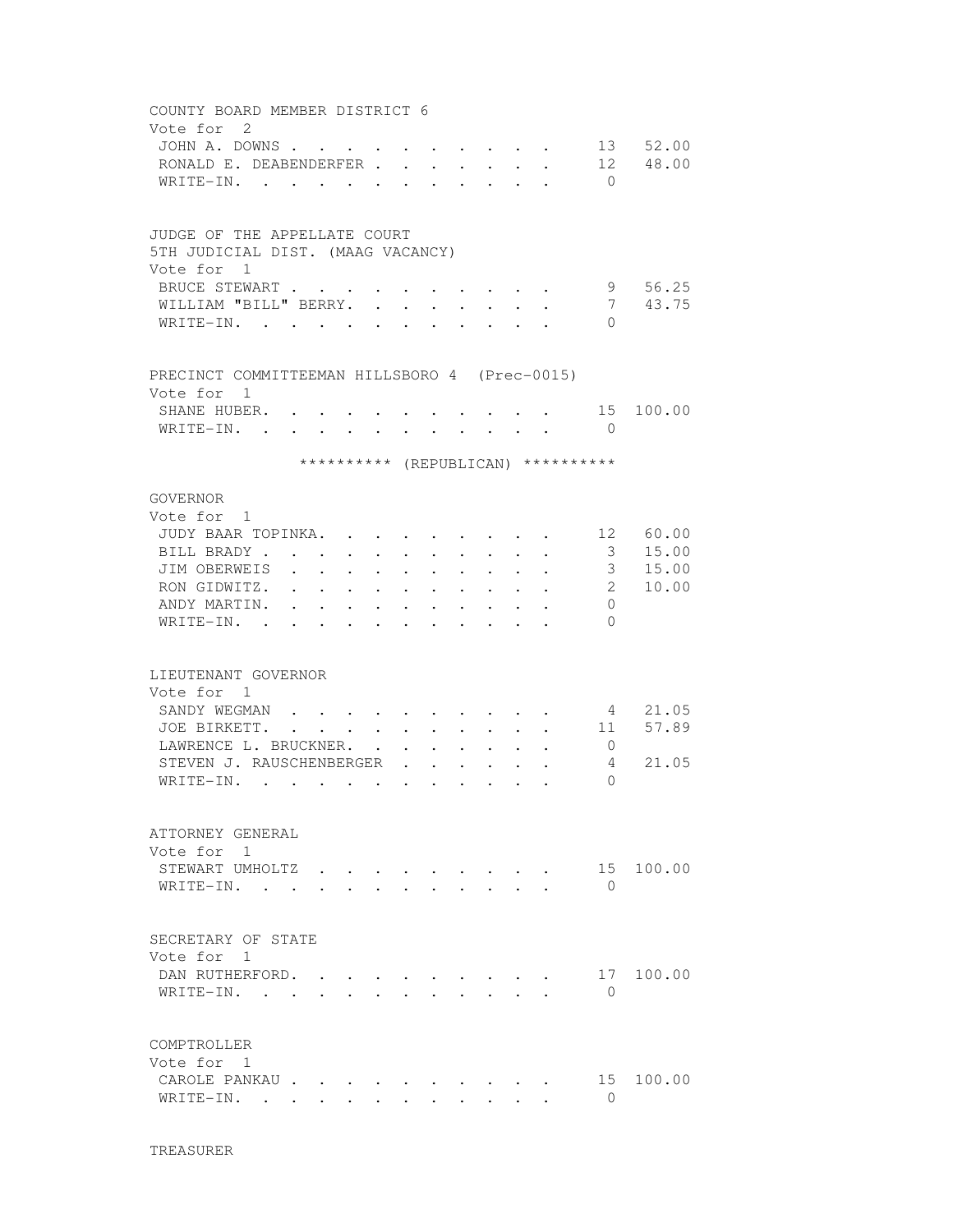| Vote for 1<br>CHRISTINE RADOGNO. .<br>16 100.00<br>WRITE-IN. .<br>$\bigcirc$                                                                  |  |
|-----------------------------------------------------------------------------------------------------------------------------------------------|--|
| REPRESENTATIVE IN CONGRESS 17TH CONGRESSIONAL DISTRICT                                                                                        |  |
| Vote for 1                                                                                                                                    |  |
| 50.00<br>JIM MOWEN<br>8                                                                                                                       |  |
| 5 31.25<br>BRIAN S. GILLILAND<br>$\mathbf{L}^{\text{max}}$ , where $\mathbf{L}^{\text{max}}$<br>$\bullet$                                     |  |
| 3 <sup>7</sup><br>18.75<br>ANDREA ZINGA .<br>$\cdot$                                                                                          |  |
| WRITE-IN. .<br>$\Omega$                                                                                                                       |  |
| STATE SENATOR 49TH LEGISLATIVE DISTRICT                                                                                                       |  |
| Vote for 1<br>JEFF RICHEY. .<br>$\cdot$ $\cdot$ $\frac{14}{1}$<br>100.00                                                                      |  |
| WRITE-IN.<br>$\bigcirc$<br>$\bullet$ . $\bullet$                                                                                              |  |
| $\begin{array}{cccccccccccccc} \bullet & \bullet & \bullet & \bullet & \bullet & \bullet & \bullet & \bullet & \bullet & \bullet \end{array}$ |  |
| REPRESENTATIVE IN THE GENERAL ASSEMBLY<br>98TH REPRESENTATIVE DISTRICT<br>Vote for 1                                                          |  |
| NO CANDIDATE FILED.<br>0                                                                                                                      |  |
| WRITE-IN.<br>$\Omega$<br>$\sim$<br>$\mathbf{L}$<br>$\sim$                                                                                     |  |
|                                                                                                                                               |  |
| REGIONAL SUPERINTENDENT OF SCHOOLS CHRISTIAN-MONTGOMERY<br>Vote for 1                                                                         |  |
| NO CANDIDATE FILED<br>0                                                                                                                       |  |
| WRITE-IN.<br>$\mathbf{0}$                                                                                                                     |  |
|                                                                                                                                               |  |
| COUNTY CLERK<br>Vote for 1                                                                                                                    |  |
| SANDY LEITHEISER<br>19<br>100.00                                                                                                              |  |
| $\overline{0}$<br>WRITE-IN. .<br>$\sim$ 100 $\mu$                                                                                             |  |
|                                                                                                                                               |  |
| COUNTY TREASURER                                                                                                                              |  |
| Vote for 1                                                                                                                                    |  |
| 18 100.00<br>RONALD D. JENKINS.                                                                                                               |  |
| WRITE-IN.<br>$\Omega$                                                                                                                         |  |
|                                                                                                                                               |  |
| COUNTY SHERIFF                                                                                                                                |  |
| Vote for 1                                                                                                                                    |  |
| JIM VAZZI .<br>18 100.00                                                                                                                      |  |
| WRITE-IN.<br>$\Omega$                                                                                                                         |  |
|                                                                                                                                               |  |
| COUNTY BOARD MEMBER DISTRICT 6                                                                                                                |  |
| Vote for 2                                                                                                                                    |  |
| JOHN C. VAN GIESEN II<br>15<br>100.00<br>the contract of the contract of the                                                                  |  |
| $\Omega$<br>WRITE-IN.<br><b>Contract Contract Contract</b>                                                                                    |  |
|                                                                                                                                               |  |
| JUDGE OF THE APPELLATE COURT                                                                                                                  |  |
| 5TH JUDICIAL DIST. (MAAG VACANCY)<br>Vote for 1                                                                                               |  |
| STEPHEN P. MCGLYNN<br>14 100.00                                                                                                               |  |
| $\Omega$<br>WRITE-IN.                                                                                                                         |  |
|                                                                                                                                               |  |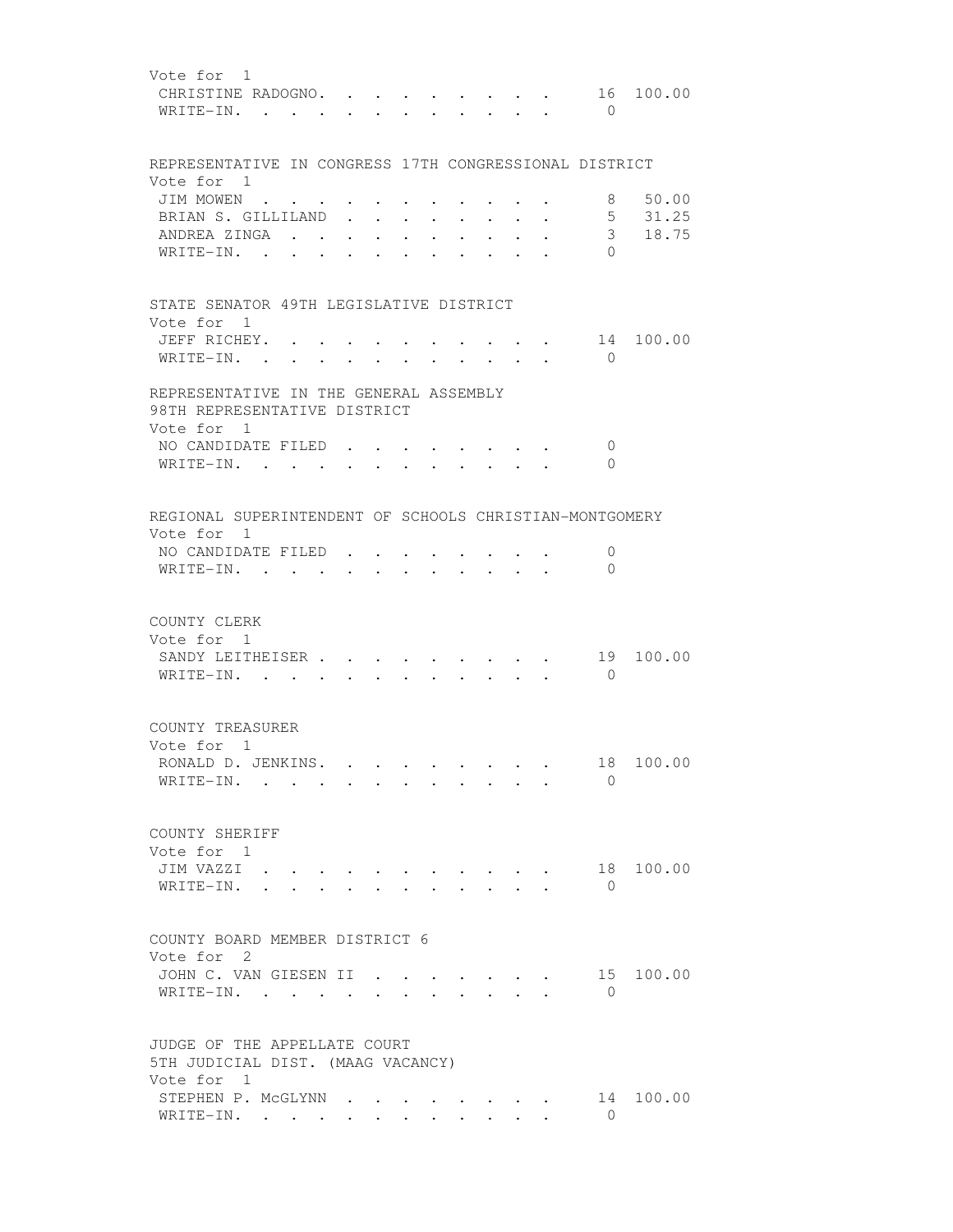PRECINCT COMMITTEEMAN HILLSBORO 4 (Prec-0015) Vote for 1 NO CANDIDATE FILED . . . . . . . . 0 WRITE-IN. . . . . . . . . . . . 0 PRECINCT REPORT MONTGOMERY COUNTY, ILLINOIS UNOFFICIAL RUN DATE:03/21/06 GENERAL PRIMARY ELECTION RUN TIME:10:43 PM MARCH 21, 2006 STATISTICS 0016 HILLSBORO 5 VOTES PERCENT REGISTERED VOTERS - TOTAL . . . . . . 698 BALLOTS CAST - TOTAL. . . . . . . . 125 BALLOTS CAST - DEMOCRATIC . . . . . . 61 48.80 BALLOTS CAST - REPUBLICAN . . . . . . 64 51.20 BALLOTS CAST - DEM FED . . . . . . . 0 BALLOTS CAST - REP FED . . . . . . . 0 BALLOTS CAST - BLANK. . . . . . . . 0 VOTER TURNOUT - TOTAL . . . . . . . 17.91 VOTER TURNOUT - BLANK . . . . . . . \*\*\*\*\*\*\*\*\*\* (DEMOCRATIC) \*\*\*\*\*\*\*\*\*\* GOVERNOR Vote for 1 ROD R. BLAGOJEVICH . . . . . . . . 39 65.00 EDWIN EISENDRATH . . . . . . . . . 21 35.00 WRITE-IN. . . . . . . . . . . . 0 LIEUTENANT GOVERNOR Vote for 1 PAT QUINN . . . . . . . . . . . . 55 100.00 WRITE-IN. . . . . . . . . . . . 0 ATTORNEY GENERAL Vote for 1 LISA MADIGAN . . . . . . . . . . 57 100.00 WRITE-IN. . . . . . . . . . . 0 SECRETARY OF STATE Vote for 1 JESSE WHITE. . . . . . . . . . . 57 98.28 WRITE-IN. . . . . . . . . . . . 1 1.72 COMPTROLLER Vote for 1 DANIEL W. HYNES . . . . . . . . . 58 100.00 WRITE-IN. . . . . . . . . . . . 0 TREASURER Vote for 1 ALEXANDER GIANNOULIAS . . . . . . . 16 29.09 PAUL L. MANGIERI . . . . . . . . . 39 70.91 WRITE-IN. . . . . . . . . . . 0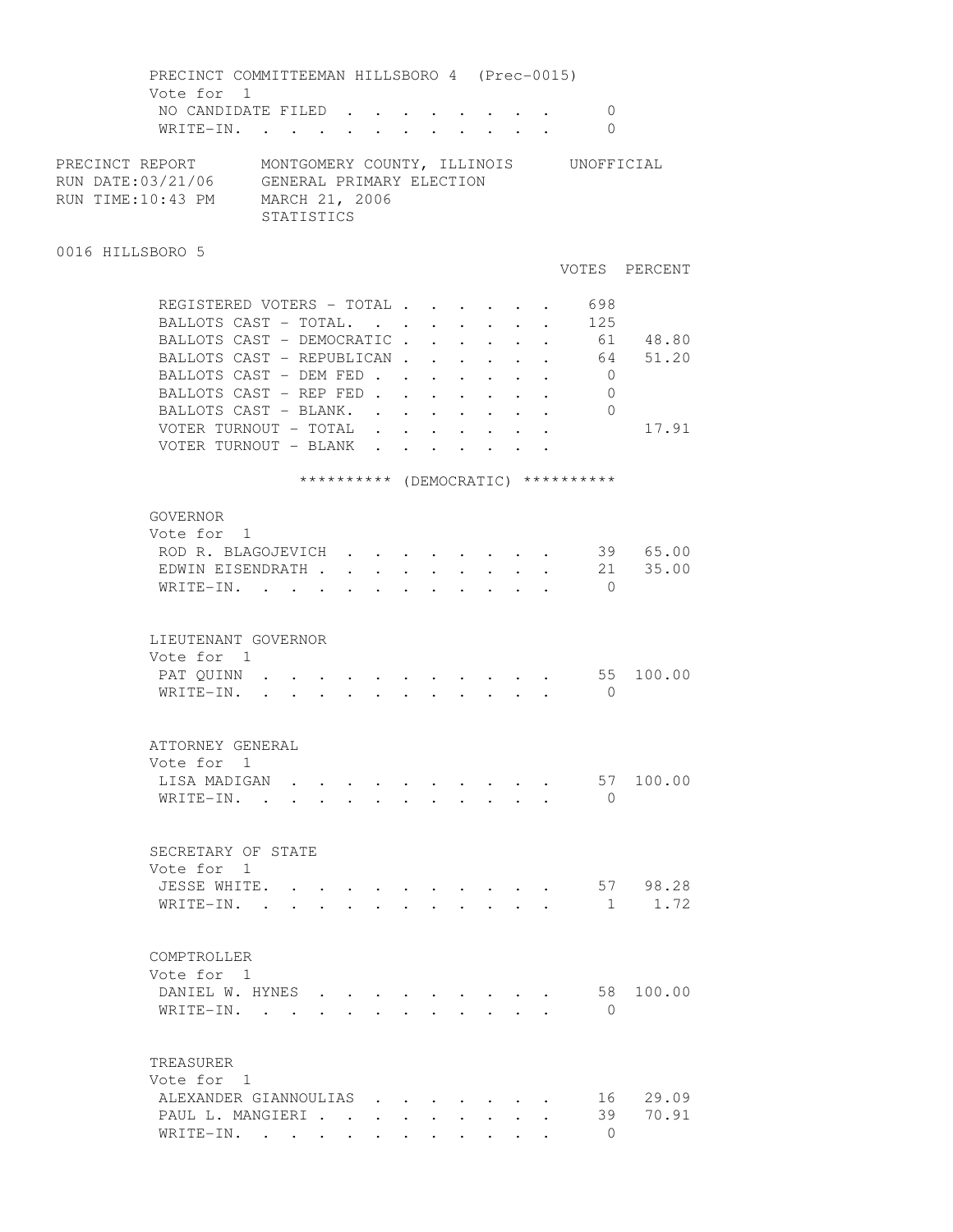REPRESENTATIVE IN CONGRESS 17TH CONGRESSIONAL DISTRICT Vote for 1 LANE A. EVANS . . . . . . . . . . . 57 100.00 WRITE-IN. . . . . . . . . . . . 0 STATE CENTRAL COMMITTEEWOMAN 17TH CONGRESSIONAL DISTRICT Vote for 1 MARY BOLAND. . . . . . . . . . . 52 100.00 WRITE-IN. . . . . . . . . . . . 0 STATE CENTRAL COMMITTEEMAN 17TH CONGRESSIONAL DISTRICT Vote for 1 DON JOHNSTON . . . . . . . . . . 30 58.82 TOM BENSON . . . . . . . . . . . 21 41.18 WRITE-IN. . . . . . . . . . . 0 STATE SENATOR 49TH LEGISLATIVE DISTRICT Vote for 1 DEANNA DEMUZIO. . . . . . . . . . 59 98.33 WRITE-IN. . . . . . . . . . . . 1 1.67 REPRESENTATIVE IN THE GENERAL ASSEMBLY 98TH REPRESENTATIVE DISTRICT Vote for 1 GARY HANNIG. . . . . . . . . . . 58 100.00 WRITE-IN. . . . . . . . . . . 0 REGIONAL SUPERINTENDENT OF SCHOOLS CHRISTIAN-MONTGOMERY Vote for 1 GREG SPRINGER . . . . . . . . . . . 55 98.21 WRITE-IN. . . . . . . . . . . . 1 1.79 COUNTY CLERK Vote for 1 NO CANDIDATE FILED . . . . . . . . 0<br>WRITE-IN. . . . . . . . . . . . 1 100.00  $\texttt{WRITE-IN.}$  . . . . . . . . . . . COUNTY TREASURER Vote for 1 NO CANDIDATE FILED  $\cdots$  . . . . . . . 0 WRITE-IN. . . . . . . . . . . . 1 100.00 COUNTY SHERIFF Vote for 1 NO CANDIDATE FILED . . . . . . . . 0 WRITE-IN. . . . . . . . . . . . 0 COUNTY BOARD MEMBER DISTRICT 4 Vote for 1 TERRY E. BONE . . . . . . . . . . 42 100.00 WRITE-IN. . . . . . . . . . . . 0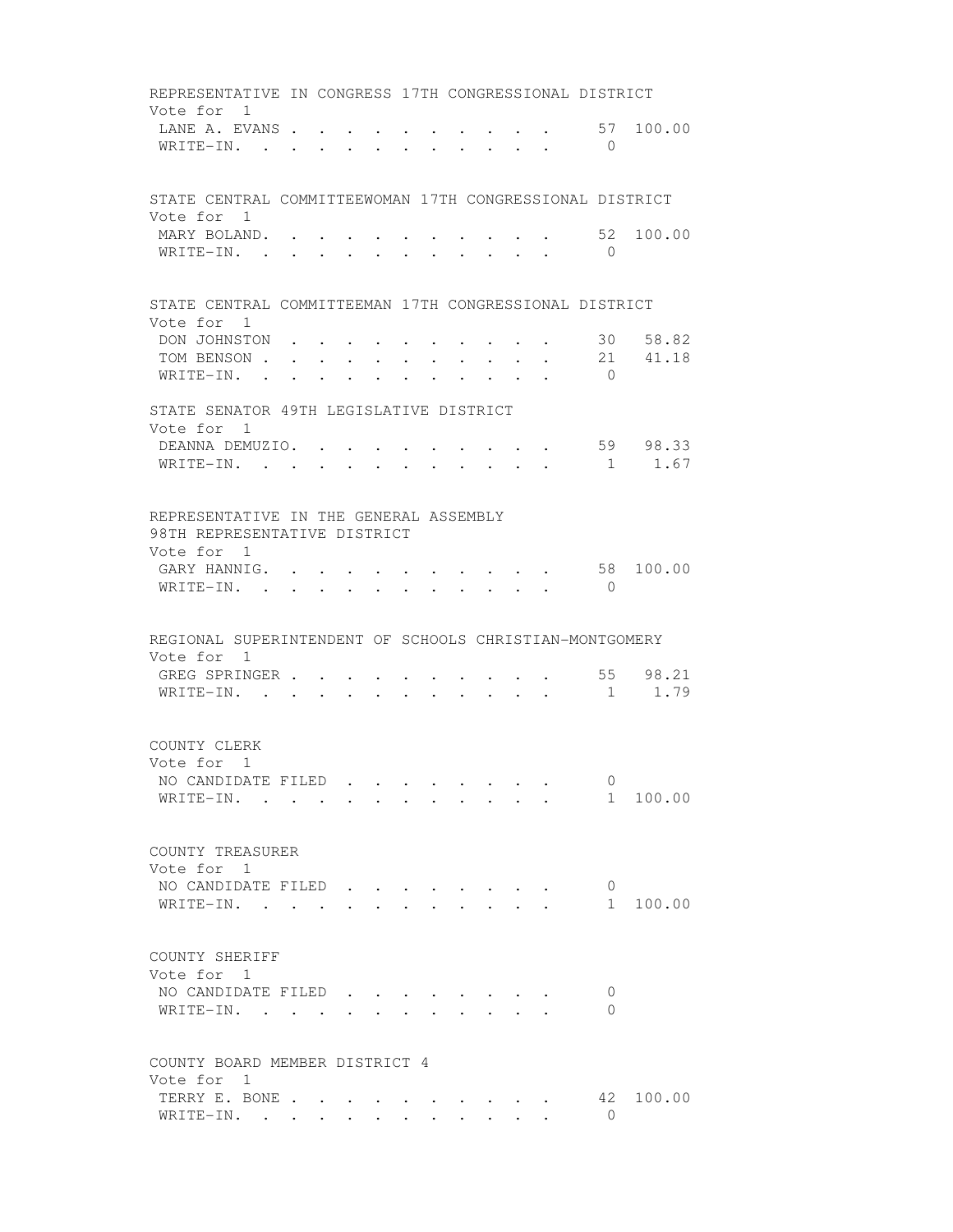COUNTY BOARD MEMBER DISTRICT 6 Vote for 2 JOHN A. DOWNS . . . . . . . . . . . 11 47.83 RONALD E. DEABENDERFER . . . . . . . 12 52.17 WRITE-IN. . . . . . . . . . . . 0 JUDGE OF THE APPELLATE COURT 5TH JUDICIAL DIST. (MAAG VACANCY) Vote for 1 BRUCE STEWART . . . . . . . . . . 21 39.62 WILLIAM "BILL" BERRY. . . . . . . . 32 60.38 WRITE-IN. . . . . . . . . . . . 0 PRECINCT COMMITTEEMAN HILLSBORO 5 (Prec-0016) Vote for 1 JIM MOORE . . . . . . . . . . . 55 100.00 WRITE-IN. . . . . . . . . . . . 0 \*\*\*\*\*\*\*\*\*\* (REPUBLICAN) \*\*\*\*\*\*\*\*\*\* GOVERNOR Vote for 1 JUDY BAAR TOPINKA. . . . . . . . . 25 39.06 BILL BRADY . . . . . . . . . . . . 18 28.13 JIM OBERWEIS . . . . . . . . . . 19 29.69 RON GIDWITZ. . . . . . . . . . . 1 1.56 ANDY MARTIN. . . . . . . . . . . . 1 1.56 WRITE-IN. . . . . . . . . . . . 0 LIEUTENANT GOVERNOR Vote for 1 SANDY WEGMAN . . . . . . . . . . 8 13.11 JOE BIRKETT. . . . . . . . . . . 30 49.18 LAWRENCE L. BRUCKNER. . . . . . . . 10 16.39 STEVEN J. RAUSCHENBERGER . . . . . 13 21.31 WRITE-IN. . . . . . . . . . . . 0 ATTORNEY GENERAL Vote for 1 STEWART UMHOLTZ . . . . . . . . . . 54 100.00 WRITE-IN. . . . . . . . . . . 0 SECRETARY OF STATE Vote for 1 DAN RUTHERFORD. . . . . . . . . . 53 100.00 WRITE-IN. . . . . . . . . . . . 0 COMPTROLLER Vote for 1 CAROLE PANKAU . . . . . . . . . . 50 100.00 WRITE-IN. . . . . . . . . . . 0 TREASURER Vote for 1 CHRISTINE RADOGNO. . . . . . . . . 50 100.00<br>WRITE-IN. . . . . . . . . . . . . . . . 0 WRITE-IN. . . . . . . . . . . . 0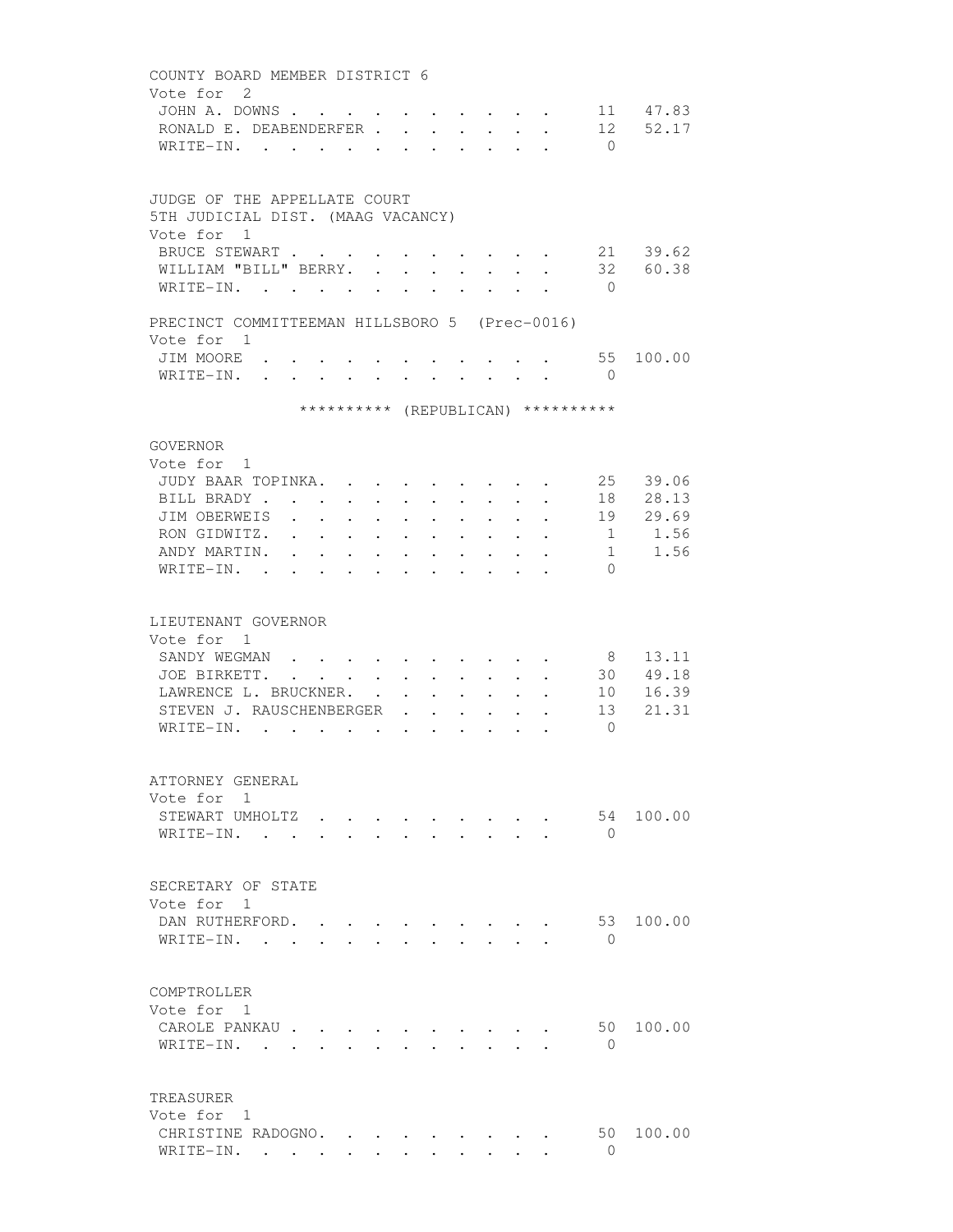REPRESENTATIVE IN CONGRESS 17TH CONGRESSIONAL DISTRICT Vote for 1 JIM MOWEN . . . . . . . . . . . 25 45.45 BRIAN S. GILLILAND . . . . . . . . 13 23.64 ANDREA ZINGA . . . . . . . . . . 17 30.91 WRITE-IN. . . . . . . . . . . . 0 STATE SENATOR 49TH LEGISLATIVE DISTRICT Vote for 1 JEFF RICHEY. . . . . . . . . . . 55 100.00 WRITE-IN. . . . . . . . . . . . 0 REPRESENTATIVE IN THE GENERAL ASSEMBLY 98TH REPRESENTATIVE DISTRICT Vote for 1 NO CANDIDATE FILED . . . . . . . . 0 WRITE-IN. . . . . . . . . . . . 1 100.00 REGIONAL SUPERINTENDENT OF SCHOOLS CHRISTIAN-MONTGOMERY Vote for 1 NO CANDIDATE FILED . . . . . . . . 0 WRITE-IN. . . . . . . . . . . 0 COUNTY CLERK Vote for 1 SANDY LEITHEISER . . . . . . . . . 61 100.00 WRITE-IN. . . . . . . . . . . . 0 COUNTY TREASURER Vote for 1 RONALD D. JENKINS. . . . . . . . . 63 100.00 WRITE-IN. . . . . . . . . . . 0 COUNTY SHERIFF Vote for 1 JIM VAZZI . . . . . . . . . . . 54 100.00 WRITE-IN. . . . . . . . . . . 0 COUNTY BOARD MEMBER DISTRICT 4 Vote for 1 NO CANDIDATE FILED . . . . . . . . 0 WRITE-IN. . . . . . . . . . . . 0 COUNTY BOARD MEMBER DISTRICT 6 Vote for 2 JOHN C. VAN GIESEN II . . . . . . . 19 100.00 WRITE-IN. . . . . . . . . . . 0 JUDGE OF THE APPELLATE COURT 5TH JUDICIAL DIST. (MAAG VACANCY) Vote for 1 STEPHEN P. McGLYNN . . . . . . . . 45 100.00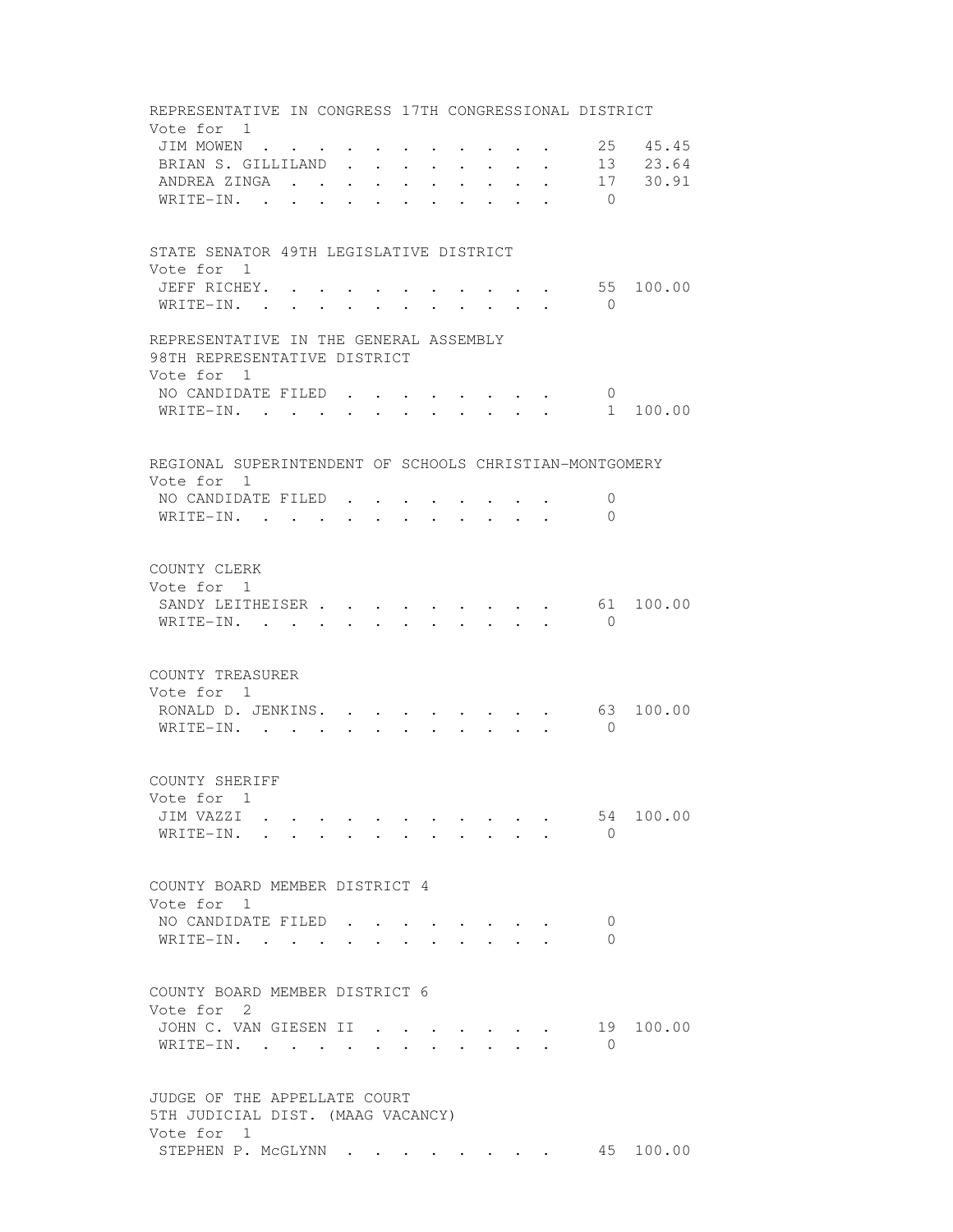| WRITE-IN.                                                                                         |                                                                                                                 |  |        |                                      |                      |                           | 0                                                                     |                          |
|---------------------------------------------------------------------------------------------------|-----------------------------------------------------------------------------------------------------------------|--|--------|--------------------------------------|----------------------|---------------------------|-----------------------------------------------------------------------|--------------------------|
| PRECINCT COMMITTEEMAN HILLSBORO 5 (Prec-0016)<br>Vote for 1                                       |                                                                                                                 |  |        |                                      |                      |                           |                                                                       |                          |
| ROY L. HERTEL                                                                                     |                                                                                                                 |  |        |                                      |                      |                           |                                                                       | $\cdot$ $\cdot$ 57 98.28 |
| WRITE-IN.                                                                                         |                                                                                                                 |  |        |                                      |                      |                           | $\mathbf{r}$ , and $\mathbf{r}$ , and $\mathbf{r}$ , and $\mathbf{r}$ | 1 1.72                   |
|                                                                                                   |                                                                                                                 |  |        |                                      |                      |                           |                                                                       |                          |
| PRECINCT REPORT<br>RUN DATE:03/21/06 GENERAL PRIMARY ELECTION<br>RUN TIME:10:43 PM MARCH 21, 2006 | <b>STATISTICS</b>                                                                                               |  |        |                                      |                      |                           | MONTGOMERY COUNTY, ILLINOIS UNOFFICIAL                                |                          |
| 0017 HILLSBORO 6                                                                                  |                                                                                                                 |  |        |                                      |                      |                           |                                                                       |                          |
|                                                                                                   |                                                                                                                 |  |        |                                      |                      |                           |                                                                       | VOTES PERCENT            |
| REGISTERED VOTERS - TOTAL                                                                         |                                                                                                                 |  |        |                                      |                      |                           | 692                                                                   |                          |
| BALLOTS CAST - TOTAL.                                                                             |                                                                                                                 |  |        | $\mathbf{L} = \mathbf{L} \mathbf{L}$ |                      |                           | 81                                                                    |                          |
| BALLOTS CAST - DEMOCRATIC.                                                                        |                                                                                                                 |  | $\sim$ | $\ddot{\phantom{0}}$                 | $\ddot{\phantom{0}}$ | $\ddot{\phantom{a}}$      |                                                                       | 54 66.67                 |
| BALLOTS CAST - REPUBLICAN                                                                         |                                                                                                                 |  |        |                                      |                      | $\mathbf{L}$ $\mathbf{L}$ |                                                                       | 27 33.33                 |
| BALLOTS CAST - DEM FED                                                                            |                                                                                                                 |  |        |                                      |                      |                           | $\overline{0}$                                                        |                          |
| BALLOTS CAST - REP FED                                                                            |                                                                                                                 |  |        |                                      | $\ddot{\phantom{0}}$ | $\cdot$ $\cdot$ $\cdot$   | $\circ$                                                               |                          |
| BALLOTS CAST - BLANK.                                                                             |                                                                                                                 |  |        |                                      |                      |                           | $\bigcirc$                                                            |                          |
| VOTER TURNOUT - TOTAL                                                                             |                                                                                                                 |  |        |                                      |                      |                           |                                                                       | 11.71                    |
| VOTER TURNOUT - BLANK                                                                             |                                                                                                                 |  |        |                                      |                      |                           |                                                                       |                          |
|                                                                                                   |                                                                                                                 |  |        |                                      |                      |                           |                                                                       |                          |
|                                                                                                   |                                                                                                                 |  |        |                                      |                      |                           | ********** (DEMOCRATIC) **********                                    |                          |
| GOVERNOR<br>Vote for 1                                                                            |                                                                                                                 |  |        |                                      |                      |                           |                                                                       |                          |
| ROD R. BLAGOJEVICH 37 74.00                                                                       |                                                                                                                 |  |        |                                      |                      |                           |                                                                       |                          |
| EDWIN EISENDRATH 13 26.00                                                                         |                                                                                                                 |  |        |                                      |                      |                           |                                                                       |                          |
| WRITE-IN.                                                                                         |                                                                                                                 |  |        |                                      |                      |                           | $\overline{0}$                                                        |                          |
|                                                                                                   |                                                                                                                 |  |        |                                      |                      |                           |                                                                       |                          |
| LIEUTENANT GOVERNOR                                                                               |                                                                                                                 |  |        |                                      |                      |                           |                                                                       |                          |
| Vote for 1                                                                                        |                                                                                                                 |  |        |                                      |                      |                           |                                                                       |                          |
| PAT QUINN                                                                                         |                                                                                                                 |  |        |                                      |                      |                           | 48                                                                    | 100.00                   |
| WRITE-IN.                                                                                         | the contract of the contract of the contract of the contract of the contract of the contract of the contract of |  |        |                                      |                      |                           | $\bigcirc$                                                            |                          |
|                                                                                                   |                                                                                                                 |  |        |                                      |                      |                           |                                                                       |                          |
| ATTORNEY GENERAL                                                                                  |                                                                                                                 |  |        |                                      |                      |                           |                                                                       |                          |
| Vote for 1                                                                                        |                                                                                                                 |  |        |                                      |                      |                           |                                                                       |                          |
| LISA MADIGAN                                                                                      |                                                                                                                 |  |        |                                      |                      |                           |                                                                       | 52 100.00                |
| WRITE-IN. .                                                                                       |                                                                                                                 |  |        |                                      |                      |                           | $\bigcirc$                                                            |                          |
|                                                                                                   |                                                                                                                 |  |        |                                      |                      |                           |                                                                       |                          |
| SECRETARY OF STATE                                                                                |                                                                                                                 |  |        |                                      |                      |                           |                                                                       |                          |
| Vote for 1                                                                                        |                                                                                                                 |  |        |                                      |                      |                           |                                                                       |                          |
| JESSE WHITE.                                                                                      |                                                                                                                 |  |        |                                      |                      |                           | 53                                                                    | 100.00                   |
| WRITE-IN.                                                                                         |                                                                                                                 |  |        |                                      |                      |                           | $\bigcap$                                                             |                          |
|                                                                                                   |                                                                                                                 |  |        |                                      |                      |                           |                                                                       |                          |
| COMPTROLLER                                                                                       |                                                                                                                 |  |        |                                      |                      |                           |                                                                       |                          |
| Vote for 1                                                                                        |                                                                                                                 |  |        |                                      |                      |                           |                                                                       |                          |
| DANIEL W. HYNES                                                                                   |                                                                                                                 |  |        |                                      |                      |                           | 48                                                                    | 100.00                   |
| WRITE-IN.                                                                                         |                                                                                                                 |  |        |                                      |                      |                           | $\bigcirc$                                                            |                          |
|                                                                                                   |                                                                                                                 |  |        |                                      |                      |                           |                                                                       |                          |
|                                                                                                   |                                                                                                                 |  |        |                                      |                      |                           |                                                                       |                          |
| TREASURER<br>Vote for 1                                                                           |                                                                                                                 |  |        |                                      |                      |                           |                                                                       |                          |
| ALEXANDER GIANNOULIAS                                                                             |                                                                                                                 |  |        |                                      |                      |                           | 11                                                                    | 25.00                    |
|                                                                                                   |                                                                                                                 |  |        |                                      |                      |                           |                                                                       |                          |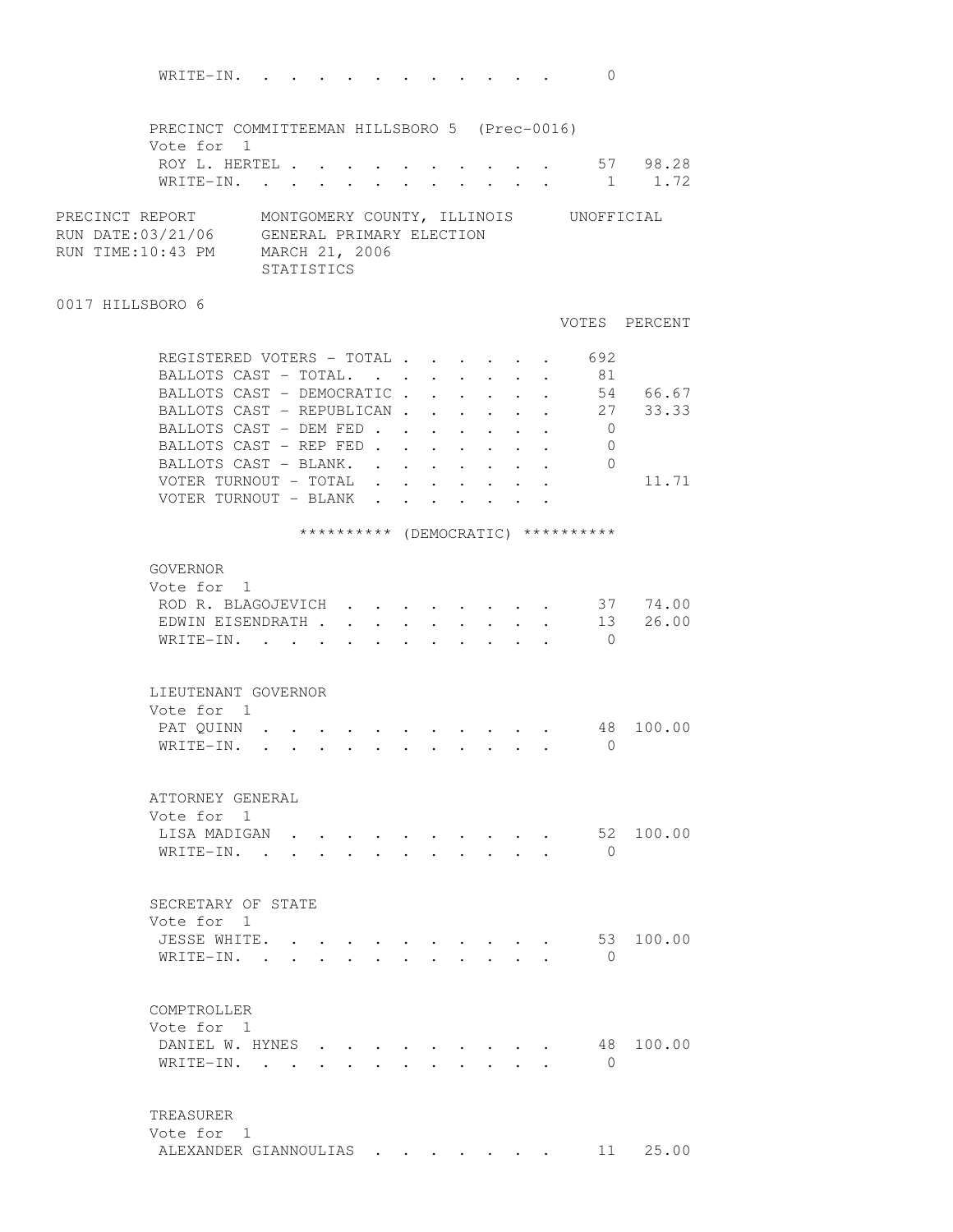PAUL L. MANGIERI . . . . . . . . . 33 75.00 WRITE-IN. . . . . . . . . . . 0 REPRESENTATIVE IN CONGRESS 17TH CONGRESSIONAL DISTRICT Vote for 1 LANE A. EVANS . . . . . . . . . . 45 100.00 WRITE-IN. . . . . . . . . . . 0 STATE CENTRAL COMMITTEEWOMAN 17TH CONGRESSIONAL DISTRICT Vote for 1 MARY BOLAND. . . . . . . . . . . 39 100.00 WRITE-IN. . . . . . . . . . . . 0 STATE CENTRAL COMMITTEEMAN 17TH CONGRESSIONAL DISTRICT Vote for 1 DON JOHNSTON . . . . . . . . . . 24 64.86 TOM BENSON . . . . . . . . . . . 13 35.14 WRITE-IN. . . . . . . . . . . 0 STATE SENATOR 49TH LEGISLATIVE DISTRICT Vote for 1 DEANNA DEMUZIO. . . . . . . . . . 50 100.00 WRITE-IN. . . . . . . . . . . 0 REPRESENTATIVE IN THE GENERAL ASSEMBLY 98TH REPRESENTATIVE DISTRICT Vote for 1 GARY HANNIG. . . . . . . . . . . 48 100.00 WRITE-IN. . . . . . . . . . . . 0 REGIONAL SUPERINTENDENT OF SCHOOLS CHRISTIAN-MONTGOMERY Vote for 1 GREG SPRINGER . . . . . . . . . . 46 100.00 WRITE-IN. . . . . . . . . . . 0 COUNTY CLERK Vote for 1 NO CANDIDATE FILED . . . . . . . 0 WRITE-IN. . . . . . . . . . . . 2 100.00 COUNTY TREASURER Vote for 1 NO CANDIDATE FILED . . . . . . . . 0 WRITE-IN. . . . . . . . . . . . . . 2 100.00 COUNTY SHERIFF Vote for 1 NO CANDIDATE FILED . . . . . . . . 0<br>WRITE-IN. . . . . . . . . . . . 1 100.00  $\texttt{WRITE-IN.}$  . . . . . . . . . . . COUNTY BOARD MEMBER DISTRICT 4 Vote for 1 TERRY E. BONE . . . . . . . . . . 42 97.67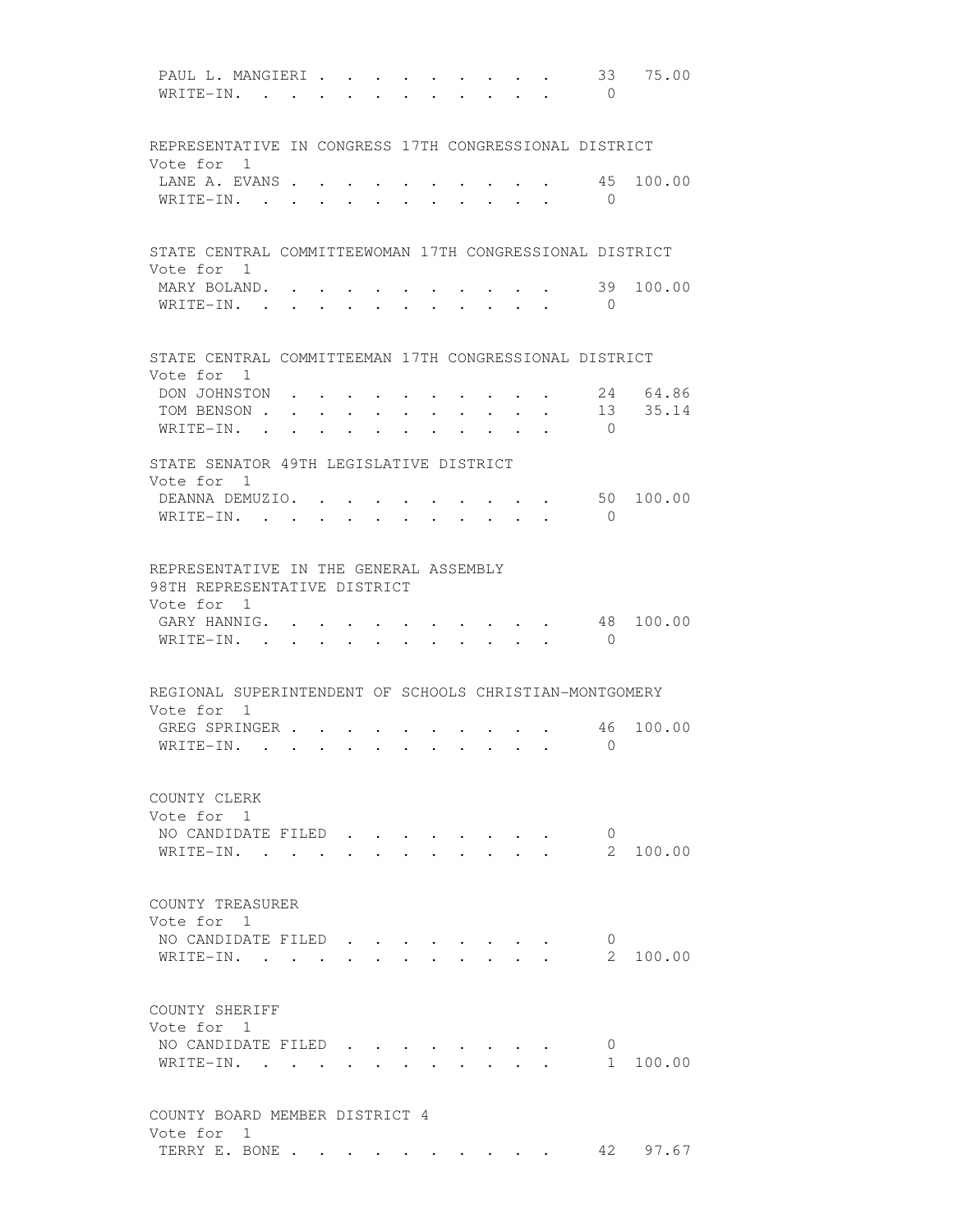| WRITE-IN. .                                   |                          |                                            |                      |                                   |                      |                                      |                                                             |                      | $\mathbf{r}$ . The set of $\mathbf{r}$                                   |                                    | 2.33<br>$1 \quad \blacksquare$ |
|-----------------------------------------------|--------------------------|--------------------------------------------|----------------------|-----------------------------------|----------------------|--------------------------------------|-------------------------------------------------------------|----------------------|--------------------------------------------------------------------------|------------------------------------|--------------------------------|
|                                               |                          |                                            |                      |                                   |                      |                                      |                                                             |                      |                                                                          |                                    |                                |
| JUDGE OF THE APPELLATE COURT                  |                          |                                            |                      |                                   |                      |                                      |                                                             |                      |                                                                          |                                    |                                |
| 5TH JUDICIAL DIST. (MAAG VACANCY)             |                          |                                            |                      |                                   |                      |                                      |                                                             |                      |                                                                          |                                    |                                |
| Vote for 1                                    |                          |                                            |                      |                                   |                      |                                      |                                                             |                      |                                                                          |                                    |                                |
| BRUCE STEWART                                 |                          |                                            |                      |                                   |                      |                                      |                                                             |                      |                                                                          |                                    | 24 54.55                       |
| WILLIAM "BILL" BERRY. .                       |                          |                                            |                      | $\ddot{\phantom{a}}$              | $\ddot{\phantom{a}}$ | $\ddot{\phantom{a}}$                 |                                                             |                      |                                                                          |                                    | 20 45.45                       |
| WRITE-IN.                                     |                          |                                            |                      |                                   |                      |                                      |                                                             |                      |                                                                          | $\bigcirc$                         |                                |
|                                               |                          |                                            |                      |                                   |                      |                                      |                                                             |                      |                                                                          |                                    |                                |
| PRECINCT COMMITTEEMAN HILLSBORO 6 (Prec-0017) |                          |                                            |                      |                                   |                      |                                      |                                                             |                      |                                                                          |                                    |                                |
| Vote for 1                                    |                          |                                            |                      |                                   |                      |                                      |                                                             |                      |                                                                          |                                    |                                |
| DICKIE ELAM.                                  |                          |                                            |                      |                                   |                      |                                      | $\cdot$ , $\cdot$ , $\cdot$ , $\cdot$ , $\cdot$             |                      |                                                                          | 49                                 | 100.00                         |
| WRITE-IN.                                     |                          |                                            |                      |                                   |                      |                                      |                                                             |                      |                                                                          | $\bigcirc$                         |                                |
|                                               |                          |                                            |                      |                                   |                      |                                      |                                                             |                      |                                                                          | ********** (REPUBLICAN) ********** |                                |
|                                               |                          |                                            |                      |                                   |                      |                                      |                                                             |                      |                                                                          |                                    |                                |
| GOVERNOR                                      |                          |                                            |                      |                                   |                      |                                      |                                                             |                      |                                                                          |                                    |                                |
| Vote for 1                                    |                          |                                            |                      |                                   |                      |                                      |                                                             |                      |                                                                          |                                    |                                |
| JUDY BAAR TOPINKA.                            |                          |                                            |                      |                                   |                      |                                      |                                                             |                      |                                                                          |                                    | 14 51.85                       |
| BILL BRADY                                    |                          |                                            |                      |                                   |                      |                                      |                                                             |                      |                                                                          | $4\phantom{.00000000000000000000}$ | 14.81                          |
| JIM OBERWEIS                                  | <b>Contract Contract</b> | $\ddot{\phantom{0}}$                       | $\ddot{\phantom{a}}$ | <b>Contract Contract Contract</b> | $\ddot{\phantom{0}}$ | $\ddot{\phantom{0}}$                 | $\ddot{\phantom{0}}$                                        | $\ddot{\phantom{0}}$ | $\ddot{\phantom{0}}$                                                     |                                    | 6 22.22                        |
| RON GIDWITZ. .                                |                          | <b>Contract Contract Contract Contract</b> |                      | $\mathbf{a}$ , and $\mathbf{a}$   | $\ddot{\phantom{0}}$ | $\ddot{\phantom{0}}$                 | $\ddot{\phantom{0}}$                                        |                      | $\ddot{\phantom{a}}$                                                     |                                    | 2 7.41                         |
| ANDY MARTIN.                                  | $\ddot{\phantom{a}}$     | $\ddot{\phantom{0}}$                       |                      | $\bullet$ . $\bullet$ .           | $\ddot{\phantom{0}}$ | $\ddot{\phantom{0}}$                 | $\bullet$ . $\bullet$                                       | $\ddot{\phantom{0}}$ |                                                                          |                                    | $1 \t3.70$                     |
| WRITE-IN. .                                   | $\bullet$                | $\ddot{\phantom{0}}$                       | $\ddot{\phantom{0}}$ | $\sim$ 100 $\pm$                  |                      | $\ddot{\phantom{0}}$                 | $\bullet$                                                   |                      |                                                                          | $\Omega$                           |                                |
|                                               |                          |                                            |                      |                                   |                      |                                      |                                                             |                      |                                                                          |                                    |                                |
| LIEUTENANT GOVERNOR                           |                          |                                            |                      |                                   |                      |                                      |                                                             |                      |                                                                          |                                    |                                |
| Vote for 1                                    |                          |                                            |                      |                                   |                      |                                      |                                                             |                      |                                                                          |                                    |                                |
| SANDY WEGMAN                                  |                          |                                            |                      |                                   |                      |                                      |                                                             |                      |                                                                          |                                    | 10 41.67                       |
| JOE BIRKETT.                                  |                          |                                            |                      |                                   |                      |                                      |                                                             |                      |                                                                          |                                    | 10 41.67                       |
| LAWRENCE L. BRUCKNER.                         |                          |                                            |                      |                                   |                      |                                      |                                                             |                      |                                                                          |                                    | 1 4.17                         |
|                                               |                          |                                            | $\sim$ $\sim$        | $\ddot{\phantom{0}}$              |                      | $\mathbf{L} = \mathbf{L} \mathbf{L}$ |                                                             |                      | $\mathbf{r} = \mathbf{r} + \mathbf{r}$ , where $\mathbf{r} = \mathbf{r}$ |                                    |                                |
| STEVEN J. RAUSCHENBERGER                      |                          |                                            |                      | $\ddot{\phantom{0}}$              |                      | $\ddot{\phantom{0}}$                 | $\bullet$ .<br><br><br><br><br><br><br><br><br><br><br><br> |                      |                                                                          | 3                                  | 12.50                          |
| WRITE-IN.                                     |                          | $\cdot$ $\cdot$ $\cdot$ $\cdot$ $\cdot$    |                      |                                   |                      | $\ddot{\phantom{0}}$                 | $\ddot{\phantom{a}}$                                        |                      |                                                                          | $\Omega$                           |                                |
|                                               |                          |                                            |                      |                                   |                      |                                      |                                                             |                      |                                                                          |                                    |                                |
| ATTORNEY GENERAL                              |                          |                                            |                      |                                   |                      |                                      |                                                             |                      |                                                                          |                                    |                                |
| Vote for 1                                    |                          |                                            |                      |                                   |                      |                                      |                                                             |                      |                                                                          |                                    |                                |
| STEWART UMHOLTZ                               |                          |                                            |                      |                                   |                      |                                      |                                                             |                      |                                                                          |                                    | 20 100.00                      |
| WRITE-IN.                                     |                          |                                            |                      |                                   |                      |                                      |                                                             |                      |                                                                          | $\Omega$                           |                                |
|                                               |                          |                                            |                      |                                   |                      |                                      |                                                             |                      |                                                                          |                                    |                                |
| SECRETARY OF STATE                            |                          |                                            |                      |                                   |                      |                                      |                                                             |                      |                                                                          |                                    |                                |
| Vote for 1                                    |                          |                                            |                      |                                   |                      |                                      |                                                             |                      |                                                                          |                                    |                                |
| DAN RUTHERFORD.                               |                          |                                            |                      |                                   |                      |                                      |                                                             |                      |                                                                          |                                    | 22 100.00                      |
| WRITE-IN.                                     |                          | $\mathbf{L}$ $\mathbf{L}$                  |                      |                                   |                      | $\sim$ $\sim$ $\sim$                 |                                                             |                      |                                                                          | $\bigcirc$                         |                                |
|                                               |                          |                                            |                      |                                   |                      |                                      |                                                             |                      |                                                                          |                                    |                                |
|                                               |                          |                                            |                      |                                   |                      |                                      |                                                             |                      |                                                                          |                                    |                                |
| COMPTROLLER                                   |                          |                                            |                      |                                   |                      |                                      |                                                             |                      |                                                                          |                                    |                                |
| Vote for 1                                    |                          |                                            |                      |                                   |                      |                                      |                                                             |                      |                                                                          |                                    |                                |
| CAROLE PANKAU                                 |                          |                                            |                      |                                   |                      |                                      |                                                             |                      |                                                                          |                                    | 20 95.24                       |
| WRITE-IN.                                     |                          |                                            |                      |                                   |                      |                                      |                                                             |                      |                                                                          |                                    | 1 4.76                         |
|                                               |                          |                                            |                      |                                   |                      |                                      |                                                             |                      |                                                                          |                                    |                                |
|                                               |                          |                                            |                      |                                   |                      |                                      |                                                             |                      |                                                                          |                                    |                                |
| TREASURER                                     |                          |                                            |                      |                                   |                      |                                      |                                                             |                      |                                                                          |                                    |                                |
| Vote for 1                                    |                          |                                            |                      |                                   |                      |                                      |                                                             |                      |                                                                          |                                    |                                |
| CHRISTINE RADOGNO.                            |                          |                                            |                      |                                   |                      |                                      |                                                             |                      |                                                                          | 21                                 | 100.00                         |
| WRITE-IN.                                     |                          |                                            |                      |                                   |                      |                                      | $\cdot$ $\cdot$ $\cdot$ $\cdot$ $\cdot$                     |                      |                                                                          | 0                                  |                                |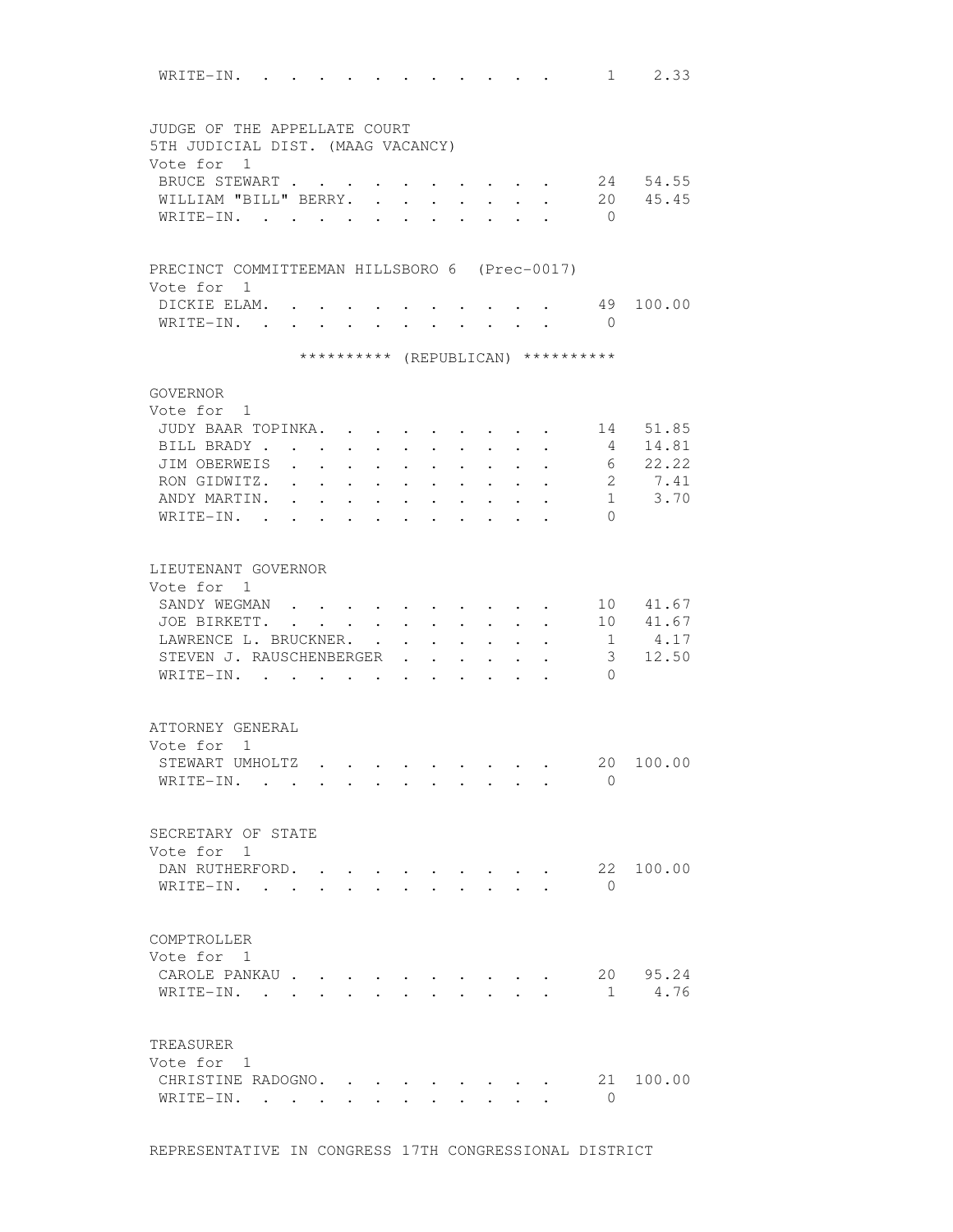| Vote for 1<br>JIM MOWEN<br>BRIAN S. GILLILAND.<br>ANDREA ZINGA<br>WRITE-IN.                                | $\sim$ |                      |            | $\mathbf{L}$ and $\mathbf{L}$         | $\bullet$ .                                                     | $\ddot{\phantom{0}}$ |                                                                                                                                                                                                                                                                                                                                                                                                                              | $\ddot{\phantom{0}}$                                                                                                                    | 9<br>$7\overline{ }$<br>$\Omega$ | 42.86<br>33.33<br>5 23.81 |
|------------------------------------------------------------------------------------------------------------|--------|----------------------|------------|---------------------------------------|-----------------------------------------------------------------|----------------------|------------------------------------------------------------------------------------------------------------------------------------------------------------------------------------------------------------------------------------------------------------------------------------------------------------------------------------------------------------------------------------------------------------------------------|-----------------------------------------------------------------------------------------------------------------------------------------|----------------------------------|---------------------------|
| STATE SENATOR 49TH LEGISLATIVE DISTRICT<br>Vote for 1<br>JEFF RICHEY. .<br>WRITE-IN.                       |        |                      |            |                                       |                                                                 |                      |                                                                                                                                                                                                                                                                                                                                                                                                                              |                                                                                                                                         | $\overline{0}$                   | 22 100.00                 |
| REPRESENTATIVE IN THE GENERAL ASSEMBLY<br>98TH REPRESENTATIVE DISTRICT<br>Vote for 1<br>NO CANDIDATE FILED |        |                      |            |                                       |                                                                 |                      |                                                                                                                                                                                                                                                                                                                                                                                                                              |                                                                                                                                         | $\overline{0}$                   |                           |
| WRITE-IN.                                                                                                  |        |                      |            | $\bullet$ and $\bullet$ and $\bullet$ | $\bullet$ .<br><br><br><br><br><br><br><br><br><br><br><br><br> |                      |                                                                                                                                                                                                                                                                                                                                                                                                                              | $\cdot$ $\cdot$ $\cdot$ $\cdot$ $\cdot$                                                                                                 | 1                                | 100.00                    |
| REGIONAL SUPERINTENDENT OF SCHOOLS CHRISTIAN-MONTGOMERY<br>Vote for 1                                      |        |                      |            |                                       |                                                                 |                      |                                                                                                                                                                                                                                                                                                                                                                                                                              |                                                                                                                                         |                                  |                           |
| NO CANDIDATE FILED<br>WRITE-IN.                                                                            |        |                      |            |                                       |                                                                 | $\sim$ 100 $\pm$     |                                                                                                                                                                                                                                                                                                                                                                                                                              | $\mathbf{r} = \mathbf{r} \times \mathbf{r}$                                                                                             | $\overline{0}$                   | 1 100.00                  |
| COUNTY CLERK<br>Vote for 1<br>SANDY LEITHEISER<br>WRITE-IN.                                                |        |                      | $\sim 100$ |                                       |                                                                 |                      |                                                                                                                                                                                                                                                                                                                                                                                                                              | $\mathbf{r}$ , $\mathbf{r}$ , $\mathbf{r}$ , $\mathbf{r}$ , $\mathbf{r}$                                                                | $\overline{0}$                   | 26 100.00                 |
| COUNTY TREASURER<br>Vote for 1<br>RONALD D. JENKINS. 23<br>WRITE-IN.                                       |        | $\ddot{\phantom{0}}$ |            |                                       |                                                                 |                      | $\mathbf{r} = \mathbf{r} + \mathbf{r} + \mathbf{r} + \mathbf{r} + \mathbf{r} + \mathbf{r} + \mathbf{r} + \mathbf{r} + \mathbf{r} + \mathbf{r} + \mathbf{r} + \mathbf{r} + \mathbf{r} + \mathbf{r} + \mathbf{r} + \mathbf{r} + \mathbf{r} + \mathbf{r} + \mathbf{r} + \mathbf{r} + \mathbf{r} + \mathbf{r} + \mathbf{r} + \mathbf{r} + \mathbf{r} + \mathbf{r} + \mathbf{r} + \mathbf{r} + \mathbf{r} + \mathbf{r} + \mathbf$ |                                                                                                                                         | $\overline{0}$                   | 100.00                    |
| COUNTY SHERIFF<br>Vote for 1<br>JIM VAZZI<br>WRITE-IN.                                                     |        |                      |            |                                       |                                                                 |                      |                                                                                                                                                                                                                                                                                                                                                                                                                              |                                                                                                                                         | $\Omega$                         | 24 100.00                 |
| COUNTY BOARD MEMBER DISTRICT 4<br>Vote for 1                                                               |        |                      |            |                                       |                                                                 |                      |                                                                                                                                                                                                                                                                                                                                                                                                                              |                                                                                                                                         |                                  |                           |
| NO CANDIDATE FILED<br>WRITE-IN.                                                                            |        |                      |            |                                       |                                                                 |                      |                                                                                                                                                                                                                                                                                                                                                                                                                              |                                                                                                                                         | $\overline{0}$<br>$\Omega$       |                           |
| JUDGE OF THE APPELLATE COURT<br>5TH JUDICIAL DIST. (MAAG VACANCY)<br>Vote for 1                            |        |                      |            |                                       |                                                                 |                      |                                                                                                                                                                                                                                                                                                                                                                                                                              |                                                                                                                                         |                                  |                           |
| STEPHEN P. MCGLYNN.<br>WRITE-IN.                                                                           |        |                      |            |                                       |                                                                 |                      |                                                                                                                                                                                                                                                                                                                                                                                                                              | $\cdot$ $\cdot$ $\cdot$ $\cdot$                                                                                                         | $\bigcirc$                       | $\cdot$ 20 100.00         |
| PRECINCT COMMITTEEMAN HILLSBORO 6 (Prec-0017)<br>Vote for 1                                                |        |                      |            |                                       |                                                                 |                      |                                                                                                                                                                                                                                                                                                                                                                                                                              |                                                                                                                                         |                                  |                           |
| NO CANDIDATE FILED<br>WRITE-IN.                                                                            |        |                      |            |                                       | <b>Allen Adams</b>                                              |                      |                                                                                                                                                                                                                                                                                                                                                                                                                              | $\cdot$ $\cdot$ $\cdot$ $\cdot$ $\cdot$ $\cdot$<br>$\mathbf{L} = \mathbf{L} \mathbf{L} + \mathbf{L} \mathbf{L} + \mathbf{L} \mathbf{L}$ | $\overline{0}$                   | 1 100.00                  |
| PRECINCT REPORT MONTGOMERY COUNTY, ILLINOIS UNOFFICIAL                                                     |        |                      |            |                                       |                                                                 |                      |                                                                                                                                                                                                                                                                                                                                                                                                                              |                                                                                                                                         |                                  |                           |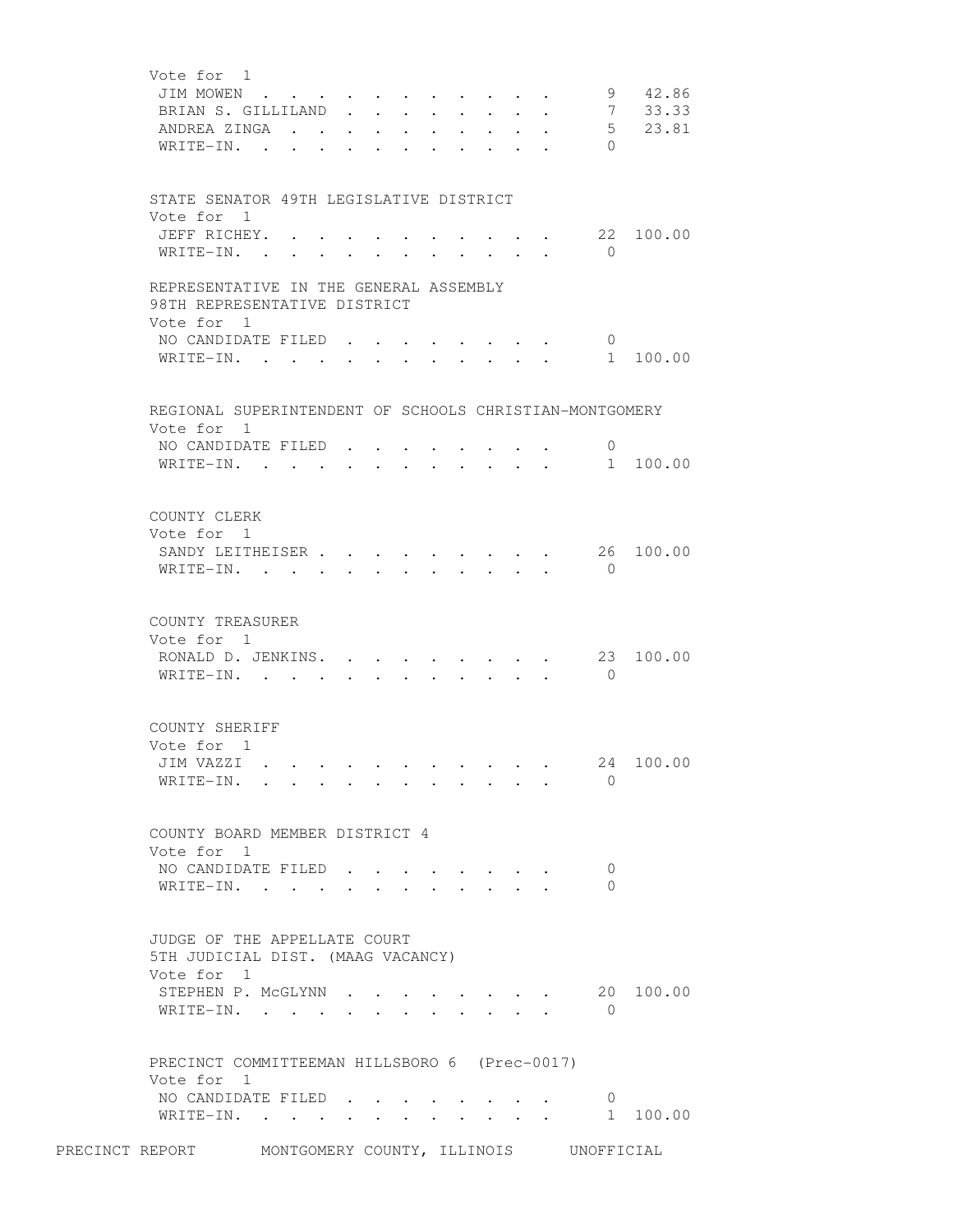RUN TIME:10:43 PM MARCH 21, 2006

RUN DATE:03/21/06 GENERAL PRIMARY ELECTION STATISTICS

## 0018 IRVING

|                                                                                                                              |                      |                      |                                                             |                      |                      |                                                                 |                      |                | VOTES PERCENT |
|------------------------------------------------------------------------------------------------------------------------------|----------------------|----------------------|-------------------------------------------------------------|----------------------|----------------------|-----------------------------------------------------------------|----------------------|----------------|---------------|
| REGISTERED VOTERS - TOTAL                                                                                                    |                      |                      |                                                             |                      |                      |                                                                 |                      | 585            |               |
| BALLOTS CAST - TOTAL.                                                                                                        |                      |                      |                                                             |                      |                      |                                                                 |                      | 72             |               |
| BALLOTS CAST - DEMOCRATIC.                                                                                                   |                      |                      |                                                             | $\ddotsc$ $\ddotsc$  | $\ddot{\phantom{0}}$ | $\bullet$ .<br><br><br><br><br><br><br><br><br><br><br><br><br> | $\ddot{\phantom{0}}$ | 39             | 54.17         |
| BALLOTS CAST - REPUBLICAN.                                                                                                   |                      |                      | $\ddot{\phantom{0}}$                                        | $\ddot{\phantom{0}}$ | $\ddot{\phantom{0}}$ | $\ddot{\phantom{0}}$                                            |                      | 33             | 45.83         |
| BALLOTS CAST - DEM FED.                                                                                                      |                      | $\ddot{\phantom{0}}$ | $\bullet$ .<br><br><br><br><br><br><br><br><br><br><br><br> | $\ddot{\phantom{0}}$ | $\bullet$ .          |                                                                 |                      | $\overline{0}$ |               |
| BALLOTS CAST - REP FED.                                                                                                      |                      |                      |                                                             |                      |                      |                                                                 |                      | $\overline{0}$ |               |
| BALLOTS CAST - BLANK.                                                                                                        |                      |                      |                                                             |                      |                      |                                                                 |                      | $\Omega$       |               |
|                                                                                                                              | $\ddot{\phantom{a}}$ |                      | $\ddot{\phantom{0}}$                                        | $\ddot{\phantom{0}}$ |                      |                                                                 |                      |                | 12.31         |
| VOTER TURNOUT - TOTAL                                                                                                        | $\ddot{\phantom{a}}$ |                      |                                                             |                      |                      |                                                                 |                      |                |               |
| VOTER TURNOUT - BLANK                                                                                                        | $\ddot{\phantom{a}}$ | $\ddot{\phantom{0}}$ | $\ddot{\phantom{a}}$                                        | $\mathbf{L}$         | $\sim$               |                                                                 |                      |                |               |
| ********** (DEMOCRATIC) **********                                                                                           |                      |                      |                                                             |                      |                      |                                                                 |                      |                |               |
|                                                                                                                              |                      |                      |                                                             |                      |                      |                                                                 |                      |                |               |
| GOVERNOR                                                                                                                     |                      |                      |                                                             |                      |                      |                                                                 |                      |                |               |
| Vote for 1                                                                                                                   |                      |                      |                                                             |                      |                      |                                                                 |                      |                |               |
| ROD R. BLAGOJEVICH                                                                                                           |                      |                      |                                                             |                      |                      |                                                                 |                      | 20             | 57.14         |
| EDWIN EISENDRATH.                                                                                                            |                      |                      |                                                             |                      |                      |                                                                 |                      | 15             | 42.86         |
| WRITE-IN. .                                                                                                                  |                      |                      |                                                             |                      |                      |                                                                 |                      | $\bigcirc$     |               |
|                                                                                                                              |                      |                      |                                                             |                      |                      |                                                                 |                      |                |               |
|                                                                                                                              |                      |                      |                                                             |                      |                      |                                                                 |                      |                |               |
| LIEUTENANT GOVERNOR                                                                                                          |                      |                      |                                                             |                      |                      |                                                                 |                      |                |               |
| Vote for 1                                                                                                                   |                      |                      |                                                             |                      |                      |                                                                 |                      |                |               |
| PAT OUINN<br>$\ddot{\phantom{a}}$                                                                                            |                      |                      |                                                             |                      |                      |                                                                 |                      |                | 30 96.77      |
| WRITE-IN.<br>$\ddot{\phantom{0}}$<br>$\bullet$<br>$\bullet$ .<br><br><br><br><br><br><br><br><br><br><br><br><br>            |                      |                      |                                                             |                      |                      |                                                                 |                      | $\mathbf{1}$   | 3.23          |
|                                                                                                                              |                      |                      |                                                             |                      |                      |                                                                 |                      |                |               |
|                                                                                                                              |                      |                      |                                                             |                      |                      |                                                                 |                      |                |               |
| ATTORNEY GENERAL                                                                                                             |                      |                      |                                                             |                      |                      |                                                                 |                      |                |               |
| Vote for 1                                                                                                                   |                      |                      |                                                             |                      |                      |                                                                 |                      |                |               |
| LISA MADIGAN                                                                                                                 |                      |                      |                                                             |                      |                      |                                                                 |                      |                | 30 96.77      |
| WRITE-IN.<br>the contract of the contract of the contract of the contract of the contract of the contract of the contract of |                      |                      |                                                             |                      |                      |                                                                 |                      |                | 1 3.23        |
|                                                                                                                              |                      |                      |                                                             |                      |                      |                                                                 |                      |                |               |
|                                                                                                                              |                      |                      |                                                             |                      |                      |                                                                 |                      |                |               |
| SECRETARY OF STATE                                                                                                           |                      |                      |                                                             |                      |                      |                                                                 |                      |                |               |
| Vote for 1                                                                                                                   |                      |                      |                                                             |                      |                      |                                                                 |                      |                |               |
| JESSE WHITE.                                                                                                                 |                      |                      |                                                             |                      |                      |                                                                 |                      |                | 30 96.77      |
| WRITE-IN. .                                                                                                                  |                      |                      |                                                             |                      |                      |                                                                 |                      | 1              | 3.23          |
|                                                                                                                              |                      |                      |                                                             |                      |                      |                                                                 |                      |                |               |
|                                                                                                                              |                      |                      |                                                             |                      |                      |                                                                 |                      |                |               |
| COMPTROLLER                                                                                                                  |                      |                      |                                                             |                      |                      |                                                                 |                      |                |               |
| Vote for 1                                                                                                                   |                      |                      |                                                             |                      |                      |                                                                 |                      |                |               |
| DANIEL W. HYNES                                                                                                              |                      |                      |                                                             |                      |                      |                                                                 |                      |                | 29 96.67      |
| WRITE-IN.                                                                                                                    |                      |                      |                                                             |                      |                      |                                                                 |                      |                | $1 \t3.33$    |
|                                                                                                                              |                      |                      |                                                             |                      |                      |                                                                 |                      |                |               |
|                                                                                                                              |                      |                      |                                                             |                      |                      |                                                                 |                      |                |               |
| TREASURER                                                                                                                    |                      |                      |                                                             |                      |                      |                                                                 |                      |                |               |
| Vote for 1                                                                                                                   |                      |                      |                                                             |                      |                      |                                                                 |                      |                |               |
| ALEXANDER GIANNOULIAS                                                                                                        |                      |                      |                                                             |                      |                      |                                                                 |                      | 12             | 41.38         |
| PAUL L. MANGIERI                                                                                                             |                      |                      |                                                             |                      |                      |                                                                 |                      | 17             | 58.62         |
| WRITE-IN.<br>$\sim$<br>$\sim$ $\sim$ $\sim$ $\sim$ $\sim$                                                                    | $\bullet$            | $\ddot{\phantom{0}}$ |                                                             |                      |                      | $\cdot$ $\cdot$ $\cdot$ $\cdot$                                 |                      | $\mathbf{0}$   |               |
|                                                                                                                              |                      |                      |                                                             |                      |                      |                                                                 |                      |                |               |
|                                                                                                                              |                      |                      |                                                             |                      |                      |                                                                 |                      |                |               |
| REPRESENTATIVE IN CONGRESS 19TH CONGRESSIONAL DISTRICT                                                                       |                      |                      |                                                             |                      |                      |                                                                 |                      |                |               |
| Vote for 1                                                                                                                   |                      |                      |                                                             |                      |                      |                                                                 |                      |                |               |
| VIC ROBERTS. .                                                                                                               |                      |                      |                                                             |                      |                      |                                                                 |                      | 13             | 48.15         |
| DANNY L. STOVER                                                                                                              | $\bullet$ .          | $\sim$ 100 $\sim$    | $\sim$                                                      | $\ddot{\phantom{a}}$ | $\mathbf{L}$         | $\sim$                                                          |                      | 14             | 51.85         |
| WRITE-IN.                                                                                                                    |                      |                      |                                                             |                      |                      |                                                                 |                      | $\Omega$       |               |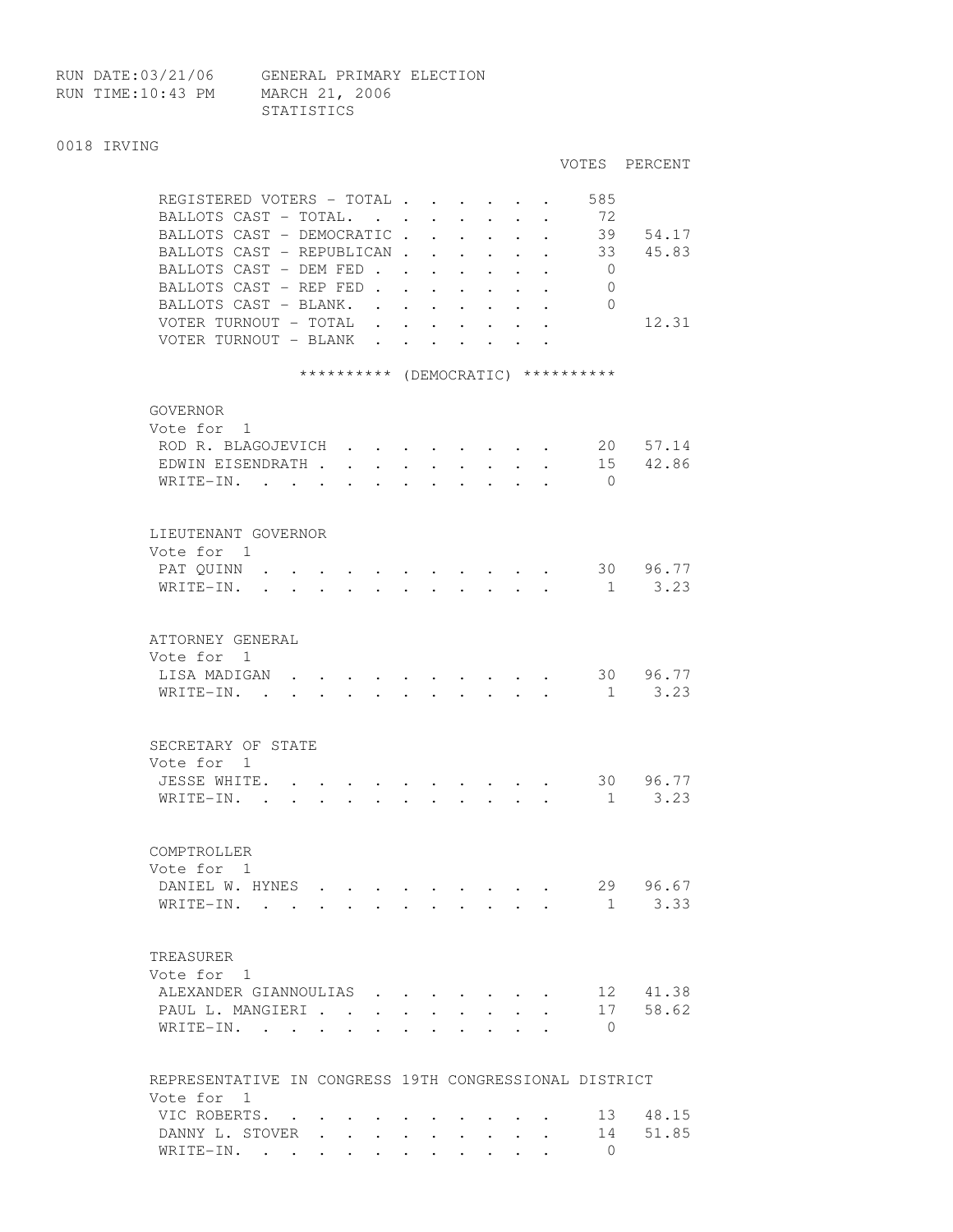| STATE CENTRAL COMMITTEEWOMAN 19TH CONGRESSIONAL DISTRICT               |  |  |                           |  |                                                                                                                                                                                                                                |              |                               |            |           |
|------------------------------------------------------------------------|--|--|---------------------------|--|--------------------------------------------------------------------------------------------------------------------------------------------------------------------------------------------------------------------------------|--------------|-------------------------------|------------|-----------|
| Vote for 1<br>ELLEN SINCLAIR                                           |  |  |                           |  |                                                                                                                                                                                                                                |              |                               |            | 23 100.00 |
| WRITE-IN.                                                              |  |  |                           |  |                                                                                                                                                                                                                                |              | $\mathbf{r}$ and $\mathbf{r}$ | $\bigcirc$ |           |
|                                                                        |  |  |                           |  |                                                                                                                                                                                                                                |              |                               |            |           |
| STATE CENTRAL COMMITTEEMAN 19TH CONGRESSIONAL DISTRICT                 |  |  |                           |  |                                                                                                                                                                                                                                |              |                               |            |           |
| Vote for 1                                                             |  |  |                           |  |                                                                                                                                                                                                                                |              |                               |            |           |
| JAY C. HOFFMAN. .                                                      |  |  |                           |  |                                                                                                                                                                                                                                |              |                               |            | 26 96.30  |
| WRITE-IN. .                                                            |  |  |                           |  |                                                                                                                                                                                                                                |              |                               | 1          | 3.70      |
| STATE SENATOR 49TH LEGISLATIVE DISTRICT                                |  |  |                           |  |                                                                                                                                                                                                                                |              |                               |            |           |
| Vote for 1<br>DEANNA DEMUZIO.                                          |  |  |                           |  | and the contract of the contract of the contract of the contract of the contract of the contract of the contract of the contract of the contract of the contract of the contract of the contract of the contract of the contra |              |                               |            | 30 96.77  |
| WRITE-IN.                                                              |  |  | $\mathbf{r} = \mathbf{r}$ |  | $\cdot$ $\cdot$ $\cdot$ $\cdot$ $\cdot$                                                                                                                                                                                        |              |                               |            | 1 3.23    |
|                                                                        |  |  |                           |  |                                                                                                                                                                                                                                |              |                               |            |           |
| REPRESENTATIVE IN THE GENERAL ASSEMBLY<br>98TH REPRESENTATIVE DISTRICT |  |  |                           |  |                                                                                                                                                                                                                                |              |                               |            |           |
| Vote for 1<br>GARY HANNIG.                                             |  |  |                           |  |                                                                                                                                                                                                                                |              |                               |            | 31 100.00 |
| WRITE-IN.                                                              |  |  |                           |  | $\sim 10^{-10}$                                                                                                                                                                                                                | $\mathbf{L}$ | $\sim$                        | $\bigcirc$ |           |
|                                                                        |  |  |                           |  |                                                                                                                                                                                                                                |              |                               |            |           |
| REGIONAL SUPERINTENDENT OF SCHOOLS CHRISTIAN-MONTGOMERY                |  |  |                           |  |                                                                                                                                                                                                                                |              |                               |            |           |
| Vote for 1                                                             |  |  |                           |  |                                                                                                                                                                                                                                |              |                               |            |           |
| GREG SPRINGER .                                                        |  |  |                           |  |                                                                                                                                                                                                                                |              |                               |            | 34 97.14  |
| WRITE-IN. .                                                            |  |  |                           |  |                                                                                                                                                                                                                                |              |                               | 1          | 2.86      |
|                                                                        |  |  |                           |  |                                                                                                                                                                                                                                |              |                               |            |           |
| COUNTY CLERK                                                           |  |  |                           |  |                                                                                                                                                                                                                                |              |                               |            |           |
| Vote for 1                                                             |  |  |                           |  |                                                                                                                                                                                                                                |              |                               |            |           |
| NO CANDIDATE FILED.                                                    |  |  |                           |  |                                                                                                                                                                                                                                |              |                               | $\circ$    |           |
| WRITE-IN.                                                              |  |  |                           |  | $\cdot$ $\cdot$ $\cdot$ $\cdot$ $\cdot$ $\cdot$ $\cdot$                                                                                                                                                                        |              |                               | 1          | 100.00    |
|                                                                        |  |  |                           |  |                                                                                                                                                                                                                                |              |                               |            |           |
| COUNTY TREASURER<br>Vote for 1                                         |  |  |                           |  |                                                                                                                                                                                                                                |              |                               |            |           |
| NO CANDIDATE FILED                                                     |  |  |                           |  |                                                                                                                                                                                                                                |              |                               | 0          |           |
| WRITE-IN. .                                                            |  |  |                           |  |                                                                                                                                                                                                                                |              |                               | - 0        |           |
|                                                                        |  |  |                           |  |                                                                                                                                                                                                                                |              |                               |            |           |
| COUNTY SHERIFF                                                         |  |  |                           |  |                                                                                                                                                                                                                                |              |                               |            |           |
| Vote for 1                                                             |  |  |                           |  |                                                                                                                                                                                                                                |              |                               |            |           |
| NO CANDIDATE FILED                                                     |  |  |                           |  |                                                                                                                                                                                                                                |              |                               | 0          |           |
| WRITE-IN. .                                                            |  |  |                           |  |                                                                                                                                                                                                                                |              |                               | 0          |           |
| COUNTY BOARD MEMBER DISTRICT 3                                         |  |  |                           |  |                                                                                                                                                                                                                                |              |                               |            |           |
| Vote for 2                                                             |  |  |                           |  |                                                                                                                                                                                                                                |              |                               |            |           |
| GEORGE L. BLANKENSHIP                                                  |  |  |                           |  |                                                                                                                                                                                                                                |              |                               |            | 26 52.00  |
| BONNIE L. BRANUM                                                       |  |  |                           |  |                                                                                                                                                                                                                                |              |                               |            | 24 48.00  |
| WRITE-IN.                                                              |  |  |                           |  |                                                                                                                                                                                                                                |              |                               | $\bigcirc$ |           |
|                                                                        |  |  |                           |  |                                                                                                                                                                                                                                |              |                               |            |           |
| JUDGE OF THE APPELLATE COURT<br>5TH JUDICIAL DIST. (MAAG VACANCY)      |  |  |                           |  |                                                                                                                                                                                                                                |              |                               |            |           |
| Vote for 1                                                             |  |  |                           |  |                                                                                                                                                                                                                                |              |                               |            |           |
| BRUCE STEWART                                                          |  |  |                           |  |                                                                                                                                                                                                                                |              |                               |            | 15 55.56  |
| WILLIAM "BILL" BERRY.                                                  |  |  |                           |  |                                                                                                                                                                                                                                |              |                               |            | 12 44.44  |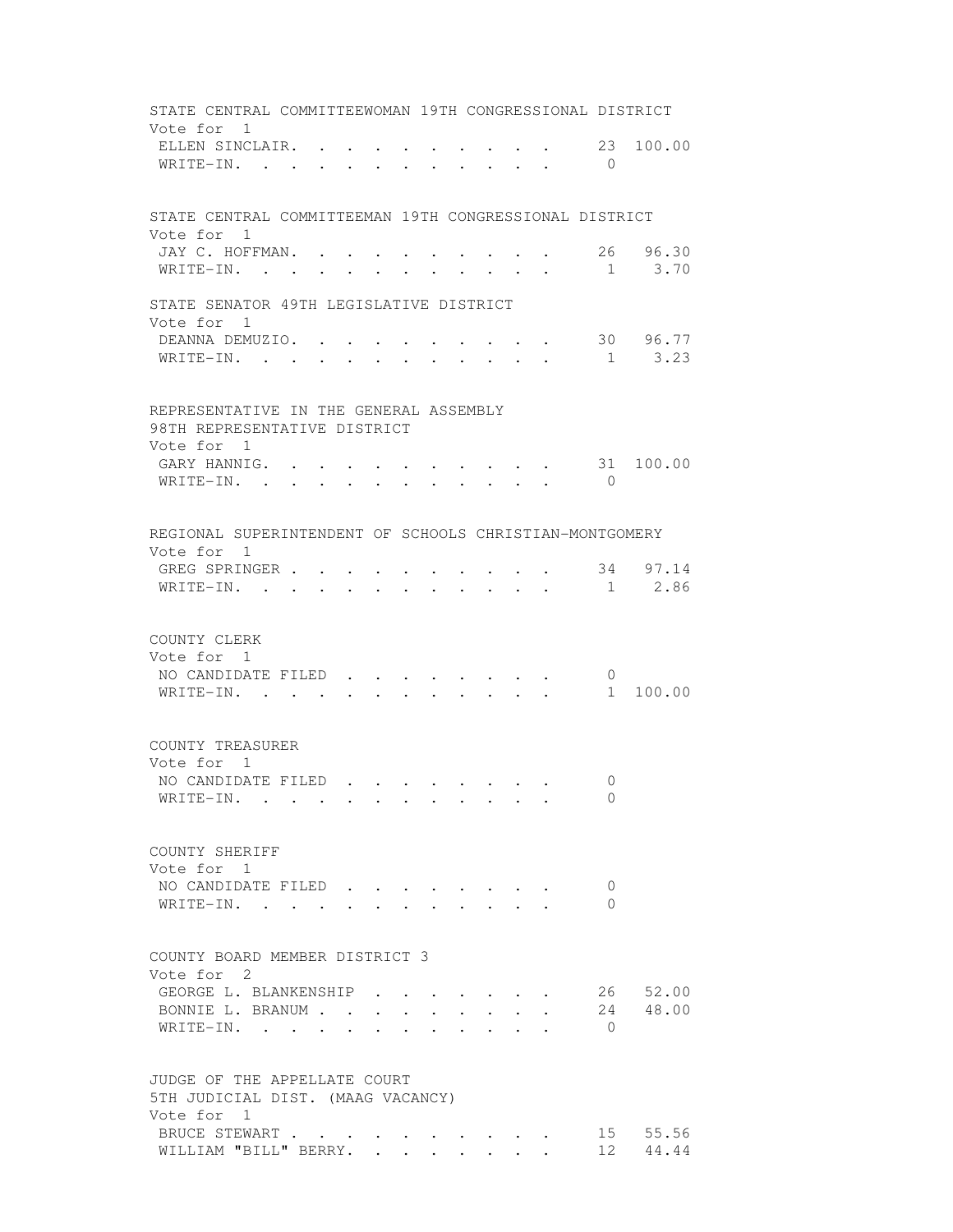| WRITE-IN.<br>$\sim$                                     |                             |                                   |                                         |                                              |                                              |                                                                                                                                                             |                                                             |                                                         |           | $\Omega$                           |                  |
|---------------------------------------------------------|-----------------------------|-----------------------------------|-----------------------------------------|----------------------------------------------|----------------------------------------------|-------------------------------------------------------------------------------------------------------------------------------------------------------------|-------------------------------------------------------------|---------------------------------------------------------|-----------|------------------------------------|------------------|
| PRECINCT COMMITTEEMAN IRVING (Prec-0018)                |                             |                                   |                                         |                                              |                                              |                                                                                                                                                             |                                                             |                                                         |           |                                    |                  |
| Vote for 1                                              |                             |                                   |                                         |                                              |                                              |                                                                                                                                                             |                                                             |                                                         |           |                                    |                  |
| ANDY K. OTT.<br>WRITE-IN. .                             |                             |                                   |                                         |                                              |                                              |                                                                                                                                                             |                                                             |                                                         |           |                                    | 31 96.88<br>3.13 |
|                                                         | $\mathbf{L}$                |                                   |                                         |                                              |                                              | $\ddot{\phantom{a}}$                                                                                                                                        | $\ddot{\phantom{a}}$                                        | $\ddot{\phantom{0}}$                                    | $\sim$    | $\overline{1}$                     |                  |
|                                                         |                             |                                   |                                         |                                              |                                              |                                                                                                                                                             |                                                             |                                                         |           | ********** (REPUBLICAN) ********** |                  |
| GOVERNOR                                                |                             |                                   |                                         |                                              |                                              |                                                                                                                                                             |                                                             |                                                         |           |                                    |                  |
| Vote for 1<br>JUDY BAAR TOPINKA.                        |                             |                                   |                                         |                                              |                                              |                                                                                                                                                             |                                                             |                                                         |           | 1.7                                | 53.13            |
| BILL BRADY.                                             |                             |                                   |                                         |                                              |                                              |                                                                                                                                                             |                                                             |                                                         |           | 10                                 | 31.25            |
| JIM OBERWEIS                                            |                             | $\sim$                            | $\bullet$ .<br>$\ddot{\phantom{a}}$     | $\ddot{\phantom{a}}$<br>$\ddot{\phantom{a}}$ | $\ddot{\phantom{a}}$<br>$\ddot{\phantom{a}}$ |                                                                                                                                                             |                                                             | $\ddot{\phantom{0}}$                                    | $\bullet$ | 4                                  | 12.50            |
| RON GIDWITZ.                                            | $\ddot{\phantom{a}}$        | $\ddot{\phantom{a}}$              | $\ddot{\phantom{a}}$                    | $\ddot{\phantom{a}}$                         | $\ddot{\phantom{a}}$                         | $\ddot{\phantom{a}}$                                                                                                                                        |                                                             |                                                         |           | 0                                  |                  |
| ANDY MARTIN.                                            |                             | $\mathbf{r}$                      |                                         |                                              |                                              |                                                                                                                                                             |                                                             |                                                         |           | 1                                  | 3.13             |
| WRITE-IN.<br>$\sim$                                     | s.                          |                                   |                                         |                                              |                                              |                                                                                                                                                             |                                                             |                                                         |           | $\Omega$                           |                  |
|                                                         |                             |                                   |                                         |                                              |                                              |                                                                                                                                                             |                                                             |                                                         |           |                                    |                  |
| LIEUTENANT GOVERNOR<br>Vote for 1                       |                             |                                   |                                         |                                              |                                              |                                                                                                                                                             |                                                             |                                                         |           |                                    |                  |
| SANDY WEGMAN                                            |                             |                                   |                                         |                                              |                                              |                                                                                                                                                             |                                                             |                                                         |           |                                    | 6 21.43          |
| JOE BIRKETT.                                            |                             |                                   | $\cdot$ $\cdot$ $\cdot$ $\cdot$ $\cdot$ | $\cdot$ $\cdot$ $\cdot$ $\cdot$              |                                              |                                                                                                                                                             |                                                             |                                                         |           | 16                                 | 57.14            |
| LAWRENCE L. BRUCKNER.                                   |                             |                                   |                                         |                                              | $\ddot{\phantom{a}}$                         | $\ddot{\phantom{0}}$                                                                                                                                        |                                                             | $\ddot{\phantom{a}}$                                    |           | 4                                  | 14.29            |
| STEVEN J. RAUSCHENBERGER                                |                             |                                   |                                         |                                              | $\mathbf{r}$                                 | $\sim$                                                                                                                                                      |                                                             |                                                         |           | $\mathfrak{L}$                     | 7.14             |
| $WRITE-IN.$ .                                           | $\sim$ $\sim$ $\sim$ $\sim$ |                                   |                                         | $\sim$ $\sim$                                | $\ddot{\phantom{a}}$                         | $\sim$                                                                                                                                                      | $\sim$                                                      |                                                         |           | $\Omega$                           |                  |
|                                                         |                             |                                   |                                         |                                              |                                              |                                                                                                                                                             |                                                             |                                                         |           |                                    |                  |
| ATTORNEY GENERAL<br>Vote for 1                          |                             |                                   |                                         |                                              |                                              |                                                                                                                                                             |                                                             |                                                         |           |                                    |                  |
| STEWART UMHOLTZ                                         |                             |                                   |                                         |                                              |                                              |                                                                                                                                                             |                                                             |                                                         |           | 25                                 | 100.00           |
| WRITE-IN.<br>$\sim$                                     | $\sim$ $\sim$               |                                   |                                         |                                              |                                              |                                                                                                                                                             |                                                             |                                                         |           | $\bigcirc$                         |                  |
| SECRETARY OF STATE                                      |                             |                                   |                                         |                                              |                                              |                                                                                                                                                             |                                                             |                                                         |           |                                    |                  |
| Vote for<br>$\overline{1}$                              |                             |                                   |                                         |                                              |                                              |                                                                                                                                                             |                                                             |                                                         |           |                                    |                  |
| DAN RUTHERFORD.                                         |                             |                                   |                                         |                                              |                                              |                                                                                                                                                             |                                                             |                                                         |           | 28                                 | 100.00           |
| WRITE-IN.<br>$\mathbf{r}$ , $\mathbf{r}$ , $\mathbf{r}$ |                             | $\ddot{\phantom{0}}$              | $\ddot{\phantom{0}}$                    | $\ddot{\phantom{0}}$                         |                                              | $\bullet$ .<br><br><br><br><br><br><br><br><br><br><br><br><br><br><br><br><br><br><br><br><br><br><br><br><br><br><br><br><br><br><br><br><br><br><br><br> | $\bullet$ .<br><br><br><br><br><br><br><br><br><br><br><br> | $\ddot{\phantom{0}}$                                    |           | $\bigcirc$                         |                  |
|                                                         |                             |                                   |                                         |                                              |                                              |                                                                                                                                                             |                                                             |                                                         |           |                                    |                  |
| COMPTROLLER<br>Vote for 1                               |                             |                                   |                                         |                                              |                                              |                                                                                                                                                             |                                                             |                                                         |           |                                    |                  |
| CAROLE PANKAU                                           |                             |                                   |                                         |                                              |                                              |                                                                                                                                                             |                                                             |                                                         |           |                                    | 24 100.00        |
| WRITE-IN.                                               |                             | $\sim$                            | <b>Service</b>                          |                                              |                                              | $\cdot$ $\cdot$                                                                                                                                             |                                                             | $\mathbf{L}^{\text{max}}$ and $\mathbf{L}^{\text{max}}$ |           | $\bigcirc$                         |                  |
|                                                         |                             |                                   |                                         |                                              |                                              |                                                                                                                                                             |                                                             |                                                         |           |                                    |                  |
| TREASURER                                               |                             |                                   |                                         |                                              |                                              |                                                                                                                                                             |                                                             |                                                         |           |                                    |                  |
| Vote for 1                                              |                             |                                   |                                         |                                              |                                              |                                                                                                                                                             |                                                             |                                                         |           |                                    |                  |
| CHRISTINE RADOGNO.                                      |                             |                                   |                                         |                                              |                                              |                                                                                                                                                             |                                                             |                                                         |           |                                    | 25 100.00        |
| WRITE-IN.                                               |                             | <b>Contract Contract Contract</b> |                                         |                                              |                                              |                                                                                                                                                             |                                                             |                                                         |           | $\bigcirc$                         |                  |
| REPRESENTATIVE IN CONGRESS 19TH CONGRESSIONAL DISTRICT  |                             |                                   |                                         |                                              |                                              |                                                                                                                                                             |                                                             |                                                         |           |                                    |                  |
| Vote for 1                                              |                             |                                   |                                         |                                              |                                              |                                                                                                                                                             |                                                             |                                                         |           |                                    |                  |
| JOHN M. SHIMKUS                                         |                             |                                   |                                         |                                              |                                              |                                                                                                                                                             |                                                             |                                                         |           | 32                                 | 100.00           |
| WRITE-IN.                                               |                             |                                   |                                         |                                              |                                              |                                                                                                                                                             |                                                             |                                                         |           | - 0                                |                  |
| STATE SENATOR 49TH LEGISLATIVE DISTRICT                 |                             |                                   |                                         |                                              |                                              |                                                                                                                                                             |                                                             |                                                         |           |                                    |                  |
| Vote for 1                                              |                             |                                   |                                         |                                              |                                              |                                                                                                                                                             |                                                             |                                                         |           |                                    |                  |
| JEFF RICHEY.                                            |                             |                                   |                                         |                                              |                                              |                                                                                                                                                             |                                                             |                                                         |           |                                    | 26 100.00        |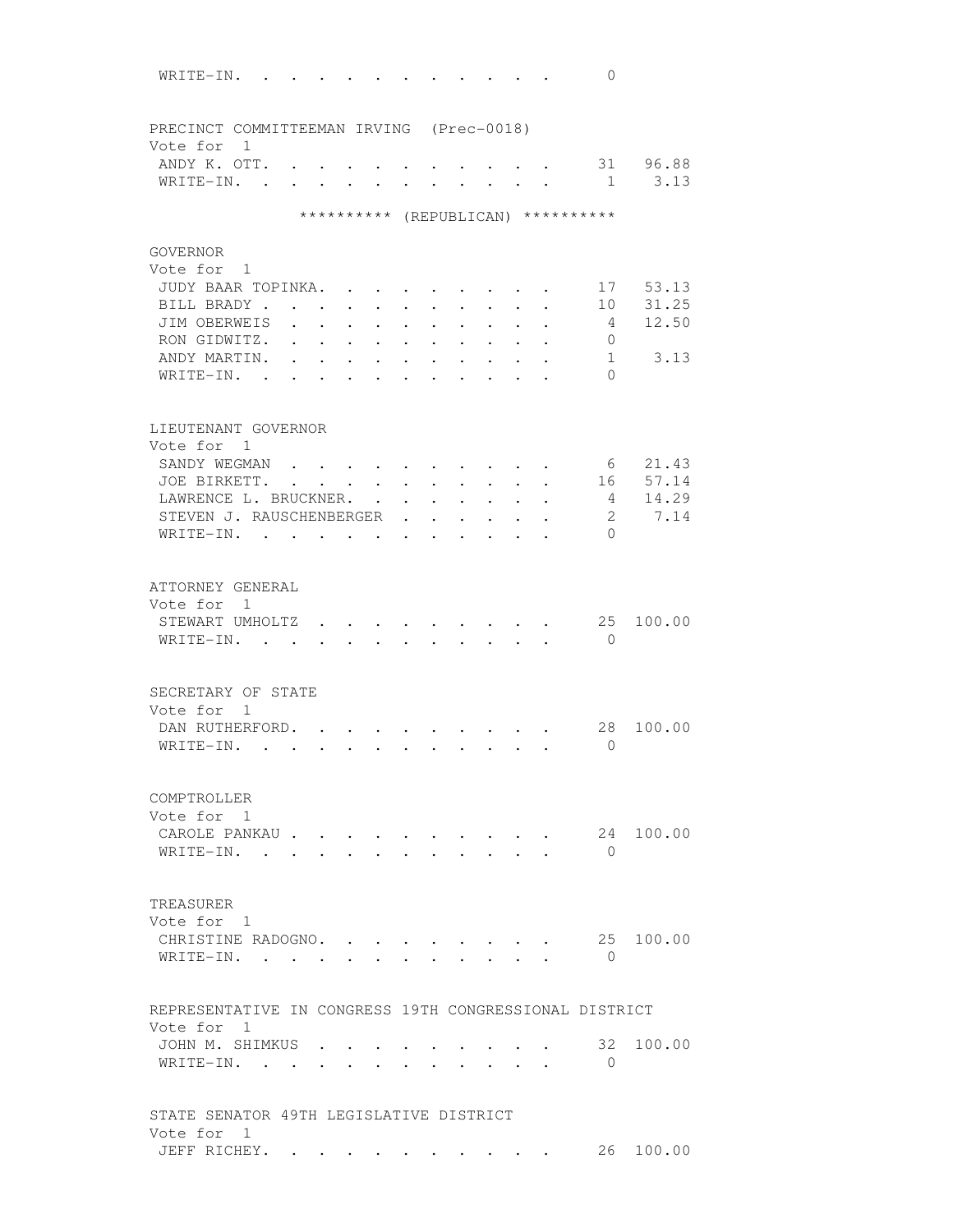WRITE-IN. . . . . . . . . . . 0 REPRESENTATIVE IN THE GENERAL ASSEMBLY 98TH REPRESENTATIVE DISTRICT Vote for 1 VOTE IOL 1<br>NO CANDIDATE FILED . . . . . . . . 0<br>1 WRITE-IN. . . . . . . . . . . . 1 100.00 REGIONAL SUPERINTENDENT OF SCHOOLS CHRISTIAN-MONTGOMERY Vote for 1 NO CANDIDATE FILED . . . . . . . . 0 WRITE-IN. . . . . . . . . . . . 1 100.00 COUNTY CLERK Vote for 1 SANDY LEITHEISER . . . . . . . . . 31 100.00 WRITE-IN. . . . . . . . . . . . 0 COUNTY TREASURER Vote for 1 RONALD D. JENKINS. . . . . . . . . 31 100.00 WRITE-IN. . . . . . . . . . . 0 COUNTY SHERIFF Vote for 1 JIM VAZZI . . . . . . . . . . . 28 100.00 WRITE-IN. . . . . . . . . . . 0 COUNTY BOARD MEMBER DISTRICT 3 Vote for 2 BILL REDMAN. . . . . . . . . . . 31 100.00 WRITE-IN. . . . . . . . . . . 0 JUDGE OF THE APPELLATE COURT 5TH JUDICIAL DIST. (MAAG VACANCY) Vote for 1 STEPHEN P. McGLYNN . . . . . . . . 26 100.00  $\texttt{WRITE-IN.}$  . . . . . . . . . . 0 PRECINCT COMMITTEEMAN IRVING (Prec-0018) Vote for 1 NO CANDIDATE FILED . . . . . . . . 0 WRITE-IN. . . . . . . . . . . . 1 100.00 PRECINCT REPORT MONTGOMERY COUNTY, ILLINOIS UNOFFICIAL RUN DATE:03/21/06 GENERAL PRIMARY ELECTION RUN TIME:10:43 PM MARCH 21, 2006 STATISTICS 0019 NOKOMIS 1 VOTES PERCENT REGISTERED VOTERS - TOTAL . . . . . . 199 BALLOTS CAST - TOTAL. . . . . . . . 46<br>BALLOTS CAST - DEMOCRATIC . . . . . . 30 65.22

BALLOTS CAST - DEMOCRATIC . . . . . .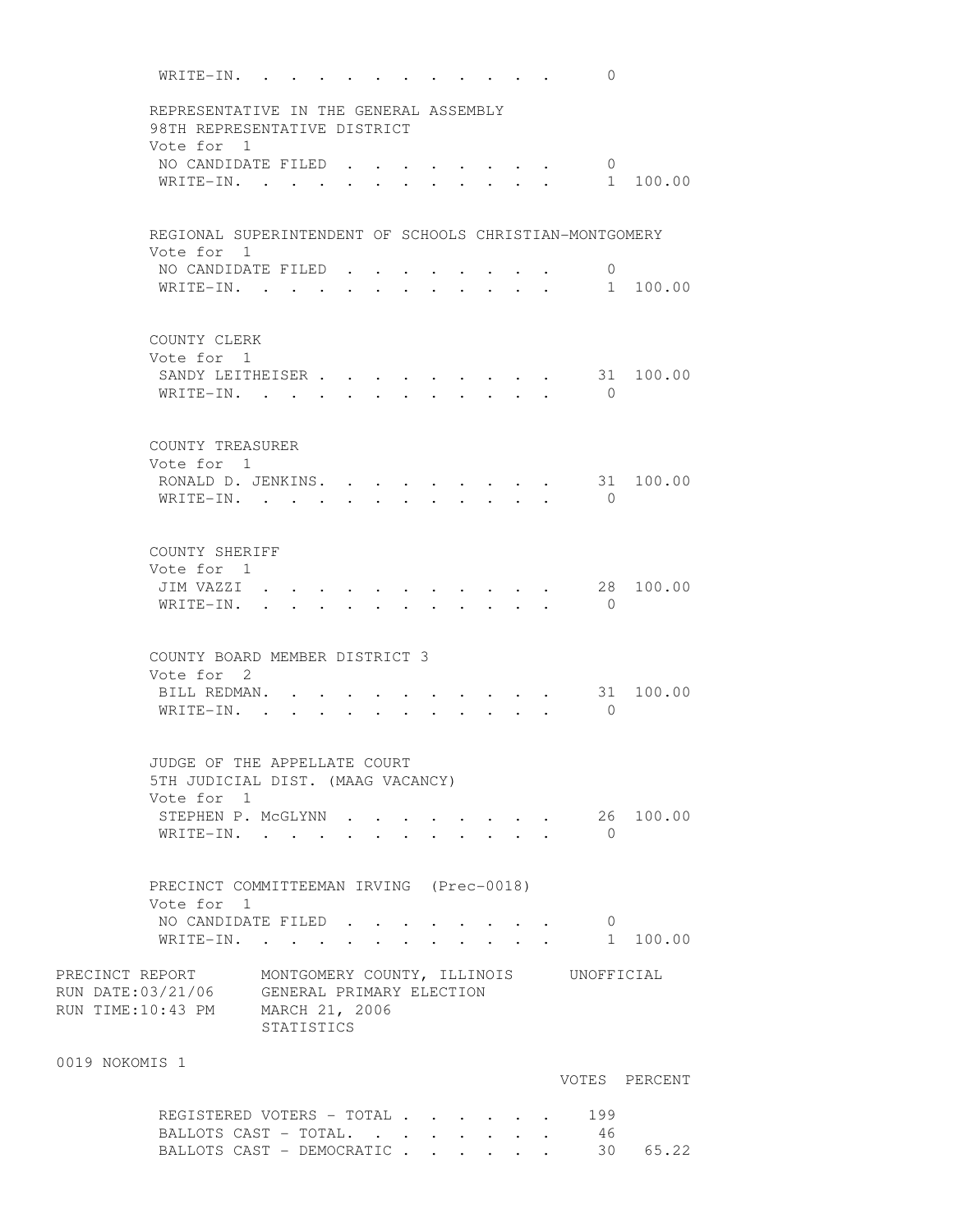| BALLOTS CAST - REPUBLICAN<br>34.78<br>16                                                                                                             |
|------------------------------------------------------------------------------------------------------------------------------------------------------|
| BALLOTS CAST - DEM FED.<br>$\overline{0}$<br>$\sim$<br>$\sim$                                                                                        |
| BALLOTS CAST - REP FED.<br>0<br>$\ddot{\phantom{0}}$<br>$\ddot{\phantom{a}}$<br>$\sim$                                                               |
| BALLOTS CAST - BLANK. .<br>$\Omega$<br>$\ddot{\phantom{0}}$<br>$\sim$                                                                                |
| VOTER TURNOUT - TOTAL .<br>23.12<br>$\bullet$ .<br><br><br><br><br><br><br><br><br><br><br><br><br>                                                  |
| VOTER TURNOUT - BLANK<br>$\ddot{\phantom{a}}$<br>$\bullet \qquad \bullet \qquad \bullet \qquad \bullet \qquad \bullet \qquad \bullet$                |
|                                                                                                                                                      |
| ********** (DEMOCRATIC) **********                                                                                                                   |
|                                                                                                                                                      |
| GOVERNOR                                                                                                                                             |
| Vote for 1                                                                                                                                           |
| ROD R. BLAGOJEVICH<br>14 48.28                                                                                                                       |
| 51.72<br>EDWIN EISENDRATH<br>15                                                                                                                      |
| WRITE-IN.<br>$\bigcirc$<br>$\sim$ 100 $\pm$                                                                                                          |
|                                                                                                                                                      |
|                                                                                                                                                      |
| LIEUTENANT GOVERNOR<br>Vote for 1                                                                                                                    |
|                                                                                                                                                      |
| PAT QUINN<br>26<br>100.00<br>$\sim$<br>$\sim$                                                                                                        |
| WRITE-IN.<br>$\Omega$<br>$\sim$                                                                                                                      |
|                                                                                                                                                      |
| ATTORNEY GENERAL                                                                                                                                     |
| Vote for 1                                                                                                                                           |
| LISA MADIGAN .<br>28<br>100.00                                                                                                                       |
|                                                                                                                                                      |
| WRITE-IN.<br>$\mathbf{0}$                                                                                                                            |
|                                                                                                                                                      |
| SECRETARY OF STATE                                                                                                                                   |
| Vote for 1                                                                                                                                           |
| 29<br>JESSE WHITE.<br>100.00                                                                                                                         |
| WRITE-IN. .<br>$\bigcirc$<br>$\mathbf{r}$ , and $\mathbf{r}$ , and $\mathbf{r}$ , and $\mathbf{r}$ , and $\mathbf{r}$<br>$\sim$<br>$\sim$ 100 $\sim$ |
|                                                                                                                                                      |
|                                                                                                                                                      |
| COMPTROLLER                                                                                                                                          |
| Vote for 1                                                                                                                                           |
| DANIEL W. HYNES.<br>100.00<br>27                                                                                                                     |
| $\Omega$<br>WRITE-IN. .<br>$\sim$                                                                                                                    |
|                                                                                                                                                      |
|                                                                                                                                                      |
| TREASURER                                                                                                                                            |
| Vote for 1                                                                                                                                           |
| ALEXANDER GIANNOULIAS<br>12 41.38                                                                                                                    |
| 58.62<br>PAUL L. MANGIERI<br>17<br>$\bullet$ .                                                                                                       |
| WRITE-IN. .<br>$\bigcirc$                                                                                                                            |
|                                                                                                                                                      |
|                                                                                                                                                      |
| REPRESENTATIVE IN CONGRESS 19TH CONGRESSIONAL DISTRICT                                                                                               |
| Vote for 1                                                                                                                                           |
| 18 62.07<br>VIC ROBERTS.                                                                                                                             |
| 11 37.93<br>DANNY L. STOVER<br>$\cdot$ $\cdot$ $\cdot$<br>$\sim$ 100 $\sim$ 100 $\sim$<br>$\sim$ 100 $\sim$                                          |
| WRITE-IN.<br>$\bigcirc$<br>$\ddot{\phantom{a}}$<br>$\ddot{\phantom{a}}$<br>$\ddot{\phantom{a}}$<br>$\sim$ 100 $\mu$                                  |
|                                                                                                                                                      |
|                                                                                                                                                      |
| STATE CENTRAL COMMITTEEWOMAN 19TH CONGRESSIONAL DISTRICT                                                                                             |
| Vote for 1                                                                                                                                           |
| 27<br>100.00<br>ELLEN SINCLAIR.                                                                                                                      |
| WRITE-IN.<br>$\overline{0}$                                                                                                                          |
|                                                                                                                                                      |
|                                                                                                                                                      |
| STATE CENTRAL COMMITTEEMAN 19TH CONGRESSIONAL DISTRICT                                                                                               |
| Vote for 1                                                                                                                                           |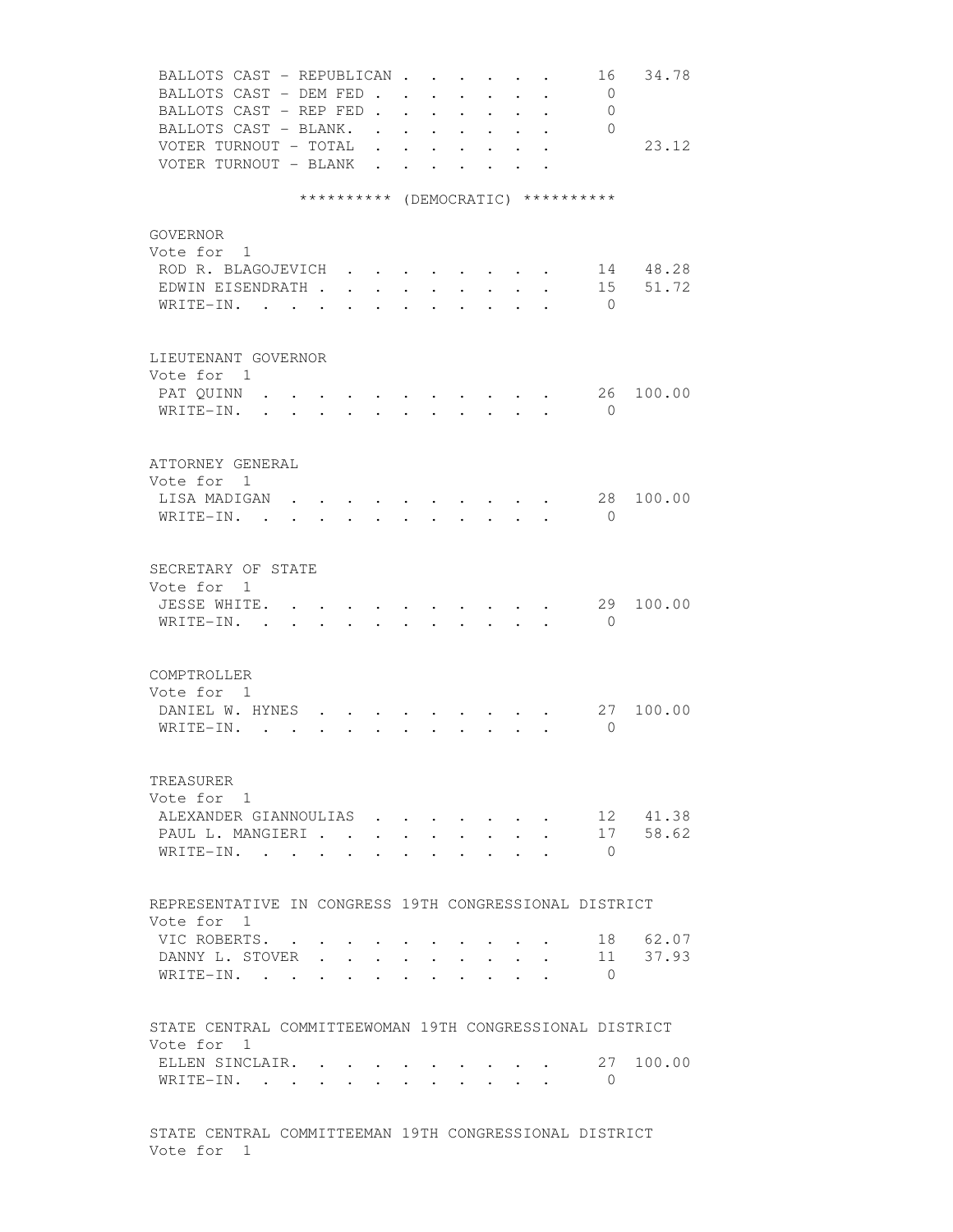JAY C. HOFFMAN. . . . . . . . . . 25 100.00 WRITE-IN. . . . . . . . . . . . 0 STATE SENATOR 49TH LEGISLATIVE DISTRICT Vote for 1 DEANNA DEMUZIO. . . . . . . . . . 28 100.00 WRITE-IN. . . . . . . . . . . 0 REPRESENTATIVE IN THE GENERAL ASSEMBLY 98TH REPRESENTATIVE DISTRICT Vote for 1 GARY HANNIG. . . . . . . . . . . 28 100.00 WRITE-IN. . . . . . . . . . . . 0 REGIONAL SUPERINTENDENT OF SCHOOLS CHRISTIAN-MONTGOMERY Vote for 1 GREG SPRINGER . . . . . . . . . . 28 100.00 WRITE-IN. . . . . . . . . . . . 0 COUNTY CLERK Vote for 1 NO CANDIDATE FILED . . . . . . . . 0 WRITE-IN. . . . . . . . . . . 0 COUNTY TREASURER Vote for 1 NO CANDIDATE FILED . . . . . . . . 0 WRITE-IN. . . . . . . . . . . . 0 COUNTY SHERIFF Vote for 1 NO CANDIDATE FILED . . . . . . . . 0 WRITE-IN. . . . . . . . . . . . 0 COUNTY BOARD MEMBER DISTRICT 2 Vote for 1 DONALD PETTY . . . . . . . . . . 27 100.00  $\texttt{WRITE-IN.}$  . . . . . . . . . . 0 JUDGE OF THE APPELLATE COURT 5TH JUDICIAL DIST. (MAAG VACANCY) Vote for 1 BRUCE STEWART . . . . . . . . . . 16 57.14 WILLIAM "BILL" BERRY. . . . . . . . 12 42.86 WRITE-IN. . . . . . . . . . . 0 PRECINCT COMMITTEEMAN NOKOMIS 1 (Prec-0019) Vote for 1 STEPHEN C. CACHERA . . . . . . . . 29 100.00 WRITE-IN. . . . . . . . . . . 0 \*\*\*\*\*\*\*\*\*\* (REPUBLICAN) \*\*\*\*\*\*\*\*\*\*

GOVERNOR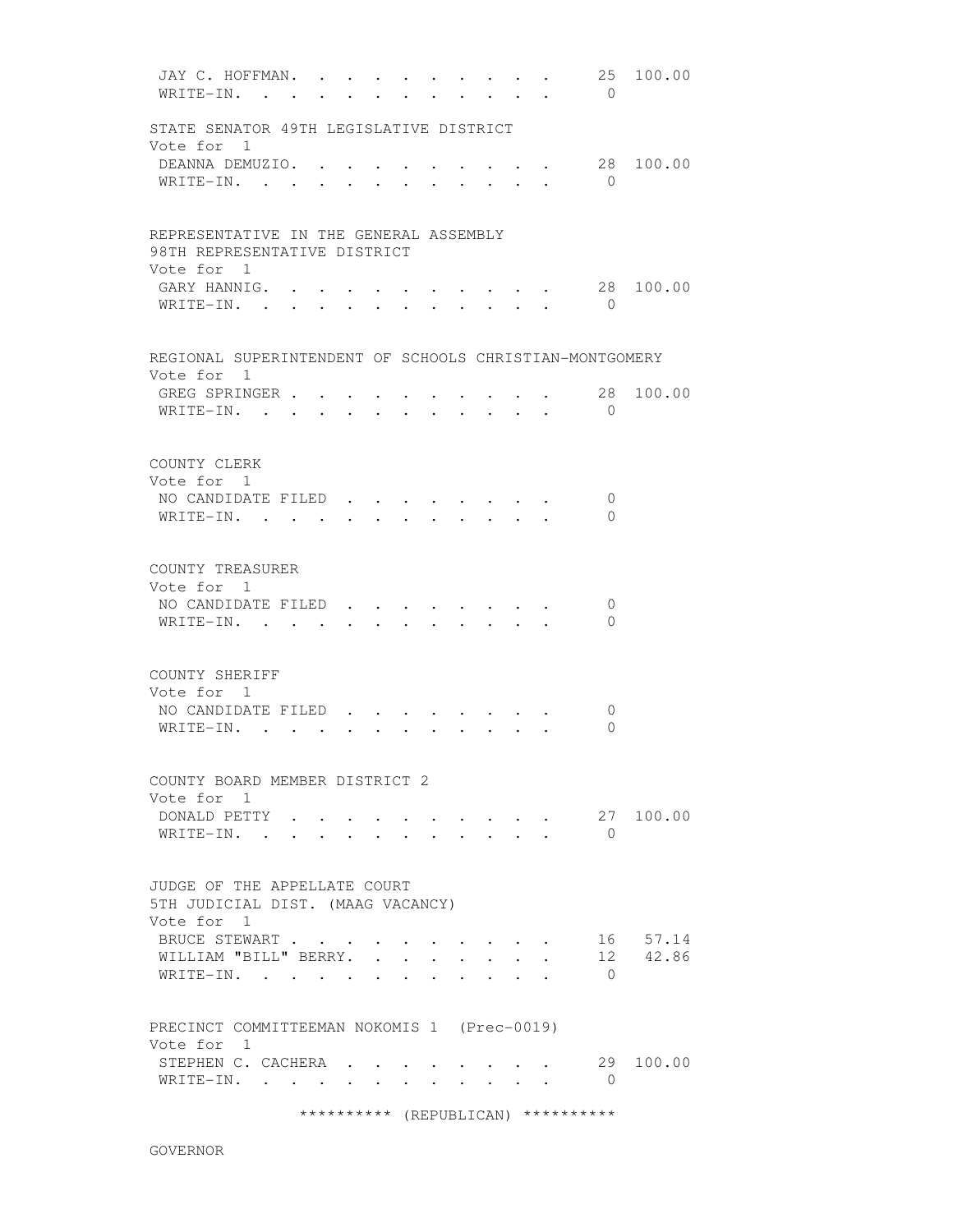| Vote for 1                                             |               |                      |                      |                                                             |                                                                         |                                                             |                                                                                 |                                       |                                 |                         |              |           |
|--------------------------------------------------------|---------------|----------------------|----------------------|-------------------------------------------------------------|-------------------------------------------------------------------------|-------------------------------------------------------------|---------------------------------------------------------------------------------|---------------------------------------|---------------------------------|-------------------------|--------------|-----------|
| JUDY BAAR TOPINKA.                                     |               |                      |                      |                                                             |                                                                         |                                                             |                                                                                 |                                       |                                 |                         | 3            | 18.75     |
| BILL BRADY                                             |               |                      |                      |                                                             |                                                                         |                                                             |                                                                                 |                                       |                                 |                         | 6            | 37.50     |
| JIM OBERWEIS                                           |               |                      |                      |                                                             | $\mathbf{r}$ . The set of $\mathbf{r}$                                  |                                                             | $\cdot$ $\cdot$ $\cdot$ $\cdot$ $\cdot$ $\cdot$ $\cdot$                         |                                       |                                 |                         | $5 -$        | 31.25     |
| RON GIDWITZ.                                           |               |                      |                      |                                                             | $\mathbf{r}$ , and $\mathbf{r}$ , and $\mathbf{r}$                      |                                                             | $\mathbf{r}$ , and $\mathbf{r}$ , and $\mathbf{r}$                              |                                       |                                 |                         | $\mathbf{2}$ | 12.50     |
| ANDY MARTIN.                                           |               | $\ddot{\phantom{a}}$ |                      | $\bullet$ .<br><br><br><br><br><br><br><br><br><br><br><br> | $\mathbf{A}^{\text{max}}$ , and $\mathbf{A}^{\text{max}}$               | $\bullet$ .<br><br><br><br><br><br><br><br><br><br><br><br> | $\bullet$ .<br><br><br><br><br><br><br><br><br><br><br><br>                     | $\sim 100$ km s $^{-1}$               | $\mathbf{L}^{\text{max}}$ , and |                         | $\Omega$     |           |
| WRITE-IN.                                              | $\sim$ $\sim$ | $\ddot{\phantom{a}}$ | $\ddot{\phantom{a}}$ | $\bullet$ . The set of $\bullet$                            | <b>All Contracts</b>                                                    | $\bullet$ .<br><br><br><br><br><br><br><br><br><br><br><br> |                                                                                 | $\bullet$ . In the case of the $\sim$ |                                 |                         | $\Omega$     |           |
|                                                        |               |                      |                      |                                                             |                                                                         |                                                             |                                                                                 |                                       |                                 |                         |              |           |
|                                                        |               |                      |                      |                                                             |                                                                         |                                                             |                                                                                 |                                       |                                 |                         |              |           |
| LIEUTENANT GOVERNOR                                    |               |                      |                      |                                                             |                                                                         |                                                             |                                                                                 |                                       |                                 |                         |              |           |
| Vote for 1                                             |               |                      |                      |                                                             |                                                                         |                                                             |                                                                                 |                                       |                                 |                         |              |           |
|                                                        |               |                      |                      |                                                             |                                                                         |                                                             |                                                                                 |                                       |                                 |                         |              |           |
| SANDY WEGMAN                                           |               |                      |                      |                                                             |                                                                         |                                                             |                                                                                 |                                       |                                 |                         | 2            | 15.38     |
| JOE BIRKETT.                                           |               |                      |                      |                                                             |                                                                         |                                                             |                                                                                 |                                       |                                 |                         | 6            | 46.15     |
| LAWRENCE L. BRUCKNER.                                  |               |                      |                      |                                                             |                                                                         |                                                             |                                                                                 |                                       |                                 |                         |              | 1 7.69    |
| STEVEN J. RAUSCHENBERGER                               |               |                      |                      |                                                             |                                                                         |                                                             |                                                                                 |                                       |                                 |                         |              | 4 30.77   |
| WRITE-IN.                                              |               |                      |                      |                                                             |                                                                         |                                                             | the contract of the contract of the contract of the contract of the contract of |                                       |                                 |                         | $\Omega$     |           |
|                                                        |               |                      |                      |                                                             |                                                                         |                                                             |                                                                                 |                                       |                                 |                         |              |           |
|                                                        |               |                      |                      |                                                             |                                                                         |                                                             |                                                                                 |                                       |                                 |                         |              |           |
| ATTORNEY GENERAL                                       |               |                      |                      |                                                             |                                                                         |                                                             |                                                                                 |                                       |                                 |                         |              |           |
| Vote for 1                                             |               |                      |                      |                                                             |                                                                         |                                                             |                                                                                 |                                       |                                 |                         |              |           |
| STEWART UMHOLTZ                                        |               |                      |                      |                                                             |                                                                         |                                                             |                                                                                 |                                       |                                 |                         | 8            | 100.00    |
| WRITE-IN.                                              |               |                      |                      |                                                             |                                                                         |                                                             | $\cdot$ $\cdot$ $\cdot$ $\cdot$ $\cdot$ $\cdot$ $\cdot$                         |                                       |                                 |                         | $\Omega$     |           |
|                                                        |               |                      |                      |                                                             |                                                                         |                                                             |                                                                                 |                                       |                                 |                         |              |           |
|                                                        |               |                      |                      |                                                             |                                                                         |                                                             |                                                                                 |                                       |                                 |                         |              |           |
| SECRETARY OF STATE                                     |               |                      |                      |                                                             |                                                                         |                                                             |                                                                                 |                                       |                                 |                         |              |           |
|                                                        |               |                      |                      |                                                             |                                                                         |                                                             |                                                                                 |                                       |                                 |                         |              |           |
| Vote for 1                                             |               |                      |                      |                                                             |                                                                         |                                                             |                                                                                 |                                       |                                 |                         |              |           |
| DAN RUTHERFORD.                                        |               |                      |                      |                                                             |                                                                         |                                                             |                                                                                 |                                       |                                 | $\cdot$ $\cdot$ $\cdot$ | 10           | 100.00    |
| WRITE-IN.                                              |               |                      |                      |                                                             |                                                                         |                                                             |                                                                                 |                                       |                                 |                         | $\mathbf{0}$ |           |
|                                                        |               |                      |                      |                                                             |                                                                         |                                                             |                                                                                 |                                       |                                 |                         |              |           |
|                                                        |               |                      |                      |                                                             |                                                                         |                                                             |                                                                                 |                                       |                                 |                         |              |           |
| COMPTROLLER                                            |               |                      |                      |                                                             |                                                                         |                                                             |                                                                                 |                                       |                                 |                         |              |           |
| Vote for 1                                             |               |                      |                      |                                                             |                                                                         |                                                             |                                                                                 |                                       |                                 |                         |              |           |
| CAROLE PANKAU                                          |               |                      |                      |                                                             |                                                                         |                                                             |                                                                                 |                                       |                                 |                         | 8            | 100.00    |
| WRITE-IN. .                                            |               | $\ddot{\phantom{0}}$ | $\ddot{\phantom{0}}$ |                                                             |                                                                         |                                                             |                                                                                 |                                       |                                 |                         | $\Omega$     |           |
|                                                        |               |                      |                      |                                                             |                                                                         |                                                             |                                                                                 |                                       |                                 |                         |              |           |
|                                                        |               |                      |                      |                                                             |                                                                         |                                                             |                                                                                 |                                       |                                 |                         |              |           |
| TREASURER                                              |               |                      |                      |                                                             |                                                                         |                                                             |                                                                                 |                                       |                                 |                         |              |           |
| Vote for 1                                             |               |                      |                      |                                                             |                                                                         |                                                             |                                                                                 |                                       |                                 |                         |              |           |
|                                                        |               |                      |                      |                                                             |                                                                         |                                                             |                                                                                 |                                       |                                 |                         |              |           |
| CHRISTINE RADOGNO.                                     |               |                      |                      |                                                             |                                                                         |                                                             |                                                                                 |                                       |                                 |                         | 9            | 100.00    |
| $\texttt{WRTTE-IN.}$                                   |               |                      |                      |                                                             |                                                                         |                                                             |                                                                                 |                                       |                                 |                         | 0            |           |
|                                                        |               |                      |                      |                                                             |                                                                         |                                                             |                                                                                 |                                       |                                 |                         |              |           |
|                                                        |               |                      |                      |                                                             |                                                                         |                                                             |                                                                                 |                                       |                                 |                         |              |           |
| REPRESENTATIVE IN CONGRESS 19TH CONGRESSIONAL DISTRICT |               |                      |                      |                                                             |                                                                         |                                                             |                                                                                 |                                       |                                 |                         |              |           |
| Vote for 1                                             |               |                      |                      |                                                             |                                                                         |                                                             |                                                                                 |                                       |                                 |                         |              |           |
| JOHN M. SHIMKUS                                        |               |                      |                      |                                                             | $\bullet$ .<br><br><br><br><br><br><br><br><br><br><br><br><br><br><br> |                                                             | $\sim$ $\sim$ $\sim$ $\sim$                                                     |                                       |                                 |                         | 14           | 100.00    |
| WRITE-IN.                                              |               |                      |                      |                                                             | $\ddot{\phantom{0}}$                                                    |                                                             |                                                                                 |                                       | $\cdot$ $\cdot$ $\cdot$ $\cdot$ |                         | $\bigcap$    |           |
|                                                        |               |                      |                      |                                                             |                                                                         |                                                             |                                                                                 |                                       |                                 |                         |              |           |
|                                                        |               |                      |                      |                                                             |                                                                         |                                                             |                                                                                 |                                       |                                 |                         |              |           |
| STATE SENATOR 49TH LEGISLATIVE DISTRICT                |               |                      |                      |                                                             |                                                                         |                                                             |                                                                                 |                                       |                                 |                         |              |           |
| Vote for 1                                             |               |                      |                      |                                                             |                                                                         |                                                             |                                                                                 |                                       |                                 |                         |              |           |
| JEFF RICHEY.                                           |               |                      |                      |                                                             |                                                                         |                                                             |                                                                                 |                                       |                                 |                         |              | 11 100.00 |
|                                                        |               |                      |                      |                                                             |                                                                         |                                                             |                                                                                 |                                       |                                 |                         | $\Omega$     |           |
| WRITE-IN.                                              |               |                      |                      |                                                             |                                                                         |                                                             |                                                                                 |                                       |                                 |                         |              |           |
|                                                        |               |                      |                      |                                                             |                                                                         |                                                             |                                                                                 |                                       |                                 |                         |              |           |
| REPRESENTATIVE IN THE GENERAL ASSEMBLY                 |               |                      |                      |                                                             |                                                                         |                                                             |                                                                                 |                                       |                                 |                         |              |           |
| 98TH REPRESENTATIVE DISTRICT                           |               |                      |                      |                                                             |                                                                         |                                                             |                                                                                 |                                       |                                 |                         |              |           |
| Vote for 1                                             |               |                      |                      |                                                             |                                                                         |                                                             |                                                                                 |                                       |                                 |                         |              |           |
| NO CANDIDATE FILED                                     |               |                      |                      |                                                             |                                                                         |                                                             |                                                                                 |                                       |                                 |                         | 0            |           |
| WRITE-IN.                                              |               |                      |                      |                                                             |                                                                         |                                                             |                                                                                 |                                       |                                 |                         | 0            |           |
|                                                        |               |                      |                      |                                                             |                                                                         |                                                             |                                                                                 |                                       |                                 |                         |              |           |
|                                                        |               |                      |                      |                                                             |                                                                         |                                                             |                                                                                 |                                       |                                 |                         |              |           |

 REGIONAL SUPERINTENDENT OF SCHOOLS CHRISTIAN-MONTGOMERY Vote for 1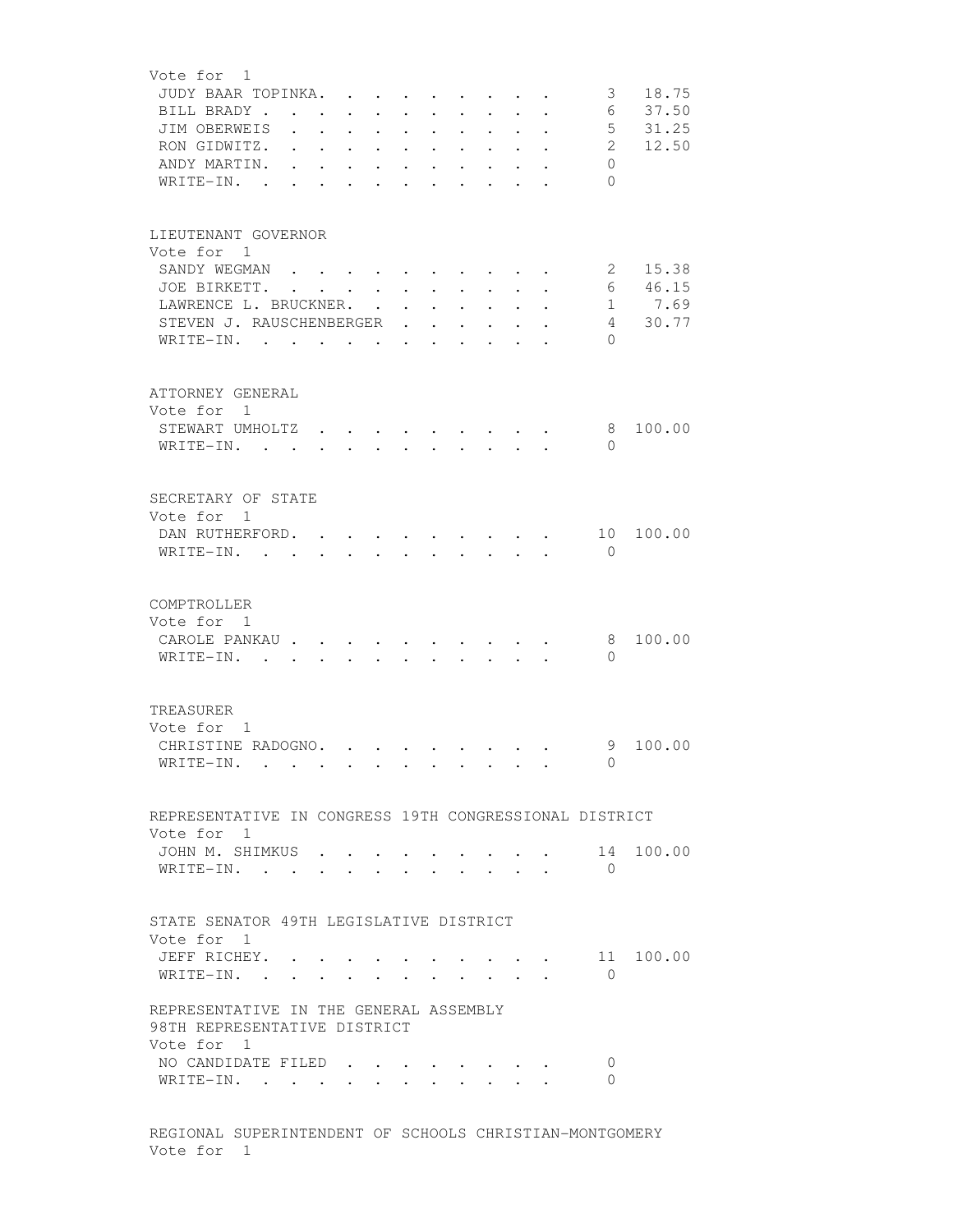NO CANDIDATE FILED . . . . . . . . 0 WRITE-IN. . . . . . . . . . . . 0 COUNTY CLERK Vote for 1 SANDY LEITHEISER . . . . . . . . . 15 100.00 WRITE-IN. . . . . . . . . . . 0 COUNTY TREASURER Vote for 1 RONALD D. JENKINS. . . . . . . . . 15 100.00 WRITE-IN. . . . . . . . . . . . 0 COUNTY SHERIFF Vote for 1 JIM VAZZI . . . . . . . . . . . 12 100.00 WRITE-IN. . . . . . . . . . . . 0 COUNTY BOARD MEMBER DISTRICT 2 Vote for 1 GENE MILES . . . . . . . . . . . 14 100.00 WRITE-IN. . . . . . . . . . . 0 JUDGE OF THE APPELLATE COURT 5TH JUDICIAL DIST. (MAAG VACANCY) Vote for 1 STEPHEN P. MCGLYNN . . . . . . . . 8 100.00 WRITE-IN. . . . . . . . . . . . 0 PRECINCT COMMITTEEMAN NOKOMIS 1 (Prec-0019) Vote for 1 NO CANDIDATE FILED . . . . . . . . 0 WRITE-IN. . . . . . . . . . . . 0 PRECINCT REPORT MONTGOMERY COUNTY, ILLINOIS UNOFFICIAL RUN DATE:03/21/06 GENERAL PRIMARY ELECTION RUN TIME:10:43 PM MARCH 21, 2006 STATISTICS 0020 NOKOMIS 2 VOTES PERCENT REGISTERED VOTERS - TOTAL . . . . . . 395 BALLOTS CAST - TOTAL. . . . . . . . 51 BALLOTS CAST - DEMOCRATIC . . . . . . 26 50.98 BALLOTS CAST - REPUBLICAN . . . . . . 25 49.02 BALLOTS CAST - DEM FED . . . . . . . 0<br>RALLOTS CAST - REP FED . . . . . . . 0 BALLOTS CAST - REP FED . . . . . . . BALLOTS CAST - BLANK. . . . . . . . 0 VOTER TURNOUT - TOTAL . . . . . . . 12.91 VOTER TURNOUT - BLANK . . . . . . .

\*\*\*\*\*\*\*\*\*\* (DEMOCRATIC) \*\*\*\*\*\*\*\*\*\*

 GOVERNOR Vote for 1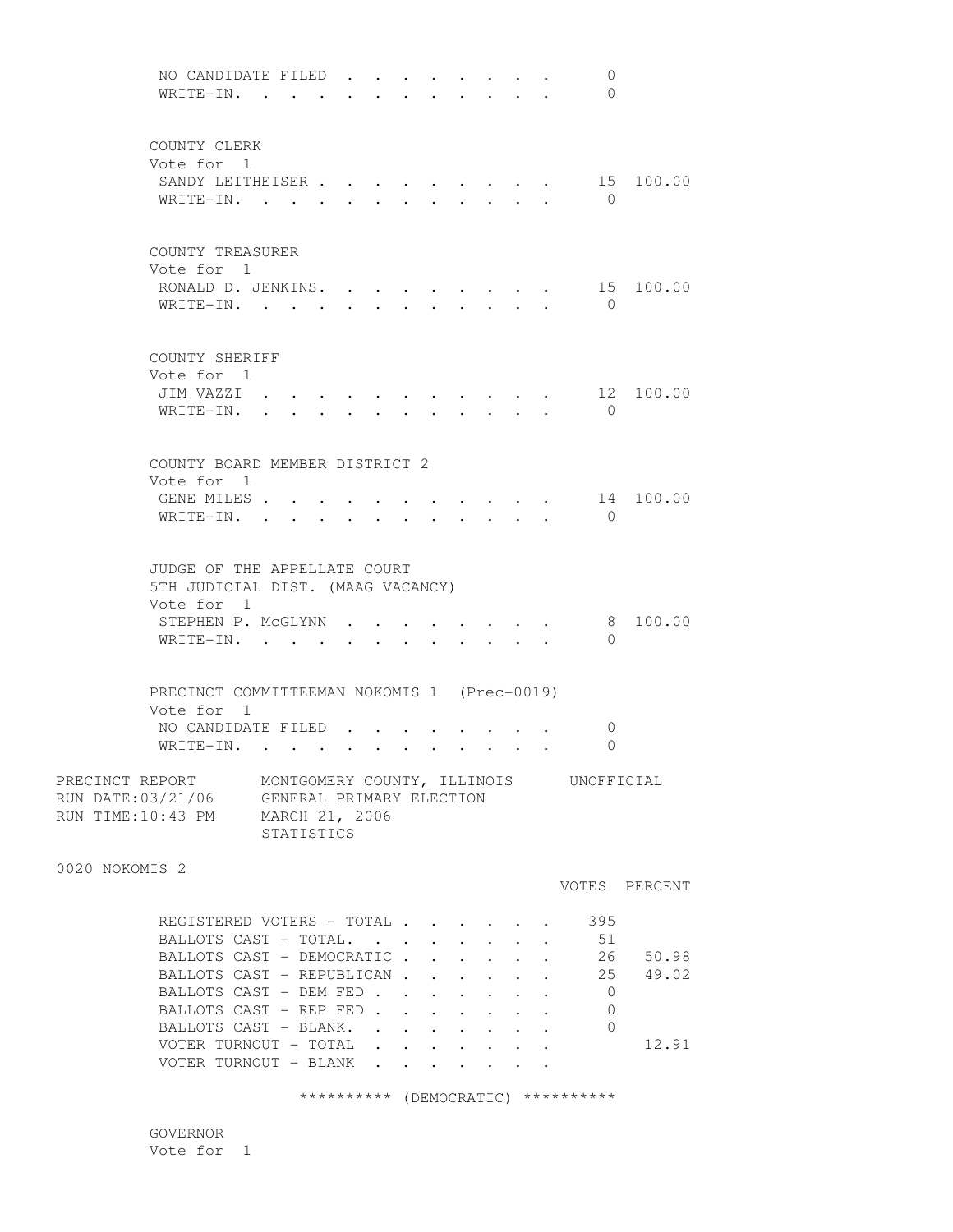| ROD R. BLAGOJEVICH<br>EDWIN EISENDRATH.<br>WRITE-IN. .                                |                      |                      |                                                                     |                                 |        |                                                         |                         |                         | 9<br>$\bigcirc$            | 37.50<br>15 62.50          |
|---------------------------------------------------------------------------------------|----------------------|----------------------|---------------------------------------------------------------------|---------------------------------|--------|---------------------------------------------------------|-------------------------|-------------------------|----------------------------|----------------------------|
| LIEUTENANT GOVERNOR<br>Vote for 1<br>PAT QUINN .<br>WRITE-IN.                         | $\sim$               |                      | $\ddot{\phantom{0}}$                                                | $\cdot$ $\cdot$ $\cdot$ $\cdot$ | $\sim$ |                                                         | $\cdot$ $\cdot$ $\cdot$ |                         | 21<br>$\bigcirc$           | 100.00                     |
| ATTORNEY GENERAL<br>Vote for 1<br>LISA MADIGAN<br>WRITE-IN. .                         | $\ddot{\phantom{a}}$ | $\ddot{\phantom{a}}$ |                                                                     | $\sim$                          | $\sim$ | <b>Contract Contract Contract</b>                       | $\sim$                  |                         | 22<br>$\bigcirc$           | 100.00                     |
| SECRETARY OF STATE<br>Vote for 1<br>JESSE WHITE.<br>$WRITE-IN.$ .                     |                      |                      |                                                                     |                                 |        |                                                         |                         |                         | 26<br>$\bigcirc$           | 100.00                     |
| COMPTROLLER<br>Vote for 1<br>DANIEL W. HYNES<br>WRITE-IN.                             |                      | $\ddot{\phantom{0}}$ | $\ddot{\phantom{0}}$                                                |                                 |        |                                                         | $\sim$                  |                         | 23<br>$\Omega$             | 100.00                     |
| TREASURER<br>Vote for 1<br>ALEXANDER GIANNOULIAS<br>PAUL L. MANGIERI<br>WRITE-IN.     |                      |                      |                                                                     | $\ddot{\phantom{a}}$            |        | $\mathbf{r}$ , and $\mathbf{r}$<br>$\ddot{\phantom{a}}$ | $\sim$                  | $\cdot$ $\cdot$ $\cdot$ | 20<br>$\overline{0}$       | 5 20.00<br>80.00           |
| REPRESENTATIVE IN CONGRESS 19TH CONGRESSIONAL DISTRICT<br>Vote for 1                  |                      |                      |                                                                     |                                 |        |                                                         |                         |                         |                            |                            |
| VIC ROBERTS. .<br>DANNY L. STOVER<br>WRITE-IN.                                        |                      |                      |                                                                     |                                 |        |                                                         |                         |                         | 5 <sup>5</sup><br>$\Omega$ | 14 73.68<br>26.32          |
| STATE CENTRAL COMMITTEEWOMAN 19TH CONGRESSIONAL DISTRICT<br>Vote for 1                |                      |                      |                                                                     |                                 |        |                                                         |                         |                         |                            |                            |
| ELLEN SINCLAIR. .<br>WRITE-IN.                                                        |                      |                      | $\bullet$ .<br><br><br><br><br><br><br><br><br><br><br><br><br><br> |                                 |        |                                                         |                         |                         | $\mathbf{0}$               | 20 100.00                  |
| STATE CENTRAL COMMITTEEMAN 19TH CONGRESSIONAL DISTRICT<br>Vote for 1                  |                      |                      |                                                                     |                                 |        |                                                         |                         |                         |                            |                            |
| JAY C. HOFFMAN.<br>WRITE-IN.                                                          |                      |                      |                                                                     |                                 |        |                                                         |                         |                         |                            | 19 95.00<br>$\cdot$ 1 5.00 |
| STATE SENATOR 49TH LEGISLATIVE DISTRICT<br>Vote for 1<br>DEANNA DEMUZIO.<br>WRITE-IN. |                      |                      |                                                                     |                                 |        |                                                         |                         |                         | 25<br>$\overline{0}$       | 100.00                     |
|                                                                                       |                      |                      |                                                                     |                                 |        |                                                         |                         |                         |                            |                            |

 REPRESENTATIVE IN THE GENERAL ASSEMBLY 98TH REPRESENTATIVE DISTRICT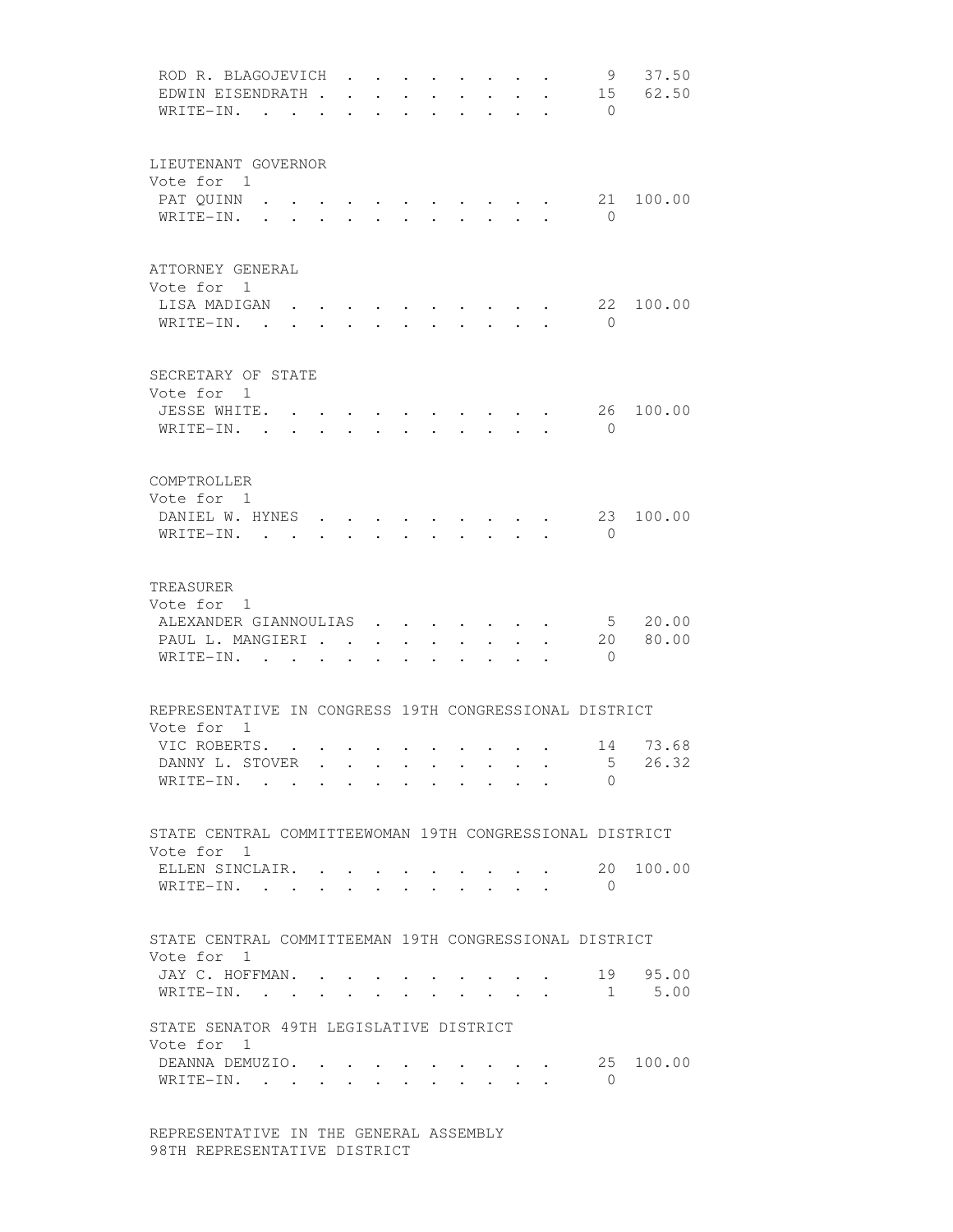| Vote for 1<br>GARY HANNIG.<br>WRITE-IN. .               |                      |                                         |                      |                              |  |                                                 | $\mathbf{L} = \mathbf{L} \mathbf{L}$ | $\bigcirc$                         | 25 100.00           |
|---------------------------------------------------------|----------------------|-----------------------------------------|----------------------|------------------------------|--|-------------------------------------------------|--------------------------------------|------------------------------------|---------------------|
| REGIONAL SUPERINTENDENT OF SCHOOLS CHRISTIAN-MONTGOMERY |                      |                                         |                      |                              |  |                                                 |                                      |                                    |                     |
| Vote for 1                                              |                      |                                         |                      |                              |  |                                                 |                                      |                                    |                     |
| GREG SPRINGER                                           |                      |                                         |                      |                              |  |                                                 |                                      |                                    | 22 100.00           |
| WRITE-IN.                                               |                      |                                         |                      |                              |  |                                                 |                                      | $\bigcirc$                         |                     |
| COUNTY CLERK                                            |                      |                                         |                      |                              |  |                                                 |                                      |                                    |                     |
| Vote for 1                                              |                      |                                         |                      |                              |  |                                                 |                                      |                                    |                     |
| NO CANDIDATE FILED                                      |                      |                                         |                      |                              |  |                                                 |                                      | 0                                  |                     |
| WRITE-IN.                                               |                      |                                         |                      |                              |  | $\bullet$ . In the case of the $\bullet$        |                                      | $\Omega$                           |                     |
| COUNTY TREASURER                                        |                      |                                         |                      |                              |  |                                                 |                                      |                                    |                     |
| Vote for 1                                              |                      |                                         |                      |                              |  |                                                 |                                      |                                    |                     |
| NO CANDIDATE FILED                                      |                      |                                         | $\sim$               |                              |  |                                                 |                                      | 0                                  |                     |
| WRITE-IN.                                               |                      |                                         |                      |                              |  |                                                 |                                      | $\Omega$                           |                     |
|                                                         |                      |                                         |                      |                              |  |                                                 |                                      |                                    |                     |
|                                                         |                      |                                         |                      |                              |  |                                                 |                                      |                                    |                     |
| COUNTY SHERIFF<br>Vote for 1                            |                      |                                         |                      |                              |  |                                                 |                                      |                                    |                     |
| NO CANDIDATE FILED                                      |                      |                                         |                      |                              |  |                                                 |                                      | $\mathbf 0$                        |                     |
| $W$ RITE-IN                                             |                      |                                         |                      |                              |  |                                                 |                                      |                                    | 1 100.00            |
|                                                         |                      |                                         |                      |                              |  |                                                 |                                      |                                    |                     |
| COUNTY BOARD MEMBER DISTRICT 2                          |                      |                                         |                      |                              |  |                                                 |                                      |                                    |                     |
| Vote for 1                                              |                      |                                         |                      |                              |  |                                                 |                                      |                                    |                     |
| DONALD PETTY                                            |                      |                                         |                      |                              |  |                                                 |                                      | 20                                 | 100.00              |
| WRITE-IN. .                                             | $\overline{a}$       |                                         |                      |                              |  | $\cdot$ $\cdot$ $\cdot$ $\cdot$ $\cdot$ $\cdot$ |                                      | $\overline{0}$                     |                     |
|                                                         |                      |                                         |                      |                              |  |                                                 |                                      |                                    |                     |
| JUDGE OF THE APPELLATE COURT                            |                      |                                         |                      |                              |  |                                                 |                                      |                                    |                     |
| 5TH JUDICIAL DIST. (MAAG VACANCY)                       |                      |                                         |                      |                              |  |                                                 |                                      |                                    |                     |
| Vote for 1                                              |                      |                                         |                      |                              |  |                                                 |                                      |                                    |                     |
| BRUCE STEWART<br>WILLIAM "BILL" BERRY.                  |                      |                                         |                      |                              |  |                                                 |                                      |                                    | 11 55.00<br>9 45.00 |
| WRITE-IN.                                               |                      |                                         |                      |                              |  |                                                 |                                      | $\Omega$                           |                     |
|                                                         |                      |                                         |                      |                              |  |                                                 |                                      |                                    |                     |
|                                                         |                      |                                         |                      |                              |  |                                                 |                                      |                                    |                     |
| PRECINCT COMMITTEEMAN NOKOMIS 2 (Prec-0020)             |                      |                                         |                      |                              |  |                                                 |                                      |                                    |                     |
| Vote for 1<br>DAVID E. CAREY. .                         |                      |                                         |                      |                              |  |                                                 |                                      | 23                                 | 100.00              |
| WRITE-IN.                                               |                      | $\mathbf{L}$ and $\mathbf{L}$           |                      |                              |  |                                                 |                                      | $\overline{0}$                     |                     |
|                                                         |                      |                                         |                      |                              |  |                                                 |                                      |                                    |                     |
|                                                         |                      |                                         |                      |                              |  |                                                 |                                      | ********** (REPUBLICAN) ********** |                     |
|                                                         |                      |                                         |                      |                              |  |                                                 |                                      |                                    |                     |
| GOVERNOR                                                |                      |                                         |                      |                              |  |                                                 |                                      |                                    |                     |
| Vote for 1                                              |                      |                                         |                      |                              |  |                                                 |                                      |                                    |                     |
| JUDY BAAR TOPINKA.                                      |                      |                                         |                      | $\sim$ 100 $\sim$ 100 $\sim$ |  |                                                 |                                      | 11                                 | 44.00               |
| BILL BRADY.                                             |                      |                                         |                      |                              |  |                                                 |                                      | 8                                  | 32.00               |
| JIM OBERWEIS                                            | $\mathbf{A}$         |                                         |                      |                              |  |                                                 |                                      | 4                                  | 16.00               |
| RON GIDWITZ.                                            | $\mathbf{L}$         |                                         | $\ddot{\phantom{0}}$ |                              |  |                                                 |                                      | 2                                  | 8.00                |
| ANDY MARTIN.<br>WRITE-IN.                               | $\ddot{\phantom{a}}$ | and the contract of the contract of the |                      |                              |  | $\sim$                                          |                                      | 0<br>$\Omega$                      |                     |
|                                                         |                      |                                         |                      |                              |  |                                                 |                                      |                                    |                     |

 LIEUTENANT GOVERNOR Vote for 1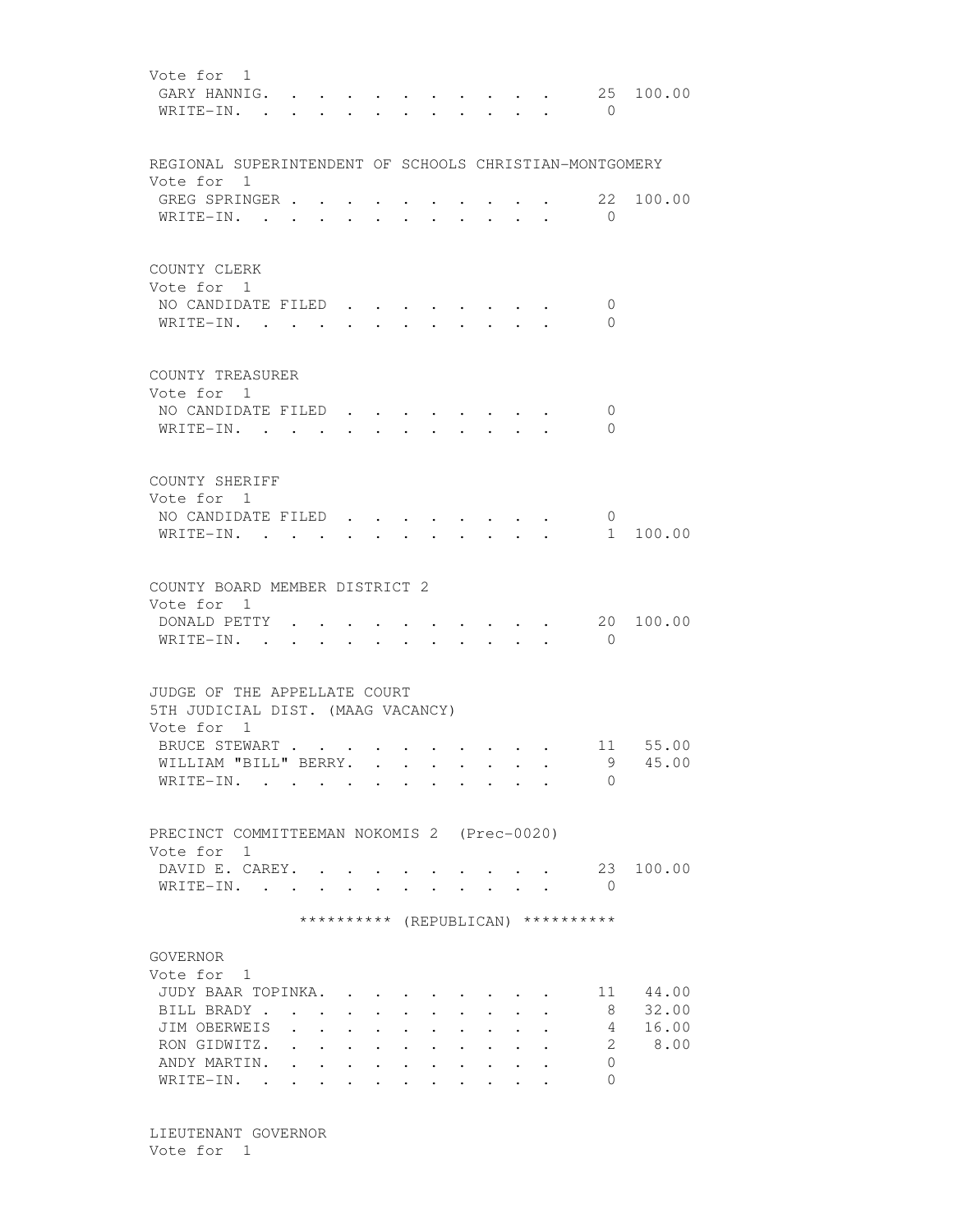|                            | SANDY WEGMAN<br>JOE BIRKETT.<br>LAWRENCE L. BRUCKNER.<br>STEVEN J. RAUSCHENBERGER            | $\mathcal{A}=\mathcal{A}=\mathcal{A}=\mathcal{A}=\mathcal{A}=\mathcal{A}$<br>$\mathbf{L}$ | $\ddot{\phantom{0}}$                                                  | $\ddot{\phantom{0}}$ |                                          | $\ddot{\phantom{0}}$ | $\ddot{\phantom{0}}$<br>$\ddot{\phantom{0}}$<br>$\sim$                       | $\mathbf{r}$                           | $\ddot{\phantom{0}}$<br>$\sim$  | $\ddot{\phantom{a}}$ | 14<br>$\overline{0}$ | 10 40.00<br>56.00<br>1 4.00 |
|----------------------------|----------------------------------------------------------------------------------------------|-------------------------------------------------------------------------------------------|-----------------------------------------------------------------------|----------------------|------------------------------------------|----------------------|------------------------------------------------------------------------------|----------------------------------------|---------------------------------|----------------------|----------------------|-----------------------------|
|                            | WRITE-IN.                                                                                    |                                                                                           | $\mathbf{r}$ , and $\mathbf{r}$ , and $\mathbf{r}$ , and $\mathbf{r}$ |                      |                                          |                      |                                                                              | $\sim$ $\sim$                          |                                 |                      | $\Omega$             |                             |
| Vote for 1                 | ATTORNEY GENERAL<br>STEWART UMHOLTZ.<br>WRITE-IN.                                            | $\sim$                                                                                    |                                                                       |                      |                                          |                      |                                                                              |                                        |                                 |                      | $\overline{0}$       | 20 100.00                   |
| Vote for 1                 | SECRETARY OF STATE<br>DAN RUTHERFORD.<br>WRITE-IN.                                           |                                                                                           | <b>Service</b> State                                                  |                      | $\mathbf{r} = \mathbf{r} + \mathbf{r}$ . |                      | $\mathbf{r} = \mathbf{r} \cdot \mathbf{r}$ , where $\mathbf{r} = \mathbf{r}$ |                                        |                                 |                      | 21<br>$\bigcirc$     | 100.00                      |
| COMPTROLLER<br>Vote for 1  | CAROLE PANKAU<br>WRITE-IN.                                                                   |                                                                                           |                                                                       | $\sim$               | $\sim$                                   |                      | $\mathbf{r} = \mathbf{r}$                                                    |                                        | $\sim$ $\sim$ $\sim$ $\sim$     |                      | 20<br>$\bigcirc$     | 100.00                      |
| TREASURER<br>Vote for 1    | CHRISTINE RADOGNO. .<br>WRITE-IN. .                                                          | $\mathbb{R}^2$                                                                            |                                                                       |                      |                                          |                      |                                                                              |                                        |                                 |                      | $\mathbf{0}$         | 20 100.00                   |
| Vote for 1                 | REPRESENTATIVE IN CONGRESS 19TH CONGRESSIONAL DISTRICT                                       |                                                                                           |                                                                       |                      |                                          |                      |                                                                              |                                        |                                 |                      |                      |                             |
|                            | JOHN M. SHIMKUS<br>WRITE-IN.                                                                 |                                                                                           |                                                                       |                      |                                          |                      |                                                                              |                                        | $\cdot$ $\cdot$ $\cdot$ $\cdot$ |                      | 24<br>$\Omega$       | 100.00                      |
| Vote for 1<br>JEFF RICHEY. | STATE SENATOR 49TH LEGISLATIVE DISTRICT<br>WRITE-IN.                                         |                                                                                           |                                                                       |                      |                                          |                      |                                                                              |                                        |                                 |                      | $\Omega$             | 21 100.00                   |
| Vote for 1                 | REPRESENTATIVE IN THE GENERAL ASSEMBLY<br>98TH REPRESENTATIVE DISTRICT<br>NO CANDIDATE FILED |                                                                                           |                                                                       |                      |                                          |                      |                                                                              |                                        |                                 |                      | $\cup$               |                             |
|                            | WRITE-IN. .                                                                                  |                                                                                           |                                                                       |                      |                                          |                      |                                                                              |                                        |                                 |                      | $\Omega$             |                             |
| Vote for 1                 | REGIONAL SUPERINTENDENT OF SCHOOLS CHRISTIAN-MONTGOMERY<br>NO CANDIDATE FILED<br>WRITE-IN.   |                                                                                           |                                                                       |                      |                                          |                      |                                                                              |                                        |                                 |                      | 0<br>$\Omega$        |                             |
| COUNTY CLERK<br>Vote for 1 | SANDY LEITHEISER<br>WRITE-IN.                                                                |                                                                                           |                                                                       |                      | $\bullet$ . The set of $\bullet$         |                      |                                                                              | $\mathbf{r} = \mathbf{r} + \mathbf{r}$ |                                 |                      | $\overline{0}$       | 25 100.00                   |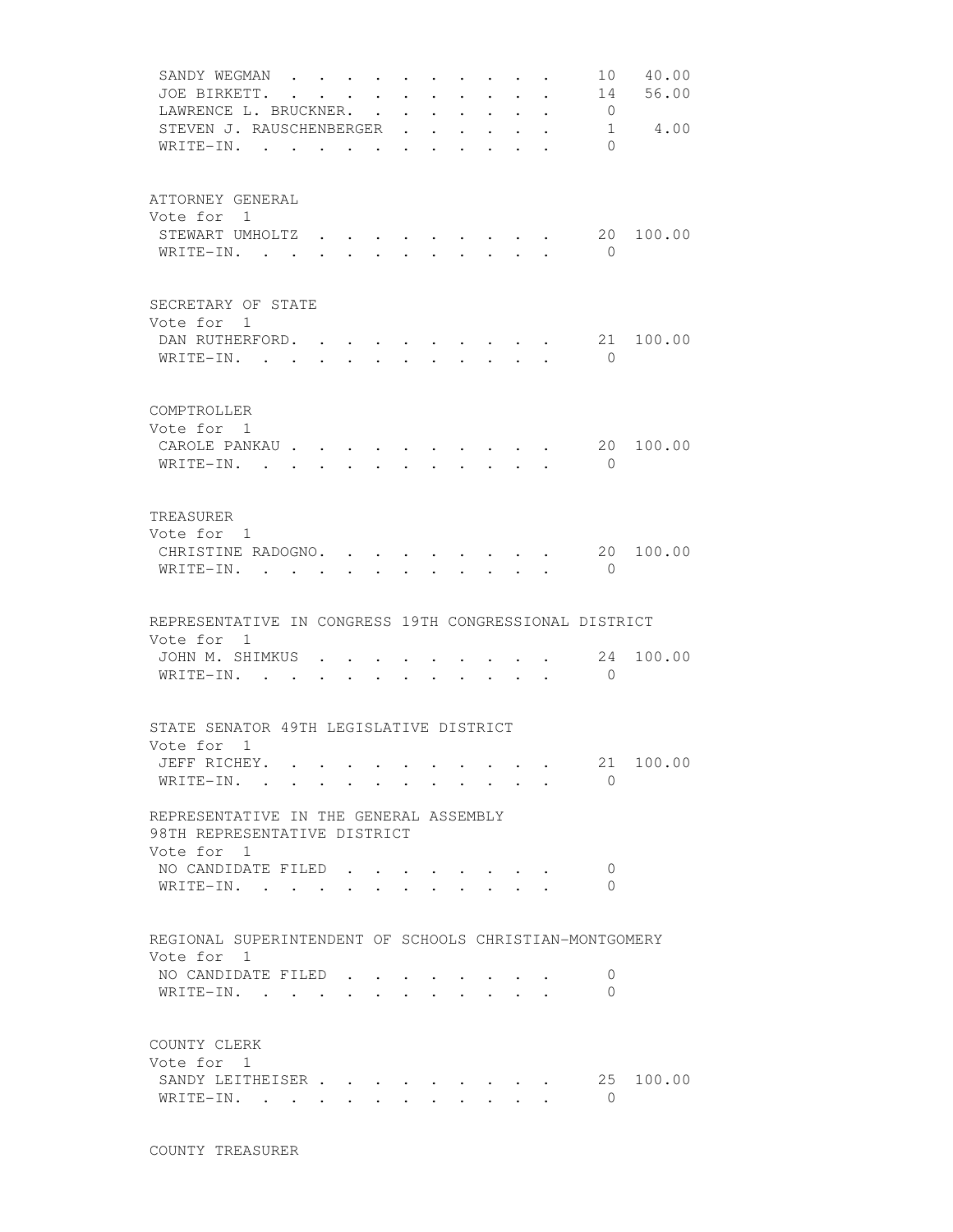Vote for 1 RONALD D. JENKINS. . . . . . . . . 23 100.00 WRITE-IN. . . . . . . . . . . . 0 COUNTY SHERIFF Vote for 1 JIM VAZZI . . . . . . . . . . . 22 100.00 WRITE-IN. . . . . . . . . . . 0 COUNTY BOARD MEMBER DISTRICT 2 Vote for 1 GENE MILES . . . . . . . . . . . 22 100.00 WRITE-IN. . . . . . . . . . . 0 JUDGE OF THE APPELLATE COURT 5TH JUDICIAL DIST. (MAAG VACANCY) Vote for 1 STEPHEN P. McGLYNN  $\cdot \cdot \cdot \cdot \cdot \cdot \cdot \cdot \cdot$  20 100.00 WRITE-IN. . . . . . . . . . . 0 PRECINCT COMMITTEEMAN NOKOMIS 2 (Prec-0020) Vote for 1 NO CANDIDATE FILED . . . . . . . . 0 WRITE-IN. . . . . . . . . . . . 0 PRECINCT REPORT MONTGOMERY COUNTY, ILLINOIS UNOFFICIAL RUN DATE:03/21/06 GENERAL PRIMARY ELECTION RUN TIME:10:43 PM MARCH 21, 2006 STATISTICS 0021 NOKOMIS 3 VOTES PERCENT REGISTERED VOTERS - TOTAL . . . . . . 451<br>BALLOTS CAST - TOTAL. . . . . . . . 66<br>BALLOTS CAST - DEMOCRATIC . . . . . 25 37.88 BALLOTS CAST - TOTAL. . . . . . . . 66 BALLOTS CAST - DEMOCRATIC . . . . . 25 37.88 BALLOTS CAST - REPUBLICAN . . . . . . 41 62.12<br>BALLOTS CAST - DEM FED . . . . . . . 0 BALLOTS CAST - DEM FED . . . . . . . BALLOTS CAST - REP FED . . . . . . 0 BALLOTS CAST - BLANK. . . . . . . . 0 VOTER TURNOUT - TOTAL . . . . . . . 14.63 VOTER TURNOUT - BLANK . . \*\*\*\*\*\*\*\*\*\* (DEMOCRATIC) \*\*\*\*\*\*\*\*\*\* GOVERNOR Vote for 1 ROD R. BLAGOJEVICH . . . . . . . . 11 52.38 EDWIN EISENDRATH . . . . . . . . . 10 47.62 WRITE-IN. . . . . . . . . . . . 0 LIEUTENANT GOVERNOR Vote for 1 PAT QUINN . . . . . . . . . . . 21 100.00 WRITE-IN. . . . . . . . . . . . 0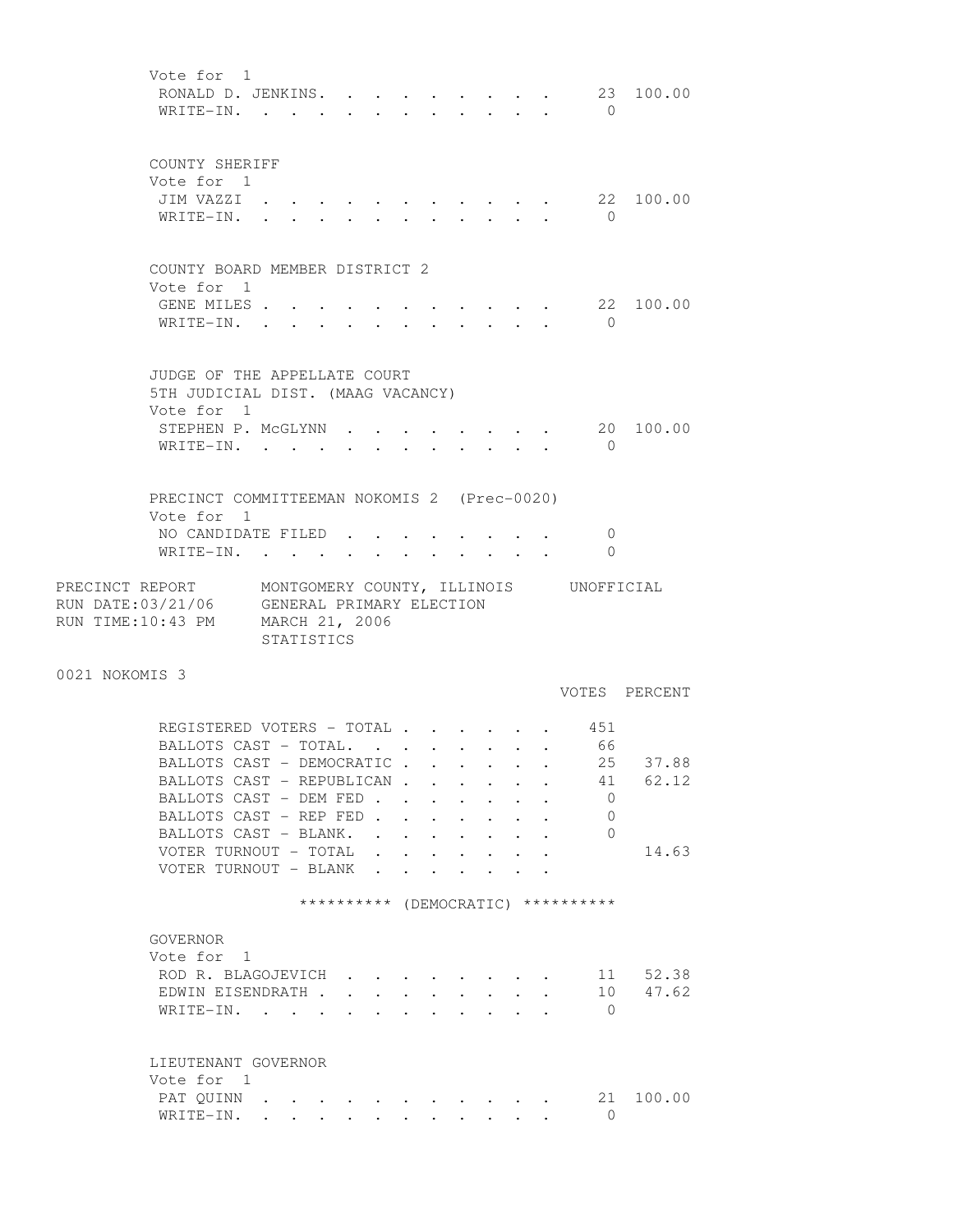| ATTORNEY GENERAL<br>Vote for 1<br>LISA MADIGAN .<br>WRITE-IN. .                      |               |                           |                      |                      |                         |                                                 |               | $\mathbf{r}$ and $\mathbf{r}$<br>$\mathbf{L}$ | $\sim$<br>$\sim$ | $\bigcirc$         | 24 100.00           |
|--------------------------------------------------------------------------------------|---------------|---------------------------|----------------------|----------------------|-------------------------|-------------------------------------------------|---------------|-----------------------------------------------|------------------|--------------------|---------------------|
| SECRETARY OF STATE<br>Vote for 1<br>JESSE WHITE. .                                   |               | $\cdot$ $\cdot$ $\cdot$   |                      |                      |                         |                                                 |               |                                               |                  |                    | 22 95.65            |
| WRITE-IN. .                                                                          | $\sim$ $\sim$ | $\mathbf{r}$ $\mathbf{r}$ |                      |                      |                         |                                                 |               |                                               |                  |                    | 1 4.35              |
| COMPTROLLER<br>Vote for 1<br>DANIEL W. HYNES                                         |               |                           |                      |                      |                         |                                                 |               |                                               |                  | 23                 | 100.00              |
| WRITE-IN.                                                                            |               | $\sim$                    |                      | $\sim$               |                         | $\cdot$ $\cdot$ $\cdot$ $\cdot$                 | $\sim$ $\sim$ |                                               | $\cdot$ $\cdot$  | $\bigcirc$         |                     |
| TREASURER<br>Vote for 1                                                              |               |                           |                      |                      |                         |                                                 |               |                                               |                  |                    |                     |
| ALEXANDER GIANNOULIAS<br>PAUL L. MANGIERI                                            |               |                           |                      |                      |                         | $\mathbf{r}$ $\mathbf{r}$                       |               |                                               |                  |                    | 5 22.73<br>17 77.27 |
| WRITE-IN.                                                                            |               |                           |                      | $\cdot$ $\cdot$      | $\sim$                  | $\mathbf{L}$                                    | $\sim$        | $\mathbf{L}^{\text{max}}$                     | $\sim$           | $\bigcirc$         |                     |
|                                                                                      |               |                           | $\ddot{\phantom{a}}$ | $\ddot{\phantom{a}}$ | $\mathbf{r}$            | $\ddot{\phantom{0}}$                            | $\mathbf{r}$  |                                               |                  |                    |                     |
| REPRESENTATIVE IN CONGRESS 19TH CONGRESSIONAL DISTRICT                               |               |                           |                      |                      |                         |                                                 |               |                                               |                  |                    |                     |
| Vote for 1                                                                           |               |                           |                      |                      |                         |                                                 |               |                                               |                  |                    |                     |
| VIC ROBERTS.                                                                         |               |                           |                      |                      |                         |                                                 |               |                                               |                  |                    | 17 77.27            |
| DANNY L. STOVER .<br>WRITE-IN. .                                                     |               | $\sim$                    |                      |                      |                         |                                                 |               |                                               |                  | 5<br>$\Omega$      | 22.73               |
|                                                                                      |               |                           |                      |                      |                         |                                                 |               |                                               |                  |                    |                     |
| STATE CENTRAL COMMITTEEWOMAN 19TH CONGRESSIONAL DISTRICT<br>Vote for 1               |               |                           |                      |                      |                         |                                                 |               |                                               |                  |                    |                     |
| ELLEN SINCLAIR. .                                                                    |               |                           |                      |                      |                         |                                                 |               |                                               |                  | 22                 | 100.00              |
| WRITE-IN.                                                                            |               | $\mathbf{r} = \mathbf{r}$ |                      | <b>All Contracts</b> |                         | $\cdot$ $\cdot$ $\cdot$ $\cdot$ $\cdot$ $\cdot$ |               |                                               |                  | $\bigcirc$         |                     |
| STATE CENTRAL COMMITTEEMAN 19TH CONGRESSIONAL DISTRICT                               |               |                           |                      |                      |                         |                                                 |               |                                               |                  |                    |                     |
| Vote for 1                                                                           |               |                           |                      |                      |                         |                                                 |               |                                               |                  |                    |                     |
| JAY C. HOFFMAN.<br>WRITE-IN.                                                         |               |                           |                      |                      |                         |                                                 |               |                                               |                  | 23<br>$\bigcirc$   | 100.00              |
| STATE SENATOR 49TH LEGISLATIVE DISTRICT                                              |               |                           |                      |                      |                         |                                                 |               |                                               |                  |                    |                     |
| Vote for 1                                                                           |               |                           |                      |                      |                         |                                                 |               |                                               |                  |                    | 23 100.00           |
| DEANNA DEMUZIO. .<br>WRITE-IN.                                                       |               |                           |                      |                      |                         |                                                 |               |                                               |                  | $\Omega$           |                     |
| REPRESENTATIVE IN THE GENERAL ASSEMBLY<br>98TH REPRESENTATIVE DISTRICT<br>Vote for 1 |               |                           |                      |                      |                         |                                                 |               |                                               |                  |                    |                     |
| GARY HANNIG.<br>WRITE-IN.                                                            |               |                           |                      |                      |                         |                                                 |               |                                               |                  | 25<br>$\mathbf{0}$ | 100.00              |
| REGIONAL SUPERINTENDENT OF SCHOOLS CHRISTIAN-MONTGOMERY<br>Vote for 1                |               |                           |                      |                      |                         |                                                 |               |                                               |                  |                    |                     |
| GREG SPRINGER<br>WRITE-IN.                                                           |               |                           |                      |                      | $\cdot$ $\cdot$ $\cdot$ |                                                 |               |                                               |                  | 24<br>0            | 100.00              |
|                                                                                      |               |                           |                      |                      |                         |                                                 |               |                                               |                  |                    |                     |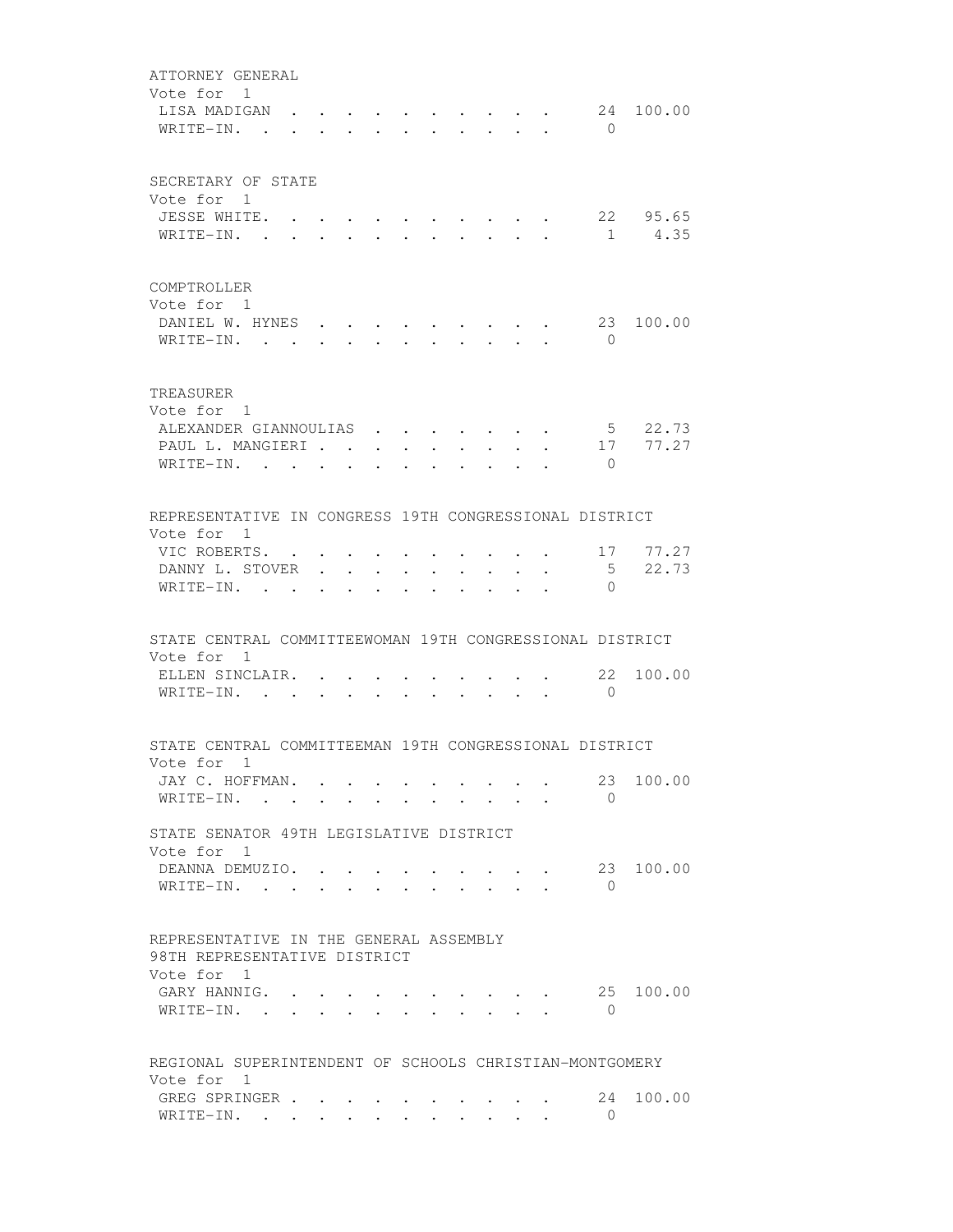| COUNTY CLERK<br>Vote for 1<br>NO CANDIDATE FILED<br>$W$ RITE-IN                                                                              |                                                                                                                                  |                                                                                                                 |                             |                                    |                      |                                  | $\mathbf{0}$<br>$2^{\circ}$               | 100.00                          |
|----------------------------------------------------------------------------------------------------------------------------------------------|----------------------------------------------------------------------------------------------------------------------------------|-----------------------------------------------------------------------------------------------------------------|-----------------------------|------------------------------------|----------------------|----------------------------------|-------------------------------------------|---------------------------------|
| COUNTY TREASURER<br>Vote for 1<br>NO CANDIDATE FILED<br>WRITE-IN.                                                                            |                                                                                                                                  |                                                                                                                 | and the control of the con- |                                    | $\sim$               | $\bullet$ . The set of $\bullet$ | $\overline{0}$<br>$3 -$                   | 100.00                          |
| COUNTY SHERIFF<br>Vote for 1<br>NO CANDIDATE FILED<br>WRITE-IN.                                                                              | $\sim$                                                                                                                           |                                                                                                                 |                             |                                    |                      |                                  | $\overline{0}$<br>$2^{\circ}$             | 100.00                          |
| COUNTY BOARD MEMBER DISTRICT 2<br>Vote for 1<br>DONALD PETTY .<br>WRITE-IN.                                                                  |                                                                                                                                  |                                                                                                                 |                             |                                    |                      |                                  | $\Omega$                                  | 25 100.00                       |
| JUDGE OF THE APPELLATE COURT<br>5TH JUDICIAL DIST. (MAAG VACANCY)<br>Vote for 1<br>BRUCE STEWART<br>WILLIAM "BILL" BERRY.<br>WRITE-IN.       |                                                                                                                                  |                                                                                                                 |                             | $\ddot{\phantom{0}}$               | $\ddot{\phantom{0}}$ |                                  | $\Omega$                                  | 12 54.55<br>10 45.45            |
| PRECINCT COMMITTEEMAN NOKOMIS 3 (Prec-0021)<br>Vote for 1<br>KENT VOILS<br>WRITE-IN.                                                         |                                                                                                                                  |                                                                                                                 | $\sim$ $\sim$               | $\sim$ $\sim$ $\sim$ $\sim$ $\sim$ |                      |                                  | 23<br>$\overline{0}$                      | 100.00                          |
|                                                                                                                                              |                                                                                                                                  |                                                                                                                 |                             |                                    |                      |                                  | ********** (REPUBLICAN) **********        |                                 |
| GOVERNOR<br>Vote for 1<br>JUDY BAAR TOPINKA.<br>BILL BRADY, , , , , , , , , ,<br>JIM OBERWEIS<br>RON GIDWITZ.<br>ANDY MARTIN.<br>WRITE-IN. . | $\mathbf{r}$ , and $\mathbf{r}$ , and $\mathbf{r}$ , and $\mathbf{r}$ , and $\mathbf{r}$<br>$\mathbf{r}$<br>$\ddot{\phantom{a}}$ | the contract of the contract of the contract of the contract of the contract of the contract of the contract of |                             |                                    |                      |                                  | 23<br>8<br>8<br>1<br>$\Omega$<br>$\Omega$ | 57.50<br>20.00<br>20.00<br>2.50 |
| LIEUTENANT GOVERNOR<br>Vote for 1<br>SANDY WEGMAN<br>JOE BIRKETT.<br>LAWRENCE L. BRUCKNER.<br>STEVEN J. RAUSCHENBERGER<br>WRITE-IN.          |                                                                                                                                  |                                                                                                                 |                             |                                    |                      |                                  | 9<br>20<br>1<br>8<br>$\bigcap$            | 23.68<br>52.63<br>2.63<br>21.05 |
| ATTORNEY GENERAL                                                                                                                             |                                                                                                                                  |                                                                                                                 |                             |                                    |                      |                                  |                                           |                                 |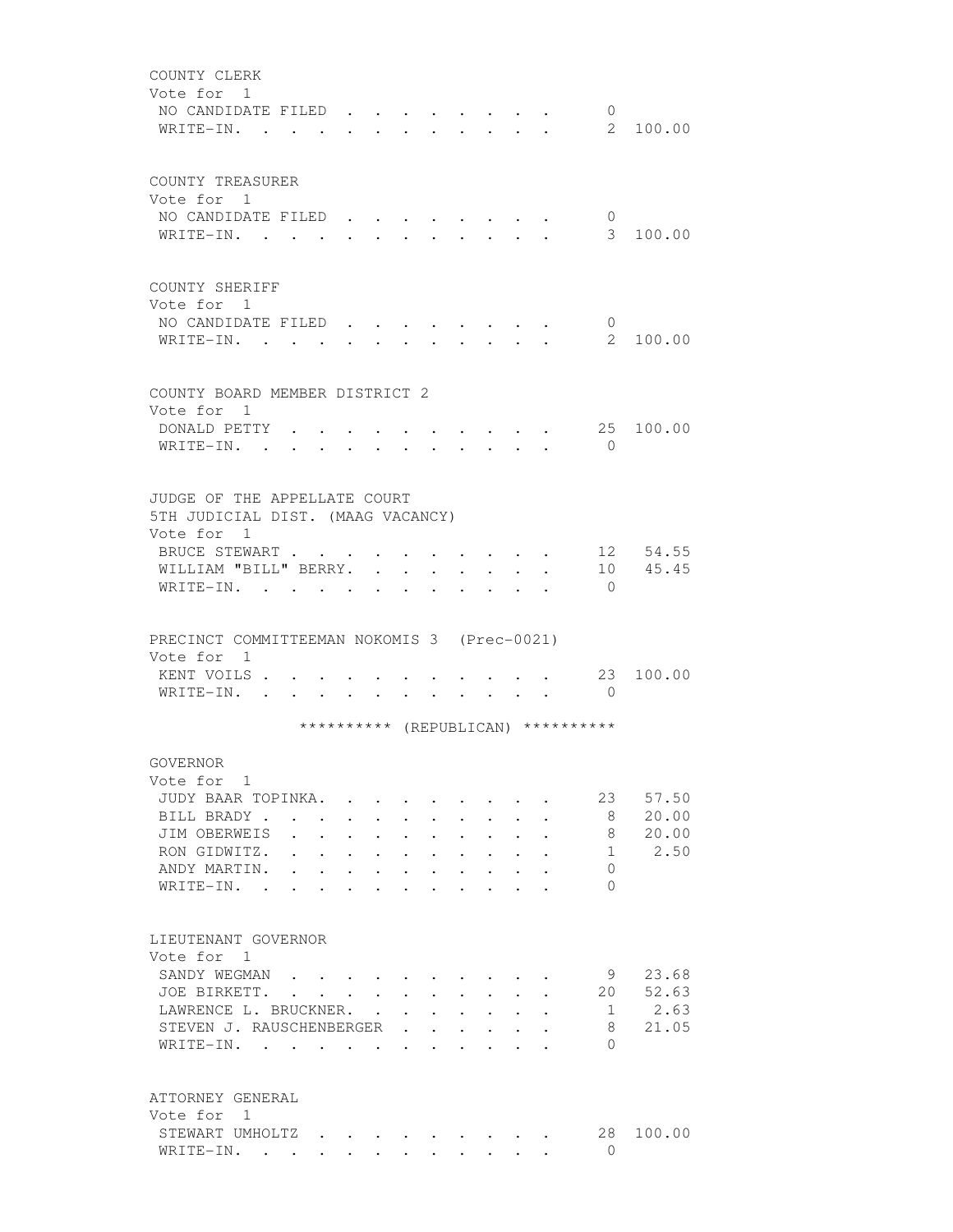SECRETARY OF STATE Vote for 1 DAN RUTHERFORD. . . . . . . . . . 34 100.00 WRITE-IN. . . . . . . . . . . . 0 COMPTROLLER Vote for 1 CAROLE PANKAU . . . . . . . . . . 29 100.00 WRITE-IN. . . . . . . . . . . . 0 TREASURER Vote for 1 CHRISTINE RADOGNO. . . . . . . . 28 100.00 WRITE-IN. . . . . . . . . . . . 0 REPRESENTATIVE IN CONGRESS 19TH CONGRESSIONAL DISTRICT Vote for 1 JOHN M. SHIMKUS . . . . . . . . . 38 100.00 WRITE-IN. . . . . . . . . . . . 0 STATE SENATOR 49TH LEGISLATIVE DISTRICT Vote for 1 JEFF RICHEY. . . . . . . . . . . 28 100.00  $\texttt{WRITE-IN.}$  . . . . . . . . . . 0 REPRESENTATIVE IN THE GENERAL ASSEMBLY 98TH REPRESENTATIVE DISTRICT Vote for 1 NO CANDIDATE FILED . . . . . . . . 0<br>
WEITTE\_IN WRITE-IN. . . . . . . . . . . . 1 100.00 REGIONAL SUPERINTENDENT OF SCHOOLS CHRISTIAN-MONTGOMERY Vote for 1 NO CANDIDATE FILED . . . . . . . . 0 WRITE-IN. . . . . . . . . . . . 1 100.00 COUNTY CLERK Vote for 1 SANDY LEITHEISER . . . . . . . . . 37 100.00 WRITE-IN. . . . . . . . . . . . 0 COUNTY TREASURER Vote for 1 RONALD D. JENKINS. . . . . . . . . 36 100.00 WRITE-IN. . . . . . . . . . . . 0 COUNTY SHERIFF Vote for 1<br>JIM VAZZI . . . JIM VAZZI . . . . . . . . . . . 37 100.00 WRITE-IN. . . . . . . . . . . . 0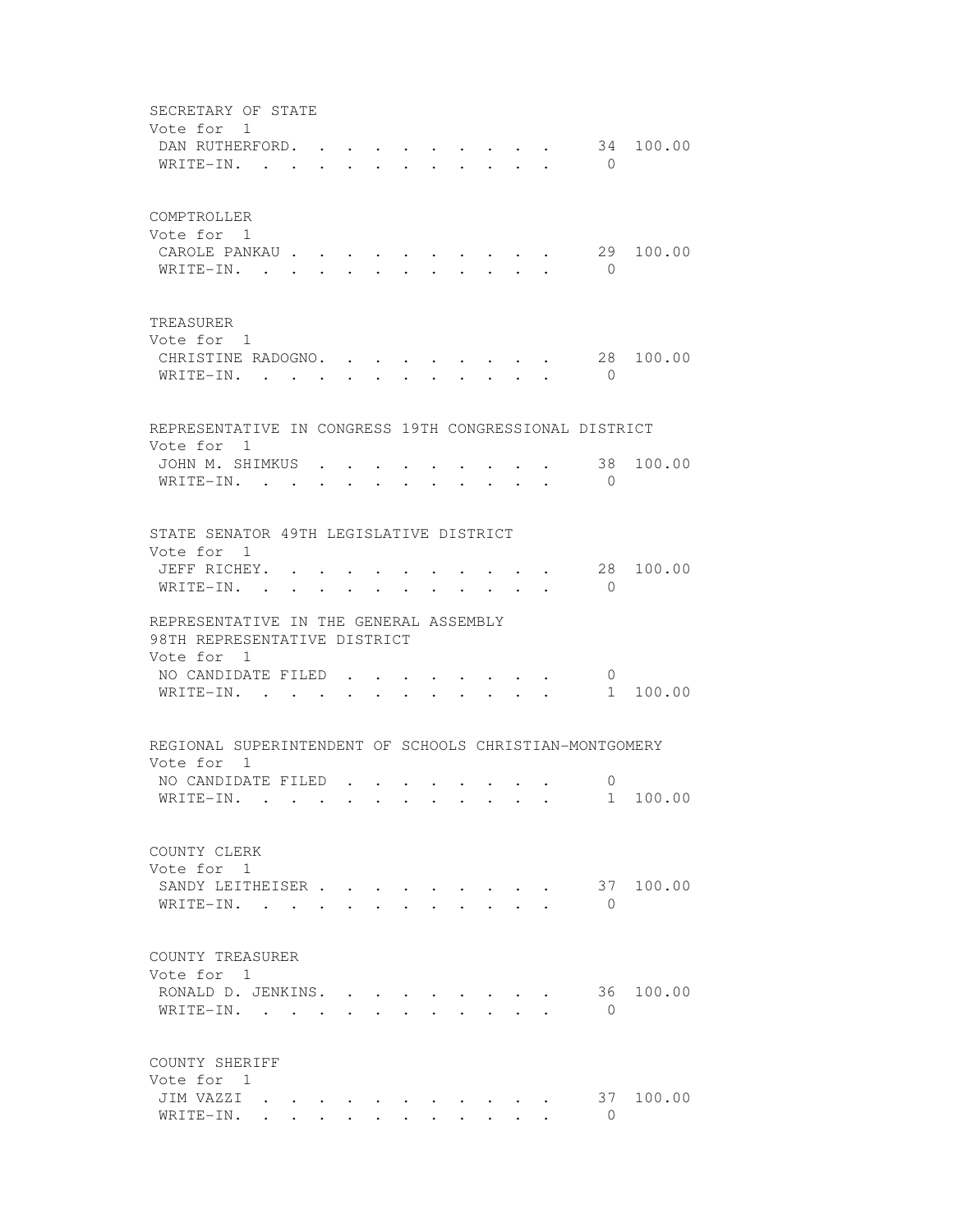|                | COUNTY BOARD MEMBER DISTRICT 2<br>Vote for 1<br>GENE MILES<br>WRITE-IN.                                                                   |            |                      |                      |                                                         |  | $\bigcap$                          | 36 100.00     |
|----------------|-------------------------------------------------------------------------------------------------------------------------------------------|------------|----------------------|----------------------|---------------------------------------------------------|--|------------------------------------|---------------|
|                | JUDGE OF THE APPELLATE COURT<br>5TH JUDICIAL DIST. (MAAG VACANCY)<br>Vote for 1                                                           |            |                      |                      |                                                         |  |                                    |               |
|                | STEPHEN P. MCGLYNN 24 100.00<br>WRITE-IN.                                                                                                 |            |                      |                      |                                                         |  | $\bigcap$                          |               |
|                | PRECINCT COMMITTEEMAN NOKOMIS 3 (Prec-0021)<br>Vote for 1                                                                                 |            |                      |                      |                                                         |  |                                    |               |
|                | LANCE L. LEHNEN<br>WRITE-IN.                                                                                                              |            |                      |                      |                                                         |  | $\overline{0}$                     | 36 100.00     |
|                | PRECINCT REPORT MONTGOMERY COUNTY, ILLINOIS UNOFFICIAL<br>RUN DATE: 03/21/06 GENERAL PRIMARY ELECTION<br>RUN TIME:10:43 PM MARCH 21, 2006 | STATISTICS |                      |                      |                                                         |  |                                    |               |
| 0022 NOKOMIS 4 |                                                                                                                                           |            |                      |                      |                                                         |  |                                    | VOTES PERCENT |
|                | REGISTERED VOTERS - TOTAL 266<br>BALLOTS CAST - TOTAL.                                                                                    |            |                      |                      |                                                         |  | 41                                 |               |
|                |                                                                                                                                           |            |                      |                      |                                                         |  |                                    |               |
|                | BALLOTS CAST - DEMOCRATIC 21 51.22                                                                                                        |            |                      |                      |                                                         |  |                                    |               |
|                | BALLOTS CAST - REPUBLICAN                                                                                                                 |            |                      |                      |                                                         |  |                                    | 20 48.78      |
|                | BALLOTS CAST - DEM FED                                                                                                                    |            |                      |                      |                                                         |  | $\overline{0}$                     |               |
|                | BALLOTS CAST - REP FED                                                                                                                    |            |                      |                      |                                                         |  | $\overline{0}$                     |               |
|                | BALLOTS CAST - BLANK. .                                                                                                                   |            |                      |                      | $\cdot$ $\cdot$ $\cdot$ $\cdot$ $\cdot$ $\cdot$ $\cdot$ |  | $\overline{0}$                     |               |
|                | VOTER TURNOUT - TOTAL                                                                                                                     |            | $\ddot{\phantom{0}}$ | $\ddot{\phantom{0}}$ |                                                         |  |                                    | 15.41         |
|                | VOTER TURNOUT - BLANK                                                                                                                     |            | $\mathbf{L}$         |                      |                                                         |  |                                    |               |
|                |                                                                                                                                           |            |                      |                      |                                                         |  | ********** (DEMOCRATIC) ********** |               |
|                | GOVERNOR<br>Vote for 1                                                                                                                    |            |                      |                      |                                                         |  |                                    |               |
|                | ROD R. BLAGOJEVICH.                                                                                                                       |            |                      |                      |                                                         |  | 16                                 | 80.00         |
|                | EDWIN EISENDRATH.                                                                                                                         |            |                      |                      |                                                         |  | 4                                  | 20.00         |
|                | WRITE-IN.                                                                                                                                 |            |                      |                      |                                                         |  | $\Omega$                           |               |
|                | LIEUTENANT GOVERNOR                                                                                                                       |            |                      |                      |                                                         |  |                                    |               |
|                | Vote for 1                                                                                                                                |            |                      |                      |                                                         |  |                                    |               |
|                | PAT OUINN                                                                                                                                 |            |                      |                      |                                                         |  | 19                                 | 100.00        |
|                | WRITE-IN.                                                                                                                                 |            |                      |                      |                                                         |  | $\bigcirc$                         |               |
|                | ATTORNEY GENERAL                                                                                                                          |            |                      |                      |                                                         |  |                                    |               |
|                | Vote for 1                                                                                                                                |            |                      |                      |                                                         |  |                                    |               |
|                | LISA MADIGAN<br>WRITE-IN.                                                                                                                 |            |                      |                      |                                                         |  | 21<br>$\bigcirc$                   | 100.00        |
|                |                                                                                                                                           |            |                      |                      |                                                         |  |                                    |               |
|                | SECRETARY OF STATE<br>Vote for 1                                                                                                          |            |                      |                      |                                                         |  |                                    |               |
|                | JESSE WHITE.                                                                                                                              |            |                      |                      |                                                         |  |                                    | 21 100.00     |
|                | WRITE-IN.                                                                                                                                 |            |                      |                      |                                                         |  | $\bigcirc$                         |               |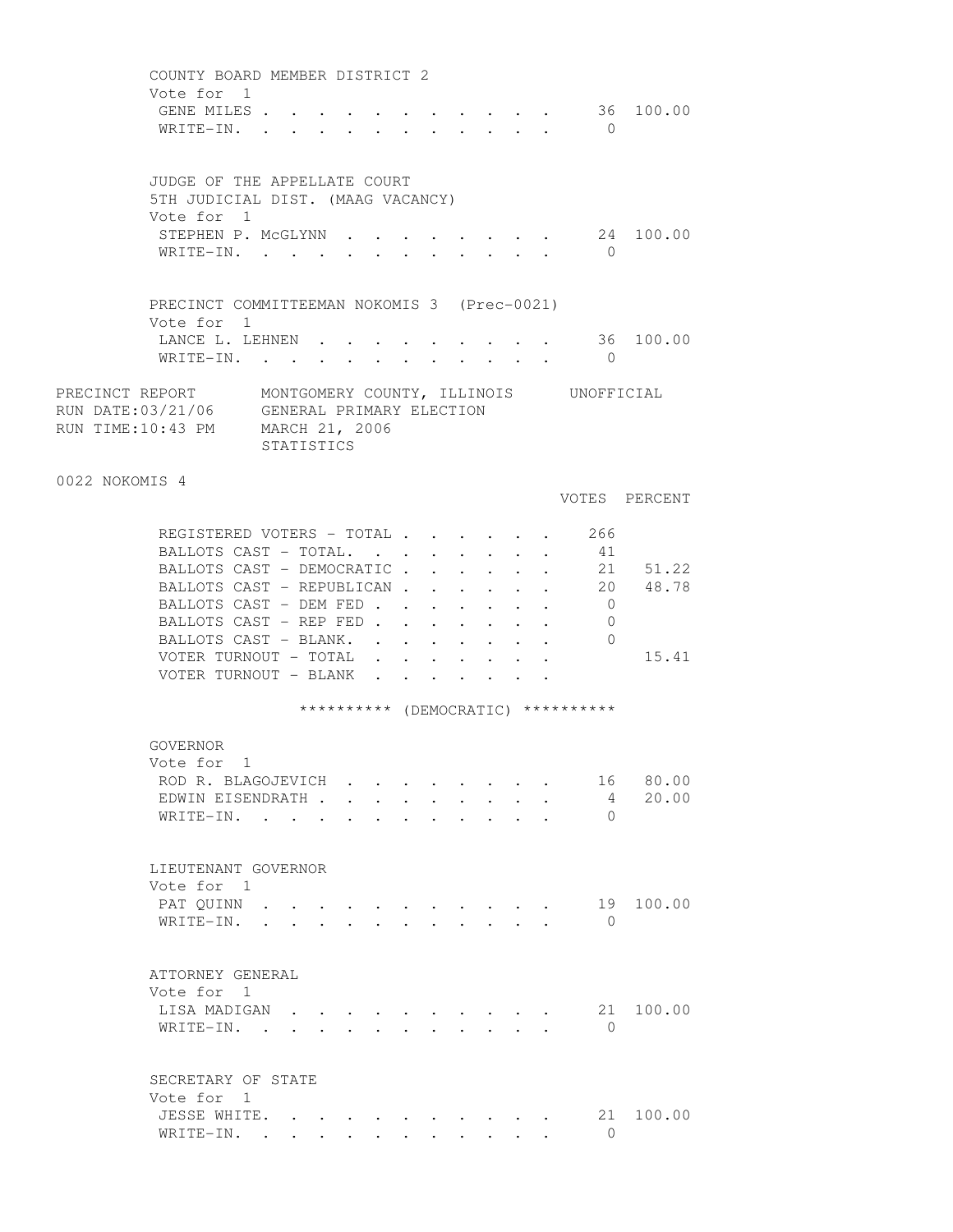COMPTROLLER Vote for 1 DANIEL W. HYNES . . . . . . . . . 20 100.00 WRITE-IN. . . . . . . . . . . 0 TREASURER Vote for 1 ALEXANDER GIANNOULIAS . . . . . . . 11 55.00 PAUL L. MANGIERI . . . . . . . . . . 9 45.00<br>WRITE-IN WRITE-IN. . . . . . . . . . . REPRESENTATIVE IN CONGRESS 19TH CONGRESSIONAL DISTRICT Vote for 1 VIC ROBERTS. . . . . . . . . . . 14 73.68 DANNY L. STOVER . . . . . . . . . . 5 26.32<br>WRITE-IN . . . . . . . . . . . 0 WRITE-IN. . . . . . . STATE CENTRAL COMMITTEEWOMAN 19TH CONGRESSIONAL DISTRICT Vote for 1 ELLEN SINCLAIR. . . . . . . . . . . 19 100.00 WRITE-IN. . . . . . . . . . . 0 STATE CENTRAL COMMITTEEMAN 19TH CONGRESSIONAL DISTRICT Vote for 1 JAY C. HOFFMAN. . . . . . . . . . 19 100.00 WRITE-IN. . . . . . . . . . . . 0 STATE SENATOR 49TH LEGISLATIVE DISTRICT Vote for 1 DEANNA DEMUZIO. . . . . . . . . . 20 100.00 WRITE-IN. . . . . . . . . . . 0 REPRESENTATIVE IN THE GENERAL ASSEMBLY 98TH REPRESENTATIVE DISTRICT Vote for 1 GARY HANNIG. . . . . . . . . . . 20 100.00 WRITE-IN. . . . . . . . . . . . 0 REGIONAL SUPERINTENDENT OF SCHOOLS CHRISTIAN-MONTGOMERY Vote for 1 GREG SPRINGER . . . . . . . . . . . 19 100.00<br>WRITE-IN WRITE-IN. . . . . . . . . . . 0 COUNTY CLERK Vote for 1 NO CANDIDATE FILED . . . . . . . . 0 WRITE-IN. . . . . . . . . . . 0 COUNTY TREASURER Vote for 1 NO CANDIDATE FILED . . . . . . . . 0 WRITE-IN. . . . . . . . . . . 0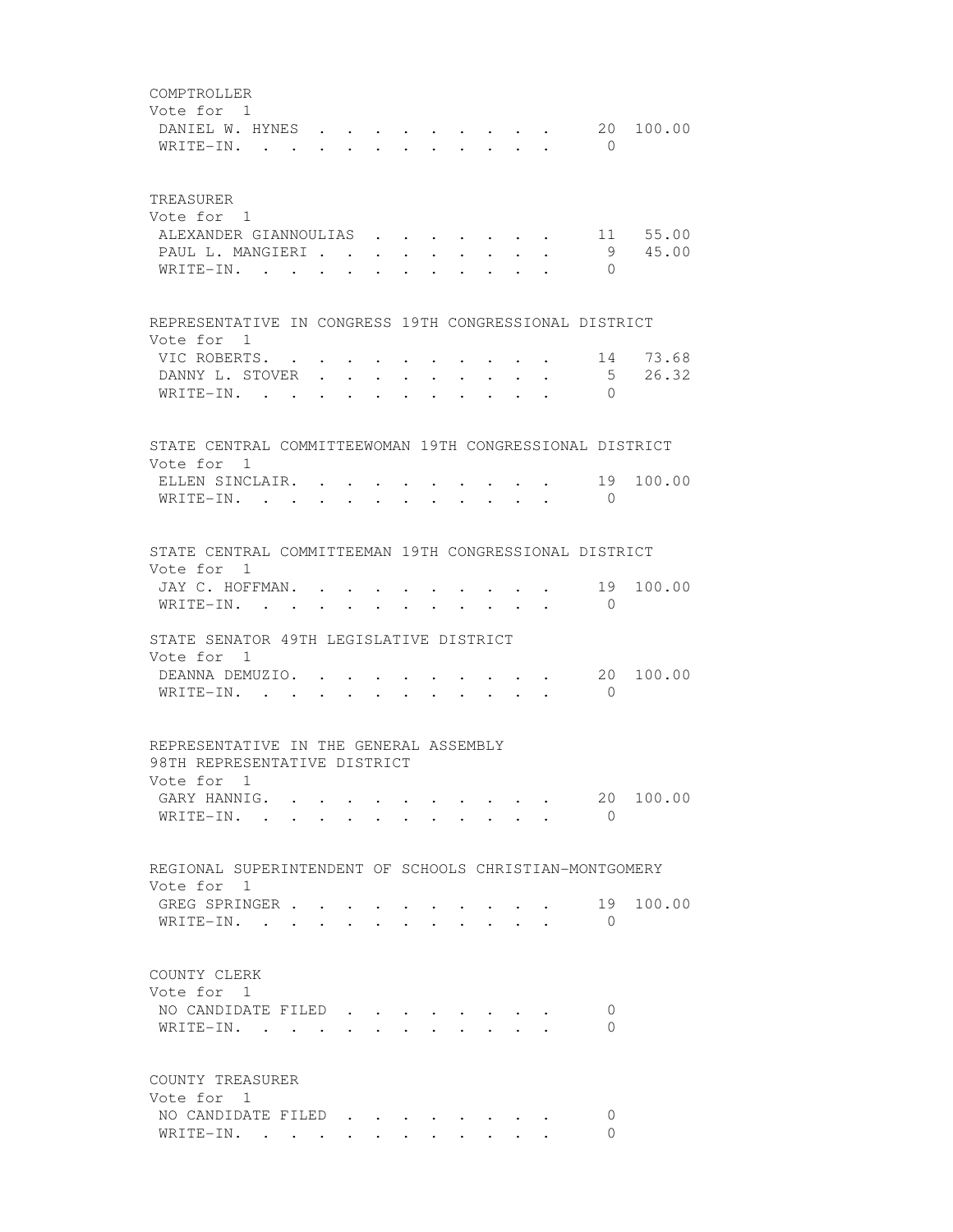| COUNTY SHERIFF                                                                                                                                                                                                                                                                                                                     |  |
|------------------------------------------------------------------------------------------------------------------------------------------------------------------------------------------------------------------------------------------------------------------------------------------------------------------------------------|--|
| Vote for 1                                                                                                                                                                                                                                                                                                                         |  |
| NO CANDIDATE FILED<br>$\mathbf{0}$                                                                                                                                                                                                                                                                                                 |  |
| $\Omega$<br>WRITE-IN.<br>$\mathbf{r}$                                                                                                                                                                                                                                                                                              |  |
|                                                                                                                                                                                                                                                                                                                                    |  |
|                                                                                                                                                                                                                                                                                                                                    |  |
| COUNTY BOARD MEMBER DISTRICT 2                                                                                                                                                                                                                                                                                                     |  |
| Vote for 1                                                                                                                                                                                                                                                                                                                         |  |
| DONALD PETTY .<br>20 100.00                                                                                                                                                                                                                                                                                                        |  |
| WRITE-IN. .<br>$\overline{0}$                                                                                                                                                                                                                                                                                                      |  |
|                                                                                                                                                                                                                                                                                                                                    |  |
| JUDGE OF THE APPELLATE COURT                                                                                                                                                                                                                                                                                                       |  |
| 5TH JUDICIAL DIST. (MAAG VACANCY)                                                                                                                                                                                                                                                                                                  |  |
| Vote for 1                                                                                                                                                                                                                                                                                                                         |  |
| 12 63.16<br>BRUCE STEWART                                                                                                                                                                                                                                                                                                          |  |
| 7<br>36.84<br>WILLIAM "BILL" BERRY.                                                                                                                                                                                                                                                                                                |  |
| WRITE-IN.<br>$\Omega$<br><b>Contract Contract</b><br>$\bullet$ .<br><br><br><br><br><br><br><br><br><br><br><br>                                                                                                                                                                                                                   |  |
|                                                                                                                                                                                                                                                                                                                                    |  |
|                                                                                                                                                                                                                                                                                                                                    |  |
| PRECINCT COMMITTEEMAN NOKOMIS 4 (Prec-0022)                                                                                                                                                                                                                                                                                        |  |
| Vote for 1                                                                                                                                                                                                                                                                                                                         |  |
| 19 95.00<br>DONALD W. SMALLEY. .<br>$\sim$ $\sim$ $\sim$ $\sim$ $\sim$                                                                                                                                                                                                                                                             |  |
| 1 5.00<br>WRITE-IN.<br>$\mathbf{r}$ , $\mathbf{r}$ , $\mathbf{r}$ , $\mathbf{r}$ , $\mathbf{r}$                                                                                                                                                                                                                                    |  |
|                                                                                                                                                                                                                                                                                                                                    |  |
| ********** (REPUBLICAN) **********                                                                                                                                                                                                                                                                                                 |  |
| GOVERNOR                                                                                                                                                                                                                                                                                                                           |  |
| Vote for 1                                                                                                                                                                                                                                                                                                                         |  |
| 13 65.00<br>JUDY BAAR TOPINKA.                                                                                                                                                                                                                                                                                                     |  |
| $\cdot$ $\cdot$ $\cdot$<br>15.00<br>BILL BRADY<br>3                                                                                                                                                                                                                                                                                |  |
| $\cdot$ $\cdot$ $\cdot$ $\cdot$<br>$\sim$<br>$\ddot{\phantom{0}}$<br>$\cdot$ $\cdot$ $\cdot$                                                                                                                                                                                                                                       |  |
| JIM OBERWEIS<br>3<br>15.00<br>$\sim$ $\sim$ $\sim$<br>$\ddot{\phantom{0}}$<br>$\ddot{\phantom{a}}$                                                                                                                                                                                                                                 |  |
| RON GIDWITZ.<br>$\overline{0}$<br>$\mathbf{r} = \mathbf{r} + \mathbf{r}$ .<br>$\bullet$ .<br><br><br><br><br><br><br><br><br><br><br><br><br>$\bullet$ .<br><br><br><br><br><br><br><br><br><br><br><br><br>$\bullet$ . The set of $\bullet$<br>$\bullet$<br>$\ddot{\phantom{0}}$<br>$\bullet$<br>$\bullet$ . The set of $\bullet$ |  |
| ANDY MARTIN.<br>$1 \quad \blacksquare$<br>5.00<br>$\bullet$ .<br><br><br><br><br><br><br><br><br><br><br><br><br><br>$\bullet$ .<br><br><br><br><br><br><br><br><br><br><br><br><br>$\bullet$<br>$\bullet$<br>$\bullet$ .<br><br><br><br><br><br><br><br><br><br><br><br>                                                          |  |
| WRITE-IN. .<br>$\Omega$<br>$\bullet$<br>$\ddot{\phantom{a}}$<br>$\bullet$ .<br><br><br><br><br><br><br><br><br><br><br><br><br>$\bullet$<br>$\ddot{\phantom{0}}$                                                                                                                                                                   |  |
|                                                                                                                                                                                                                                                                                                                                    |  |
| LIEUTENANT GOVERNOR                                                                                                                                                                                                                                                                                                                |  |
| Vote for 1                                                                                                                                                                                                                                                                                                                         |  |
| 5.26<br>SANDY WEGMAN<br>$1 \quad \Box$                                                                                                                                                                                                                                                                                             |  |
| 73.68<br>JOE BIRKETT.<br>14                                                                                                                                                                                                                                                                                                        |  |
| $2^{\circ}$<br>10.53<br>LAWRENCE L. BRUCKNER.                                                                                                                                                                                                                                                                                      |  |
| 10.53<br>$\mathbf{2}^{\circ}$<br>STEVEN J. RAUSCHENBERGER                                                                                                                                                                                                                                                                          |  |
| WRITE-IN.<br>$\Omega$                                                                                                                                                                                                                                                                                                              |  |
|                                                                                                                                                                                                                                                                                                                                    |  |
|                                                                                                                                                                                                                                                                                                                                    |  |
| ATTORNEY GENERAL                                                                                                                                                                                                                                                                                                                   |  |
| Vote for 1                                                                                                                                                                                                                                                                                                                         |  |
| 18 100.00<br>STEWART UMHOLTZ                                                                                                                                                                                                                                                                                                       |  |
| WRITE-IN.<br>$\Omega$                                                                                                                                                                                                                                                                                                              |  |
|                                                                                                                                                                                                                                                                                                                                    |  |
|                                                                                                                                                                                                                                                                                                                                    |  |
| SECRETARY OF STATE                                                                                                                                                                                                                                                                                                                 |  |
| Vote for 1                                                                                                                                                                                                                                                                                                                         |  |
| DAN RUTHERFORD.<br>18<br>100.00                                                                                                                                                                                                                                                                                                    |  |
| WRITE-IN.<br>$\overline{0}$<br>$\ddot{\phantom{0}}$<br>$\sim$<br>$\sim$<br>$\mathbf{L}$                                                                                                                                                                                                                                            |  |
|                                                                                                                                                                                                                                                                                                                                    |  |
|                                                                                                                                                                                                                                                                                                                                    |  |
| COMPTROLLER                                                                                                                                                                                                                                                                                                                        |  |
| Vote for 1                                                                                                                                                                                                                                                                                                                         |  |
| 18 100.00<br>CAROLE PANKAU                                                                                                                                                                                                                                                                                                         |  |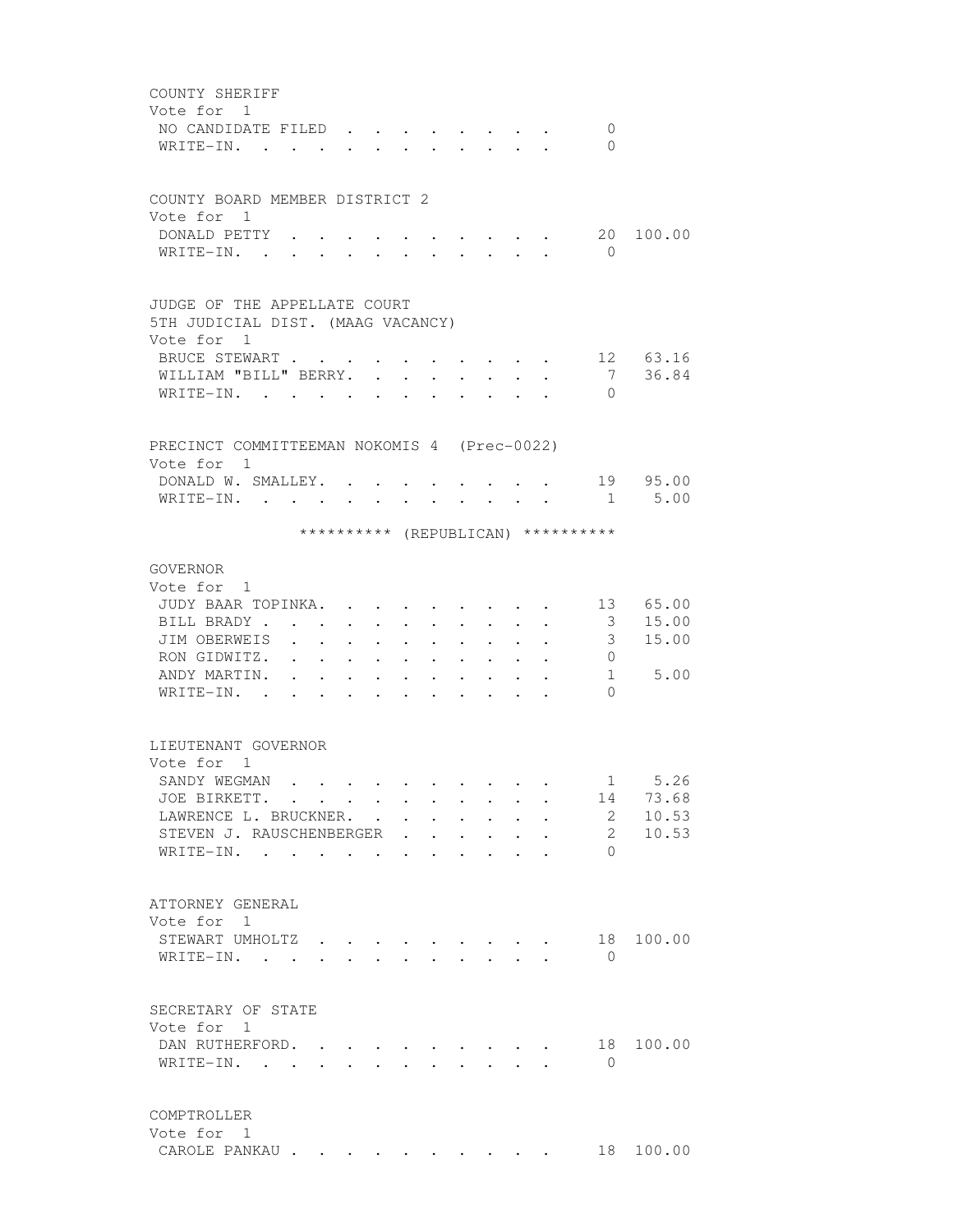WRITE-IN. . . . . . . . . . . . 0 TREASURER Vote for 1 CHRISTINE RADOGNO. . . . . . . . . 18 100.00 WRITE-IN. . . . . . . . . . . . 0 REPRESENTATIVE IN CONGRESS 19TH CONGRESSIONAL DISTRICT Vote for 1 JOHN M. SHIMKUS . . . . . . . . . 20 100.00 WRITE-IN. . . . . . . . . . . . 0 STATE SENATOR 49TH LEGISLATIVE DISTRICT Vote for 1 JEFF RICHEY. . . . . . . . . . . 19 100.00 WRITE-IN. . . . . . . . . . . . 0 REPRESENTATIVE IN THE GENERAL ASSEMBLY 98TH REPRESENTATIVE DISTRICT Vote for 1 NO CANDIDATE FILED . . . . . . . . 0 WRITE-IN. . . . . . . . . . . 0 REGIONAL SUPERINTENDENT OF SCHOOLS CHRISTIAN-MONTGOMERY Vote for 1 NO CANDIDATE FILED . . . . . . . . 0 WRITE-IN. . . . . . . . . . . 0 COUNTY CLERK Vote for 1 SANDY LEITHEISER . . . . . . . . . 20 100.00 WRITE-IN. . . . . . . . . . . 0 COUNTY TREASURER Vote for 1 RONALD D. JENKINS. . . . . . . . . 19 100.00 WRITE-IN. . . . . . . . . . . . 0 COUNTY SHERIFF Vote for 1 JIM VAZZI . . . . . . . . . . . 17 100.00 WRITE-IN. . . . . . . . . . . 0 COUNTY BOARD MEMBER DISTRICT 2 Vote for 1 GENE MILES . . . . . . . . . . . . 19 100.00 WRITE-IN. . . . . . . . . . . . 0 JUDGE OF THE APPELLATE COURT 5TH JUDICIAL DIST. (MAAG VACANCY) Vote for 1 STEPHEN P. McGLYNN . . . . . . . . 18 100.00<br>WRITE-IN WRITE-IN. . . . . . . . . . . . 0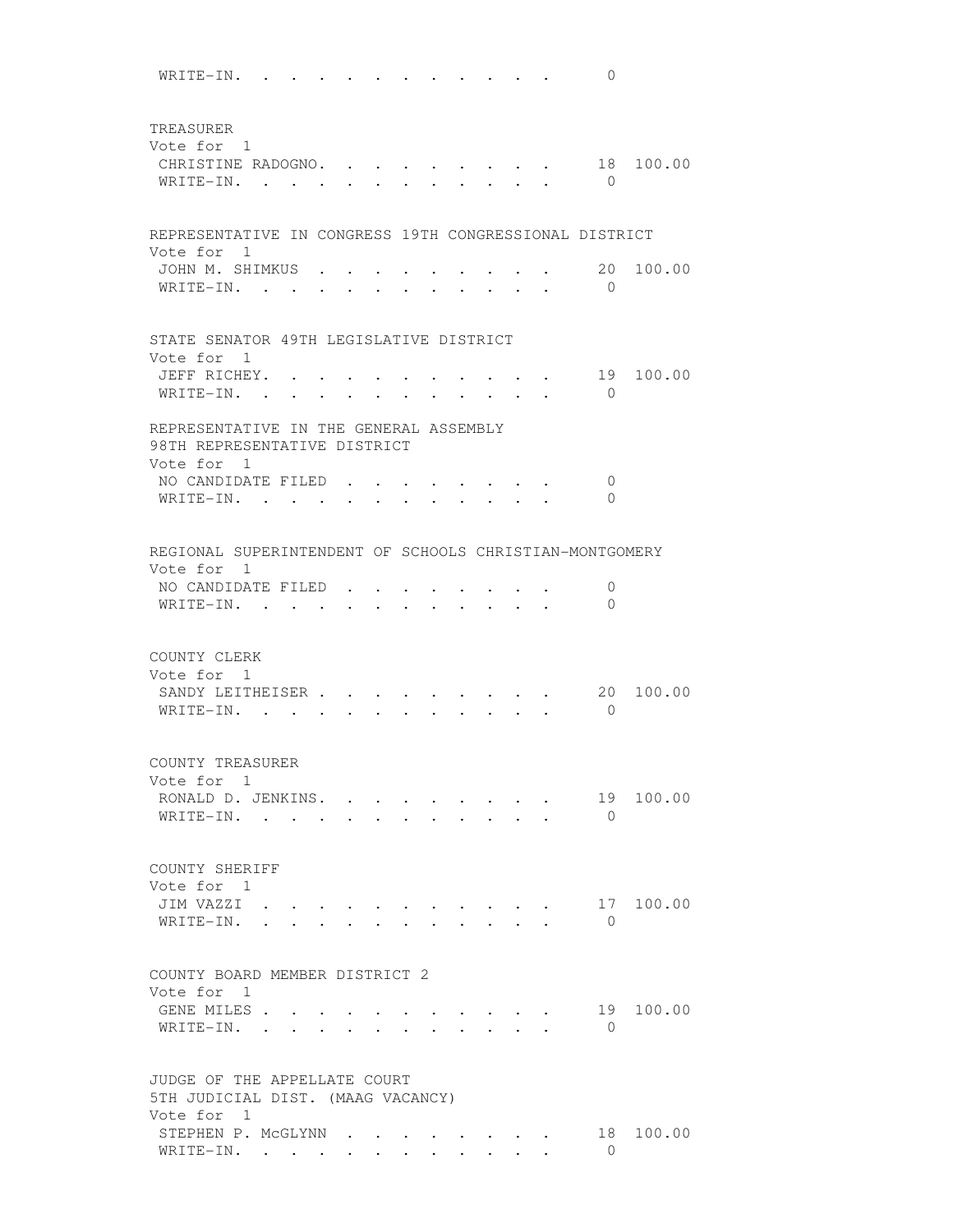PRECINCT COMMITTEEMAN NOKOMIS 4 (Prec-0022) Vote for 1<br>TONY HARD. TONY HARD . . . . . . . . . . . 18 100.00 WRITE-IN. . . . . . . . . . . . 0 PRECINCT REPORT MONTGOMERY COUNTY, ILLINOIS UNOFFICIAL RUN DATE:03/21/06 GENERAL PRIMARY ELECTION RUN TIME:10:43 PM MARCH 21, 2006 STATISTICS 0023 NOKOMIS 5 VOTES PERCENT REGISTERED VOTERS - TOTAL . . . . . . 494 BALLOTS CAST - TOTAL. . . . . . . . 103 BALLOTS CAST - DEMOCRATIC . . . . . 39 37.86 BALLOTS CAST - REPUBLICAN . . . . . . 64 62.14 BALLOTS CAST - DEM FED . . . . . . . 0 BALLOTS CAST - REP FED . . . . . . . 0 BALLOTS CAST - BLANK. . . . . . . . 0 VOTER TURNOUT - TOTAL . . . . . . . 20.85 VOTER TURNOUT - BLANK . . . . . . \*\*\*\*\*\*\*\*\*\* (DEMOCRATIC) \*\*\*\*\*\*\*\*\*\* GOVERNOR Vote for 1 ROD R. BLAGOJEVICH . . . . . . . . 24 61.54 EDWIN EISENDRATH . . . . . . . . . 15 38.46 WRITE-IN. . . . . . . . . . . . 0 LIEUTENANT GOVERNOR Vote for 1 PAT QUINN . . . . . . . . . . . . 37 100.00 WRITE-IN. . . . . . . . . . . 0 ATTORNEY GENERAL Vote for 1 LISA MADIGAN . . . . . . . . . . 38 100.00 WRITE-IN. . . . . . . . . . . 0 SECRETARY OF STATE Vote for 1 JESSE WHITE. . . . . . . . . . . 38 100.00 WRITE-IN. . . . . . . . . . . . 0 COMPTROLLER Vote for 1 DANIEL W. HYNES . . . . . . . . . 37 100.00 WRITE-IN. . . . . . . . . . . 0 TREASURER Vote for 1 ALEXANDER GIANNOULIAS . . . . . . . 14 36.84 PAUL L. MANGIERI . . . . . . . . . 24 63.16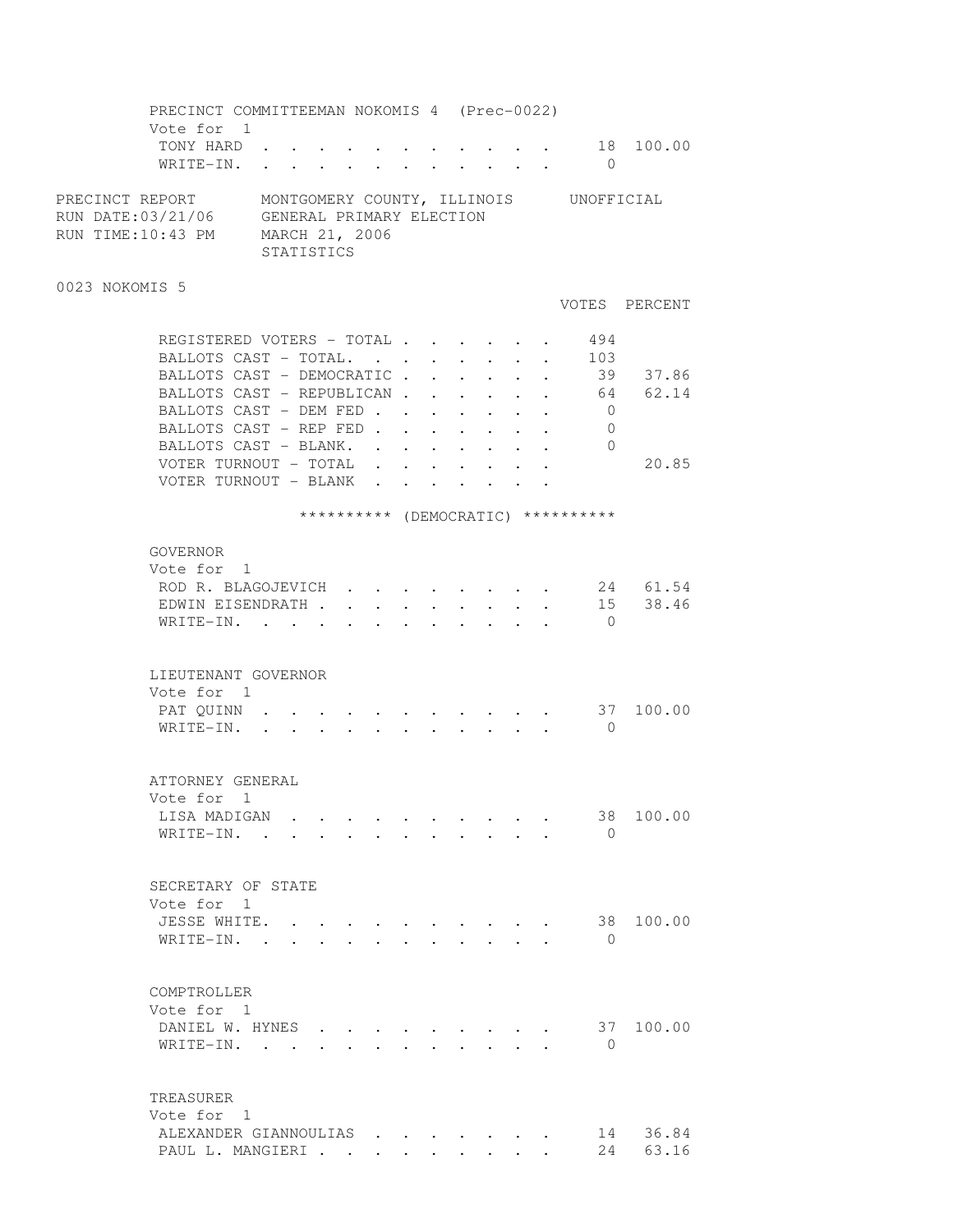WRITE-IN. . . . . . . . . . . . 0 REPRESENTATIVE IN CONGRESS 19TH CONGRESSIONAL DISTRICT Vote for 1 VIC ROBERTS. . . . . . . . . . . 27 75.00 DANNY L. STOVER . . . . . . . . . 9 25.00 WRITE-IN. . . . . . . . . . . 0 STATE CENTRAL COMMITTEEWOMAN 19TH CONGRESSIONAL DISTRICT Vote for 1 ELLEN SINCLAIR. . . . . . . . . . 36 100.00 WRITE-IN. . . . . . . . . . . . 0 STATE CENTRAL COMMITTEEMAN 19TH CONGRESSIONAL DISTRICT Vote for 1 JAY C. HOFFMAN. . . . . . . . . . . 37 100.00<br>WRITE-IN WRITE-IN. . . . . . . . . . . 0 STATE SENATOR 49TH LEGISLATIVE DISTRICT Vote for 1 DEANNA DEMUZIO. . . . . . . . . . 38 100.00 WRITE-IN. . . . . . . . . . . 0 REPRESENTATIVE IN THE GENERAL ASSEMBLY 98TH REPRESENTATIVE DISTRICT Vote for 1 GARY HANNIG. . . . . . . . . . . 37 100.00 WRITE-IN. . . . . . . . . . . . 0 REGIONAL SUPERINTENDENT OF SCHOOLS CHRISTIAN-MONTGOMERY Vote for 1 GREG SPRINGER . . . . . . . . . . 36 100.00 WRITE-IN. . . . . . . . . . . 0 COUNTY CLERK Vote for 1 NO CANDIDATE FILED . . . . . . . . 0<br>WRITE-IN. . . . . . . . . . . . 1 100.00  $\texttt{WRITE-IN.}$  . . . . . . . . . . COUNTY TREASURER Vote for 1 NO CANDIDATE FILED . . . . . . . 0 WRITE-IN. . . . . . . . . . . . 1 100.00 COUNTY SHERIFF Vote for 1 NO CANDIDATE FILED . . . . . . . . 0 WRITE-IN. . . . . . . . . . . . . . 2 100.00 COUNTY BOARD MEMBER DISTRICT 2 Vote for 1 DONALD PETTY  $\cdot \cdot \cdot \cdot \cdot \cdot \cdot \cdot \cdot \cdot \cdot \cdot \cdot \cdot 35$  100.00 WRITE-IN. . . . . . . . . . . . 0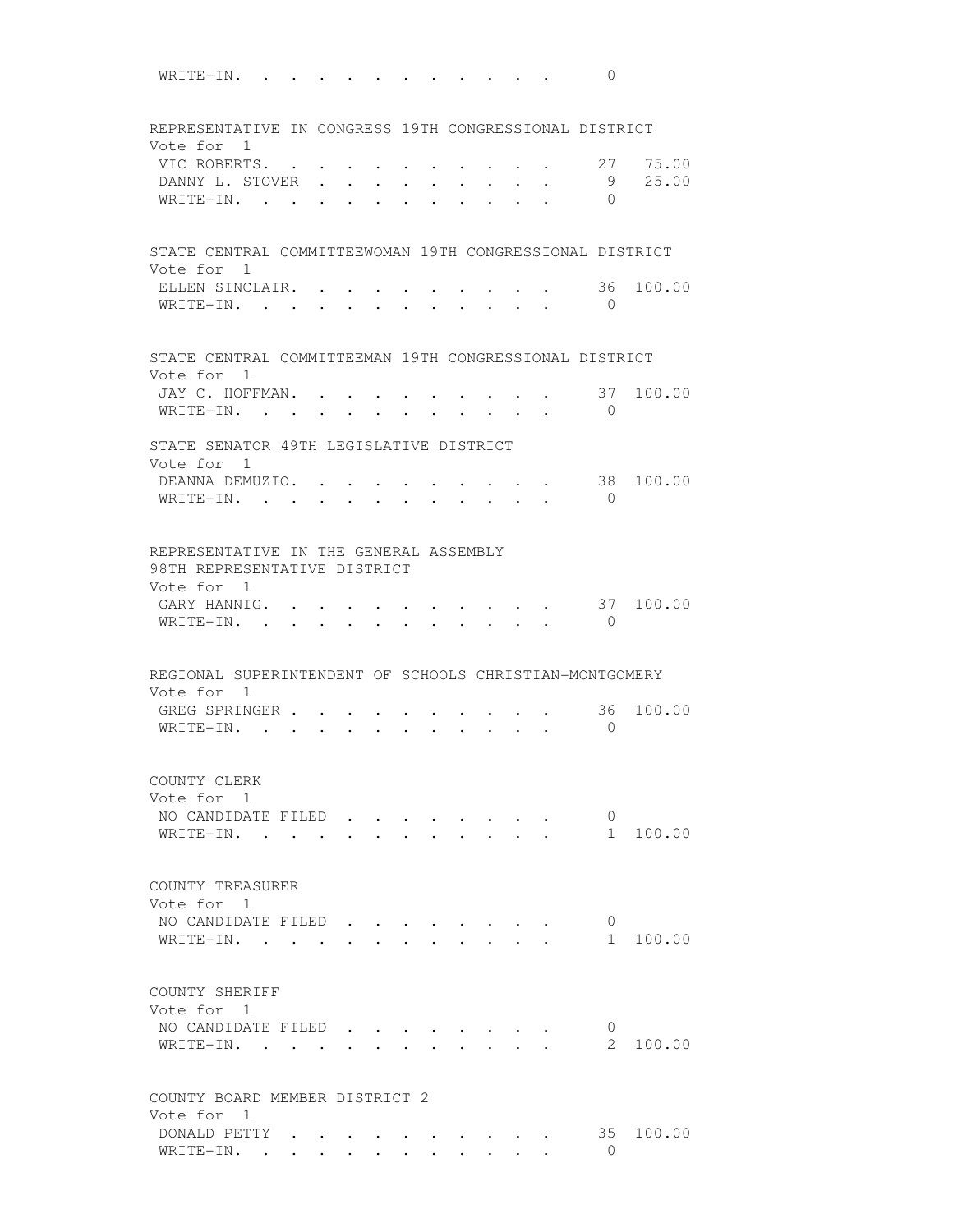| JUDGE OF THE APPELLATE COURT<br>5TH JUDICIAL DIST. (MAAG VACANCY) |                      |                                                                                  |                                            |                           |        |                                      |                                                 |              |              |              |                                    |                   |
|-------------------------------------------------------------------|----------------------|----------------------------------------------------------------------------------|--------------------------------------------|---------------------------|--------|--------------------------------------|-------------------------------------------------|--------------|--------------|--------------|------------------------------------|-------------------|
| Vote for 1<br>BRUCE STEWART<br>WILLIAM "BILL" BERRY.<br>WRITE-IN. |                      |                                                                                  | <b>Contract Contract Contract</b>          | $\sim$<br>$\cdot$ $\cdot$ | $\sim$ | $\mathbf{L}$<br>$\ddot{\phantom{a}}$ | $\mathbf{L}$                                    | $\mathbf{L}$ | $\mathbf{L}$ | $\mathbf{r}$ | 16<br>$\bigcirc$                   | 20 55.56<br>44.44 |
| PRECINCT COMMITTEEMAN NOKOMIS 5 (Prec-0023)                       |                      |                                                                                  |                                            |                           |        |                                      |                                                 |              |              |              |                                    |                   |
| Vote for 1<br>JOYCE A. MATTHEWS.<br>WRITE-IN.                     |                      | $\mathbf{r}$                                                                     |                                            |                           |        |                                      |                                                 |              |              |              | $\bigcirc$                         | 37 100.00         |
|                                                                   |                      |                                                                                  |                                            |                           |        |                                      |                                                 |              |              |              | ********** (REPUBLICAN) ********** |                   |
| GOVERNOR                                                          |                      |                                                                                  |                                            |                           |        |                                      |                                                 |              |              |              |                                    |                   |
| Vote for 1<br>JUDY BAAR TOPINKA.<br>BILL BRADY.                   |                      | $\ddot{\phantom{a}}$                                                             |                                            | $\ddot{\phantom{a}}$      |        |                                      |                                                 |              |              |              | 23<br>20                           | 37.10<br>32.26    |
| JIM OBERWEIS<br>RON GIDWITZ.                                      |                      |                                                                                  | $\ddot{\phantom{a}}$                       |                           |        |                                      |                                                 |              |              |              | 14<br>$\mathcal{S}$                | 22.58<br>4.84     |
| ANDY MARTIN.<br>$W$ RITE-IN.                                      |                      | $\overline{a}$                                                                   |                                            |                           |        |                                      |                                                 |              |              |              | $2^{\circ}$<br>$\Omega$            | 3.23              |
| LIEUTENANT GOVERNOR                                               |                      |                                                                                  |                                            |                           |        |                                      |                                                 |              |              |              |                                    |                   |
| Vote for 1<br>SANDY WEGMAN.<br>JOE BIRKETT.                       | $\ddot{\phantom{a}}$ | $\mathbf{L} = \mathbf{L} \mathbf{L}$<br>$\mathbf{z} = \mathbf{z} + \mathbf{z}$ . |                                            | $\ddot{\phantom{0}}$      |        |                                      |                                                 |              |              |              | 13<br>32                           | 22.41<br>55.17    |
| LAWRENCE L. BRUCKNER.<br>STEVEN J. RAUSCHENBERGER<br>WRITE-IN.    |                      |                                                                                  | $\mathbf{r}$ , $\mathbf{r}$ , $\mathbf{r}$ |                           | $\sim$ |                                      | $\ddot{\phantom{a}}$                            |              |              |              | $\overline{2}$<br>11<br>$\Omega$   | 3.45<br>18.97     |
| ATTORNEY GENERAL<br>Vote for 1                                    |                      |                                                                                  |                                            |                           |        |                                      |                                                 |              |              |              |                                    |                   |
| STEWART UMHOLTZ<br>$W$ RITE-IN.,                                  |                      |                                                                                  |                                            |                           |        |                                      |                                                 |              |              |              | 51<br>$\Omega$                     | 100.00            |
| SECRETARY OF STATE<br>Vote for 1                                  |                      |                                                                                  |                                            |                           |        |                                      |                                                 |              |              |              |                                    |                   |
| DAN RUTHERFORD.<br>WRITE-IN.                                      |                      |                                                                                  | $\sim$                                     | $\sim$                    | $\sim$ |                                      | $\cdot$ $\cdot$ $\cdot$ $\cdot$ $\cdot$ $\cdot$ |              |              |              | 55<br>$\bigcirc$                   | 100.00            |
| COMPTROLLER<br>Vote for 1                                         |                      |                                                                                  |                                            |                           |        |                                      |                                                 |              |              |              |                                    |                   |
| CAROLE PANKAU<br>WRITE-IN.                                        |                      | $\mathbf{r}$                                                                     |                                            | $\sim$                    |        |                                      |                                                 |              |              |              | 51<br>$\Omega$                     | 100.00            |
| TREASURER<br>Vote for 1                                           |                      |                                                                                  |                                            |                           |        |                                      |                                                 |              |              |              |                                    |                   |
| CHRISTINE RADOGNO.<br>WRITE-IN. .                                 |                      |                                                                                  |                                            |                           |        |                                      |                                                 |              |              |              | $\mathbf{0}$                       | 51 100.00         |
| REPRESENTATIVE IN CONGRESS 19TH CONGRESSIONAL DISTRICT            |                      |                                                                                  |                                            |                           |        |                                      |                                                 |              |              |              |                                    |                   |

Vote for 1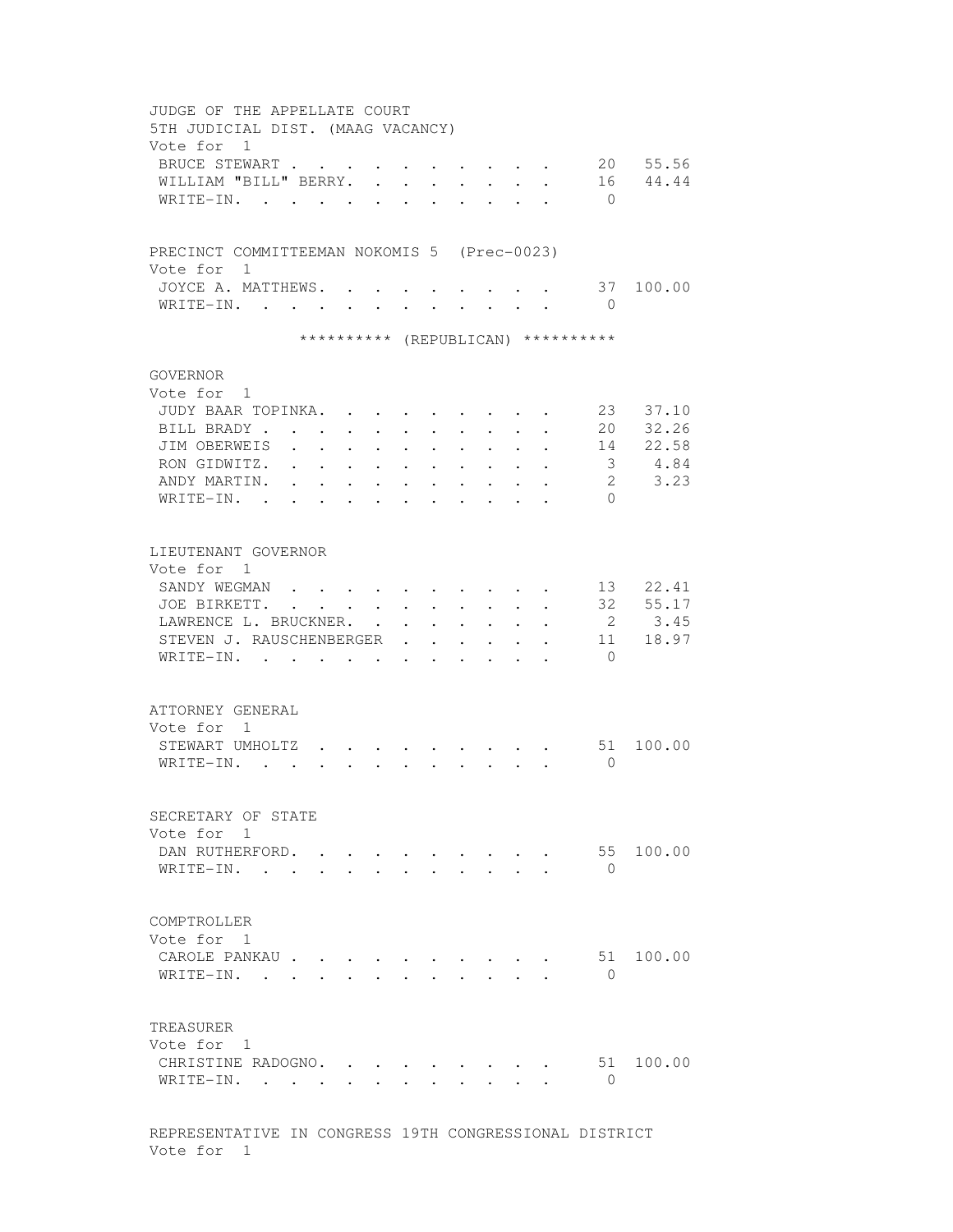| JOHN M. SHIMKUS .                                       |            |  |                  |                      |        |                                                                                            |              |              | 60                                     | 100.00    |
|---------------------------------------------------------|------------|--|------------------|----------------------|--------|--------------------------------------------------------------------------------------------|--------------|--------------|----------------------------------------|-----------|
| WRITE-IN.                                               |            |  |                  |                      |        |                                                                                            |              |              | $\bigcirc$                             |           |
|                                                         |            |  |                  |                      |        |                                                                                            |              |              |                                        |           |
|                                                         |            |  |                  |                      |        |                                                                                            |              |              |                                        |           |
| STATE SENATOR 49TH LEGISLATIVE DISTRICT                 |            |  |                  |                      |        |                                                                                            |              |              |                                        |           |
| Vote for 1                                              |            |  |                  |                      |        |                                                                                            |              |              |                                        |           |
| JEFF RICHEY. .                                          |            |  |                  |                      |        |                                                                                            |              |              |                                        | 55 100.00 |
| WRITE-IN. .                                             |            |  |                  |                      |        |                                                                                            |              |              | $\overline{0}$                         |           |
|                                                         |            |  |                  |                      |        |                                                                                            |              |              |                                        |           |
| REPRESENTATIVE IN THE GENERAL ASSEMBLY                  |            |  |                  |                      |        |                                                                                            |              |              |                                        |           |
| 98TH REPRESENTATIVE DISTRICT                            |            |  |                  |                      |        |                                                                                            |              |              |                                        |           |
| Vote for 1                                              |            |  |                  |                      |        |                                                                                            |              |              |                                        |           |
| NO CANDIDATE FILED                                      |            |  |                  |                      |        |                                                                                            |              |              | $\overline{0}$                         |           |
| WRITE-IN.                                               |            |  | $\sim$ 100 $\mu$ |                      |        | $\mathbf{r} = \mathbf{r} - \mathbf{r} = \mathbf{r} - \mathbf{r} = \mathbf{r} - \mathbf{r}$ |              |              | 2                                      | 100.00    |
|                                                         |            |  |                  |                      |        |                                                                                            |              |              |                                        |           |
|                                                         |            |  |                  |                      |        |                                                                                            |              |              |                                        |           |
| REGIONAL SUPERINTENDENT OF SCHOOLS CHRISTIAN-MONTGOMERY |            |  |                  |                      |        |                                                                                            |              |              |                                        |           |
| Vote for 1                                              |            |  |                  |                      |        |                                                                                            |              |              |                                        |           |
| NO CANDIDATE FILED.                                     |            |  |                  |                      |        |                                                                                            |              |              | $\circ$                                |           |
| WRITE-IN.                                               |            |  |                  |                      | $\sim$ | $\mathbf{L}$                                                                               | $\mathbf{L}$ | $\mathbf{r}$ |                                        | 2 100.00  |
|                                                         |            |  |                  |                      |        |                                                                                            |              |              |                                        |           |
|                                                         |            |  |                  |                      |        |                                                                                            |              |              |                                        |           |
| COUNTY CLERK                                            |            |  |                  |                      |        |                                                                                            |              |              |                                        |           |
| Vote for 1                                              |            |  |                  |                      |        |                                                                                            |              |              |                                        |           |
| SANDY LEITHEISER                                        |            |  |                  | $\ddot{\phantom{a}}$ |        |                                                                                            |              |              |                                        | 63 100.00 |
| $WRITE-IN.$ .                                           |            |  |                  |                      |        |                                                                                            |              |              | $\overline{0}$                         |           |
|                                                         |            |  |                  |                      |        |                                                                                            |              |              |                                        |           |
|                                                         |            |  |                  |                      |        |                                                                                            |              |              |                                        |           |
| COUNTY TREASURER                                        |            |  |                  |                      |        |                                                                                            |              |              |                                        |           |
| Vote for 1                                              |            |  |                  |                      |        |                                                                                            |              |              |                                        |           |
| RONALD D. JENKINS.                                      |            |  |                  |                      |        |                                                                                            |              |              | 62                                     | 100.00    |
| WRITE-IN.                                               |            |  |                  |                      |        |                                                                                            |              |              | $\bigcirc$                             |           |
|                                                         |            |  |                  |                      |        |                                                                                            |              |              |                                        |           |
|                                                         |            |  |                  |                      |        |                                                                                            |              |              |                                        |           |
| COUNTY SHERIFF                                          |            |  |                  |                      |        |                                                                                            |              |              |                                        |           |
| Vote for 1                                              |            |  |                  |                      |        |                                                                                            |              |              |                                        |           |
| JIM VAZZI                                               |            |  |                  |                      |        |                                                                                            |              |              | 64                                     | 100.00    |
| WRITE-IN.                                               |            |  |                  |                      |        |                                                                                            |              |              | $\Omega$                               |           |
|                                                         |            |  |                  |                      |        |                                                                                            |              |              |                                        |           |
|                                                         |            |  |                  |                      |        |                                                                                            |              |              |                                        |           |
| COUNTY BOARD MEMBER DISTRICT 2                          |            |  |                  |                      |        |                                                                                            |              |              |                                        |           |
| Vote for 1                                              |            |  |                  |                      |        |                                                                                            |              |              |                                        |           |
| GENE MILES                                              |            |  |                  |                      |        | $\mathbf{r}$ , and $\mathbf{r}$ , and $\mathbf{r}$ , and $\mathbf{r}$                      |              |              |                                        | 60 100.00 |
| WRITE-IN.                                               |            |  |                  |                      |        |                                                                                            |              |              | $\bigcirc$                             |           |
|                                                         |            |  |                  |                      |        |                                                                                            |              |              |                                        |           |
|                                                         |            |  |                  |                      |        |                                                                                            |              |              |                                        |           |
| JUDGE OF THE APPELLATE COURT                            |            |  |                  |                      |        |                                                                                            |              |              |                                        |           |
| 5TH JUDICIAL DIST. (MAAG VACANCY)                       |            |  |                  |                      |        |                                                                                            |              |              |                                        |           |
| Vote for 1                                              |            |  |                  |                      |        |                                                                                            |              |              |                                        |           |
| STEPHEN P. MCGLYNN                                      |            |  |                  |                      |        | the contract of the contract of                                                            |              |              |                                        | 49 100.00 |
| WRITE-IN.                                               |            |  |                  |                      |        |                                                                                            |              |              | $\bigcirc$                             |           |
|                                                         |            |  |                  |                      |        |                                                                                            |              |              |                                        |           |
|                                                         |            |  |                  |                      |        |                                                                                            |              |              |                                        |           |
| PRECINCT COMMITTEEMAN NOKOMIS 5 (Prec-0023)             |            |  |                  |                      |        |                                                                                            |              |              |                                        |           |
| Vote for 1                                              |            |  |                  |                      |        |                                                                                            |              |              |                                        |           |
| ALAN HARD                                               |            |  |                  |                      |        |                                                                                            |              |              |                                        | 58 100.00 |
| WRITE-IN.                                               |            |  |                  |                      |        |                                                                                            |              |              | $\overline{0}$                         |           |
|                                                         |            |  |                  |                      |        |                                                                                            |              |              |                                        |           |
| PRECINCT REPORT                                         |            |  |                  |                      |        |                                                                                            |              |              | MONTGOMERY COUNTY, ILLINOIS UNOFFICIAL |           |
| RUN DATE:03/21/06 GENERAL PRIMARY ELECTION              |            |  |                  |                      |        |                                                                                            |              |              |                                        |           |
| RUN TIME:10:43 PM MARCH 21, 2006                        |            |  |                  |                      |        |                                                                                            |              |              |                                        |           |
|                                                         | STATISTICS |  |                  |                      |        |                                                                                            |              |              |                                        |           |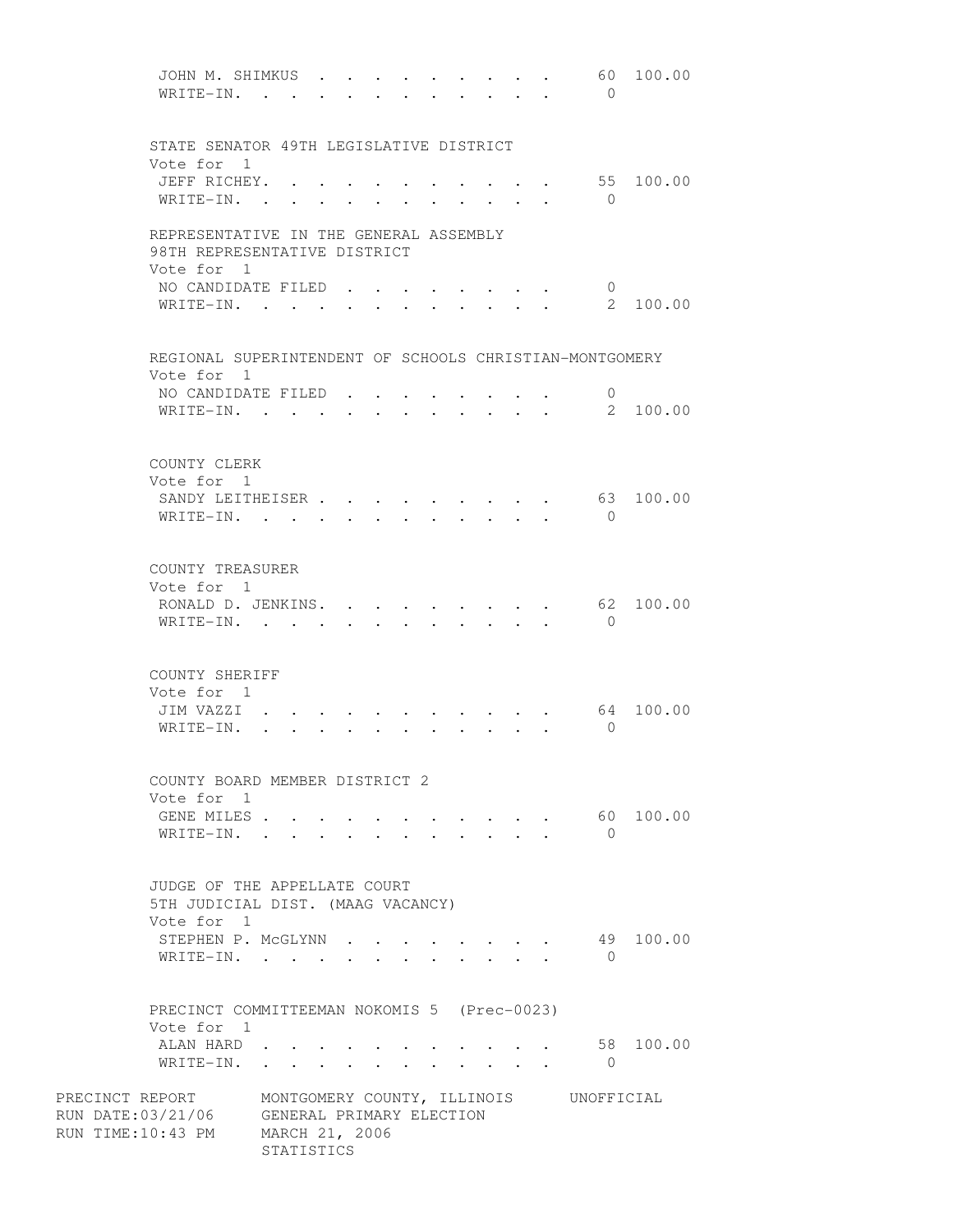VOTES PERCENT REGISTERED VOTERS - TOTAL . . . . . . 668 BALLOTS CAST - TOTAL. . . . . . . . 98 BALLOTS CAST - DEMOCRATIC . . . . . . 39 39.80 BALLOTS CAST - REPUBLICAN . . . . . . 59 60.20 BALLOTS CAST - DEM FED . . . . . . 0 BALLOTS CAST - REP FED . . . . . . 0 BALLOTS CAST - BLANK. . . . . . . . 0 VOTER TURNOUT - TOTAL . . . . . . . 14.67 VOTER TURNOUT - BLANK . . . . . . \*\*\*\*\*\*\*\*\*\* (DEMOCRATIC) \*\*\*\*\*\*\*\*\*\* GOVERNOR Vote for 1 ROD R. BLAGOJEVICH . . . . . . . . 21 63.64<br>EDWIN EISENDRATH . . . . . . . . . 12 36.36 EDWIN EISENDRATH . . . . . . . . . 12 36.36 WRITE-IN. . . . . . . . . . . . 0 LIEUTENANT GOVERNOR Vote for 1 PAT QUINN . . . . . . . . . . . . 30 100.00 WRITE-IN. . . . . . . . . . . 0 ATTORNEY GENERAL Vote for 1 LISA MADIGAN . . . . . . . . . . 32 100.00 WRITE-IN. . . . . . . . . . . . 0 SECRETARY OF STATE Vote for 1 JESSE WHITE. . . . . . . . . . . 34 100.00 WRITE-IN. . . . . . . . . . . 0 COMPTROLLER Vote for 1 DANIEL W. HYNES . . . . . . . . . 31 100.00 WRITE-IN. . . . . . . . . . . 0 TREASURER Vote for 1 ALEXANDER GIANNOULIAS . . . . . . . 7 22.58 PAUL L. MANGIERI . . . . . . . . . 24 77.42 WRITE-IN. . . . . . . . . . . . 0 REPRESENTATIVE IN CONGRESS 19TH CONGRESSIONAL DISTRICT Vote for 1 VIC ROBERTS. . . . . . . . . . . 19 65.52 DANNY L. STOVER . . . . . . . . . 10 34.48 WRITE-IN. . . . . . . . . . . 0

STATE CENTRAL COMMITTEEWOMAN 19TH CONGRESSIONAL DISTRICT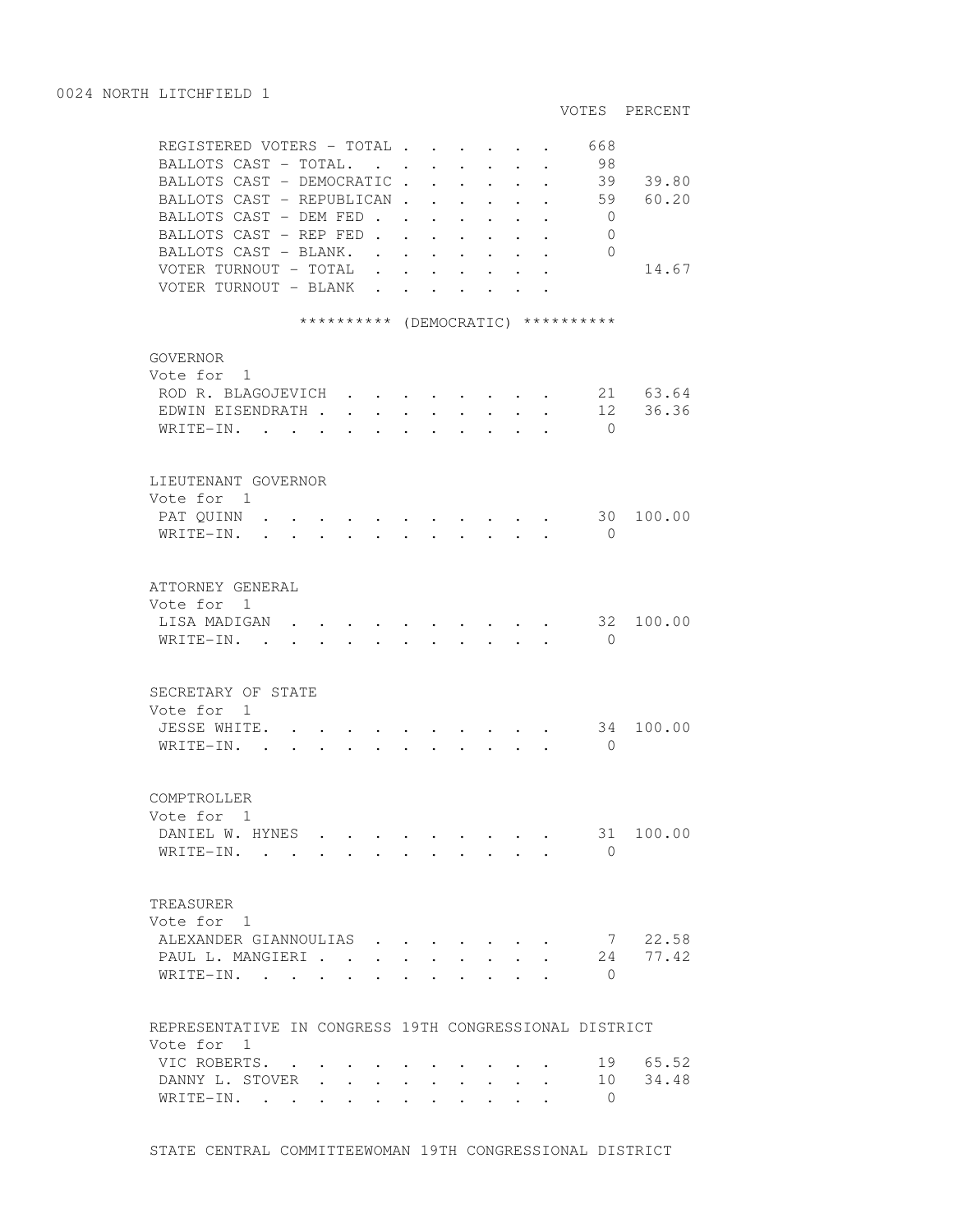Vote for 1 ELLEN SINCLAIR. . . . . . . . . . 28 100.00 WRITE-IN. . . . . . . . . . . . 0 STATE CENTRAL COMMITTEEMAN 19TH CONGRESSIONAL DISTRICT Vote for 1 JAY C. HOFFMAN.  $\cdots$  . . . . . . . 29 100.00 WRITE-IN. . . . . . . . . . . 0 STATE SENATOR 49TH LEGISLATIVE DISTRICT Vote for 1 DEANNA DEMUZIO. . . . . . . . . . 35 100.00 WRITE-IN. . . . . . . . . . . . 0 REPRESENTATIVE IN THE GENERAL ASSEMBLY 98TH REPRESENTATIVE DISTRICT Vote for 1 GARY HANNIG. . . . . . . . . . . 36 100.00 WRITE-IN. . . . . . . . . . . . 0 REGIONAL SUPERINTENDENT OF SCHOOLS CHRISTIAN-MONTGOMERY Vote for 1 GREG SPRINGER . . . . . . . . . . 32 100.00 WRITE-IN. . . . . . . . . . . 0 COUNTY CLERK Vote for 1 NO CANDIDATE FILED . . . . . . . . 0 WRITE-IN. . . . . . . . . . . . 0 COUNTY TREASURER Vote for 1 NO CANDIDATE FILED . . . . . . . . 0 WRITE-IN. . . . . . . . . . . . 0 COUNTY SHERIFF Vote for 1 NO CANDIDATE FILED . . . . . . . 0 WRITE-IN. . . . . . . . . . . . 1 100.00 COUNTY BOARD MEMBER DISTRICT 1 Vote for 2 DALE OGDEN . . . . . . . . . . . 7 53.85<br>DAVID G. HEATON . . . . . . . . . . 6 46.15 DAVID G. HEATON . . . . . . . . . WRITE-IN. . . . . . . . . . . 0 COUNTY BOARD MEMBER DISTRICT 7 Vote for 1 WILLIAM E. SIELSCHOTT . . . . . . 23 100.00 WRITE-IN. . . . . . . . . . . . 0

 JUDGE OF THE APPELLATE COURT 5TH JUDICIAL DIST. (MAAG VACANCY)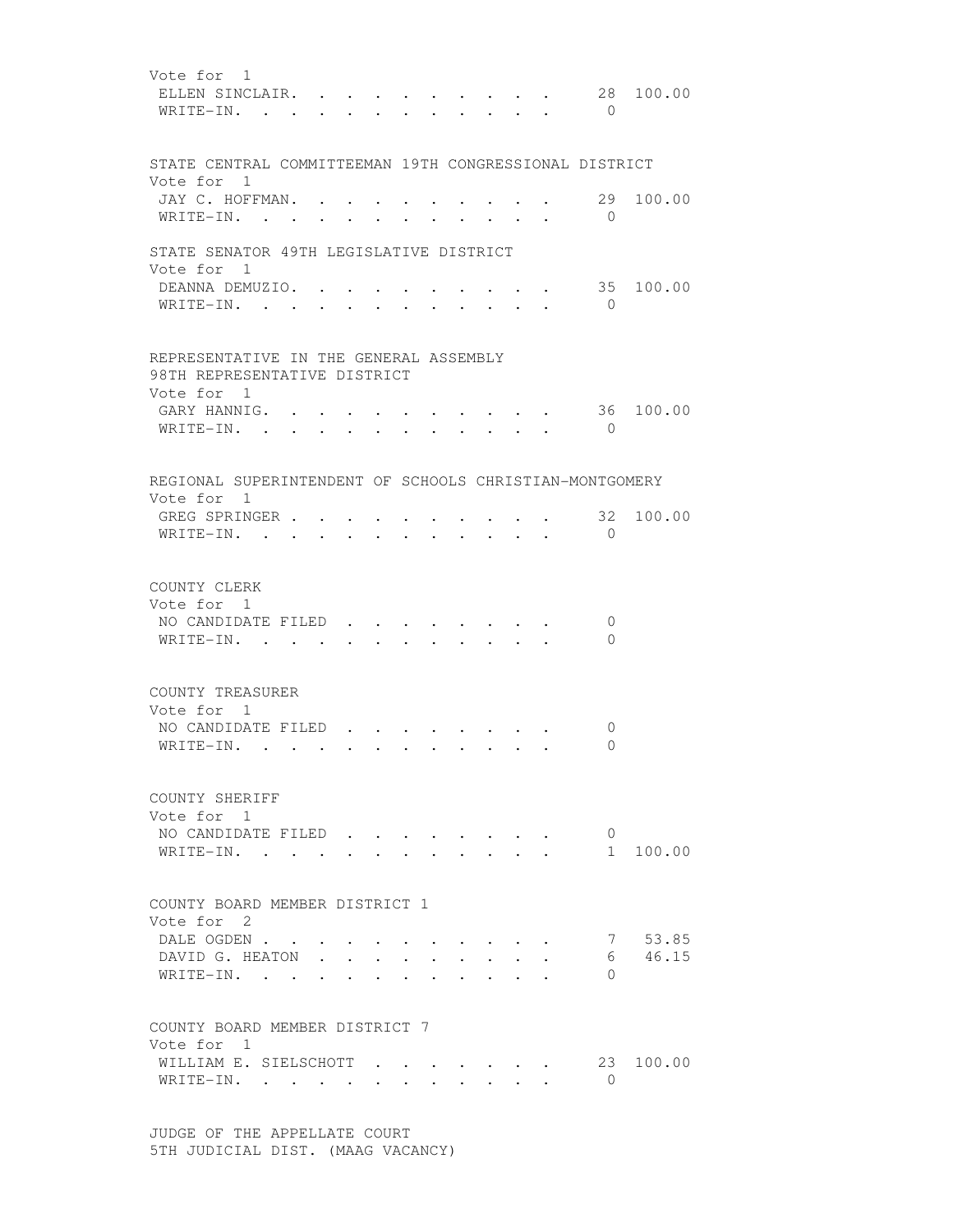| Vote for 1<br>BRUCE STEWART<br>WILLIAM "BILL" BERRY.<br>WRITE-IN.                  | $\mathbf{r}$ . The set of $\mathbf{r}$ |                                          |                                                                 |                                                        |                      | $\cdot$ $\cdot$ $\cdot$ $\cdot$<br>$\cdot$ $\cdot$ $\cdot$ $\cdot$ $\cdot$ |        | $\cdot$              | $\overline{0}$                   | 14 46.67<br>16 53.33            |
|------------------------------------------------------------------------------------|----------------------------------------|------------------------------------------|-----------------------------------------------------------------|--------------------------------------------------------|----------------------|----------------------------------------------------------------------------|--------|----------------------|----------------------------------|---------------------------------|
| PRECINCT COMMITTEEMAN NORTH LITCHFIELD 1 (Prec-0024)                               |                                        |                                          |                                                                 |                                                        |                      |                                                                            |        |                      |                                  |                                 |
| Vote for 1<br>NO CANDIDATE FILED<br>WRITE-IN.                                      |                                        |                                          |                                                                 |                                                        |                      |                                                                            |        |                      | 0<br>19                          | 100.00                          |
|                                                                                    |                                        |                                          | ********** (REPUBLICAN) **********                              |                                                        |                      |                                                                            |        |                      |                                  |                                 |
| GOVERNOR<br>Vote for 1<br>JUDY BAAR TOPINKA.                                       |                                        |                                          |                                                                 |                                                        |                      |                                                                            |        |                      | 28                               | 47.46                           |
| BILL BRADY.<br>JIM OBERWEIS<br>RON GIDWITZ.                                        |                                        | $\sim$                                   | $\ddot{\phantom{0}}$<br>$\ddot{\phantom{0}}$                    | $\ddot{\phantom{0}}$                                   |                      |                                                                            |        |                      | 13<br>13<br>4                    | 22.03<br>22.03<br>6.78          |
| ANDY MARTIN.<br>WRITE-IN. .                                                        |                                        | $\ddot{\phantom{a}}$                     | $\ddot{\phantom{a}}$<br>$\ddot{\phantom{0}}$<br>$\mathbf{L}$    | $\ddot{\phantom{a}}$<br>$\ddot{\phantom{a}}$<br>$\sim$ | $\ddot{\phantom{a}}$ | $\sim$                                                                     | $\sim$ | $\mathbf{r}$         | 1<br>$\Omega$                    | 1.69                            |
| LIEUTENANT GOVERNOR<br>Vote for 1                                                  |                                        |                                          |                                                                 |                                                        |                      |                                                                            |        |                      |                                  |                                 |
| SANDY WEGMAN.<br>JOE BIRKETT.<br>LAWRENCE L. BRUCKNER.<br>STEVEN J. RAUSCHENBERGER | $\ddot{\phantom{a}}$                   | $\mathbf{z} = \mathbf{z} + \mathbf{z}$ . | $\mathbf{r}$ , and $\mathbf{r}$<br>$\bullet$ .                  | $\ddot{\phantom{0}}$<br>$\ddot{\phantom{a}}$           | $\ddot{\phantom{a}}$ | $\ddot{\phantom{a}}$                                                       |        | $\ddot{\phantom{0}}$ | 13<br>23<br>5 <sup>5</sup><br>13 | 24.07<br>42.59<br>9.26<br>24.07 |
| WRITE-IN.                                                                          |                                        |                                          | $\mathbf{r}$ and $\mathbf{r}$ and $\mathbf{r}$ and $\mathbf{r}$ | $\sim$                                                 |                      |                                                                            |        |                      | $\bigcirc$                       |                                 |
| ATTORNEY GENERAL<br>Vote for 1<br>STEWART UMHOLTZ.<br>WRITE-IN. .                  |                                        |                                          |                                                                 |                                                        |                      |                                                                            |        |                      | 51<br>$\overline{0}$             | 100.00                          |
| SECRETARY OF STATE<br>Vote for 1<br>DAN RUTHERFORD. .<br>WRITE-IN.                 |                                        |                                          | $\cdot$                                                         |                                                        |                      |                                                                            |        |                      | $\Omega$                         | 57 100.00                       |
| COMPTROLLER<br>Vote for 1<br>CAROLE PANKAU<br>WRITE-IN.                            |                                        |                                          | $\ddot{\phantom{0}}$                                            |                                                        |                      | $\mathbf{r}$ $\mathbf{r}$                                                  |        |                      | 50<br>$\Omega$                   | 100.00                          |
| TREASURER<br>Vote for 1<br>CHRISTINE RADOGNO.<br>WRITE-IN.                         |                                        |                                          |                                                                 |                                                        |                      |                                                                            |        |                      | $\overline{0}$                   | 48 100.00                       |
| REPRESENTATIVE IN CONGRESS 19TH CONGRESSIONAL DISTRICT<br>Vote for 1               |                                        |                                          |                                                                 |                                                        |                      |                                                                            |        |                      |                                  |                                 |
| JOHN M. SHIMKUS<br>WRITE-IN.                                                       |                                        |                                          |                                                                 |                                                        |                      | $\cdot$ $\cdot$ $\cdot$ $\cdot$ $\cdot$                                    |        |                      | 58<br>$\Omega$                   | 100.00                          |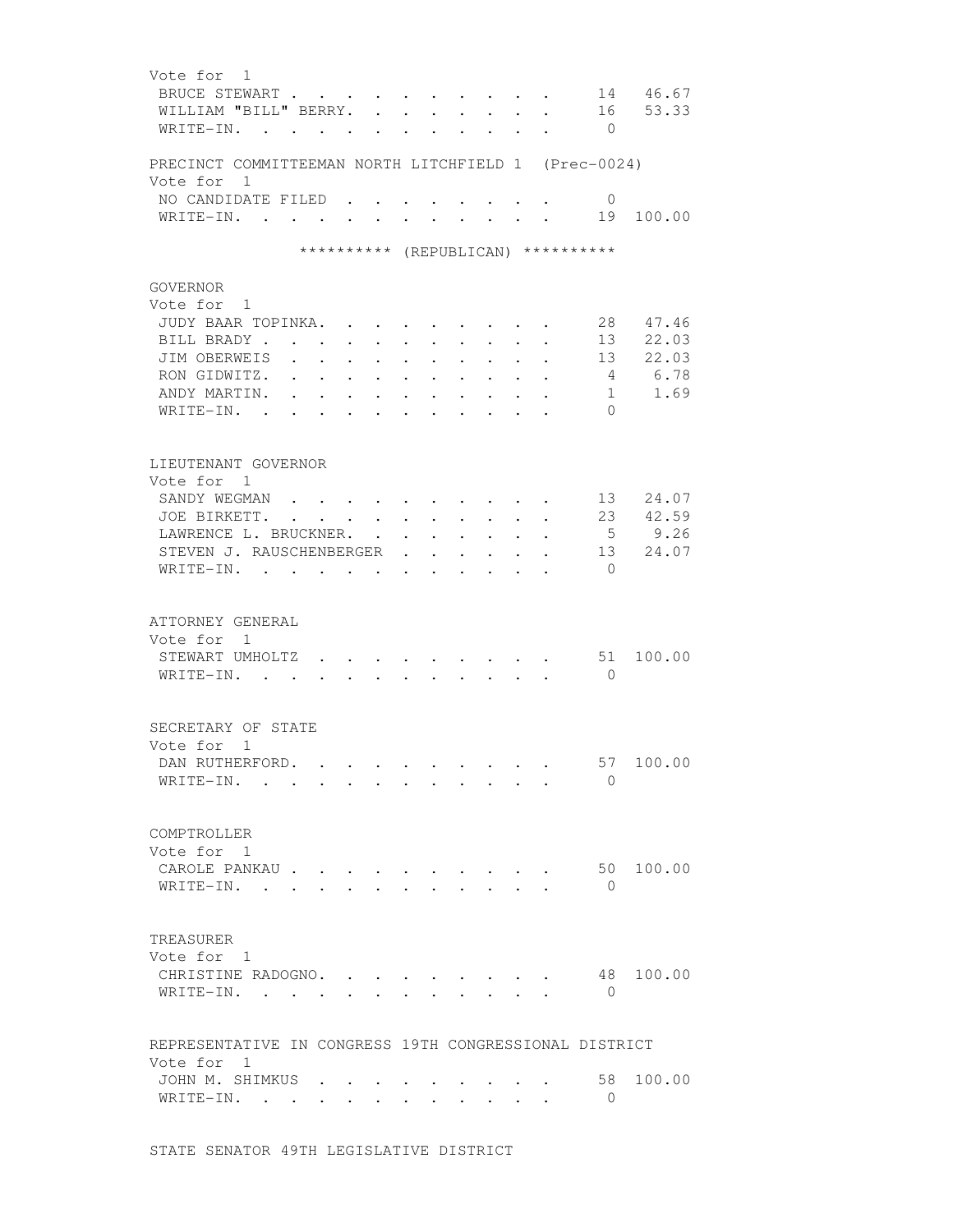| Vote for 1<br>JEFF RICHEY.<br>WRITE-IN.                                | $\sim$               |                                   |        |        |        |                                                                 |                                  |                 | $\mathbf{r}$         | 53<br>$\bigcirc$                       | 100.00    |
|------------------------------------------------------------------------|----------------------|-----------------------------------|--------|--------|--------|-----------------------------------------------------------------|----------------------------------|-----------------|----------------------|----------------------------------------|-----------|
| REPRESENTATIVE IN THE GENERAL ASSEMBLY<br>98TH REPRESENTATIVE DISTRICT |                      |                                   |        |        |        |                                                                 |                                  |                 |                      |                                        |           |
| Vote for 1                                                             |                      |                                   |        |        |        |                                                                 |                                  |                 |                      |                                        |           |
| NO CANDIDATE FILED                                                     |                      |                                   |        |        |        |                                                                 |                                  |                 |                      | $\overline{0}$                         |           |
| WRITE-IN.                                                              |                      |                                   |        |        |        |                                                                 |                                  |                 |                      | 1                                      | 100.00    |
|                                                                        |                      |                                   |        |        |        |                                                                 |                                  |                 |                      |                                        |           |
| REGIONAL SUPERINTENDENT OF SCHOOLS CHRISTIAN-MONTGOMERY<br>Vote for 1  |                      |                                   |        |        |        |                                                                 |                                  |                 |                      |                                        |           |
| NO CANDIDATE FILED                                                     |                      |                                   |        |        |        |                                                                 |                                  |                 |                      | 0                                      |           |
| WRITE-IN.                                                              |                      |                                   | $\sim$ | $\sim$ | $\sim$ | $\bullet$ .<br><br><br><br><br><br><br><br><br><br><br><br><br> | $\bullet$ . The set of $\bullet$ | $\cdot$ $\cdot$ |                      | 1                                      | 100.00    |
| COUNTY CLERK<br>Vote for 1                                             |                      |                                   |        |        |        |                                                                 |                                  |                 |                      |                                        |           |
| SANDY LEITHEISER                                                       |                      |                                   |        |        |        |                                                                 |                                  |                 |                      | 57                                     | 100.00    |
| WRITE-IN. .                                                            |                      |                                   |        |        |        |                                                                 |                                  |                 |                      | $\bigcirc$                             |           |
|                                                                        |                      |                                   |        |        |        |                                                                 |                                  |                 |                      |                                        |           |
| COUNTY TREASURER                                                       |                      |                                   |        |        |        |                                                                 |                                  |                 |                      |                                        |           |
| Vote for 1                                                             |                      |                                   |        |        |        |                                                                 |                                  |                 |                      |                                        |           |
| RONALD D. JENKINS. .                                                   |                      |                                   |        |        |        |                                                                 |                                  |                 |                      |                                        | 58 100.00 |
| $W$ RITE-IN                                                            |                      |                                   |        |        |        |                                                                 |                                  |                 |                      | $\overline{0}$                         |           |
|                                                                        |                      |                                   |        |        |        |                                                                 |                                  |                 |                      |                                        |           |
| COUNTY SHERIFF                                                         |                      |                                   |        |        |        |                                                                 |                                  |                 |                      |                                        |           |
| Vote for 1                                                             |                      |                                   |        |        |        |                                                                 |                                  |                 |                      |                                        |           |
| JIM VAZZI                                                              |                      |                                   |        |        |        |                                                                 |                                  |                 |                      | 55                                     | 100.00    |
| WRITE-IN.                                                              |                      |                                   | $\sim$ |        |        |                                                                 | $\bullet$ . The set of $\bullet$ |                 | $\ddot{\phantom{a}}$ | $\overline{0}$                         |           |
|                                                                        |                      |                                   |        |        |        |                                                                 |                                  |                 |                      |                                        |           |
| COUNTY BOARD MEMBER DISTRICT 1                                         |                      |                                   |        |        |        |                                                                 |                                  |                 |                      |                                        |           |
| Vote for 2                                                             |                      |                                   |        |        |        |                                                                 |                                  |                 |                      |                                        |           |
| CONNIE TAYLOR BECK<br>WRITE-IN.                                        | $\sim$ $\sim$ $\sim$ |                                   |        |        |        |                                                                 |                                  |                 |                      | 19<br>$\Omega$                         | 100.00    |
|                                                                        |                      |                                   |        |        |        |                                                                 |                                  |                 |                      |                                        |           |
|                                                                        |                      |                                   |        |        |        |                                                                 |                                  |                 |                      |                                        |           |
| COUNTY BOARD MEMBER DISTRICT 7                                         |                      |                                   |        |        |        |                                                                 |                                  |                 |                      |                                        |           |
| Vote for 1<br>NO CANDIDATE FILED                                       |                      |                                   |        |        |        |                                                                 |                                  |                 |                      | $\overline{0}$                         |           |
| WRITE-IN.                                                              |                      | <b>Contract Contract Contract</b> |        |        |        |                                                                 |                                  |                 |                      |                                        | 1 100.00  |
|                                                                        |                      |                                   |        |        |        |                                                                 |                                  |                 |                      |                                        |           |
| JUDGE OF THE APPELLATE COURT                                           |                      |                                   |        |        |        |                                                                 |                                  |                 |                      |                                        |           |
| 5TH JUDICIAL DIST. (MAAG VACANCY)                                      |                      |                                   |        |        |        |                                                                 |                                  |                 |                      |                                        |           |
| Vote for 1                                                             |                      |                                   |        |        |        |                                                                 |                                  |                 |                      |                                        |           |
| STEPHEN P. MCGLYNN                                                     |                      |                                   |        |        |        |                                                                 |                                  |                 |                      |                                        | 47 100.00 |
| WRITE-IN.                                                              |                      |                                   |        |        |        |                                                                 |                                  |                 |                      | $\bigcirc$                             |           |
|                                                                        |                      |                                   |        |        |        |                                                                 |                                  |                 |                      |                                        |           |
| PRECINCT COMMITTEEMAN NORTH LITCHFIELD 1 (Prec-0024)                   |                      |                                   |        |        |        |                                                                 |                                  |                 |                      |                                        |           |
| Vote for 1                                                             |                      |                                   |        |        |        |                                                                 |                                  |                 |                      |                                        |           |
| GARY "JOE" MCNEAL53 100.00                                             |                      |                                   |        |        |        |                                                                 |                                  |                 |                      |                                        |           |
| WRITE-IN.                                                              |                      |                                   |        |        |        |                                                                 |                                  |                 |                      | $\overline{0}$                         |           |
| PRECINCT REPORT                                                        |                      |                                   |        |        |        |                                                                 |                                  |                 |                      | MONTGOMERY COUNTY, ILLINOIS UNOFFICIAL |           |
| RUN DATE:03/21/06 GENERAL PRIMARY ELECTION                             |                      |                                   |        |        |        |                                                                 |                                  |                 |                      |                                        |           |
| RUN TIME:10:43 PM                                                      | MARCH 21, 2006       |                                   |        |        |        |                                                                 |                                  |                 |                      |                                        |           |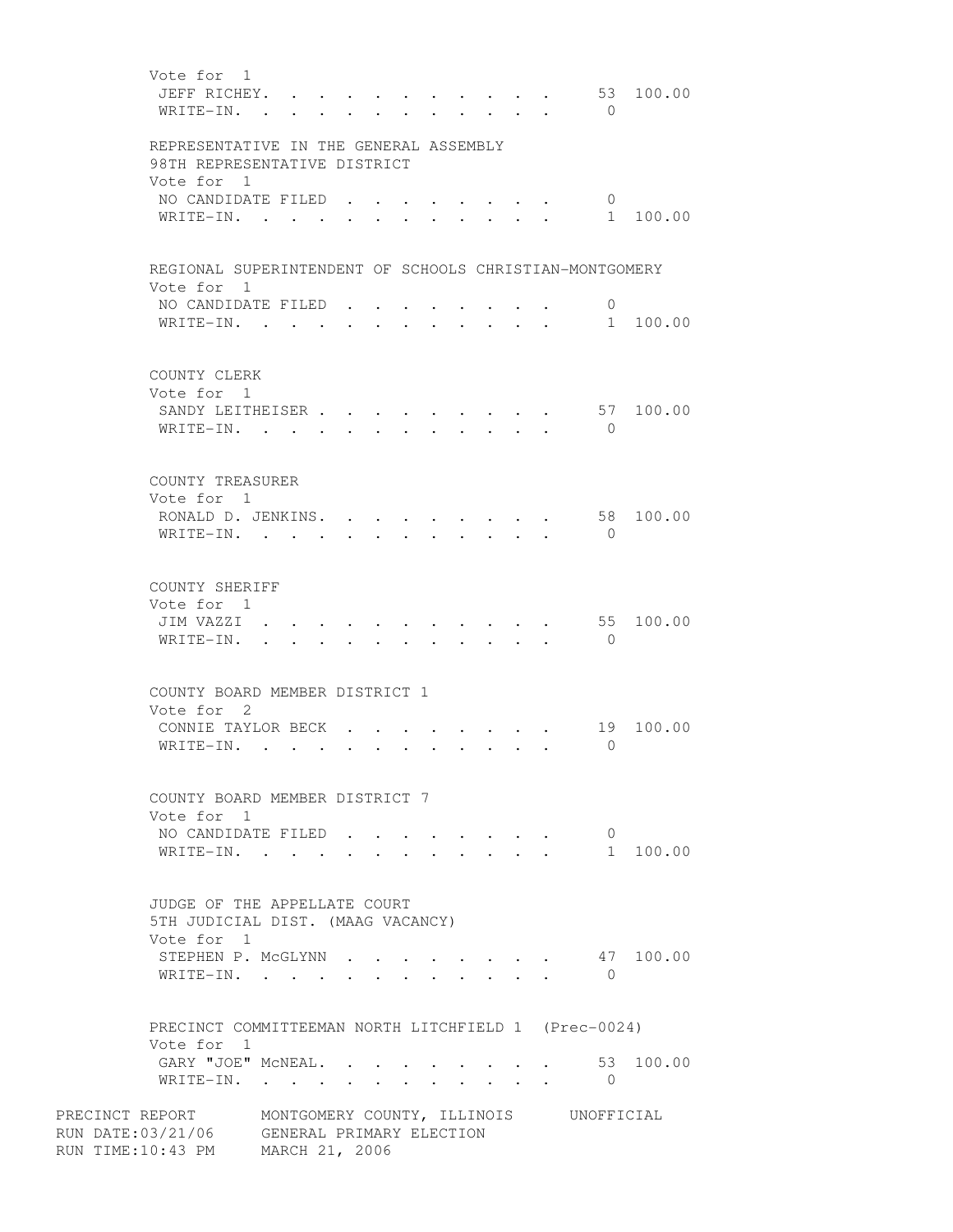## STATISTICS

## 0025 NORTH LITCHFIELD 2 VOTES PERCENT REGISTERED VOTERS - TOTAL . . . . . . 564 BALLOTS CAST - TOTAL. . . . . . . . 67 BALLOTS CAST - DEMOCRATIC . . . . . . 21 31.34 BALLOTS CAST - REPUBLICAN . . . . . . 46 68.66 BALLOTS CAST - DEM FED . . . . . . 0 BALLOTS CAST - REP FED . . . . . . . 0 BALLOTS CAST - BLANK. . . . . . . . 0 VOTER TURNOUT - TOTAL . . . . . . . 11.88 VOTER TURNOUT - BLANK . . . . . . . \*\*\*\*\*\*\*\*\*\* (DEMOCRATIC) \*\*\*\*\*\*\*\*\*\* GOVERNOR Vote for 1 ROD R. BLAGOJEVICH . . . . . . . . 10 47.62 EDWIN EISENDRATH . . . . . . . . . 11 52.38 WRITE-IN. . . . . . . . . . . 0 LIEUTENANT GOVERNOR Vote for 1 PAT QUINN . . . . . . . . . . . . 18 100.00 WRITE-IN. . . . . . . . . . . . 0 ATTORNEY GENERAL Vote for 1 LISA MADIGAN  $\cdots$  . . . . . . . . . . 16 100.00 WRITE-IN. . . . . . . . . . . 0 SECRETARY OF STATE Vote for 1 JESSE WHITE. . . . . . . . . . . 19 100.00 WRITE-IN. . . . . . . . . . . . 0 COMPTROLLER Vote for 1 DANIEL W. HYNES . . . . . . . . . 18 100.00 WRITE-IN. . . . . . . . . . . 0 TREASURER Vote for 1 ALEXANDER GIANNOULIAS . . . . . . . 4 20.00 PAUL L. MANGIERI . . . . . . . . . 16 80.00 WRITE-IN. . . . . . . . . . . . 0 REPRESENTATIVE IN CONGRESS 19TH CONGRESSIONAL DISTRICT Vote for 1 VIC ROBERTS. . . . . . . . . . . 10 52.63 DANNY L. STOVER . . . . . . . . . . 9 47.37<br>WRTTF-TN. . . . . . . . . . . . . 0 WRITE-IN. . . . . . . . . . . .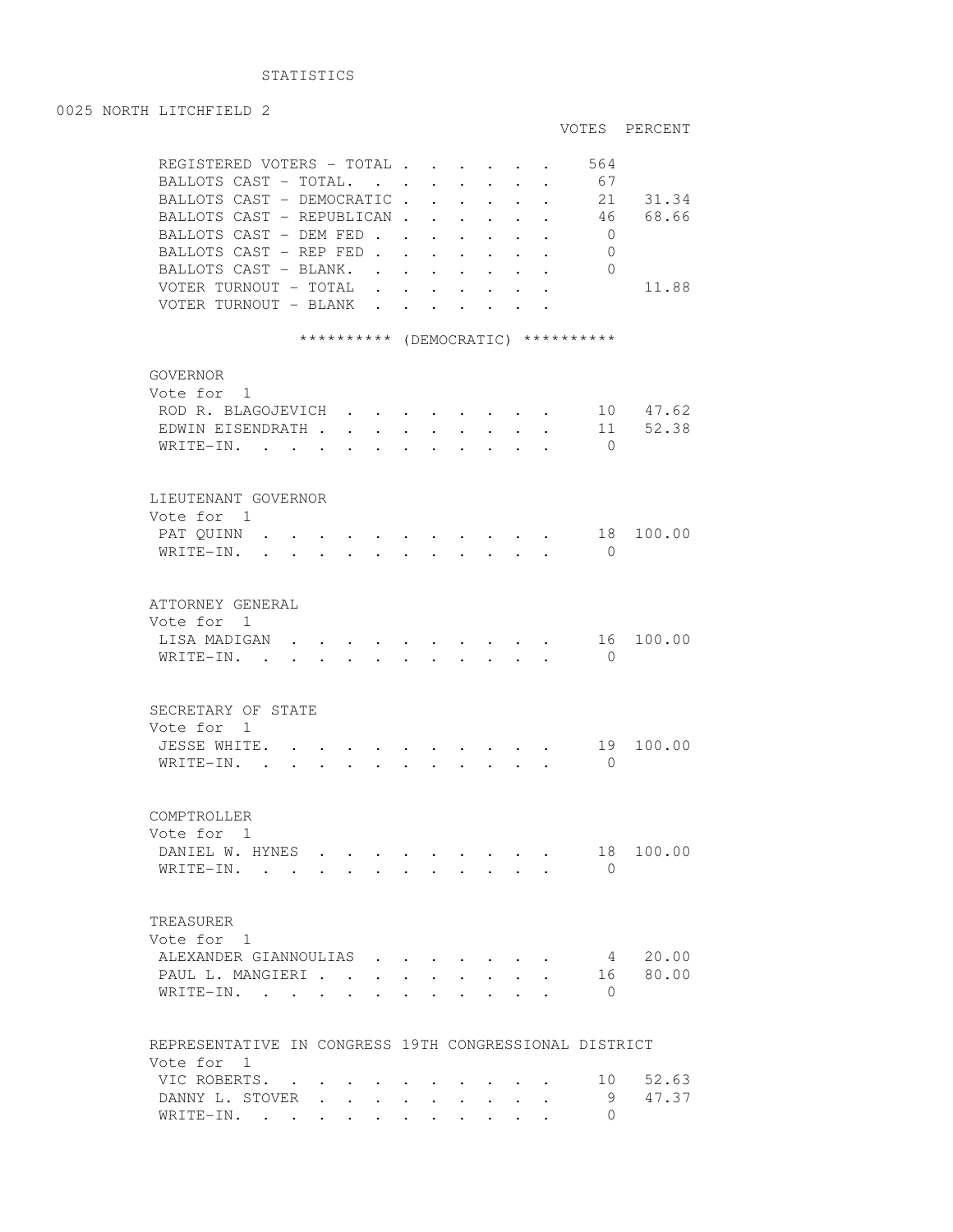STATE CENTRAL COMMITTEEWOMAN 19TH CONGRESSIONAL DISTRICT Vote for 1 ELLEN SINCLAIR. . . . . . . . . . . 15 100.00 WRITE-IN. . . . . . . . . . . . 0 STATE CENTRAL COMMITTEEMAN 19TH CONGRESSIONAL DISTRICT Vote for 1 JAY C. HOFFMAN. . . . . . . . . . 17 100.00 WRITE-IN. . . . . . . . . . . 0 STATE SENATOR 49TH LEGISLATIVE DISTRICT Vote for 1 DEANNA DEMUZIO. . . . . . . . . . 17 100.00 WRITE-IN. . . . . . . . . . . . 0 REPRESENTATIVE IN THE GENERAL ASSEMBLY 98TH REPRESENTATIVE DISTRICT Vote for 1 GARY HANNIG. . . . . . . . . . . 16 100.00 WRITE-IN. . . . . . . . . . . . 0 REGIONAL SUPERINTENDENT OF SCHOOLS CHRISTIAN-MONTGOMERY Vote for 1 GREG SPRINGER . . . . . . . . . . 17 100.00 WRITE-IN. . . . . . . . . . . . 0 COUNTY CLERK Vote for 1 NO CANDIDATE FILED . . . . . . . . 0 WRITE-IN. . . . . . . . . . . 0 COUNTY TREASURER Vote for 1 NO CANDIDATE FILED . . . . . . . . 0 WRITE-IN. . . . . . . . . . . . 0 COUNTY SHERIFF Vote for 1 NO CANDIDATE FILED . . . . . . . . 0 WRITE-IN. . . . . . . . . . . . 1 100.00 COUNTY BOARD MEMBER DISTRICT 7 Vote for 1 WILLIAM E. SIELSCHOTT . . . . . . . 17 100.00 WRITE-IN. . . . . . . . . . . . 0 JUDGE OF THE APPELLATE COURT 5TH JUDICIAL DIST. (MAAG VACANCY) Vote for 1 BRUCE STEWART . . . . . . . . . . . . 6 33.33<br>WILLIAM "BILL" BERRY. . . . . . . . 12 66.67 WILLIAM "BILL" BERRY. . . . . . . . WRITE-IN. . . . . . . . . . . 0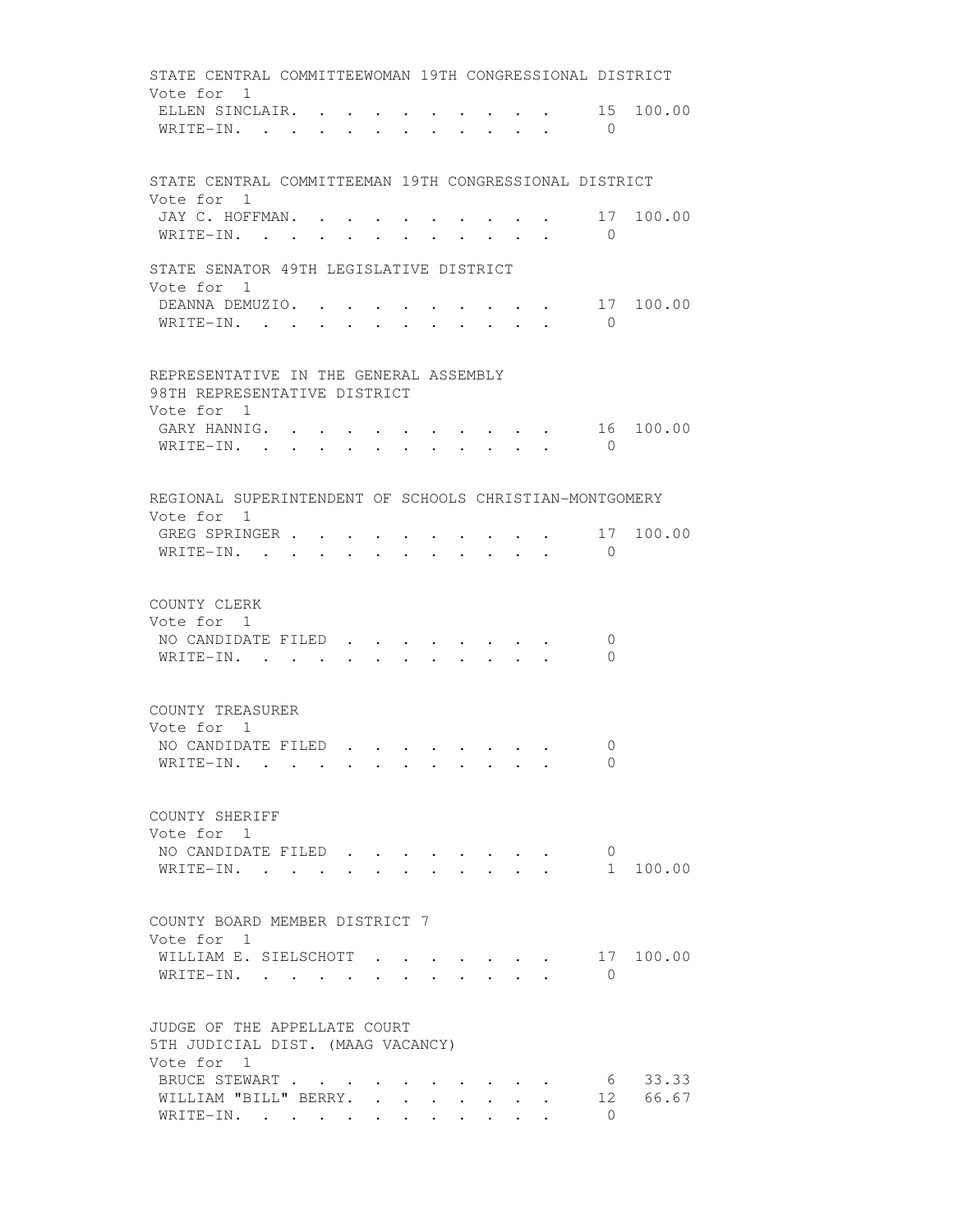PRECINCT COMMITTEEMAN NORTH LITCHFIELD 2 (Prec-0025) Vote for 1 JOHNY C. LEONARD . . . . . . . . . 17 100.00 WRITE-IN. . . . . . . . . . . 0 \*\*\*\*\*\*\*\*\*\* (REPUBLICAN) \*\*\*\*\*\*\*\*\*\* GOVERNOR Vote for 1 JUDY BAAR TOPINKA. . . . . . . . . 23 50.00 BILL BRADY . . . . . . . . . . . 11 23.91<br>JIM OBERWEIS . . . . . . . . . . 8 17.39 JIM OBERWEIS . . . . . . . . . . 8 RON GIDWITZ. . . . . . . . . . . 4 8.70 ANDY MARTIN. . . . . . . . . . . 0 WRITE-IN. . . . . . . . . . . . 0 LIEUTENANT GOVERNOR Vote for 1 SANDY WEGMAN . . . . . . . . . . 14 31.82 JOE BIRKETT. . . . . . . . . . . 23 52.27 LAWRENCE L. BRUCKNER. . . . . . . . 1 2.27 STEVEN J. RAUSCHENBERGER . . . . . . 6 13.64 WRITE-IN. . . . . . . . . . . . 0 ATTORNEY GENERAL Vote for 1 STEWART UMHOLTZ . . . . . . . . . 35 100.00 WRITE-IN. . . . . . . . . . . . 0 SECRETARY OF STATE Vote for 1 DAN RUTHERFORD. . . . . . . . . . 39 100.00 WRITE-IN. . . . . . . . . . . 0 COMPTROLLER Vote for 1 CAROLE PANKAU . . . . . . . . . . 34 100.00 WRITE-IN. . . . . . . . . . . . 0 TREASURER Vote for 1 CHRISTINE RADOGNO. . . . . . . . . 34 100.00 WRITE-IN. . . . . . . . . . . . 0 REPRESENTATIVE IN CONGRESS 19TH CONGRESSIONAL DISTRICT Vote for 1 JOHN M. SHIMKUS . . . . . . . . . 42 100.00 WRITE-IN. . . . . . . . . . . . 0 STATE SENATOR 49TH LEGISLATIVE DISTRICT Vote for 1 JEFF RICHEY. . . . . . . . . . . 38 100.00 WRITE-IN. . . . . . . . . . . . 0 REPRESENTATIVE IN THE GENERAL ASSEMBLY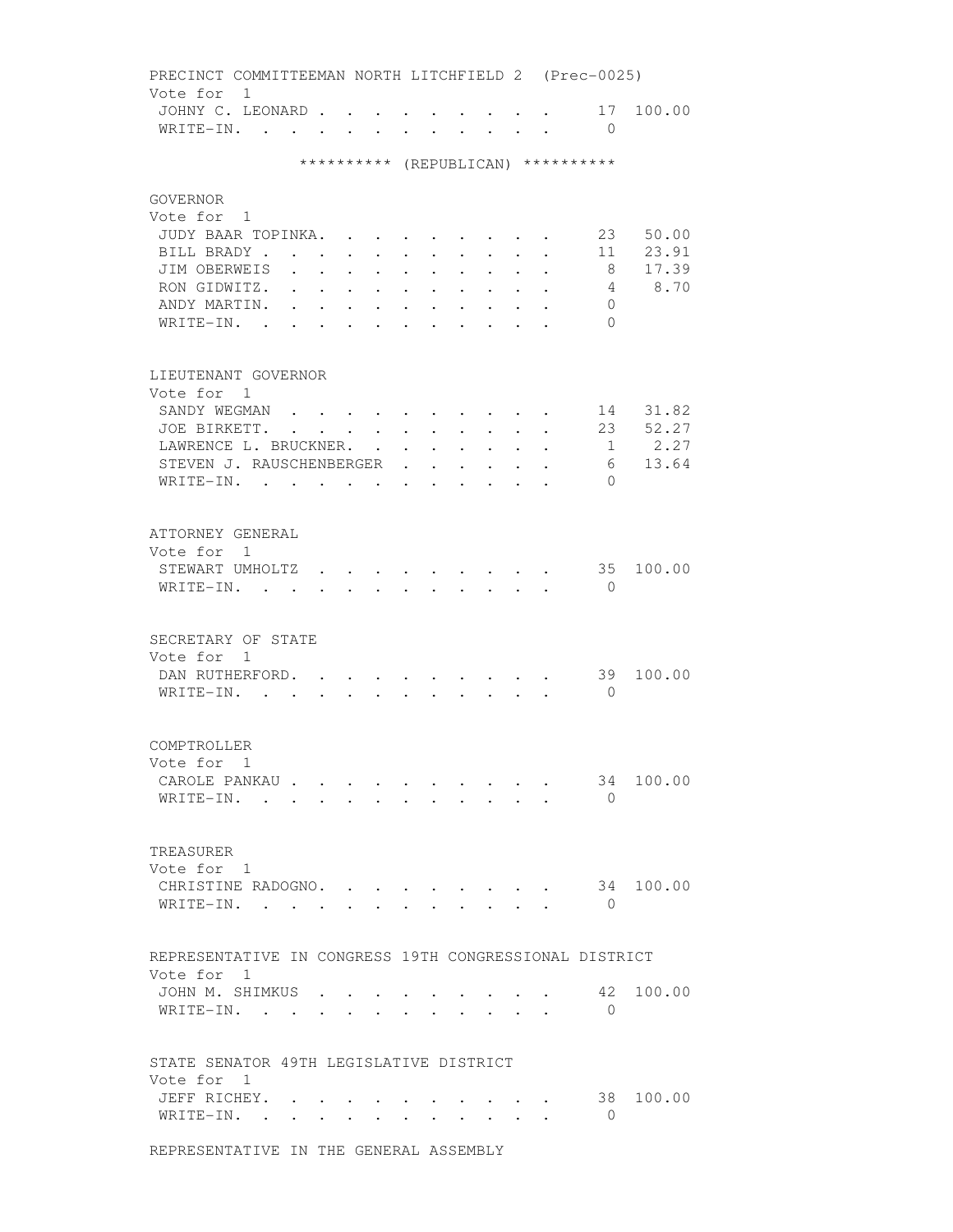| 98TH REPRESENTATIVE DISTRICT                            |                      |                                  |                                                             |        |                      |                                         |                      |                                                                          |               |
|---------------------------------------------------------|----------------------|----------------------------------|-------------------------------------------------------------|--------|----------------------|-----------------------------------------|----------------------|--------------------------------------------------------------------------|---------------|
| Vote for 1                                              |                      |                                  |                                                             |        |                      |                                         |                      |                                                                          |               |
| NO CANDIDATE FILED.                                     |                      |                                  |                                                             |        |                      |                                         |                      | $\overline{0}$                                                           |               |
| WRITE-IN. .                                             |                      |                                  |                                                             |        |                      |                                         |                      |                                                                          | 1 100.00      |
|                                                         |                      |                                  |                                                             |        |                      |                                         |                      |                                                                          |               |
| REGIONAL SUPERINTENDENT OF SCHOOLS CHRISTIAN-MONTGOMERY |                      |                                  |                                                             |        |                      |                                         |                      |                                                                          |               |
| Vote for 1                                              |                      |                                  |                                                             |        |                      |                                         |                      |                                                                          |               |
| NO CANDIDATE FILED.                                     |                      |                                  |                                                             |        |                      |                                         |                      | 0                                                                        |               |
| WRITE-IN.                                               |                      |                                  | $\bullet$ .<br><br><br><br><br><br><br><br><br><br><br><br> |        |                      |                                         |                      | $\mathbf{r}$ , and $\mathbf{r}$ , and $\mathbf{r}$ , and $\mathbf{r}$    | 1 100.00      |
|                                                         |                      |                                  |                                                             |        |                      |                                         |                      |                                                                          |               |
|                                                         |                      |                                  |                                                             |        |                      |                                         |                      |                                                                          |               |
| COUNTY CLERK                                            |                      |                                  |                                                             |        |                      |                                         |                      |                                                                          |               |
| Vote for 1                                              |                      |                                  |                                                             |        |                      |                                         |                      |                                                                          |               |
| SANDY LEITHEISER                                        |                      |                                  |                                                             |        |                      |                                         |                      | 44                                                                       | 100.00        |
| WRITE-IN.                                               |                      |                                  |                                                             |        |                      |                                         |                      | $\bigcirc$                                                               |               |
|                                                         |                      |                                  |                                                             |        |                      |                                         |                      |                                                                          |               |
| COUNTY TREASURER                                        |                      |                                  |                                                             |        |                      |                                         |                      |                                                                          |               |
| Vote for 1                                              |                      |                                  |                                                             |        |                      |                                         |                      |                                                                          |               |
| RONALD D. JENKINS.                                      |                      |                                  |                                                             |        |                      |                                         |                      |                                                                          | 43 100.00     |
| WRITE-IN. .                                             |                      |                                  |                                                             |        |                      |                                         |                      | $\bigcirc$                                                               |               |
|                                                         |                      |                                  |                                                             |        |                      |                                         |                      |                                                                          |               |
|                                                         |                      |                                  |                                                             |        |                      |                                         |                      |                                                                          |               |
| COUNTY SHERIFF                                          |                      |                                  |                                                             |        |                      |                                         |                      |                                                                          |               |
| Vote for 1                                              |                      |                                  |                                                             |        |                      |                                         |                      |                                                                          |               |
| JIM VAZZI                                               |                      |                                  |                                                             |        |                      |                                         |                      |                                                                          | 43 100.00     |
| WRITE-IN. .                                             | $\ddot{\phantom{0}}$ | $\bullet$ . The set of $\bullet$ |                                                             |        |                      | $\cdot$ $\cdot$ $\cdot$ $\cdot$ $\cdot$ |                      | $\bigcirc$                                                               |               |
|                                                         |                      |                                  |                                                             |        |                      |                                         |                      |                                                                          |               |
| COUNTY BOARD MEMBER DISTRICT 7                          |                      |                                  |                                                             |        |                      |                                         |                      |                                                                          |               |
| Vote for 1                                              |                      |                                  |                                                             |        |                      |                                         |                      |                                                                          |               |
| NO CANDIDATE FILED                                      |                      |                                  |                                                             |        |                      |                                         |                      | $\overline{0}$                                                           |               |
| WRITE-IN.                                               |                      |                                  |                                                             |        |                      |                                         |                      |                                                                          | 1 100.00      |
|                                                         |                      |                                  |                                                             |        |                      |                                         |                      |                                                                          |               |
|                                                         |                      |                                  |                                                             |        |                      |                                         |                      |                                                                          |               |
| JUDGE OF THE APPELLATE COURT                            |                      |                                  |                                                             |        |                      |                                         |                      |                                                                          |               |
| 5TH JUDICIAL DIST. (MAAG VACANCY)                       |                      |                                  |                                                             |        |                      |                                         |                      |                                                                          |               |
| Vote for 1                                              |                      |                                  |                                                             |        |                      |                                         |                      |                                                                          |               |
| STEPHEN P. MCGLYNN                                      |                      |                                  |                                                             |        |                      |                                         |                      |                                                                          | 35 100.00     |
| WRITE-IN.                                               |                      |                                  |                                                             |        |                      |                                         |                      | $\bigcirc$                                                               |               |
|                                                         |                      |                                  |                                                             |        |                      |                                         |                      |                                                                          |               |
| PRECINCT COMMITTEEMAN NORTH LITCHFIELD 2 (Prec-0025)    |                      |                                  |                                                             |        |                      |                                         |                      |                                                                          |               |
| Vote for 1                                              |                      |                                  |                                                             |        |                      |                                         |                      |                                                                          |               |
| NO CANDIDATE FILED                                      |                      |                                  |                                                             |        |                      |                                         |                      | $\mathbf{0}$                                                             |               |
| WRITE-IN.                                               |                      |                                  |                                                             |        |                      |                                         |                      | $\mathbf{r}$ , $\mathbf{r}$ , $\mathbf{r}$ , $\mathbf{r}$ , $\mathbf{r}$ | 1 100.00      |
|                                                         |                      |                                  |                                                             |        |                      |                                         |                      |                                                                          |               |
| PRECINCT REPORT MONTGOMERY COUNTY, ILLINOIS UNOFFICIAL  |                      |                                  |                                                             |        |                      |                                         |                      |                                                                          |               |
| RUN DATE:03/21/06 GENERAL PRIMARY ELECTION              |                      |                                  |                                                             |        |                      |                                         |                      |                                                                          |               |
| RUN TIME:10:43 PM MARCH 21, 2006                        |                      |                                  |                                                             |        |                      |                                         |                      |                                                                          |               |
|                                                         | STATISTICS           |                                  |                                                             |        |                      |                                         |                      |                                                                          |               |
| 0026 NORTH LITCHFIELD 3                                 |                      |                                  |                                                             |        |                      |                                         |                      |                                                                          |               |
|                                                         |                      |                                  |                                                             |        |                      |                                         |                      |                                                                          | VOTES PERCENT |
|                                                         |                      |                                  |                                                             |        |                      |                                         |                      |                                                                          |               |
| REGISTERED VOTERS - TOTAL                               |                      |                                  |                                                             |        |                      |                                         |                      | 416                                                                      |               |
| BALLOTS CAST - TOTAL.                                   |                      |                                  |                                                             | $\sim$ | $\ddot{\phantom{a}}$ | $\mathbf{L}$                            | $\ddot{\phantom{0}}$ | 50                                                                       |               |
| BALLOTS CAST - DEMOCRATIC                               |                      |                                  |                                                             |        | $\ddot{\phantom{0}}$ | $\sim$                                  | $\ddot{\phantom{0}}$ |                                                                          | 20 40.00      |
| BALLOTS CAST - REPUBLICAN                               |                      |                                  |                                                             |        |                      |                                         |                      |                                                                          | 30 60.00      |
| BALLOTS CAST - DEM FED                                  |                      |                                  |                                                             |        |                      |                                         |                      | $\overline{0}$                                                           |               |
| BALLOTS CAST - REP FED                                  |                      |                                  |                                                             |        |                      |                                         |                      | $\Omega$                                                                 |               |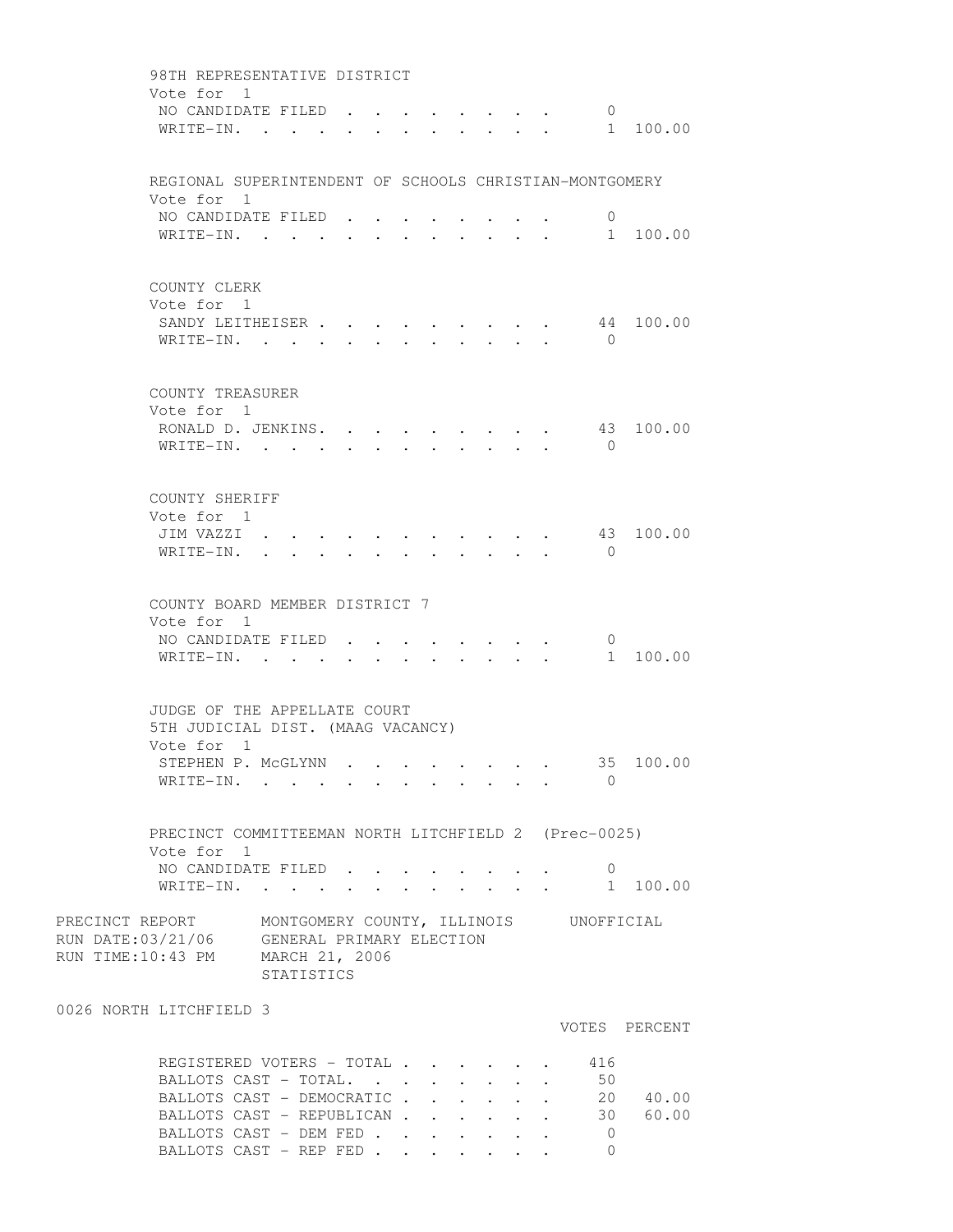| BALLOTS CAST - BLANK.                                    |        |                                         |                      |                                 |                      | $\mathbf{r}$ , $\mathbf{r}$ , $\mathbf{r}$ , $\mathbf{r}$ |                      | $\mathbf{r}$ $\mathbf{r}$ |                      | 0                                  |                                                                   |
|----------------------------------------------------------|--------|-----------------------------------------|----------------------|---------------------------------|----------------------|-----------------------------------------------------------|----------------------|---------------------------|----------------------|------------------------------------|-------------------------------------------------------------------|
| VOTER TURNOUT - TOTAL                                    |        |                                         |                      | $\mathbf{r}$ and $\mathbf{r}$   | $\mathbf{L}$         | $\mathbf{L}$                                              | $\sim$               | $\ddot{\phantom{0}}$      | $\ddot{\phantom{a}}$ |                                    | 12.02                                                             |
| VOTER TURNOUT - BLANK                                    |        |                                         |                      |                                 | $\ddot{\phantom{a}}$ |                                                           |                      |                           |                      |                                    |                                                                   |
|                                                          |        |                                         |                      |                                 |                      |                                                           |                      |                           |                      |                                    |                                                                   |
|                                                          |        |                                         |                      |                                 |                      |                                                           |                      |                           |                      | ********** (DEMOCRATIC) ********** |                                                                   |
|                                                          |        |                                         |                      |                                 |                      |                                                           |                      |                           |                      |                                    |                                                                   |
| GOVERNOR                                                 |        |                                         |                      |                                 |                      |                                                           |                      |                           |                      |                                    |                                                                   |
| Vote for 1                                               |        |                                         |                      |                                 |                      |                                                           |                      |                           |                      |                                    |                                                                   |
| ROD R. BLAGOJEVICH                                       |        |                                         |                      |                                 |                      |                                                           |                      |                           |                      |                                    | 11 57.89                                                          |
| EDWIN EISENDRATH .                                       |        | $\sim$                                  | $\ddot{\phantom{a}}$ | $\ddot{\phantom{0}}$            |                      | $\ddot{\phantom{0}}$                                      |                      |                           |                      | 8                                  | 42.11                                                             |
| WRITE-IN.                                                | $\sim$ |                                         |                      |                                 |                      |                                                           | $\ddot{\phantom{0}}$ |                           |                      | $\Omega$                           |                                                                   |
|                                                          |        |                                         |                      |                                 |                      |                                                           |                      |                           |                      |                                    |                                                                   |
|                                                          |        |                                         |                      |                                 |                      |                                                           |                      |                           |                      |                                    |                                                                   |
| LIEUTENANT GOVERNOR                                      |        |                                         |                      |                                 |                      |                                                           |                      |                           |                      |                                    |                                                                   |
| Vote for 1                                               |        |                                         |                      |                                 |                      |                                                           |                      |                           |                      |                                    |                                                                   |
| PAT QUINN                                                |        |                                         |                      |                                 |                      |                                                           |                      |                           |                      | 17                                 | 100.00                                                            |
| WRITE-IN.                                                |        |                                         |                      |                                 |                      |                                                           |                      |                           |                      | $\mathbf{0}$                       |                                                                   |
|                                                          |        |                                         |                      |                                 |                      |                                                           |                      |                           |                      |                                    |                                                                   |
|                                                          |        |                                         |                      |                                 |                      |                                                           |                      |                           |                      |                                    |                                                                   |
| ATTORNEY GENERAL                                         |        |                                         |                      |                                 |                      |                                                           |                      |                           |                      |                                    |                                                                   |
| Vote for 1                                               |        |                                         |                      |                                 |                      |                                                           |                      |                           |                      |                                    |                                                                   |
| LISA MADIGAN                                             |        |                                         |                      |                                 |                      |                                                           |                      |                           |                      |                                    | $\cdot$ $\cdot$ $\cdot$ $\cdot$ $\cdot$ $\cdot$ $\cdot$ 17 100.00 |
| WRITE-IN.                                                |        |                                         |                      |                                 |                      | $\cdot$ $\cdot$ $\cdot$ $\cdot$ $\cdot$ $\cdot$           |                      |                           |                      | $\bigcirc$                         |                                                                   |
|                                                          |        | $\bullet$ .<br><br><br><br><br><br><br> |                      | $\cdot$ $\cdot$ $\cdot$ $\cdot$ |                      |                                                           |                      |                           |                      |                                    |                                                                   |
|                                                          |        |                                         |                      |                                 |                      |                                                           |                      |                           |                      |                                    |                                                                   |
| SECRETARY OF STATE                                       |        |                                         |                      |                                 |                      |                                                           |                      |                           |                      |                                    |                                                                   |
| Vote for 1                                               |        |                                         |                      |                                 |                      |                                                           |                      |                           |                      |                                    |                                                                   |
|                                                          |        |                                         |                      |                                 |                      |                                                           |                      |                           |                      |                                    |                                                                   |
| JESSE WHITE. .                                           |        | $\sim$                                  |                      |                                 |                      |                                                           |                      |                           |                      | 18                                 | 100.00                                                            |
| WRITE-IN. .                                              | $\sim$ |                                         |                      |                                 |                      |                                                           | $\mathbf{L}$         | $\mathbf{L}$              |                      | $\overline{0}$                     |                                                                   |
|                                                          |        |                                         |                      |                                 |                      |                                                           |                      |                           |                      |                                    |                                                                   |
|                                                          |        |                                         |                      |                                 |                      |                                                           |                      |                           |                      |                                    |                                                                   |
| COMPTROLLER                                              |        |                                         |                      |                                 |                      |                                                           |                      |                           |                      |                                    |                                                                   |
| Vote for 1                                               |        |                                         |                      |                                 |                      |                                                           |                      |                           |                      |                                    |                                                                   |
| DANIEL W. HYNES                                          |        |                                         |                      |                                 |                      |                                                           |                      |                           |                      | 18                                 | 100.00                                                            |
| WRITE-IN. .                                              |        |                                         |                      |                                 |                      |                                                           |                      |                           |                      | $\overline{0}$                     |                                                                   |
|                                                          |        |                                         |                      |                                 |                      |                                                           |                      |                           |                      |                                    |                                                                   |
|                                                          |        |                                         |                      |                                 |                      |                                                           |                      |                           |                      |                                    |                                                                   |
| TREASURER                                                |        |                                         |                      |                                 |                      |                                                           |                      |                           |                      |                                    |                                                                   |
| Vote for 1                                               |        |                                         |                      |                                 |                      |                                                           |                      |                           |                      |                                    |                                                                   |
| ALEXANDER GIANNOULIAS                                    |        |                                         |                      |                                 |                      |                                                           |                      |                           |                      | 5                                  | 29.41                                                             |
| PAUL L. MANGIERI                                         |        |                                         |                      |                                 |                      |                                                           |                      |                           |                      |                                    | 12 70.59                                                          |
| WRITE-IN.                                                |        |                                         |                      |                                 |                      |                                                           |                      |                           |                      | $\bigcap$                          |                                                                   |
|                                                          |        |                                         |                      |                                 |                      |                                                           |                      |                           |                      |                                    |                                                                   |
|                                                          |        |                                         |                      |                                 |                      |                                                           |                      |                           |                      |                                    |                                                                   |
| REPRESENTATIVE IN CONGRESS 19TH CONGRESSIONAL DISTRICT   |        |                                         |                      |                                 |                      |                                                           |                      |                           |                      |                                    |                                                                   |
| Vote for 1                                               |        |                                         |                      |                                 |                      |                                                           |                      |                           |                      |                                    |                                                                   |
| VIC ROBERTS.                                             |        |                                         |                      |                                 |                      |                                                           |                      |                           |                      |                                    | 7 41.18                                                           |
| DANNY L. STOVER                                          |        |                                         |                      |                                 |                      |                                                           |                      |                           |                      |                                    | 10 58.82                                                          |
| WRITE-IN.                                                |        |                                         | $\ddot{\phantom{0}}$ | <b>Contract Contract</b>        |                      |                                                           |                      | $\cdot$ $\cdot$ $\cdot$   |                      | $\circ$                            |                                                                   |
|                                                          |        |                                         |                      |                                 |                      |                                                           |                      |                           |                      |                                    |                                                                   |
|                                                          |        |                                         |                      |                                 |                      |                                                           |                      |                           |                      |                                    |                                                                   |
| STATE CENTRAL COMMITTEEWOMAN 19TH CONGRESSIONAL DISTRICT |        |                                         |                      |                                 |                      |                                                           |                      |                           |                      |                                    |                                                                   |
| Vote for 1                                               |        |                                         |                      |                                 |                      |                                                           |                      |                           |                      |                                    |                                                                   |
| ELLEN SINCLAIR.                                          |        |                                         |                      |                                 |                      |                                                           |                      |                           |                      | 17                                 | 100.00                                                            |
| WRITE-IN.                                                |        |                                         |                      |                                 |                      |                                                           |                      |                           |                      | $\overline{0}$                     |                                                                   |
|                                                          |        |                                         |                      |                                 |                      |                                                           |                      |                           |                      |                                    |                                                                   |
|                                                          |        |                                         |                      |                                 |                      |                                                           |                      |                           |                      |                                    |                                                                   |
|                                                          |        |                                         |                      |                                 |                      |                                                           |                      |                           |                      |                                    |                                                                   |
| STATE CENTRAL COMMITTEEMAN 19TH CONGRESSIONAL DISTRICT   |        |                                         |                      |                                 |                      |                                                           |                      |                           |                      |                                    |                                                                   |
| Vote for 1                                               |        |                                         |                      |                                 |                      |                                                           |                      |                           |                      |                                    |                                                                   |
| JAY C. HOFFMAN.                                          |        |                                         |                      |                                 |                      |                                                           |                      |                           |                      | 16                                 | 100.00                                                            |
| WRITE-IN.                                                |        |                                         |                      |                                 |                      |                                                           |                      |                           |                      | $\Omega$                           |                                                                   |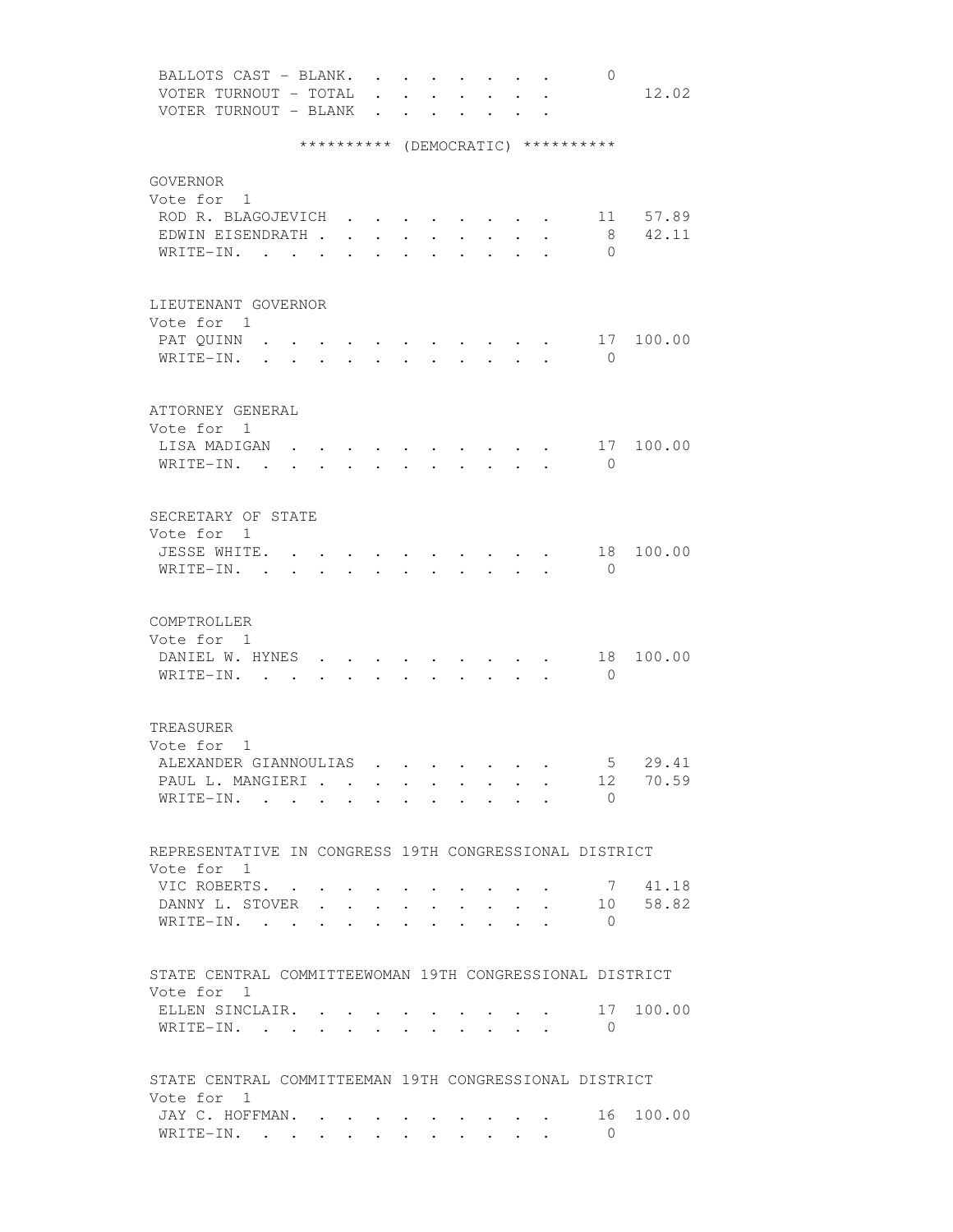| STATE SENATOR 49TH LEGISLATIVE DISTRICT                                                                                |  |
|------------------------------------------------------------------------------------------------------------------------|--|
| Vote for 1<br>18 100.00<br>DEANNA DEMUZIO.<br>$\bullet$ . In the set of $\bullet$<br>WRITE-IN.<br>$\bigcirc$<br>$\sim$ |  |
|                                                                                                                        |  |
| REPRESENTATIVE IN THE GENERAL ASSEMBLY<br>98TH REPRESENTATIVE DISTRICT                                                 |  |
| Vote for 1                                                                                                             |  |
| GARY HANNIG. .<br>18 100.00<br>$\overline{0}$<br>WRITE-IN.                                                             |  |
|                                                                                                                        |  |
| REGIONAL SUPERINTENDENT OF SCHOOLS CHRISTIAN-MONTGOMERY                                                                |  |
| Vote for 1                                                                                                             |  |
| GREG SPRINGER 16<br>100.00<br>$\bigcirc$                                                                               |  |
| WRITE-IN.                                                                                                              |  |
| COUNTY CLERK                                                                                                           |  |
| Vote for 1                                                                                                             |  |
| NO CANDIDATE FILED<br>0                                                                                                |  |
| WRITE-IN.<br>$\Omega$<br>$\ddot{\phantom{0}}$                                                                          |  |
|                                                                                                                        |  |
| COUNTY TREASURER                                                                                                       |  |
| Vote for 1<br>NO CANDIDATE FILED.<br>$\mathbf{0}$                                                                      |  |
| WRITE-IN.<br>$\mathbf{0}$                                                                                              |  |
|                                                                                                                        |  |
| COUNTY SHERIFF                                                                                                         |  |
| Vote for 1                                                                                                             |  |
| NO CANDIDATE FILED<br>0<br>WRITE-IN.<br>$\Omega$<br>$\cdot$ , $\cdot$ , $\cdot$ , $\cdot$ , $\cdot$ , $\cdot$          |  |
|                                                                                                                        |  |
| COUNTY BOARD MEMBER DISTRICT 7                                                                                         |  |
| Vote for 1                                                                                                             |  |
| 15 100.00<br>WILLIAM E. SIELSCHOTT                                                                                     |  |
| WRITE-IN.<br>$\Omega$                                                                                                  |  |
|                                                                                                                        |  |
| JUDGE OF THE APPELLATE COURT<br>5TH JUDICIAL DIST. (MAAG VACANCY)                                                      |  |
| Vote for 1                                                                                                             |  |
| 6 35.29<br>BRUCE STEWART                                                                                               |  |
| 11 64.71<br>WILLIAM "BILL" BERRY.<br>$\mathbf{r}$<br>WRITE-IN.<br>$\cup$ 0                                             |  |
|                                                                                                                        |  |
| PRECINCT COMMITTEEMAN NORTH LITCHFIELD 3 (Prec-0026)                                                                   |  |
| Vote for 1                                                                                                             |  |
| NO CANDIDATE FILED.<br>$\cup$                                                                                          |  |
| WRITE-IN. .<br>0<br>$\sim$<br>and the contract of the                                                                  |  |
| ********** (REPUBLICAN) **********                                                                                     |  |
|                                                                                                                        |  |
| GOVERNOR<br>Vote for 1                                                                                                 |  |
| 16 53.33<br>JUDY BAAR TOPINKA.                                                                                         |  |
| 7, 23.33<br>BILL BRADY                                                                                                 |  |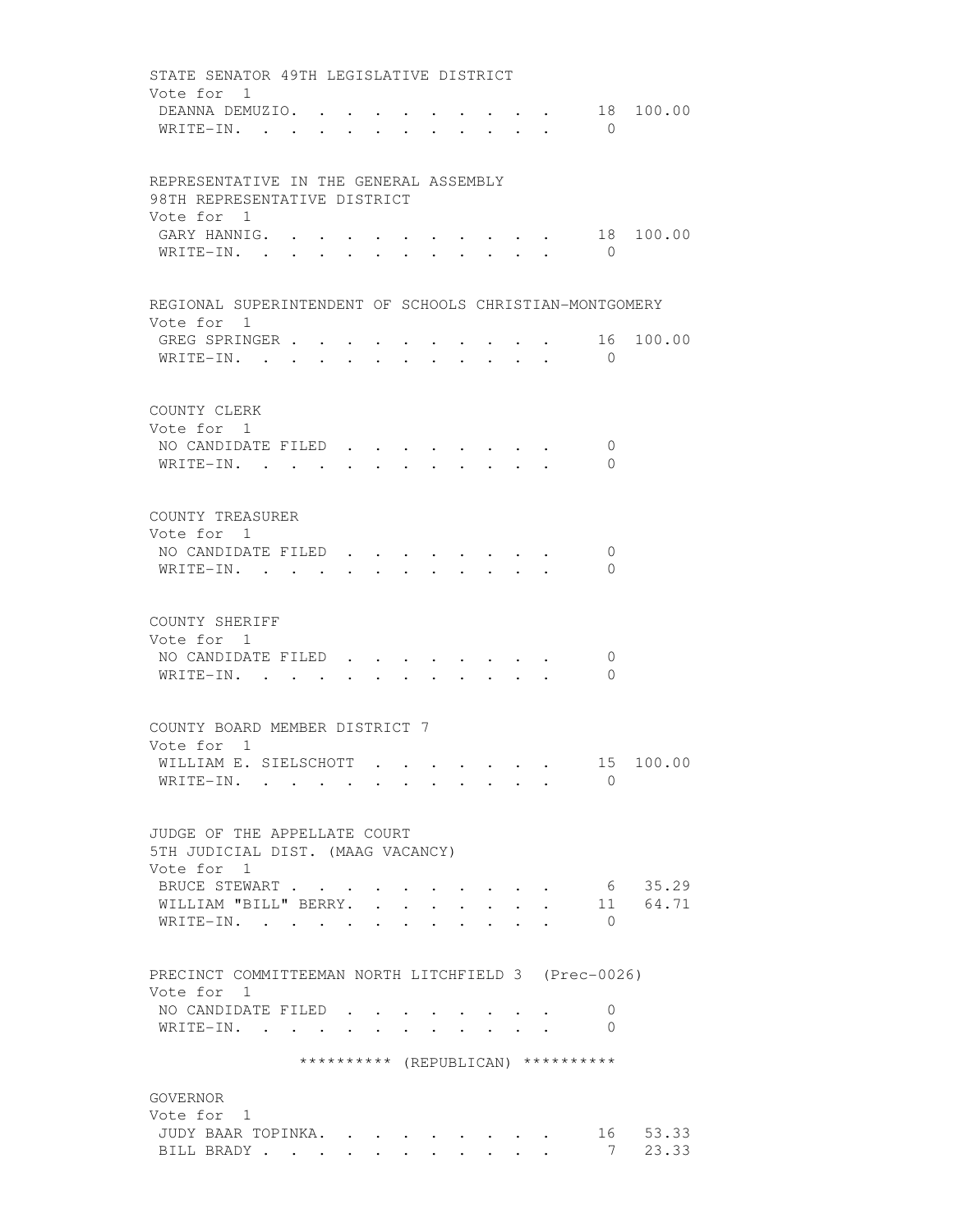| JIM OBERWEIS                                                         |                      |                  |                         |                                              |                                       |                      |                                                                                                                                      |                                  |                                      |                      | $5^{\circ}$                | 16.67<br>6.67    |
|----------------------------------------------------------------------|----------------------|------------------|-------------------------|----------------------------------------------|---------------------------------------|----------------------|--------------------------------------------------------------------------------------------------------------------------------------|----------------------------------|--------------------------------------|----------------------|----------------------------|------------------|
| RON GIDWITZ.<br>ANDY MARTIN.                                         |                      |                  | $\ddot{\phantom{0}}$    |                                              | $\ddot{\phantom{0}}$                  |                      | $\ddot{\phantom{0}}$                                                                                                                 |                                  | $\ddot{\phantom{0}}$                 |                      | $\overline{2}$<br>$\Omega$ |                  |
| WRITE-IN.<br>$\sim$ $\sim$ $\sim$                                    | $\ddot{\phantom{a}}$ | $\sim$<br>$\sim$ | $\sim$<br>$\sim$ $\sim$ | $\ddot{\phantom{0}}$<br>$\ddot{\phantom{a}}$ | $\ddot{\phantom{0}}$<br>$\sim$ $\sim$ | $\ddot{\phantom{0}}$ | $\ddot{\phantom{0}}$<br>$\cdot$ $\cdot$ $\cdot$ $\cdot$ $\cdot$ $\cdot$                                                              |                                  | $\mathbf{r}$ and $\mathbf{r}$        | $\cdot$              | $\Omega$                   |                  |
|                                                                      |                      |                  |                         |                                              |                                       |                      |                                                                                                                                      |                                  |                                      |                      |                            |                  |
| LIEUTENANT GOVERNOR                                                  |                      |                  |                         |                                              |                                       |                      |                                                                                                                                      |                                  |                                      |                      |                            |                  |
| Vote for 1                                                           |                      |                  |                         |                                              |                                       |                      |                                                                                                                                      |                                  |                                      |                      |                            |                  |
| SANDY WEGMAN                                                         |                      |                  |                         |                                              |                                       |                      |                                                                                                                                      |                                  |                                      |                      | 8                          | 29.63            |
| JOE BIRKETT.                                                         |                      |                  |                         | $\sim$                                       | $\sim$                                | $\ddot{\phantom{0}}$ | $\sim$                                                                                                                               |                                  |                                      |                      | 6                          | 22.22            |
| LAWRENCE L. BRUCKNER.<br>STEVEN J. RAUSCHENBERGER                    |                      |                  |                         | $\sim$                                       | $\ddot{\phantom{0}}$                  | $\mathbf{L}$         | $\ddot{\phantom{0}}$                                                                                                                 |                                  |                                      |                      | $\overline{2}$             | 7.41<br>11 40.74 |
| $\texttt{WRITE-IN.}$                                                 |                      |                  |                         |                                              |                                       |                      | $\sim$                                                                                                                               | $\sim 10^{-10}$<br>$\sim$ $\sim$ | $\mathbf{L}$<br>$\ddot{\phantom{a}}$ | $\ddot{\phantom{a}}$ | $\bigcirc$                 |                  |
|                                                                      |                      |                  |                         |                                              |                                       |                      |                                                                                                                                      |                                  |                                      |                      |                            |                  |
| ATTORNEY GENERAL                                                     |                      |                  |                         |                                              |                                       |                      |                                                                                                                                      |                                  |                                      |                      |                            |                  |
| Vote for 1                                                           |                      |                  |                         |                                              |                                       |                      |                                                                                                                                      |                                  |                                      |                      |                            |                  |
| STEWART UMHOLTZ.                                                     |                      |                  |                         |                                              |                                       |                      |                                                                                                                                      |                                  |                                      |                      | 26                         | 100.00           |
| WRITE-IN. .                                                          |                      |                  |                         |                                              |                                       |                      |                                                                                                                                      |                                  |                                      |                      | $\bigcirc$                 |                  |
|                                                                      |                      |                  |                         |                                              |                                       |                      |                                                                                                                                      |                                  |                                      |                      |                            |                  |
| SECRETARY OF STATE                                                   |                      |                  |                         |                                              |                                       |                      |                                                                                                                                      |                                  |                                      |                      |                            |                  |
| Vote for 1                                                           |                      |                  |                         |                                              |                                       |                      |                                                                                                                                      |                                  |                                      |                      |                            |                  |
| DAN RUTHERFORD.                                                      |                      |                  |                         |                                              |                                       |                      |                                                                                                                                      |                                  |                                      |                      | 27                         | 100.00           |
| WRITE-IN.                                                            |                      |                  |                         |                                              | $\mathbf{r}$ , and $\mathbf{r}$       |                      | $\cdot$ $\cdot$ $\cdot$ $\cdot$ $\cdot$ $\cdot$                                                                                      |                                  |                                      |                      | $\bigcirc$                 |                  |
|                                                                      |                      |                  |                         |                                              |                                       |                      |                                                                                                                                      |                                  |                                      |                      |                            |                  |
| COMPTROLLER                                                          |                      |                  |                         |                                              |                                       |                      |                                                                                                                                      |                                  |                                      |                      |                            |                  |
| Vote for 1<br>CAROLE PANKAU                                          |                      |                  |                         |                                              |                                       |                      |                                                                                                                                      |                                  |                                      |                      | 26                         | 100.00           |
| WRITE-IN.                                                            |                      | $\sim$           |                         | $\sim$                                       | $\sim$ $\sim$                         |                      | $\cdot$ $\cdot$ $\cdot$ $\cdot$ $\cdot$ $\cdot$<br>$\mathbf{r} = \mathbf{r}$ , $\mathbf{r} = \mathbf{r}$ , $\mathbf{r} = \mathbf{r}$ |                                  |                                      |                      | $\Omega$                   |                  |
|                                                                      |                      |                  |                         |                                              |                                       |                      |                                                                                                                                      |                                  |                                      |                      |                            |                  |
| TREASURER                                                            |                      |                  |                         |                                              |                                       |                      |                                                                                                                                      |                                  |                                      |                      |                            |                  |
| Vote for 1                                                           |                      |                  |                         |                                              |                                       |                      |                                                                                                                                      |                                  |                                      |                      |                            |                  |
| CHRISTINE RADOGNO. .                                                 |                      |                  |                         |                                              |                                       |                      |                                                                                                                                      |                                  |                                      |                      | 26                         | 100.00           |
| WRITE-IN.                                                            |                      |                  |                         |                                              |                                       |                      |                                                                                                                                      |                                  |                                      |                      | $\Omega$                   |                  |
|                                                                      |                      |                  |                         |                                              |                                       |                      |                                                                                                                                      |                                  |                                      |                      |                            |                  |
| REPRESENTATIVE IN CONGRESS 19TH CONGRESSIONAL DISTRICT<br>Vote for 1 |                      |                  |                         |                                              |                                       |                      |                                                                                                                                      |                                  |                                      |                      |                            |                  |
| JOHN M. SHIMKUS                                                      |                      |                  |                         |                                              |                                       |                      |                                                                                                                                      |                                  |                                      |                      | 29                         | 100.00           |
| WRITE-IN.                                                            |                      |                  |                         |                                              |                                       |                      |                                                                                                                                      |                                  |                                      |                      | $\overline{0}$             |                  |
|                                                                      |                      |                  |                         |                                              |                                       |                      |                                                                                                                                      |                                  |                                      |                      |                            |                  |
| STATE SENATOR 49TH LEGISLATIVE DISTRICT                              |                      |                  |                         |                                              |                                       |                      |                                                                                                                                      |                                  |                                      |                      |                            |                  |
| Vote for 1                                                           |                      |                  |                         |                                              |                                       |                      |                                                                                                                                      |                                  |                                      |                      |                            |                  |
| JEFF RICHEY.                                                         |                      |                  |                         |                                              |                                       |                      |                                                                                                                                      |                                  |                                      |                      |                            | 26 100.00        |
| WRITE-IN.                                                            |                      |                  |                         |                                              |                                       |                      |                                                                                                                                      |                                  | and the state of the state of        |                      | $\Omega$                   |                  |
| REPRESENTATIVE IN THE GENERAL ASSEMBLY                               |                      |                  |                         |                                              |                                       |                      |                                                                                                                                      |                                  |                                      |                      |                            |                  |
| 98TH REPRESENTATIVE DISTRICT                                         |                      |                  |                         |                                              |                                       |                      |                                                                                                                                      |                                  |                                      |                      |                            |                  |
| Vote for 1<br>NO CANDIDATE FILED                                     |                      |                  |                         |                                              |                                       |                      |                                                                                                                                      |                                  |                                      |                      | 0                          |                  |
| WRITE-IN.                                                            |                      | $\sim$           |                         |                                              |                                       |                      |                                                                                                                                      |                                  |                                      |                      | 0                          |                  |
|                                                                      |                      |                  |                         |                                              |                                       |                      |                                                                                                                                      |                                  |                                      |                      |                            |                  |
| REGIONAL SUPERINTENDENT OF SCHOOLS CHRISTIAN-MONTGOMERY              |                      |                  |                         |                                              |                                       |                      |                                                                                                                                      |                                  |                                      |                      |                            |                  |
| Vote for 1                                                           |                      |                  |                         |                                              |                                       |                      |                                                                                                                                      |                                  |                                      |                      |                            |                  |
| NO CANDIDATE FILED                                                   |                      |                  |                         |                                              |                                       |                      |                                                                                                                                      |                                  |                                      |                      | 0                          |                  |
| WRITE-IN.                                                            |                      |                  |                         |                                              |                                       |                      |                                                                                                                                      |                                  |                                      |                      | 0                          |                  |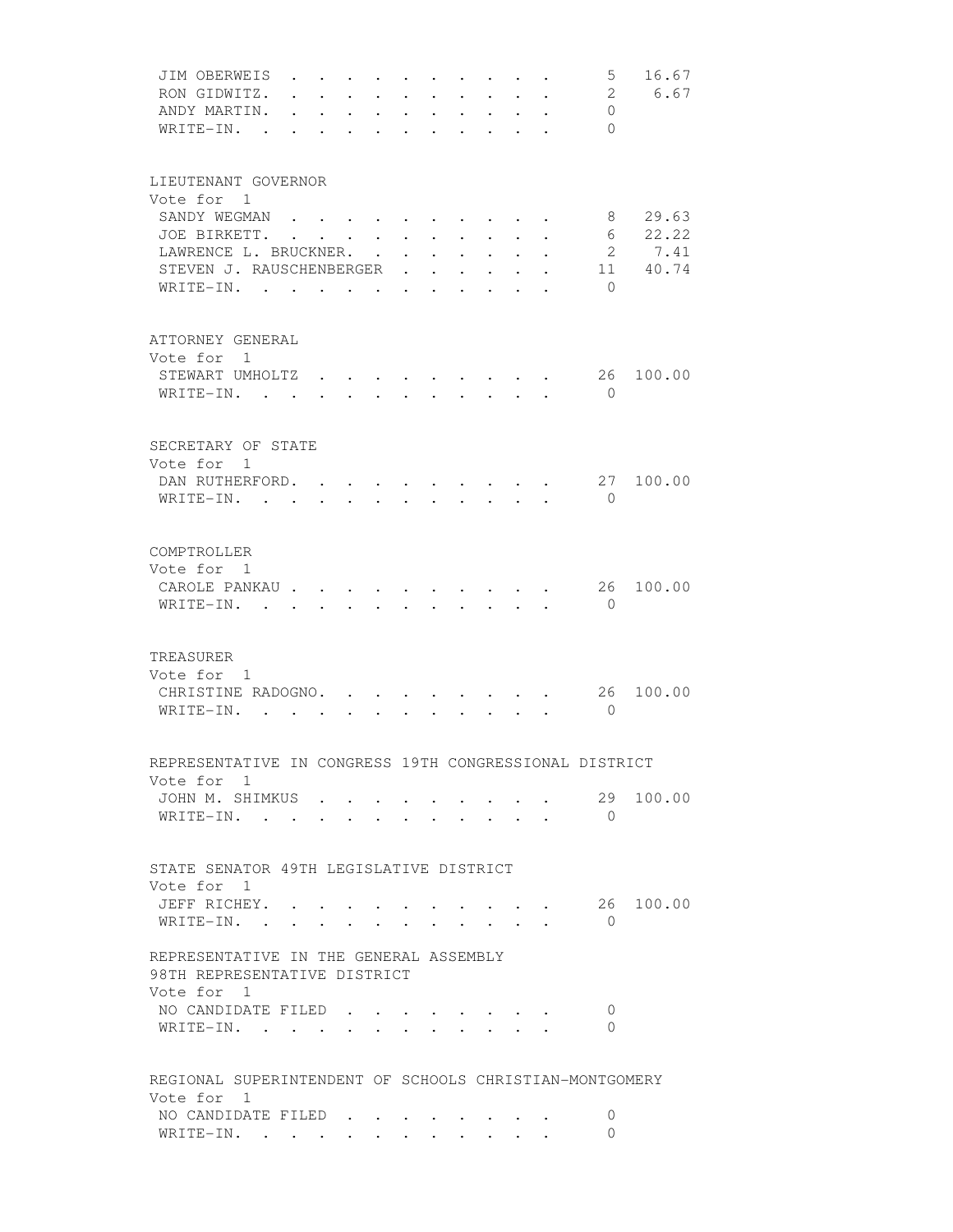COUNTY CLERK Vote for 1 SANDY LEITHEISER . . . . . . . . . 30 100.00 WRITE-IN. . . . . . . . . . . 0 COUNTY TREASURER Vote for 1 RONALD D. JENKINS. . . . . . . . . 30 100.00 WRITE-IN. . . . . . . . . . . . 0 COUNTY SHERIFF Vote for 1 JIM VAZZI . . . . . . . . . . . 27 100.00 WRITE-IN. . . . . . . . . . . . 0 COUNTY BOARD MEMBER DISTRICT 7 Vote for 1 NO CANDIDATE FILED . . . . . . . . 0 WRITE-IN. . . . . . . . . . . . 0 JUDGE OF THE APPELLATE COURT 5TH JUDICIAL DIST. (MAAG VACANCY) Vote for 1 STEPHEN P. MCGLYNN . . . . . . . . 23 100.00 WRITE-IN. . . . . . . . . . . . 0 PRECINCT COMMITTEEMAN NORTH LITCHFIELD 3 (Prec-0026) Vote for 1 NO CANDIDATE FILED . . . . . . . . 0 WRITE-IN. . . . . . . . . . . 0 PRECINCT REPORT MONTGOMERY COUNTY, ILLINOIS UNOFFICIAL RUN DATE:03/21/06 GENERAL PRIMARY ELECTION RUN TIME:10:43 PM MARCH 21, 2006 STATISTICS 0027 NORTH LITCHFIELD 4 VOTES PERCENT REGISTERED VOTERS - TOTAL . . . . . . 375 BALLOTS CAST - TOTAL. . . . . . . . 41 BALLOTS CAST - DEMOCRATIC . . . . . . 9 21.95 BALLOTS CAST - REPUBLICAN . . . . . . 32 78.05 BALLOTS CAST - DEM FED . . . . . . . 0 BALLOTS CAST - REP FED . . . . . . . 0 BALLOTS CAST - BLANK. . . . . . . . 0 VOTER TURNOUT - TOTAL . . . . . . . 10.93 VOTER TURNOUT - BLANK . . . . \*\*\*\*\*\*\*\*\*\* (DEMOCRATIC) \*\*\*\*\*\*\*\*\*\* GOVERNOR Vote for 1 ROD R. BLAGOJEVICH . . . . . . . . 6 85.71<br>EDWIN EISENDRATH . . . . . . . . . 1 14.29 EDWIN EISENDRATH . . . . . . . . . 1 14.29 WRITE-IN. . . . . . . . . . . . 0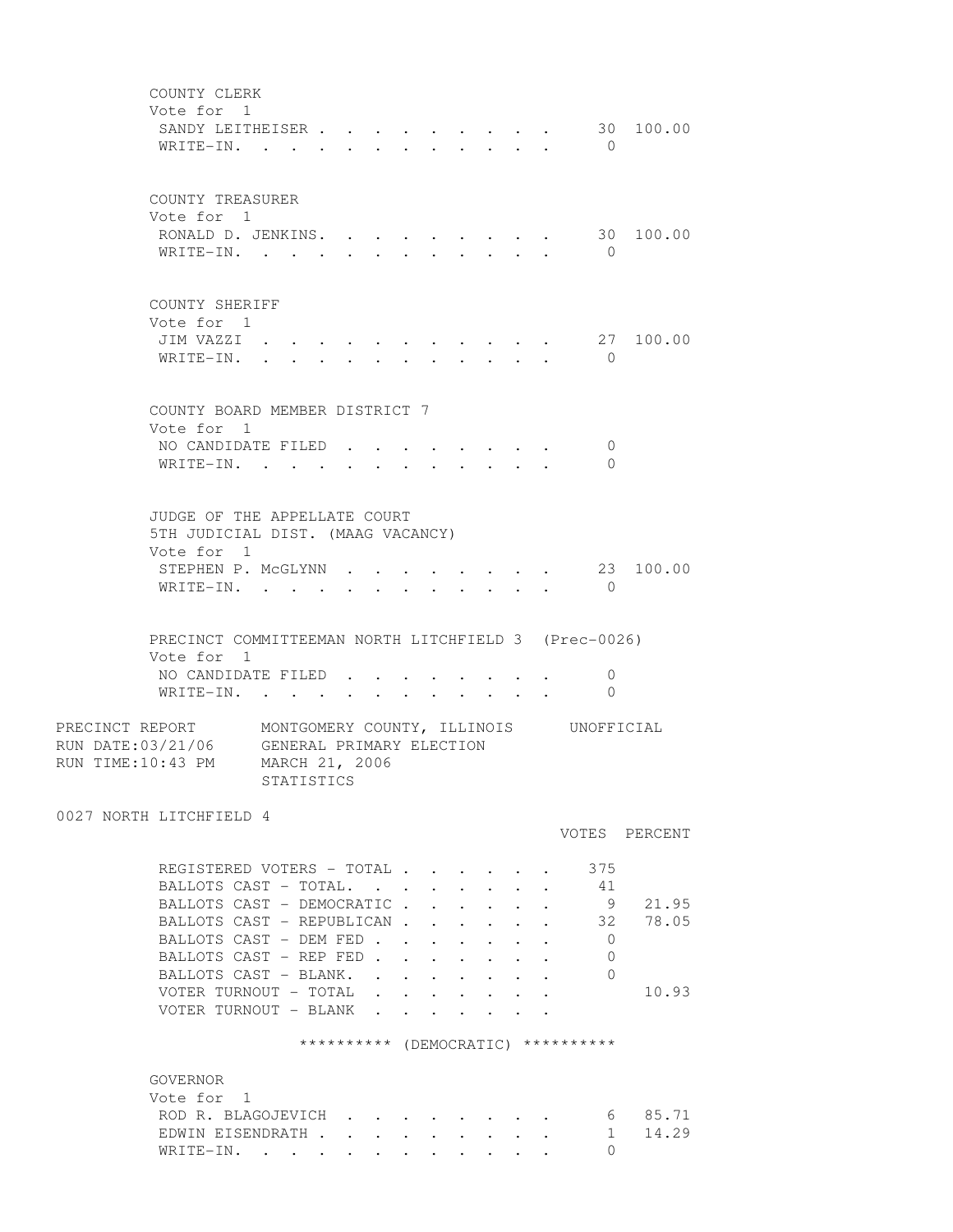| LIEUTENANT GOVERNOR<br>Vote for 1<br>PAT QUINN<br>WRITE-IN.                                                          |              |                           |           |              |                                                                          |  | $\mathbf{r}$ , and $\mathbf{r}$ , and $\mathbf{r}$ , and $\mathbf{r}$ | $\Omega$                              | 6, 100, 00       |
|----------------------------------------------------------------------------------------------------------------------|--------------|---------------------------|-----------|--------------|--------------------------------------------------------------------------|--|-----------------------------------------------------------------------|---------------------------------------|------------------|
| ATTORNEY GENERAL<br>Vote for 1<br>LISA MADIGAN<br>WRITE-IN. .                                                        |              |                           |           |              |                                                                          |  |                                                                       | 8<br>$\Omega$                         | 100.00           |
| SECRETARY OF STATE<br>Vote for 1<br>JESSE WHITE. .<br>WRITE-IN. .                                                    |              |                           |           |              |                                                                          |  |                                                                       | 8<br>$\Omega$                         | 100.00           |
| COMPTROLLER<br>Vote for 1<br>DANIEL W. HYNES<br>WRITE-IN.                                                            |              |                           |           |              | $\mathbf{r}$ , $\mathbf{r}$ , $\mathbf{r}$ , $\mathbf{r}$ , $\mathbf{r}$ |  |                                                                       | 9<br>$\Omega$                         | 100.00           |
| TREASURER<br>Vote for 1<br>ALEXANDER GIANNOULIAS<br>PAUL L. MANGIERI<br>WRITE-IN.                                    |              |                           | $\bullet$ | $\mathbf{r}$ | <b>Service</b> State                                                     |  |                                                                       | 5 <sub>5</sub><br>$\Omega$            | 3 37.50<br>62.50 |
| REPRESENTATIVE IN CONGRESS 17TH CONGRESSIONAL DISTRICT<br>Vote for 1<br>LANE A. EVANS<br>WRITE-IN. .                 |              |                           |           |              |                                                                          |  |                                                                       | 3<br>$\Omega$                         | 100.00           |
| REPRESENTATIVE IN CONGRESS 19TH CONGRESSIONAL DISTRICT<br>Vote for 1<br>VIC ROBERTS.<br>DANNY L. STOVER<br>WRITE-IN. |              |                           |           |              |                                                                          |  |                                                                       | 0<br>4<br>$\Omega$                    | 100.00           |
| STATE CENTRAL COMMITTEEWOMAN 17TH CONGRESSIONAL DISTRICT<br>Vote for 1<br>MARY BOLAND.<br>WRITE-IN. .                | $\mathbf{L}$ | $\mathbf{r}$ $\mathbf{r}$ |           |              |                                                                          |  | $\cdot$ $\cdot$ $\cdot$ $\cdot$                                       | 3<br>$\circ$                          | 100.00           |
| STATE CENTRAL COMMITTEEWOMAN 19TH CONGRESSIONAL DISTRICT<br>Vote for<br>-1<br>ELLEN SINCLAIR. .<br>WRITE-IN.         |              |                           |           |              |                                                                          |  |                                                                       | 4<br>$\mathbf{0}$                     | 100.00           |
| STATE CENTRAL COMMITTEEMAN 17TH CONGRESSIONAL DISTRICT<br>Vote for 1<br>DON JOHNSTON<br>TOM BENSON<br>WRITE-IN.      |              |                           |           |              |                                                                          |  |                                                                       | $\mathbf{2}$<br>$1 \quad$<br>$\Omega$ | 66.67<br>33.33   |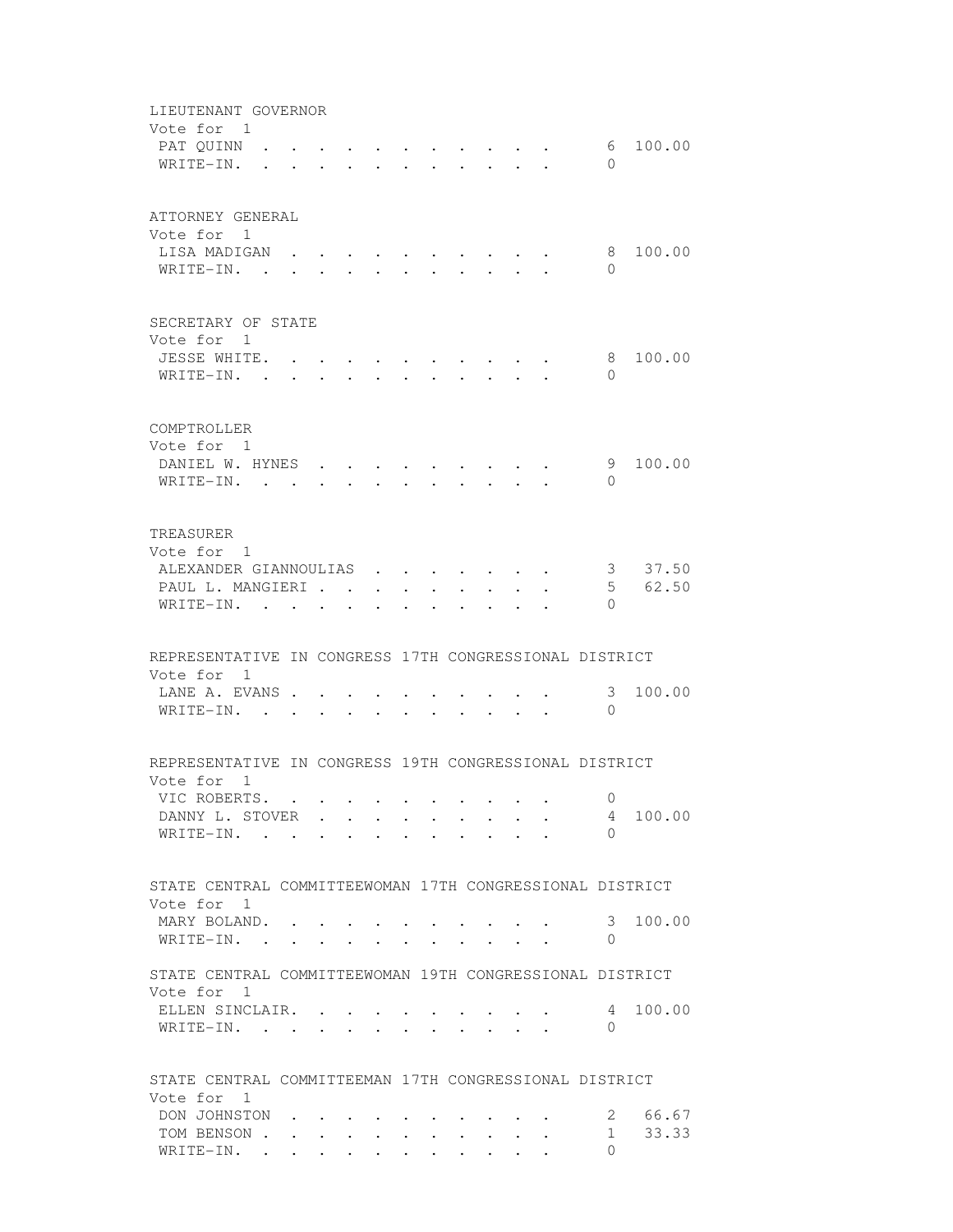|            | STATE CENTRAL COMMITTEEMAN 19TH CONGRESSIONAL DISTRICT<br>Vote for 1                 |                               |  |                                  |  |                                                                               |                                                                          |               |                 |
|------------|--------------------------------------------------------------------------------------|-------------------------------|--|----------------------------------|--|-------------------------------------------------------------------------------|--------------------------------------------------------------------------|---------------|-----------------|
|            | JAY C. HOFFMAN.<br>WRITE-IN.                                                         | $\mathbf{L}$ and $\mathbf{L}$ |  |                                  |  | $\mathbf{1}$ $\mathbf{1}$ $\mathbf{1}$ $\mathbf{1}$ $\mathbf{1}$ $\mathbf{1}$ |                                                                          | $\Omega$      | 4 100.00        |
|            |                                                                                      |                               |  |                                  |  |                                                                               |                                                                          |               |                 |
| Vote for 1 | STATE SENATOR 49TH LEGISLATIVE DISTRICT                                              |                               |  |                                  |  |                                                                               |                                                                          |               |                 |
|            | DEANNA DEMUZIO.                                                                      |                               |  |                                  |  |                                                                               |                                                                          |               | 7 100.00        |
|            | WRITE-IN.                                                                            |                               |  |                                  |  |                                                                               |                                                                          | $\Omega$      |                 |
|            | REPRESENTATIVE IN THE GENERAL ASSEMBLY<br>98TH REPRESENTATIVE DISTRICT<br>Vote for 1 |                               |  |                                  |  |                                                                               |                                                                          |               |                 |
|            | GARY HANNIG. 7                                                                       |                               |  |                                  |  |                                                                               |                                                                          |               | 100.00          |
|            | WRITE-IN.                                                                            |                               |  |                                  |  |                                                                               |                                                                          | $\Omega$      |                 |
|            | REGIONAL SUPERINTENDENT OF SCHOOLS CHRISTIAN-MONTGOMERY<br>Vote for 1                |                               |  |                                  |  |                                                                               |                                                                          |               |                 |
|            | GREG SPRINGER                                                                        |                               |  |                                  |  |                                                                               |                                                                          | 8             | 100.00          |
|            | WRITE-IN.                                                                            |                               |  |                                  |  |                                                                               |                                                                          | $\Omega$      |                 |
|            | COUNTY CLERK                                                                         |                               |  |                                  |  |                                                                               |                                                                          |               |                 |
| Vote for 1 |                                                                                      |                               |  |                                  |  |                                                                               |                                                                          |               |                 |
|            | NO CANDIDATE FILED.<br>WRITE-IN.                                                     |                               |  |                                  |  |                                                                               |                                                                          | 0<br>$\Omega$ |                 |
|            |                                                                                      |                               |  |                                  |  |                                                                               |                                                                          |               |                 |
|            | COUNTY TREASURER<br>Vote for 1                                                       |                               |  |                                  |  |                                                                               |                                                                          |               |                 |
|            | NO CANDIDATE FILED                                                                   |                               |  |                                  |  |                                                                               |                                                                          | 0             |                 |
|            | WRITE-IN.                                                                            |                               |  | $\bullet$ . The set of $\bullet$ |  |                                                                               |                                                                          | $\Omega$      |                 |
|            | COUNTY SHERIFF<br>Vote for 1                                                         |                               |  |                                  |  |                                                                               |                                                                          |               |                 |
|            | NO CANDIDATE FILED                                                                   |                               |  |                                  |  |                                                                               |                                                                          | $\Omega$      |                 |
|            | WRITE-IN.                                                                            |                               |  |                                  |  |                                                                               |                                                                          | $\Omega$      |                 |
|            | COUNTY BOARD MEMBER DISTRICT 5                                                       |                               |  |                                  |  |                                                                               |                                                                          |               |                 |
|            | Vote for 2<br>KEITH HORN                                                             |                               |  |                                  |  |                                                                               |                                                                          |               | 7 100.00        |
|            | WRITE-IN.                                                                            |                               |  |                                  |  |                                                                               |                                                                          | 0             |                 |
|            | JUDGE OF THE APPELLATE COURT                                                         |                               |  |                                  |  |                                                                               |                                                                          |               |                 |
|            | 5TH JUDICIAL DIST. (MAAG VACANCY)<br>Vote for 1                                      |                               |  |                                  |  |                                                                               |                                                                          |               |                 |
|            | BRUCE STEWART                                                                        |                               |  |                                  |  |                                                                               | $\mathbf{r}$ , $\mathbf{r}$ , $\mathbf{r}$ , $\mathbf{r}$ , $\mathbf{r}$ |               | 1 14.29         |
|            | WILLIAM "BILL" BERRY.                                                                |                               |  |                                  |  | <b>All Contracts</b>                                                          |                                                                          |               | 6 85.71         |
|            | WRITE-IN.                                                                            |                               |  |                                  |  |                                                                               |                                                                          | 0             |                 |
|            | PRECINCT COMMITTEEMAN NORTH LITCHFIELD 4 (Prec-0027)                                 |                               |  |                                  |  |                                                                               |                                                                          |               |                 |
|            | Vote for 1<br>JUDY KEITH DALHAUS                                                     |                               |  |                                  |  |                                                                               |                                                                          |               | 8 88.89         |
|            | WRITE-IN.                                                                            |                               |  |                                  |  |                                                                               |                                                                          |               | $1 \quad 11.11$ |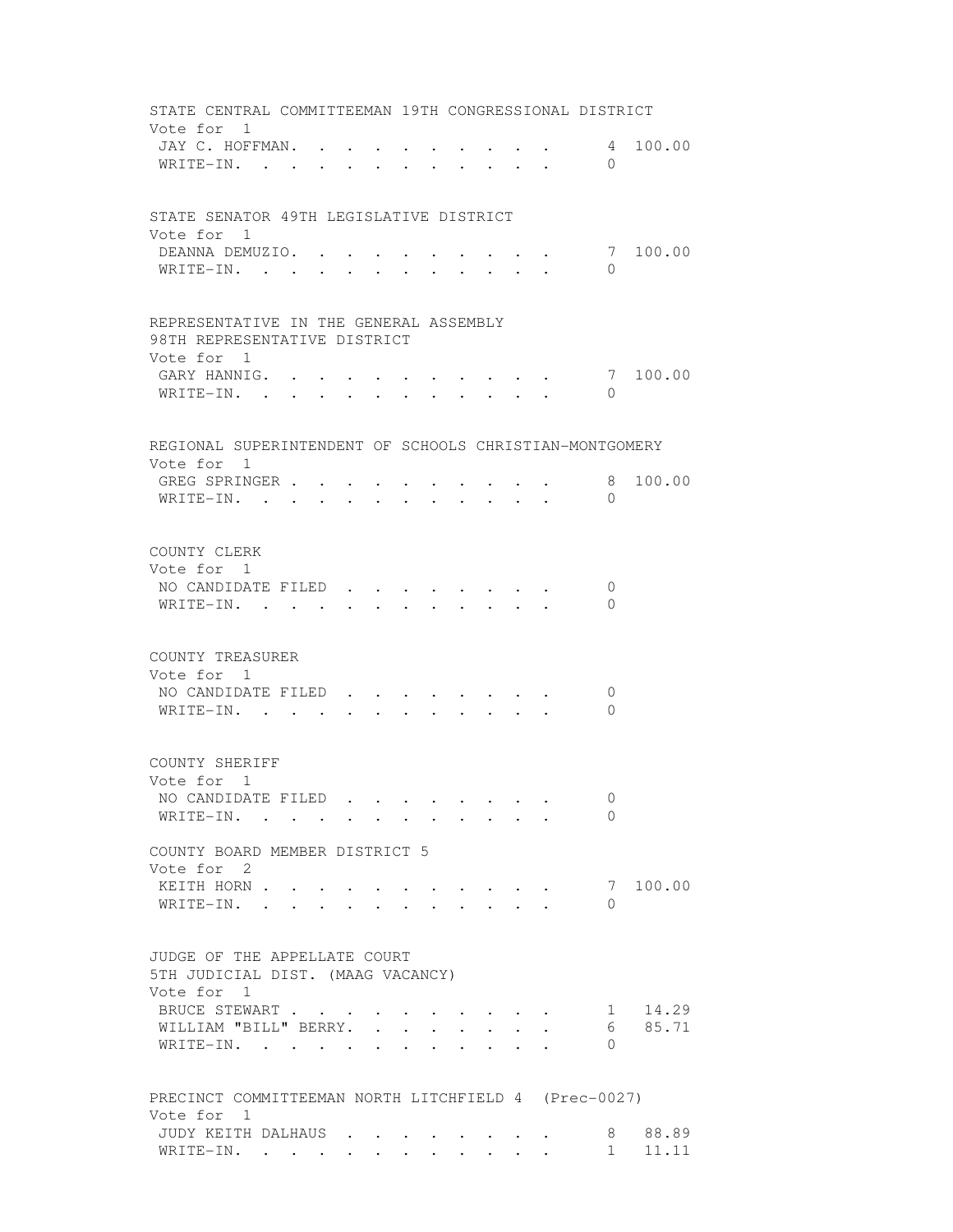## \*\*\*\*\*\*\*\*\*\* (REPUBLICAN) \*\*\*\*\*\*\*\*\*\*

| GOVERNOR                                                                                                                                |                                                                                                   |
|-----------------------------------------------------------------------------------------------------------------------------------------|---------------------------------------------------------------------------------------------------|
| Vote for 1                                                                                                                              |                                                                                                   |
| JUDY BAAR TOPINKA.                                                                                                                      | 12<br>37.50                                                                                       |
| BILL BRADY                                                                                                                              | $\overline{7}$<br>21.88                                                                           |
| JIM OBERWEIS                                                                                                                            | 37.50<br>12                                                                                       |
| RON GIDWITZ. .                                                                                                                          | $\overline{0}$                                                                                    |
| the contract of the contract of                                                                                                         |                                                                                                   |
| ANDY MARTIN. .<br>$\mathbf{L}$<br>$\bullet$ .<br>$\cdot$ $\cdot$ $\cdot$<br>$\bullet$ .<br><br><br><br><br><br><br><br><br><br><br><br> | 3.13<br>$\mathbf{1}$<br>$\sim 100$<br>$\bullet$ .<br><br><br><br><br><br><br><br><br><br><br><br> |
| WRITE-IN.<br>$\bullet$ .<br><br><br><br><br><br><br><br><br><br><br><br><br>$\bullet$                                                   | $\Omega$<br>$\bullet$ .<br><br><br><br><br><br><br><br><br><br><br><br><br>$\sim$ 100 $\mu$       |
|                                                                                                                                         |                                                                                                   |
|                                                                                                                                         |                                                                                                   |
| LIEUTENANT GOVERNOR                                                                                                                     |                                                                                                   |
| Vote for 1                                                                                                                              |                                                                                                   |
| SANDY WEGMAN                                                                                                                            | $5 - 5$<br>16.67                                                                                  |
| JOE BIRKETT.                                                                                                                            | 53.33<br>16                                                                                       |
| LAWRENCE L. BRUCKNER.                                                                                                                   | $\overline{2}$<br>6.67                                                                            |
| STEVEN J. RAUSCHENBERGER .                                                                                                              | 7<br>23.33<br>$\cdot$ $\cdot$ $\cdot$ $\cdot$ $\cdot$ $\cdot$                                     |
| WRITE-IN.                                                                                                                               | $\Omega$                                                                                          |
|                                                                                                                                         |                                                                                                   |
|                                                                                                                                         |                                                                                                   |
| ATTORNEY GENERAL                                                                                                                        |                                                                                                   |
| Vote for 1                                                                                                                              |                                                                                                   |
| STEWART UMHOLTZ                                                                                                                         | 23<br>100.00                                                                                      |
| WRITE-IN.                                                                                                                               | $\bigcirc$                                                                                        |
|                                                                                                                                         | $\mathbf{r}$ , $\mathbf{r}$ , $\mathbf{r}$ , $\mathbf{r}$ , $\mathbf{r}$                          |
|                                                                                                                                         |                                                                                                   |
|                                                                                                                                         |                                                                                                   |
| SECRETARY OF STATE                                                                                                                      |                                                                                                   |
| Vote for 1                                                                                                                              |                                                                                                   |
| DAN RUTHERFORD.<br>$\bullet$<br>$\bullet$ .<br><br><br><br><br><br><br><br><br><br><br><br>                                             | 26<br>100.00<br>$\mathbf{r}$ , and $\mathbf{r}$ , and $\mathbf{r}$                                |
| WRITE-IN.<br>$\sim$<br>$\mathbf{L}$ . The set of $\mathbf{L}$<br>$\mathbf{L}$<br>$\sim$<br>$\sim$ $\sim$                                | $\Omega$<br>$\mathbf{r}$ , $\mathbf{r}$ , $\mathbf{r}$ , $\mathbf{r}$                             |
|                                                                                                                                         |                                                                                                   |
|                                                                                                                                         |                                                                                                   |
| COMPTROLLER                                                                                                                             |                                                                                                   |
| Vote for 1                                                                                                                              |                                                                                                   |
| CAROLE PANKAU                                                                                                                           | 24<br>100.00                                                                                      |
| WRITE-IN.                                                                                                                               | $\Omega$                                                                                          |
|                                                                                                                                         |                                                                                                   |
|                                                                                                                                         |                                                                                                   |
| TREASURER                                                                                                                               |                                                                                                   |
| Vote for 1                                                                                                                              |                                                                                                   |
| CHRISTINE RADOGNO.                                                                                                                      | 23 100.00                                                                                         |
|                                                                                                                                         | 0                                                                                                 |
| WRITE-IN.                                                                                                                               |                                                                                                   |
|                                                                                                                                         |                                                                                                   |
|                                                                                                                                         |                                                                                                   |
| REPRESENTATIVE IN CONGRESS 17TH CONGRESSIONAL DISTRICT                                                                                  |                                                                                                   |
| Vote for 1                                                                                                                              |                                                                                                   |
| JIM MOWEN                                                                                                                               | 50.00<br>1                                                                                        |
| BRIAN S. GILLILAND<br>$\mathbf{L}$<br>$\mathbf{L} = \mathbf{L}$<br>$\ddot{\phantom{0}}$                                                 | 50.00<br>1<br>$\mathbf{L} = \mathbf{L} \mathbf{L}$<br>$\mathbf{r}$<br>$\mathbf{L}$                |
| ANDREA ZINGA<br>$\sim$                                                                                                                  | 0<br>$\mathbf{r}$ , $\mathbf{r}$ , $\mathbf{r}$ , $\mathbf{r}$ , $\mathbf{r}$                     |
| WRITE-IN.<br>$\cdots$                                                                                                                   | $\Omega$<br>$\mathbf{a}$ , and $\mathbf{a}$ , and $\mathbf{a}$ , and $\mathbf{a}$                 |
|                                                                                                                                         |                                                                                                   |
|                                                                                                                                         |                                                                                                   |
| REPRESENTATIVE IN CONGRESS 19TH CONGRESSIONAL DISTRICT                                                                                  |                                                                                                   |
| Vote for 1                                                                                                                              |                                                                                                   |
| JOHN M. SHIMKUS.                                                                                                                        | 30<br>100.00                                                                                      |
| WRITE-IN.                                                                                                                               | $\overline{0}$                                                                                    |
|                                                                                                                                         |                                                                                                   |
| STATE SENATOR 49TH LEGISLATIVE DISTRICT                                                                                                 |                                                                                                   |
| Vote for 1                                                                                                                              |                                                                                                   |
| JEFF RICHEY.                                                                                                                            | 28<br>100.00                                                                                      |
|                                                                                                                                         |                                                                                                   |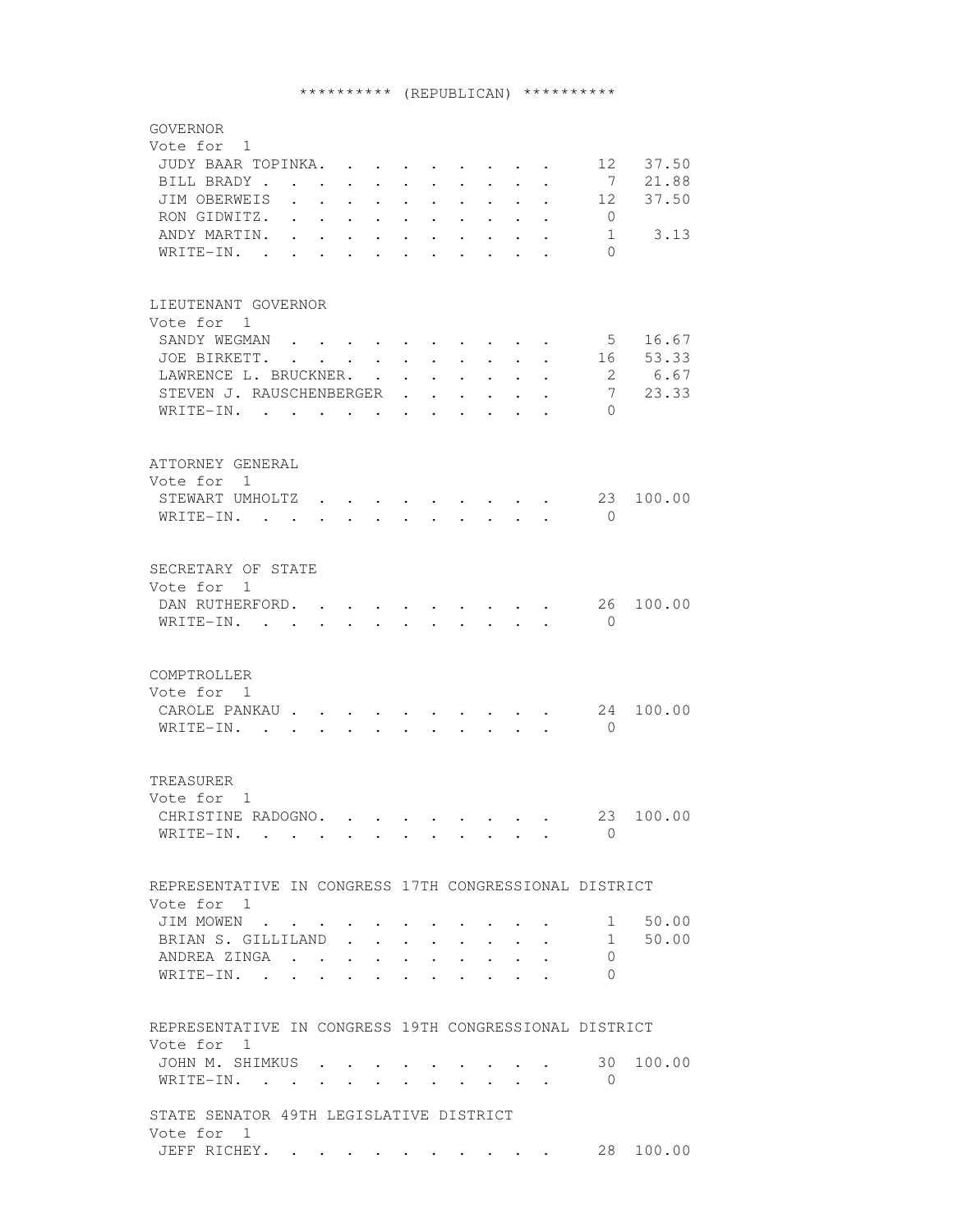WRITE-IN. . . . . . . . . . . . 0 REPRESENTATIVE IN THE GENERAL ASSEMBLY 98TH REPRESENTATIVE DISTRICT Vote for 1 NO CANDIDATE FILED  $\cdots$   $\cdots$   $\cdots$   $\cdots$   $\cdots$  0 WRITE-IN. . . . . . . . . . . . 1 100.00 REGIONAL SUPERINTENDENT OF SCHOOLS CHRISTIAN-MONTGOMERY Vote for 1 NO CANDIDATE FILED . . . . . . . . 0 WRITE-IN. . . . . . . . . . . . 0 COUNTY CLERK Vote for 1 SANDY LEITHEISER . . . . . . . . . 30 100.00 WRITE-IN. . . . . . . . . . . . 0 COUNTY TREASURER Vote for 1 RONALD D. JENKINS. . . . . . . . . 29 100.00 WRITE-IN. . . . . . . . . . . 0 COUNTY SHERIFF Vote for 1 JIM VAZZI . . . . . . . . . . . 30 100.00 WRITE-IN. . . . . . . . . . . 0 COUNTY BOARD MEMBER DISTRICT 5 Vote for 2 NO CANDIDATE FILED . . . . . . . . 0 WRITE-IN. . . . . . . . . . . 0 JUDGE OF THE APPELLATE COURT 5TH JUDICIAL DIST. (MAAG VACANCY) Vote for 1 STEPHEN P. MCGLYNN . . . . . . . . 23 100.00 WRITE-IN. . . . . . . . . . . . 0 PRECINCT COMMITTEEMAN NORTH LITCHFIELD 4 (Prec-0027) Vote for 1 NO CANDIDATE FILED . . . . . . . . 0 WRITE-IN. . . . . . . . . . . . 2 100.00 PRECINCT REPORT MONTGOMERY COUNTY, ILLINOIS UNOFFICIAL RUN DATE:03/21/06 GENERAL PRIMARY ELECTION GENERAL PRIMARY ELECTION RUN TIME:10:43 PM MARCH 21, 2006 STATISTICS 0028 NORTH LITCHFIELD 5 VOTES PERCENT REGISTERED VOTERS - TOTAL . . . . . . 419 BALLOTS CAST - TOTAL. . . . . . . . 51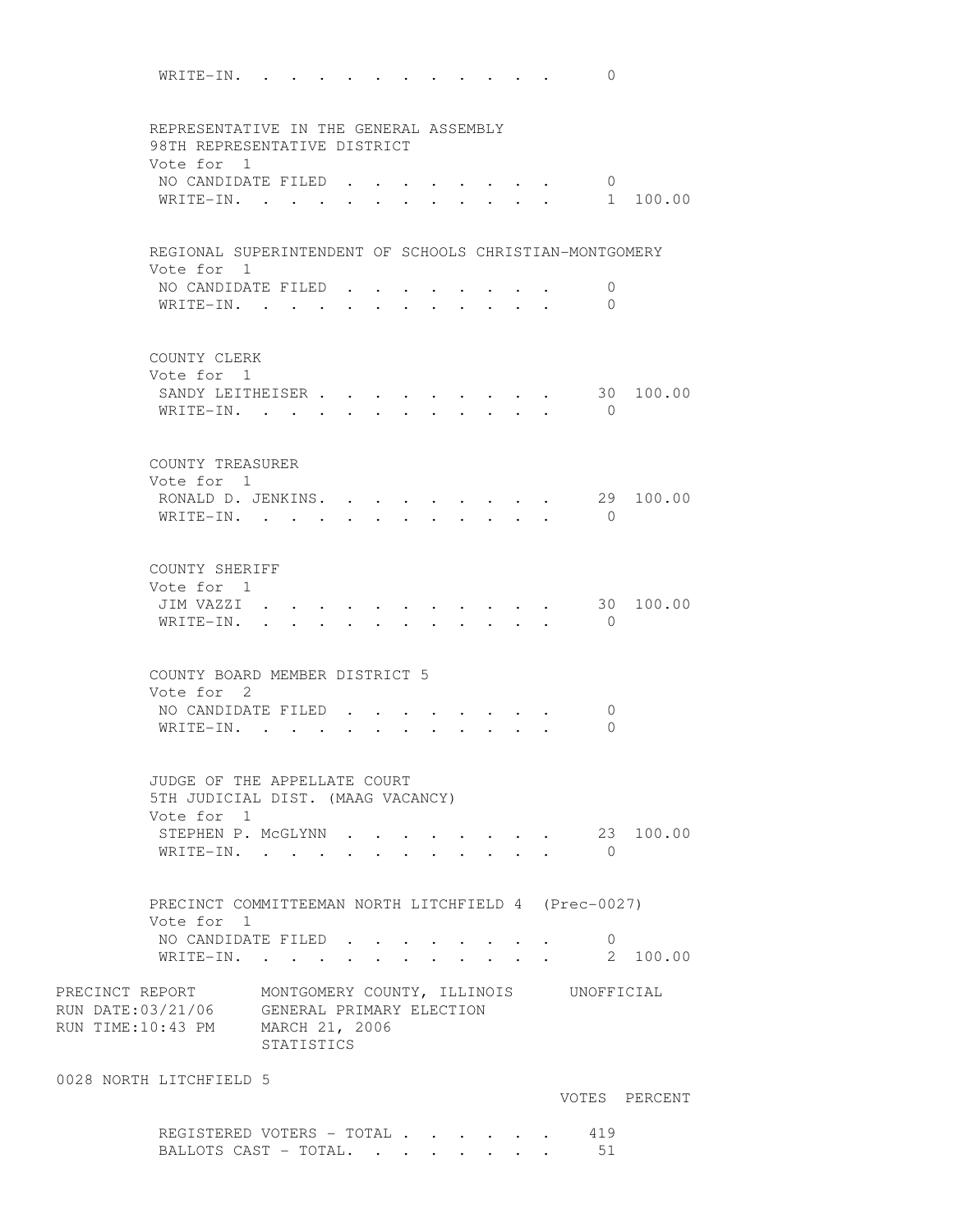| BALLOTS CAST - DEMOCRATIC<br>BALLOTS CAST - REPUBLICAN.<br>BALLOTS CAST - DEM FED<br>BALLOTS CAST - REP FED.<br>BALLOTS CAST - BLANK. .<br>VOTER TURNOUT - TOTAL .<br>VOTER TURNOUT - BLANK |                                                                                          |                                 | $\mathbf{L}$                               | $\mathbf{A}$ | $\ddot{\phantom{0}}$<br>$\ddot{\phantom{0}}$<br>$\mathbf{r}$ , and $\mathbf{r}$<br>$\cdot$ $\cdot$<br>$\sim$ $\sim$ $\sim$ $\sim$ $\sim$<br>$\cdot$ $\cdot$ $\cdot$ $\cdot$ $\cdot$ $\cdot$ $\cdot$<br>$\mathbf{r} = \mathbf{r} + \mathbf{r}$ | $\ddot{\phantom{0}}$<br>$\mathbf{r}$<br>$\ddot{\phantom{0}}$<br>$\ddot{\phantom{0}}$ | $\sim$<br>$\bullet$ | $\ddot{\phantom{a}}$<br>$\mathbf{L} = \mathbf{L} \mathbf{L}$<br>$\cdot$ $\cdot$ | 18<br>33<br>$\overline{0}$<br>0<br>$\bigcirc$ | 35.29<br>64.71<br>12.17  |
|---------------------------------------------------------------------------------------------------------------------------------------------------------------------------------------------|------------------------------------------------------------------------------------------|---------------------------------|--------------------------------------------|--------------|-----------------------------------------------------------------------------------------------------------------------------------------------------------------------------------------------------------------------------------------------|--------------------------------------------------------------------------------------|---------------------|---------------------------------------------------------------------------------|-----------------------------------------------|--------------------------|
|                                                                                                                                                                                             | ********** (DEMOCRATIC) **********                                                       |                                 |                                            |              |                                                                                                                                                                                                                                               |                                                                                      |                     |                                                                                 |                                               |                          |
|                                                                                                                                                                                             |                                                                                          |                                 |                                            |              |                                                                                                                                                                                                                                               |                                                                                      |                     |                                                                                 |                                               |                          |
| GOVERNOR<br>Vote for 1<br>ROD R. BLAGOJEVICH<br>EDWIN EISENDRATH<br>WRITE-IN.                                                                                                               |                                                                                          | $\cdot$ $\cdot$ $\cdot$ $\cdot$ |                                            |              | $\cdot$ $\cdot$ $\cdot$ $\cdot$ $\cdot$ $\cdot$ $\cdot$ $\cdot$                                                                                                                                                                               |                                                                                      | $\sim$              |                                                                                 | 7<br>$\Omega$                                 | 10 58.82<br>41.18        |
| LIEUTENANT GOVERNOR                                                                                                                                                                         |                                                                                          |                                 |                                            |              |                                                                                                                                                                                                                                               |                                                                                      |                     |                                                                                 |                                               |                          |
| Vote for 1<br>PAT OUINN<br>WRITE-IN.<br>$\mathbf{r}$ $\mathbf{r}$                                                                                                                           | $\ddot{\phantom{a}}$                                                                     | $\sim$                          | <b>Contract Contract Contract Contract</b> | $\sim$       |                                                                                                                                                                                                                                               | $\mathbf{r}$                                                                         |                     |                                                                                 | 15<br>$\bigcirc$                              | 100.00                   |
| ATTORNEY GENERAL                                                                                                                                                                            |                                                                                          |                                 |                                            |              |                                                                                                                                                                                                                                               |                                                                                      |                     |                                                                                 |                                               |                          |
| Vote for 1<br>LISA MADIGAN<br>$W$ RITE-IN                                                                                                                                                   |                                                                                          |                                 |                                            |              |                                                                                                                                                                                                                                               |                                                                                      |                     |                                                                                 | $\mathbf{0}$                                  | 17 100.00                |
| SECRETARY OF STATE                                                                                                                                                                          |                                                                                          |                                 |                                            |              |                                                                                                                                                                                                                                               |                                                                                      |                     |                                                                                 |                                               |                          |
| Vote for 1<br>JESSE WHITE.<br>WRITE-IN. .                                                                                                                                                   | $\mathbf{r}$ , and $\mathbf{r}$ , and $\mathbf{r}$ , and $\mathbf{r}$ , and $\mathbf{r}$ |                                 |                                            |              |                                                                                                                                                                                                                                               |                                                                                      |                     |                                                                                 | 16<br>$\bigcirc$                              | 100.00                   |
| COMPTROLLER                                                                                                                                                                                 |                                                                                          |                                 |                                            |              |                                                                                                                                                                                                                                               |                                                                                      |                     |                                                                                 |                                               |                          |
| Vote for 1<br>DANIEL W. HYNES<br>WRITE-IN.                                                                                                                                                  |                                                                                          |                                 | $\mathbf{L}$ and $\mathbf{L}$              |              | $\cdot$ $\cdot$ $\cdot$ $\cdot$ $\cdot$ $\cdot$                                                                                                                                                                                               |                                                                                      |                     |                                                                                 | 15<br>$\mathbf{0}$                            | 100.00                   |
| TREASURER                                                                                                                                                                                   |                                                                                          |                                 |                                            |              |                                                                                                                                                                                                                                               |                                                                                      |                     |                                                                                 |                                               |                          |
| Vote for 1<br>ALEXANDER GIANNOULIAS<br>PAUL L. MANGIERI<br>WRITE-IN.                                                                                                                        | $\ddot{\phantom{a}}$                                                                     |                                 | $\bullet$ .                                |              |                                                                                                                                                                                                                                               |                                                                                      |                     |                                                                                 | 5 <sup>5</sup><br>7                           | 38.46<br>53.85<br>1 7.69 |
| REPRESENTATIVE IN CONGRESS 17TH CONGRESSIONAL DISTRICT                                                                                                                                      |                                                                                          |                                 |                                            |              |                                                                                                                                                                                                                                               |                                                                                      |                     |                                                                                 |                                               |                          |
| Vote for 1<br>LANE A. EVANS<br>WRITE-IN.                                                                                                                                                    |                                                                                          |                                 |                                            |              |                                                                                                                                                                                                                                               |                                                                                      |                     |                                                                                 | 16<br>$\bigcirc$                              | 100.00                   |
| REPRESENTATIVE IN CONGRESS 19TH CONGRESSIONAL DISTRICT                                                                                                                                      |                                                                                          |                                 |                                            |              |                                                                                                                                                                                                                                               |                                                                                      |                     |                                                                                 |                                               |                          |
| Vote for 1<br>VIC ROBERTS.                                                                                                                                                                  |                                                                                          |                                 |                                            |              |                                                                                                                                                                                                                                               |                                                                                      |                     |                                                                                 | 0                                             |                          |
| DANNY L. STOVER<br>WRITE-IN.                                                                                                                                                                |                                                                                          |                                 |                                            |              |                                                                                                                                                                                                                                               |                                                                                      |                     |                                                                                 | 0<br>$\Omega$                                 |                          |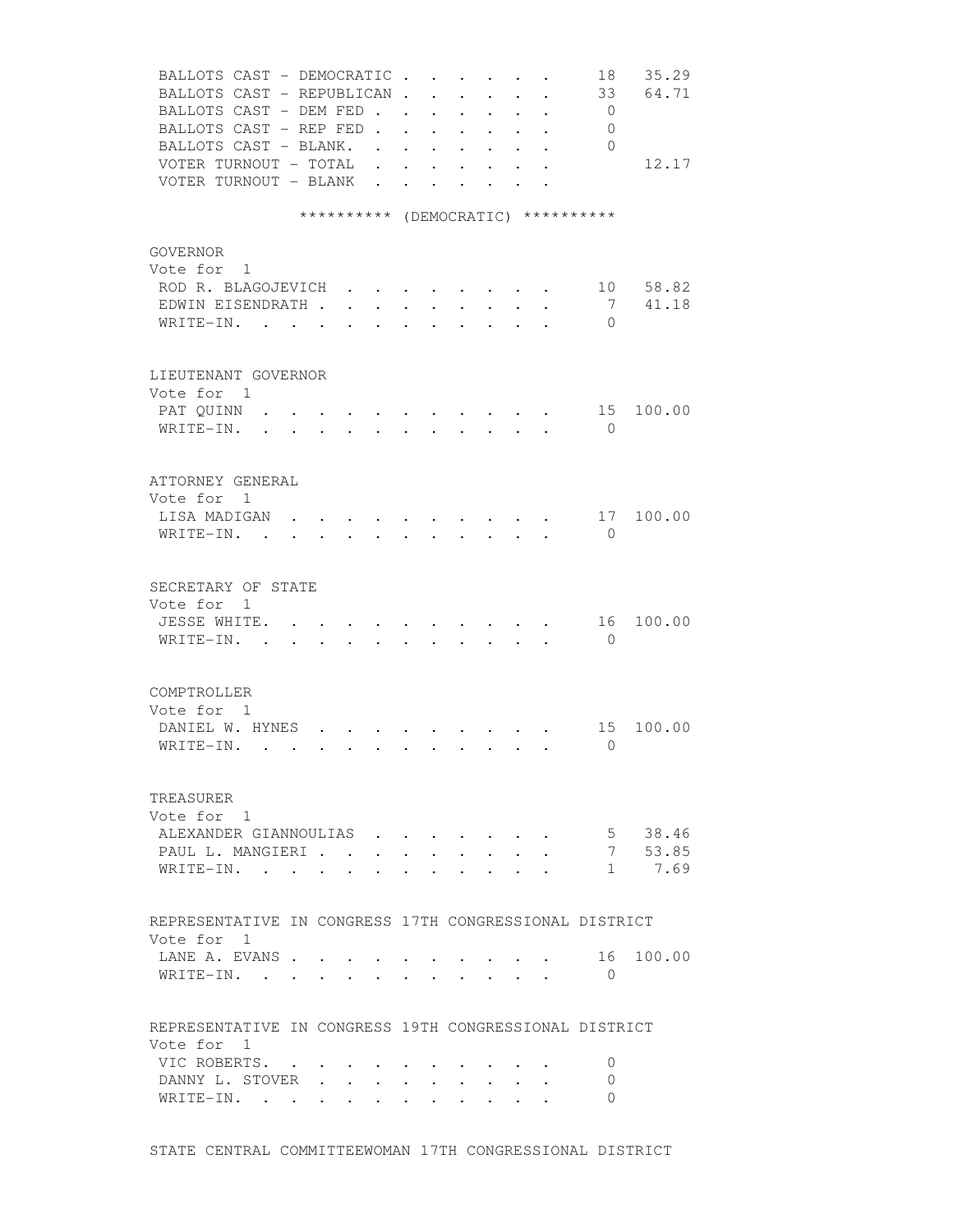Vote for 1 MARY BOLAND. . . . . . . . . . . 14 100.00 WRITE-IN. . . . . . . . . . . 0 STATE CENTRAL COMMITTEEWOMAN 19TH CONGRESSIONAL DISTRICT Vote for 1 ELLEN SINCLAIR. . . . . . . . . . 0 WRITE-IN. . . . . . . . . . . 0 STATE CENTRAL COMMITTEEMAN 17TH CONGRESSIONAL DISTRICT Vote for 1 DON JOHNSTON . . . . . . . . . . 5 38.46 TOM BENSON . . . . . . . . . . . . 7 53.85 WRITE-IN. . . . . . . . . . . . 1 7.69 STATE CENTRAL COMMITTEEMAN 19TH CONGRESSIONAL DISTRICT Vote for 1 JAY C. HOFFMAN. . . . . . . . . . 0 WRITE-IN. . . . . . . . . . . . 0 STATE SENATOR 49TH LEGISLATIVE DISTRICT Vote for 1 DEANNA DEMUZIO. . . . . . . . . . 18 100.00 WRITE-IN. . . . . . . . . . . 0 REPRESENTATIVE IN THE GENERAL ASSEMBLY 98TH REPRESENTATIVE DISTRICT Vote for 1 GARY HANNIG. . . . . . . . . . . 16 100.00 WRITE-IN. . . . . . . . . . . . 0 REGIONAL SUPERINTENDENT OF SCHOOLS CHRISTIAN-MONTGOMERY Vote for 1 GREG SPRINGER . . . . . . . . . . 12 100.00 WRITE-IN. . . . . . . . . . . . 0 COUNTY CLERK Vote for 1 NO CANDIDATE FILED . . . . . . . . 0 WRITE-IN. . . . . . . . . . . . 0 COUNTY TREASURER Vote for 1 NO CANDIDATE FILED . . . . . . . . 0 WRITE-IN. . . . . . . . . . . . 0 COUNTY SHERIFF Vote for 1 NO CANDIDATE FILED . . . . . . . . 0 WRITE-IN. . . . . . . . . . . . . 1 100.00 COUNTY BOARD MEMBER DISTRICT 7 Vote for 1 WILLIAM E. SIELSCHOTT . . . . . . . 16 100.00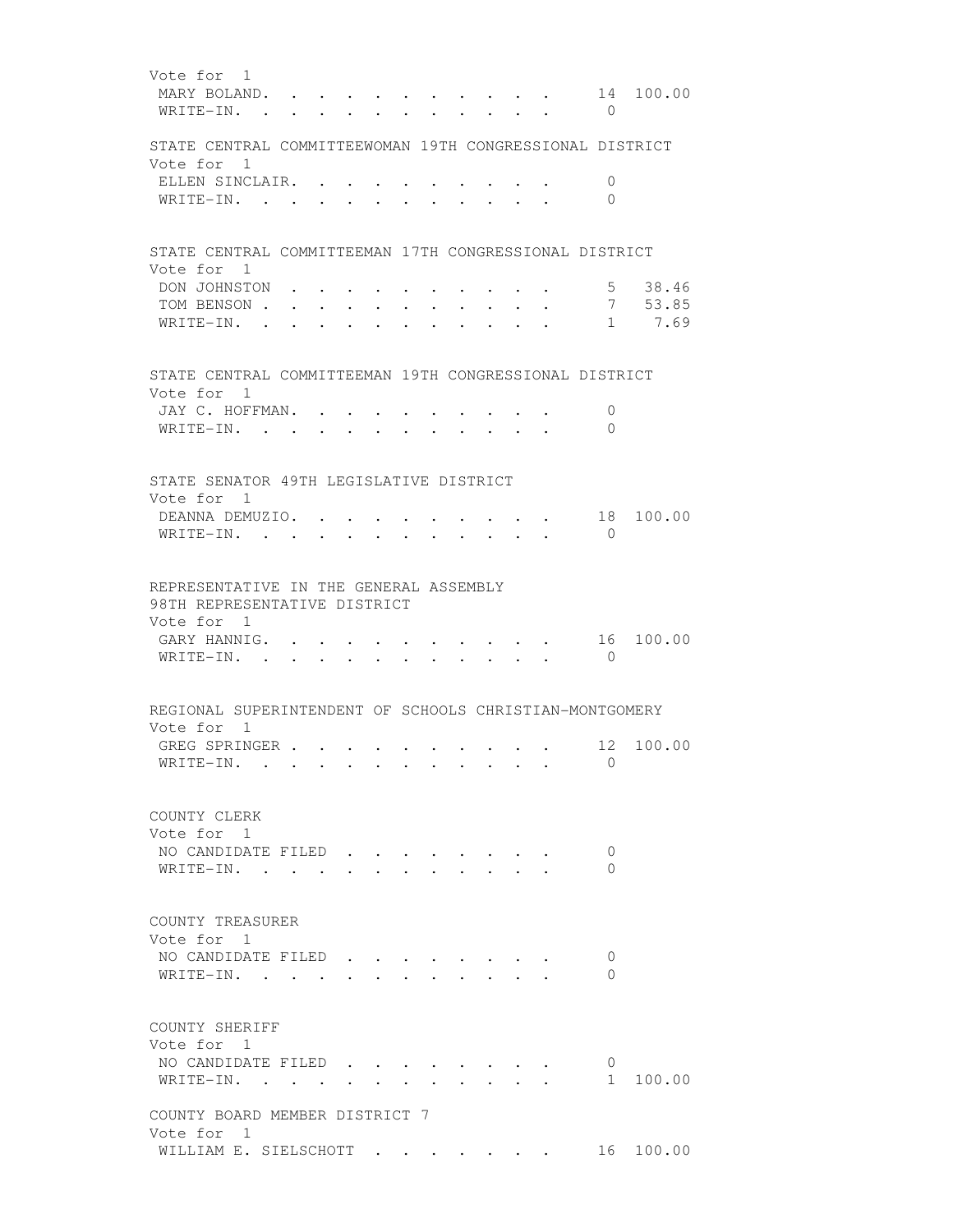WRITE-IN. . . . . . . . . . . . 0 JUDGE OF THE APPELLATE COURT 5TH JUDICIAL DIST. (MAAG VACANCY) Vote for 1 BRUCE STEWART . . . . . . . . . . 7 53.85 WILLIAM "BILL" BERRY. . . . . . . . 5 38.46 WRITE-IN. . . . . . . . . . . . 1 7.69 PRECINCT COMMITTEEMAN NORTH LITCHFIELD 5 (Prec-0028) Vote for 1 TED ELIZONDO . . . . . . . . . . 17 94.44 WRITE-IN. . . . . . . . . . . . 1 5.56 \*\*\*\*\*\*\*\*\*\* (REPUBLICAN) \*\*\*\*\*\*\*\*\*\* GOVERNOR Vote for 1 JUDY BAAR TOPINKA. . . . . . . . . 13 39.39 BILL BRADY . . . . . . . . . . . 8 24.24 JIM OBERWEIS . . . . . . . . . . 11 33.33 RON GIDWITZ. . . . . . . . . . . . 1 3.03 ANDY MARTIN. . . . . . . . . . . . 0 WRITE-IN. . . . . . . . . . . 0 LIEUTENANT GOVERNOR Vote for 1 SANDY WEGMAN . . . . . . . . . . 9 33.33 JOE BIRKETT. . . . . . . . . . . 9 33.33 LAWRENCE L. BRUCKNER. . . . . . . . 2 7.41 STEVEN J. RAUSCHENBERGER . . . . . . 7 25.93 WRITE-IN. . . . . . . . . . . 0 ATTORNEY GENERAL Vote for 1 STEWART UMHOLTZ . . . . . . . . . 22 100.00 WRITE-IN. . . . . . . . . . . . 0 SECRETARY OF STATE Vote for 1 DAN RUTHERFORD. . . . . . . . . . 23 100.00 WRITE-IN. . . . . . . . . . . 0 COMPTROLLER Vote for 1 CAROLE PANKAU . . . . . . . . . . 21 100.00 WRITE-IN. . . . . . . . . . . 0 TREASURER Vote for 1 CHRISTINE RADOGNO. . . . . . . . . 22 100.00 WRITE-IN. . . . . . . . . . . . 0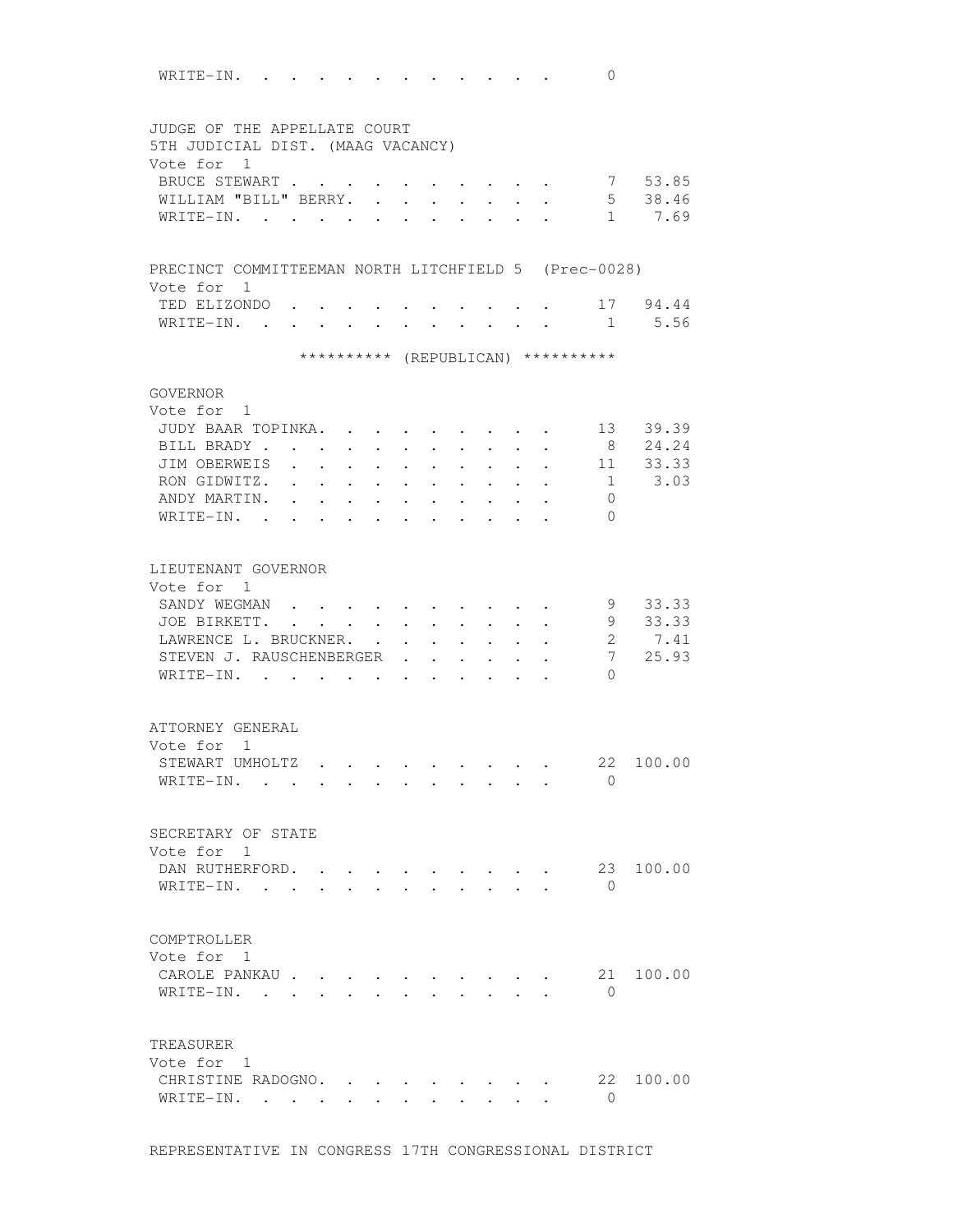| Vote for 1                                                                                                                                                                        |
|-----------------------------------------------------------------------------------------------------------------------------------------------------------------------------------|
| 12 54.55<br>JIM MOWEN<br>$\mathbf{r}$ and $\mathbf{r}$                                                                                                                            |
| 5 22.73<br>BRIAN S. GILLILAND                                                                                                                                                     |
| 5 22.73<br>ANDREA ZINGA<br>$\sim$<br>$\cdot$ $\cdot$ $\cdot$ $\cdot$ $\cdot$<br>$\sim$<br>$\ddot{\phantom{0}}$<br>$\bullet$ .<br><br><br><br><br><br><br><br><br><br><br><br><br> |
| $\Omega$<br>WRITE-IN.<br>the contract of the contract of the contract of the contract of the contract of the contract of the contract of<br>$\cdot$                               |
|                                                                                                                                                                                   |
|                                                                                                                                                                                   |
| REPRESENTATIVE IN CONGRESS 19TH CONGRESSIONAL DISTRICT                                                                                                                            |
| Vote for 1                                                                                                                                                                        |
| JOHN M. SHIMKUS .<br>0                                                                                                                                                            |
| $\Omega$<br>WRITE-IN.<br>$\ddot{\phantom{0}}$                                                                                                                                     |
| STATE SENATOR 49TH LEGISLATIVE DISTRICT                                                                                                                                           |
| Vote for 1                                                                                                                                                                        |
| JEFF RICHEY. .<br>21<br>100.00                                                                                                                                                    |
| $\Omega$<br>WRITE-IN.                                                                                                                                                             |
|                                                                                                                                                                                   |
|                                                                                                                                                                                   |
| REPRESENTATIVE IN THE GENERAL ASSEMBLY                                                                                                                                            |
| 98TH REPRESENTATIVE DISTRICT                                                                                                                                                      |
| Vote for 1                                                                                                                                                                        |
| NO CANDIDATE FILED<br>$\cup$<br>and the state of the state of the state of the state of the state of the state of the state of the state of the                                   |
| WRITE-IN.<br>1 100.00<br>$\cdot$ $\cdot$ $\cdot$ $\cdot$ $\cdot$ $\cdot$<br>$\bullet$ .<br><br><br><br><br><br><br><br><br><br><br><br><br>$\bullet$ . The set of $\bullet$       |
|                                                                                                                                                                                   |
| REGIONAL SUPERINTENDENT OF SCHOOLS CHRISTIAN-MONTGOMERY                                                                                                                           |
| Vote for 1                                                                                                                                                                        |
| NO CANDIDATE FILED<br>0                                                                                                                                                           |
| 1 100.00<br>WRITE-IN.<br>$\ddot{\phantom{0}}$<br>$\sim$<br>$\cdot$<br>$\sim$                                                                                                      |
|                                                                                                                                                                                   |
|                                                                                                                                                                                   |
| COUNTY CLERK                                                                                                                                                                      |
| Vote for 1                                                                                                                                                                        |
| 29 96.67<br>SANDY LEITHEISER                                                                                                                                                      |
| $1 \t3.33$<br>WRITE-IN.                                                                                                                                                           |
|                                                                                                                                                                                   |
| COUNTY TREASURER                                                                                                                                                                  |
| Vote for 1                                                                                                                                                                        |
| 28 100.00<br>RONALD D. JENKINS.<br>$\cdot$                                                                                                                                        |
| $\Omega$<br>WRITE-IN.                                                                                                                                                             |
|                                                                                                                                                                                   |
|                                                                                                                                                                                   |
| COUNTY SHERIFF                                                                                                                                                                    |
| Vote for 1                                                                                                                                                                        |
| 30 96.77<br>JIM VAZZI                                                                                                                                                             |
| 3.23<br>WRITE-IN.<br>1                                                                                                                                                            |
|                                                                                                                                                                                   |
| COUNTY BOARD MEMBER DISTRICT 7                                                                                                                                                    |
| Vote for 1                                                                                                                                                                        |
| NO CANDIDATE FILED<br>0                                                                                                                                                           |
| 1<br>100.00<br>WRITE-IN.                                                                                                                                                          |
|                                                                                                                                                                                   |
|                                                                                                                                                                                   |
| JUDGE OF THE APPELLATE COURT                                                                                                                                                      |
| 5TH JUDICIAL DIST. (MAAG VACANCY)                                                                                                                                                 |
| Vote for 1                                                                                                                                                                        |
| STEPHEN P. MCGLYNN<br>20<br>100.00<br>$\cdot$ $\cdot$ $\cdot$ $\cdot$ $\cdot$ $\cdot$<br>$\Omega$                                                                                 |
| WRITE-IN.<br>$\cdot$ $\cdot$ $\cdot$ $\cdot$                                                                                                                                      |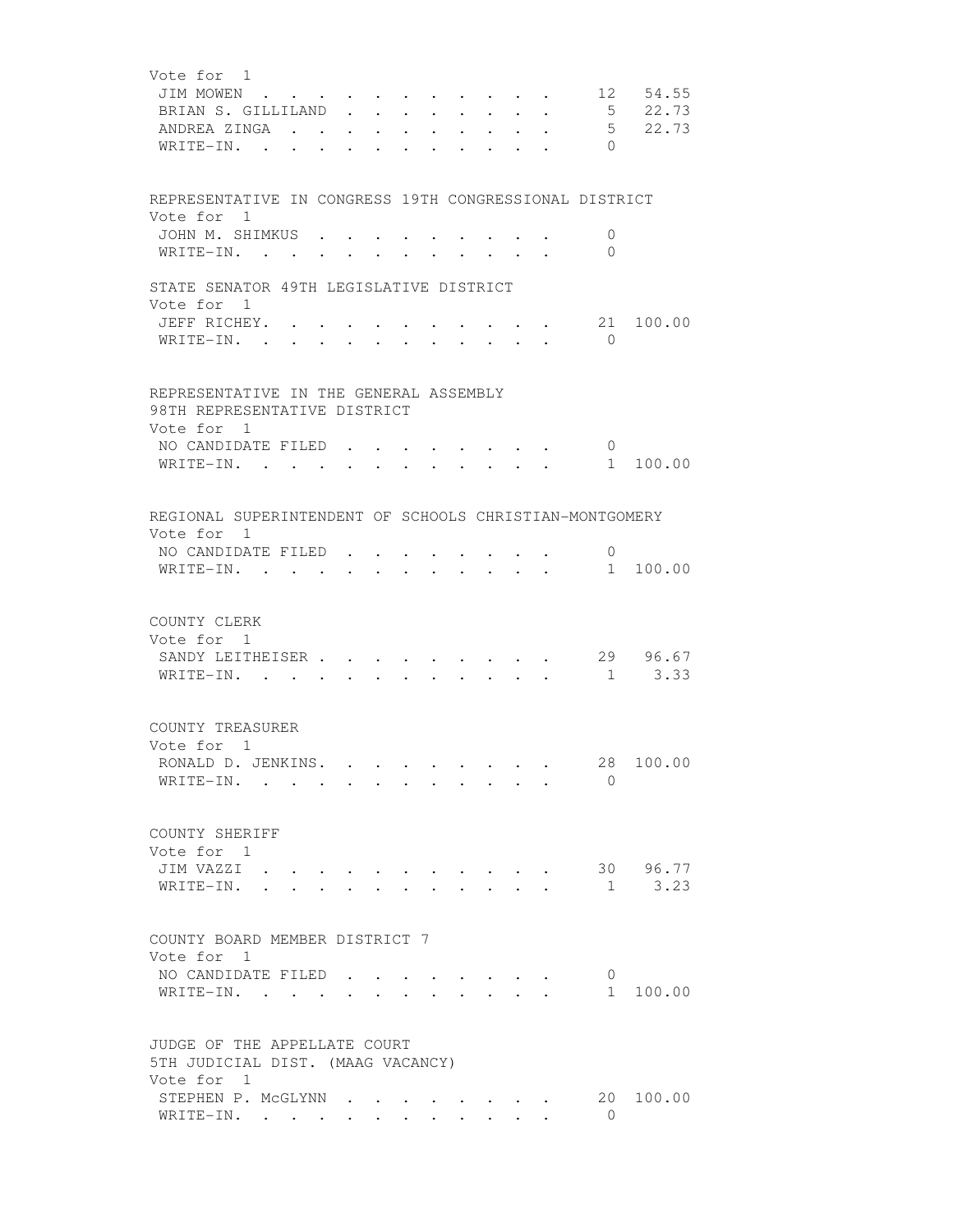PRECINCT COMMITTEEMAN NORTH LITCHFIELD 5 (Prec-0028) Vote for 1 BOB HERMSMEYER. . . . . . . . . . 26 92.86 WRITE-IN. . . . . . . . . . . . 2 7.14 PRECINCT REPORT MONTGOMERY COUNTY, ILLINOIS UNOFFICIAL RUN DATE:03/21/06 GENERAL PRIMARY ELECTION RUN TIME:10:43 PM MARCH 21, 2006 STATISTICS 0029 NORTH LITCHFIELD 6 VOTES PERCENT REGISTERED VOTERS - TOTAL . . . . . . 700 BALLOTS CAST - TOTAL. . . . . . . . 92 BALLOTS CAST - DEMOCRATIC . . . . . . 39 42.39 BALLOTS CAST - REPUBLICAN . . . . . . 53 57.61 BALLOTS CAST - DEM FED . . . . . . . 0 BALLOTS CAST - REP FED . . . . . . . 0 BALLOTS CAST - BLANK. . . . . . . . 0 VOTER TURNOUT - TOTAL . . . . . . . 13.14 VOTER TURNOUT - BLANK . . . . . . . \*\*\*\*\*\*\*\*\*\* (DEMOCRATIC) \*\*\*\*\*\*\*\*\*\* GOVERNOR Vote for 1 ROD R. BLAGOJEVICH . . . . . . . . 21 53.85 EDWIN EISENDRATH . . . . . . . . . 17 43.59 WRITE-IN. . . . . . . . . . . . 1 2.56 LIEUTENANT GOVERNOR Vote for 1 PAT QUINN . . . . . . . . . . . . 35 100.00 WRITE-IN. . . . . . . . . . . 0 ATTORNEY GENERAL Vote for 1 LISA MADIGAN . . . . . . . . . . 36 100.00 WRITE-IN. . . . . . . . . . . . 0 SECRETARY OF STATE Vote for 1 JESSE WHITE. . . . . . . . . . . 36 100.00 WRITE-IN. . . . . . . . . . . . 0 COMPTROLLER Vote for 1 DANIEL W. HYNES . . . . . . . . . 37 100.00 WRITE-IN. . . . . . . . . . . . 0 TREASURER Vote for 1 ALEXANDER GIANNOULIAS . . . . . . . 17 45.95<br>PAUL L. MANGIERI . . . . . . . . . . 20 54.05 PAUL L. MANGIERI . . . . . . . . . WRITE-IN. . . . . . . . . . . . 0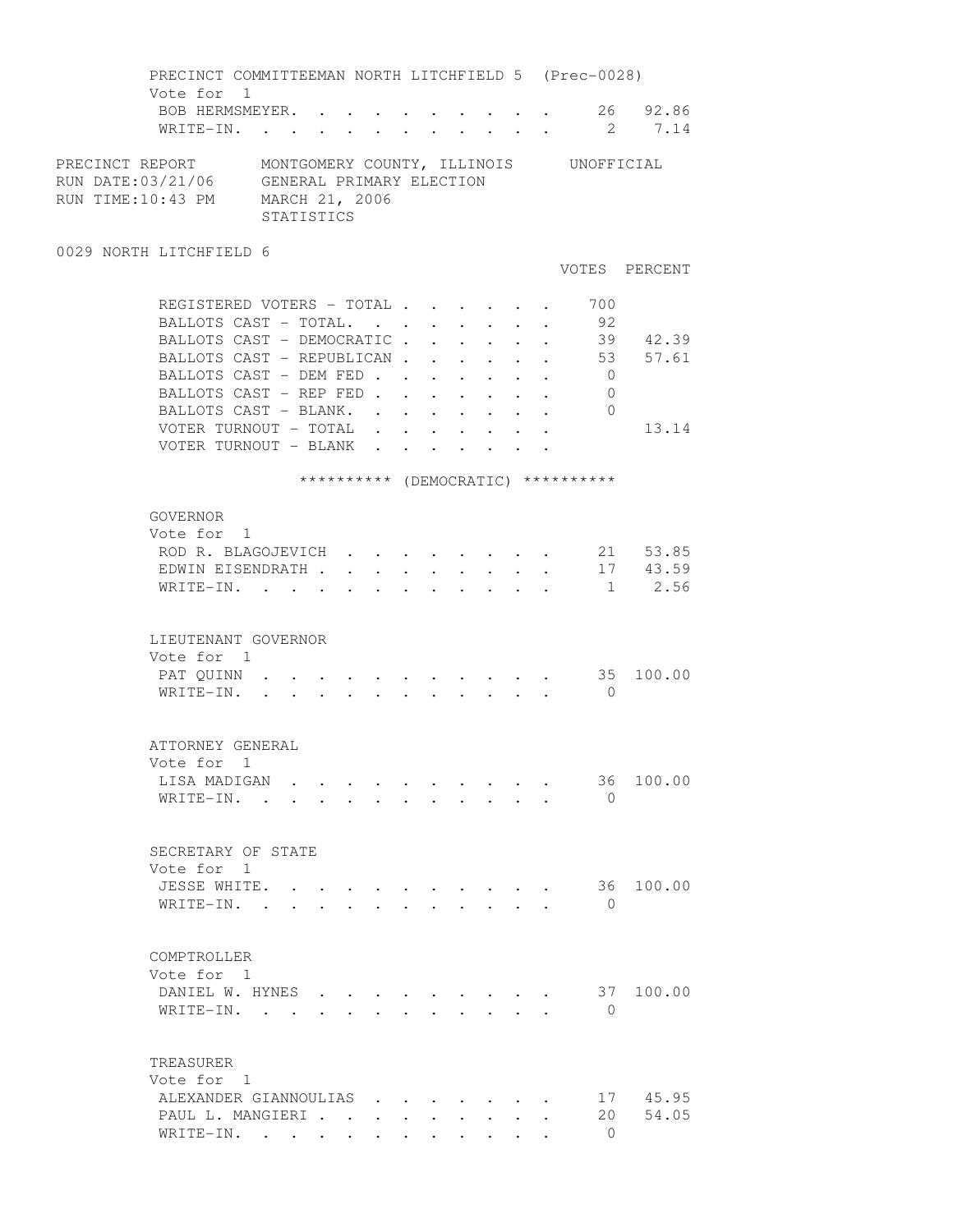REPRESENTATIVE IN CONGRESS 19TH CONGRESSIONAL DISTRICT Vote for 1 VIC ROBERTS. . . . . . . . . . . 18 50.00<br>DANNY L. STOVER . . . . . . . . . 18 50.00 DANNY L. STOVER . . . . . . . . . WRITE-IN. . . . . . . . . . . . 0 STATE CENTRAL COMMITTEEWOMAN 19TH CONGRESSIONAL DISTRICT Vote for 1 ELLEN SINCLAIR. . . . . . . . . . 34 100.00 WRITE-IN. . . . . . . . . . . 0 STATE CENTRAL COMMITTEEMAN 19TH CONGRESSIONAL DISTRICT Vote for 1 JAY C. HOFFMAN. . . . . . . . . . 32 100.00 WRITE-IN. . . . . . . . . . . . 0 STATE SENATOR 49TH LEGISLATIVE DISTRICT Vote for 1 DEANNA DEMUZIO. . . . . . . . . . 35 100.00 WRITE-IN. . . . . . . . . . . . 0 REPRESENTATIVE IN THE GENERAL ASSEMBLY 98TH REPRESENTATIVE DISTRICT Vote for 1 GARY HANNIG. . . . . . . . . . . . 36 100.00 WRITE-IN. . . . . . . . . . . . 0 REGIONAL SUPERINTENDENT OF SCHOOLS CHRISTIAN-MONTGOMERY Vote for 1 GREG SPRINGER . . . . . . . . . . 37 100.00 WRITE-IN. . . . . . . . . . . . 0 COUNTY CLERK Vote for 1 NO CANDIDATE FILED . . . . . . . . 0<br>WRITE-IN. . . . . . . . . . . . 2 100.00 WRITE-IN. . . . . . . . . . . . COUNTY TREASURER Vote for 1 NO CANDIDATE FILED . . . . . . . 0 WRITE-IN. . . . . . . . . . . . 2 100.00 COUNTY SHERIFF Vote for 1 NO CANDIDATE FILED . . . . . . . 0 WRITE-IN. . . . . . . . . . . . 1 100.00 COUNTY BOARD MEMBER DISTRICT 7 Vote for 1 WILLIAM E. SIELSCHOTT  $\cdot \cdot \cdot \cdot \cdot \cdot \cdot \cdot \cdot$  35 100.00  $\texttt{WRITE-IN.}$  . . . . . . . . . . 0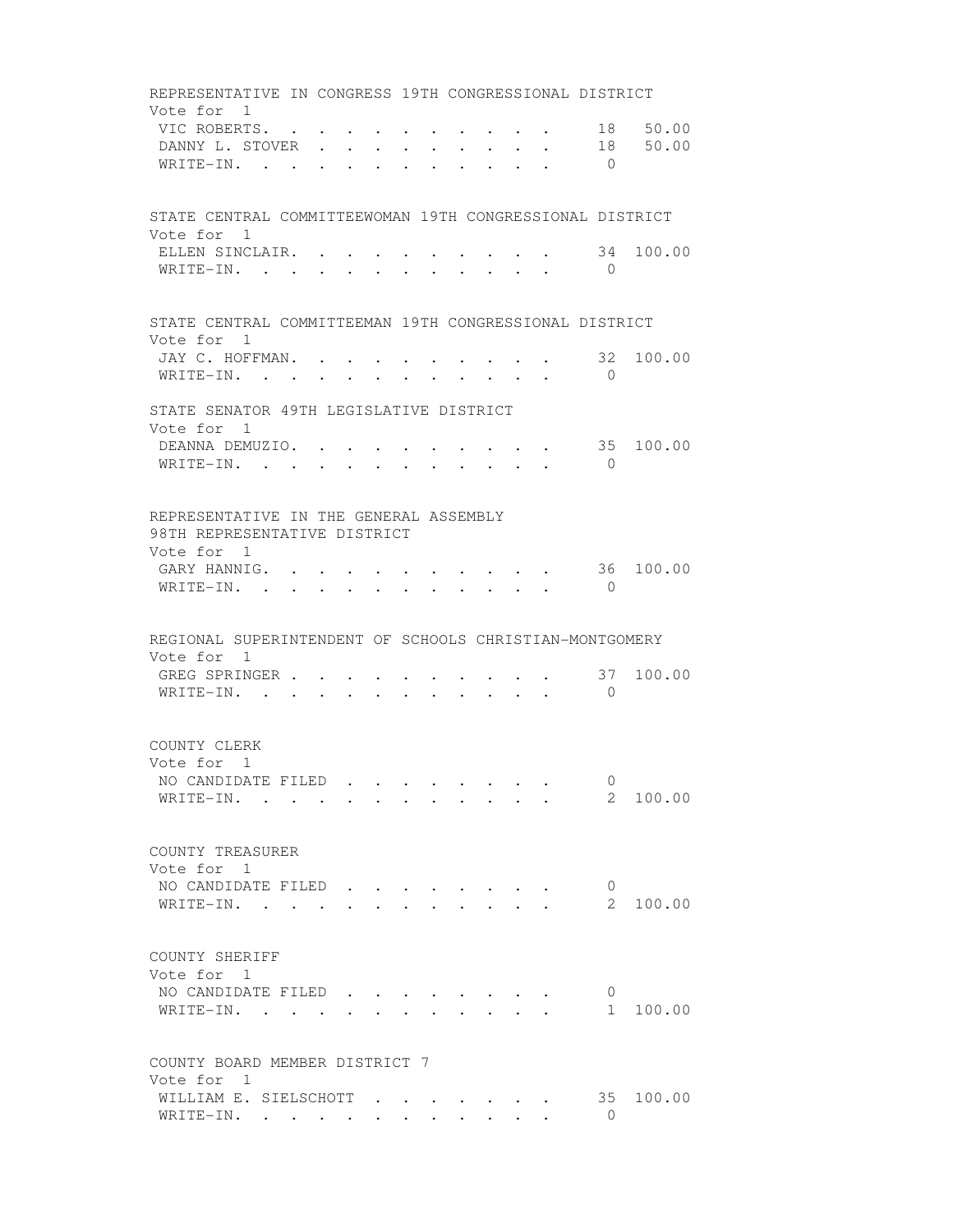JUDGE OF THE APPELLATE COURT 5TH JUDICIAL DIST. (MAAG VACANCY) Vote for 1 BRUCE STEWART . . . . . . . . . . 14 42.42 WILLIAM "BILL" BERRY. . . . . . . . 19 57.58 WRITE-IN. . . . . . . . . . . . 0 PRECINCT COMMITTEEMAN NORTH LITCHFIELD 6 (Prec-0029) Vote for 1 CHUCK NAPIER . . . . . . . . . . 36 100.00 WRITE-IN. . . . . . . . . . . 0 \*\*\*\*\*\*\*\*\*\* (REPUBLICAN) \*\*\*\*\*\*\*\*\*\* GOVERNOR Vote for 1 JUDY BAAR TOPINKA. . . . . . . . . 20 38.46 BILL BRADY . . . . . . . . . . . . 18 34.62 JIM OBERWEIS . . . . . . . . . . 11 21.15 RON GIDWITZ. . . . . . . . . . . 3 5.77 ANDY MARTIN. . . . . . . . . . . 0 WRITE-IN. . . . . . . . . . . . 0 LIEUTENANT GOVERNOR Vote for 1 SANDY WEGMAN . . . . . . . . . . 10 22.22 JOE BIRKETT. . . . . . . . . . . 20 44.44 LAWRENCE L. BRUCKNER. . . . . . . . 4 8.89 STEVEN J. RAUSCHENBERGER . . . . . 11 24.44 WRITE-IN. . . . . . . . . . . . 0 ATTORNEY GENERAL Vote for 1 STEWART UMHOLTZ . . . . . . . . . 39 100.00 WRITE-IN. . . . . . . . . . . . 0 SECRETARY OF STATE Vote for 1 DAN RUTHERFORD. . . . . . . . . . 40 100.00 WRITE-IN. . . . . . . . . . . . 0 COMPTROLLER Vote for 1 CAROLE PANKAU . . . . . . . . . . 37 100.00 WRITE-IN. . . . . . . . . . . . 0 TREASURER Vote for 1 CHRISTINE RADOGNO. . . . . . . . . 36 97.30 WRITE-IN. . . . . . . . . . . . 1 2.70 REPRESENTATIVE IN CONGRESS 19TH CONGRESSIONAL DISTRICT Vote for 1 JOHN M. SHIMKUS . . . . . . . . . 48 100.00<br>WRITE-IN WRITE-IN. . . . . . . . . . . . 0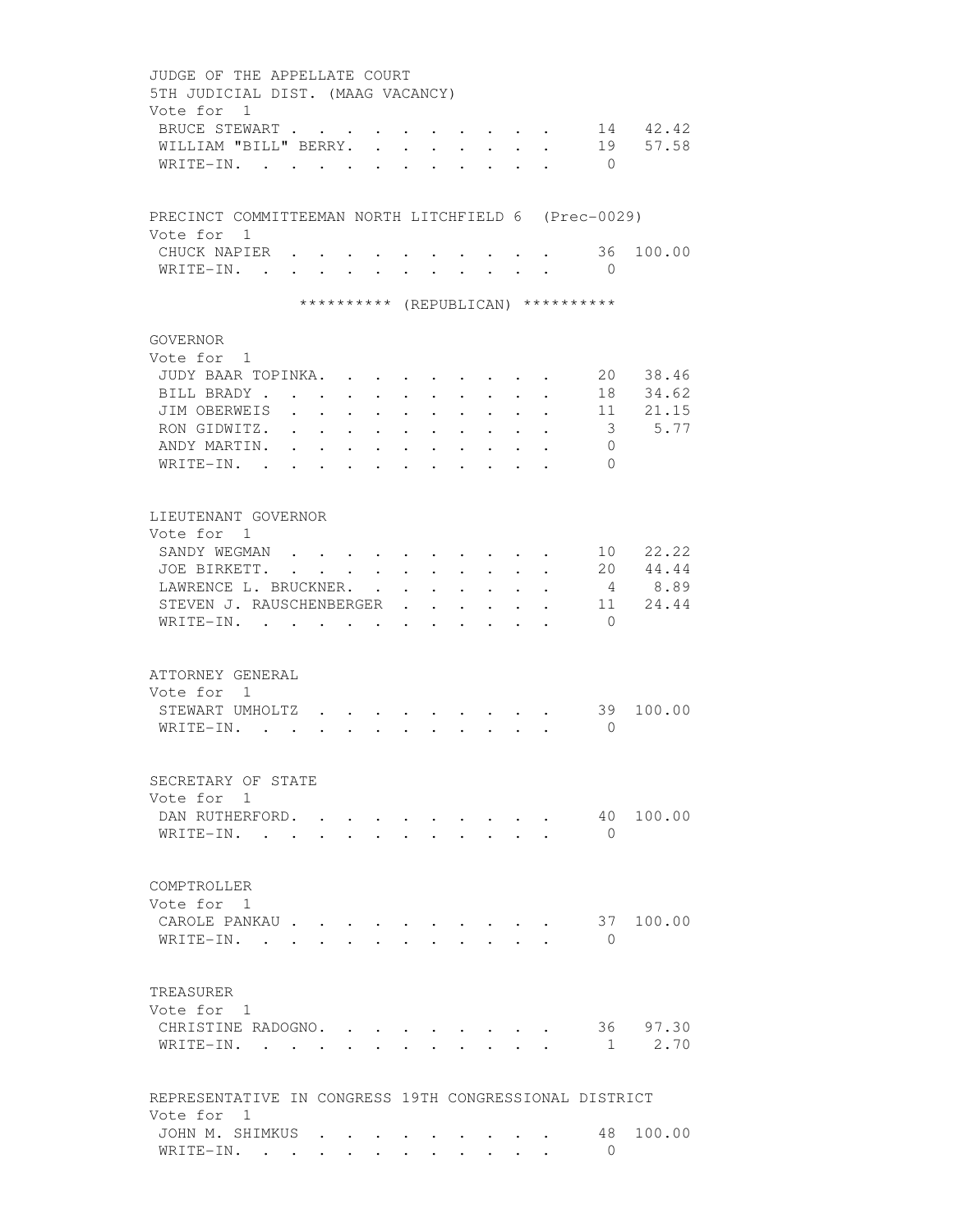STATE SENATOR 49TH LEGISLATIVE DISTRICT Vote for 1 JEFF RICHEY. . . . . . . . . . . 38 100.00 WRITE-IN. . . . . . . . . . . . 0 REPRESENTATIVE IN THE GENERAL ASSEMBLY 98TH REPRESENTATIVE DISTRICT Vote for 1 NO CANDIDATE FILED . . . . . . . . 0 WRITE-IN. . . . . . . . . . . . 0 REGIONAL SUPERINTENDENT OF SCHOOLS CHRISTIAN-MONTGOMERY Vote for 1 NO CANDIDATE FILED . . . . . . . . 0 WRITE-IN. . . . . . . . . . . . 0 COUNTY CLERK Vote for 1 SANDY LEITHEISER . . . . . . . . . 49 100.00 WRITE-IN. . . . . . . . . . . . 0 COUNTY TREASURER Vote for 1 RONALD D. JENKINS. . . . . . . . . 48 100.00 WRITE-IN. . . . . . . . . . . 0 COUNTY SHERIFF Vote for 1 JIM VAZZI . . . . . . . . . . . 40 100.00 WRITE-IN. . . . . . . . . . . . 0 COUNTY BOARD MEMBER DISTRICT 7 Vote for 1 NO CANDIDATE FILED . . . . . . . . 0 WRITE-IN. . . . . . . . . . . 0 JUDGE OF THE APPELLATE COURT 5TH JUDICIAL DIST. (MAAG VACANCY) Vote for 1 STEPHEN P. MCGLYNN . . . . . . . . 35 100.00 WRITE-IN. . . . . . . . . . . . 0 PRECINCT COMMITTEEMAN NORTH LITCHFIELD 6 (Prec-0029) Vote for 1 NO CANDIDATE FILED . . . . . . . . 0 WRITE-IN. . . . . . . . . . . . 0 PRECINCT REPORT MONTGOMERY COUNTY, ILLINOIS UNOFFICIAL RUN DATE:03/21/06 GENERAL PRIMARY ELECTION RUN TIME:10:43 PM MARCH 21, 2006 STATISTICS

0030 PITMAN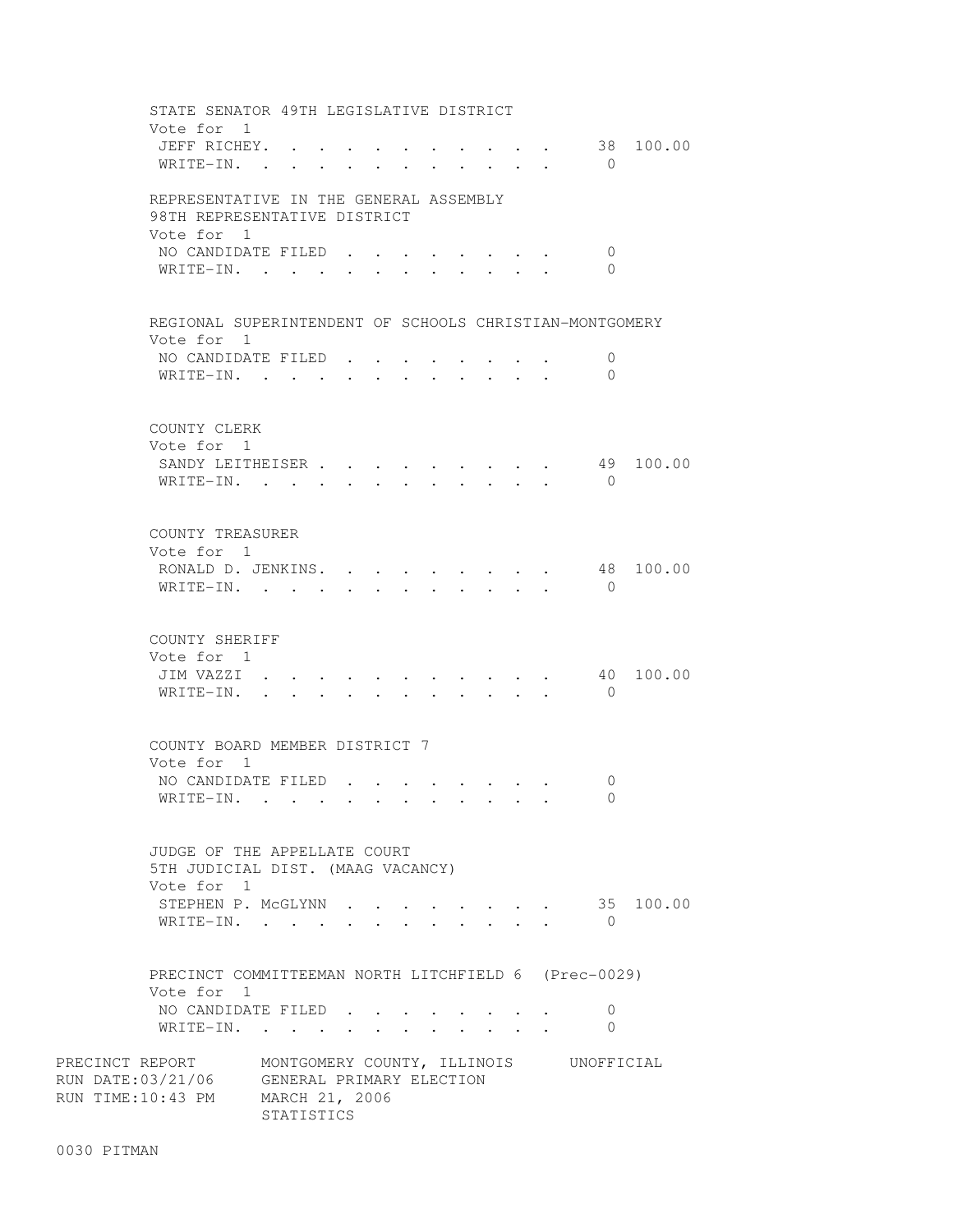| REGISTERED VOTERS - TOTAL<br>BALLOTS CAST - TOTAL.<br>BALLOTS CAST - DEMOCRATIC<br>BALLOTS CAST - REPUBLICAN.<br>BALLOTS CAST - DEM FED.<br>BALLOTS CAST - REP FED.<br>BALLOTS CAST - BLANK.<br>VOTER TURNOUT - TOTAL<br>VOTER TURNOUT - BLANK |                                                             | $\ddot{\phantom{0}}$<br>$\ddot{\phantom{a}}$<br>$\ddot{\phantom{a}}$ | $\overline{a}$                       | $\ddot{\phantom{0}}$<br>$\ddot{\phantom{a}}$<br>$\ddot{\phantom{0}}$<br>$\ddot{\phantom{0}}$ | $\cdot$ | $\ddot{\phantom{a}}$<br>$\ddot{\phantom{a}}$ | 328<br>71<br>33<br>38<br>$\mathbf{0}$<br>$\mathbf{0}$<br>$\Omega$ | 46.48<br>53.52<br>21.65 |
|------------------------------------------------------------------------------------------------------------------------------------------------------------------------------------------------------------------------------------------------|-------------------------------------------------------------|----------------------------------------------------------------------|--------------------------------------|----------------------------------------------------------------------------------------------|---------|----------------------------------------------|-------------------------------------------------------------------|-------------------------|
|                                                                                                                                                                                                                                                | ********** (DEMOCRATIC) **********                          |                                                                      |                                      |                                                                                              |         |                                              |                                                                   |                         |
| <b>GOVERNOR</b><br>Vote for<br>$\overline{1}$<br>ROD R. BLAGOJEVICH<br>EDWIN EISENDRATH .<br>WRITE-IN.                                                                                                                                         |                                                             |                                                                      |                                      |                                                                                              |         |                                              | $\Omega$                                                          | 16 48.48<br>17 51.52    |
| LIEUTENANT GOVERNOR<br>Vote for 1<br>PAT QUINN<br>WRITE-IN.<br>$\ddot{\phantom{0}}$                                                                                                                                                            | $\bullet$ . The set of $\bullet$                            | $\bullet$ . The set of $\bullet$                                     | $\ddot{\phantom{0}}$                 | $\mathbf{r} = \mathbf{r} \cdot \mathbf{r}$ , where $\mathbf{r} = \mathbf{r}$                 |         | $\bullet$ . The set of $\bullet$             | 29<br>$\bigcirc$                                                  | 100.00                  |
| ATTORNEY GENERAL<br>Vote for 1<br>LISA MADIGAN<br>$W$ RITE-IN                                                                                                                                                                                  |                                                             |                                                                      |                                      |                                                                                              |         |                                              | 29<br>$\Omega$                                                    | 100.00                  |
| SECRETARY OF STATE<br>Vote for 1<br>JESSE WHITE.<br>WRITE-IN. .                                                                                                                                                                                |                                                             |                                                                      |                                      |                                                                                              |         |                                              | 29<br>$\mathbf{0}$                                                | 100.00                  |
| COMPTROLLER<br>Vote for 1<br>DANIEL W. HYNES<br>WRITE-IN.                                                                                                                                                                                      | $\bullet$ .<br><br><br><br><br><br><br><br><br><br><br><br> |                                                                      |                                      |                                                                                              |         |                                              | 31<br>$\Omega$                                                    | 100.00                  |
| TREASURER<br>Vote for 1<br>ALEXANDER GIANNOULIAS<br>PAUL L. MANGIERI<br>WRITE-IN.                                                                                                                                                              | $\sim$<br>$\overline{\phantom{a}}$                          | $\ddot{\phantom{a}}$                                                 | $\ddot{\phantom{0}}$<br>$\mathbf{L}$ | $\mathbf{L}$                                                                                 |         | $\mathbf{r} = \mathbf{r}$                    | 8<br>22<br>$\bigcirc$                                             | 26.67<br>73.33          |
| REPRESENTATIVE IN CONGRESS 19TH CONGRESSIONAL DISTRICT                                                                                                                                                                                         |                                                             |                                                                      |                                      |                                                                                              |         |                                              |                                                                   |                         |
| Vote for 1<br>VIC ROBERTS.<br>DANNY L. STOVER<br>WRITE-IN. .                                                                                                                                                                                   |                                                             |                                                                      |                                      |                                                                                              |         |                                              | 18<br>10<br>0                                                     | 64.29<br>35.71          |
| STATE CENTRAL COMMITTEEWOMAN 19TH CONGRESSIONAL DISTRICT                                                                                                                                                                                       |                                                             |                                                                      |                                      |                                                                                              |         |                                              |                                                                   |                         |
| Vote for 1<br>ELLEN SINCLAIR.                                                                                                                                                                                                                  |                                                             |                                                                      |                                      |                                                                                              |         |                                              | 29                                                                | 100.00                  |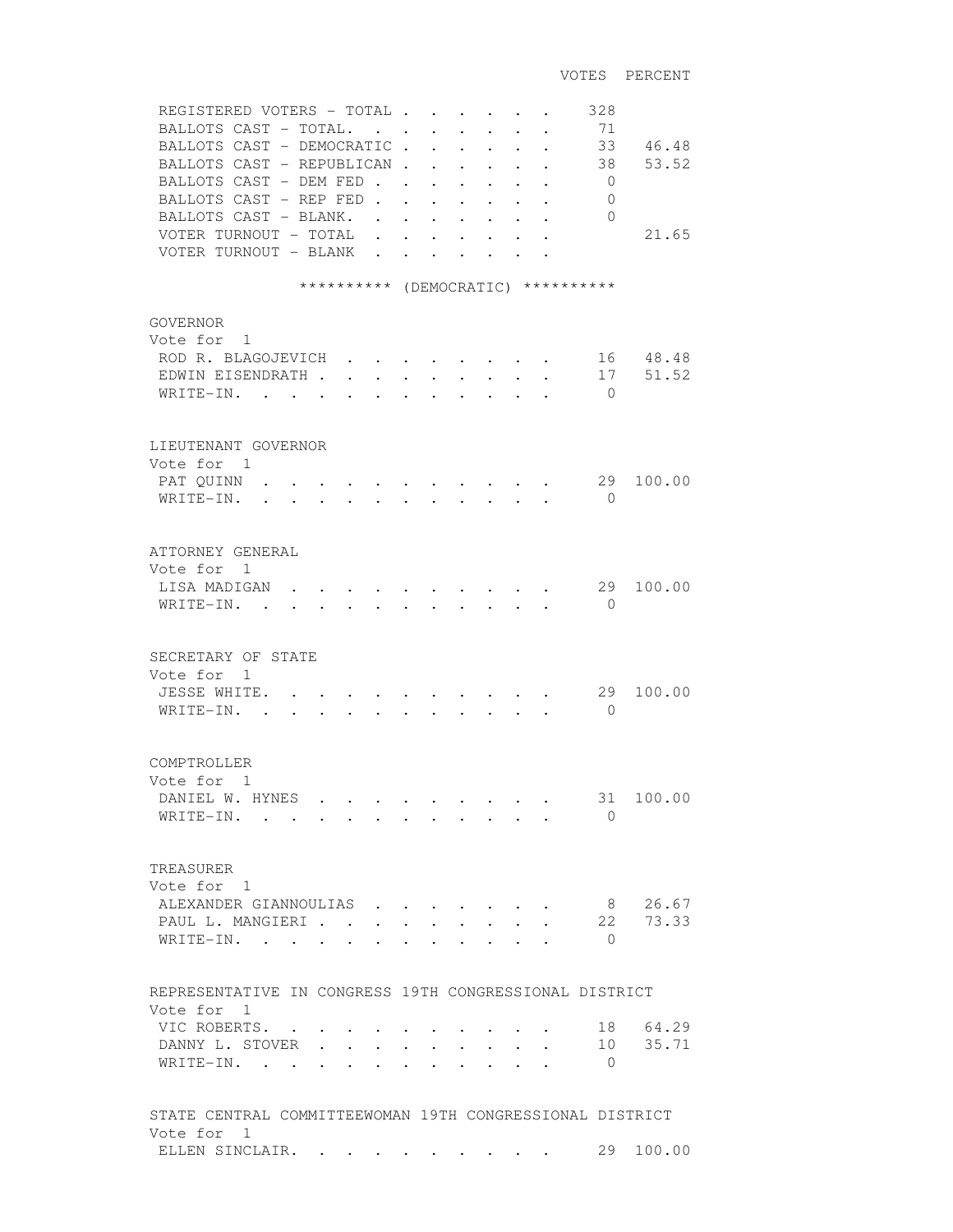WRITE-IN. . . . . . . . . . . . 0 STATE CENTRAL COMMITTEEMAN 19TH CONGRESSIONAL DISTRICT Vote for 1 JAY C. HOFFMAN. . . . . . . . . . 30 100.00 WRITE-IN. . . . . . . . . . . 0 STATE SENATOR 49TH LEGISLATIVE DISTRICT Vote for 1 DEANNA DEMUZIO. . . . . . . . . . 31 100.00 WRITE-IN. . . . . . . . . . . 0 REPRESENTATIVE IN THE GENERAL ASSEMBLY 98TH REPRESENTATIVE DISTRICT Vote for 1 GARY HANNIG. . . . . . . . . . . 31 100.00 WRITE-IN. . . . . . . . . . . . 0 REGIONAL SUPERINTENDENT OF SCHOOLS CHRISTIAN-MONTGOMERY Vote for 1 GREG SPRINGER . . . . . . . . . . 31 100.00 WRITE-IN. . . . . . . . . . . 0 COUNTY CLERK Vote for 1 NO CANDIDATE FILED . . . . . . . . 0 WRITE-IN. . . . . . . . . . . 0 COUNTY TREASURER Vote for 1 NO CANDIDATE FILED . . . . . . . . 0<br>WRITE-IN. . . . . . . . . . . . 1 100.00 WRITE-IN. . . . . . . . . . . . COUNTY SHERIFF Vote for 1 NO CANDIDATE FILED . . . . . . . . 0<br>WRITE-IN. . . . . . . . . . . . 1 100.00  $\texttt{WRITE-IN.}$  . . . . . . . . . . . COUNTY BOARD MEMBER DISTRICT 1 Vote for 2 DALE OGDEN . . . . . . . . . . . 21 45.65 DAVID G. HEATON . . . . . . . . . 25 54.35 WRITE-IN. . . . . . . . . . . . 0 JUDGE OF THE APPELLATE COURT 5TH JUDICIAL DIST. (MAAG VACANCY) Vote for 1 BRUCE STEWART . . . . . . . . . . 16 55.17 WILLIAM "BILL" BERRY. . . . . . . . 13 44.83  $\texttt{WRITE-IN.}$  . . . . . . . . . . 0

 PRECINCT COMMITTEEMAN PITMAN (Prec-0030) Vote for 1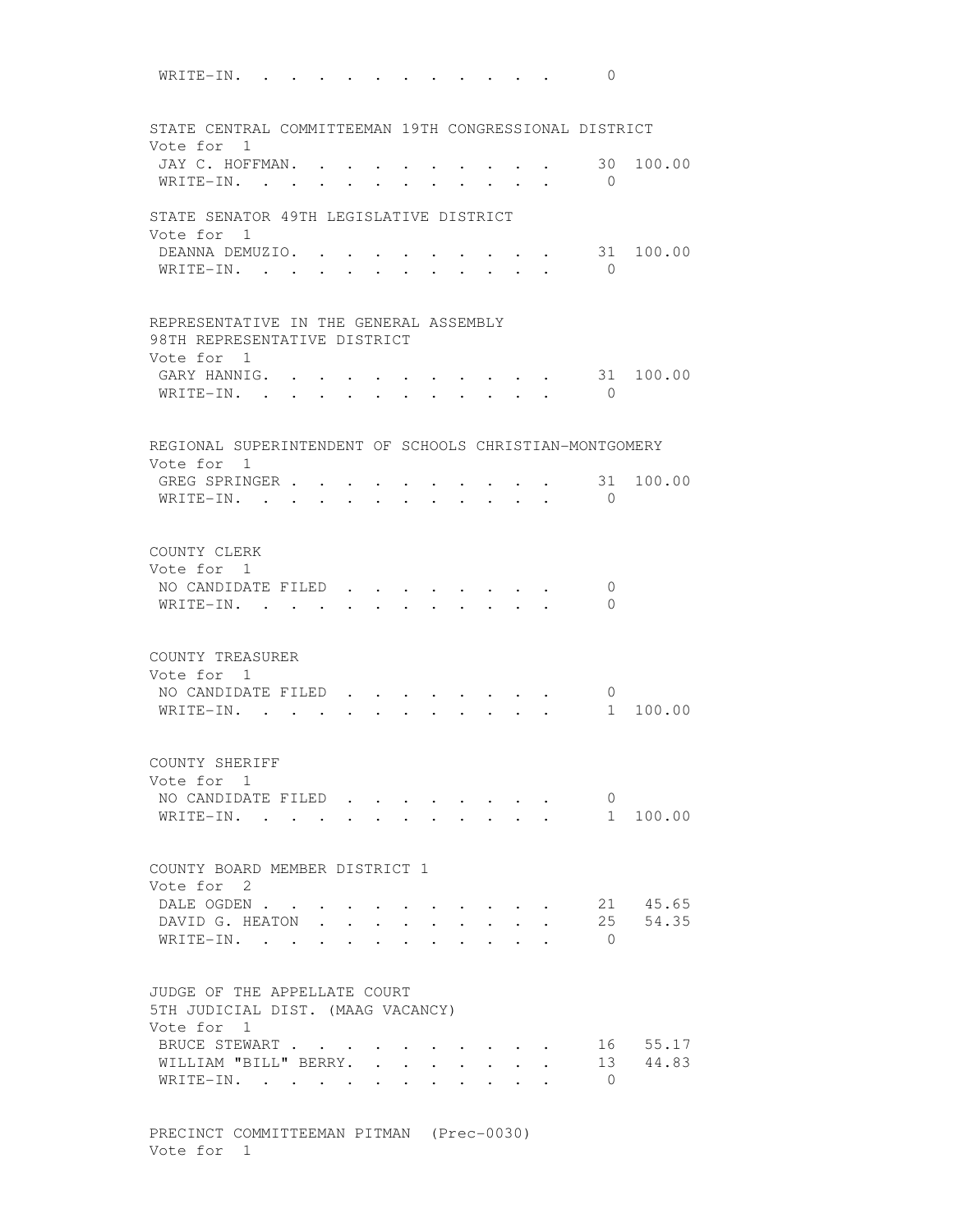| LEWIS RAY DURSTON. |                                                                                                             | $\mathbf{r}$ , and $\mathbf{r}$ , and $\mathbf{r}$ , and $\mathbf{r}$ |  |  |  | 26. | 100.00 |  |
|--------------------|-------------------------------------------------------------------------------------------------------------|-----------------------------------------------------------------------|--|--|--|-----|--------|--|
|                    | $\mathbf{r}$ , and $\mathbf{r}$ , and $\mathbf{r}$ , and $\mathbf{r}$ , and $\mathbf{r}$ , and $\mathbf{r}$ |                                                                       |  |  |  |     |        |  |

## \*\*\*\*\*\*\*\*\*\* (REPUBLICAN) \*\*\*\*\*\*\*\*\*\*

| GOVERNOR<br>Vote for 1<br>JUDY BAAR TOPINKA.<br>BILL BRADY<br>JIM OBERWEIS<br>RON GIDWITZ.<br>ANDY MARTIN.<br>WRITE-IN.<br>$\sim$ |                      | $\ddot{\phantom{0}}$           | $\ddot{\phantom{a}}$<br>$\ddot{\phantom{0}}$<br>$\bullet$ | $\ddot{\phantom{0}}$             | $\ddot{\phantom{a}}$                                    |                      |                      |                         | 26<br>5<br>5<br>$\overline{2}$<br>$\Omega$<br>$\Omega$ | 68.42<br>13.16<br>13.16<br>5.26 |
|-----------------------------------------------------------------------------------------------------------------------------------|----------------------|--------------------------------|-----------------------------------------------------------|----------------------------------|---------------------------------------------------------|----------------------|----------------------|-------------------------|--------------------------------------------------------|---------------------------------|
| LIEUTENANT GOVERNOR<br>Vote for 1<br>SANDY WEGMAN                                                                                 |                      |                                |                                                           |                                  |                                                         |                      |                      |                         | 8                                                      | 22.22                           |
| JOE BIRKETT.                                                                                                                      |                      |                                |                                                           | $\ddot{\phantom{0}}$             | $\ddot{\phantom{0}}$                                    |                      | $\ddot{\phantom{0}}$ | $\mathbf{L}$            | 18                                                     | 50.00                           |
| LAWRENCE L. BRUCKNER.                                                                                                             |                      |                                | $\ddot{\phantom{a}}$                                      |                                  | $\ddot{\phantom{0}}$                                    | $\ddot{\phantom{a}}$ | $\ddot{\phantom{a}}$ |                         | 3                                                      | 8.33                            |
| STEVEN J. RAUSCHENBERGER                                                                                                          |                      |                                |                                                           | $\bullet$                        | $\ddot{\phantom{0}}$                                    |                      |                      |                         | 7                                                      | 19.44                           |
| WRITE-IN. .                                                                                                                       |                      | $\sim$                         | $\sim$ $\sim$                                             |                                  |                                                         |                      |                      |                         | $\Omega$                                               |                                 |
| ATTORNEY GENERAL                                                                                                                  |                      |                                |                                                           |                                  |                                                         |                      |                      |                         |                                                        |                                 |
| Vote for 1                                                                                                                        |                      |                                |                                                           |                                  |                                                         |                      |                      |                         |                                                        |                                 |
| STEWART UMHOLTZ.                                                                                                                  |                      |                                |                                                           |                                  |                                                         |                      |                      |                         | 28                                                     | 100.00                          |
| WRITE-IN.                                                                                                                         |                      | $\sim$<br>$\ddot{\phantom{0}}$ |                                                           | $\cdot$ $\cdot$ $\cdot$          | $\cdot$ $\cdot$ $\cdot$ $\cdot$ $\cdot$                 |                      |                      |                         | $\bigcirc$                                             |                                 |
| SECRETARY OF STATE                                                                                                                |                      |                                |                                                           |                                  |                                                         |                      |                      |                         |                                                        |                                 |
| Vote for 1                                                                                                                        |                      |                                |                                                           |                                  |                                                         |                      |                      |                         |                                                        |                                 |
| DAN RUTHERFORD.                                                                                                                   |                      |                                |                                                           |                                  |                                                         |                      |                      |                         | 29                                                     | 100.00                          |
| WRITE-IN.                                                                                                                         | $\ddot{\phantom{a}}$ |                                |                                                           |                                  |                                                         | $\mathbf{L}$         |                      | $\overline{a}$          | $\Omega$                                               |                                 |
| COMPTROLLER<br>Vote for 1<br>CAROLE PANKAU .                                                                                      |                      |                                |                                                           |                                  |                                                         |                      |                      |                         | 29                                                     | 100.00                          |
| WRITE-IN.                                                                                                                         |                      |                                |                                                           |                                  |                                                         |                      |                      |                         | $\mathbf{0}$                                           |                                 |
| TREASURER                                                                                                                         |                      |                                |                                                           |                                  |                                                         |                      |                      |                         |                                                        |                                 |
| Vote for 1                                                                                                                        |                      |                                |                                                           |                                  |                                                         |                      |                      |                         |                                                        |                                 |
| CHRISTINE RADOGNO.                                                                                                                |                      |                                |                                                           |                                  | $\cdot$ $\cdot$ $\cdot$ $\cdot$ $\cdot$ $\cdot$ $\cdot$ |                      |                      |                         | 28                                                     | 100.00                          |
| WRITE-IN.                                                                                                                         |                      |                                |                                                           | $\bullet$ . The set of $\bullet$ | $\sim$ $\sim$ $\sim$ $\sim$                             |                      |                      | $\cdot$ $\cdot$ $\cdot$ | $\bigcirc$                                             |                                 |
| REPRESENTATIVE IN CONGRESS 19TH CONGRESSIONAL DISTRICT                                                                            |                      |                                |                                                           |                                  |                                                         |                      |                      |                         |                                                        |                                 |
| Vote for 1                                                                                                                        |                      |                                |                                                           |                                  |                                                         |                      |                      |                         |                                                        |                                 |
| JOHN M. SHIMKUS .                                                                                                                 |                      |                                |                                                           |                                  |                                                         |                      |                      |                         | 35                                                     | 100.00                          |
| WRITE-IN.                                                                                                                         |                      |                                | $\sim$                                                    | $\sim$                           | $\sim$ $\sim$ $\sim$ $\sim$ $\sim$                      |                      |                      |                         | $\bigcirc$                                             |                                 |
| STATE SENATOR 49TH LEGISLATIVE DISTRICT                                                                                           |                      |                                |                                                           |                                  |                                                         |                      |                      |                         |                                                        |                                 |
| Vote for 1                                                                                                                        |                      |                                |                                                           |                                  |                                                         |                      |                      |                         |                                                        |                                 |
| JEFF RICHEY. .                                                                                                                    |                      |                                |                                                           |                                  |                                                         |                      |                      |                         |                                                        | 30 100.00                       |
| WRITE-IN.                                                                                                                         |                      |                                |                                                           |                                  |                                                         |                      |                      |                         | $\overline{0}$                                         |                                 |
| REPRESENTATIVE IN THE GENERAL ASSEMBLY<br>98TH REPRESENTATIVE DISTRICT<br>Vote for 1                                              |                      |                                |                                                           |                                  |                                                         |                      |                      |                         |                                                        |                                 |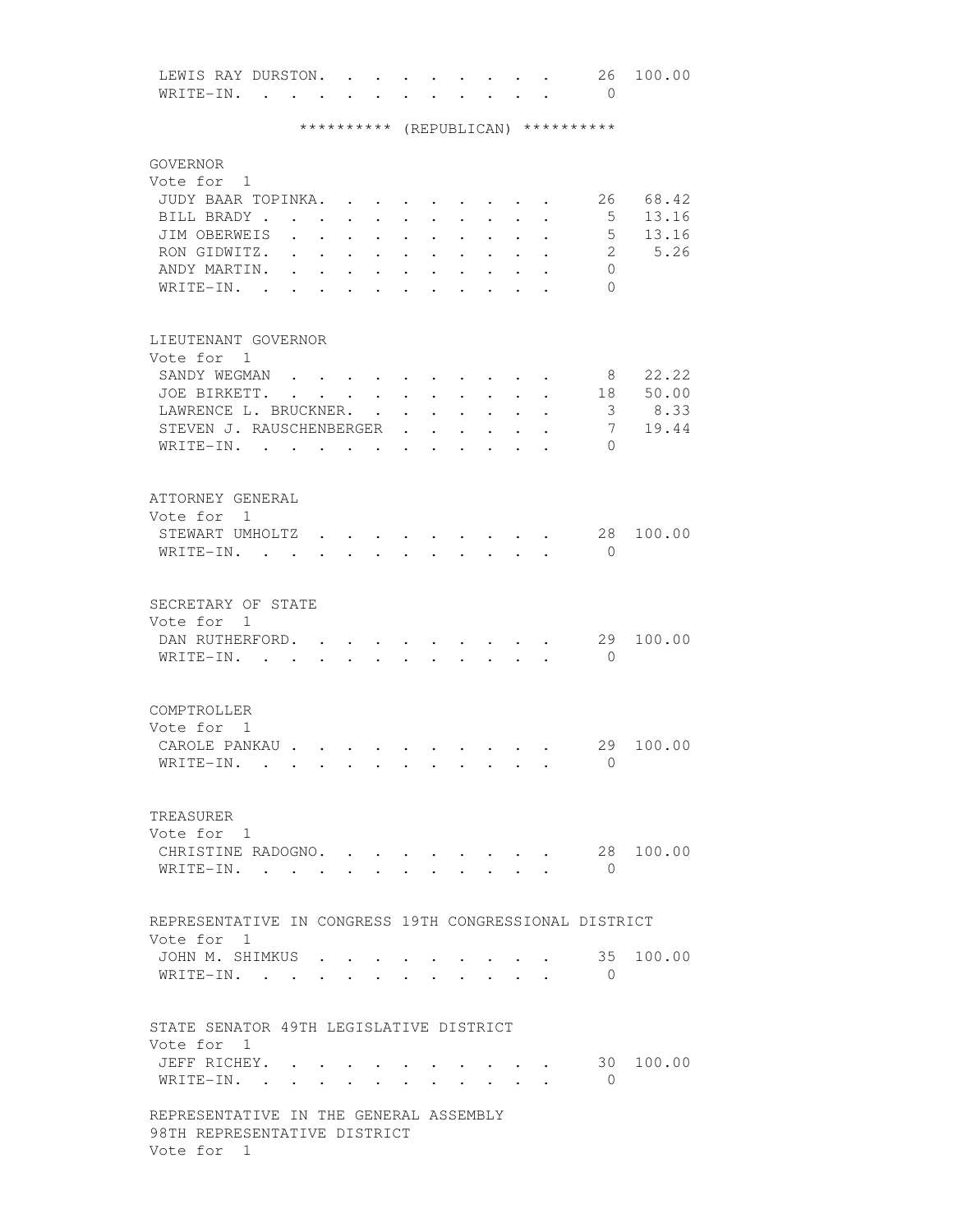| NO CANDIDATE FILED.<br>WRITE-IN.                                                                                                          | $\sim$ $\sim$ $\sim$ |        |  |              |        | $\mathbf{r} = \mathbf{r} + \mathbf{r}$                                                                    | $\Omega$                    | 1 100.00               |
|-------------------------------------------------------------------------------------------------------------------------------------------|----------------------|--------|--|--------------|--------|-----------------------------------------------------------------------------------------------------------|-----------------------------|------------------------|
| REGIONAL SUPERINTENDENT OF SCHOOLS CHRISTIAN-MONTGOMERY                                                                                   |                      |        |  |              |        |                                                                                                           |                             |                        |
| Vote for 1<br>NO CANDIDATE FILED<br>WRITE-IN. .                                                                                           | $\sim$               |        |  |              |        |                                                                                                           | $\mathbf{0}$                | 2 100.00               |
| COUNTY CLERK<br>Vote for 1<br>SANDY LEITHEISER<br>WRITE-IN. .                                                                             |                      |        |  |              |        |                                                                                                           | $\bigcirc$                  | 37 100.00              |
| COUNTY TREASURER<br>Vote for 1<br>RONALD D. JENKINS.<br>WRITE-IN.                                                                         | $\sim$               | $\sim$ |  | $\mathbf{L}$ | $\sim$ |                                                                                                           | $\bigcirc$                  | 37 100.00              |
| COUNTY SHERIFF<br>Vote for 1<br>JIM VAZZI.<br>WRITE-IN.                                                                                   |                      |        |  |              |        |                                                                                                           | $\bigcirc$                  | 31 100.00              |
| COUNTY BOARD MEMBER DISTRICT 1<br>Vote for 2<br>CONNIE TAYLOR BECK.<br>WRITE-IN. .                                                        | $\sim$               |        |  |              |        |                                                                                                           |                             | 29 96.67<br>$1 \t3.33$ |
| JUDGE OF THE APPELLATE COURT<br>5TH JUDICIAL DIST. (MAAG VACANCY)<br>Vote for 1                                                           |                      |        |  |              |        |                                                                                                           |                             |                        |
| STEPHEN P. MCGLYNN.<br>WRITE-IN.                                                                                                          |                      |        |  |              |        |                                                                                                           | 25<br>$\overline{0}$        | 100.00                 |
| PRECINCT COMMITTEEMAN PITMAN (Prec-0030)<br>Vote for 1                                                                                    |                      |        |  |              |        |                                                                                                           |                             |                        |
| KEN J. GERLACH.<br>WRITE-IN.                                                                                                              |                      |        |  |              |        | $\bullet$ .<br><br><br><br><br><br><br><br><br><br><br><br><br>$\mathbf{r} = \mathbf{r} \cdot \mathbf{r}$ |                             | 29 96.67<br>$1 \t3.33$ |
| PRECINCT REPORT MONTGOMERY COUNTY, ILLINOIS UNOFFICIAL<br>RUN DATE: 03/21/06 GENERAL PRIMARY ELECTION<br>RUN TIME:10:43 PM MARCH 21, 2006 | STATISTICS           |        |  |              |        |                                                                                                           |                             |                        |
| 0031 RAYMOND                                                                                                                              |                      |        |  |              |        |                                                                                                           |                             | VOTES PERCENT          |
| REGISTERED VOTERS - TOTAL<br>BALLOTS CAST - TOTAL.<br>BALLOTS CAST - DEMOCRATIC 49 37.69                                                  |                      |        |  |              |        |                                                                                                           | 808<br>130                  |                        |
| BALLOTS CAST - REPUBLICAN 81 62.31<br>BALLOTS CAST - DEM FED<br>BALLOTS CAST - REP FED<br>BALLOTS CAST - BLANK.                           |                      |        |  |              |        |                                                                                                           | $\bigcirc$<br>0<br>$\Omega$ |                        |

VOTER TURNOUT - TOTAL . . . . . . . 16.09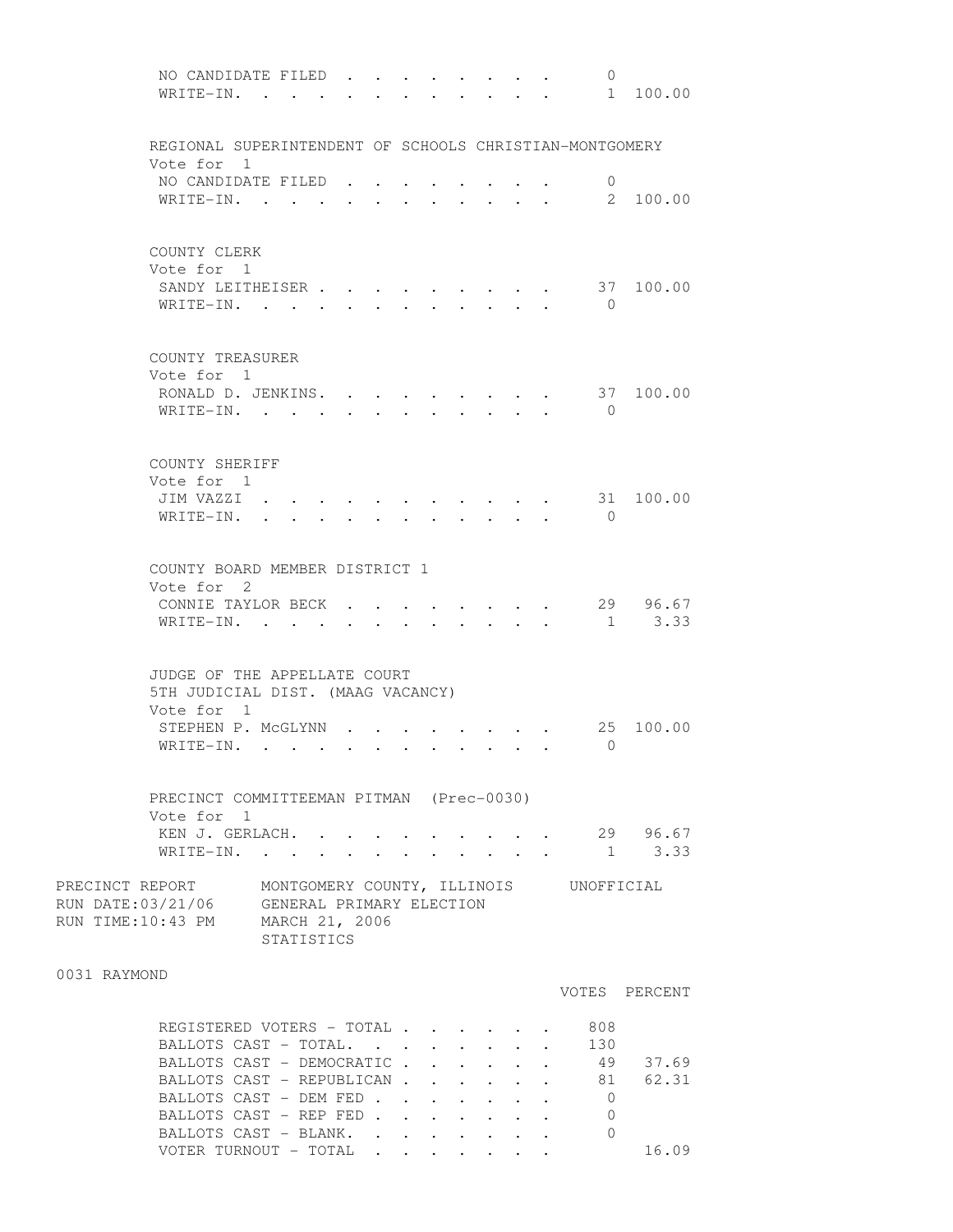\*\*\*\*\*\*\*\*\*\* (DEMOCRATIC) \*\*\*\*\*\*\*\*\*\* GOVERNOR Vote for 1 ROD R. BLAGOJEVICH . . . . . . . . 27 62.79 EDWIN EISENDRATH . . . . . . . . . 16 37.21 WRITE-IN. . . . . . . . . . . 0 LIEUTENANT GOVERNOR Vote for 1 PAT QUINN . . . . . . . . . . . . 37 97.37 WRITE-IN. . . . . . . . . . . . 1 2.63 ATTORNEY GENERAL Vote for 1 LISA MADIGAN . . . . . . . . . . 42 100.00 WRITE-IN. . . . . . . . . . . . 0 SECRETARY OF STATE Vote for 1 JESSE WHITE. . . . . . . . . . . 47 100.00 WRITE-IN. . . . . . . . . . . . 0 COMPTROLLER Vote for 1 DANIEL W. HYNES . . . . . . . . . 41 100.00 WRITE-IN. . . . . . . . . . . 0 TREASURER Vote for 1 ALEXANDER GIANNOULIAS . . . . . . 23 57.50 PAUL L. MANGIERI . . . . . . . . . 17 42.50 WRITE-IN. . . . . . . . . . . . 0 REPRESENTATIVE IN CONGRESS 19TH CONGRESSIONAL DISTRICT Vote for 1 VIC ROBERTS. . . . . . . . . . . 22 57.89<br>DANNY L. STOVER . . . . . . . . . 16 42.11 DANNY L. STOVER . . . . . . . . . WRITE-IN. . . . . . . . . . . . 0 STATE CENTRAL COMMITTEEWOMAN 19TH CONGRESSIONAL DISTRICT Vote for 1 ELLEN SINCLAIR. . . . . . . . . . . 37 100.00 WRITE-IN. . . . . . . . . . . . 0 STATE CENTRAL COMMITTEEMAN 19TH CONGRESSIONAL DISTRICT Vote for 1 JAY C. HOFFMAN. . . . . . . . . . 37 100.00 WRITE-IN. . . . . . . . . . . . 0 STATE SENATOR 49TH LEGISLATIVE DISTRICT Vote for 1

VOTER TURNOUT - BLANK . . . . . . .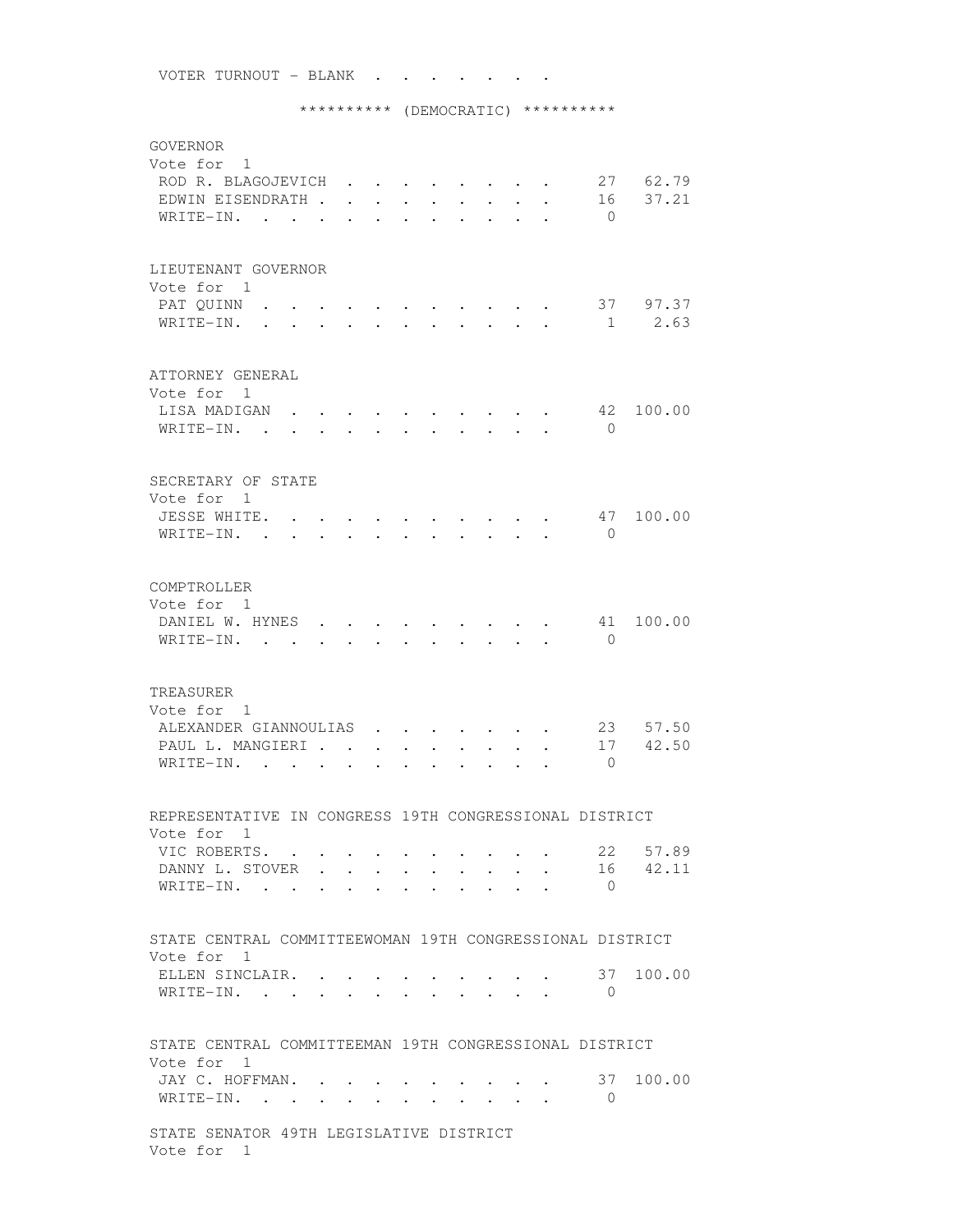| DEANNA DEMUZIO.<br>WRITE-IN.                            |        |                      |                                   |                               |                                         |                                            | 46<br>$\bigcirc$                   | 100.00               |
|---------------------------------------------------------|--------|----------------------|-----------------------------------|-------------------------------|-----------------------------------------|--------------------------------------------|------------------------------------|----------------------|
| REPRESENTATIVE IN THE GENERAL ASSEMBLY                  |        |                      |                                   |                               |                                         |                                            |                                    |                      |
| 98TH REPRESENTATIVE DISTRICT                            |        |                      |                                   |                               |                                         |                                            |                                    |                      |
| Vote for 1                                              |        |                      |                                   |                               |                                         |                                            |                                    |                      |
| GARY HANNIG.                                            |        |                      |                                   |                               |                                         |                                            |                                    | 41 97.62             |
| $W$ RITE-IN                                             |        |                      |                                   |                               |                                         |                                            | 1                                  | 2.38                 |
| REGIONAL SUPERINTENDENT OF SCHOOLS CHRISTIAN-MONTGOMERY |        |                      |                                   |                               |                                         |                                            |                                    |                      |
| Vote for 1                                              |        |                      |                                   |                               |                                         |                                            |                                    |                      |
| GREG SPRINGER<br>WRITE-IN.                              |        |                      |                                   |                               |                                         |                                            | 40<br>$\bigcirc$                   | 100.00               |
| COUNTY CLERK                                            |        |                      |                                   |                               |                                         |                                            |                                    |                      |
| Vote for 1                                              |        |                      |                                   |                               |                                         |                                            |                                    |                      |
| NO CANDIDATE FILED.<br>WRITE-IN.                        |        |                      |                                   |                               |                                         |                                            | 0<br>$\Omega$                      |                      |
|                                                         |        | $\sim$               |                                   |                               | $\mathbf{r}$                            |                                            |                                    |                      |
| COUNTY TREASURER                                        |        |                      |                                   |                               |                                         |                                            |                                    |                      |
| Vote for 1<br>NO CANDIDATE FILED                        |        |                      |                                   |                               |                                         |                                            | 0                                  |                      |
| WRITE-IN. .                                             | $\sim$ |                      |                                   |                               |                                         |                                            | $\Omega$                           |                      |
| COUNTY SHERIFF                                          |        |                      |                                   |                               |                                         |                                            |                                    |                      |
| Vote for 1                                              |        |                      |                                   |                               |                                         |                                            |                                    |                      |
| NO CANDIDATE FILED                                      |        |                      |                                   |                               |                                         |                                            | 0                                  |                      |
| WRITE-IN. .                                             |        |                      |                                   |                               |                                         |                                            | $\Omega$                           |                      |
| COUNTY BOARD MEMBER DISTRICT 1                          |        |                      |                                   |                               |                                         |                                            |                                    |                      |
| Vote for 2                                              |        |                      |                                   |                               |                                         |                                            |                                    |                      |
| DALE OGDEN                                              |        |                      |                                   |                               |                                         |                                            |                                    | 39 55.71             |
| DAVID G. HEATON<br>WRITE-IN.                            |        |                      | $\mathbf{r} = \mathbf{r}$         | $\mathbf{L}$ and $\mathbf{L}$ |                                         | $\mathbf{r}$ , $\mathbf{r}$ , $\mathbf{r}$ | $\overline{0}$                     | 31 44.29             |
|                                                         |        |                      |                                   |                               |                                         |                                            |                                    |                      |
| JUDGE OF THE APPELLATE COURT                            |        |                      |                                   |                               |                                         |                                            |                                    |                      |
| 5TH JUDICIAL DIST. (MAAG VACANCY)<br>Vote for 1         |        |                      |                                   |                               |                                         |                                            |                                    |                      |
| BRUCE STEWART                                           |        | $\ddot{\phantom{0}}$ |                                   |                               |                                         |                                            |                                    | 21 55.26             |
| WILLIAM "BILL" BERRY.                                   |        |                      |                                   |                               | $\cdot$ $\cdot$ $\cdot$ $\cdot$ $\cdot$ |                                            |                                    | 17 44.74             |
| WRITE-IN.                                               |        | $\ddot{\phantom{0}}$ | <b>Contract Contract Contract</b> |                               | $\mathbf{r}$                            |                                            | $\Omega$                           |                      |
| PRECINCT COMMITTEEMAN RAYMOND (Prec-0031)               |        |                      |                                   |                               |                                         |                                            |                                    |                      |
| Vote for 1                                              |        |                      |                                   |                               |                                         |                                            |                                    |                      |
| RICKEY L. BROADDUS                                      |        |                      |                                   |                               |                                         |                                            |                                    | 46 100.00            |
| WRITE-IN.<br>$\sim$                                     | $\sim$ |                      |                                   |                               |                                         |                                            | $\Omega$                           |                      |
|                                                         |        |                      |                                   |                               |                                         |                                            | ********** (REPUBLICAN) ********** |                      |
| GOVERNOR                                                |        |                      |                                   |                               |                                         |                                            |                                    |                      |
| Vote for 1                                              |        |                      |                                   |                               |                                         |                                            |                                    |                      |
| JUDY BAAR TOPINKA.                                      |        |                      |                                   |                               |                                         |                                            |                                    | 33 40.74<br>34 41.98 |
| BILL BRADY                                              |        |                      |                                   |                               |                                         |                                            |                                    |                      |

JIM OBERWEIS . . . . . . . . . . 12 14.81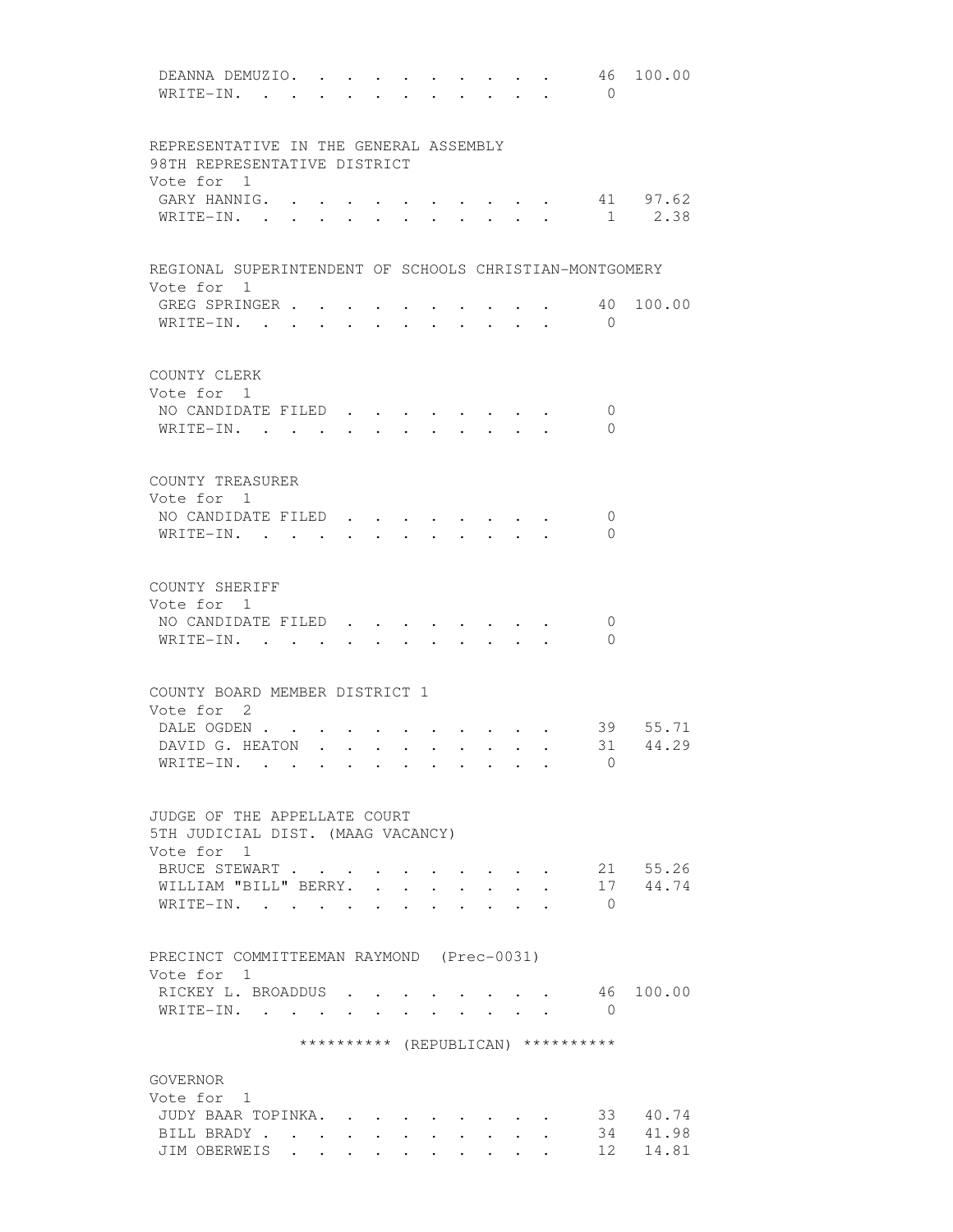| RON GIDWITZ.<br>ANDY MARTIN.                            | $\mathbf{r}$ , and $\mathbf{r}$ , and $\mathbf{r}$ , and $\mathbf{r}$ |                 |                         |                                 |                                                |                                                             |                                                                          |              |                                                             |                                                    | 2<br>$\mathbf{0}$ | 2.47      |
|---------------------------------------------------------|-----------------------------------------------------------------------|-----------------|-------------------------|---------------------------------|------------------------------------------------|-------------------------------------------------------------|--------------------------------------------------------------------------|--------------|-------------------------------------------------------------|----------------------------------------------------|-------------------|-----------|
| WRITE-IN. .                                             |                                                                       |                 |                         |                                 |                                                |                                                             |                                                                          |              |                                                             |                                                    | $\bigcirc$        |           |
|                                                         |                                                                       |                 |                         |                                 |                                                |                                                             |                                                                          |              |                                                             |                                                    |                   |           |
|                                                         |                                                                       |                 |                         |                                 |                                                |                                                             |                                                                          |              |                                                             |                                                    |                   |           |
| LIEUTENANT GOVERNOR                                     |                                                                       |                 |                         |                                 |                                                |                                                             |                                                                          |              |                                                             |                                                    |                   |           |
| Vote for 1                                              |                                                                       |                 |                         |                                 |                                                |                                                             |                                                                          |              |                                                             |                                                    |                   |           |
| SANDY WEGMAN                                            |                                                                       |                 |                         |                                 |                                                |                                                             |                                                                          |              |                                                             |                                                    | 13                | 17.11     |
|                                                         |                                                                       |                 |                         |                                 |                                                |                                                             |                                                                          |              |                                                             |                                                    |                   |           |
| JOE BIRKETT.                                            |                                                                       |                 |                         |                                 |                                                | $\ddot{\phantom{0}}$                                        | $\bullet$ .<br><br><br><br><br><br><br><br><br><br><br><br>              |              | $\bullet$ .<br><br><br><br><br><br><br><br><br><br><br><br> |                                                    | 39                | 51.32     |
| LAWRENCE L. BRUCKNER.                                   |                                                                       |                 |                         |                                 |                                                | $\bullet$ .<br><br><br><br><br><br><br><br><br><br><br><br> | $\ddot{\phantom{0}}$                                                     | $\sim 100$   | $\ddot{\phantom{0}}$                                        |                                                    | $\overline{7}$    | 9.21      |
| STEVEN J. RAUSCHENBERGER .                              |                                                                       |                 |                         |                                 |                                                | $\sim$                                                      |                                                                          |              |                                                             |                                                    |                   | 17 22.37  |
| WRITE-IN. .                                             | $\sim$                                                                |                 | $\cdot$ $\cdot$ $\cdot$ |                                 | $\cdot$                                        |                                                             |                                                                          |              |                                                             |                                                    | $\Omega$          |           |
|                                                         |                                                                       |                 |                         |                                 |                                                |                                                             |                                                                          |              |                                                             |                                                    |                   |           |
|                                                         |                                                                       |                 |                         |                                 |                                                |                                                             |                                                                          |              |                                                             |                                                    |                   |           |
| ATTORNEY GENERAL                                        |                                                                       |                 |                         |                                 |                                                |                                                             |                                                                          |              |                                                             |                                                    |                   |           |
| Vote for 1                                              |                                                                       |                 |                         |                                 |                                                |                                                             |                                                                          |              |                                                             |                                                    |                   |           |
| STEWART UMHOLTZ                                         |                                                                       |                 |                         |                                 |                                                |                                                             |                                                                          |              |                                                             |                                                    | 67                | 100.00    |
| WRITE-IN.                                               |                                                                       |                 |                         | $\cdot$ $\cdot$ $\cdot$ $\cdot$ |                                                |                                                             | $\cdot$ $\cdot$ $\cdot$ $\cdot$                                          |              |                                                             |                                                    | $\bigcirc$        |           |
|                                                         |                                                                       |                 |                         |                                 |                                                |                                                             |                                                                          |              |                                                             |                                                    |                   |           |
|                                                         |                                                                       |                 |                         |                                 |                                                |                                                             |                                                                          |              |                                                             |                                                    |                   |           |
| SECRETARY OF STATE                                      |                                                                       |                 |                         |                                 |                                                |                                                             |                                                                          |              |                                                             |                                                    |                   |           |
| Vote for 1                                              |                                                                       |                 |                         |                                 |                                                |                                                             |                                                                          |              |                                                             |                                                    |                   |           |
| DAN RUTHERFORD.                                         |                                                                       |                 |                         |                                 | $\mathbf{r}$ $\mathbf{r}$                      |                                                             | $\mathbf{r}$ , $\mathbf{r}$ , $\mathbf{r}$ , $\mathbf{r}$ , $\mathbf{r}$ |              |                                                             |                                                    | 70                | 100.00    |
| WRITE-IN.                                               |                                                                       |                 |                         |                                 | $\mathbf{A}$ and $\mathbf{A}$ and $\mathbf{A}$ |                                                             | $\cdot$ $\cdot$ $\cdot$                                                  | $\mathbf{L}$ |                                                             |                                                    | $\Omega$          |           |
|                                                         |                                                                       |                 |                         |                                 |                                                |                                                             |                                                                          |              |                                                             |                                                    |                   |           |
|                                                         |                                                                       |                 |                         |                                 |                                                |                                                             |                                                                          |              |                                                             |                                                    |                   |           |
| COMPTROLLER                                             |                                                                       |                 |                         |                                 |                                                |                                                             |                                                                          |              |                                                             |                                                    |                   |           |
| Vote for 1                                              |                                                                       |                 |                         |                                 |                                                |                                                             |                                                                          |              |                                                             |                                                    |                   |           |
| CAROLE PANKAU                                           |                                                                       |                 |                         |                                 |                                                |                                                             |                                                                          |              |                                                             |                                                    |                   | 66 100.00 |
| $WRITE-IN.$ .                                           |                                                                       |                 |                         |                                 |                                                |                                                             |                                                                          |              |                                                             |                                                    | $\mathbf{0}$      |           |
|                                                         |                                                                       |                 |                         |                                 |                                                |                                                             |                                                                          |              |                                                             |                                                    |                   |           |
|                                                         |                                                                       |                 |                         |                                 |                                                |                                                             |                                                                          |              |                                                             |                                                    |                   |           |
| TREASURER                                               |                                                                       |                 |                         |                                 |                                                |                                                             |                                                                          |              |                                                             |                                                    |                   |           |
| Vote for 1                                              |                                                                       |                 |                         |                                 |                                                |                                                             |                                                                          |              |                                                             |                                                    |                   |           |
| CHRISTINE RADOGNO.                                      |                                                                       |                 |                         |                                 |                                                |                                                             | $\sim$ $\sim$ $\sim$ $\sim$ $\sim$                                       |              |                                                             |                                                    | 66                | 100.00    |
| WRITE-IN.                                               |                                                                       |                 |                         |                                 | $\ddot{\phantom{0}}$                           |                                                             | <b>Contract Contract Contract Contract</b>                               |              |                                                             |                                                    | $\bigcirc$        |           |
|                                                         |                                                                       |                 |                         |                                 |                                                |                                                             |                                                                          |              |                                                             |                                                    |                   |           |
|                                                         |                                                                       |                 |                         |                                 |                                                |                                                             |                                                                          |              |                                                             |                                                    |                   |           |
| REPRESENTATIVE IN CONGRESS 19TH CONGRESSIONAL DISTRICT  |                                                                       |                 |                         |                                 |                                                |                                                             |                                                                          |              |                                                             |                                                    |                   |           |
| Vote for 1                                              |                                                                       |                 |                         |                                 |                                                |                                                             |                                                                          |              |                                                             |                                                    |                   |           |
| JOHN M. SHIMKUS                                         |                                                                       |                 |                         |                                 |                                                |                                                             |                                                                          |              |                                                             |                                                    |                   | 77 100.00 |
| WRITE-IN.                                               |                                                                       |                 |                         |                                 |                                                |                                                             |                                                                          |              |                                                             |                                                    | $\bigcirc$        |           |
|                                                         |                                                                       |                 |                         |                                 |                                                |                                                             |                                                                          |              |                                                             |                                                    |                   |           |
|                                                         |                                                                       |                 |                         |                                 |                                                |                                                             |                                                                          |              |                                                             |                                                    |                   |           |
| STATE SENATOR 49TH LEGISLATIVE DISTRICT                 |                                                                       |                 |                         |                                 |                                                |                                                             |                                                                          |              |                                                             |                                                    |                   |           |
| Vote for 1                                              |                                                                       |                 |                         |                                 |                                                |                                                             |                                                                          |              |                                                             |                                                    |                   |           |
| JEFF RICHEY.                                            |                                                                       |                 |                         |                                 |                                                |                                                             |                                                                          |              |                                                             |                                                    |                   | 74 100.00 |
| WRITE-IN.                                               |                                                                       |                 |                         |                                 |                                                |                                                             |                                                                          |              |                                                             |                                                    | $\Omega$          |           |
|                                                         |                                                                       | $\cdot$ $\cdot$ |                         |                                 |                                                |                                                             |                                                                          | $\mathbf{L}$ |                                                             |                                                    |                   |           |
|                                                         |                                                                       |                 |                         |                                 |                                                |                                                             |                                                                          |              |                                                             |                                                    |                   |           |
| REPRESENTATIVE IN THE GENERAL ASSEMBLY                  |                                                                       |                 |                         |                                 |                                                |                                                             |                                                                          |              |                                                             |                                                    |                   |           |
| 98TH REPRESENTATIVE DISTRICT                            |                                                                       |                 |                         |                                 |                                                |                                                             |                                                                          |              |                                                             |                                                    |                   |           |
| Vote for 1                                              |                                                                       |                 |                         |                                 |                                                |                                                             |                                                                          |              |                                                             |                                                    |                   |           |
| NO CANDIDATE FILED                                      |                                                                       |                 |                         |                                 |                                                |                                                             |                                                                          |              |                                                             |                                                    | Ü                 |           |
| WRITE-IN.                                               |                                                                       |                 |                         |                                 |                                                |                                                             |                                                                          |              |                                                             | $\mathbf{r}$ , and $\mathbf{r}$ , and $\mathbf{r}$ | $1 \quad$         | 100.00    |
|                                                         |                                                                       |                 |                         |                                 |                                                |                                                             |                                                                          |              |                                                             |                                                    |                   |           |
|                                                         |                                                                       |                 |                         |                                 |                                                |                                                             |                                                                          |              |                                                             |                                                    |                   |           |
| REGIONAL SUPERINTENDENT OF SCHOOLS CHRISTIAN-MONTGOMERY |                                                                       |                 |                         |                                 |                                                |                                                             |                                                                          |              |                                                             |                                                    |                   |           |
| Vote for 1                                              |                                                                       |                 |                         |                                 |                                                |                                                             |                                                                          |              |                                                             |                                                    |                   |           |
| NO CANDIDATE FILED                                      |                                                                       |                 |                         |                                 |                                                |                                                             |                                                                          |              |                                                             |                                                    | 0                 |           |
| WRITE-IN.                                               |                                                                       |                 |                         |                                 |                                                |                                                             |                                                                          |              |                                                             |                                                    |                   | 2 100.00  |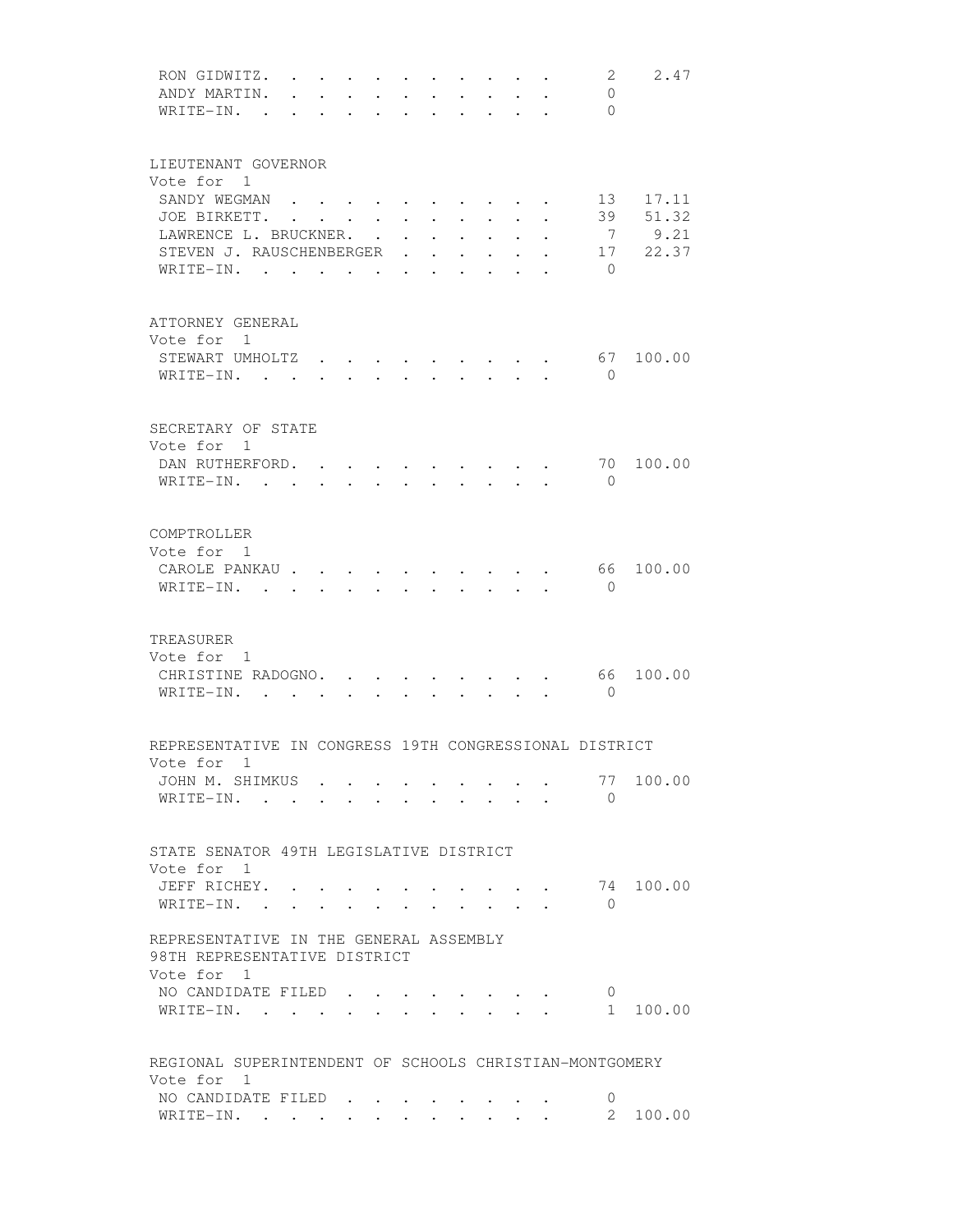COUNTY CLERK Vote for 1 SANDY LEITHEISER . . . . . . . . . 77 100.00 WRITE-IN. . . . . . . . . . . . 0 COUNTY TREASURER Vote for 1 RONALD D. JENKINS. . . . . . . . . 76 100.00 WRITE-IN. . . . . . . . . . . . 0 COUNTY SHERIFF Vote for 1 JIM VAZZI . . . . . . . . . . . 75 100.00 WRITE-IN. . . . . . . . . . . . 0 COUNTY BOARD MEMBER DISTRICT 1 Vote for 2 CONNIE TAYLOR BECK  $\cdot \cdot \cdot \cdot \cdot \cdot \cdot \cdot \cdot \cdot \cdot \cdot \cdot$  71 100.00 WRITE-IN. . . . . . . . . . . . 0 JUDGE OF THE APPELLATE COURT 5TH JUDICIAL DIST. (MAAG VACANCY) Vote for 1 STEPHEN P. MCGLYNN . . . . . . . . . 63 100.00 WRITE-IN. . . . . . . . . . . . 0 PRECINCT COMMITTEEMAN RAYMOND (Prec-0031) Vote for 1 TIM MIZERA . . . . . . . . . . . 76 98.70 WRITE-IN. . . . . . . . . . . . 1 1.30 PRECINCT REPORT MONTGOMERY COUNTY, ILLINOIS UNOFFICIAL RUN DATE:03/21/06 GENERAL PRIMARY ELECTION RUN TIME:10:43 PM MARCH 21, 2006 STATISTICS 0032 ROUNTREE VOTES PERCENT REGISTERED VOTERS - TOTAL . . . . . . 169 BALLOTS CAST - TOTAL. . . . . . . . 20 BALLOTS CAST - DEMOCRATIC . . . . . . 3 15.00 BALLOTS CAST - REPUBLICAN . . . . . . 17 85.00 BALLOTS CAST - DEM FED . . . . . . . 0 BALLOTS CAST - REP FED . . . . . . . 0 BALLOTS CAST - BLANK. . . . . . . . 0 VOTER TURNOUT - TOTAL . . . . . . . 11.83 VOTER TURNOUT - BLANK . . . . \*\*\*\*\*\*\*\*\*\* (DEMOCRATIC) \*\*\*\*\*\*\*\*\*\* GOVERNOR Vote for 1 ROD R. BLAGOJEVICH . . . . . . . . 2 66.67 EDWIN EISENDRATH . . . . . . . . . 1 33.33 WRITE-IN. . . . . . . . . . . . 0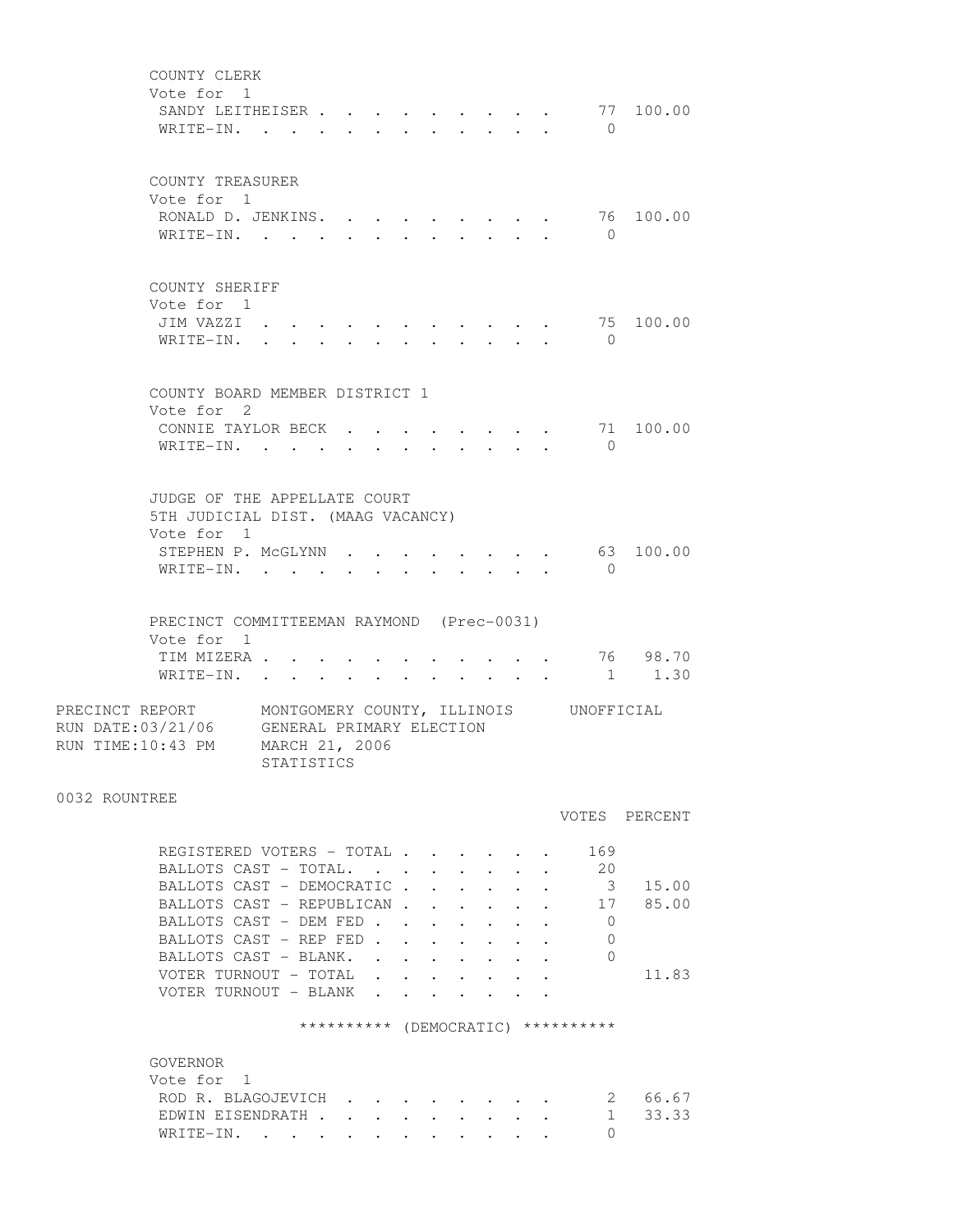LIEUTENANT GOVERNOR Vote for 1<br>PAT QUINN . PAT QUINN . . . . . . . . . . . 3 100.00 WRITE-IN. . . . . . . . . . . . 0 ATTORNEY GENERAL Vote for 1 LISA MADIGAN . . . . . . . . . . 3 100.00 WRITE-IN. . . . . . . . . . . 0 SECRETARY OF STATE Vote for 1 JESSE WHITE. . . . . . . . . . . 3 100.00 WRITE-IN. . . . . . . . . . . 0 COMPTROLLER Vote for 1 DANIEL W. HYNES . . . . . . . . . 3 100.00 WRITE-IN. . . . . . . . . . . . 0 TREASURER Vote for 1 ALEXANDER GIANNOULIAS . . . . . . . 1 33.33 PAUL L. MANGIERI . . . . . . . . . . 2 66.67 WRITE-IN. . . . . . . . . . . 0 REPRESENTATIVE IN CONGRESS 19TH CONGRESSIONAL DISTRICT Vote for 1 VIC ROBERTS. . . . . . . . . . . 1 50.00 DANNY L. STOVER . . . . . . . . . 1 50.00 WRITE-IN. . . . . . . . . . . 0 STATE CENTRAL COMMITTEEWOMAN 19TH CONGRESSIONAL DISTRICT Vote for 1 ELLEN SINCLAIR. . . . . . . . . . . 3 100.00 WRITE-IN. . . . . . . . . . . . 0 STATE CENTRAL COMMITTEEMAN 19TH CONGRESSIONAL DISTRICT Vote for 1 JAY C. HOFFMAN. . . . . . . . . . 3 100.00 WRITE-IN. . . . . . . . . . . . 0 STATE SENATOR 49TH LEGISLATIVE DISTRICT Vote for 1 DEANNA DEMUZIO. . . . . . . . . . 3 100.00 WRITE-IN. . . . . . . . . . . . 0 REPRESENTATIVE IN THE GENERAL ASSEMBLY 98TH REPRESENTATIVE DISTRICT Vote for 1 GARY HANNIG. . . . . . . . . . . . . 3 100.00 WRITE-IN. . . . . . . . . . . . 0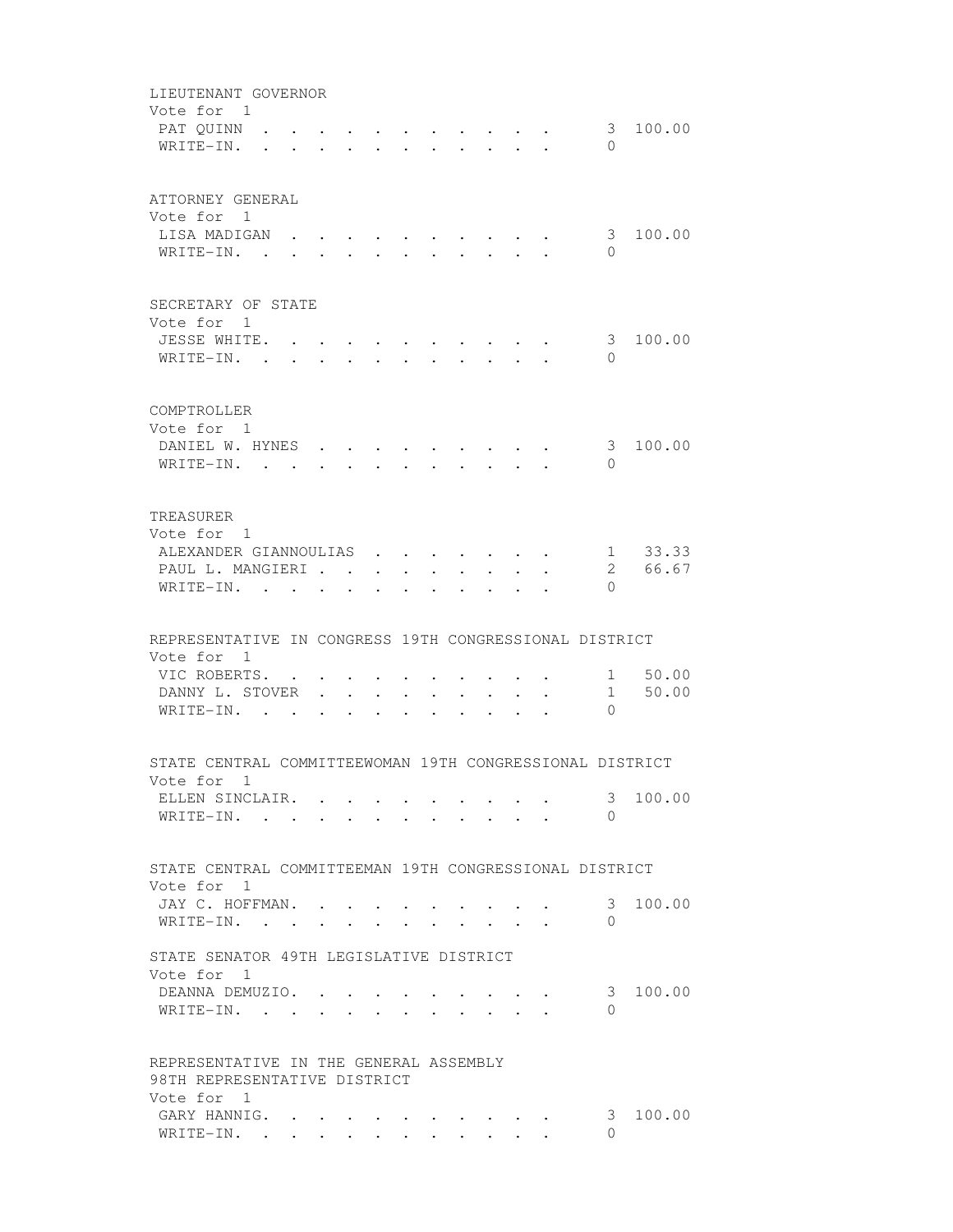| REGIONAL SUPERINTENDENT OF SCHOOLS CHRISTIAN-MONTGOMERY |                                                                                               |                      |                                                           |                                                             |                                                             |                                                                                                             |                                                             |                                                                          |                                    |                |
|---------------------------------------------------------|-----------------------------------------------------------------------------------------------|----------------------|-----------------------------------------------------------|-------------------------------------------------------------|-------------------------------------------------------------|-------------------------------------------------------------------------------------------------------------|-------------------------------------------------------------|--------------------------------------------------------------------------|------------------------------------|----------------|
| Vote for 1                                              |                                                                                               |                      |                                                           |                                                             |                                                             |                                                                                                             |                                                             |                                                                          |                                    |                |
| GREG SPRINGER                                           |                                                                                               |                      |                                                           | $\sim$ 100 $\sim$                                           |                                                             |                                                                                                             |                                                             | $\mathbf{r} = \mathbf{r} + \mathbf{r}$ , where $\mathbf{r} = \mathbf{r}$ |                                    | 3 100.00       |
| WRITE-IN.                                               |                                                                                               | $\sim$               | $\bullet$ . The set of $\bullet$                          |                                                             | $\sim$ $\sim$ $\sim$                                        |                                                                                                             |                                                             | $\cdot$ $\cdot$ $\cdot$ $\cdot$                                          | $\Omega$                           |                |
| COUNTY CLERK                                            |                                                                                               |                      |                                                           |                                                             |                                                             |                                                                                                             |                                                             |                                                                          |                                    |                |
| Vote for 1                                              |                                                                                               |                      |                                                           |                                                             |                                                             |                                                                                                             |                                                             |                                                                          |                                    |                |
| NO CANDIDATE FILED                                      |                                                                                               |                      |                                                           |                                                             |                                                             |                                                                                                             |                                                             |                                                                          | $\mathbf{0}$                       |                |
| WRITE-IN.                                               |                                                                                               |                      |                                                           |                                                             |                                                             |                                                                                                             |                                                             |                                                                          | 0                                  |                |
|                                                         |                                                                                               |                      |                                                           |                                                             |                                                             |                                                                                                             |                                                             |                                                                          |                                    |                |
| COUNTY TREASURER<br>Vote for 1                          |                                                                                               |                      |                                                           |                                                             |                                                             |                                                                                                             |                                                             |                                                                          |                                    |                |
| NO CANDIDATE FILED                                      |                                                                                               |                      |                                                           |                                                             |                                                             |                                                                                                             |                                                             |                                                                          | 0                                  |                |
| WRITE-IN.                                               |                                                                                               |                      |                                                           |                                                             |                                                             |                                                                                                             |                                                             | $\cdot$ , , , , , , , ,                                                  | $\Omega$                           |                |
|                                                         |                                                                                               |                      |                                                           |                                                             |                                                             |                                                                                                             |                                                             |                                                                          |                                    |                |
| COUNTY SHERIFF                                          |                                                                                               |                      |                                                           |                                                             |                                                             |                                                                                                             |                                                             |                                                                          |                                    |                |
| Vote for 1                                              |                                                                                               |                      |                                                           |                                                             |                                                             |                                                                                                             |                                                             |                                                                          |                                    |                |
| NO CANDIDATE FILED                                      |                                                                                               |                      |                                                           |                                                             |                                                             |                                                                                                             |                                                             |                                                                          | 0                                  |                |
| WRITE-IN.                                               |                                                                                               |                      |                                                           |                                                             | $\sim$                                                      | $\sim$                                                                                                      |                                                             |                                                                          | $\Omega$                           |                |
| COUNTY BOARD MEMBER DISTRICT 2                          |                                                                                               |                      |                                                           |                                                             |                                                             |                                                                                                             |                                                             |                                                                          |                                    |                |
| Vote for 1                                              |                                                                                               |                      |                                                           |                                                             |                                                             |                                                                                                             |                                                             |                                                                          |                                    |                |
| DONALD PETTY .                                          |                                                                                               |                      |                                                           |                                                             |                                                             |                                                                                                             |                                                             |                                                                          |                                    | 2 100.00       |
| WRITE-IN. .                                             |                                                                                               |                      |                                                           |                                                             |                                                             |                                                                                                             |                                                             |                                                                          | $\Omega$                           |                |
|                                                         |                                                                                               |                      |                                                           |                                                             |                                                             |                                                                                                             |                                                             |                                                                          |                                    |                |
| JUDGE OF THE APPELLATE COURT                            |                                                                                               |                      |                                                           |                                                             |                                                             |                                                                                                             |                                                             |                                                                          |                                    |                |
| 5TH JUDICIAL DIST. (MAAG VACANCY)                       |                                                                                               |                      |                                                           |                                                             |                                                             |                                                                                                             |                                                             |                                                                          |                                    |                |
| Vote for 1                                              |                                                                                               |                      |                                                           |                                                             |                                                             |                                                                                                             |                                                             |                                                                          |                                    |                |
| BRUCE STEWART                                           |                                                                                               |                      |                                                           |                                                             |                                                             |                                                                                                             |                                                             |                                                                          | $\overline{0}$                     |                |
| WILLIAM "BILL" BERRY.                                   |                                                                                               |                      |                                                           | $\bullet$ .<br><br><br><br><br><br><br><br><br><br><br><br> | $\bullet$ .<br><br><br><br><br><br><br><br><br><br><br><br> |                                                                                                             |                                                             |                                                                          | $\mathbf{2}$                       | 100.00         |
| WRITE-IN.                                               |                                                                                               |                      |                                                           |                                                             |                                                             |                                                                                                             |                                                             |                                                                          | $\Omega$                           |                |
| PRECINCT COMMITTEEMAN ROUNTREE (Prec-0032)              |                                                                                               |                      |                                                           |                                                             |                                                             |                                                                                                             |                                                             |                                                                          |                                    |                |
| Vote for 1                                              |                                                                                               |                      |                                                           |                                                             |                                                             |                                                                                                             |                                                             |                                                                          |                                    |                |
| NO CANDIDATE FILED                                      |                                                                                               |                      |                                                           |                                                             |                                                             |                                                                                                             |                                                             |                                                                          | 0                                  |                |
| WRITE-IN.                                               |                                                                                               |                      |                                                           |                                                             |                                                             |                                                                                                             |                                                             |                                                                          | $\Omega$                           |                |
|                                                         |                                                                                               |                      |                                                           |                                                             |                                                             |                                                                                                             |                                                             |                                                                          | ********** (REPUBLICAN) ********** |                |
|                                                         |                                                                                               |                      |                                                           |                                                             |                                                             |                                                                                                             |                                                             |                                                                          |                                    |                |
| GOVERNOR                                                |                                                                                               |                      |                                                           |                                                             |                                                             |                                                                                                             |                                                             |                                                                          |                                    |                |
| Vote for 1                                              |                                                                                               |                      |                                                           |                                                             |                                                             |                                                                                                             |                                                             |                                                                          |                                    |                |
| JUDY BAAR TOPINKA.                                      |                                                                                               |                      |                                                           |                                                             |                                                             |                                                                                                             |                                                             |                                                                          | 9                                  | 52.94          |
| BILL BRADY                                              |                                                                                               |                      |                                                           |                                                             |                                                             |                                                                                                             |                                                             |                                                                          | 4                                  | 23.53<br>23.53 |
| JIM OBERWEIS<br>RON GIDWITZ. .                          | $\mathbf{r} = \mathbf{r}$                                                                     |                      | $\cdot$ $\cdot$ $\cdot$                                   |                                                             |                                                             | $\cdot$ $\cdot$ $\cdot$ $\cdot$ $\cdot$                                                                     |                                                             |                                                                          | 4<br>0                             |                |
| ANDY MARTIN.                                            | the contract of the contract of the<br>$\mathbf{L}^{\text{max}}$<br>$\mathbf{L}^{\text{max}}$ |                      | $\mathbf{A}^{\text{max}}$ , and $\mathbf{A}^{\text{max}}$ | $\bullet$ . The set of $\bullet$<br>$\bullet$ .             | $\bullet$ .<br><br><br><br><br><br><br><br><br><br><br><br> | $\bullet$ .<br><br><br><br><br><br><br><br><br><br><br><br><br><br>$\mathbf{r} = \mathbf{r} + \mathbf{r}$ . |                                                             |                                                                          | 0                                  |                |
| WRITE-IN.                                               | $\ddot{\phantom{a}}$<br>$\ddot{\phantom{0}}$                                                  | $\ddot{\phantom{0}}$ |                                                           | $\bullet$ .<br><br><br><br><br><br><br><br><br><br><br><br> |                                                             | $\mathbf{r} = \mathbf{r} + \mathbf{r}$ .                                                                    |                                                             |                                                                          | $\Omega$                           |                |
|                                                         |                                                                                               |                      |                                                           |                                                             |                                                             |                                                                                                             |                                                             |                                                                          |                                    |                |
| LIEUTENANT GOVERNOR                                     |                                                                                               |                      |                                                           |                                                             |                                                             |                                                                                                             |                                                             |                                                                          |                                    |                |
| Vote for 1                                              |                                                                                               |                      |                                                           |                                                             |                                                             |                                                                                                             |                                                             |                                                                          |                                    | 1 5.88         |
| SANDY WEGMAN<br>JOE BIRKETT.                            |                                                                                               |                      |                                                           |                                                             |                                                             |                                                                                                             |                                                             |                                                                          |                                    | 11 64.71       |
| LAWRENCE L. BRUCKNER.                                   |                                                                                               |                      |                                                           |                                                             |                                                             |                                                                                                             | $\bullet$ .<br><br><br><br><br><br><br><br><br><br><br><br> |                                                                          | 0                                  |                |
| STEVEN J. RAUSCHENBERGER                                |                                                                                               |                      |                                                           |                                                             |                                                             |                                                                                                             |                                                             |                                                                          | 5                                  | 29.41          |
|                                                         |                                                                                               |                      |                                                           |                                                             |                                                             |                                                                                                             |                                                             |                                                                          |                                    |                |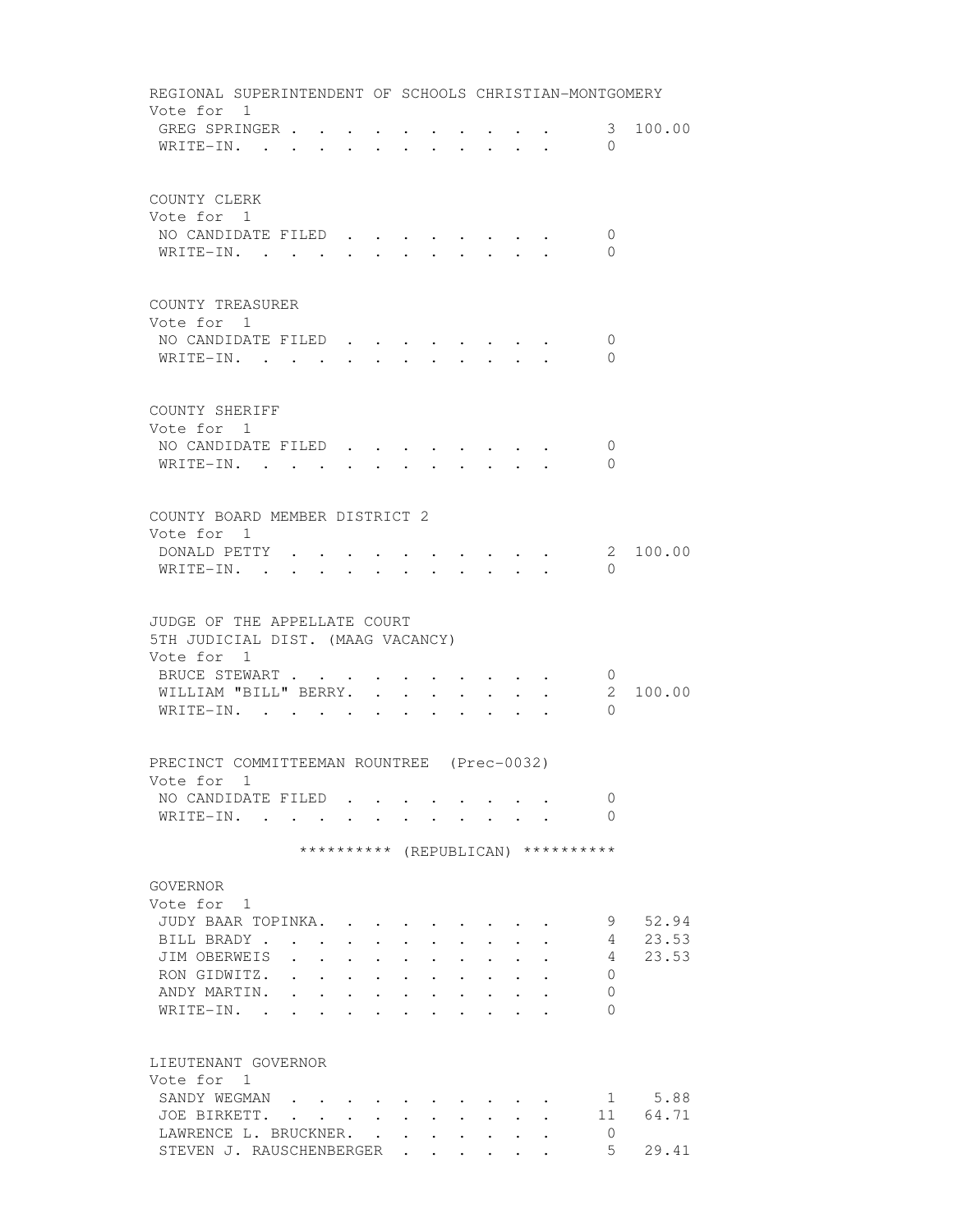WRITE-IN. . . . . . . . . . . . 0 ATTORNEY GENERAL Vote for 1 STEWART UMHOLTZ . . . . . . . . . 17 100.00 WRITE-IN. . . . . . . . . . . . 0 SECRETARY OF STATE Vote for 1 DAN RUTHERFORD. . . . . . . . . . 16 100.00 WRITE-IN. . . . . . . . . . . . 0 COMPTROLLER Vote for 1 CAROLE PANKAU . . . . . . . . . . 16 100.00 WRITE-IN. . . . . . . . . . . . 0 TREASURER Vote for 1 CHRISTINE RADOGNO. . . . . . . . . 16 100.00 WRITE-IN. . . . . . . . . . . 0 REPRESENTATIVE IN CONGRESS 19TH CONGRESSIONAL DISTRICT Vote for 1 JOHN M. SHIMKUS . . . . . . . . . . 17 100.00 WRITE-IN. . . . . . . . . . . 0 STATE SENATOR 49TH LEGISLATIVE DISTRICT Vote for 1 JEFF RICHEY. . . . . . . . . . . 17 100.00 WRITE-IN. . . . . . . . . . . 0 REPRESENTATIVE IN THE GENERAL ASSEMBLY 98TH REPRESENTATIVE DISTRICT Vote for 1 NO CANDIDATE FILED . . . . . . . . 0 WRITE-IN. . . . . . . . . . . 0 REGIONAL SUPERINTENDENT OF SCHOOLS CHRISTIAN-MONTGOMERY Vote for 1 NO CANDIDATE FILED . . . . . . . . 0 WRITE-IN. . . . . . . . . . . . 0 COUNTY CLERK Vote for 1 SANDY LEITHEISER . . . . . . . . . 17 100.00 WRITE-IN. . . . . . . . . . . 0 COUNTY TREASURER Vote for 1 RONALD D. JENKINS. . . . . . . . . 17 100.00 WRITE-IN. . . . . . . . . . . . 0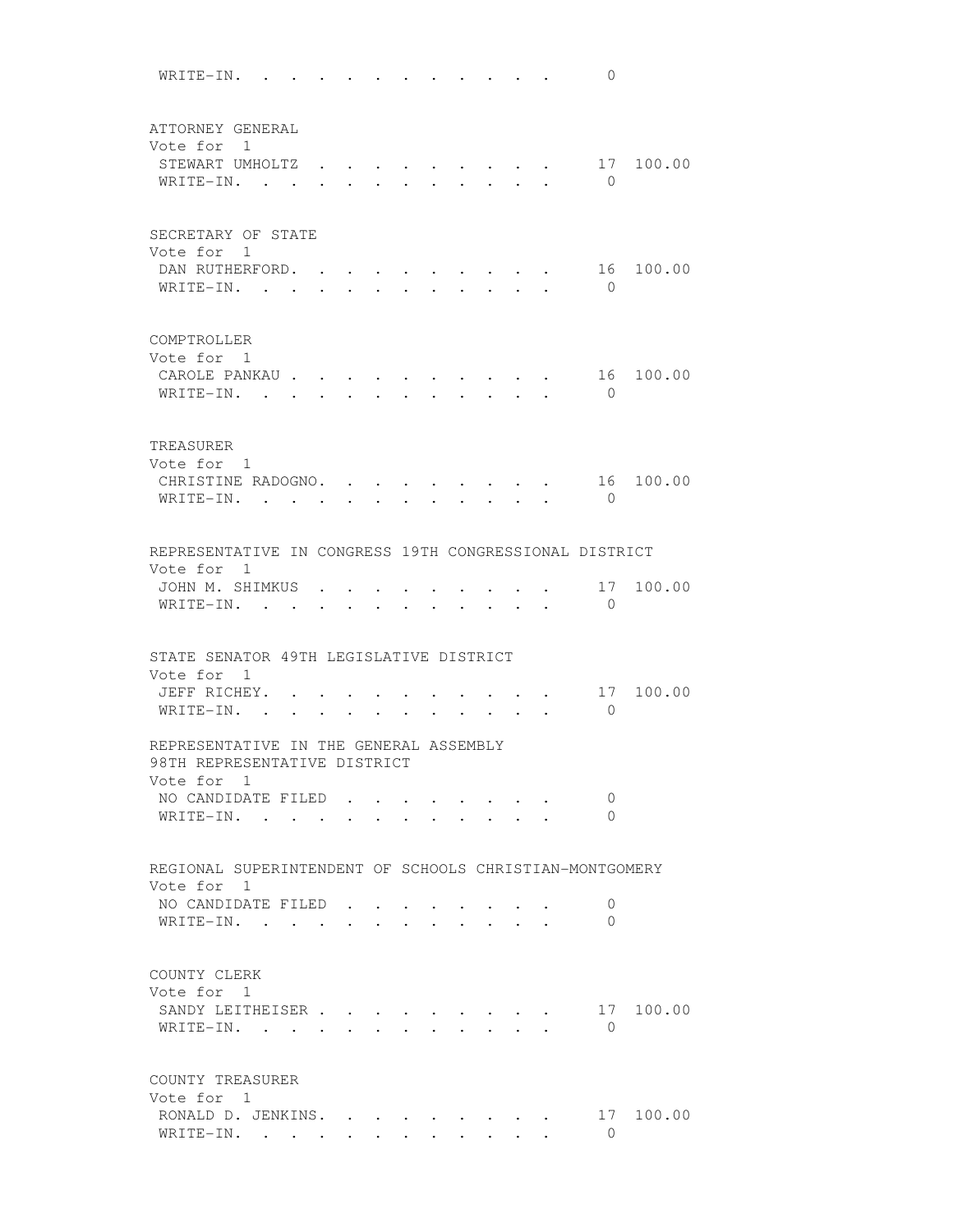COUNTY SHERIFF Vote for 1 JIM VAZZI . . . . . . . . . . . 17 100.00 WRITE-IN. . . . . . . . . . . . 0 COUNTY BOARD MEMBER DISTRICT 2 Vote for 1 GENE MILES . . . . . . . . . . . . 17 100.00 WRITE-IN. . . . . . . . . . . 0 JUDGE OF THE APPELLATE COURT 5TH JUDICIAL DIST. (MAAG VACANCY) Vote for 1 STEPHEN P. MCGLYNN . . . . . . . . 15 100.00 WRITE-IN. . . . . . . . . . . . 0 PRECINCT COMMITTEEMAN ROUNTREE (Prec-0032) Vote for 1 CLARENCE W. KEISER . . . . . . . . 17 100.00 WRITE-IN. . . . . . . . . . . . 0 PRECINCT REPORT MONTGOMERY COUNTY, ILLINOIS UNOFFICIAL RUN DATE:03/21/06 GENERAL PRIMARY ELECTION RUN TIME:10:43 PM MARCH 21, 2006 STATISTICS 0033 SOUTH FILLMORE VOTES PERCENT REGISTERED VOTERS - TOTAL . . . . . . 159 BALLOTS CAST - TOTAL. . . . . . . . 29 BALLOTS CAST - DEMOCRATIC . . . . . . 13 44.83 BALLOTS CAST - REPUBLICAN . . . . . . 16 55.17 BALLOTS CAST - DEM FED . . . . . . . 0 BALLOTS CAST - REP FED . . . . . . 0 BALLOTS CAST - BLANK. . . . . . . . 0 VOTER TURNOUT - TOTAL . . . . . . . 18.24 VOTER TURNOUT - BLANK . . . . . . . \*\*\*\*\*\*\*\*\*\* (DEMOCRATIC) \*\*\*\*\*\*\*\*\*\* GOVERNOR Vote for 1 ROD R. BLAGOJEVICH . . . . . . . . 7 53.85 EDWIN EISENDRATH . . . . . . . . . 6 46.15 WRITE-IN. . . . . . . . . . . . 0 LIEUTENANT GOVERNOR Vote for 1 PAT QUINN . . . . . . . . . . . . 12 100.00 WRITE-IN. . . . . . . . . . . . 0 ATTORNEY GENERAL Vote for 1 LISA MADIGAN . . . . . . . . . . 12 100.00 WRITE-IN. . . . . . . . . . . . 0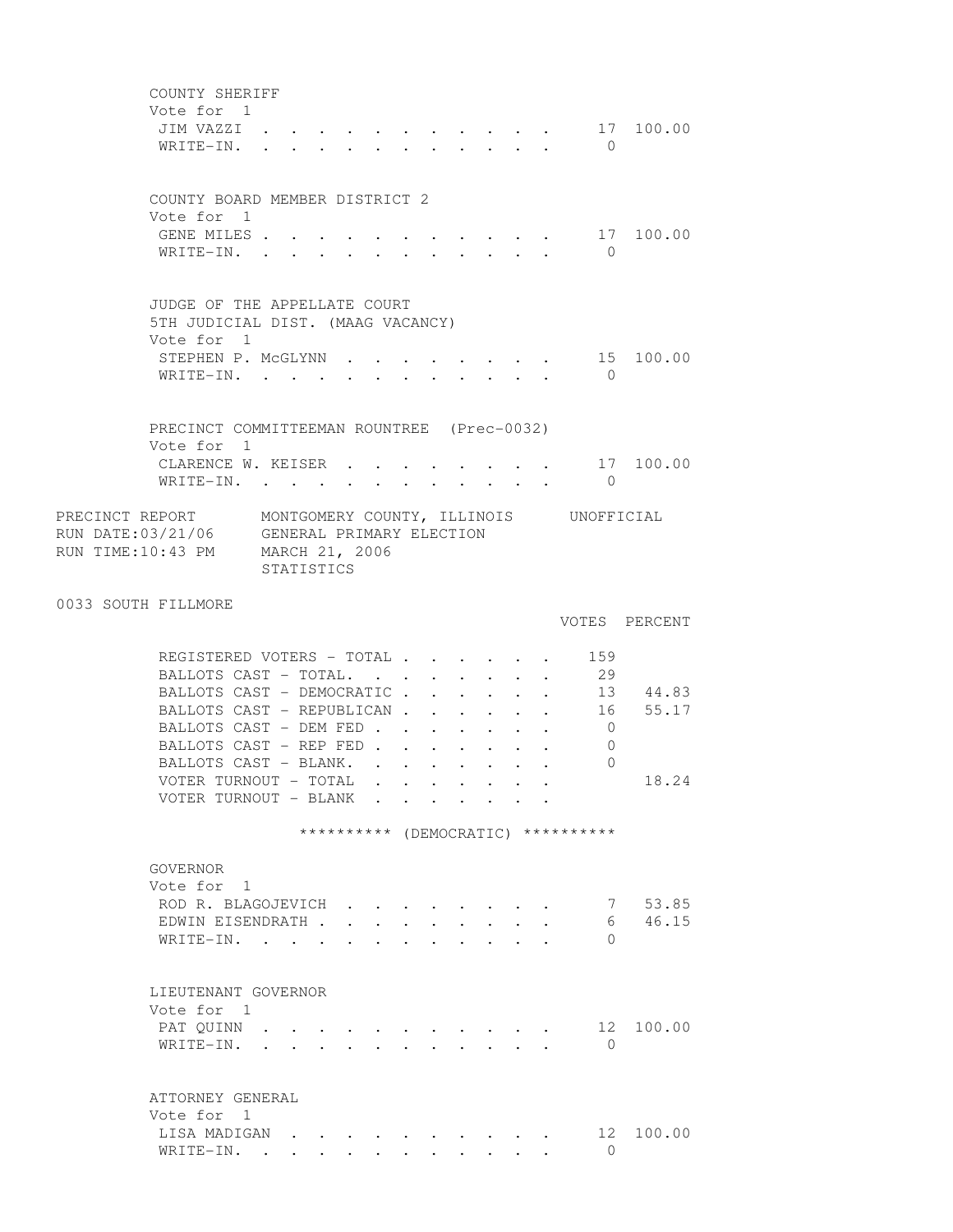SECRETARY OF STATE Vote for 1 JESSE WHITE. . . . . . . . . . . 12 100.00 WRITE-IN. . . . . . . . . . . 0 COMPTROLLER Vote for 1 DANIEL W. HYNES . . . . . . . . . 12 100.00 WRITE-IN. . . . . . . . . . . 0 TREASURER Vote for 1 ALEXANDER GIANNOULIAS . . . . . . . 2 18.18 PAUL L. MANGIERI . . . . . . . . . 9 81.82 WRITE-IN. . . . . . . . . . . 0 REPRESENTATIVE IN CONGRESS 17TH CONGRESSIONAL DISTRICT Vote for 1 LANE A. EVANS . . . . . . . . . . . 12 100.00 WRITE-IN. . . . . . . . . . . 0 STATE CENTRAL COMMITTEEWOMAN 17TH CONGRESSIONAL DISTRICT Vote for 1 MARY BOLAND. . . . . . . . . . . 11 100.00 WRITE-IN. . . . . . . . . . . . 0 STATE CENTRAL COMMITTEEMAN 17TH CONGRESSIONAL DISTRICT Vote for 1 DON JOHNSTON . . . . . . . . . . 6 66.67 TOM BENSON . . . . . . . . . . . . 3 33.33 WRITE-IN. . . . . . . . . . . 0 STATE SENATOR 49TH LEGISLATIVE DISTRICT Vote for 1 DEANNA DEMUZIO. . . . . . . . . . 12 100.00 WRITE-IN. . . . . . . . . . . . 0 REPRESENTATIVE IN THE GENERAL ASSEMBLY 98TH REPRESENTATIVE DISTRICT Vote for 1 GARY HANNIG. . . . . . . . . . . 12 100.00 WRITE-IN. . . . . . . . . . . . 0 REGIONAL SUPERINTENDENT OF SCHOOLS CHRISTIAN-MONTGOMERY Vote for 1 GREG SPRINGER . . . . . . . . . . 2 100.00 WRITE-IN. . . . . . . . . . . 0 REGIONAL SUPERINTENDENT OF SCHOOLS BOND-EFFINGHAM-FAYETTE Vote for 1 MARK A. DRONE . . . . . . . . . . . 10 100.00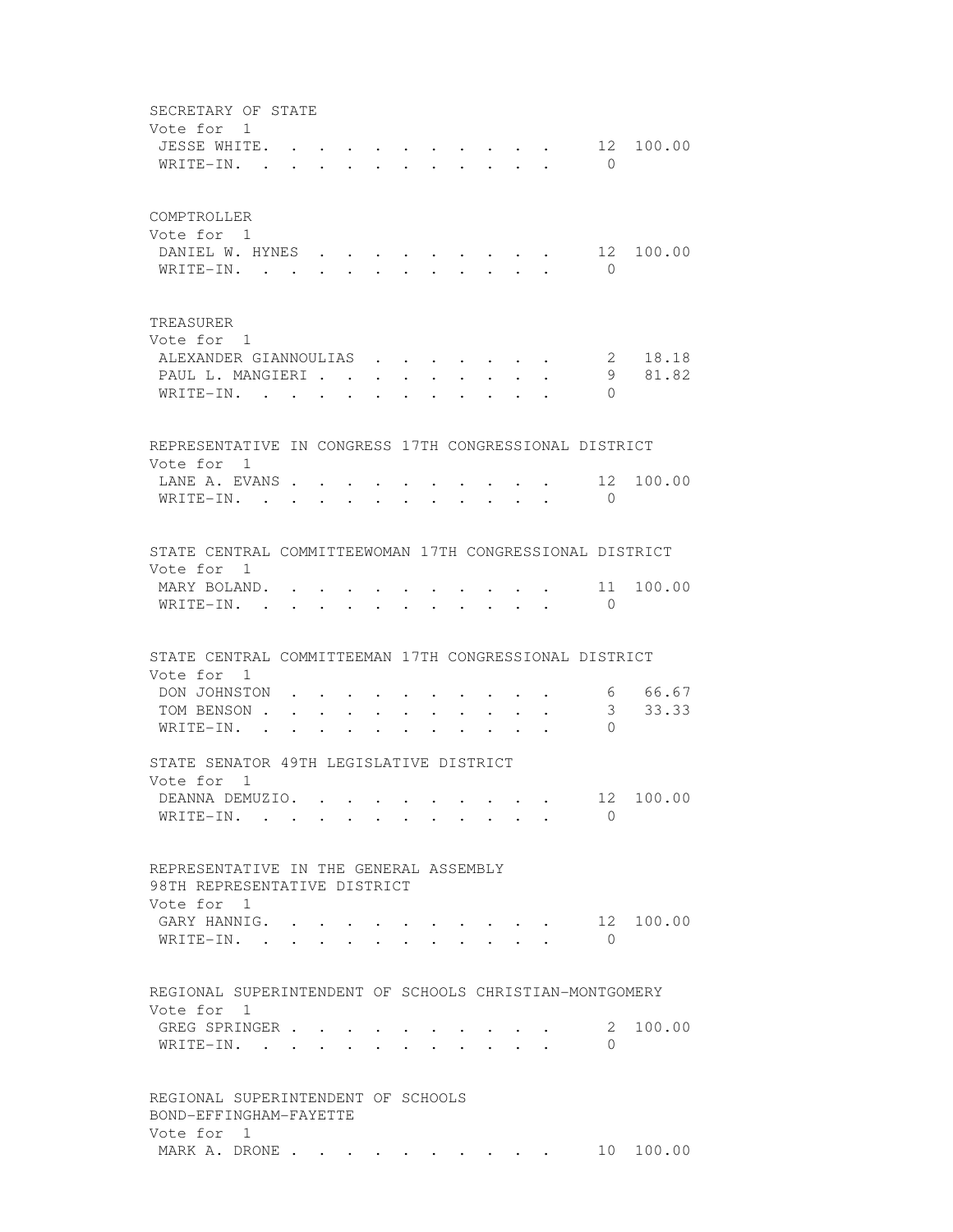WRITE-IN. . . . . . . . . . . . 0 COUNTY CLERK Vote for 1 NO CANDIDATE FILED . . . . . . . . 0 WRITE-IN. . . . . . . . . . . . 0 COUNTY TREASURER Vote for 1 NO CANDIDATE FILED . . . . . . . . 0 WRITE-IN. . . . . . . . . . . . 0 COUNTY SHERIFF Vote for 1 NO CANDIDATE FILED . . . . . . . . 0 WRITE-IN. . . . . . . . . . . 0 COUNTY BOARD MEMBER DISTRICT 3 Vote for 2 GEORGE L. BLANKENSHIP . . . . . . . 7 36.84<br>RONNIE L. BRANUM . . . . . . . . . 12 63.16 BONNIE L. BRANUM . . . . . . . . . . 12 63.16 WRITE-IN. . . . . . . . . . . 0 JUDGE OF THE APPELLATE COURT 5TH JUDICIAL DIST. (MAAG VACANCY) Vote for 1 BRUCE STEWART . . . . . . . . . . 5 50.00 WILLIAM "BILL" BERRY. . . . . . . . 5 50.00 WRITE-IN. . . . . . . . . . . . 0 PRECINCT COMMITTEEMAN SOUTH FILLMORE (Prec-0033) Vote for 1 BONNIE L. BRANUM . . . . . . . . . . 12 100.00 WRITE-IN. . . . . . . . . . . . 0 \*\*\*\*\*\*\*\*\*\* (REPUBLICAN) \*\*\*\*\*\*\*\*\*\* GOVERNOR Vote for 1 JUDY BAAR TOPINKA. . . . . . . . . 9 56.25 BILL BRADY . . . . . . . . . . . . 2 12.50 JIM OBERWEIS . . . . . . . . . . . 3 18.75 RON GIDWITZ. . . . . . . . . . . 1 6.25 ANDY MARTIN. . . . . . . . . . . 1 6.25 WRITE-IN. . . . . . . . . . . . 0 LIEUTENANT GOVERNOR Vote for 1 SANDY WEGMAN . . . . . . . . . . 4 28.57 JOE BIRKETT. . . . . . . . . . . 5 35.71 LAWRENCE L. BRUCKNER. . . . . . . . 1 7.14 STEVEN J. RAUSCHENBERGER . . . . . . 4 28.57 WRITE-IN. . . . . . . . . . . . 0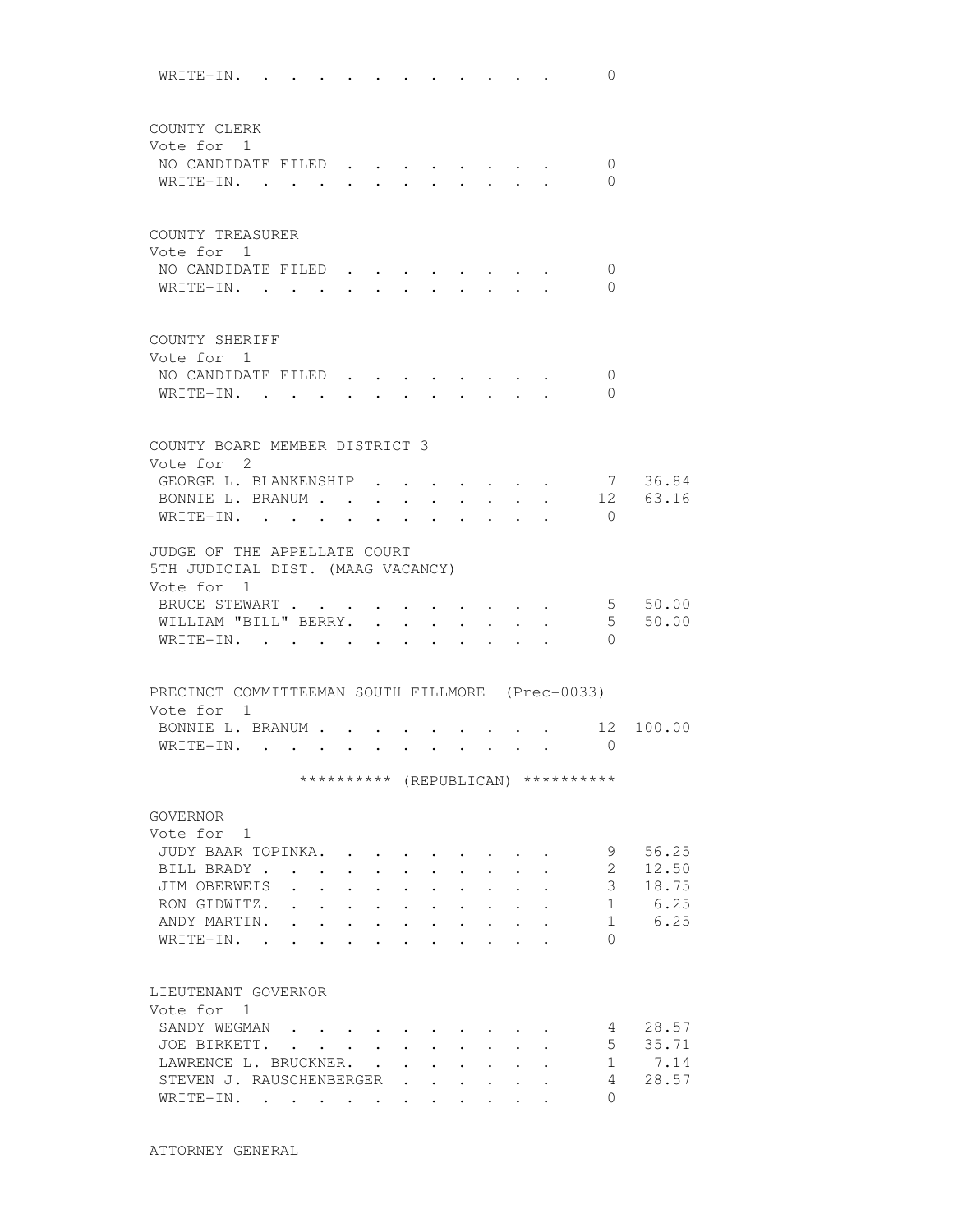| Vote for 1<br>STEWART UMHOLTZ.<br>WRITE-IN. .                                  |              |         |                                                                                 |           |                                  |                  |                                                                                             |                                                                 |                                                             |                                                             | $\bigcirc$                 | 13 100.00                    |
|--------------------------------------------------------------------------------|--------------|---------|---------------------------------------------------------------------------------|-----------|----------------------------------|------------------|---------------------------------------------------------------------------------------------|-----------------------------------------------------------------|-------------------------------------------------------------|-------------------------------------------------------------|----------------------------|------------------------------|
| SECRETARY OF STATE<br>Vote for 1<br>DAN RUTHERFORD. .<br>WRITE-IN.             |              |         | $\ddot{\phantom{0}}$                                                            | $\sim$    | $\bullet$ . The set of $\bullet$ |                  | the contract of the contract of the con-<br>$\cdot$ $\cdot$ $\cdot$ $\cdot$ $\cdot$ $\cdot$ |                                                                 |                                                             |                                                             | 15<br>$\bigcirc$           | 100.00                       |
| COMPTROLLER<br>Vote for 1<br>CAROLE PANKAU .<br>WRITE-IN.                      |              |         |                                                                                 |           |                                  |                  |                                                                                             |                                                                 |                                                             |                                                             | 14<br>$\bigcirc$           | 100.00                       |
| TREASURER<br>Vote for 1<br>CHRISTINE RADOGNO. .<br>WRITE-IN. .                 |              |         |                                                                                 |           |                                  |                  |                                                                                             |                                                                 |                                                             |                                                             | $\bigcirc$                 | 12 100.00                    |
| REPRESENTATIVE IN CONGRESS 17TH CONGRESSIONAL DISTRICT                         |              |         |                                                                                 |           |                                  |                  |                                                                                             |                                                                 |                                                             |                                                             |                            |                              |
| Vote for 1<br>JIM MOWEN<br>BRIAN S. GILLILAND<br>ANDREA ZINGA .<br>WRITE-IN. . | $\bullet$    | $\cdot$ | $\bullet$ .<br><br><br><br><br><br><br><br><br><br><br><br><br><br><br><br><br> | $\bullet$ |                                  | $\sim$ 100 $\mu$ | $\ddot{\phantom{0}}$                                                                        | $\bullet$ .<br><br><br><br><br><br><br><br><br><br><br><br><br> | $\bullet$ .<br><br><br><br><br><br><br><br><br><br><br><br> | $\bullet$ .<br><br><br><br><br><br><br><br><br><br><br><br> | $5 -$<br>$\Omega$          | 41.67<br>3, 25.00<br>4 33.33 |
| STATE SENATOR 49TH LEGISLATIVE DISTRICT                                        |              |         |                                                                                 |           |                                  |                  |                                                                                             |                                                                 |                                                             |                                                             |                            |                              |
| Vote for 1<br>JEFF RICHEY. .<br>WRITE-IN. .                                    | $\mathbf{r}$ |         |                                                                                 |           |                                  |                  |                                                                                             | $\cdot$ $\cdot$ $\cdot$ $\cdot$                                 | $\cdot$ $\cdot$                                             |                                                             | 13<br>$\overline{0}$       | 100.00                       |
| REPRESENTATIVE IN THE GENERAL ASSEMBLY<br>98TH REPRESENTATIVE DISTRICT         |              |         |                                                                                 |           |                                  |                  |                                                                                             |                                                                 |                                                             |                                                             |                            |                              |
| Vote for 1<br>NO CANDIDATE FILED<br>WRITE-IN.                                  |              |         |                                                                                 |           |                                  |                  |                                                                                             |                                                                 |                                                             |                                                             | $\overline{0}$<br>$\Omega$ |                              |
| REGIONAL SUPERINTENDENT OF SCHOOLS CHRISTIAN-MONTGOMERY                        |              |         |                                                                                 |           |                                  |                  |                                                                                             |                                                                 |                                                             |                                                             |                            |                              |
| Vote for 1<br>NO CANDIDATE FILED<br>WRITE-IN. .                                |              |         |                                                                                 |           |                                  |                  |                                                                                             |                                                                 |                                                             |                                                             | 0<br>0                     |                              |
| REGIONAL SUPERINTENDENT OF SCHOOLS<br>BOND-EFFINGHAM-FAYETTE                   |              |         |                                                                                 |           |                                  |                  |                                                                                             |                                                                 |                                                             |                                                             |                            |                              |
| Vote for 1<br>NO CANDIDATE FILED<br>WRITE-IN.                                  |              |         |                                                                                 |           |                                  |                  | $\cdot$ , , , , , , , ,<br>$\cdot$ $\cdot$ $\cdot$ $\cdot$ $\cdot$ $\cdot$                  |                                                                 |                                                             |                                                             | 0<br>1                     | 100.00                       |
| COUNTY CLERK<br>Vote for 1                                                     |              |         |                                                                                 |           |                                  |                  |                                                                                             |                                                                 |                                                             |                                                             |                            |                              |
| SANDY LEITHEISER<br>WRITE-IN.                                                  |              |         |                                                                                 |           |                                  |                  |                                                                                             |                                                                 |                                                             |                                                             | 15<br>$\Omega$             | 100.00                       |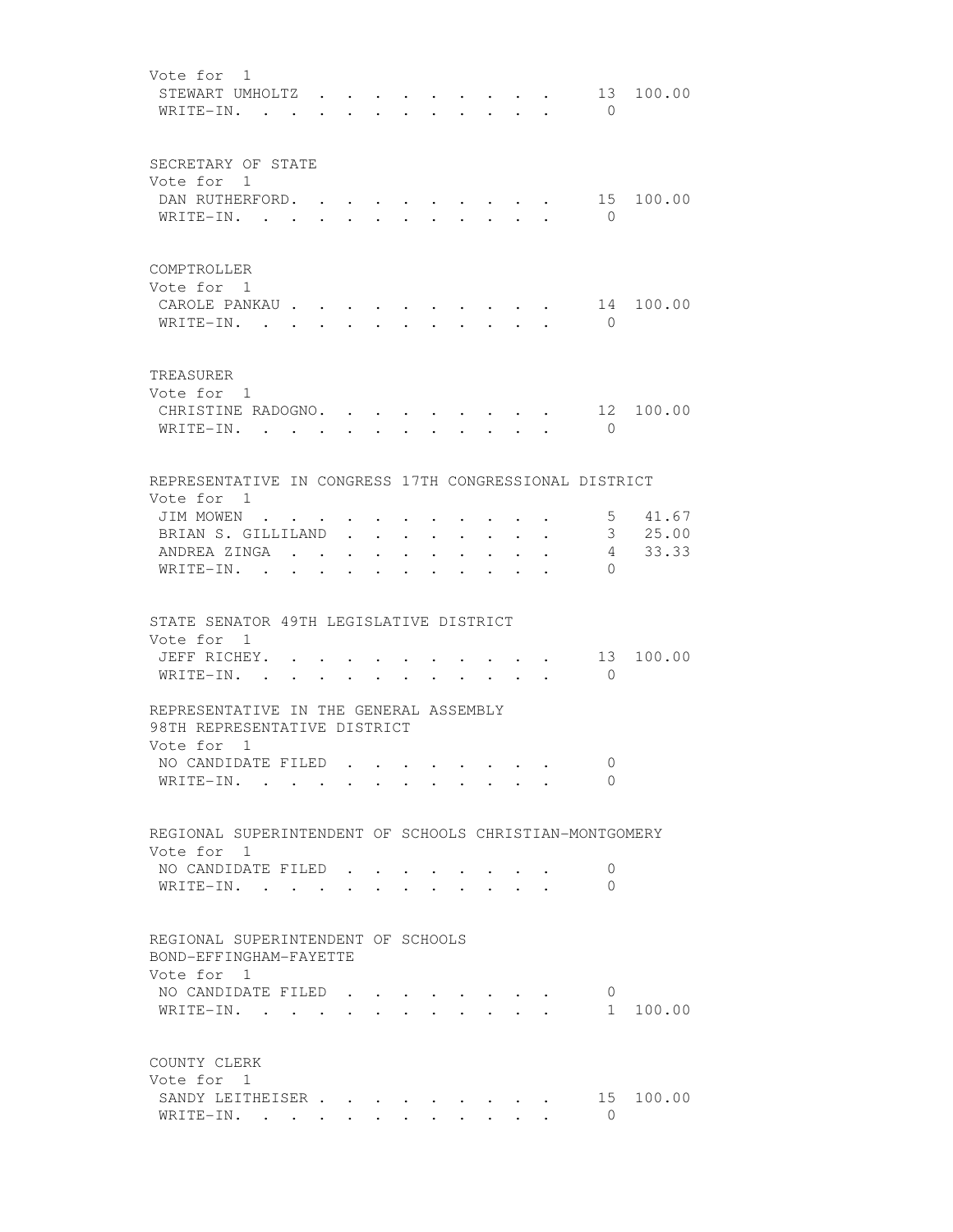COUNTY TREASURER Vote for 1 RONALD D. JENKINS. . . . . . . . . 15 100.00 WRITE-IN. . . . . . . . . . . . 0 COUNTY SHERIFF Vote for 1 JIM VAZZI . . . . . . . . . . . 14 100.00 WRITE-IN. . . . . . . . . . . . 0 COUNTY BOARD MEMBER DISTRICT 3 Vote for 2 BILL REDMAN. . . . . . . . . . . 14 100.00 WRITE-IN. . . . . . . . . . . . 0 JUDGE OF THE APPELLATE COURT 5TH JUDICIAL DIST. (MAAG VACANCY) Vote for 1 STEPHEN P. MCGLYNN . . . . . . . . 13 100.00 WRITE-IN. . . . . . . . . . . . 0 PRECINCT COMMITTEEMAN SOUTH FILLMORE (Prec-0033) Vote for 1 NO CANDIDATE FILED . . . . . . . . 0 WRITE-IN. . . . . . . . . . . . 0 PRECINCT REPORT MONTGOMERY COUNTY, ILLINOIS UNOFFICIAL RUN DATE:03/21/06 GENERAL PRIMARY ELECTION RUN TIME:10:43 PM MARCH 21, 2006 STATISTICS 0034 SOUTH LITCHFIELD 1 VOTES PERCENT REGISTERED VOTERS - TOTAL . . . . . . 532<br>BALLOTS CAST - TOTAL. . . . . . . . 63<br>BALLOTS CAST - DEMOCRATIC . . . . . . 40 BALLOTS CAST - TOTAL. . . . . . . 63 BALLOTS CAST - DEMOCRATIC . . . . . . 40 63.49 BALLOTS CAST - REPUBLICAN . . . . . . 23 36.51 BALLOTS CAST - DEM FED . . . . . . . 0 BALLOTS CAST - REP FED . . . . . . 0 BALLOTS CAST - BLANK. . . . . . . . 0 VOTER TURNOUT - TOTAL . . . . . . . 11.84 VOTER TURNOUT - BLANK . . . . \*\*\*\*\*\*\*\*\*\* (DEMOCRATIC) \*\*\*\*\*\*\*\*\*\* GOVERNOR Vote for 1 ROD R. BLAGOJEVICH . . . . . . . . 25 65.79 EDWIN EISENDRATH . . . . . . . . . 13 34.21 WRITE-IN. . . . . . . . . . . . 0 LIEUTENANT GOVERNOR Vote for 1 PAT QUINN . . . . . . . . . . . 29 100.00 WRITE-IN. . . . . . . . . . . . 0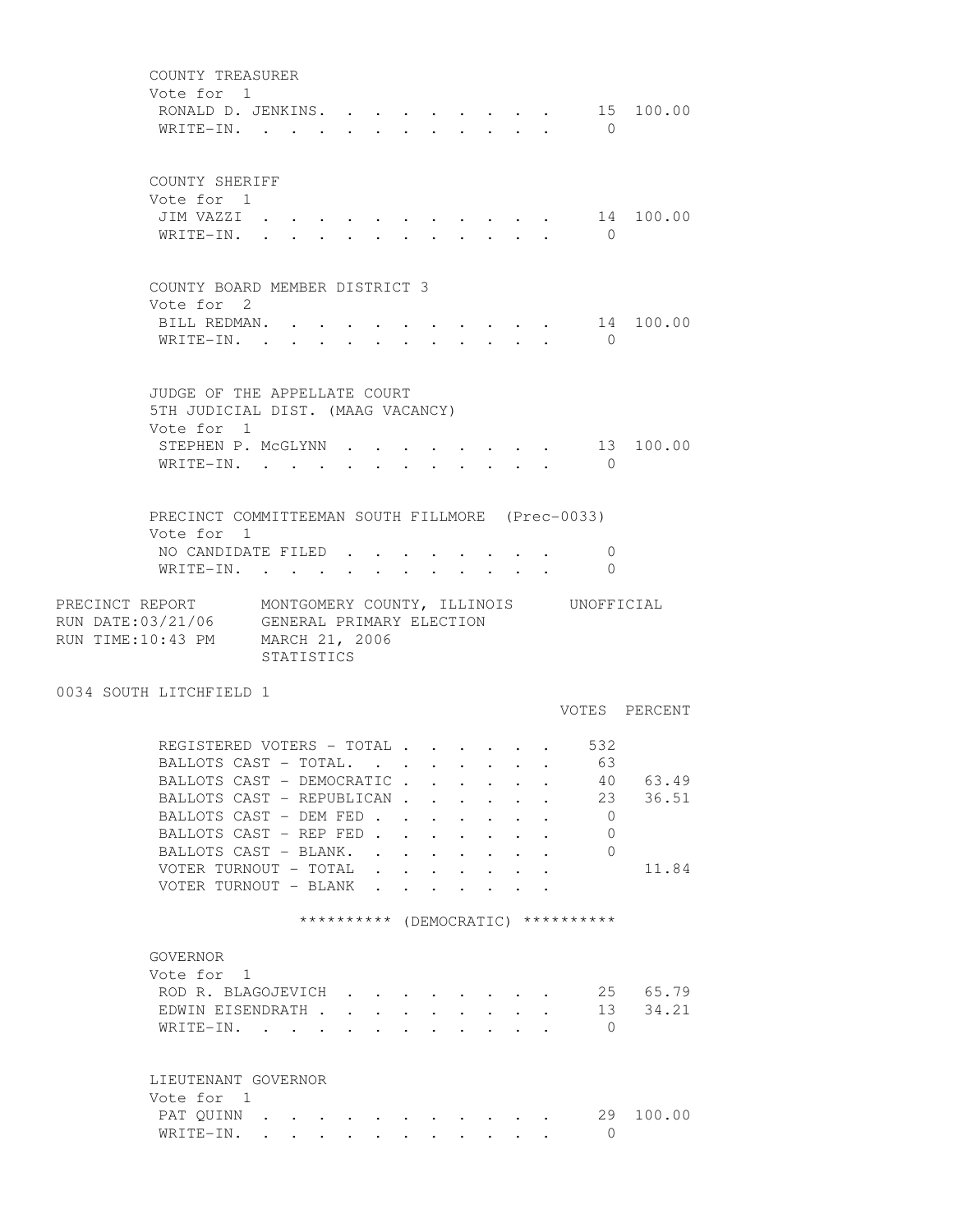ATTORNEY GENERAL Vote for 1<br>LISA MADIGAN . . . . .  $\cdot \cdot \cdot \cdot \cdot \cdot$  . . . 31 100.00 WRITE-IN. . . . . . . . . . . . 0 SECRETARY OF STATE Vote for 1 JESSE WHITE. . . . . . . . . . . 36 100.00 WRITE-IN. . . . . . . . . . . 0 COMPTROLLER Vote for 1 DANIEL W. HYNES . . . . . . . . . 33 100.00 WRITE-IN. . . . . . . . . . . . 0 TREASURER Vote for 1 ALEXANDER GIANNOULIAS . . . . . . . 4 14.81<br>PAUL L. MANGIERI . . . . . . . . . 23 85.19 PAUL L. MANGIERI . . . . . . . . . WRITE-IN. . . . . . . . . . . . 0 REPRESENTATIVE IN CONGRESS 17TH CONGRESSIONAL DISTRICT Vote for 1 LANE A. EVANS . . . . . . . . . . 28 100.00 WRITE-IN. . . . . . . . . . . . 0 STATE CENTRAL COMMITTEEWOMAN 17TH CONGRESSIONAL DISTRICT Vote for 1 MARY BOLAND. . . . . . . . . . . 24 100.00 WRITE-IN. . . . . . . . . . . 0 STATE CENTRAL COMMITTEEMAN 17TH CONGRESSIONAL DISTRICT Vote for 1 DON JOHNSTON . . . . . . . . . . . 13 56.52<br>TOM BENSON . . . . . . . . . . . 10 43.48 TOM BENSON . . . . . . . . . . . WRITE-IN. . . . . . . . . . . 0 STATE SENATOR 49TH LEGISLATIVE DISTRICT Vote for 1 DEANNA DEMUZIO. . . . . . . . . . 35 100.00 WRITE-IN. . . . . . . . . . . . 0 REPRESENTATIVE IN THE GENERAL ASSEMBLY 98TH REPRESENTATIVE DISTRICT Vote for 1 GARY HANNIG. . . . . . . . . . . 35 100.00 WRITE-IN. . . . . . . . . . . 0 REGIONAL SUPERINTENDENT OF SCHOOLS CHRISTIAN-MONTGOMERY Vote for 1 GREG SPRINGER . . . . . . . . . . 28 100.00 WRITE-IN. . . . . . . . . . . . 0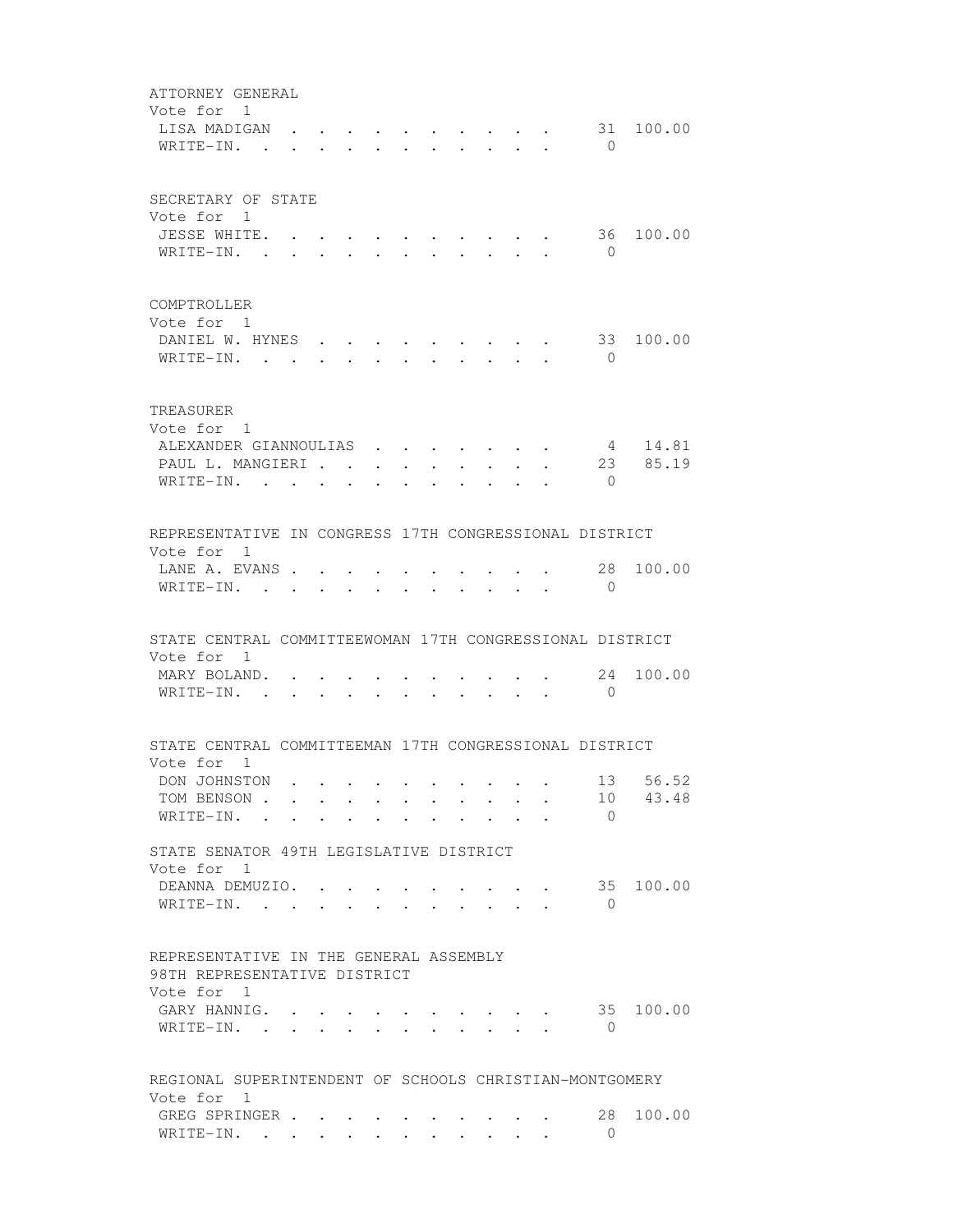| REGIONAL SUPERINTENDENT OF SCHOOLS<br>CALHOUN-GREENE-JERSEY-MACOUPIN                                                                                                 |
|----------------------------------------------------------------------------------------------------------------------------------------------------------------------|
| Vote for 1<br>LARRY PFEIFFER. .<br>0<br>$\mathbf{L}$ , and $\mathbf{L}$ , and $\mathbf{L}$<br>WRITE-IN.<br>$\Omega$<br>$\mathbf{L}^{\text{max}}$<br>$\sim$<br>$\sim$ |
| COUNTY CLERK                                                                                                                                                         |
| Vote for 1<br>NO CANDIDATE FILED.<br>$\mathbf{0}$<br>WRITE-IN.<br>$\mathbf{0}$                                                                                       |
| COUNTY TREASURER                                                                                                                                                     |
| Vote for 1                                                                                                                                                           |
| NO CANDIDATE FILED.<br>0                                                                                                                                             |
| WRITE-IN.<br>$\Omega$<br>$\cdot$ $\cdot$ $\cdot$ $\cdot$ $\cdot$ $\cdot$<br>$\bullet$ .<br><br><br><br><br><br><br><br><br><br><br><br><br><br>$\sim$ 100 $\mu$      |
| COUNTY SHERIFF                                                                                                                                                       |
| Vote for 1<br>NO CANDIDATE FILED.<br>0                                                                                                                               |
| $\sim$<br>WRITE-IN.<br>$\Omega$<br>$\mathbf{r}$<br>$\sim$                                                                                                            |
|                                                                                                                                                                      |
| COUNTY BOARD MEMBER DISTRICT 5                                                                                                                                       |
| Vote for 2                                                                                                                                                           |
| 18 75.00<br>KEITH HORN<br>$\cdot$ $\cdot$ $\cdot$ $\cdot$<br>25.00<br>6<br>WRITE-IN. .                                                                               |
|                                                                                                                                                                      |
| JUDGE OF THE APPELLATE COURT                                                                                                                                         |
| 5TH JUDICIAL DIST. (MAAG VACANCY)<br>Vote for 1                                                                                                                      |
| BRUCE STEWART<br>6 26.09<br>$\cdot$ $\cdot$ $\cdot$ $\cdot$ $\cdot$ $\cdot$ $\cdot$                                                                                  |
| WILLIAM "BILL" BERRY.<br>$\mathbf{r} = \mathbf{r} + \mathbf{r}$ .                                                                                                    |
| WRITE-IN.<br>$\begin{array}{cccccccccc} . & . & . & . & 0 \end{array}$<br>$\mathbf{r}$ , and $\mathbf{r}$ , and $\mathbf{r}$ , and $\mathbf{r}$                      |
| PRECINCT COMMITTEEMAN SOUTH LITCHFIELD 1 (Prec-0034)                                                                                                                 |
| Vote for 1                                                                                                                                                           |
| 24 92.31<br>LAMARR R. YOUNG<br>2 7.69<br>WRITE-IN.                                                                                                                   |
|                                                                                                                                                                      |
| ********** (REPUBLICAN) **********                                                                                                                                   |
| GOVERNOR                                                                                                                                                             |
| Vote for 1<br>JUDY BAAR TOPINKA.<br>65.22                                                                                                                            |
| 15<br>BILL BRADY<br>34.78<br>- 8<br>$\ddot{\phantom{a}}$                                                                                                             |
| JIM OBERWEIS<br>$\Omega$<br><b>Contract</b><br>$\mathbf{L}$<br>$\mathbf{r}$ , $\mathbf{r}$ , $\mathbf{r}$ , $\mathbf{r}$<br>$\sim$                                   |
| RON GIDWITZ.<br>$\overline{0}$<br>$\mathbf{r}$ , and $\mathbf{r}$ , and $\mathbf{r}$ , and $\mathbf{r}$ , and $\mathbf{r}$                                           |
| ANDY MARTIN.<br>the contract of the contract of the contract of the contract of the contract of<br>0<br>$\ddot{\phantom{a}}$                                         |
| WRITE-IN.<br>$\Omega$<br>the contract of the contract of the contract of the contract of the contract of the contract of the contract of                             |
| LIEUTENANT GOVERNOR                                                                                                                                                  |
| Vote for 1                                                                                                                                                           |
| 28.57<br>SANDY WEGMAN<br>6                                                                                                                                           |
| 52.38<br>$\mathbf{r}$ , $\mathbf{r}$ , $\mathbf{r}$ , $\mathbf{r}$ , $\mathbf{r}$ , $\mathbf{r}$ , $\mathbf{r}$<br>11<br>JOE BIRKETT.                                |
| LAWRENCE L. BRUCKNER.<br>0<br>$\mathbf{r}$<br>$\cdot$ $\cdot$ $\cdot$ $\cdot$ $\cdot$<br>$\mathbf{L}$                                                                |
| STEVEN J. RAUSCHENBERGER<br>4<br>19.05                                                                                                                               |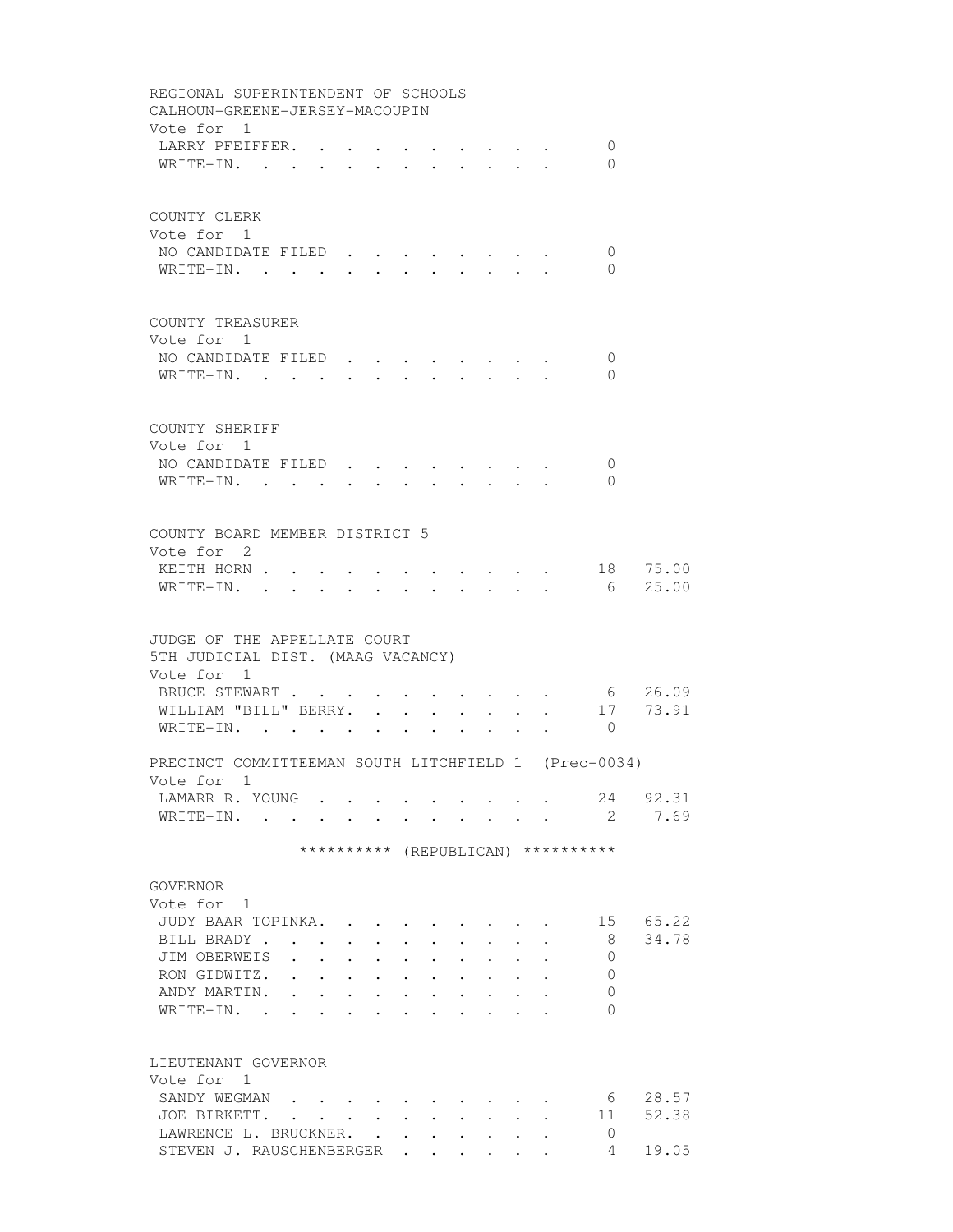WRITE-IN. . . . . . . . . . . 0 ATTORNEY GENERAL Vote for 1 STEWART UMHOLTZ . . . . . . . . . 18 100.00 WRITE-IN. . . . . . . . . . . 0 SECRETARY OF STATE Vote for 1 DAN RUTHERFORD. . . . . . . . . 21 100.00 WRITE-IN. . . . . . . . . . . . 0 COMPTROLLER Vote for 1 CAROLE PANKAU . . . . . . . . . . 18 100.00 WRITE-IN. . . . . . . . . . . . 0 TREASURER Vote for 1 CHRISTINE RADOGNO. . . . . . . . . 19 100.00 WRITE-IN. . . . . . . . . . . . 0 REPRESENTATIVE IN CONGRESS 17TH CONGRESSIONAL DISTRICT Vote for 1 JIM MOWEN . . . . . . . . . . . . 9 47.37 BRIAN S. GILLILAND . . . . . . . . . 5 26.32 ANDREA ZINGA . . . . . . . . . . 5 26.32 WRITE-IN. . . . . . . . . . . . 0 STATE SENATOR 49TH LEGISLATIVE DISTRICT Vote for 1 JEFF RICHEY. . . . . . . . . . . 21 100.00 WRITE-IN. . . . . . . . . . . . 0 REPRESENTATIVE IN THE GENERAL ASSEMBLY 98TH REPRESENTATIVE DISTRICT Vote for 1 NO CANDIDATE FILED . . . . . . . . 0 WRITE-IN. . . . . . . . . . . 0 REGIONAL SUPERINTENDENT OF SCHOOLS CHRISTIAN-MONTGOMERY Vote for 1 NO CANDIDATE FILED . . . . . . . . 0 WRITE-IN. . . . . . . . . . . 0 REGIONAL SUPERINTENDENT OF SCHOOLS CALHOUN-GREENE-JERSEY-MACOUPIN Vote for 1 NO CANDIDATE FILED . . . . . . . . 0 WRITE-IN. . . . . . . . . . . 0

 COUNTY CLERK Vote for 1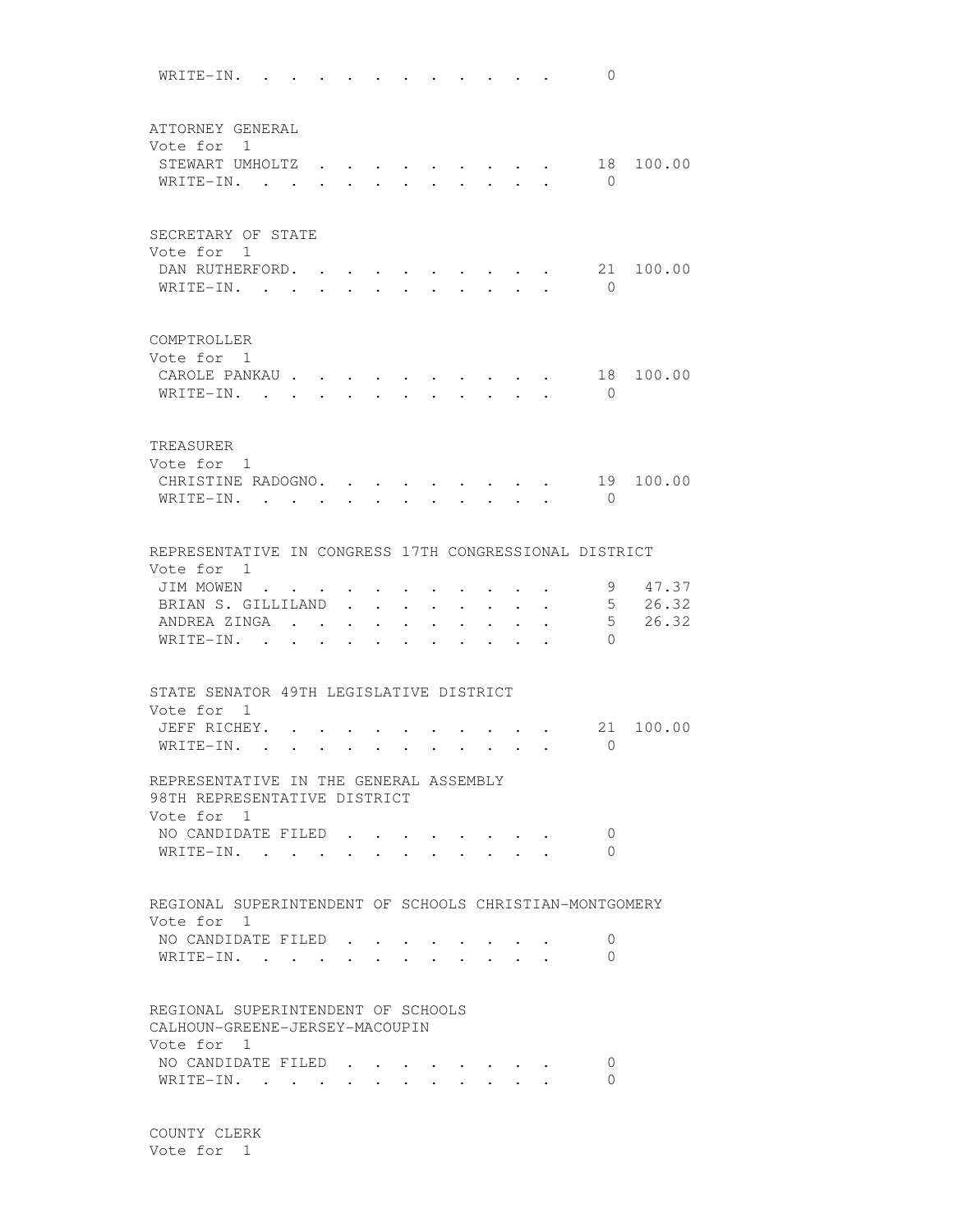SANDY LEITHEISER . . . . . . . . . 22 100.00 WRITE-IN. . . . . . . . . . . . 0 COUNTY TREASURER Vote for 1 RONALD D. JENKINS. . . . . . . . 21 100.00 WRITE-IN. . . . . . . . . . . 0 COUNTY SHERIFF Vote for 1 JIM VAZZI . . . . . . . . . . . 23 100.00 WRITE-IN. . . . . . . . . . . . 0 COUNTY BOARD MEMBER DISTRICT 5 Vote for 2 NO CANDIDATE FILED . . . . . . . . 0 WRITE-IN. . . . . . . . . . . 0 JUDGE OF THE APPELLATE COURT 5TH JUDICIAL DIST. (MAAG VACANCY) Vote for 1 STEPHEN P. MCGLYNN . . . . . . . . 17 100.00 WRITE-IN. . . . . . . . . . . 0 PRECINCT COMMITTEEMAN SOUTH LITCHFIELD 1 (Prec-0034) Vote for 1 BRAD FRERICHS . . . . . . . . . . 22 100.00 WRITE-IN. . . . . . . . . . . . 0 PRECINCT REPORT MONTGOMERY COUNTY, ILLINOIS UNOFFICIAL RUN DATE:03/21/06 GENERAL PRIMARY ELECTION RUN TIME:10:43 PM MARCH 21, 2006 STATISTICS 0035 SOUTH LITCHFIELD 2 VOTES PERCENT REGISTERED VOTERS - TOTAL . . . . . . 675 BALLOTS CAST - TOTAL. . . . . . . . 48 BALLOTS CAST - DEMOCRATIC . . . . . . 34 70.83 BALLOTS CAST - REPUBLICAN . . . . . . 14 29.17 BALLOTS CAST - DEM FED . . . . . . . 0 BALLOTS CAST - REP FED . . . . . . . 0<br>BALLOTS CAST - BLANK. . . . . . . . . . 0 BALLOTS CAST - BLANK. . . . . . . . VOTER TURNOUT - TOTAL . . . . . . . . 7.11 VOTER TURNOUT - BLANK . . . . . \*\*\*\*\*\*\*\*\*\* (DEMOCRATIC) \*\*\*\*\*\*\*\*\*\* GOVERNOR Vote for 1 ROD R. BLAGOJEVICH . . . . . . . . 18 66.67<br>EDWIN EISENDRATH . . . . . . . . . . 8 29.63<br>WRITE-IN EDWIN EISENDRATH . . . . . . . . . WRITE-IN. . . . . . . . . . . . 1 3.70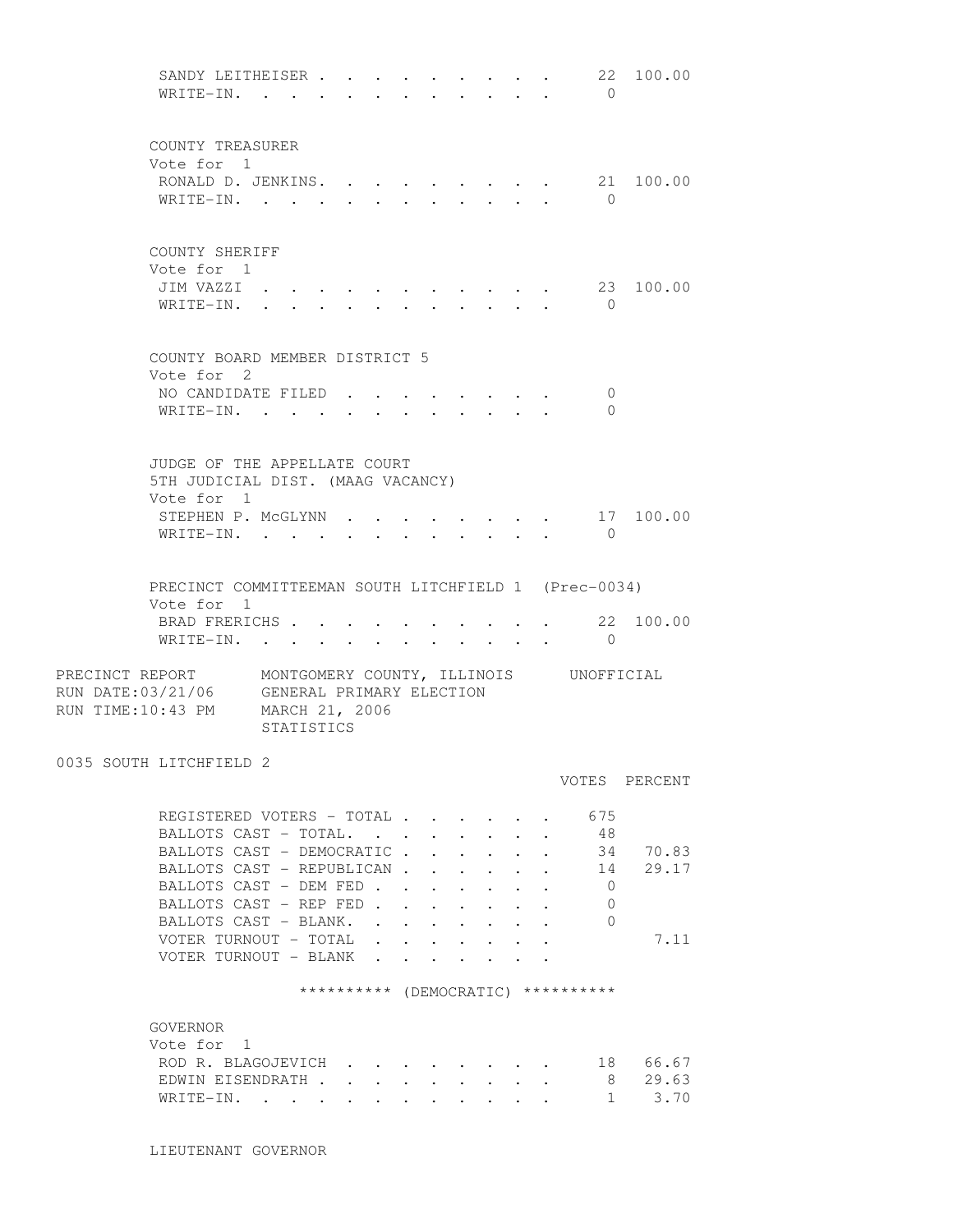| Vote for 1<br>PAT QUINN<br>WRITE-IN.                                              |              |                                             |                 |                                  |                      |                               |                                                                 |                                                                                              | 25<br>$\bigcirc$   | 100.00              |
|-----------------------------------------------------------------------------------|--------------|---------------------------------------------|-----------------|----------------------------------|----------------------|-------------------------------|-----------------------------------------------------------------|----------------------------------------------------------------------------------------------|--------------------|---------------------|
| ATTORNEY GENERAL<br>Vote for 1<br>LISA MADIGAN<br>$W$ RITE-IN                     | $\cdot$ .    |                                             |                 |                                  |                      |                               | $\bullet$ .<br><br><br><br><br><br><br><br><br><br><br><br><br> |                                                                                              | 25<br>$\bigcirc$   | 100.00              |
| SECRETARY OF STATE<br>Vote for 1<br>JESSE WHITE.<br>WRITE-IN.<br><b>Contract</b>  | $\mathbf{r}$ |                                             |                 |                                  |                      |                               |                                                                 |                                                                                              | 25<br>$\bigcirc$   | 100.00              |
| COMPTROLLER<br>Vote for 1<br>DANIEL W. HYNES.<br>WRITE-IN. .                      |              |                                             |                 |                                  |                      |                               |                                                                 |                                                                                              | 25<br>$\bigcirc$   | 100.00              |
| TREASURER<br>Vote for 1<br>ALEXANDER GIANNOULIAS<br>PAUL L. MANGIERI<br>WRITE-IN. |              |                                             |                 | $\bullet$ . The set of $\bullet$ | $\ddot{\phantom{0}}$ | $\sim$ $\sim$ $\sim$          |                                                                 |                                                                                              | $\Omega$           | 7 26.92<br>19 73.08 |
| REPRESENTATIVE IN CONGRESS 17TH CONGRESSIONAL DISTRICT                            |              |                                             |                 |                                  |                      |                               |                                                                 |                                                                                              |                    |                     |
| Vote for 1<br>LANE A. EVANS<br>WRITE-IN. .                                        |              |                                             |                 |                                  |                      |                               |                                                                 |                                                                                              | 24<br>$\mathbf{0}$ | 100.00              |
| STATE CENTRAL COMMITTEEWOMAN 17TH CONGRESSIONAL DISTRICT                          |              |                                             |                 |                                  |                      |                               |                                                                 |                                                                                              |                    |                     |
| Vote for 1<br>MARY BOLAND.<br>WRITE-IN.                                           |              |                                             |                 |                                  |                      |                               |                                                                 |                                                                                              | $\bigcap$          | 21 100.00           |
| STATE CENTRAL COMMITTEEMAN 17TH CONGRESSIONAL DISTRICT                            |              |                                             |                 |                                  |                      |                               |                                                                 |                                                                                              |                    |                     |
| Vote for 1<br>DON JOHNSTON.<br>TOM BENSON<br>WRITE-IN. .                          |              |                                             | $\cdot$ $\cdot$ | $\sim 100$                       |                      |                               |                                                                 |                                                                                              | 9<br>$\Omega$      | 14 60.87<br>39.13   |
| STATE SENATOR 49TH LEGISLATIVE DISTRICT<br>Vote for 1                             |              |                                             |                 |                                  |                      |                               |                                                                 |                                                                                              |                    |                     |
| DEANNA DEMUZIO. .<br>WRITE-IN.                                                    |              |                                             |                 |                                  |                      |                               |                                                                 | $\mathbf{r}$ , and $\mathbf{r}$ , and $\mathbf{r}$ , and $\mathbf{r}$                        | $\bigcirc$         | 23 100.00           |
| REPRESENTATIVE IN THE GENERAL ASSEMBLY<br>98TH REPRESENTATIVE DISTRICT            |              |                                             |                 |                                  |                      |                               |                                                                 |                                                                                              |                    |                     |
| Vote for 1<br>GARY HANNIG.<br>WRITE-IN. .                                         | $\mathbf{r}$ | <b>Contract Contract Contract</b><br>$\sim$ | $\mathbf{L}$    | $\sim$                           | $\mathbf{L}$         | $\mathbf{r}$ and $\mathbf{r}$ |                                                                 | $\cdot$ $\cdot$ $\cdot$ $\cdot$<br>$\mathbf{r}$ , $\mathbf{r}$ , $\mathbf{r}$ , $\mathbf{r}$ | $\bigcirc$         | 24 100.00           |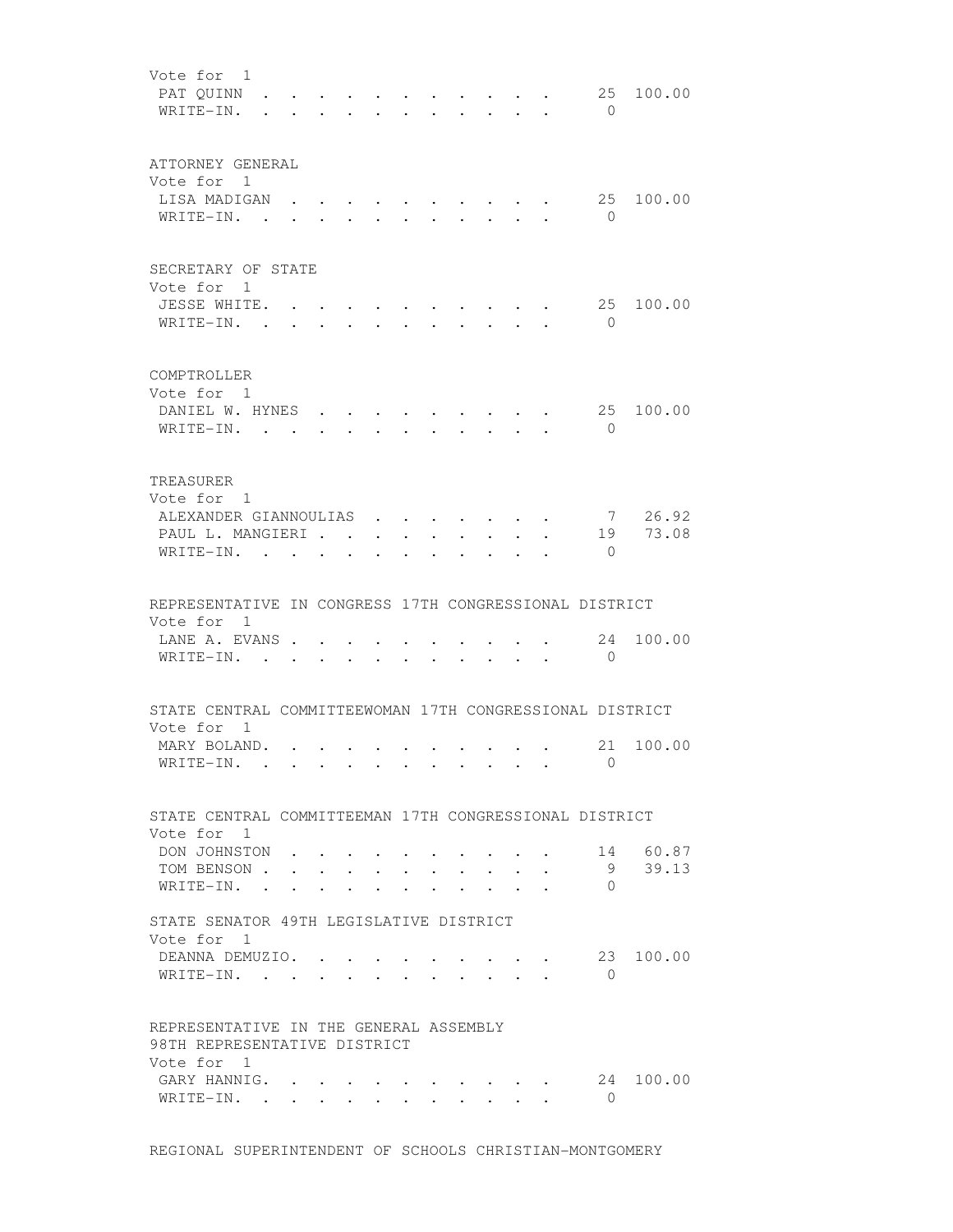Vote for 1 GREG SPRINGER . . . . . . . . . . 22 100.00 WRITE-IN. . . . . . . . . . . . 0 COUNTY CLERK Vote for 1 NO CANDIDATE FILED . . . . . . . . 0 WRITE-IN. . . . . . . . . . . 0 COUNTY TREASURER Vote for 1 NO CANDIDATE FILED . . . . . . . . . 0<br>WRITE-IN. WRITE-IN. . . . . . . . . . . . 1 100.00 COUNTY SHERIFF Vote for 1 NO CANDIDATE FILED . . . . . . . . 0<br>NO CANDIDATE FILED . . . . . . . 0 WRITE-IN. . . . . . . . . . . . 1 100.00 COUNTY BOARD MEMBER DISTRICT 5 Vote for 2 KEITH HORN . . . . . . . . . . . 22 66.67 WRITE-IN. . . . . . . . . . . . 11 33.33 JUDGE OF THE APPELLATE COURT 5TH JUDICIAL DIST. (MAAG VACANCY) Vote for 1 BRUCE STEWART . . . . . . . . . . 11 45.83 WILLIAM "BILL" BERRY. . . . . . . . 13 54.17 WRITE-IN. . . . . . . . . . . . 0 PRECINCT COMMITTEEMAN SOUTH LITCHFIELD 2 (Prec-0035) Vote for 1 ANNA SCHELDT . . . . . . . . . . 21 91.30 WRITE-IN. . . . . . . . . . . . 2 8.70 \*\*\*\*\*\*\*\*\*\* (REPUBLICAN) \*\*\*\*\*\*\*\*\*\* GOVERNOR Vote for 1 JUDY BAAR TOPINKA. . . . . . . . . 10 71.43 BILL BRADY . . . . . . . . . . . 2 14.29 JIM OBERWEIS . . . . . . . . . . 2 14.29 RON GIDWITZ. . . . . . . . . . . 0 ANDY MARTIN. . . . . . . . . . . 0 WRITE-IN. . . . . . . . . . . 0 LIEUTENANT GOVERNOR Vote for 1 SANDY WEGMAN . . . . . . . . . . . 5 38.46 JOE BIRKETT. . . . . . . . . . . 3 23.08 LAWRENCE L. BRUCKNER. . . . . . . . 0 STEVEN J. RAUSCHENBERGER . . . . . . 5 38.46 WRITE-IN. . . . . . . . . . . 0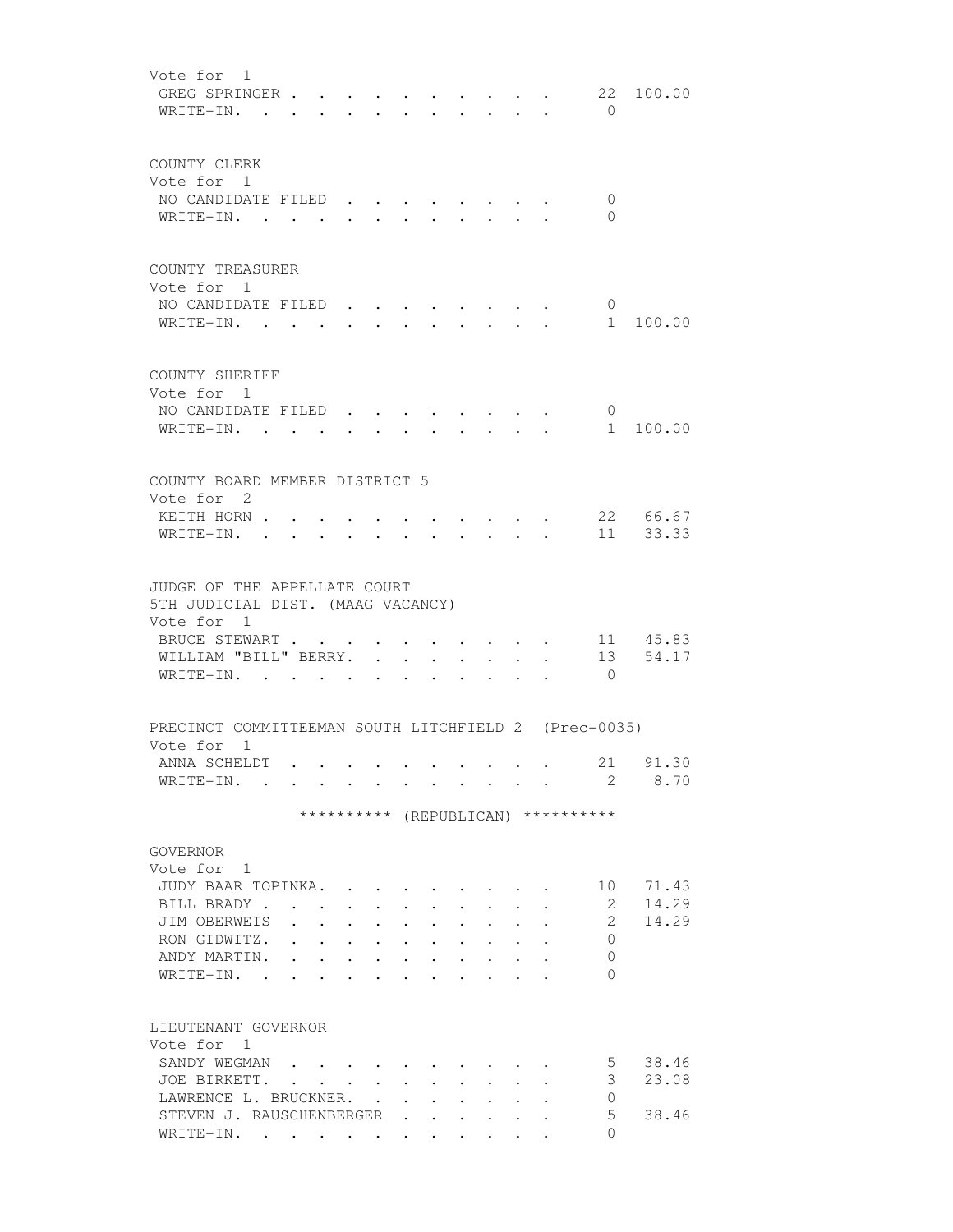| ATTORNEY GENERAL<br>Vote for 1<br>STEWART UMHOLTZ.<br>WRITE-IN.                      |        |                                  |                                                           |            |                      |                      |                         | $\cdot$ $\cdot$ $\cdot$ $\cdot$<br>$\sim$                                       |                             | 11 91.67<br>1 8.33      |
|--------------------------------------------------------------------------------------|--------|----------------------------------|-----------------------------------------------------------|------------|----------------------|----------------------|-------------------------|---------------------------------------------------------------------------------|-----------------------------|-------------------------|
| SECRETARY OF STATE<br>Vote for 1<br>DAN RUTHERFORD. .<br>WRITE-IN.                   |        |                                  |                                                           |            |                      |                      |                         |                                                                                 | $\overline{0}$              | 13 100.00               |
| COMPTROLLER<br>Vote for 1<br>CAROLE PANKAU<br>WRITE-IN.                              |        | $\bullet$ . The set of $\bullet$ | $\sim$                                                    |            | $\sim$               | $\ddot{\phantom{0}}$ |                         |                                                                                 | 12<br>$\bigcirc$            | 100.00                  |
| TREASURER<br>Vote for 1<br>CHRISTINE RADOGNO. .<br>WRITE-IN.                         |        |                                  |                                                           |            |                      |                      |                         | $\mathbf{r}$ $\mathbf{r}$                                                       | $\bigcirc$                  | 11 100.00               |
| REPRESENTATIVE IN CONGRESS 17TH CONGRESSIONAL DISTRICT<br>Vote for 1                 |        |                                  |                                                           |            |                      |                      |                         |                                                                                 |                             |                         |
| JIM MOWEN<br>BRIAN S. GILLILAND<br>ANDREA ZINGA .<br>WRITE-IN. .                     | $\sim$ | $\ddot{\phantom{0}}$             | $\mathbf{L}^{\text{max}}$ , and $\mathbf{L}^{\text{max}}$ | $\sim 100$ | $\bullet$ .          |                      |                         | $\bullet$ .<br><br><br><br><br><br><br><br><br><br><br><br><br><br><br><br><br> | $5 -$<br>4<br>4<br>$\Omega$ | 38.46<br>30.77<br>30.77 |
| STATE SENATOR 49TH LEGISLATIVE DISTRICT                                              |        |                                  |                                                           |            |                      |                      |                         |                                                                                 |                             |                         |
| Vote for 1<br>JEFF RICHEY. .<br>WRITE-IN.                                            |        |                                  |                                                           |            |                      |                      |                         |                                                                                 | 12<br>$\bigcirc$            | 100.00                  |
| REPRESENTATIVE IN THE GENERAL ASSEMBLY<br>98TH REPRESENTATIVE DISTRICT<br>Vote for 1 |        |                                  |                                                           |            |                      |                      |                         |                                                                                 |                             |                         |
| NO CANDIDATE FILED<br>WRITE-IN.                                                      |        |                                  |                                                           |            |                      |                      |                         |                                                                                 | $\mathbf{0}$                | 1 100.00                |
| REGIONAL SUPERINTENDENT OF SCHOOLS CHRISTIAN-MONTGOMERY<br>Vote for 1                |        |                                  |                                                           |            |                      |                      |                         |                                                                                 |                             |                         |
| NO CANDIDATE FILED<br>WRITE-IN.                                                      |        |                                  | $\sim$ $\sim$                                             |            | $\sim$ $\sim$ $\sim$ |                      | $\cdot$ $\cdot$ $\cdot$ |                                                                                 | 0<br>$\Omega$               |                         |
| COUNTY CLERK<br>Vote for 1<br>SANDY LEITHEISER<br>WRITE-IN.                          |        |                                  |                                                           |            |                      |                      |                         |                                                                                 | $\bigcirc$                  | 13 100.00               |
| COUNTY TREASURER<br>Vote for 1<br>RONALD D. JENKINS.                                 |        |                                  |                                                           |            |                      |                      |                         |                                                                                 | 13                          | 100.00                  |
| WRITE-IN.                                                                            |        |                                  |                                                           |            |                      |                      |                         |                                                                                 | $\overline{0}$              |                         |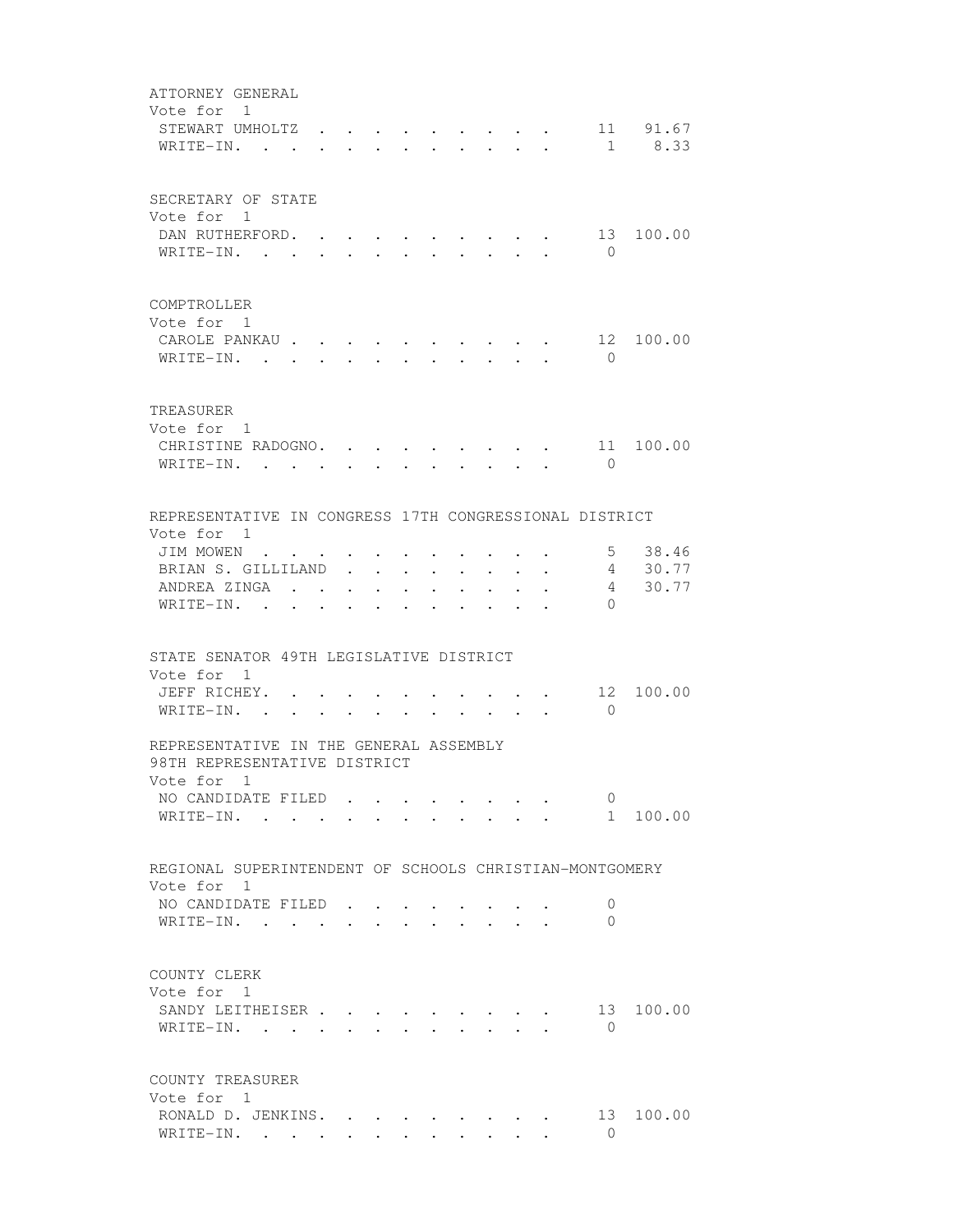COUNTY SHERIFF Vote for 1 JIM VAZZI . . . . . . . . . . . 13 100.00 WRITE-IN. . . . . . . . . . . . 0 COUNTY BOARD MEMBER DISTRICT 5 Vote for 2 NO CANDIDATE FILED . . . . . . . . 0 WRITE-IN. . . . . . . . . . . 0 JUDGE OF THE APPELLATE COURT 5TH JUDICIAL DIST. (MAAG VACANCY) Vote for 1 STEPHEN P. MCGLYNN . . . . . . . . 12 100.00 WRITE-IN. . . . . . . . . . . . 0 PRECINCT COMMITTEEMAN SOUTH LITCHFIELD 2 (Prec-0035) Vote for 1 NO CANDIDATE FILED . . . . . . . . 0 WRITE-IN. . . . . . . . . . . . 0 PRECINCT REPORT MONTGOMERY COUNTY, ILLINOIS UNOFFICIAL RUN DATE:03/21/06 GENERAL PRIMARY ELECTION RUN TIME:10:43 PM MARCH 21, 2006 STATISTICS 0036 SOUTH LITCHFIELD 3 VOTES PERCENT REGISTERED VOTERS - TOTAL . . . . . . 379 BALLOTS CAST - TOTAL. . . . . . . . 15 BALLOTS CAST - DEMOCRATIC . . . . . . 9 60.00 BALLOTS CAST - REPUBLICAN . . . . . . 6 40.00 BALLOTS CAST - DEM FED . . . . . . . 0 BALLOTS CAST - REP FED . . . . . . 0 BALLOTS CAST - BLANK. . . . . . . . 0 VOTER TURNOUT - TOTAL . . . . . . . . 3.96 VOTER TURNOUT - BLANK . . . . . . . \*\*\*\*\*\*\*\*\*\* (DEMOCRATIC) \*\*\*\*\*\*\*\*\*\* GOVERNOR Vote for 1 ROD R. BLAGOJEVICH . . . . . . . . 3 33.33 EDWIN EISENDRATH . . . . . . . . . 6 66.67 WRITE-IN. . . . . . . . . . . . 0 LIEUTENANT GOVERNOR Vote for 1 PAT QUINN . . . . . . . . . . . . . 6 85.71 WRITE-IN. . . . . . . . . . . . 1 14.29 ATTORNEY GENERAL Vote for 1 LISA MADIGAN . . . . . . . . . . 5 71.43 WRITE-IN. . . . . . . . . . . . 2 28.57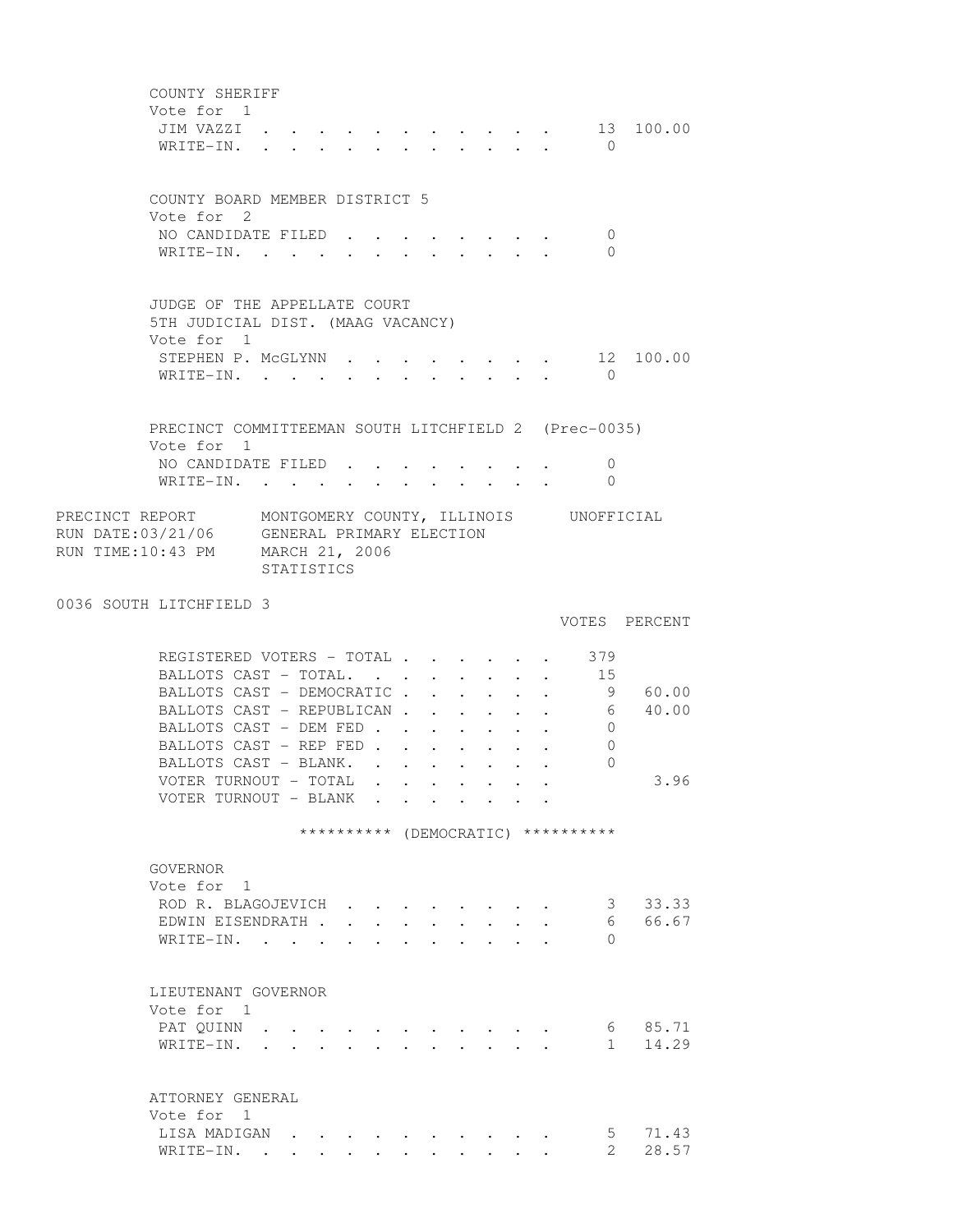SECRETARY OF STATE Vote for 1 JESSE WHITE. . . . . . . . . . . 5 100.00 WRITE-IN. . . . . . . . . . . . 0 COMPTROLLER Vote for 1 DANIEL W. HYNES . . . . . . . . . 7 100.00 WRITE-IN. . . . . . . . . . . 0 TREASURER Vote for 1 ALEXANDER GIANNOULIAS . . . . . . . 2 25.00 PAUL L. MANGIERI . . . . . . . . . . 6 75.00 WRITE-IN. . . . . . . . . . . . 0 REPRESENTATIVE IN CONGRESS 17TH CONGRESSIONAL DISTRICT Vote for 1 LANE A. EVANS . . . . . . . . . . . 7 100.00 WRITE-IN. . . . . . . . . . . . 0 STATE CENTRAL COMMITTEEWOMAN 17TH CONGRESSIONAL DISTRICT Vote for 1 MARY BOLAND. . . . . . . . . . . 7 100.00 WRITE-IN. . . . . . . . . . . 0 STATE CENTRAL COMMITTEEMAN 17TH CONGRESSIONAL DISTRICT Vote for 1 DON JOHNSTON . . . . . . . . . . . 4 66.67 TOM BENSON . . . . . . . . . . . . 2 33.33 WRITE-IN. . . . . . . . . . . . 0 STATE SENATOR 49TH LEGISLATIVE DISTRICT Vote for 1 DEANNA DEMUZIO. . . . . . . . . . 6 75.00 WRITE-IN. . . . . . . . . . . . 2 25.00 REPRESENTATIVE IN THE GENERAL ASSEMBLY 98TH REPRESENTATIVE DISTRICT Vote for 1 GARY HANNIG. . . . . . . . . . . 5 71.43 WRITE-IN. . . . . . . . . . . . 2 28.57 REGIONAL SUPERINTENDENT OF SCHOOLS CHRISTIAN-MONTGOMERY Vote for 1 GREG SPRINGER . . . . . . . . . . 7 100.00 WRITE-IN. . . . . . . . . . . 0 COUNTY CLERK Vote for 1 NO CANDIDATE FILED . . . . . . . . 0<br>WRITE-IN. . . . . . . . . . . . 2 100.00 WRITE-IN. . . . . . . . . . . .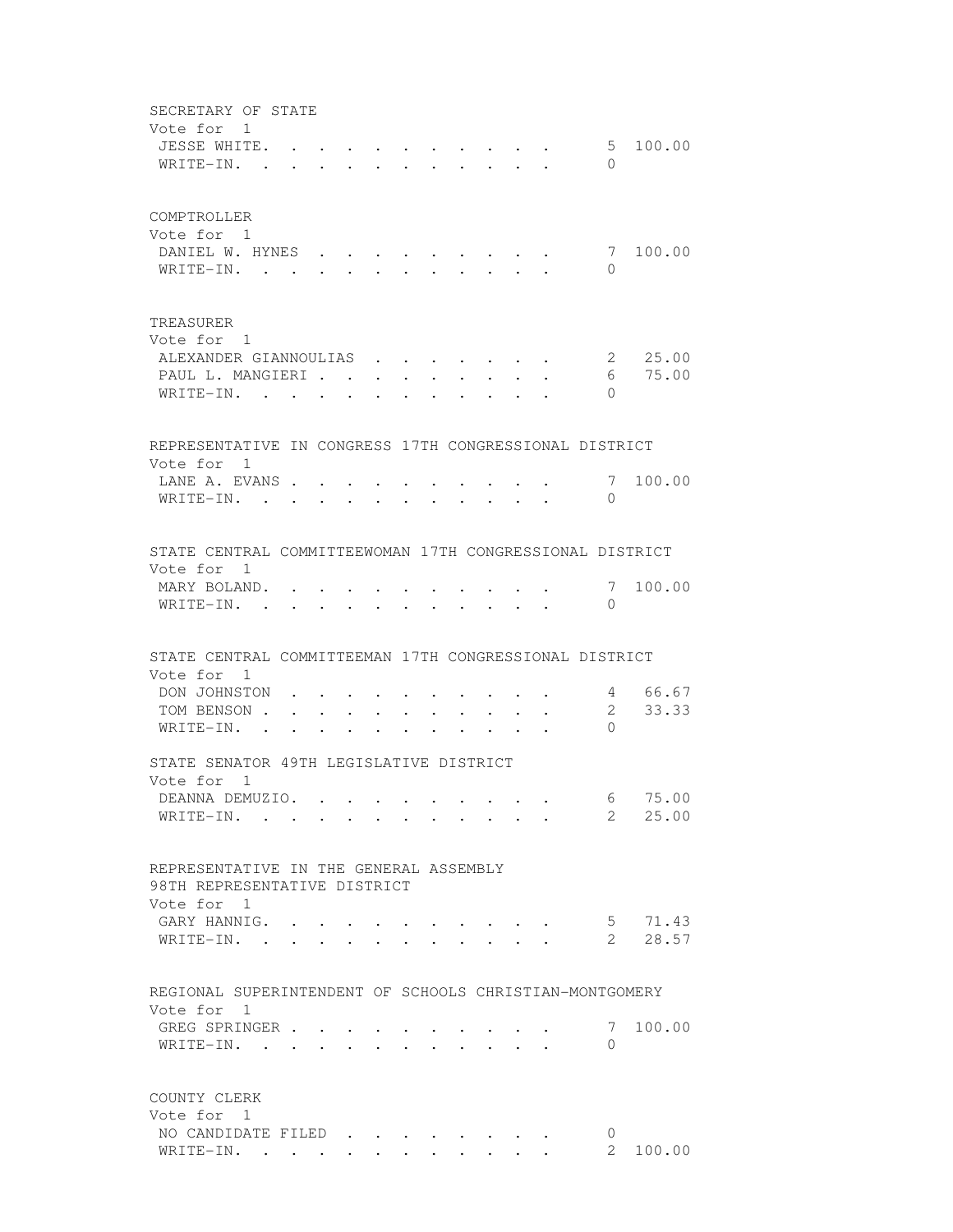| COUNTY TREASURER<br>Vote for 1                       |              |              |                                                 |                      |                                  |                      |                                  |                                    |                           |          |
|------------------------------------------------------|--------------|--------------|-------------------------------------------------|----------------------|----------------------------------|----------------------|----------------------------------|------------------------------------|---------------------------|----------|
| NO CANDIDATE FILED                                   |              |              |                                                 |                      |                                  |                      |                                  |                                    | $\overline{0}$            |          |
| WRITE-IN.                                            |              |              |                                                 |                      |                                  |                      |                                  | $\sim$                             |                           | 2 100.00 |
|                                                      |              |              |                                                 |                      |                                  |                      |                                  |                                    |                           |          |
| COUNTY SHERIFF                                       |              |              |                                                 |                      |                                  |                      |                                  |                                    |                           |          |
| Vote for 1                                           |              |              |                                                 |                      |                                  |                      |                                  |                                    |                           |          |
| NO CANDIDATE FILED                                   |              |              |                                                 |                      |                                  |                      |                                  |                                    | $\mathbf 0$               |          |
| WRITE-IN. .                                          |              |              |                                                 |                      |                                  |                      |                                  |                                    | $\overline{2}$            | 100.00   |
|                                                      |              |              |                                                 |                      |                                  |                      |                                  |                                    |                           |          |
| COUNTY BOARD MEMBER DISTRICT 5                       |              |              |                                                 |                      |                                  |                      |                                  |                                    |                           |          |
| Vote for 2                                           |              |              |                                                 |                      |                                  |                      |                                  |                                    |                           |          |
| KEITH HORN .<br>WRITE-IN. .                          |              |              |                                                 |                      |                                  |                      |                                  |                                    | 8<br>$\Omega$             | 100.00   |
|                                                      |              |              |                                                 |                      | $\bullet$ . The set of $\bullet$ | $\sim$               | $\bullet$ . The set of $\bullet$ |                                    |                           |          |
|                                                      |              |              |                                                 |                      |                                  |                      |                                  |                                    |                           |          |
| JUDGE OF THE APPELLATE COURT                         |              |              |                                                 |                      |                                  |                      |                                  |                                    |                           |          |
| 5TH JUDICIAL DIST. (MAAG VACANCY)<br>Vote for 1      |              |              |                                                 |                      |                                  |                      |                                  |                                    |                           |          |
| BRUCE STEWART                                        |              |              |                                                 | $\cdot$              |                                  |                      |                                  |                                    | $\cup$                    |          |
| WILLIAM "BILL" BERRY.                                |              |              |                                                 |                      |                                  | $\sim$               |                                  |                                    | 6                         | 100.00   |
| WRITE-IN.                                            |              |              | $\cdot$ $\cdot$ $\cdot$ $\cdot$ $\cdot$ $\cdot$ |                      |                                  | $\ddot{\phantom{0}}$ |                                  |                                    | $\Omega$                  |          |
|                                                      |              |              |                                                 |                      |                                  |                      |                                  |                                    |                           |          |
|                                                      |              |              |                                                 |                      |                                  |                      |                                  |                                    |                           |          |
| PRECINCT COMMITTEEMAN SOUTH LITCHFIELD 3 (Prec-0036) |              |              |                                                 |                      |                                  |                      |                                  |                                    |                           |          |
| Vote for 1<br>FRED W. JONES .                        |              |              |                                                 |                      |                                  |                      |                                  |                                    |                           | 6 75.00  |
| WRITE-IN. .                                          |              |              |                                                 |                      |                                  |                      |                                  |                                    | $\overline{2}$            | 25.00    |
|                                                      |              |              |                                                 |                      |                                  |                      |                                  |                                    |                           |          |
|                                                      |              |              |                                                 |                      |                                  |                      |                                  | ********** (REPUBLICAN) ********** |                           |          |
|                                                      |              |              |                                                 |                      |                                  |                      |                                  |                                    |                           |          |
| GOVERNOR<br>Vote for 1                               |              |              |                                                 |                      |                                  |                      |                                  |                                    |                           |          |
| JUDY BAAR TOPINKA.                                   |              |              |                                                 |                      |                                  |                      |                                  |                                    | $\circ$                   |          |
| BILL BRADY.                                          |              |              |                                                 |                      |                                  |                      |                                  |                                    | 2                         | 33.33    |
| JIM OBERWEIS                                         |              |              |                                                 |                      |                                  |                      |                                  |                                    | $3 -$                     | 50.00    |
| RON GIDWITZ.                                         |              | $\mathbf{L}$ |                                                 |                      |                                  |                      |                                  |                                    | 0                         |          |
| ANDY MARTIN. .                                       |              |              |                                                 |                      |                                  |                      |                                  |                                    | - 0                       |          |
| WRITE-IN.                                            |              |              |                                                 |                      |                                  |                      |                                  |                                    |                           | 1 16.67  |
|                                                      |              |              |                                                 |                      |                                  |                      |                                  |                                    |                           |          |
| LIEUTENANT GOVERNOR                                  |              |              |                                                 |                      |                                  |                      |                                  |                                    |                           |          |
| Vote for 1                                           |              |              |                                                 |                      |                                  |                      |                                  |                                    |                           |          |
| SANDY WEGMAN.                                        |              |              |                                                 |                      |                                  |                      |                                  |                                    | $\mathbf 0$               |          |
| JOE BIRKETT.                                         | $\mathbf{L}$ | $\sim$       |                                                 |                      |                                  |                      |                                  |                                    | 4                         | 66.67    |
| LAWRENCE L. BRUCKNER.                                |              |              |                                                 | $\ddot{\phantom{0}}$ | $\sim$                           |                      |                                  |                                    | 1                         | 16.67    |
| STEVEN J. RAUSCHENBERGER                             |              |              |                                                 |                      |                                  |                      |                                  |                                    | 1                         | 16.67    |
| WRITE-IN.                                            |              |              |                                                 |                      |                                  |                      |                                  |                                    | $\Omega$                  |          |
|                                                      |              |              |                                                 |                      |                                  |                      |                                  |                                    |                           |          |
|                                                      |              |              |                                                 |                      |                                  |                      |                                  |                                    |                           |          |
|                                                      |              |              |                                                 |                      |                                  |                      |                                  |                                    |                           |          |
| ATTORNEY GENERAL                                     |              |              |                                                 |                      |                                  |                      |                                  |                                    |                           |          |
| Vote for 1                                           |              |              |                                                 |                      |                                  |                      |                                  |                                    |                           | 100.00   |
| STEWART UMHOLTZ.<br>WRITE-IN. .                      |              |              |                                                 |                      |                                  |                      |                                  |                                    | 5 <sup>5</sup><br>$\circ$ |          |

 SECRETARY OF STATE Vote for 1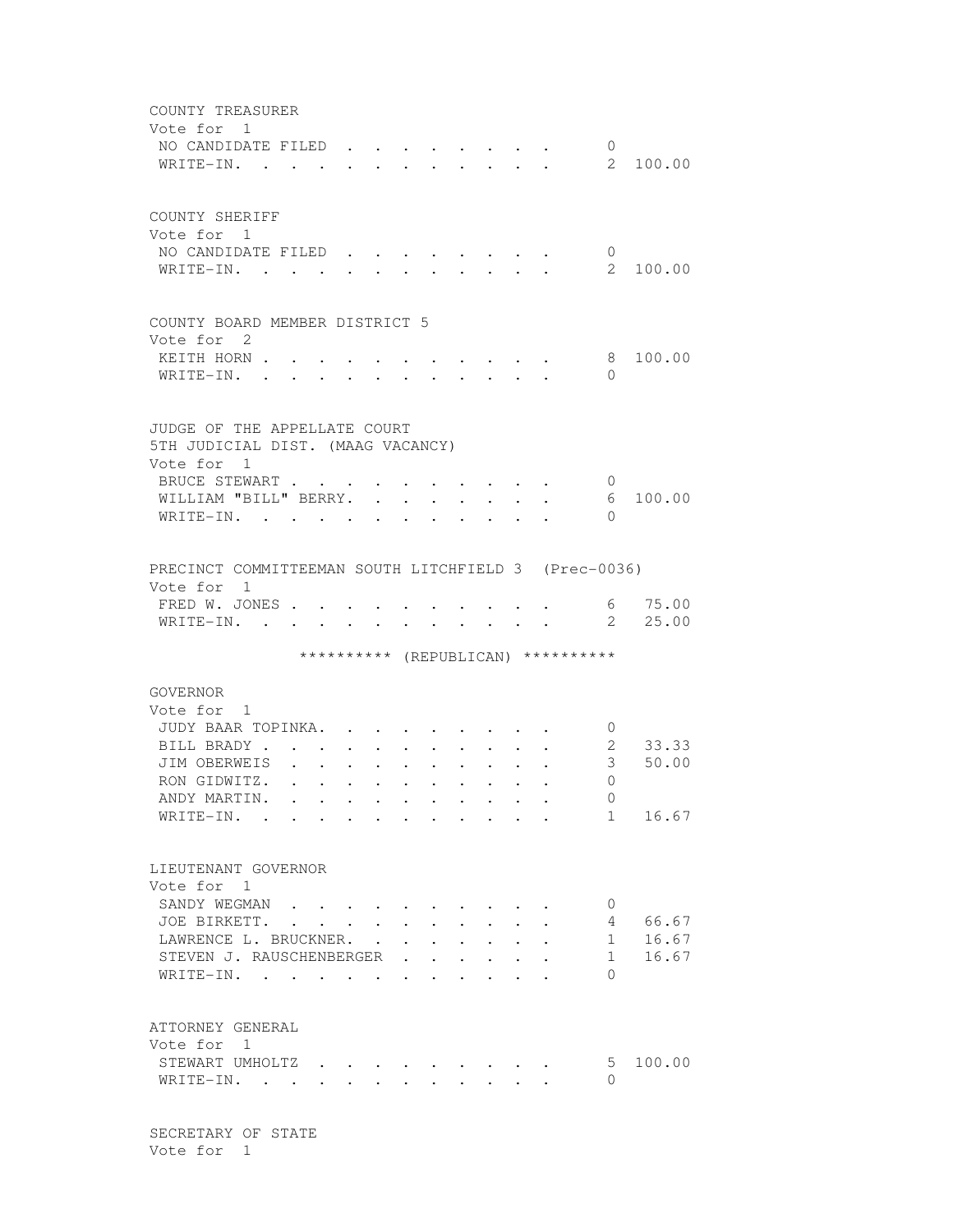DAN RUTHERFORD. . . . . . . . . . 6 100.00 WRITE-IN. . . . . . . . . . . . 0 COMPTROLLER Vote for 1 CAROLE PANKAU . . . . . . . . . . 4 100.00 WRITE-IN. . . . . . . . . . . 0 TREASURER Vote for 1 CHRISTINE RADOGNO. . . . . . . . . 4 100.00 WRITE-IN. . . . . . . . . . . . 0 REPRESENTATIVE IN CONGRESS 17TH CONGRESSIONAL DISTRICT Vote for 1 JIM MOWEN . . . . . . . . . . . 4 80.00 BRIAN S. GILLILAND . . . . . . . . 1 20.00 ANDREA ZINGA . . . . . . . . . . 0 WRITE-IN. . . . . . . . . . . 0 STATE SENATOR 49TH LEGISLATIVE DISTRICT Vote for 1 JEFF RICHEY. . . . . . . . . . . 5 100.00 WRITE-IN. . . . . . . . . . . . 0 REPRESENTATIVE IN THE GENERAL ASSEMBLY 98TH REPRESENTATIVE DISTRICT Vote for 1 NO CANDIDATE FILED . . . . . . . . 0 WRITE-IN. . . . . . . . . . . . 0 REGIONAL SUPERINTENDENT OF SCHOOLS CHRISTIAN-MONTGOMERY Vote for 1 NO CANDIDATE FILED . . . . . . . . 0 WRITE-IN. . . . . . . . . . . . 0 COUNTY CLERK Vote for 1 SANDY LEITHEISER . . . . . . . . . . 6 100.00 WRITE-IN. . . . . . . . . . . . 0 COUNTY TREASURER Vote for 1 RONALD D. JENKINS. . . . . . . . . 6 100.00 WRITE-IN. . . . . . . . . . . . 0 COUNTY SHERIFF Vote for 1 JIM VAZZI . . . . . . . . . . . 5 100.00 WRITE-IN. . . . . . . . . . . 0

 COUNTY BOARD MEMBER DISTRICT 5 Vote for 2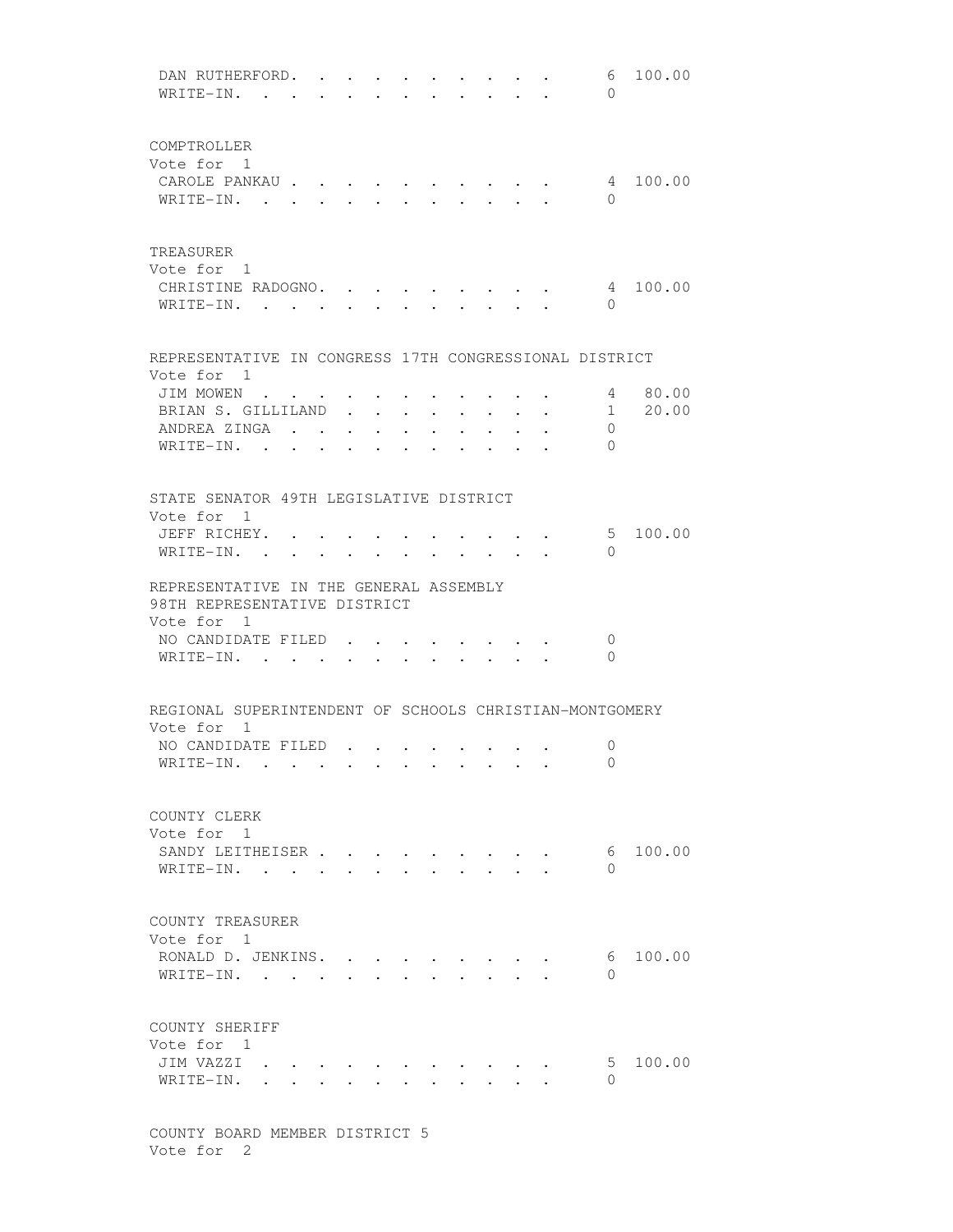NO CANDIDATE FILED . . . . . . . . 0 WRITE-IN. . . . . . . . . . . . 0 JUDGE OF THE APPELLATE COURT 5TH JUDICIAL DIST. (MAAG VACANCY) Vote for 1 STEPHEN P. MCGLYNN . . . . . . . . 5 100.00 WRITE-IN. . . . . . . . . . . 0 PRECINCT COMMITTEEMAN SOUTH LITCHFIELD 3 (Prec-0036) Vote for 1 NO CANDIDATE FILED . . . . . . . . 0 WRITE-IN. . . . . . . . . . . . 0 PRECINCT REPORT MONTGOMERY COUNTY, ILLINOIS UNOFFICIAL RUN DATE:03/21/06 GENERAL PRIMARY ELECTION<br>RUN TIME:10:43 PM MARCH 21, 2006 RUN TIME: $10:43$  PM STATISTICS 0037 SOUTH LITCHFIELD 4 VOTES PERCENT REGISTERED VOTERS - TOTAL . . . . . . 504 BALLOTS CAST - TOTAL. . . . . . . . 65 BALLOTS CAST - DEMOCRATIC . . . . . 48 73.85 BALLOTS CAST - REPUBLICAN . . . . . . 17 26.15 BALLOTS CAST - DEM FED . . . . . . . 0 BALLOTS CAST - REP FED . . . . . . 0 BALLOTS CAST - BLANK. . . . . . . . 0 VOTER TURNOUT - TOTAL . . . . . . . 12.90 VOTER TURNOUT - BLANK . . \*\*\*\*\*\*\*\*\*\* (DEMOCRATIC) \*\*\*\*\*\*\*\*\*\* GOVERNOR Vote for 1 ROD R. BLAGOJEVICH . . . . . . . . 34 80.95<br>EDWIN EISENDRATH . . . . . . . . . 8 19.05 EDWIN EISENDRATH . . . . . . . . . WRITE-IN. . . . . . . . . . . . 0 LIEUTENANT GOVERNOR Vote for 1 PAT QUINN . . . . . . . . . . . 38 100.00 WRITE-IN. . . . . . . . . . . . 0 ATTORNEY GENERAL Vote for 1 LISA MADIGAN . . . . . . . . . . 40 100.00 WRITE-IN. . . . . . . . . . . 0 SECRETARY OF STATE Vote for 1 JESSE WHITE. . . . . . . . . . . 41 100.00 WRITE-IN. . . . . . . . . . . . 0

COMPTROLLER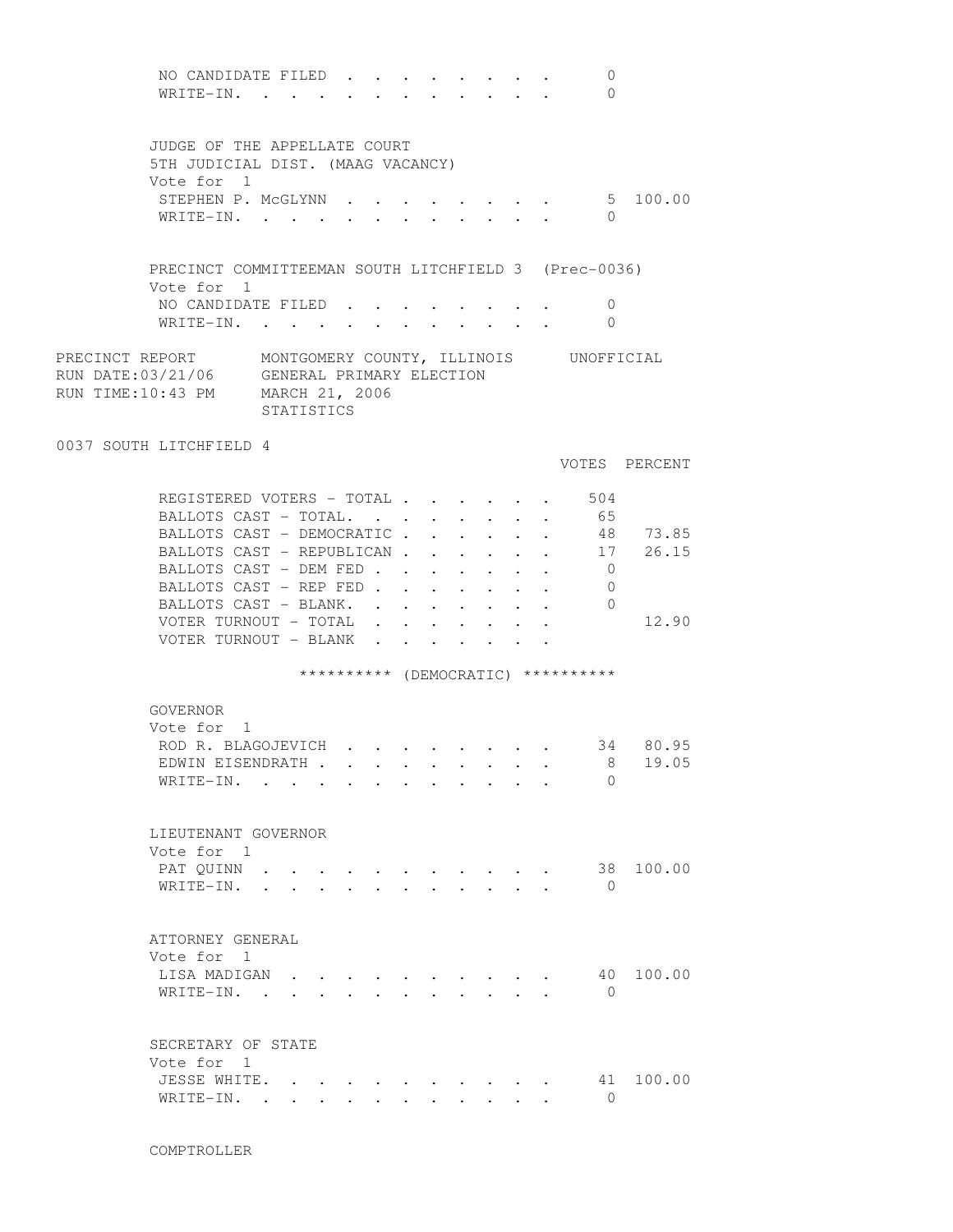| Vote for 1<br>DANIEL W. HYNES .<br>$WRITE-IN.$ .                                           |                                                                                                                  |        |                                                             | $\cdot$ $\cdot$ $\cdot$ $\cdot$ |        |              |                                                 |        |                               |                                                                                                     | $\bigcirc$           | 34 100.00           |
|--------------------------------------------------------------------------------------------|------------------------------------------------------------------------------------------------------------------|--------|-------------------------------------------------------------|---------------------------------|--------|--------------|-------------------------------------------------|--------|-------------------------------|-----------------------------------------------------------------------------------------------------|----------------------|---------------------|
| TREASURER<br>Vote for 1<br>ALEXANDER GIANNOULIAS 14 38.89<br>PAUL L. MANGIERI<br>WRITE-IN. |                                                                                                                  |        |                                                             |                                 |        |              |                                                 |        |                               | $\cdot$ , $\cdot$ , $\cdot$ , $\cdot$ , $\cdot$ , $\cdot$                                           | $\overline{0}$       | $\cdot$ 22 61.11    |
| REPRESENTATIVE IN CONGRESS 17TH CONGRESSIONAL DISTRICT                                     |                                                                                                                  |        |                                                             |                                 |        |              |                                                 |        |                               |                                                                                                     |                      |                     |
| Vote for 1<br>LANE A. EVANS<br>WRITE-IN.                                                   |                                                                                                                  | $\sim$ |                                                             | $\ddot{\phantom{a}}$            | $\sim$ | $\mathbf{r}$ | $\sim$ 100 $\sim$                               |        | $\cdot$ $\cdot$ $\cdot$       |                                                                                                     | 31<br>$\bigcirc$     | 100.00              |
| STATE CENTRAL COMMITTEEWOMAN 17TH CONGRESSIONAL DISTRICT                                   |                                                                                                                  |        |                                                             |                                 |        |              |                                                 |        |                               |                                                                                                     |                      |                     |
| Vote for 1<br>MARY BOLAND.<br>$W$ RITE-IN                                                  |                                                                                                                  |        |                                                             |                                 |        |              |                                                 |        |                               |                                                                                                     | 30<br>$\overline{0}$ | 100.00              |
| STATE CENTRAL COMMITTEEMAN 17TH CONGRESSIONAL DISTRICT                                     |                                                                                                                  |        |                                                             |                                 |        |              |                                                 |        |                               |                                                                                                     |                      |                     |
| Vote for 1<br>DON JOHNSTON<br>TOM BENSON.<br>WRITE-IN.                                     | the contract of the contract of the contract of the contract of the contract of<br>$\sim$ 100 $\pm$<br>$\bullet$ |        | $\bullet$ .<br><br><br><br><br><br><br><br><br><br><br><br> | $\cdot$ $\cdot$                 |        |              |                                                 |        |                               | $\bullet \qquad \bullet \qquad \bullet \qquad \bullet \qquad \bullet \qquad \bullet \qquad \bullet$ | $\Omega$             | 23 85.19<br>4 14.81 |
| STATE SENATOR 49TH LEGISLATIVE DISTRICT<br>Vote for 1                                      |                                                                                                                  |        |                                                             |                                 |        |              |                                                 |        |                               |                                                                                                     |                      |                     |
| DEANNA DEMUZIO.<br>WRITE-IN.                                                               |                                                                                                                  |        |                                                             |                                 |        |              |                                                 |        | $\mathbf{r}$ and $\mathbf{r}$ | $\overline{\phantom{a}}$                                                                            | 35<br>$\overline{0}$ | 100.00              |
| REPRESENTATIVE IN THE GENERAL ASSEMBLY<br>98TH REPRESENTATIVE DISTRICT                     |                                                                                                                  |        |                                                             |                                 |        |              |                                                 |        |                               |                                                                                                     |                      |                     |
| Vote for 1<br>GARY HANNIG.<br>WRITE-IN. .                                                  |                                                                                                                  |        |                                                             |                                 |        |              |                                                 |        |                               |                                                                                                     | 1                    | 33 97.06<br>2.94    |
| REGIONAL SUPERINTENDENT OF SCHOOLS CHRISTIAN-MONTGOMERY                                    |                                                                                                                  |        |                                                             |                                 |        |              |                                                 |        |                               |                                                                                                     |                      |                     |
| Vote for 1<br>GREG SPRINGER .<br>WRITE-IN.                                                 |                                                                                                                  |        |                                                             |                                 |        |              |                                                 |        |                               |                                                                                                     | 32<br>$\Omega$       | 100.00              |
| COUNTY CLERK<br>Vote for 1<br>NO CANDIDATE FILED<br>WRITE-IN.                              |                                                                                                                  |        |                                                             |                                 |        |              | $\cdot$ $\cdot$ $\cdot$ $\cdot$ $\cdot$ $\cdot$ |        |                               |                                                                                                     | 0<br>$\mathbf{2}$    | 100.00              |
| COUNTY TREASURER<br>Vote for 1                                                             |                                                                                                                  |        |                                                             |                                 |        |              |                                                 |        |                               |                                                                                                     |                      |                     |
| NO CANDIDATE FILED<br>WRITE-IN.                                                            |                                                                                                                  |        |                                                             | $\sim$                          |        |              | $\mathbf{r} = \mathbf{r}$                       | $\sim$ |                               |                                                                                                     | 0<br>$1 \quad$       | 100.00              |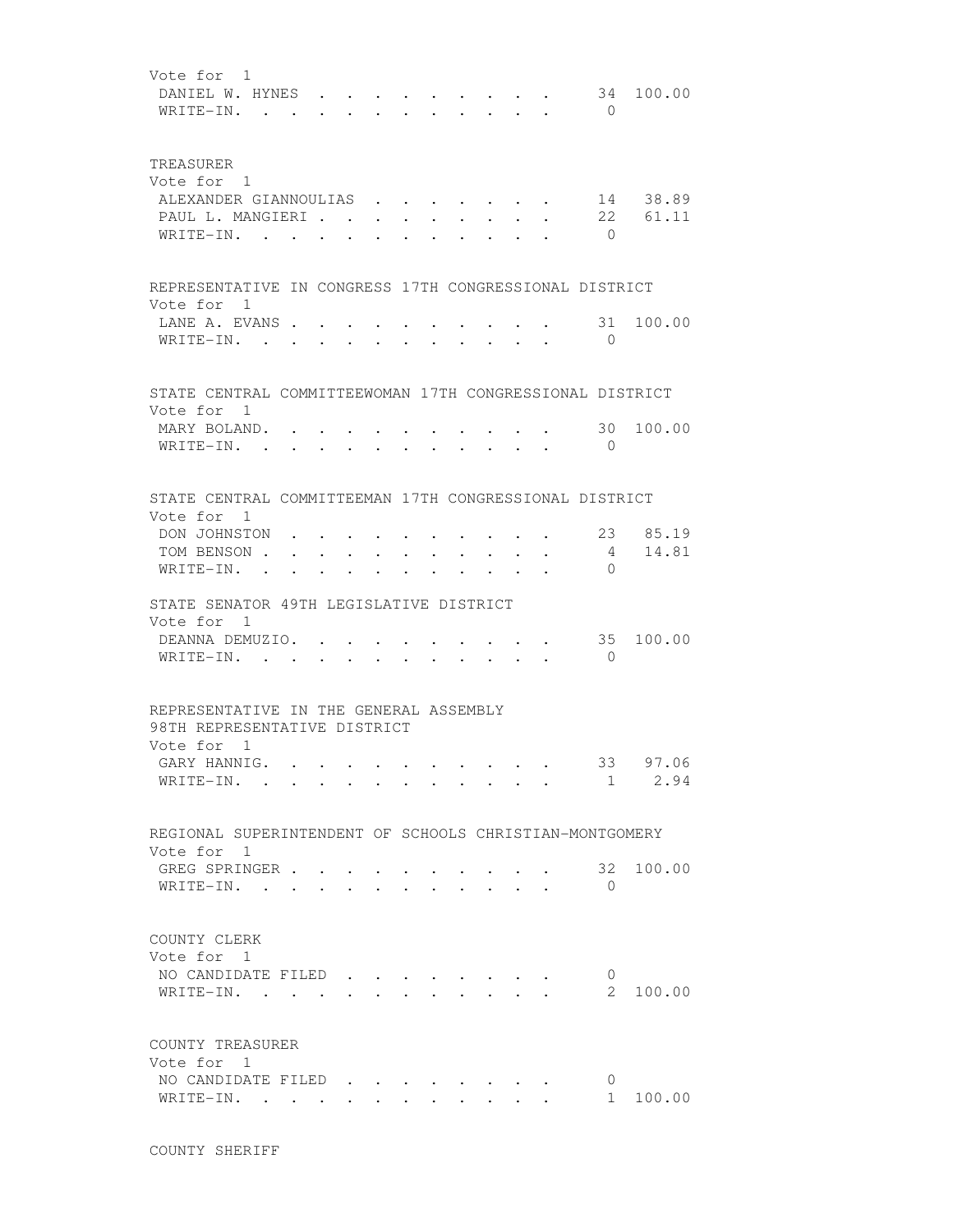| Vote for 1   | NO CANDIDATE FILED                                   |                                   |                                                                                         |                                                                    |                      |                      |                      |                                                                 |                                                             |                      | $\mathbf{0}$                       |                |
|--------------|------------------------------------------------------|-----------------------------------|-----------------------------------------------------------------------------------------|--------------------------------------------------------------------|----------------------|----------------------|----------------------|-----------------------------------------------------------------|-------------------------------------------------------------|----------------------|------------------------------------|----------------|
|              | WRITE-IN.                                            |                                   |                                                                                         |                                                                    |                      |                      |                      | $\sim$                                                          | $\mathbf{L}$                                                | $\sim$               |                                    | 3 100.00       |
|              |                                                      |                                   |                                                                                         |                                                                    |                      |                      |                      |                                                                 |                                                             |                      |                                    |                |
|              | COUNTY BOARD MEMBER DISTRICT 5                       |                                   |                                                                                         |                                                                    |                      |                      |                      |                                                                 |                                                             |                      |                                    |                |
| Vote for 2   |                                                      |                                   |                                                                                         |                                                                    |                      |                      |                      |                                                                 |                                                             |                      |                                    |                |
|              | KEITH HORN .                                         |                                   |                                                                                         |                                                                    |                      |                      |                      |                                                                 |                                                             |                      |                                    | 28 71.79       |
| WRITE-IN.    |                                                      |                                   |                                                                                         |                                                                    |                      |                      |                      |                                                                 |                                                             |                      |                                    | 11 28.21       |
|              | JUDGE OF THE APPELLATE COURT                         |                                   |                                                                                         |                                                                    |                      |                      |                      |                                                                 |                                                             |                      |                                    |                |
|              | 5TH JUDICIAL DIST. (MAAG VACANCY)                    |                                   |                                                                                         |                                                                    |                      |                      |                      |                                                                 |                                                             |                      |                                    |                |
| Vote for 1   |                                                      |                                   |                                                                                         |                                                                    |                      |                      |                      |                                                                 |                                                             |                      |                                    |                |
|              | BRUCE STEWART                                        |                                   |                                                                                         |                                                                    |                      |                      |                      |                                                                 |                                                             |                      |                                    | 18 58.06       |
|              | WILLIAM "BILL" BERRY.                                |                                   |                                                                                         |                                                                    |                      | $\ddot{\phantom{a}}$ | $\ddot{\phantom{a}}$ |                                                                 |                                                             |                      |                                    | 13 41.94       |
|              | WRITE-IN.                                            |                                   | $\sim$ 100 $\sim$ 100 $\sim$                                                            | $\mathbf{r} = \mathbf{r} \cdot \mathbf{r}$                         |                      |                      |                      |                                                                 |                                                             |                      | $\bigcirc$                         |                |
|              |                                                      |                                   |                                                                                         |                                                                    |                      |                      |                      |                                                                 |                                                             |                      |                                    |                |
| Vote for 1   | PRECINCT COMMITTEEMAN SOUTH LITCHFIELD 4 (Prec-0037) |                                   |                                                                                         |                                                                    |                      |                      |                      |                                                                 |                                                             |                      |                                    |                |
|              | GREG WILLIAMS                                        |                                   |                                                                                         |                                                                    |                      |                      |                      |                                                                 |                                                             |                      |                                    | 24 51.06       |
|              | LARRY BRANDT                                         |                                   |                                                                                         |                                                                    |                      |                      |                      |                                                                 |                                                             |                      |                                    | 23 48.94       |
| WRITE-IN.    | $\cdot$ $\cdot$                                      | $\ddot{\phantom{a}}$              | <b>Contract Contract</b>                                                                | $\bullet$                                                          | $\bullet$            |                      |                      | $\bullet$ .<br><br><br><br><br><br><br><br><br><br><br><br><br> | $\ddot{\phantom{0}}$                                        |                      | $\Omega$                           |                |
|              |                                                      |                                   |                                                                                         |                                                                    |                      |                      |                      |                                                                 |                                                             |                      | ********** (REPUBLICAN) ********** |                |
|              |                                                      |                                   |                                                                                         |                                                                    |                      |                      |                      |                                                                 |                                                             |                      |                                    |                |
| GOVERNOR     |                                                      |                                   |                                                                                         |                                                                    |                      |                      |                      |                                                                 |                                                             |                      |                                    |                |
| Vote for 1   |                                                      |                                   |                                                                                         |                                                                    |                      |                      |                      |                                                                 |                                                             |                      |                                    |                |
|              | JUDY BAAR TOPINKA.                                   |                                   |                                                                                         |                                                                    |                      |                      |                      |                                                                 | $\cdot$ $\cdot$ $\cdot$                                     |                      |                                    | 11 64.71       |
|              | BILL BRADY.                                          |                                   |                                                                                         |                                                                    | $\sim$ $\sim$ $\sim$ | $\sim$ 100 $\mu$     | $\ddot{\phantom{0}}$ |                                                                 | $\ddot{\phantom{0}}$                                        |                      | 2<br>3 <sup>7</sup>                | 11.76<br>17.65 |
|              | JIM OBERWEIS<br>RON GIDWITZ.                         | $\sim$ $\sim$ $\sim$              | $\bullet$ .<br><br><br><br><br><br><br><br><br><br><br><br>                             | $\bullet$ .<br><br><br><br><br><br><br><br><br><br><br><br>        | $\sim 10^{-11}$      | $\ddot{\phantom{0}}$ | $\ddot{\phantom{0}}$ | $\bullet$ . The set of $\bullet$                                | $\bullet$ .<br><br><br><br><br><br><br><br><br><br><br><br> | $\ddot{\phantom{0}}$ |                                    | 1 5.88         |
| ANDY MARTIN. |                                                      | <b>Contract Contract Contract</b> |                                                                                         | $\sim$ $\sim$ $\sim$                                               |                      | $\ddot{\phantom{0}}$ | $\ddot{\phantom{0}}$ | $\bullet$ .<br><br><br><br><br><br><br><br><br><br><br><br>     |                                                             |                      | $\Omega$                           |                |
| WRITE-IN.    |                                                      | $\ddot{\phantom{0}}$              | $\bullet$ .<br><br><br><br><br><br><br><br><br><br><br><br><br><b>Contract Contract</b> | $\sim$ $\sim$ $\sim$<br>$\mathbf{r} = \mathbf{r} \cdot \mathbf{r}$ |                      |                      | $\ddot{\phantom{0}}$ |                                                                 |                                                             |                      | $\Omega$                           |                |
|              |                                                      |                                   |                                                                                         |                                                                    |                      |                      |                      |                                                                 |                                                             |                      |                                    |                |
|              | LIEUTENANT GOVERNOR                                  |                                   |                                                                                         |                                                                    |                      |                      |                      |                                                                 |                                                             |                      |                                    |                |
| Vote for 1   |                                                      |                                   |                                                                                         |                                                                    |                      |                      |                      |                                                                 |                                                             |                      |                                    |                |
|              | SANDY WEGMAN.                                        |                                   |                                                                                         |                                                                    |                      |                      |                      |                                                                 |                                                             |                      | 8                                  | 50.00          |
|              | JOE BIRKETT.                                         |                                   |                                                                                         |                                                                    |                      |                      |                      |                                                                 |                                                             |                      | $5 -$                              | 31.25          |
|              | LAWRENCE L. BRUCKNER.                                |                                   |                                                                                         |                                                                    |                      |                      |                      |                                                                 |                                                             |                      | $2^{\circ}$                        | 12.50          |
|              | STEVEN J. RAUSCHENBERGER                             |                                   |                                                                                         |                                                                    |                      |                      |                      |                                                                 |                                                             |                      |                                    | 1 6.25         |
|              | WRITE-IN.                                            |                                   |                                                                                         |                                                                    |                      |                      |                      |                                                                 |                                                             |                      | $\Omega$                           |                |
|              |                                                      |                                   |                                                                                         |                                                                    |                      |                      |                      |                                                                 |                                                             |                      |                                    |                |
|              | ATTORNEY GENERAL                                     |                                   |                                                                                         |                                                                    |                      |                      |                      |                                                                 |                                                             |                      |                                    |                |
| Vote for 1   |                                                      |                                   |                                                                                         |                                                                    |                      |                      |                      |                                                                 |                                                             |                      |                                    |                |
|              | STEWART UMHOLTZ                                      |                                   |                                                                                         |                                                                    |                      |                      |                      |                                                                 |                                                             |                      |                                    | 15 100.00      |
|              | WRITE-IN.                                            |                                   |                                                                                         |                                                                    |                      |                      |                      |                                                                 |                                                             |                      | $\Omega$                           |                |
|              |                                                      |                                   |                                                                                         |                                                                    |                      |                      |                      |                                                                 |                                                             |                      |                                    |                |
| Vote for 1   | SECRETARY OF STATE                                   |                                   |                                                                                         |                                                                    |                      |                      |                      |                                                                 |                                                             |                      |                                    |                |
|              | DAN RUTHERFORD.                                      |                                   |                                                                                         |                                                                    |                      |                      |                      |                                                                 |                                                             |                      | 15                                 | 100.00         |
|              | WRITE-IN.                                            |                                   |                                                                                         |                                                                    | $\sim$ $\sim$        |                      |                      | $\mathbf{r}$ , $\mathbf{r}$ , $\mathbf{r}$                      |                                                             | $\sim$               | $\bigcirc$                         |                |
|              |                                                      |                                   |                                                                                         |                                                                    |                      |                      |                      |                                                                 |                                                             |                      |                                    |                |
| COMPTROLLER  |                                                      |                                   |                                                                                         |                                                                    |                      |                      |                      |                                                                 |                                                             |                      |                                    |                |
| Vote for 1   |                                                      |                                   |                                                                                         |                                                                    |                      |                      |                      |                                                                 |                                                             |                      |                                    |                |
|              | CAROLE PANKAU                                        |                                   |                                                                                         |                                                                    |                      |                      |                      |                                                                 |                                                             |                      |                                    | 14 100.00      |
|              | WRITE-IN.                                            |                                   |                                                                                         |                                                                    |                      |                      |                      |                                                                 |                                                             |                      | $\Omega$                           |                |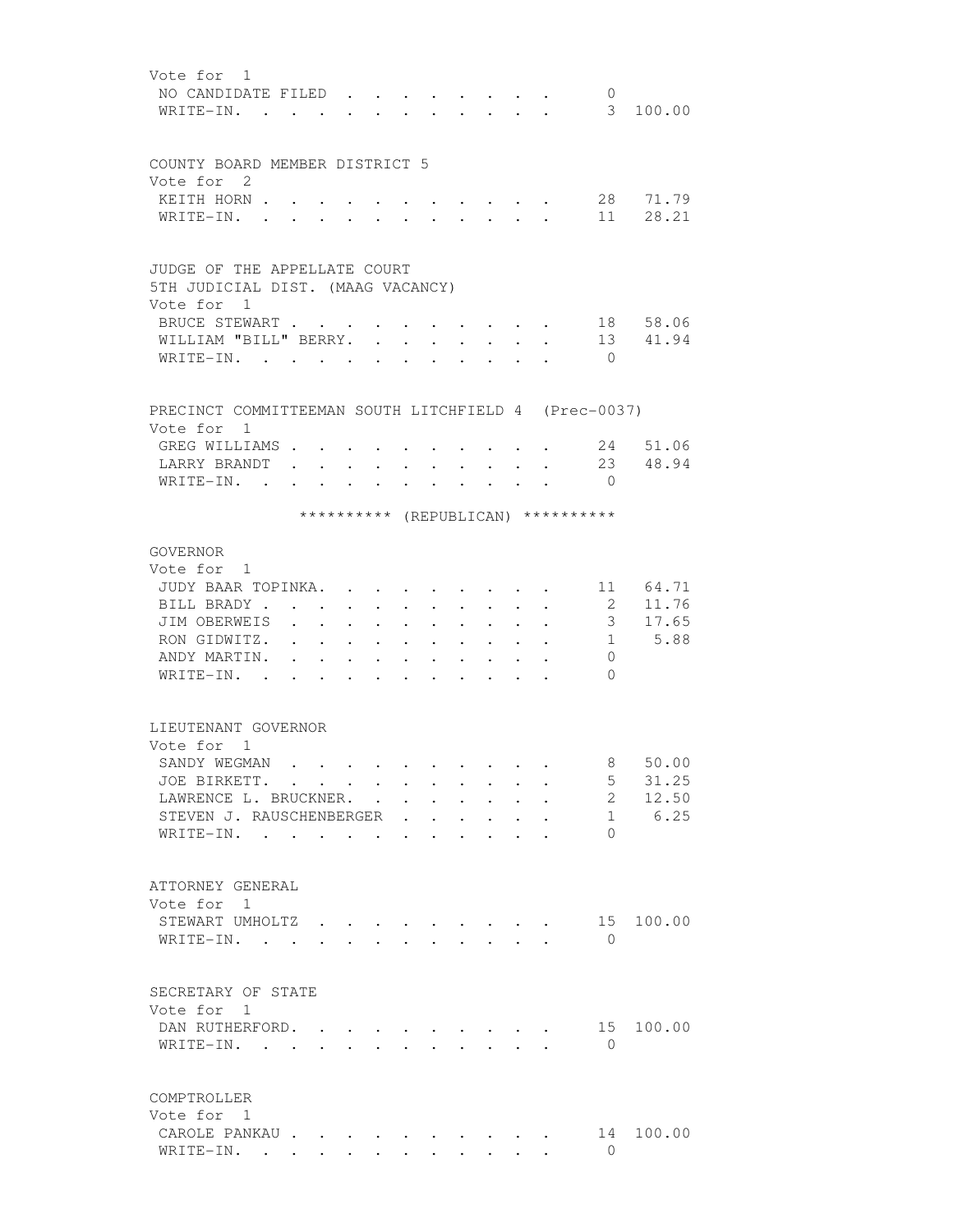TREASURER Vote for 1 CHRISTINE RADOGNO. . . . . . . . . 14 100.00 WRITE-IN. . . . . . . . . . . . 0 REPRESENTATIVE IN CONGRESS 17TH CONGRESSIONAL DISTRICT Vote for 1 JIM MOWEN . . . . . . . . . . . . 9 64.29<br>BRIAN S. GILLILAND . . . . . . . . 2 14.29 BRIAN S. GILLILAND . . . . . . . . 2 ANDREA ZINGA . . . . . . . . . . 3 21.43 WRITE-IN. . . . . . . . . . . . 0 STATE SENATOR 49TH LEGISLATIVE DISTRICT Vote for 1 JEFF RICHEY. . . . . . . . . . . 15 100.00 WRITE-IN. . . . . . . . . . . . 0 REPRESENTATIVE IN THE GENERAL ASSEMBLY 98TH REPRESENTATIVE DISTRICT Vote for 1 NO CANDIDATE FILED . . . . . . . . 0 WRITE-IN. . . . . . . . . . . . 1 100.00 REGIONAL SUPERINTENDENT OF SCHOOLS CHRISTIAN-MONTGOMERY Vote for 1 NO CANDIDATE FILED . . . . . . . . 0 WRITE-IN. . . . . . . . . . . . 0 COUNTY CLERK Vote for 1 SANDY LEITHEISER . . . . . . . . . 16 100.00 WRITE-IN. . . . . . . . . . . 0 COUNTY TREASURER Vote for 1 RONALD D. JENKINS. . . . . . . . . 16 100.00  $\texttt{WRITE-IN.}$  . . . . . . . . . . 0 COUNTY SHERIFF Vote for 1 JIM VAZZI . . . . . . . . . . . 15 100.00 WRITE-IN. . . . . . . . . . . . 0 COUNTY BOARD MEMBER DISTRICT 5 Vote for 2 NO CANDIDATE FILED . . . . . . . . 0 WRITE-IN. . . . . . . . . . . . . 2 100.00 JUDGE OF THE APPELLATE COURT 5TH JUDICIAL DIST. (MAAG VACANCY) Vote for 1 STEPHEN P. MCGLYNN . . . . . . . . 14 100.00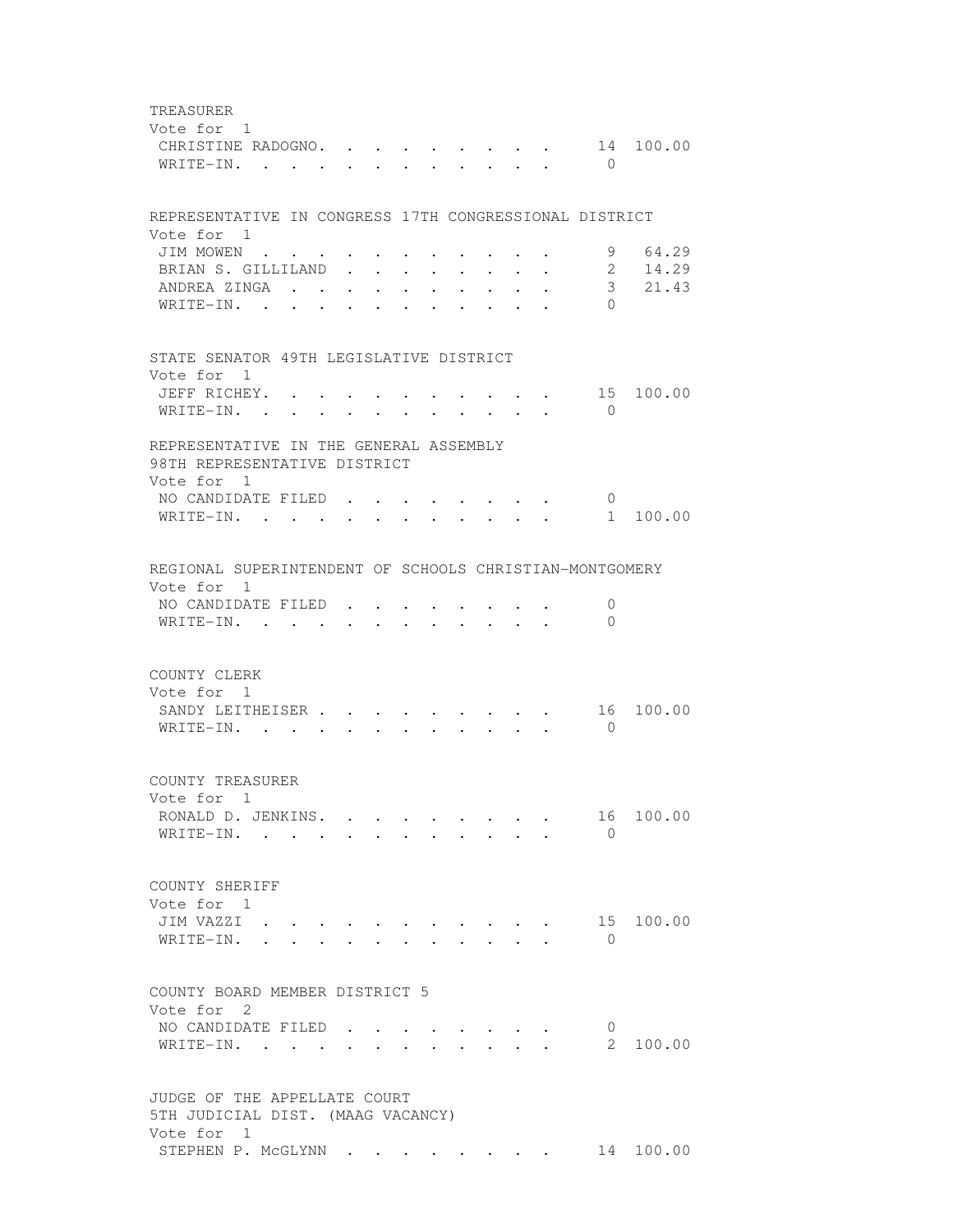| WRITE-IN.                                                                                                                             |                                                                                                                                                                                                                                  |  |        |                      |                      | $\mathbf{0}$                       |                                 |
|---------------------------------------------------------------------------------------------------------------------------------------|----------------------------------------------------------------------------------------------------------------------------------------------------------------------------------------------------------------------------------|--|--------|----------------------|----------------------|------------------------------------|---------------------------------|
|                                                                                                                                       |                                                                                                                                                                                                                                  |  |        |                      |                      |                                    |                                 |
| PRECINCT COMMITTEEMAN SOUTH LITCHFIELD 4 (Prec-0037)<br>Vote for 1                                                                    |                                                                                                                                                                                                                                  |  |        |                      |                      |                                    |                                 |
| DAVID K. CROCKS 15 93.75                                                                                                              |                                                                                                                                                                                                                                  |  |        |                      |                      |                                    |                                 |
| WRITE-IN. 1 6.25                                                                                                                      |                                                                                                                                                                                                                                  |  |        |                      |                      |                                    |                                 |
| PRECINCT REPORT MONTGOMERY COUNTY, ILLINOIS UNOFFICIAL RUN DATE:03/21/06 GENERAL PRIMARY ELECTION<br>RUN TIME:10:43 PM MARCH 21, 2006 | STATISTICS                                                                                                                                                                                                                       |  |        |                      |                      |                                    |                                 |
| 0038 WALSHVILLE                                                                                                                       |                                                                                                                                                                                                                                  |  |        |                      |                      |                                    |                                 |
|                                                                                                                                       |                                                                                                                                                                                                                                  |  |        |                      |                      |                                    | VOTES PERCENT                   |
| REGISTERED VOTERS - TOTAL                                                                                                             |                                                                                                                                                                                                                                  |  |        |                      |                      | 226                                |                                 |
| BALLOTS CAST - TOTAL.<br>BALLOTS CAST - DEMOCRATIC.                                                                                   |                                                                                                                                                                                                                                  |  |        |                      |                      | 23<br>9                            | 39.13                           |
| BALLOTS CAST - REPUBLICAN                                                                                                             |                                                                                                                                                                                                                                  |  | $\sim$ | $\ddot{\phantom{0}}$ | $\ddot{\phantom{0}}$ |                                    | 14 60.87                        |
| BALLOTS CAST - DEM FED                                                                                                                |                                                                                                                                                                                                                                  |  |        |                      |                      | $\overline{0}$                     |                                 |
| BALLOTS CAST - REP FED                                                                                                                |                                                                                                                                                                                                                                  |  |        |                      |                      | $\overline{0}$                     |                                 |
| BALLOTS CAST - BLANK. 0                                                                                                               |                                                                                                                                                                                                                                  |  |        |                      |                      |                                    |                                 |
| VOTER TURNOUT - TOTAL                                                                                                                 |                                                                                                                                                                                                                                  |  |        |                      |                      |                                    | 10.18                           |
| VOTER TURNOUT - BLANK                                                                                                                 |                                                                                                                                                                                                                                  |  |        |                      |                      |                                    |                                 |
|                                                                                                                                       |                                                                                                                                                                                                                                  |  |        |                      |                      | ********** (DEMOCRATIC) ********** |                                 |
|                                                                                                                                       |                                                                                                                                                                                                                                  |  |        |                      |                      |                                    |                                 |
| GOVERNOR<br>Vote for 1                                                                                                                |                                                                                                                                                                                                                                  |  |        |                      |                      |                                    |                                 |
| ROD R. BLAGOJEVICH 5 55.56                                                                                                            |                                                                                                                                                                                                                                  |  |        |                      |                      |                                    |                                 |
| EDWIN EISENDRATH 4 44.44                                                                                                              |                                                                                                                                                                                                                                  |  |        |                      |                      |                                    |                                 |
| WRITE-IN.                                                                                                                             |                                                                                                                                                                                                                                  |  |        |                      |                      | $\Omega$                           |                                 |
|                                                                                                                                       |                                                                                                                                                                                                                                  |  |        |                      |                      |                                    |                                 |
| LIEUTENANT GOVERNOR                                                                                                                   |                                                                                                                                                                                                                                  |  |        |                      |                      |                                    |                                 |
| Vote for 1                                                                                                                            |                                                                                                                                                                                                                                  |  |        |                      |                      |                                    |                                 |
| PAT QUINN<br>WRITE-IN.                                                                                                                | $\mathbf{r}$ , and the set of the set of the set of the set of the set of the set of the set of the set of the set of the set of the set of the set of the set of the set of the set of the set of the set of the set of the set |  |        |                      |                      | $\Omega$                           | 7 100.00                        |
|                                                                                                                                       |                                                                                                                                                                                                                                  |  |        |                      |                      |                                    |                                 |
| ATTORNEY GENERAL                                                                                                                      |                                                                                                                                                                                                                                  |  |        |                      |                      |                                    |                                 |
| Vote for 1                                                                                                                            |                                                                                                                                                                                                                                  |  |        |                      |                      |                                    |                                 |
| LISA MADIGAN                                                                                                                          |                                                                                                                                                                                                                                  |  |        |                      |                      | 8                                  | 100.00                          |
| WRITE-IN. .                                                                                                                           |                                                                                                                                                                                                                                  |  |        |                      |                      | $\Omega$                           |                                 |
|                                                                                                                                       |                                                                                                                                                                                                                                  |  |        |                      |                      |                                    |                                 |
| SECRETARY OF STATE                                                                                                                    |                                                                                                                                                                                                                                  |  |        |                      |                      |                                    |                                 |
| Vote for 1                                                                                                                            |                                                                                                                                                                                                                                  |  |        |                      |                      |                                    |                                 |
| JESSE WHITE.                                                                                                                          |                                                                                                                                                                                                                                  |  |        |                      |                      | 7                                  | 100.00                          |
| WRITE-IN.                                                                                                                             |                                                                                                                                                                                                                                  |  |        |                      |                      | $\Omega$                           |                                 |
|                                                                                                                                       |                                                                                                                                                                                                                                  |  |        |                      |                      |                                    |                                 |
| COMPTROLLER<br>Vote for 1                                                                                                             |                                                                                                                                                                                                                                  |  |        |                      |                      |                                    |                                 |
| DANIEL W. HYNES                                                                                                                       |                                                                                                                                                                                                                                  |  |        |                      |                      | -7                                 | 100.00                          |
| WRITE-IN.                                                                                                                             |                                                                                                                                                                                                                                  |  |        |                      |                      | $\bigcap$                          |                                 |
|                                                                                                                                       |                                                                                                                                                                                                                                  |  |        |                      |                      |                                    |                                 |
| TREASURER                                                                                                                             |                                                                                                                                                                                                                                  |  |        |                      |                      |                                    |                                 |
| Vote for 1                                                                                                                            |                                                                                                                                                                                                                                  |  |        |                      |                      |                                    |                                 |
| ALEXANDER GIANNOULIAS                                                                                                                 |                                                                                                                                                                                                                                  |  |        |                      |                      |                                    | 14.29<br>$1 \quad \blacksquare$ |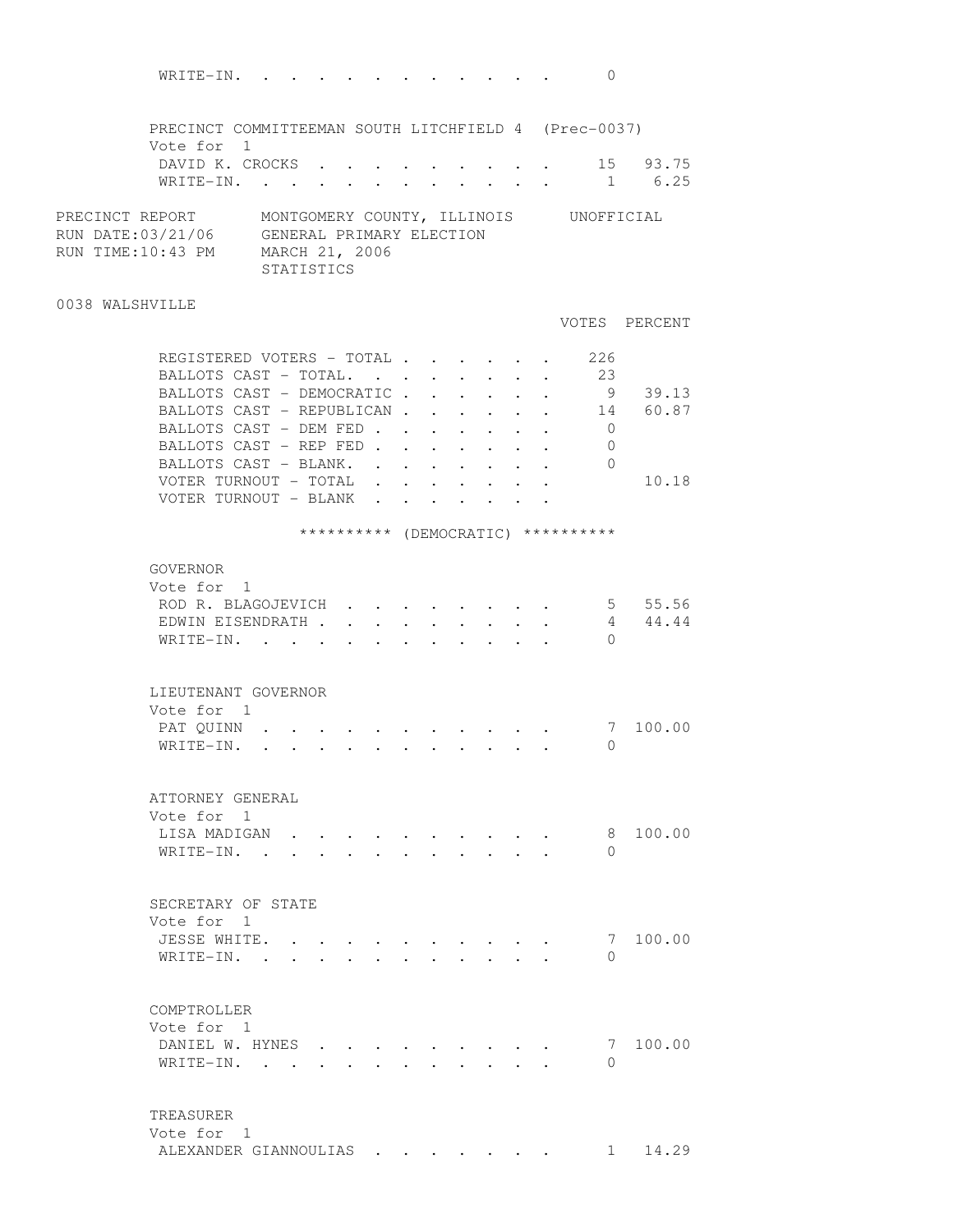PAUL L. MANGIERI . . . . . . . . . . 6 85.71 WRITE-IN. . . . . . . . . . . . 0 REPRESENTATIVE IN CONGRESS 17TH CONGRESSIONAL DISTRICT Vote for 1 LANE A. EVANS . . . . . . . . . . . 7 100.00 WRITE-IN. . . . . . . . . . . 0 STATE CENTRAL COMMITTEEWOMAN 17TH CONGRESSIONAL DISTRICT Vote for 1 MARY BOLAND. . . . . . . . . . . 7 100.00 WRITE-IN. . . . . . . . . . . . 0 STATE CENTRAL COMMITTEEMAN 17TH CONGRESSIONAL DISTRICT Vote for 1 DON JOHNSTON . . . . . . . . . . 4 57.14 TOM BENSON . . . . . . . . . . . 3 42.86 WRITE-IN. . . . . . . . . . . . 0 STATE SENATOR 49TH LEGISLATIVE DISTRICT Vote for 1 DEANNA DEMUZIO. . . . . . . . . . 8 100.00 WRITE-IN. . . . . . . . . . . 0 REPRESENTATIVE IN THE GENERAL ASSEMBLY 98TH REPRESENTATIVE DISTRICT Vote for 1 GARY HANNIG. . . . . . . . . . . 7 100.00 WRITE-IN. . . . . . . . . . . . 0 REGIONAL SUPERINTENDENT OF SCHOOLS CHRISTIAN-MONTGOMERY Vote for 1 GREG SPRINGER . . . . . . . . . . 5 100.00 WRITE-IN. . . . . . . . . . . 0 REGIONAL SUPERINTENDENT OF SCHOOLS BOND-EFFINGHAM-FAYETTE Vote for 1 MARK A. DRONE . . . . . . . . . . 1 100.00 WRITE-IN. . . . . . . . . . . . 0 REGIONAL SUPERINTENDENT OF SCHOOLS CALHOUN-GREENE-JERSEY-MACOUPIN Vote for 1 LARRY PFEIFFER. . . . . . . . . . 1 100.00 WRITE-IN. . . . . . . . . . . . 0 REGIONAL SUPERINTENDENT OF SCHOOLS MADISON Vote for 1 HARRY A. BRIGGS . . . . . . . . . 0 WRITE-IN. . . . . . . . . . . . 0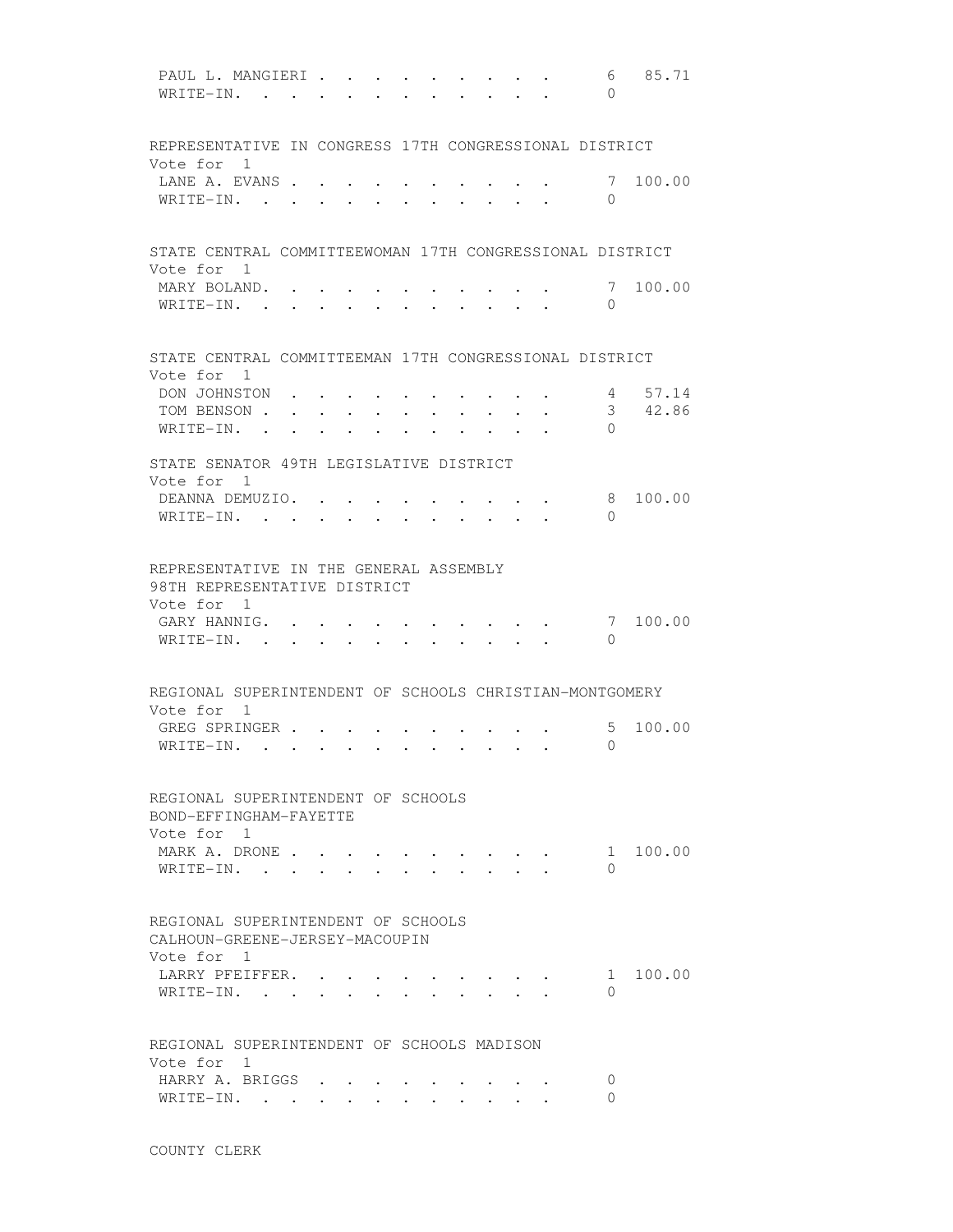| Vote for 1<br>NO CANDIDATE FILED<br>0<br>WRITE-IN. .<br>0                                                                                                                                                                                                                                                                                                                                                                                                                                                                                                            |  |
|----------------------------------------------------------------------------------------------------------------------------------------------------------------------------------------------------------------------------------------------------------------------------------------------------------------------------------------------------------------------------------------------------------------------------------------------------------------------------------------------------------------------------------------------------------------------|--|
| COUNTY TREASURER<br>Vote for 1<br>NO CANDIDATE FILED<br>0<br>WRITE-IN.<br>$\Omega$<br>$\cdot$ $\cdot$ $\cdot$ $\cdot$                                                                                                                                                                                                                                                                                                                                                                                                                                                |  |
| COUNTY SHERIFF<br>Vote for 1<br>NO CANDIDATE FILED<br>0<br>WRITE-IN.<br>$\Omega$                                                                                                                                                                                                                                                                                                                                                                                                                                                                                     |  |
| COUNTY BOARD MEMBER DISTRICT 4<br>Vote for 1                                                                                                                                                                                                                                                                                                                                                                                                                                                                                                                         |  |
| TERRY E. BONE<br>100.00<br>6<br>WRITE-IN.<br>$\Omega$                                                                                                                                                                                                                                                                                                                                                                                                                                                                                                                |  |
| JUDGE OF THE APPELLATE COURT<br>5TH JUDICIAL DIST. (MAAG VACANCY)<br>Vote for 1<br>BRUCE STEWART<br>4 57.14<br>3 42.86<br>WILLIAM "BILL" BERRY.<br>$\bullet$ .<br>WRITE-IN.<br>$\bigcap$                                                                                                                                                                                                                                                                                                                                                                             |  |
| PRECINCT COMMITTEEMAN WALSHVILLE (Prec-0038)<br>Vote for 1<br>NO CANDIDATE FILED.<br>0<br>$\Omega$<br>WRITE-IN.<br><b>Contract Contract</b>                                                                                                                                                                                                                                                                                                                                                                                                                          |  |
| ********** (REPUBLICAN) **********                                                                                                                                                                                                                                                                                                                                                                                                                                                                                                                                   |  |
| GOVERNOR<br>Vote for 1<br>2 14.29<br>JUDY BAAR TOPINKA.<br>BILL BRADY<br>14.29<br>2<br>$\mathbf{r}$ , and $\mathbf{r}$ , and $\mathbf{r}$ , and $\mathbf{r}$<br>9 64.29<br>JIM OBERWEIS<br>7.14<br>RON GIDWITZ.<br>1<br>.<br>ANDY MARTIN.<br>$\Omega$<br>$\mathbf{r} = \mathbf{r} + \mathbf{r} + \mathbf{r} + \mathbf{r} + \mathbf{r} + \mathbf{r} + \mathbf{r} + \mathbf{r} + \mathbf{r} + \mathbf{r} + \mathbf{r}$<br>$WRITE-IN.$ .<br>$\Omega$<br>the contract of the contract of the contract of the contract of the contract of the contract of the contract of |  |
| LIEUTENANT GOVERNOR<br>Vote for 1<br>30.00<br>SANDY WEGMAN.<br>3<br>$\mathbf{r}$ , and $\mathbf{r}$ , and $\mathbf{r}$ , and $\mathbf{r}$<br>5<br>50.00<br>JOE BIRKETT.<br>LAWRENCE L. BRUCKNER.<br>0<br>STEVEN J. RAUSCHENBERGER<br>$\overline{2}$<br>20.00<br>WRITE-IN.<br>$\Omega$                                                                                                                                                                                                                                                                                |  |
| ATTORNEY GENERAL<br>Vote for 1<br>100.00<br>STEWART UMHOLTZ<br>12<br>WRITE-IN.<br>$\Omega$                                                                                                                                                                                                                                                                                                                                                                                                                                                                           |  |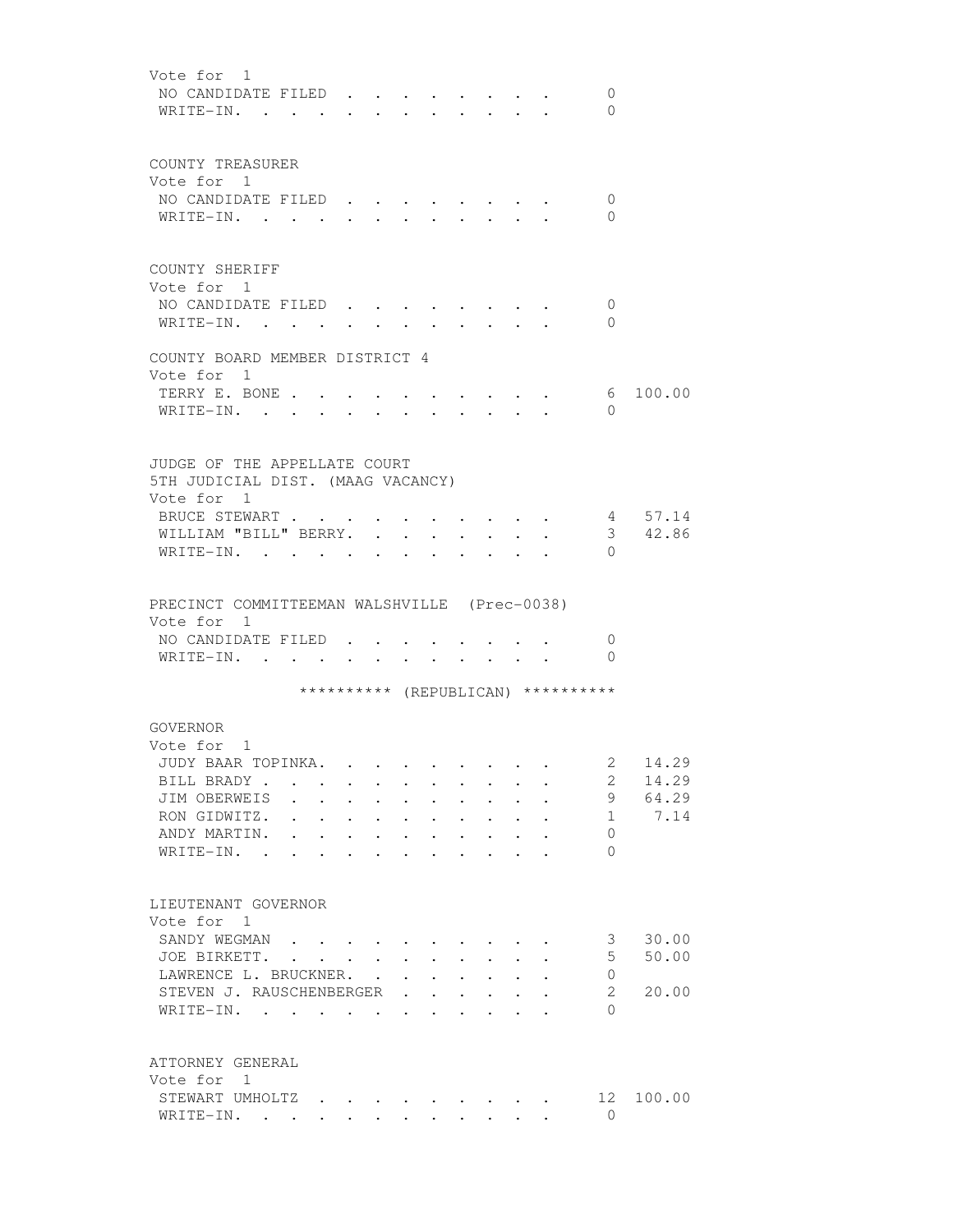SECRETARY OF STATE Vote for 1 DAN RUTHERFORD. . . . . . . . . . 11 100.00 WRITE-IN. . . . . . . . . . . . 0 COMPTROLLER Vote for 1 CAROLE PANKAU . . . . . . . . . . 10 100.00 WRITE-IN. . . . . . . . . . . . 0 TREASURER Vote for 1 CHRISTINE RADOGNO. . . . . . . . . 10 100.00 WRITE-IN. . . . . . . . . . . 0 REPRESENTATIVE IN CONGRESS 17TH CONGRESSIONAL DISTRICT Vote for 1 JIM MOWEN . . . . . . . . . . . . 8 72.73 BRIAN S. GILLILAND . . . . . . . . 3 27.27 ANDREA ZINGA . . . . . . . . . . 0 WRITE-IN. . . . . . . . . . . . 0 STATE SENATOR 49TH LEGISLATIVE DISTRICT Vote for 1 JEFF RICHEY. . . . . . . . . . . 11 100.00 WRITE-IN. . . . . . . . . . . . 0 REPRESENTATIVE IN THE GENERAL ASSEMBLY 98TH REPRESENTATIVE DISTRICT Vote for 1 NO CANDIDATE FILED . . . . . . . . 0 WRITE-IN. . . . . . . . . . . 0 REGIONAL SUPERINTENDENT OF SCHOOLS CHRISTIAN-MONTGOMERY Vote for 1 NO CANDIDATE FILED . . . . . . . . 0 WRITE-IN. . . . . . . . . . . 0 REGIONAL SUPERINTENDENT OF SCHOOLS BOND-EFFINGHAM-FAYETTE Vote for 1 NO CANDIDATE FILED . . . . . . . . 0 WRITE-IN. . . . . . . . . . . 0 REGIONAL SUPERINTENDENT OF SCHOOLS CALHOUN-GREENE-JERSEY-MACOUPIN Vote for 1 NO CANDIDATE FILED . . . . . . . . 0 WRITE-IN. . . . . . . . . . . 0 REGIONAL SUPERINTENDENT OF SCHOOLS MADISON Vote for 1 NO CANDIDATE FILED . . . . . . . . 0 WRITE-IN. . . . . . . . . . . . 0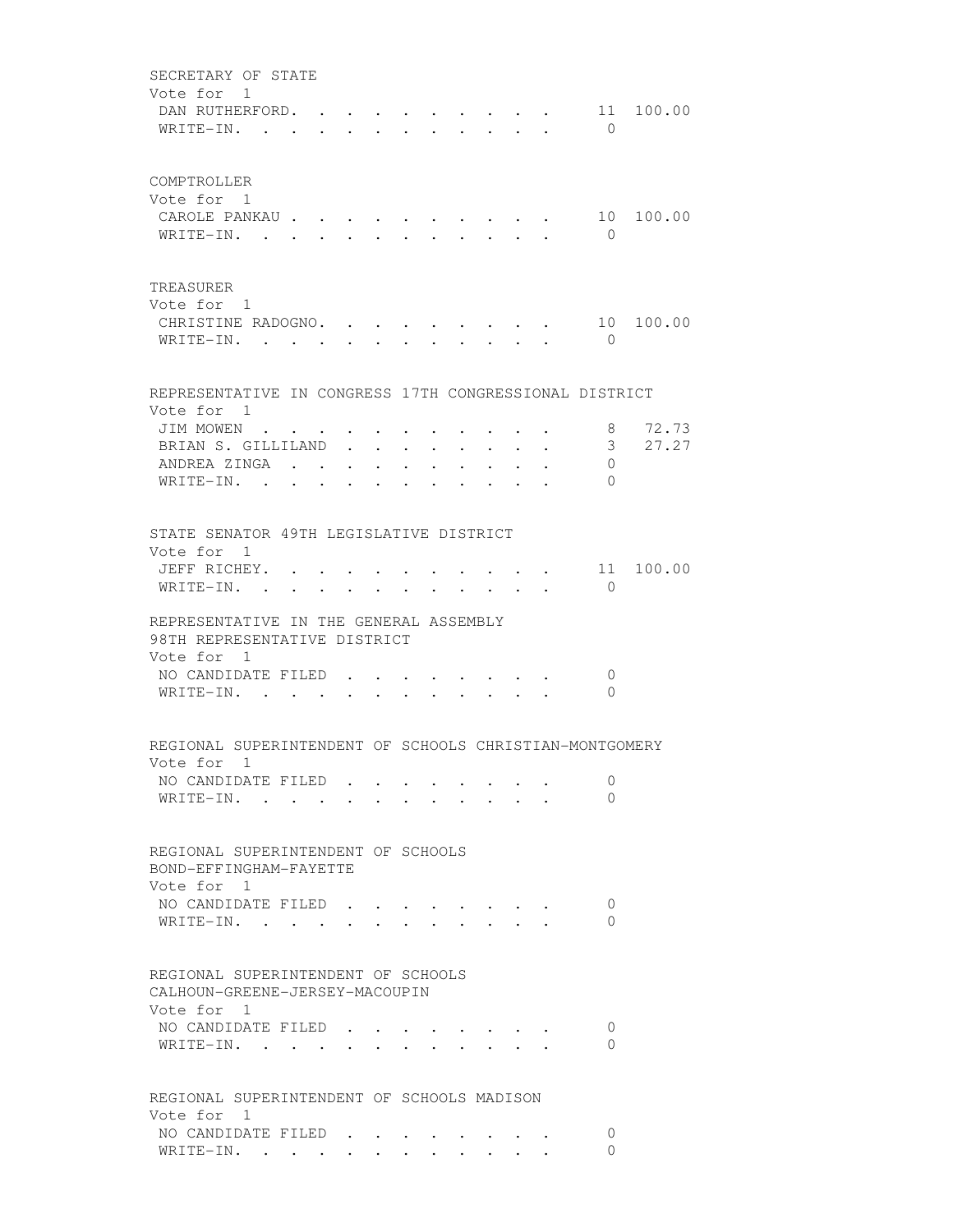COUNTY CLERK Vote for 1 SANDY LEITHEISER . . . . . . . . . 13 100.00 WRITE-IN. . . . . . . . . . . . 0 COUNTY TREASURER Vote for 1 RONALD D. JENKINS. . . . . . . . . 13 100.00 WRITE-IN. . . . . . . . . . . 0 COUNTY SHERIFF Vote for 1 JIM VAZZI . . . . . . . . . . . 10 100.00 WRITE-IN. . . . . . . . . . . . 0 COUNTY BOARD MEMBER DISTRICT 4 Vote for 1 NO CANDIDATE FILED . . . . . . . . 0 WRITE-IN. . . . . . . . . . . . 0 JUDGE OF THE APPELLATE COURT 5TH JUDICIAL DIST. (MAAG VACANCY) Vote for 1 STEPHEN P. MCGLYNN . . . . . . . . 11 100.00 WRITE-IN. . . . . . . . . . . . 0 PRECINCT COMMITTEEMAN WALSHVILLE (Prec-0038) Vote for 1 NO CANDIDATE FILED . . . . . . . . 0 WRITE-IN. . . . . . . . . . . 0 PRECINCT REPORT MONTGOMERY COUNTY, ILLINOIS UNOFFICIAL RUN DATE:03/21/06 GENERAL PRIMARY ELECTION RUN TIME:10:43 PM MARCH 21, 2006 STATISTICS 0039 WITT 1 VOTES PERCENT REGISTERED VOTERS - TOTAL . . . . . . 149 BALLOTS CAST - TOTAL. . . . . . . . 32 BALLOTS CAST - DEMOCRATIC . . . . . . 13 40.63 BALLOTS CAST - REPUBLICAN . . . . . . 19 59.38 BALLOTS CAST - DEM FED . . . . . . . 0 BALLOTS CAST - REP FED . . . . . . . 0 BALLOTS CAST - BLANK. . . . . . . . 0 VOTER TURNOUT - TOTAL . . . . . . . 21.48 VOTER TURNOUT - BLANK . . . \*\*\*\*\*\*\*\*\*\* (DEMOCRATIC) \*\*\*\*\*\*\*\*\*\* GOVERNOR Vote for 1 ROD R. BLAGOJEVICH . . . . . . . . 8 66.67 EDWIN EISENDRATH . . . . . . . . . 4 33.33 WRITE-IN. . . . . . . . . . . . 0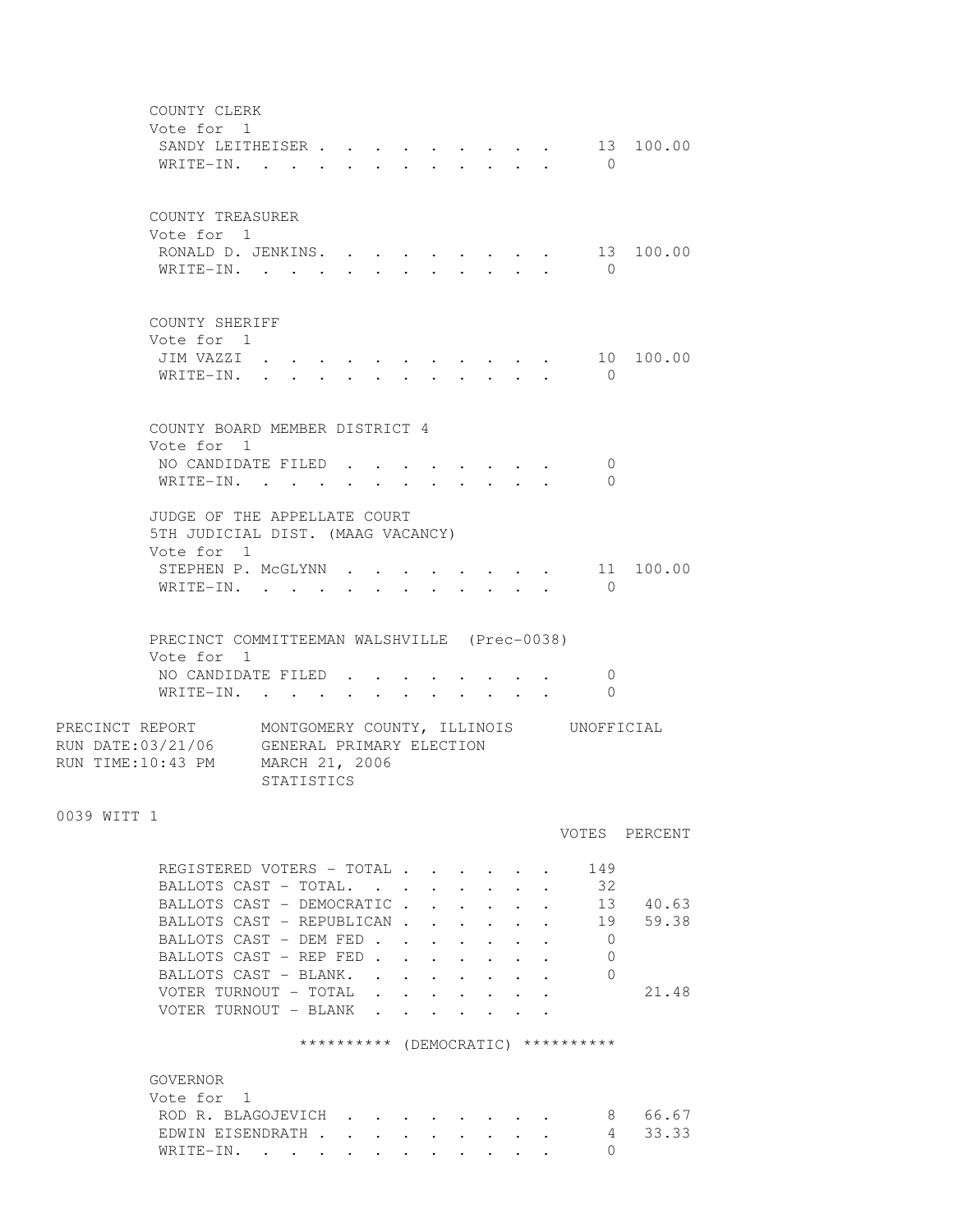| LIEUTENANT GOVERNOR<br>Vote for 1<br>PAT QUINN .<br>WRITE-IN.                        |        |  |   | <b>Contract Contract</b> |         | $\mathbf{r} = \mathbf{r} \cdot \mathbf{r}$ , and $\mathbf{r} = \mathbf{r} \cdot \mathbf{r}$ , and $\mathbf{r} = \mathbf{r} \cdot \mathbf{r}$<br>$\cdot$ $\cdot$ $\cdot$ $\cdot$ $\cdot$ $\cdot$ |                               |                                                         | $\Omega$                      | 9 100.00         |
|--------------------------------------------------------------------------------------|--------|--|---|--------------------------|---------|-------------------------------------------------------------------------------------------------------------------------------------------------------------------------------------------------|-------------------------------|---------------------------------------------------------|-------------------------------|------------------|
| ATTORNEY GENERAL<br>Vote for 1<br>LISA MADIGAN<br>WRITE-IN. .                        |        |  |   |                          |         |                                                                                                                                                                                                 |                               |                                                         | 12<br>$\bigcirc$              | 100.00           |
| SECRETARY OF STATE<br>Vote for 1<br>JESSE WHITE. .<br>WRITE-IN. .                    |        |  |   |                          |         |                                                                                                                                                                                                 |                               |                                                         | 13<br>$\bigcirc$              | 100.00           |
| COMPTROLLER<br>Vote for 1<br>DANIEL W. HYNES<br>WRITE-IN.                            |        |  |   |                          |         |                                                                                                                                                                                                 |                               | $\cdot$ $\cdot$ $\cdot$ $\cdot$ $\cdot$ $\cdot$ $\cdot$ | $\Omega$                      | 10 100.00        |
| TREASURER<br>Vote for 1<br>ALEXANDER GIANNOULIAS<br>PAUL L. MANGIERI                 |        |  |   |                          |         |                                                                                                                                                                                                 |                               |                                                         | 7                             | 5 41.67<br>58.33 |
| WRITE-IN.<br>REPRESENTATIVE IN CONGRESS 17TH CONGRESSIONAL DISTRICT                  |        |  |   | $\ddot{\phantom{0}}$     | $\cdot$ |                                                                                                                                                                                                 |                               |                                                         | $\Omega$                      |                  |
| Vote for 1<br>LANE A. EVANS<br>WRITE-IN. .                                           |        |  |   |                          |         |                                                                                                                                                                                                 |                               |                                                         | 9<br>$\Omega$                 | 100.00           |
| STATE CENTRAL COMMITTEEWOMAN 17TH CONGRESSIONAL DISTRICT<br>Vote for 1               |        |  |   |                          |         |                                                                                                                                                                                                 |                               |                                                         |                               |                  |
| MARY BOLAND.<br>WRITE-IN.                                                            |        |  |   |                          |         |                                                                                                                                                                                                 |                               |                                                         | $\Omega$                      | 10 100.00        |
| STATE CENTRAL COMMITTEEMAN 17TH CONGRESSIONAL DISTRICT<br>Vote for 1                 |        |  |   |                          |         |                                                                                                                                                                                                 |                               |                                                         |                               |                  |
| DON JOHNSTON<br>TOM BENSON .<br>WRITE-IN.                                            |        |  | . |                          |         |                                                                                                                                                                                                 | $\mathbf{r}$ and $\mathbf{r}$ | $\ddot{\phantom{a}}$                                    | 7<br>$\mathbf{2}$<br>$\Omega$ | 77.78<br>22.22   |
| STATE SENATOR 49TH LEGISLATIVE DISTRICT<br>Vote for<br>- 1<br>DEANNA DEMUZIO. .      |        |  |   |                          |         |                                                                                                                                                                                                 |                               |                                                         |                               | 13 100.00        |
| WRITE-IN. .                                                                          | $\sim$ |  |   |                          |         |                                                                                                                                                                                                 |                               |                                                         | $\Omega$                      |                  |
| REPRESENTATIVE IN THE GENERAL ASSEMBLY<br>98TH REPRESENTATIVE DISTRICT<br>Vote for 1 |        |  |   |                          |         |                                                                                                                                                                                                 |                               |                                                         |                               |                  |
| GARY HANNIG.<br>WRITE-IN.                                                            |        |  |   |                          |         |                                                                                                                                                                                                 |                               |                                                         | 12<br>$\Omega$                | 100.00           |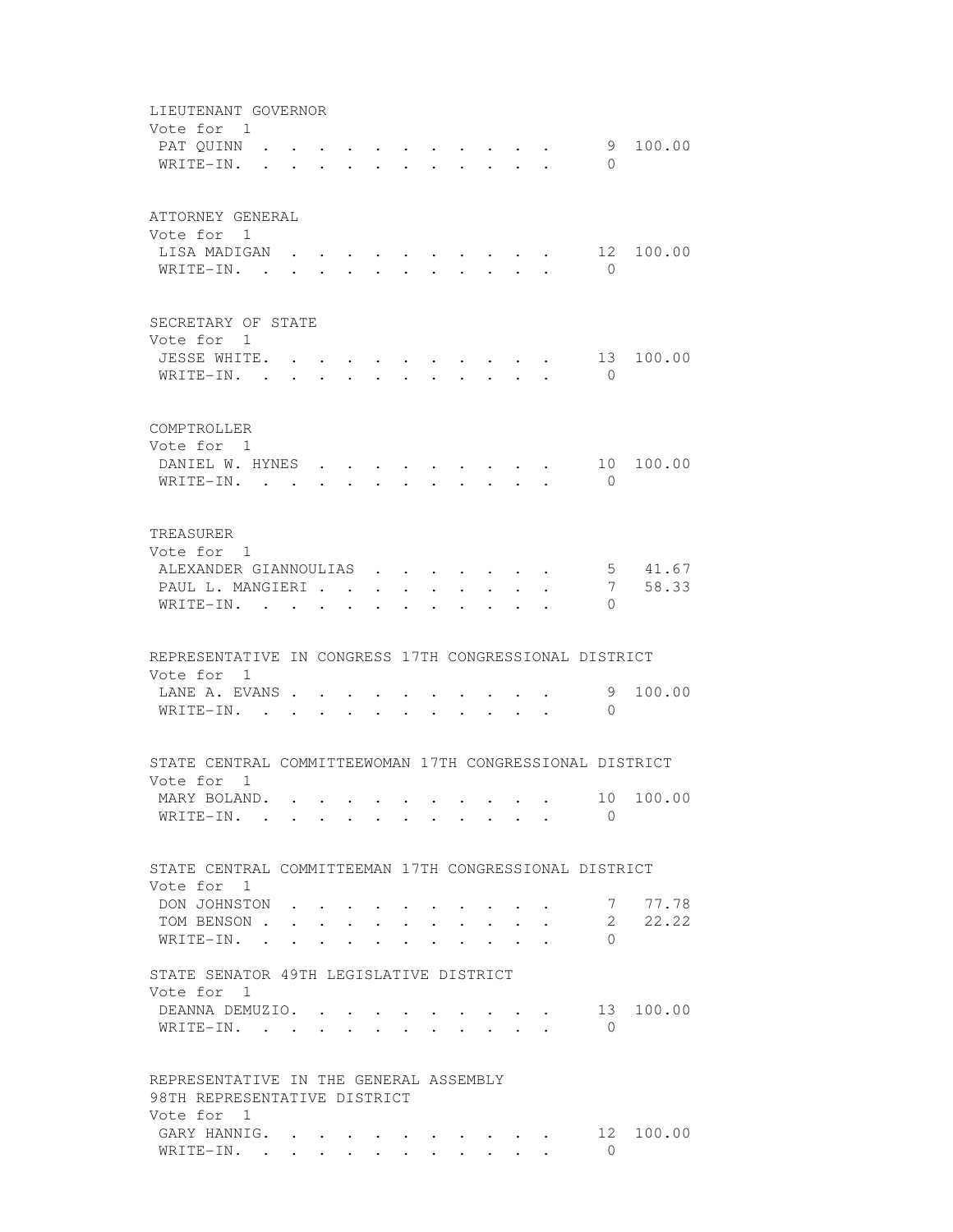| REGIONAL SUPERINTENDENT OF SCHOOLS CHRISTIAN-MONTGOMERY                         |                      |                                   |                                  |                                                         |                      |                                  |                      |                                                                                                                          |                                                             |                      |                                    |               |
|---------------------------------------------------------------------------------|----------------------|-----------------------------------|----------------------------------|---------------------------------------------------------|----------------------|----------------------------------|----------------------|--------------------------------------------------------------------------------------------------------------------------|-------------------------------------------------------------|----------------------|------------------------------------|---------------|
| Vote for 1<br>GREG SPRINGER<br>WRITE-IN.                                        |                      |                                   |                                  |                                                         |                      |                                  |                      | $\mathbf{r} = \mathbf{r} - \mathbf{r}$ , $\mathbf{r} = \mathbf{r} - \mathbf{r}$ , $\mathbf{r} = \mathbf{r} - \mathbf{r}$ |                                                             |                      | $\Omega$                           | 7 100.00      |
|                                                                                 |                      |                                   |                                  |                                                         |                      |                                  |                      |                                                                                                                          |                                                             |                      |                                    |               |
| COUNTY CLERK<br>Vote for 1                                                      |                      |                                   |                                  |                                                         |                      |                                  |                      |                                                                                                                          |                                                             |                      |                                    |               |
| NO CANDIDATE FILED.                                                             |                      |                                   |                                  | $\bullet$                                               |                      |                                  |                      |                                                                                                                          |                                                             |                      | 0                                  |               |
| WRITE-IN.                                                                       |                      |                                   |                                  |                                                         |                      |                                  |                      |                                                                                                                          |                                                             |                      | $\Omega$                           |               |
| COUNTY TREASURER                                                                |                      |                                   |                                  |                                                         |                      |                                  |                      |                                                                                                                          |                                                             |                      |                                    |               |
| Vote for 1<br>NO CANDIDATE FILED                                                |                      |                                   |                                  |                                                         |                      |                                  |                      |                                                                                                                          |                                                             |                      | 0                                  |               |
| WRITE-IN.                                                                       |                      |                                   |                                  |                                                         |                      |                                  |                      |                                                                                                                          |                                                             |                      | $\Omega$                           |               |
| COUNTY SHERIFF                                                                  |                      |                                   |                                  |                                                         |                      |                                  |                      |                                                                                                                          |                                                             |                      |                                    |               |
| Vote for 1<br>NO CANDIDATE FILED                                                |                      |                                   |                                  |                                                         |                      |                                  |                      |                                                                                                                          |                                                             |                      | $\circ$                            |               |
| WRITE-IN.                                                                       |                      |                                   |                                  |                                                         |                      |                                  |                      |                                                                                                                          |                                                             |                      | $\Omega$                           |               |
|                                                                                 |                      |                                   |                                  |                                                         |                      |                                  |                      |                                                                                                                          |                                                             |                      |                                    |               |
| COUNTY BOARD MEMBER DISTRICT 3                                                  |                      |                                   |                                  |                                                         |                      |                                  |                      |                                                                                                                          |                                                             |                      |                                    |               |
| Vote for 2                                                                      |                      |                                   |                                  |                                                         |                      |                                  |                      |                                                                                                                          |                                                             |                      |                                    |               |
| GEORGE L. BLANKENSHIP                                                           |                      |                                   |                                  |                                                         |                      |                                  |                      | $\mathbf{r}$ , and $\mathbf{r}$ , and $\mathbf{r}$                                                                       |                                                             |                      |                                    | 6 35.29       |
| BONNIE L. BRANUM                                                                |                      |                                   |                                  |                                                         |                      |                                  |                      | $\bullet$ .                                                                                                              |                                                             | $\ddot{\phantom{0}}$ |                                    | 11 64.71      |
| WRITE-IN.                                                                       |                      |                                   | $\sim 10^{-10}$                  | $\cdot$                                                 | $\sim$               | $\sim$                           | $\mathbf{L}$         | $\sim$                                                                                                                   |                                                             | $\cdot$ $\cdot$      | $\bigcirc$                         |               |
| JUDGE OF THE APPELLATE COURT<br>5TH JUDICIAL DIST. (MAAG VACANCY)<br>Vote for 1 |                      |                                   |                                  |                                                         |                      |                                  |                      |                                                                                                                          |                                                             |                      |                                    |               |
| BRUCE STEWART                                                                   |                      |                                   |                                  |                                                         |                      |                                  |                      |                                                                                                                          |                                                             | $\sim$ 100 $\pm$     |                                    | 5 55.56       |
| WILLIAM "BILL" BERRY.<br>WRITE-IN.                                              |                      |                                   |                                  |                                                         |                      |                                  | $\ddot{\phantom{0}}$ |                                                                                                                          |                                                             |                      | 4<br>$\Omega$                      | 44.44         |
|                                                                                 |                      |                                   |                                  |                                                         |                      |                                  |                      |                                                                                                                          |                                                             |                      |                                    |               |
| PRECINCT COMMITTEEMAN WITT 1 (Prec-0039)<br>Vote for 1                          |                      |                                   |                                  |                                                         |                      |                                  |                      |                                                                                                                          |                                                             |                      |                                    |               |
| ALFRED W. HAND.                                                                 |                      |                                   |                                  |                                                         |                      |                                  |                      |                                                                                                                          |                                                             |                      |                                    | 12 100.00     |
| WRITE-IN.                                                                       |                      |                                   |                                  |                                                         |                      |                                  |                      | <b>Contract Contract Contract</b>                                                                                        |                                                             |                      | $\bigcirc$                         |               |
|                                                                                 |                      |                                   |                                  |                                                         |                      |                                  |                      |                                                                                                                          |                                                             |                      | ********** (REPUBLICAN) ********** |               |
| GOVERNOR                                                                        |                      |                                   |                                  |                                                         |                      |                                  |                      |                                                                                                                          |                                                             |                      |                                    |               |
| Vote for 1                                                                      |                      |                                   |                                  |                                                         |                      |                                  |                      |                                                                                                                          |                                                             |                      |                                    |               |
| JUDY BAAR TOPINKA.                                                              |                      |                                   |                                  |                                                         |                      |                                  |                      |                                                                                                                          |                                                             |                      | 5                                  | 26.32         |
| BILL BRADY.                                                                     |                      | <b>Contract Contract Contract</b> | $\bullet$ . The set of $\bullet$ | $\bullet$ .<br><br><br><br><br><br><br><br><br><br><br> | $\ddot{\phantom{0}}$ | $\bullet$ . The set of $\bullet$ | $\ddot{\phantom{0}}$ |                                                                                                                          | $\bullet$ .<br><br><br><br><br><br><br><br><br><br><br><br> |                      | 10                                 | 52.63         |
| JIM OBERWEIS                                                                    | $\ddot{\phantom{a}}$ | $\ddot{\phantom{a}}$              |                                  | $\ddot{\phantom{0}}$                                    | $\ddot{\phantom{a}}$ |                                  |                      |                                                                                                                          |                                                             |                      | 3                                  | 15.79<br>5.26 |
| RON GIDWITZ.<br>ANDY MARTIN.                                                    |                      |                                   | $\ddot{\phantom{0}}$             | $\bullet$ . $\bullet$                                   | $\bullet$            | $\bullet$                        |                      |                                                                                                                          |                                                             |                      | 1<br>0                             |               |
| WRITE-IN. .                                                                     |                      |                                   |                                  |                                                         |                      |                                  |                      |                                                                                                                          |                                                             |                      | $\Omega$                           |               |
| LIEUTENANT GOVERNOR                                                             |                      |                                   |                                  |                                                         |                      |                                  |                      |                                                                                                                          |                                                             |                      |                                    |               |
| Vote for 1                                                                      |                      |                                   |                                  |                                                         |                      |                                  |                      |                                                                                                                          |                                                             |                      |                                    |               |
| SANDY WEGMAN                                                                    |                      |                                   |                                  |                                                         |                      |                                  |                      |                                                                                                                          |                                                             |                      | 6                                  | 33.33         |
| JOE BIRKETT.                                                                    | $\ddot{\phantom{0}}$ | $\cdot$ $\cdot$                   |                                  |                                                         |                      |                                  | $\sim$               |                                                                                                                          |                                                             |                      | 8.                                 | 44.44         |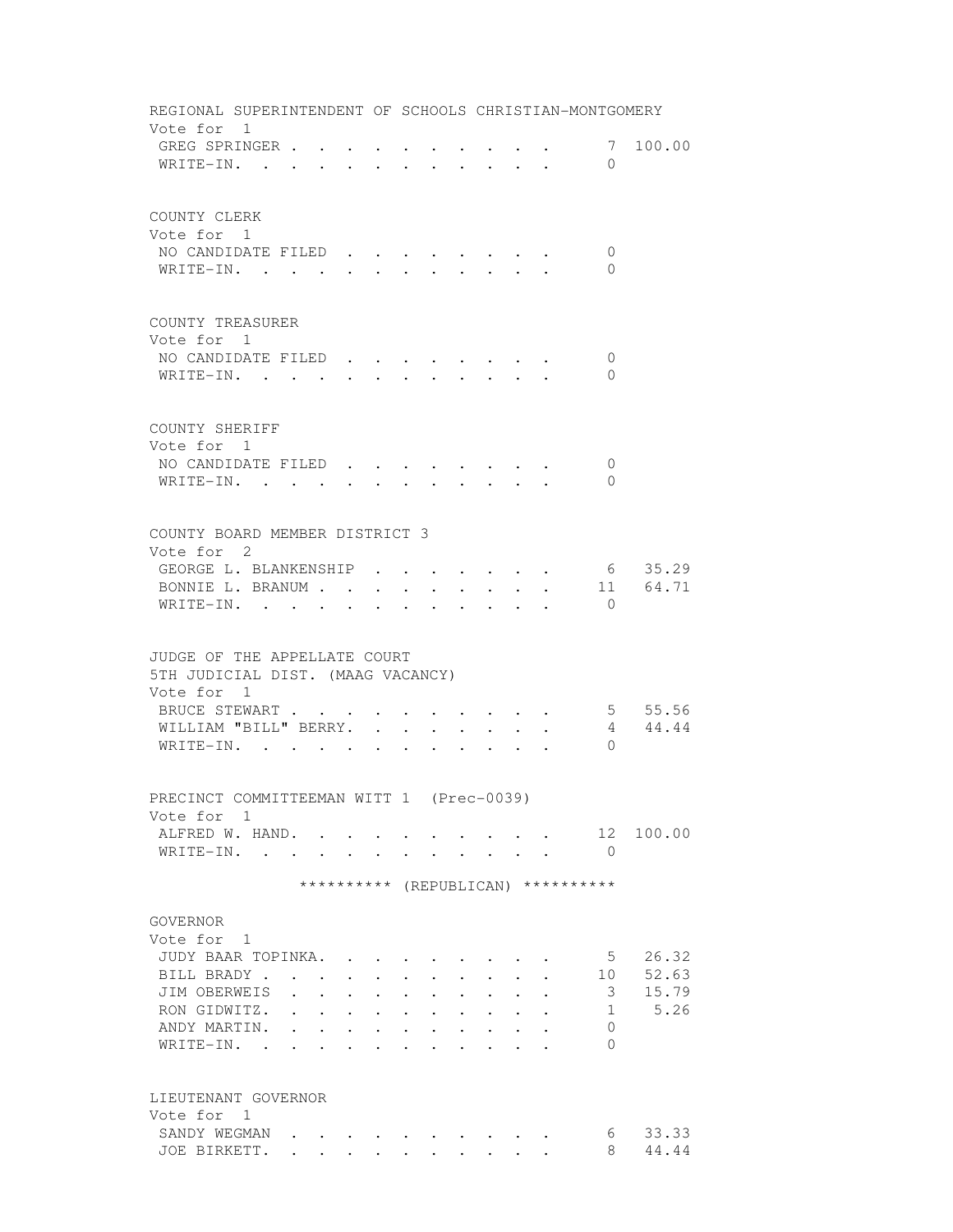|                            | LAWRENCE L. BRUCKNER.<br>STEVEN J. RAUSCHENBERGER<br>WRITE-IN. .       | $\overline{\phantom{a}}$ |                        |                                                        |                           |                                                                                    | $\bullet$ . In the set of $\bullet$                     | $\mathbf{0}$<br>4<br>$\Omega$                    | 22.22                   |
|----------------------------|------------------------------------------------------------------------|--------------------------|------------------------|--------------------------------------------------------|---------------------------|------------------------------------------------------------------------------------|---------------------------------------------------------|--------------------------------------------------|-------------------------|
| Vote for 1                 | ATTORNEY GENERAL<br>STEWART UMHOLTZ<br>WRITE-IN.                       |                          | $\ddot{\phantom{0}}$   | $\mathbf{z} = \mathbf{z} + \mathbf{z}$ .               |                           |                                                                                    | $\cdot$ $\cdot$ $\cdot$ $\cdot$ $\cdot$ $\cdot$ $\cdot$ | $\cdot \cdot \cdot \cdot \cdot 15$<br>$\bigcirc$ | 100.00                  |
| Vote for 1                 | SECRETARY OF STATE<br>DAN RUTHERFORD.<br>WRITE-IN.                     |                          |                        | $\mathbf{r} = \mathbf{r}$<br>$\mathbf{r} = \mathbf{r}$ |                           | $\cdot$ $\cdot$ $\cdot$ $\cdot$ $\cdot$ $\cdot$                                    | $\cdot$ $\cdot$ $\cdot$ $\cdot$ $\cdot$ $\cdot$ $\cdot$ | 15<br>$\bigcirc$                                 | 100.00                  |
| COMPTROLLER<br>Vote for 1  | CAROLE PANKAU<br>$W$ RITE-IN                                           |                          |                        |                                                        |                           |                                                                                    |                                                         | $\bigcirc$                                       | 16 100.00               |
| TREASURER<br>Vote for 1    | CHRISTINE RADOGNO.<br>WRITE-IN.                                        |                          |                        |                                                        |                           |                                                                                    | $\sim$ $\sim$ $\sim$ $\sim$ $\sim$ $\sim$ $\sim$        | 16<br>$\Omega$                                   | 100.00                  |
| Vote for 1                 | REPRESENTATIVE IN CONGRESS 17TH CONGRESSIONAL DISTRICT                 |                          |                        |                                                        |                           |                                                                                    |                                                         |                                                  |                         |
|                            | JIM MOWEN<br>BRIAN S. GILLILAND<br>ANDREA ZINGA<br>WRITE-IN.           |                          |                        | $\bullet$ . In the case of the $\bullet$               |                           | $\cdot$ $\cdot$ $\cdot$ $\cdot$ $\cdot$<br>$\cdot$ $\cdot$ $\cdot$ $\cdot$ $\cdot$ |                                                         | 2<br>5 <sup>5</sup><br>11<br>$\bigcirc$          | 11.11<br>27.78<br>61.11 |
|                            | STATE SENATOR 49TH LEGISLATIVE DISTRICT                                |                          |                        |                                                        |                           |                                                                                    |                                                         |                                                  |                         |
| Vote for 1                 | JEFF RICHEY.<br>WRITE-IN.                                              |                          |                        |                                                        |                           |                                                                                    |                                                         | $\Omega$                                         | 14 100.00               |
| Vote for 1                 | REPRESENTATIVE IN THE GENERAL ASSEMBLY<br>98TH REPRESENTATIVE DISTRICT |                          |                        |                                                        |                           |                                                                                    |                                                         |                                                  |                         |
|                            | NO CANDIDATE FILED<br>WRITE-IN.                                        |                          |                        |                                                        |                           |                                                                                    |                                                         | $\overline{0}$<br>0                              |                         |
|                            | REGIONAL SUPERINTENDENT OF SCHOOLS CHRISTIAN-MONTGOMERY                |                          |                        |                                                        |                           |                                                                                    |                                                         |                                                  |                         |
| Vote for 1                 | NO CANDIDATE FILED.<br>WRITE-IN.                                       |                          |                        |                                                        |                           |                                                                                    |                                                         | 0<br>$\Omega$                                    |                         |
| COUNTY CLERK<br>Vote for 1 | SANDY LEITHEISER<br>WRITE-IN.                                          |                          | $\mathbf{L}$<br>$\sim$ | $\ddot{\phantom{0}}$                                   | $\mathbf{L} = \mathbf{L}$ | $\ddot{\phantom{0}}$                                                               |                                                         | 19<br>$\Omega$                                   | 100.00                  |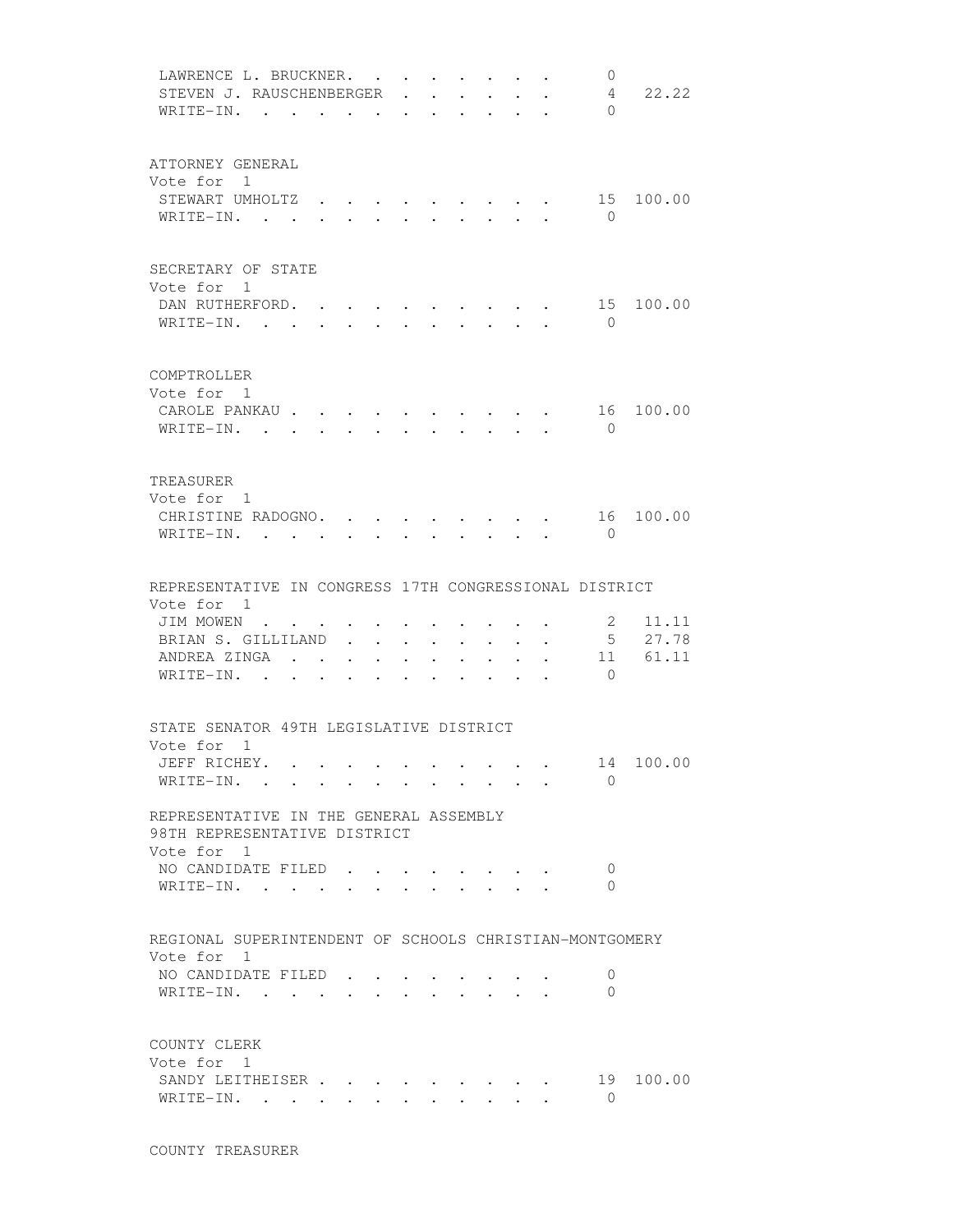Vote for 1 RONALD D. JENKINS. . . . . . . . . 19 100.00 WRITE-IN. . . . . . . . . . . . 0 COUNTY SHERIFF Vote for 1 JIM VAZZI . . . . . . . . . . . 19 100.00 WRITE-IN. . . . . . . . . . . 0 COUNTY BOARD MEMBER DISTRICT 3 Vote for 2 BILL REDMAN. . . . . . . . . . . 14 87.50 WRITE-IN. . . . . . . . . . . . 2 12.50 JUDGE OF THE APPELLATE COURT 5TH JUDICIAL DIST. (MAAG VACANCY) Vote for 1 STEPHEN P. McGLYNN  $\cdot \cdot \cdot \cdot \cdot \cdot \cdot \cdot \cdot \cdot 14$  100.00 WRITE-IN. . . . . . . . . . . . 0 PRECINCT COMMITTEEMAN WITT 1 (Prec-0039) Vote for 1 NO CANDIDATE FILED . . . . . . . . 0 WRITE-IN. . . . . . . . . . . . 0 PRECINCT REPORT MONTGOMERY COUNTY, ILLINOIS UNOFFICIAL RUN DATE:03/21/06 GENERAL PRIMARY ELECTION RUN TIME:10:43 PM MARCH 21, 2006 STATISTICS 0040 WITT 2 VOTES PERCENT REGISTERED VOTERS - TOTAL . . . . . . 283<br>BALLOTS CAST - TOTAL . . . . . . . . 34<br>BALLOTS CAST - DEMOCRATIC . . . . . 22 64.71 BALLOTS CAST - TOTAL. . . . . . . . 34 BALLOTS CAST - DEMOCRATIC . . . . . 22 64.71 BALLOTS CAST - REPUBLICAN . . . . . . 12 35.29<br>BALLOTS CAST - DEM FED . . . . . . . 0 BALLOTS CAST - DEM FED . . . . . . . BALLOTS CAST - REP FED . . . . . . 0 BALLOTS CAST - BLANK. . . . . . . . 0 VOTER TURNOUT - TOTAL . . . . . . . 12.01 VOTER TURNOUT - BLANK . . \*\*\*\*\*\*\*\*\*\* (DEMOCRATIC) \*\*\*\*\*\*\*\*\*\* GOVERNOR Vote for 1 ROD R. BLAGOJEVICH . . . . . . . . 11 57.89<br>EDWIN EISENDRATH . . . . . . . . . 8 42.11<br>WRITE-IN. . . . . . . . . . . . 0 EDWIN EISENDRATH . . . . . . . . . WRITE-IN. . . . . . . . LIEUTENANT GOVERNOR Vote for 1 PAT QUINN . . . . . . . . . . . 18 100.00 WRITE-IN. . . . . . . . . . . . 0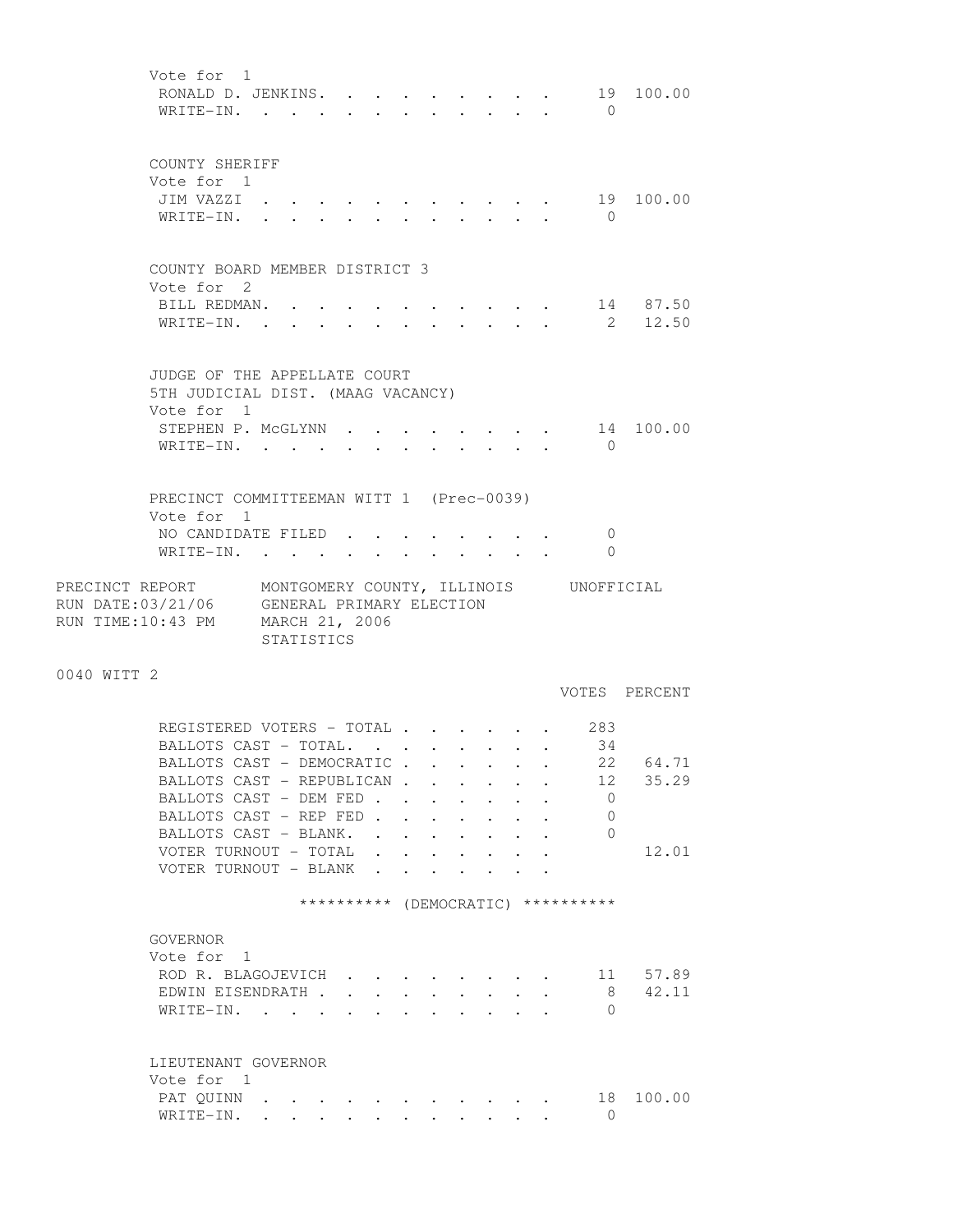| ATTORNEY GENERAL<br>Vote for 1                                                       |                                  |                      |        |                   |                                 |                                                                          |  |                                                 |                      |           |
|--------------------------------------------------------------------------------------|----------------------------------|----------------------|--------|-------------------|---------------------------------|--------------------------------------------------------------------------|--|-------------------------------------------------|----------------------|-----------|
| LISA MADIGAN<br>WRITE-IN. .                                                          |                                  |                      |        |                   |                                 |                                                                          |  |                                                 | $\bigcirc$           | 20 100.00 |
| SECRETARY OF STATE<br>Vote for 1                                                     |                                  |                      |        |                   |                                 |                                                                          |  |                                                 |                      |           |
| JESSE WHITE. .                                                                       |                                  |                      |        |                   |                                 |                                                                          |  |                                                 |                      | 19 95.00  |
| WRITE-IN. .                                                                          | $\bullet$ . The set of $\bullet$ |                      |        |                   |                                 |                                                                          |  |                                                 |                      | 1 5.00    |
| COMPTROLLER<br>Vote for 1                                                            |                                  |                      |        |                   |                                 |                                                                          |  |                                                 |                      |           |
| DANIEL W. HYNES<br>WRITE-IN.                                                         |                                  |                      |        |                   |                                 |                                                                          |  |                                                 | 18<br>$\overline{0}$ | 100.00    |
| TREASURER<br>Vote for 1                                                              |                                  |                      |        |                   |                                 |                                                                          |  |                                                 |                      |           |
| ALEXANDER GIANNOULIAS                                                                |                                  |                      |        |                   |                                 | $\mathbf{r}$ $\mathbf{r}$                                                |  |                                                 |                      | 2 10.53   |
| PAUL L. MANGIERI                                                                     |                                  |                      |        |                   |                                 |                                                                          |  | $\sim$                                          |                      | 17 89.47  |
| WRITE-IN.                                                                            |                                  | $\ddot{\phantom{a}}$ |        |                   |                                 |                                                                          |  |                                                 | $\bigcirc$           |           |
| REPRESENTATIVE IN CONGRESS 17TH CONGRESSIONAL DISTRICT<br>Vote for 1                 |                                  |                      |        |                   |                                 |                                                                          |  |                                                 |                      |           |
| LANE A. EVANS<br>WRITE-IN. .                                                         |                                  |                      |        |                   |                                 |                                                                          |  |                                                 | $\mathbf{0}$         | 17 100.00 |
| STATE CENTRAL COMMITTEEWOMAN 17TH CONGRESSIONAL DISTRICT                             |                                  |                      |        |                   |                                 |                                                                          |  |                                                 |                      |           |
| Vote for 1<br>MARY BOLAND.<br>$W$ RITE-IN                                            |                                  |                      | $\sim$ | $\sim$ 100 $\sim$ | $\bullet$ .<br><br><br><br><br> |                                                                          |  | $\cdot$ $\cdot$ $\cdot$ $\cdot$ $\cdot$ $\cdot$ | 15<br>$\bigcirc$     | 100.00    |
| STATE CENTRAL COMMITTEEMAN 17TH CONGRESSIONAL DISTRICT                               |                                  |                      |        |                   |                                 |                                                                          |  |                                                 |                      |           |
| Vote for 1<br>DON JOHNSTON                                                           |                                  |                      |        |                   |                                 |                                                                          |  |                                                 |                      | 12 75.00  |
| TOM BENSON                                                                           |                                  |                      |        |                   |                                 |                                                                          |  |                                                 | $4 \quad$            | 25.00     |
| WRITE-IN.                                                                            |                                  |                      |        |                   |                                 |                                                                          |  |                                                 | $\Omega$             |           |
| STATE SENATOR 49TH LEGISLATIVE DISTRICT<br>Vote for 1                                |                                  |                      |        |                   |                                 |                                                                          |  |                                                 |                      |           |
| DEANNA DEMUZIO.<br>WRITE-IN.                                                         |                                  |                      |        |                   |                                 |                                                                          |  |                                                 | $\Omega$             | 21 100.00 |
| REPRESENTATIVE IN THE GENERAL ASSEMBLY<br>98TH REPRESENTATIVE DISTRICT<br>Vote for 1 |                                  |                      |        |                   |                                 |                                                                          |  |                                                 |                      |           |
| GARY HANNIG.<br>WRITE-IN.                                                            |                                  |                      |        |                   |                                 |                                                                          |  |                                                 | 20<br>0              | 100.00    |
| REGIONAL SUPERINTENDENT OF SCHOOLS CHRISTIAN-MONTGOMERY                              |                                  |                      |        |                   |                                 |                                                                          |  |                                                 |                      |           |
| Vote for 1<br>GREG SPRINGER<br>WRITE-IN.                                             |                                  |                      |        |                   |                                 | $\mathbf{r}$ , $\mathbf{r}$ , $\mathbf{r}$ , $\mathbf{r}$ , $\mathbf{r}$ |  |                                                 | 19<br>$\bigcirc$     | 100.00    |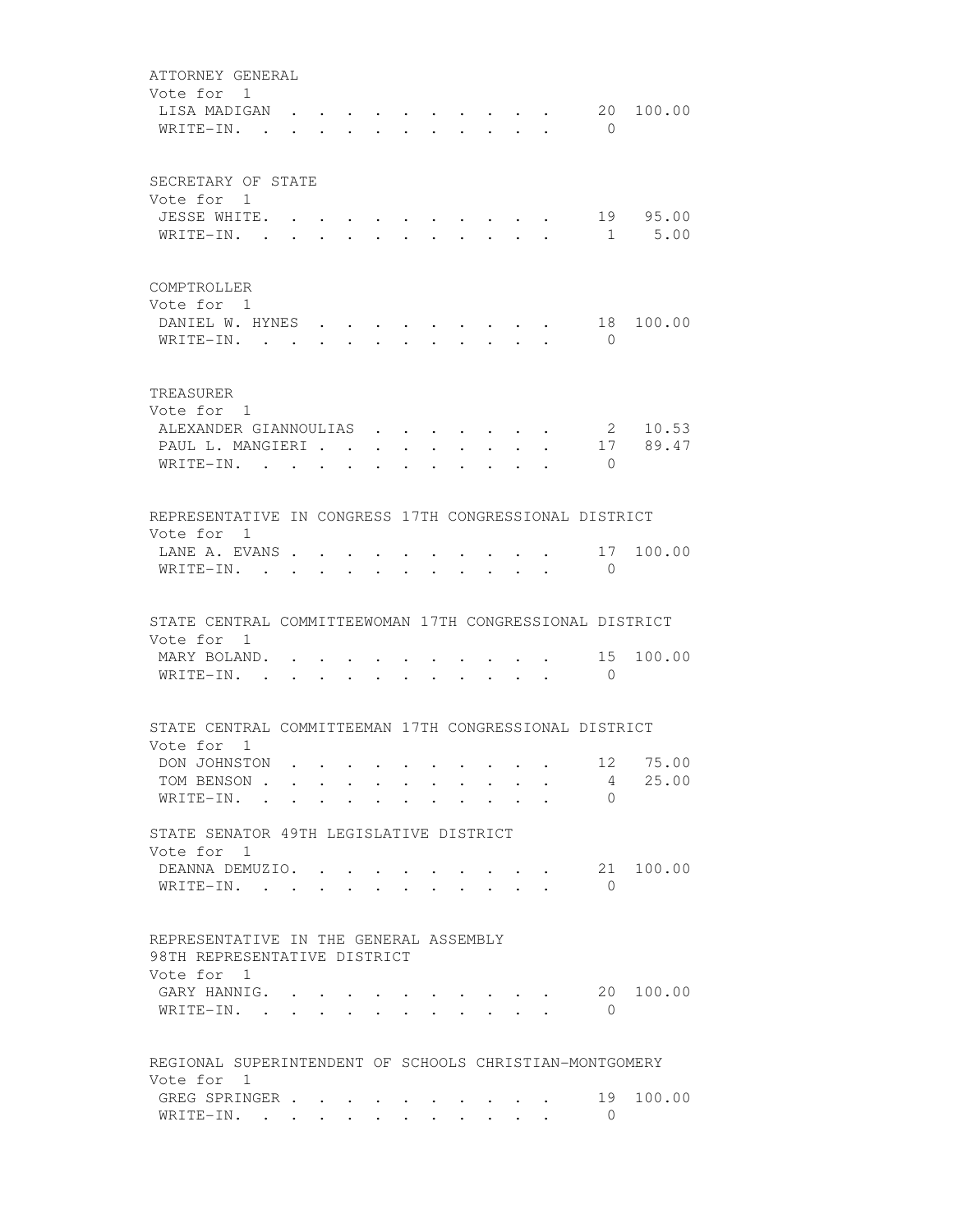| COUNTY CLERK<br>Vote for 1                   |                                                                       |                      |           |                                                             |                      |                                          |                                                             |                                          |                                                                               |                                    |          |
|----------------------------------------------|-----------------------------------------------------------------------|----------------------|-----------|-------------------------------------------------------------|----------------------|------------------------------------------|-------------------------------------------------------------|------------------------------------------|-------------------------------------------------------------------------------|------------------------------------|----------|
| NO CANDIDATE FILED<br>WRITE-IN. .            |                                                                       |                      |           |                                                             |                      |                                          |                                                             |                                          |                                                                               | 0<br>$\Omega$                      |          |
| COUNTY TREASURER<br>Vote for 1               |                                                                       |                      |           |                                                             |                      |                                          |                                                             |                                          |                                                                               |                                    |          |
| NO CANDIDATE FILED<br>WRITE-IN.              |                                                                       |                      |           |                                                             |                      |                                          |                                                             |                                          | $\mathbf{r} = \mathbf{r} + \mathbf{r} + \mathbf{r} + \mathbf{r} + \mathbf{r}$ | 0<br>$\Omega$                      |          |
| COUNTY SHERIFF<br>Vote for 1                 |                                                                       |                      |           |                                                             |                      |                                          |                                                             |                                          |                                                                               |                                    |          |
| NO CANDIDATE FILED.<br>WRITE-IN.             |                                                                       |                      |           |                                                             |                      |                                          |                                                             |                                          |                                                                               | $\overline{0}$<br>$\Omega$         |          |
| COUNTY BOARD MEMBER DISTRICT 3<br>Vote for 2 |                                                                       |                      |           |                                                             |                      |                                          |                                                             |                                          |                                                                               |                                    |          |
| GEORGE L. BLANKENSHIP                        |                                                                       |                      |           |                                                             |                      |                                          |                                                             |                                          |                                                                               |                                    | 14 41.18 |
| BONNIE L. BRANUM                             |                                                                       |                      |           |                                                             |                      |                                          |                                                             |                                          |                                                                               | 20                                 | 58.82    |
| WRITE-IN. .                                  |                                                                       |                      |           | $\mathbf{L}$ and $\mathbf{L}$                               |                      |                                          |                                                             |                                          |                                                                               | $\Omega$                           |          |
|                                              |                                                                       |                      |           |                                                             |                      |                                          |                                                             |                                          |                                                                               |                                    |          |
|                                              |                                                                       |                      |           |                                                             |                      |                                          |                                                             |                                          |                                                                               |                                    |          |
| JUDGE OF THE APPELLATE COURT                 |                                                                       |                      |           |                                                             |                      |                                          |                                                             |                                          |                                                                               |                                    |          |
| 5TH JUDICIAL DIST. (MAAG VACANCY)            |                                                                       |                      |           |                                                             |                      |                                          |                                                             |                                          |                                                                               |                                    |          |
| Vote for 1                                   |                                                                       |                      |           |                                                             |                      |                                          |                                                             |                                          |                                                                               |                                    |          |
| BRUCE STEWART                                |                                                                       |                      |           |                                                             |                      |                                          |                                                             |                                          |                                                                               |                                    | 6 42.86  |
| WILLIAM "BILL" BERRY.                        |                                                                       |                      |           |                                                             | $\ddot{\phantom{0}}$ | $\ddot{\phantom{a}}$                     |                                                             |                                          |                                                                               | 8                                  | 57.14    |
| WRITE-IN.                                    |                                                                       |                      |           |                                                             |                      |                                          |                                                             |                                          |                                                                               | $\Omega$                           |          |
|                                              |                                                                       |                      |           |                                                             |                      |                                          |                                                             |                                          |                                                                               |                                    |          |
| PRECINCT COMMITTEEMAN WITT 2 (Prec-0040)     |                                                                       |                      |           |                                                             |                      |                                          |                                                             |                                          |                                                                               |                                    |          |
| Vote for 1                                   |                                                                       |                      |           |                                                             |                      |                                          |                                                             |                                          |                                                                               |                                    |          |
| KENNETH DAVIS                                |                                                                       |                      |           |                                                             |                      |                                          |                                                             |                                          |                                                                               | . 19                               | 100.00   |
| WRITE-IN.                                    |                                                                       |                      |           |                                                             |                      |                                          |                                                             |                                          |                                                                               | $\bigcirc$                         |          |
|                                              |                                                                       |                      |           |                                                             |                      |                                          |                                                             |                                          |                                                                               | ********** (REPUBLICAN) ********** |          |
|                                              |                                                                       |                      |           |                                                             |                      |                                          |                                                             |                                          |                                                                               |                                    |          |
| GOVERNOR                                     |                                                                       |                      |           |                                                             |                      |                                          |                                                             |                                          |                                                                               |                                    |          |
| Vote for 1                                   |                                                                       |                      |           |                                                             |                      |                                          |                                                             |                                          |                                                                               |                                    |          |
| JUDY BAAR TOPINKA.                           |                                                                       |                      |           |                                                             |                      |                                          |                                                             |                                          |                                                                               | 6                                  | 50.00    |
| BILL BRADY                                   |                                                                       |                      |           |                                                             |                      |                                          |                                                             |                                          |                                                                               | 5                                  | 41.67    |
| JIM OBERWEIS                                 | $\mathbf{r}$ , and $\mathbf{r}$ , and $\mathbf{r}$ , and $\mathbf{r}$ |                      |           |                                                             |                      |                                          | $\ddot{\phantom{0}}$                                        | $\ddot{\phantom{0}}$                     |                                                                               | 0                                  |          |
| RON GIDWITZ.                                 |                                                                       |                      |           |                                                             |                      | $\bullet$ . In the set of $\bullet$      | $\bullet$ .<br><br><br><br><br><br><br><br><br><br><br><br> |                                          |                                                                               | 1                                  | 8.33     |
| ANDY MARTIN.                                 |                                                                       | $\ddot{\phantom{0}}$ | $\bullet$ |                                                             |                      |                                          |                                                             |                                          |                                                                               | $\Omega$                           |          |
| $W$ RITE-IN                                  |                                                                       | $\ddot{\phantom{0}}$ |           |                                                             |                      |                                          | $\sim$ 100 $\mu$                                            |                                          |                                                                               | $\Omega$                           |          |
|                                              |                                                                       |                      |           |                                                             |                      |                                          |                                                             |                                          |                                                                               |                                    |          |
| LIEUTENANT GOVERNOR                          |                                                                       |                      |           |                                                             |                      |                                          |                                                             |                                          |                                                                               |                                    |          |
| Vote for 1                                   |                                                                       |                      |           |                                                             |                      |                                          |                                                             |                                          |                                                                               |                                    |          |
| SANDY WEGMAN                                 |                                                                       |                      |           |                                                             |                      |                                          |                                                             |                                          |                                                                               | 2                                  | 20.00    |
| JOE BIRKETT.                                 |                                                                       |                      |           |                                                             |                      | $\cdot$ $\cdot$ $\cdot$ $\cdot$          |                                                             | $\ddot{\phantom{0}}$                     | $\mathbf{L}$                                                                  | $5 -$                              | 50.00    |
| LAWRENCE L. BRUCKNER. .                      |                                                                       |                      |           | $\bullet$ .<br><br><br><br><br><br><br><br><br><br><br><br> |                      | $\mathbf{z} = \mathbf{z} + \mathbf{z}$ . |                                                             | $\mathbf{r} = \mathbf{r} + \mathbf{r}$ . | $\ddot{\phantom{0}}$                                                          | 0                                  |          |
| STEVEN J. RAUSCHENBERGER .                   |                                                                       |                      |           |                                                             | $\ddot{\phantom{0}}$ | $\ddot{\phantom{0}}$                     | $\bullet$ .<br><br><br><br><br><br><br>                     |                                          |                                                                               | 3                                  | 30.00    |
| WRITE-IN.                                    |                                                                       |                      |           |                                                             | $\ddot{\phantom{0}}$ |                                          |                                                             |                                          |                                                                               | $\Omega$                           |          |
|                                              |                                                                       |                      |           |                                                             |                      |                                          |                                                             |                                          |                                                                               |                                    |          |
| ATTORNEY GENERAL                             |                                                                       |                      |           |                                                             |                      |                                          |                                                             |                                          |                                                                               |                                    |          |
| Vote for 1                                   |                                                                       |                      |           |                                                             |                      |                                          |                                                             |                                          |                                                                               |                                    |          |
| STEWART UMHOLTZ                              |                                                                       |                      |           |                                                             |                      |                                          |                                                             |                                          |                                                                               | 11                                 | 100.00   |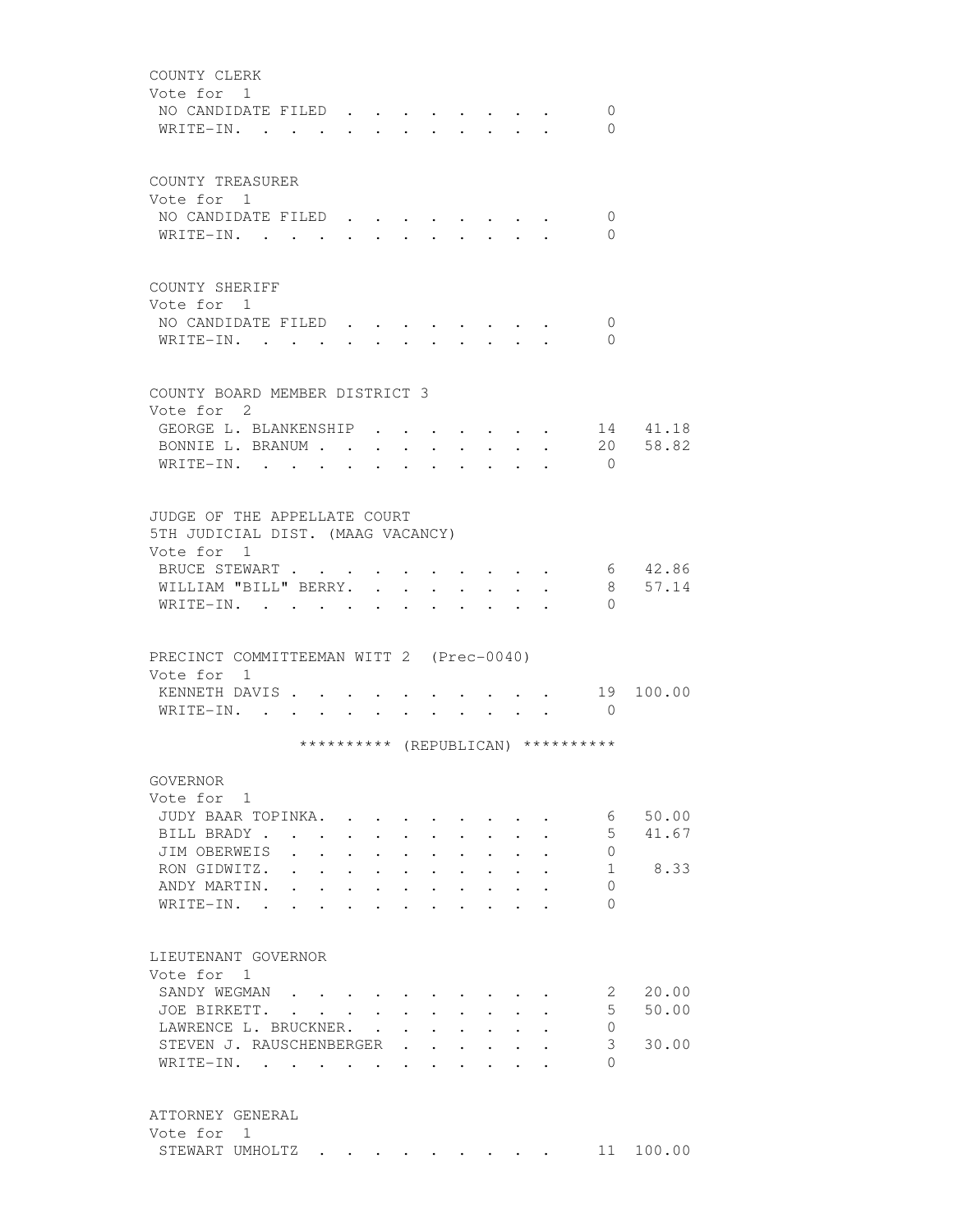WRITE-IN. . . . . . . . . . . . 0 SECRETARY OF STATE Vote for 1 DAN RUTHERFORD. . . . . . . . . . 11 100.00 WRITE-IN. . . . . . . . . . . . 0 COMPTROLLER Vote for 1 CAROLE PANKAU . . . . . . . . . . 10 100.00 WRITE-IN. . . . . . . . . . . . 0 TREASURER Vote for 1 CHRISTINE RADOGNO. . . . . . . . . 11 100.00 WRITE-IN. . . . . . . . . . . . 0 REPRESENTATIVE IN CONGRESS 17TH CONGRESSIONAL DISTRICT Vote for 1 JIM MOWEN . . . . . . . . . . . . 5 50.00 BRIAN S. GILLILAND . . . . . . . . 2 20.00 ANDREA ZINGA . . . . . . . . . . 3 30.00 WRITE-IN. . . . . . . . . . . 0 STATE SENATOR 49TH LEGISLATIVE DISTRICT Vote for 1 JEFF RICHEY. . . . . . . . . . . . 9 100.00 WRITE-IN. . . . . . . . . . . 0 REPRESENTATIVE IN THE GENERAL ASSEMBLY 98TH REPRESENTATIVE DISTRICT Vote for 1 NO CANDIDATE FILED . . . . . . . . 0 WRITE-IN. . . . . . . . . . . . 0 REGIONAL SUPERINTENDENT OF SCHOOLS CHRISTIAN-MONTGOMERY Vote for 1 NO CANDIDATE FILED . . . . . . . 0 WRITE-IN. . . . . . . . . . . . 0 COUNTY CLERK Vote for 1 SANDY LEITHEISER . . . . . . . . . 12 100.00 WRITE-IN. . . . . . . . . . . 0 COUNTY TREASURER Vote for 1 RONALD D. JENKINS. . . . . . . . . 12 100.00 WRITE-IN. . . . . . . . . . . 0 COUNTY SHERIFF Vote for 1 JIM VAZZI . . . . . . . . . . . 12 100.00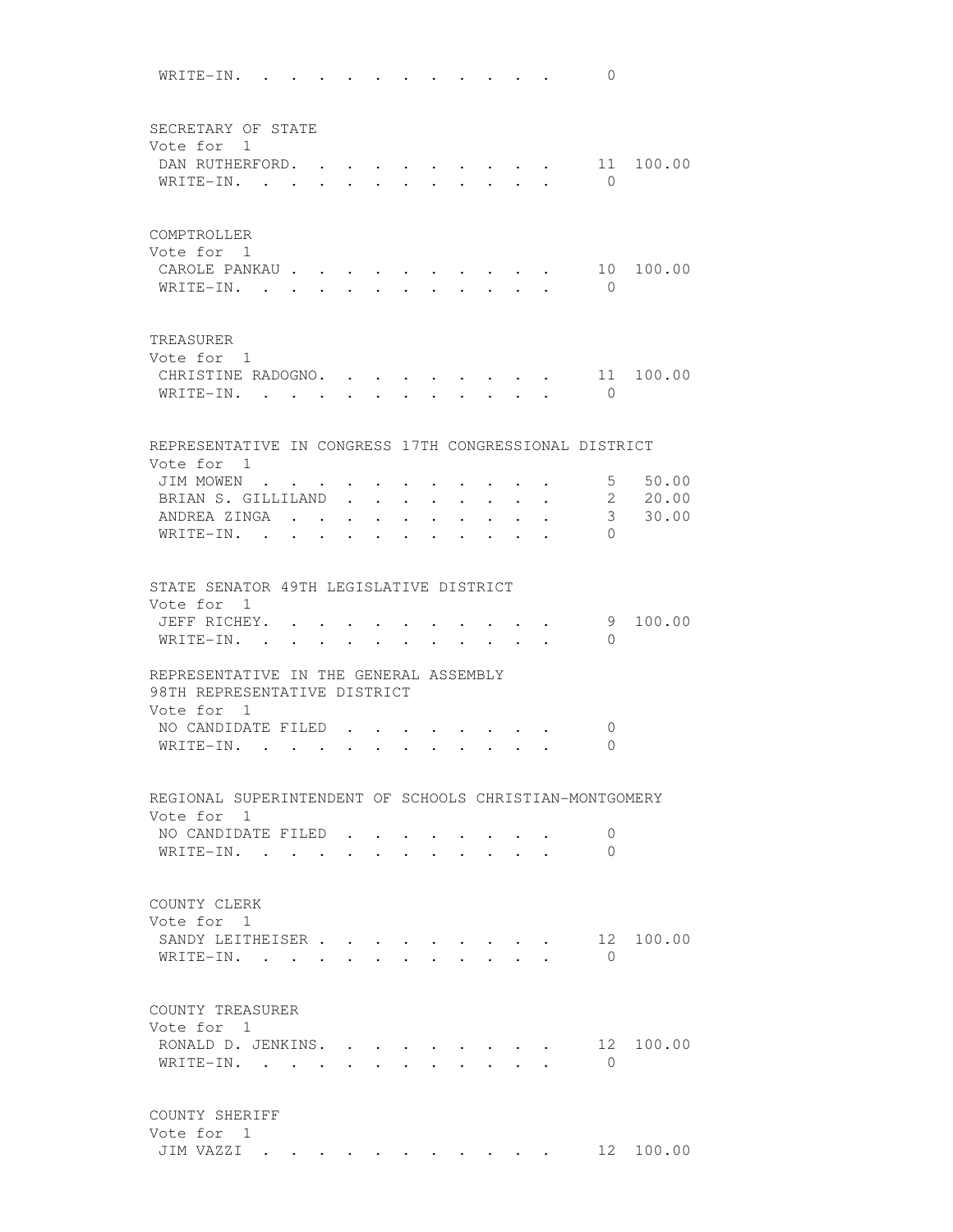WRITE-IN. . . . . . . . . . . . 0 COUNTY BOARD MEMBER DISTRICT 3 Vote for 2 BILL REDMAN. . . . . . . . . . . 11 100.00 WRITE-IN. . . . . . . . . . . 0 JUDGE OF THE APPELLATE COURT 5TH JUDICIAL DIST. (MAAG VACANCY) Vote for 1 STEPHEN P. MCGLYNN . . . . . . . . 10 100.00 WRITE-IN. . . . . . . . . . . 0 PRECINCT COMMITTEEMAN WITT 2 (Prec-0040) Vote for 1 NO CANDIDATE FILED . . . . . . . . 0<br>WRITE-IN. . . . . . . . . . . . 2 100.00 WRITE-IN. . . . . . . . . . . . PRECINCT REPORT MONTGOMERY COUNTY, ILLINOIS UNOFFICIAL RUN DATE:03/21/06 GENERAL PRIMARY ELECTION RUN TIME:10:43 PM MARCH 21, 2006 STATISTICS 0041 WITT 3 VOTES PERCENT REGISTERED VOTERS - TOTAL . . . . . . 362 BALLOTS CAST - TOTAL. . . . . . . . 51 BALLOTS CAST - DEMOCRATIC . . . . . 35 68.63 BALLOTS CAST - REPUBLICAN . . . . . . 16 31.37 BALLOTS CAST - DEM FED . . . . . . . 0 BALLOTS CAST - REP FED . . . . . . . 0 BALLOTS CAST - BLANK. . . . . . . . 0 VOTER TURNOUT - TOTAL . . . . . . . 14.09 VOTER TURNOUT - BLANK . . . . . . \*\*\*\*\*\*\*\*\*\* (DEMOCRATIC) \*\*\*\*\*\*\*\*\*\* GOVERNOR Vote for 1 ROD R. BLAGOJEVICH . . . . . . . . 27 79.41 EDWIN EISENDRATH . . . . . . . . . . 7 20.59<br>
<br>
The TNI WRITE-IN. . . . . . . LIEUTENANT GOVERNOR Vote for 1 PAT QUINN . . . . . . . . . . . . 33 100.00 WRITE-IN. . . . . . . . . . . . 0 ATTORNEY GENERAL Vote for 1 LISA MADIGAN . . . . . . . . . . 31 100.00  $\texttt{WRITE-IN.}$  . . . . . . . . . . 0

> SECRETARY OF STATE Vote for 1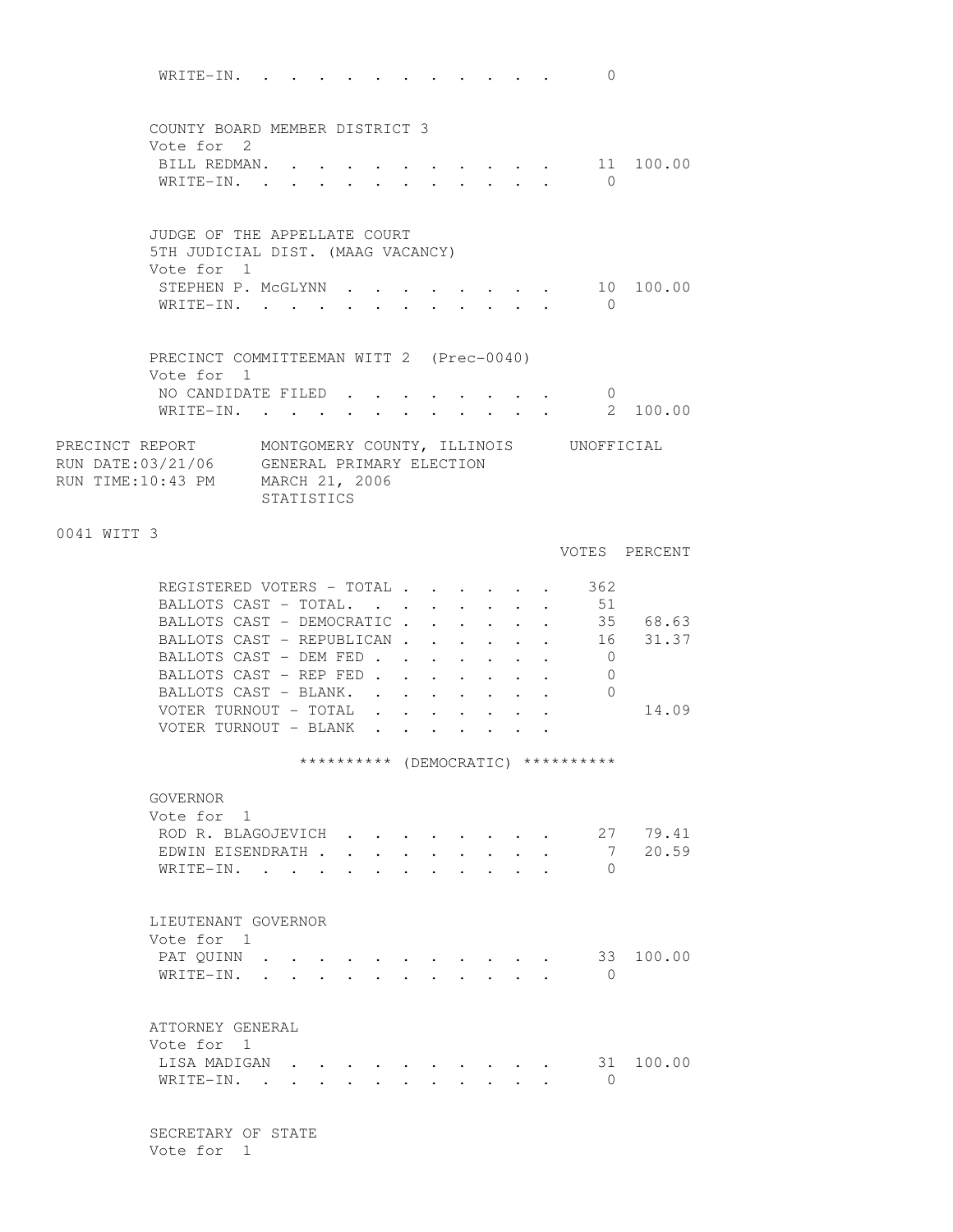JESSE WHITE. . . . . . . . . . . 34 100.00 WRITE-IN. . . . . . . . . . . . 0 COMPTROLLER Vote for 1 DANIEL W. HYNES . . . . . . . . . 34 100.00 WRITE-IN. . . . . . . . . . . 0 TREASURER Vote for 1 ALEXANDER GIANNOULIAS . . . . . . . 17 51.52 PAUL L. MANGIERI . . . . . . . . . 16 48.48 WRITE-IN. . . . . . . . . . . . 0 REPRESENTATIVE IN CONGRESS 17TH CONGRESSIONAL DISTRICT Vote for 1 LANE A. EVANS . . . . . . . . . . 34 100.00 WRITE-IN. . . . . . . . . . . . 0 STATE CENTRAL COMMITTEEWOMAN 17TH CONGRESSIONAL DISTRICT Vote for 1 MARY BOLAND. . . . . . . . . . . 27 100.00 WRITE-IN. . . . . . . . . . . . 0 STATE CENTRAL COMMITTEEMAN 17TH CONGRESSIONAL DISTRICT Vote for 1 DON JOHNSTON . . . . . . . . . . . 20 74.07<br>TOM BENSON . . . . . . . . . . . 7 25.93 TOM BENSON . . . . . . . . . . . 7<br>
WRTTE-TN WRITE-IN. . . . . . . . . . . STATE SENATOR 49TH LEGISLATIVE DISTRICT Vote for 1 DEANNA DEMUZIO. . . . . . . . . . 32 100.00 WRITE-IN. . . . . . . . . . . 0 REPRESENTATIVE IN THE GENERAL ASSEMBLY 98TH REPRESENTATIVE DISTRICT Vote for 1 GARY HANNIG. . . . . . . . . . . 34 100.00 WRITE-IN. . . . . . . . . . . 0 REGIONAL SUPERINTENDENT OF SCHOOLS CHRISTIAN-MONTGOMERY Vote for 1 GREG SPRINGER . . . . . . . . . . 31 100.00 WRITE-IN. . . . . . . . . . . . 0 COUNTY CLERK Vote for 1 NO CANDIDATE FILED . . . . . . . 0 WRITE-IN. . . . . . . . . . . . 0

 COUNTY TREASURER Vote for 1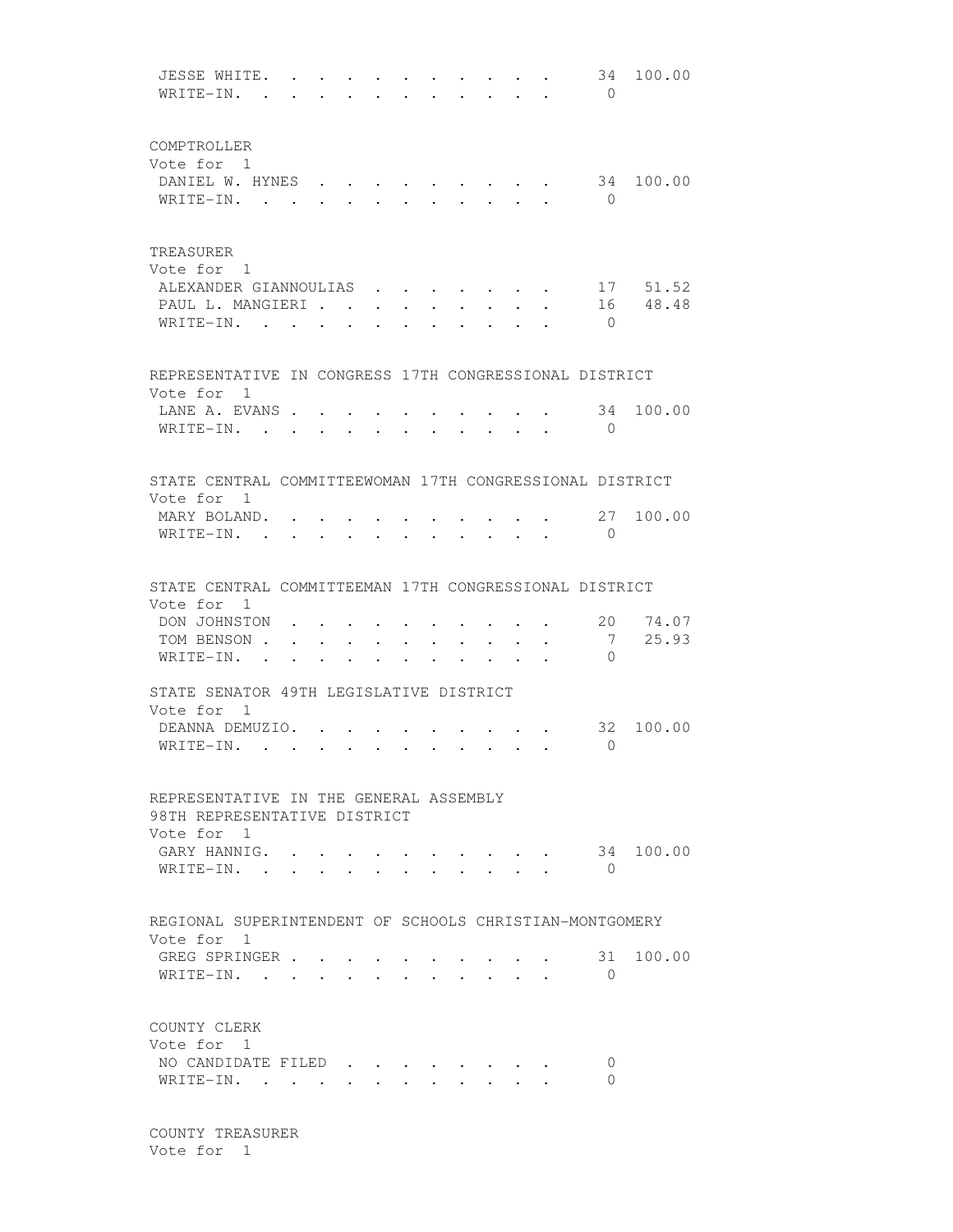| NO CANDIDATE FILED.<br>0<br>WRITE-IN.<br>$\Omega$                                                                     |
|-----------------------------------------------------------------------------------------------------------------------|
| COUNTY SHERIFF                                                                                                        |
| Vote for 1                                                                                                            |
| NO CANDIDATE FILED<br>$\mathbf{0}$                                                                                    |
| WRITE-IN. .<br>$\Omega$                                                                                               |
| COUNTY BOARD MEMBER DISTRICT 3                                                                                        |
| Vote for 2                                                                                                            |
| GEORGE L. BLANKENSHIP<br>27 51.92                                                                                     |
| BONNIE L. BRANUM<br>25 48.08<br>$\ddot{\phantom{0}}$                                                                  |
| WRITE-IN.<br>$\overline{0}$<br>$\ddot{\phantom{a}}$<br>$\bullet$                                                      |
| JUDGE OF THE APPELLATE COURT                                                                                          |
| 5TH JUDICIAL DIST. (MAAG VACANCY)                                                                                     |
| Vote for 1                                                                                                            |
| BRUCE STEWART<br>12 44.44                                                                                             |
| 15 55.56<br>WILLIAM "BILL" BERRY.<br>$\ddot{\phantom{0}}$<br>$\ddot{\phantom{0}}$<br>$\mathbf{L}$                     |
| WRITE-IN.<br>$\overline{0}$                                                                                           |
|                                                                                                                       |
| PRECINCT COMMITTEEMAN WITT 3 (Prec-0041)                                                                              |
| Vote for 1                                                                                                            |
| MICHAEL P. GOLITKO.<br>33 100.00<br>WRITE-IN. .<br>$\bigcirc$<br>$\mathbf{r}$                                         |
| ********** (REPUBLICAN) **********                                                                                    |
|                                                                                                                       |
| GOVERNOR                                                                                                              |
| Vote for 1                                                                                                            |
| 7 46.67<br>JUDY BAAR TOPINKA.                                                                                         |
| 40.00<br>BILL BRADY.<br>6                                                                                             |
| JIM OBERWEIS<br>1<br>6.67                                                                                             |
| 6.67<br>RON GIDWITZ.<br>1                                                                                             |
| ANDY MARTIN.<br>$\Omega$<br>$\ddot{\phantom{a}}$<br>$\cdot$<br>$\sim$<br>$\ddot{\phantom{a}}$<br>$\ddot{\phantom{a}}$ |
| WRITE-IN.<br>$\bigcirc$<br>and the contract of the con-                                                               |
| LIEUTENANT GOVERNOR                                                                                                   |
| Vote for 1                                                                                                            |
| 7.14<br>SANDY WEGMAN<br>1                                                                                             |
| 57.14<br>JOE BIRKETT.<br>8<br>$\mathbf{L}$<br>$\sim$<br>$\ddot{\phantom{0}}$                                          |
| LAWRENCE L. BRUCKNER.<br>$\mathbf{0}$<br>$\ddot{\phantom{0}}$<br>$\cdot$ $\cdot$<br>$\mathbf{L}$                      |
| STEVEN J. RAUSCHENBERGER<br>5<br>35.71                                                                                |
| WRITE-IN.<br>$\Omega$                                                                                                 |
|                                                                                                                       |
| ATTORNEY GENERAL                                                                                                      |
| Vote for 1                                                                                                            |
| STEWART UMHOLTZ.<br>10 100.00                                                                                         |
| WRITE-IN.<br>$\mathbf{0}$                                                                                             |
|                                                                                                                       |
| SECRETARY OF STATE                                                                                                    |
| Vote for 1<br>11<br>100.00                                                                                            |
| DAN RUTHERFORD.<br>$\Omega$                                                                                           |
| WRITE-IN.                                                                                                             |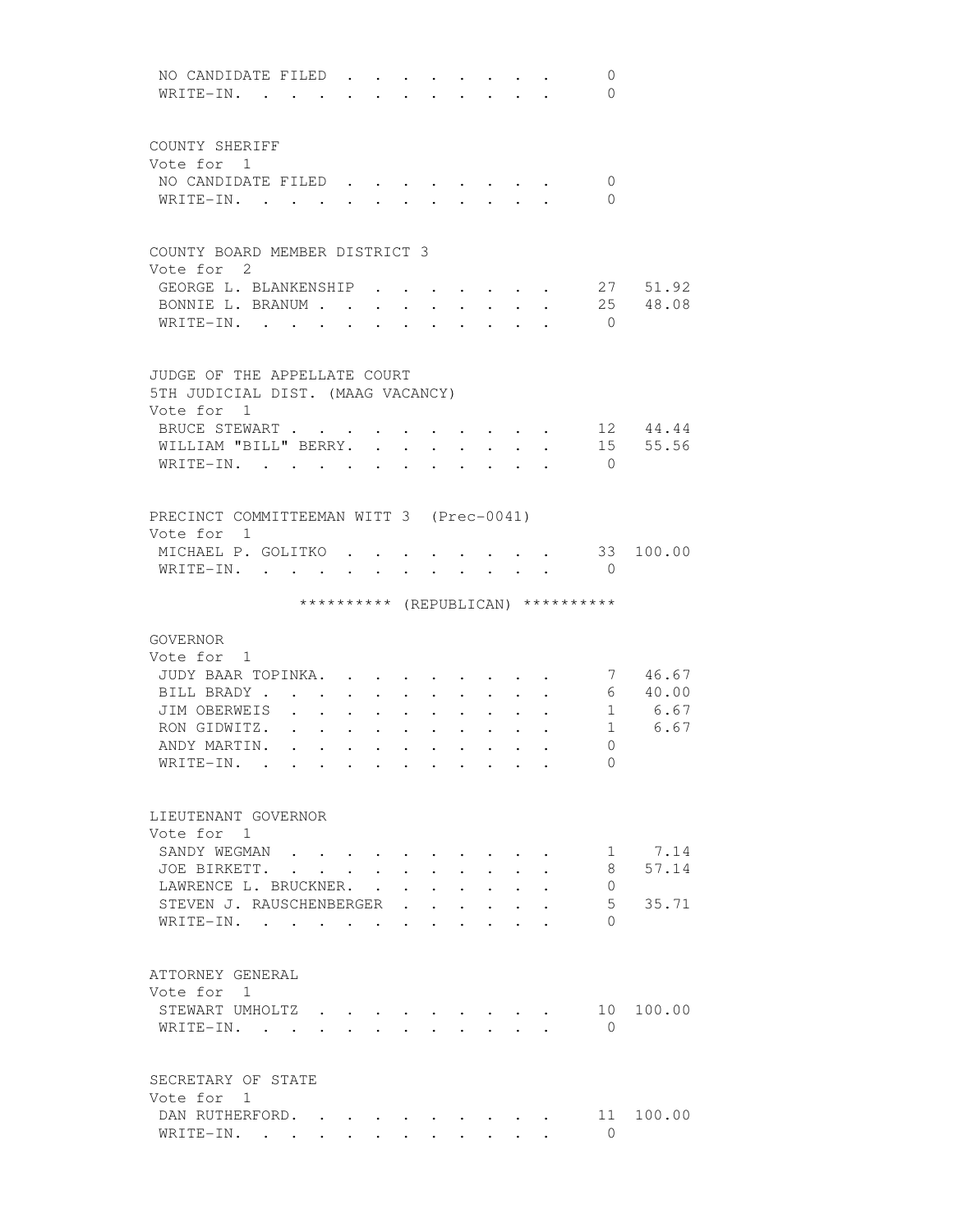| COMPTROLLER<br>Vote for 1<br>CAROLE PANKAU<br>WRITE-IN.                                                                 |                      |        |        |                   | $\cdot$ $\cdot$ $\cdot$ $\cdot$                             |                 |                                                 |                         |                                                                 | $\cdot$ , , , , , , | $\bigcirc$                                | 10 100.00                 |
|-------------------------------------------------------------------------------------------------------------------------|----------------------|--------|--------|-------------------|-------------------------------------------------------------|-----------------|-------------------------------------------------|-------------------------|-----------------------------------------------------------------|---------------------|-------------------------------------------|---------------------------|
| TREASURER<br>Vote for 1<br>CHRISTINE RADOGNO. .<br>WRITE-IN.                                                            |                      |        | $\sim$ |                   |                                                             |                 |                                                 |                         |                                                                 |                     | $\bigcirc$                                | 10 100.00                 |
| REPRESENTATIVE IN CONGRESS 17TH CONGRESSIONAL DISTRICT<br>Vote for 1                                                    |                      |        |        |                   |                                                             |                 |                                                 |                         |                                                                 |                     |                                           |                           |
| JIM MOWEN<br>BRIAN S. GILLILAND<br>ANDREA ZINGA<br>WRITE-IN. .                                                          |                      | $\sim$ |        |                   |                                                             |                 | $\bullet$ . In the case of the $\bullet$        |                         | $\bullet$ .<br><br><br><br><br><br><br><br><br><br><br><br><br> | $\sim 100$          | $4\overline{ }$<br>$4\degree$<br>$\Omega$ | 4 33.33<br>33.33<br>33.33 |
| STATE SENATOR 49TH LEGISLATIVE DISTRICT                                                                                 |                      |        |        |                   |                                                             |                 |                                                 |                         |                                                                 |                     |                                           |                           |
| Vote for 1<br>JEFF RICHEY.<br>WRITE-IN.                                                                                 |                      |        |        |                   |                                                             |                 |                                                 |                         |                                                                 |                     | $\Omega$                                  | $\cdot$ 11 100.00         |
| REPRESENTATIVE IN THE GENERAL ASSEMBLY<br>98TH REPRESENTATIVE DISTRICT<br>Vote for 1<br>NO CANDIDATE FILED<br>WRITE-IN. |                      |        |        | $\sim$            | $\bullet$ . The set of $\bullet$                            | $\cdot$ $\cdot$ |                                                 |                         | $\mathbf{r}$ , $\mathbf{r}$ , $\mathbf{r}$ , $\mathbf{r}$       |                     | 0<br>$\Omega$                             |                           |
| REGIONAL SUPERINTENDENT OF SCHOOLS CHRISTIAN-MONTGOMERY                                                                 |                      |        |        |                   |                                                             |                 |                                                 |                         |                                                                 |                     |                                           |                           |
| Vote for 1<br>NO CANDIDATE FILED<br>WRITE-IN. .                                                                         |                      |        |        |                   |                                                             |                 |                                                 |                         |                                                                 |                     | $\mathbf 0$<br>$\Omega$                   |                           |
| COUNTY CLERK<br>Vote for 1<br>SANDY LEITHEISER<br>$W$ RITE-IN                                                           |                      |        |        | $\sim$ 100 $\sim$ | $\bullet$ .<br><br><br><br><br><br><br><br><br><br><br><br> |                 | $\cdot$ $\cdot$ $\cdot$ $\cdot$ $\cdot$ $\cdot$ |                         |                                                                 |                     | 16<br>$\Omega$                            | 100.00                    |
| COUNTY TREASURER<br>Vote for 1<br>RONALD D. JENKINS.<br>WRITE-IN.                                                       |                      |        |        |                   |                                                             |                 |                                                 |                         | $\mathbf{L} = \mathbf{L}$                                       |                     | 14<br>$\Omega$                            | 100.00                    |
| COUNTY SHERIFF<br>Vote for 1<br>JIM VAZZI .<br>WRITE-IN.                                                                | $\ddot{\phantom{a}}$ |        |        |                   |                                                             |                 |                                                 |                         |                                                                 |                     | $\mathbf{0}$                              | 16 100.00                 |
| COUNTY BOARD MEMBER DISTRICT 3<br>Vote for 2                                                                            |                      |        |        |                   |                                                             |                 |                                                 |                         |                                                                 |                     |                                           |                           |
| BILL REDMAN.<br>WRITE-IN.                                                                                               |                      |        |        |                   |                                                             |                 |                                                 | $\cdot$ $\cdot$ $\cdot$ | $\ddot{\phantom{0}}$                                            |                     | 11<br>$\Omega$                            | 100.00                    |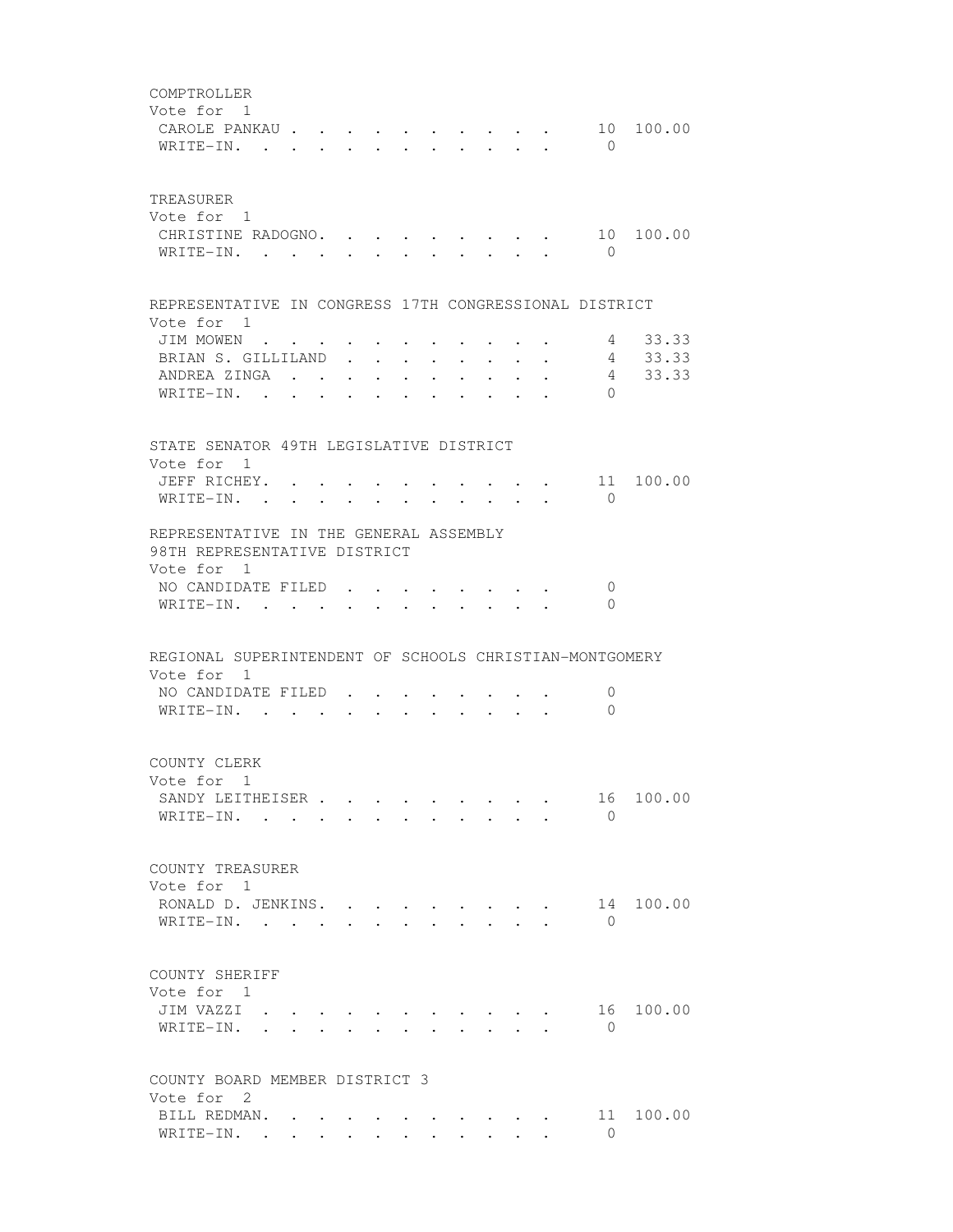| JUDGE OF THE APPELLATE COURT<br>5TH JUDICIAL DIST. (MAAG VACANCY)<br>Vote for 1                                                                         |  |                      |        |                      |                      |                                                                   |            |                                    |               |
|---------------------------------------------------------------------------------------------------------------------------------------------------------|--|----------------------|--------|----------------------|----------------------|-------------------------------------------------------------------|------------|------------------------------------|---------------|
| STEPHEN P. MCGLYNN 11 100.00<br>WRITE-IN.                                                                                                               |  |                      |        |                      |                      |                                                                   |            | $\bigcirc$                         |               |
| PRECINCT COMMITTEEMAN WITT 3 (Prec-0041)<br>Vote for 1                                                                                                  |  |                      |        |                      |                      |                                                                   |            |                                    |               |
| DOUG DONALDSON. .<br>WRITE-IN.                                                                                                                          |  |                      |        |                      |                      |                                                                   |            | $\overline{0}$                     | 13 100.00     |
| PRECINCT REPORT MONTGOMERY COUNTY, ILLINOIS UNOFFICIAL<br>RUN DATE: 03/21/06 GENERAL PRIMARY ELECTION<br>RUN TIME:10:43 PM MARCH 21, 2006<br>STATISTICS |  |                      |        |                      |                      |                                                                   |            |                                    |               |
| 0042 ZANESVILLE                                                                                                                                         |  |                      |        |                      |                      |                                                                   |            |                                    | VOTES PERCENT |
| REGISTERED VOTERS - TOTAL 297                                                                                                                           |  |                      |        |                      |                      |                                                                   |            |                                    |               |
| BALLOTS CAST - TOTAL.                                                                                                                                   |  |                      |        |                      |                      |                                                                   |            | 56                                 |               |
| BALLOTS CAST - DEMOCRATIC                                                                                                                               |  |                      |        |                      |                      |                                                                   |            |                                    | 14 25.00      |
| BALLOTS CAST - REPUBLICAN 42 75.00                                                                                                                      |  |                      |        |                      |                      |                                                                   |            |                                    |               |
| BALLOTS CAST - DEM FED                                                                                                                                  |  |                      |        |                      |                      | $\bullet$ .<br><br><br><br><br><br><br><br><br><br><br><br>       | $\sim 100$ | $\overline{0}$<br>$\overline{0}$   |               |
| BALLOTS CAST - REP FED<br>BALLOTS CAST - BLANK.                                                                                                         |  |                      |        |                      |                      | $\mathbf{L}$ and $\mathbf{L}$<br>$\bullet$ . The set of $\bullet$ |            | $\circ$                            |               |
| VOTER TURNOUT - TOTAL                                                                                                                                   |  | $\ddot{\phantom{0}}$ |        | $\ddot{\phantom{0}}$ | $\ddot{\phantom{a}}$ |                                                                   |            |                                    | 18.86         |
| VOTER TURNOUT - BLANK                                                                                                                                   |  | $\sim$               | $\sim$ |                      |                      |                                                                   |            |                                    |               |
|                                                                                                                                                         |  |                      |        |                      |                      |                                                                   |            | ********** (DEMOCRATIC) ********** |               |
| GOVERNOR                                                                                                                                                |  |                      |        |                      |                      |                                                                   |            |                                    |               |
| Vote for 1                                                                                                                                              |  |                      |        |                      |                      |                                                                   |            |                                    |               |
| ROD R. BLAGOJEVICH                                                                                                                                      |  |                      |        |                      |                      |                                                                   |            |                                    | 8 57.14       |
| EDWIN EISENDRATH                                                                                                                                        |  |                      |        |                      |                      |                                                                   |            | 6                                  | 42.86         |
| WRITE-IN.                                                                                                                                               |  |                      |        |                      |                      |                                                                   |            | $\Omega$                           |               |
| LIEUTENANT GOVERNOR<br>Vote for 1                                                                                                                       |  |                      |        |                      |                      |                                                                   |            |                                    |               |
| PAT QUINN                                                                                                                                               |  |                      |        |                      |                      |                                                                   |            | 13                                 | 100.00        |
| WRITE-IN.                                                                                                                                               |  |                      |        |                      |                      |                                                                   |            | $\bigcirc$                         |               |
| ATTORNEY GENERAL                                                                                                                                        |  |                      |        |                      |                      |                                                                   |            |                                    |               |
| Vote for 1<br>LISA MADIGAN                                                                                                                              |  |                      |        |                      |                      |                                                                   |            | 12                                 | 100.00        |
| WRITE-IN.<br>$\mathbf{r}$ , $\mathbf{r}$ , $\mathbf{r}$ , $\mathbf{r}$ , $\mathbf{r}$                                                                   |  |                      |        |                      |                      |                                                                   |            | $\Omega$                           |               |
|                                                                                                                                                         |  |                      |        |                      |                      |                                                                   |            |                                    |               |
| SECRETARY OF STATE<br>Vote for 1                                                                                                                        |  |                      |        |                      |                      |                                                                   |            |                                    |               |
| JESSE WHITE.                                                                                                                                            |  |                      |        |                      |                      |                                                                   |            | 14                                 | 100.00        |
| WRITE-IN. .<br>$\ddot{\phantom{0}}$                                                                                                                     |  |                      |        |                      |                      |                                                                   |            | $\bigcirc$                         |               |
| COMPTROLLER                                                                                                                                             |  |                      |        |                      |                      |                                                                   |            |                                    |               |
| Vote for 1                                                                                                                                              |  |                      |        |                      |                      |                                                                   |            |                                    |               |
| DANIEL W. HYNES<br>WRITE-IN.                                                                                                                            |  |                      |        |                      |                      |                                                                   |            | 13<br>$\Omega$                     | 100.00        |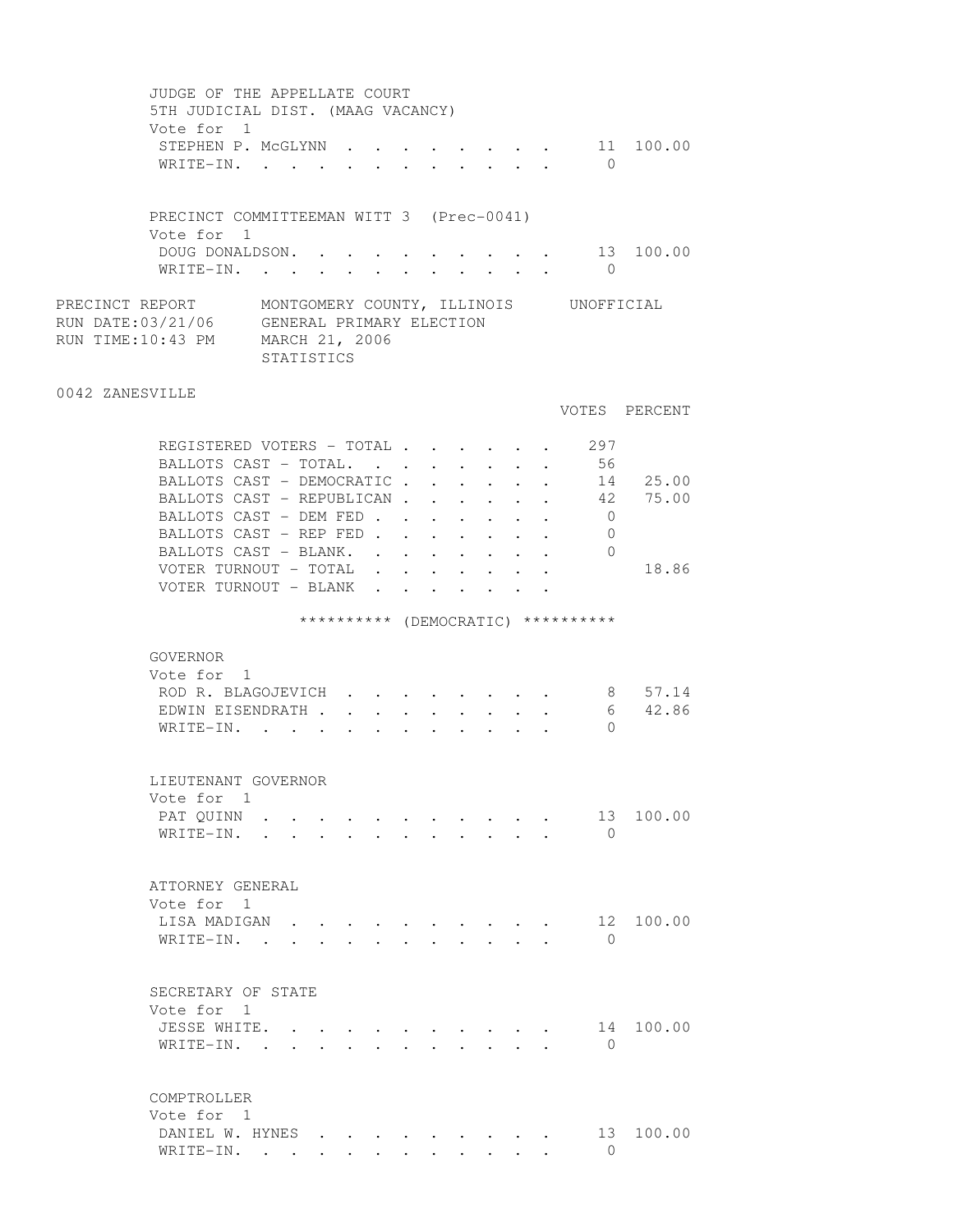TREASURER Vote for 1 ALEXANDER GIANNOULIAS . . . . . . . 4 28.57<br>PAUL L. MANGIERI . . . . . . . . . 10 71.43 PAUL L. MANGIERI . . . . . . . . . 10 71.43 WRITE-IN. . . . . . . . . . . . 0 REPRESENTATIVE IN CONGRESS 19TH CONGRESSIONAL DISTRICT Vote for 1 VIC ROBERTS. . . . . . . . . . . 10 71.43 DANNY L. STOVER . . . . . . . . . 4 28.57 WRITE-IN. . . . . . . . . . . . 0 STATE CENTRAL COMMITTEEWOMAN 19TH CONGRESSIONAL DISTRICT Vote for 1 ELLEN SINCLAIR. . . . . . . . . . . 13 100.00 WRITE-IN. . . . . . . . . . . . 0 STATE CENTRAL COMMITTEEMAN 19TH CONGRESSIONAL DISTRICT Vote for 1 JAY C. HOFFMAN. . . . . . . . . . 13 100.00 WRITE-IN. . . . . . . . . . . 0 STATE SENATOR 49TH LEGISLATIVE DISTRICT Vote for 1 DEANNA DEMUZIO. . . . . . . . . . 13 100.00 WRITE-IN. . . . . . . . . . . . 0 REPRESENTATIVE IN THE GENERAL ASSEMBLY 98TH REPRESENTATIVE DISTRICT Vote for 1 GARY HANNIG. . . . . . . . . . . 13 100.00 WRITE-IN. . . . . . . . . . . . 0 REGIONAL SUPERINTENDENT OF SCHOOLS CHRISTIAN-MONTGOMERY Vote for 1 GREG SPRINGER . . . . . . . . . . 13 100.00 WRITE-IN. . . . . . . . . . . 0 COUNTY CLERK Vote for 1 NO CANDIDATE FILED . . . . . . . . 0 WRITE-IN. . . . . . . . . . . . 0 COUNTY TREASURER Vote for 1 NO CANDIDATE FILED . . . . . . . . 0 WRITE-IN. . . . . . . . . . . 0 COUNTY SHERIFF Vote for 1 NO CANDIDATE FILED . . . . . . . . 0 WRITE-IN. . . . . . . . . . . . 0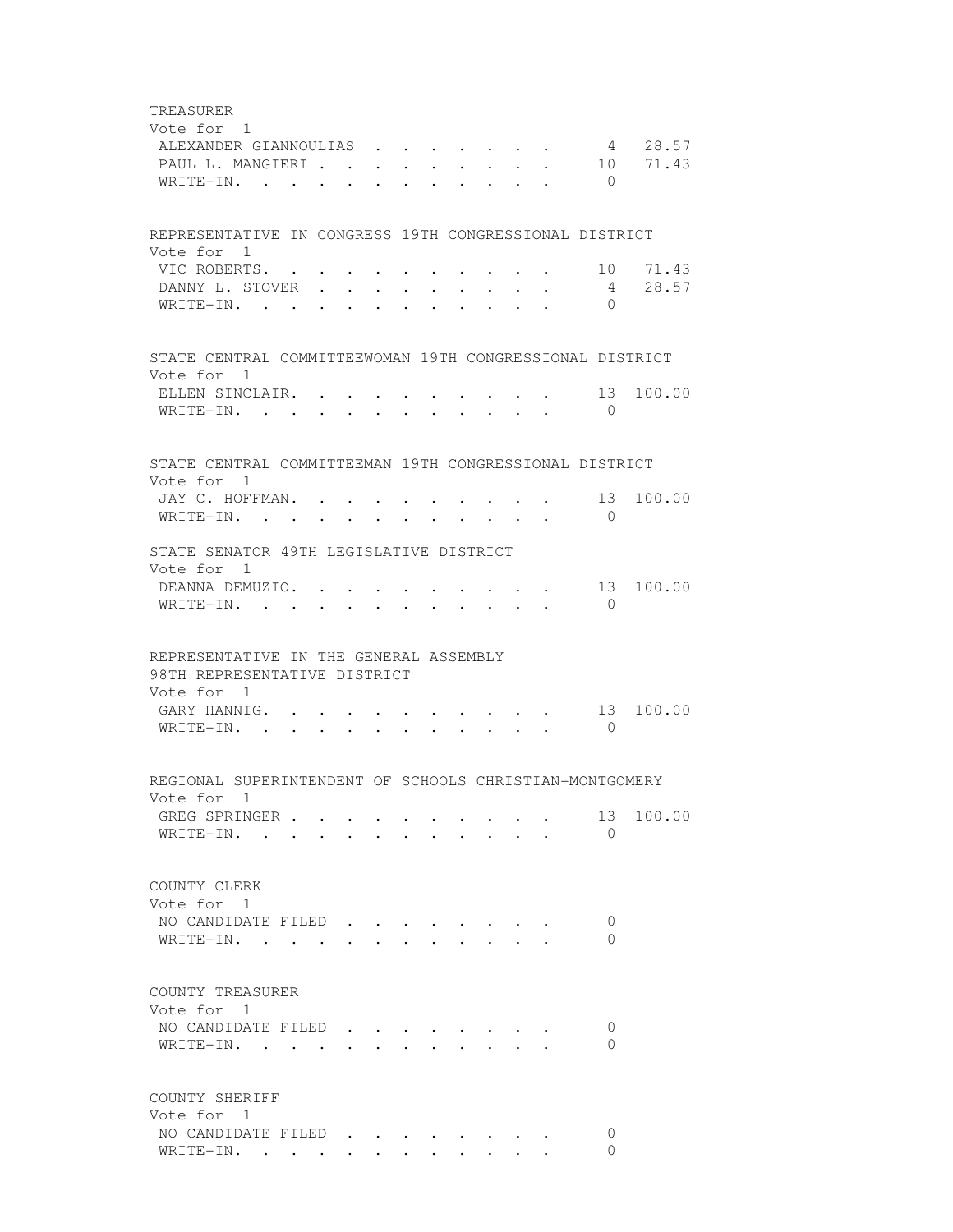| COUNTY BOARD MEMBER DISTRICT 1               |                                |                                                           |                                                                                               |                                                    |                      |                           |        |                           |                                                                                                                                                     |                                    |                                |
|----------------------------------------------|--------------------------------|-----------------------------------------------------------|-----------------------------------------------------------------------------------------------|----------------------------------------------------|----------------------|---------------------------|--------|---------------------------|-----------------------------------------------------------------------------------------------------------------------------------------------------|------------------------------------|--------------------------------|
| Vote for 2                                   |                                |                                                           |                                                                                               |                                                    |                      |                           |        |                           |                                                                                                                                                     |                                    |                                |
| DALE OGDEN                                   |                                | $\cdot$ $\cdot$                                           |                                                                                               | $\sim$                                             |                      | $\sim$                    |        |                           |                                                                                                                                                     |                                    | 10 62.50                       |
| DAVID G. HEATON                              |                                |                                                           |                                                                                               | $\mathbf{r}$ and $\mathbf{r}$                      |                      | $\mathbf{r}$ $\mathbf{r}$ |        | $\mathbf{r} = \mathbf{r}$ | $\ddot{\phantom{a}}$                                                                                                                                | 6                                  | 37.50                          |
| WRITE-IN.                                    |                                |                                                           |                                                                                               | $\sim$ $\sim$                                      | $\cdot$              | $\sim$ $\sim$             | $\sim$ |                           |                                                                                                                                                     | $\Omega$                           |                                |
|                                              |                                |                                                           |                                                                                               |                                                    |                      |                           |        |                           |                                                                                                                                                     |                                    |                                |
|                                              |                                |                                                           |                                                                                               |                                                    |                      |                           |        |                           |                                                                                                                                                     |                                    |                                |
| JUDGE OF THE APPELLATE COURT                 |                                |                                                           |                                                                                               |                                                    |                      |                           |        |                           |                                                                                                                                                     |                                    |                                |
| 5TH JUDICIAL DIST. (MAAG VACANCY)            |                                |                                                           |                                                                                               |                                                    |                      |                           |        |                           |                                                                                                                                                     |                                    |                                |
| Vote for 1                                   |                                |                                                           |                                                                                               |                                                    |                      |                           |        |                           |                                                                                                                                                     |                                    |                                |
| BRUCE STEWART                                |                                |                                                           | $\ddot{\phantom{0}}$                                                                          |                                                    |                      | $\cdot$ $\cdot$ $\cdot$   |        |                           |                                                                                                                                                     |                                    | 6 50.00                        |
| WILLIAM "BILL" BERRY.                        |                                |                                                           | $\sim$                                                                                        | $\ddot{\phantom{a}}$                               |                      |                           |        |                           |                                                                                                                                                     | 6                                  | 50.00                          |
| WRITE-IN.                                    |                                |                                                           |                                                                                               |                                                    |                      |                           |        |                           |                                                                                                                                                     | $\Omega$                           |                                |
|                                              |                                |                                                           |                                                                                               |                                                    |                      |                           |        |                           |                                                                                                                                                     |                                    |                                |
| PRECINCT COMMITTEEMAN ZANESVILLE (Prec-0042) |                                |                                                           |                                                                                               |                                                    |                      |                           |        |                           |                                                                                                                                                     |                                    |                                |
| Vote for 1                                   |                                |                                                           |                                                                                               |                                                    |                      |                           |        |                           |                                                                                                                                                     |                                    |                                |
| DALE OGDEN .                                 |                                |                                                           |                                                                                               |                                                    |                      |                           |        |                           |                                                                                                                                                     |                                    | 11 100.00                      |
| WRITE-IN.                                    |                                | $\mathbf{L}^{\text{max}}$ , and $\mathbf{L}^{\text{max}}$ |                                                                                               |                                                    |                      |                           |        |                           | $\mathbf{r} = \mathbf{r} \times \mathbf{r}$ , where $\mathbf{r} = \mathbf{r} \times \mathbf{r}$ , where $\mathbf{r} = \mathbf{r} \times \mathbf{r}$ | $\bigcirc$                         |                                |
|                                              |                                |                                                           |                                                                                               |                                                    |                      |                           |        |                           |                                                                                                                                                     | ********** (REPUBLICAN) ********** |                                |
|                                              |                                |                                                           |                                                                                               |                                                    |                      |                           |        |                           |                                                                                                                                                     |                                    |                                |
| GOVERNOR                                     |                                |                                                           |                                                                                               |                                                    |                      |                           |        |                           |                                                                                                                                                     |                                    |                                |
| Vote for 1                                   |                                |                                                           |                                                                                               |                                                    |                      |                           |        |                           |                                                                                                                                                     |                                    |                                |
| JUDY BAAR TOPINKA.                           |                                |                                                           |                                                                                               | $\mathbf{a}$ , and $\mathbf{a}$ , and $\mathbf{a}$ |                      |                           |        |                           |                                                                                                                                                     |                                    | . 18 42.86                     |
| BILL BRADY.                                  | $\bullet$                      |                                                           |                                                                                               |                                                    |                      |                           |        |                           |                                                                                                                                                     |                                    | . 17 40.48                     |
| JIM OBERWEIS                                 | $\sim$<br>$\ddot{\phantom{a}}$ | $\ddot{\phantom{a}}$                                      | $\bullet$                                                                                     | $\ddot{\phantom{a}}$                               | $\ddot{\phantom{0}}$ |                           |        |                           | $\ddot{\phantom{0}}$                                                                                                                                | 6                                  | 14.29                          |
| RON GIDWITZ.                                 | $\ddot{\phantom{0}}$           | $\ddot{\phantom{a}}$                                      | $\ddot{\phantom{0}}$                                                                          | $\ddot{\phantom{a}}$                               |                      |                           |        |                           |                                                                                                                                                     | $\overline{0}$                     |                                |
| ANDY MARTIN.                                 |                                |                                                           |                                                                                               |                                                    |                      |                           |        |                           |                                                                                                                                                     |                                    | $1 \quad \blacksquare$<br>2.38 |
| $W$ RITE-IN                                  |                                |                                                           |                                                                                               |                                                    |                      |                           |        |                           |                                                                                                                                                     | $\Omega$                           |                                |
|                                              |                                |                                                           |                                                                                               |                                                    |                      |                           |        |                           |                                                                                                                                                     |                                    |                                |
| LIEUTENANT GOVERNOR                          |                                |                                                           |                                                                                               |                                                    |                      |                           |        |                           |                                                                                                                                                     |                                    |                                |
| Vote for 1                                   |                                |                                                           |                                                                                               |                                                    |                      |                           |        |                           |                                                                                                                                                     |                                    |                                |
| SANDY WEGMAN                                 |                                |                                                           |                                                                                               |                                                    |                      |                           |        |                           |                                                                                                                                                     |                                    | 12 33.33                       |
| JOE BIRKETT. .                               |                                |                                                           | $\mathbf{r} = \mathbf{r} \cdot \mathbf{r}$ , where $\mathbf{r} = \mathbf{r} \cdot \mathbf{r}$ |                                                    |                      |                           |        |                           |                                                                                                                                                     | 18                                 | 50.00                          |
| LAWRENCE L. BRUCKNER.                        |                                |                                                           |                                                                                               |                                                    |                      |                           |        |                           |                                                                                                                                                     | $\overline{0}$                     |                                |
| STEVEN J. RAUSCHENBERGER                     |                                |                                                           |                                                                                               |                                                    |                      |                           |        |                           |                                                                                                                                                     | 6                                  | 16.67                          |
| WRITE-IN.                                    |                                | $\ddot{\phantom{0}}$                                      | $\bullet$                                                                                     |                                                    |                      |                           |        |                           |                                                                                                                                                     | $\Omega$                           |                                |
|                                              |                                |                                                           |                                                                                               |                                                    |                      |                           |        |                           |                                                                                                                                                     |                                    |                                |
|                                              |                                |                                                           |                                                                                               |                                                    |                      |                           |        |                           |                                                                                                                                                     |                                    |                                |
| ATTORNEY GENERAL                             |                                |                                                           |                                                                                               |                                                    |                      |                           |        |                           |                                                                                                                                                     |                                    |                                |
| Vote for 1                                   |                                |                                                           |                                                                                               |                                                    |                      |                           |        |                           |                                                                                                                                                     |                                    |                                |
| STEWART UMHOLTZ                              |                                |                                                           |                                                                                               |                                                    |                      |                           |        |                           |                                                                                                                                                     | 31                                 | 100.00                         |
| WRITE-IN.                                    |                                |                                                           |                                                                                               |                                                    |                      |                           |        |                           |                                                                                                                                                     | $\Omega$                           |                                |
|                                              |                                |                                                           |                                                                                               |                                                    |                      |                           |        |                           |                                                                                                                                                     |                                    |                                |
| SECRETARY OF STATE                           |                                |                                                           |                                                                                               |                                                    |                      |                           |        |                           |                                                                                                                                                     |                                    |                                |
| Vote for 1                                   |                                |                                                           |                                                                                               |                                                    |                      |                           |        |                           |                                                                                                                                                     |                                    |                                |
| DAN RUTHERFORD.                              |                                |                                                           |                                                                                               |                                                    |                      |                           |        |                           |                                                                                                                                                     | 33                                 | 100.00                         |
| WRITE-IN.                                    |                                |                                                           |                                                                                               |                                                    |                      |                           |        |                           |                                                                                                                                                     | $\Omega$                           |                                |
|                                              |                                |                                                           |                                                                                               |                                                    |                      |                           |        |                           |                                                                                                                                                     |                                    |                                |
| COMPTROLLER                                  |                                |                                                           |                                                                                               |                                                    |                      |                           |        |                           |                                                                                                                                                     |                                    |                                |
| Vote for 1                                   |                                |                                                           |                                                                                               |                                                    |                      |                           |        |                           |                                                                                                                                                     |                                    |                                |
| CAROLE PANKAU                                |                                |                                                           |                                                                                               |                                                    |                      |                           |        |                           |                                                                                                                                                     | 29                                 | 100.00                         |
| WRITE-IN. .                                  | $\sim$                         |                                                           |                                                                                               |                                                    |                      |                           |        |                           |                                                                                                                                                     | $\Omega$                           |                                |
|                                              |                                |                                                           |                                                                                               |                                                    |                      |                           |        |                           |                                                                                                                                                     |                                    |                                |